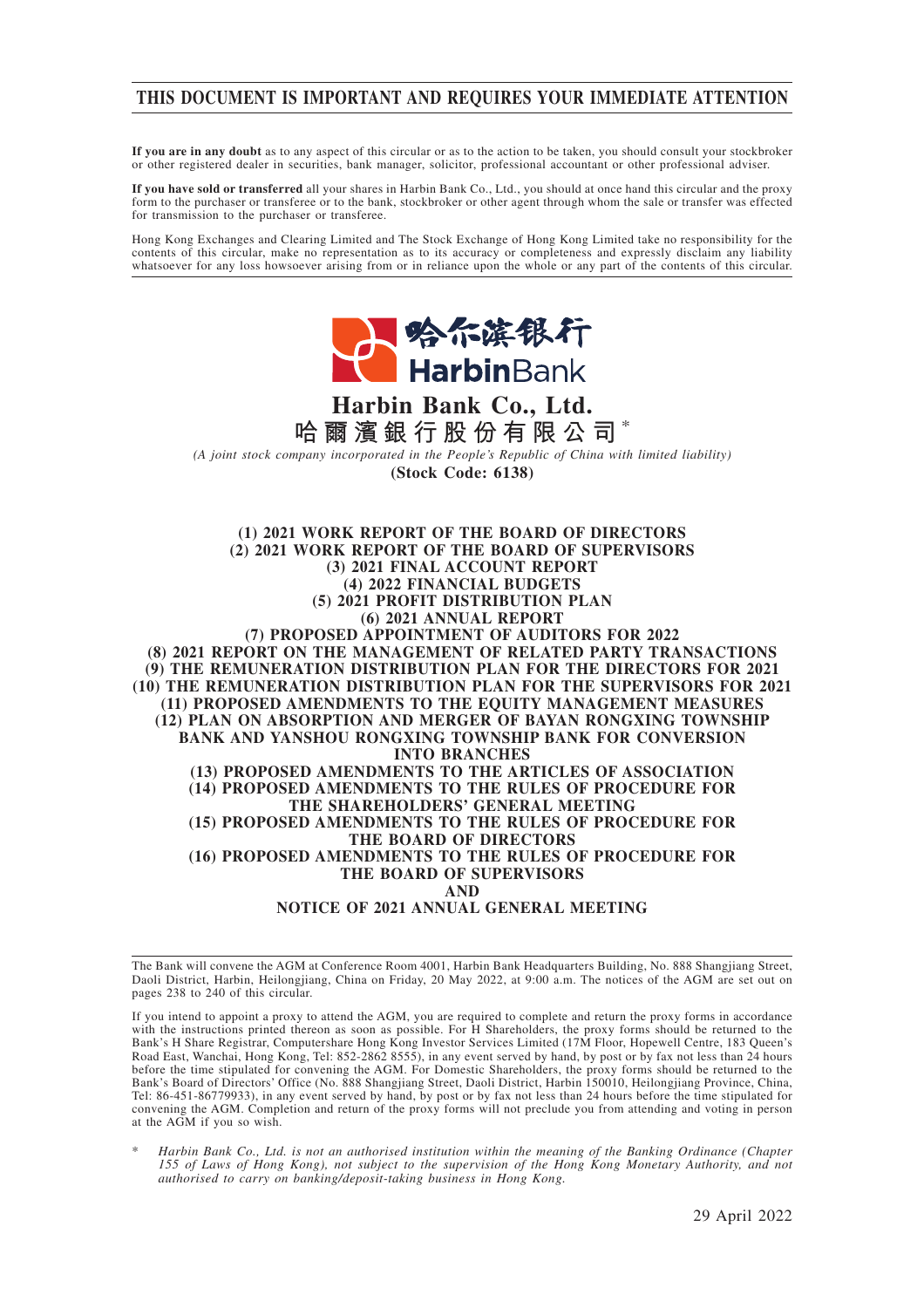# **CONTENTS**

# *Page*

|                |                                                                                                               | 1              |
|----------------|---------------------------------------------------------------------------------------------------------------|----------------|
|                |                                                                                                               | $\overline{4}$ |
|                | APPENDIX I - BUSINESS OF THE ANNUAL GENERAL MEETING                                                           | 7              |
|                | ANNEX A - 2021 WORK REPORT OF THE BOARD OF DIRECTORS                                                          | 22             |
| ANNEX B        | - 2021 WORK REPORT OF THE BOARD                                                                               | 28             |
| ANNEX C        | $-2021$ FINAL ACCOUNT REPORT                                                                                  | 32             |
| ANNEX D        | - 2021 REPORT ON THE MANAGEMENT<br>OF RELATED PARTY TRANSACTIONS                                              | 38             |
| <b>ANNEX E</b> | - COMPARISON TABLE OF AMENDMENTS TO<br>THE EQUITY MANAGEMENT MEASURES                                         | 42             |
| ANNEX F        | - COMPARISON TABLE OF AMENDMENTS TO<br>THE ARTICLES OF ASSOCIATION                                            | 60             |
| <b>ANNEX G</b> | - COMPARISON TABLE OF AMENDMENTS TO THE<br><b>RULES OF PROCEDURE FOR THE SHAREHOLDERS'</b><br>GENERAL MEETING | 190            |
| <b>ANNEX H</b> | - COMPARISON TABLE OF AMENDMENTS TO THE<br><b>RULES OF PROCEDURE FOR THE BOARD</b>                            | 209            |
| <b>ANNEX I</b> | - COMPARISON TABLE OF AMENDMENTS TO THE<br><b>RULES OF PROCEDURE FOR THE BOARD</b>                            | 230            |
|                | NOTICE OF 2021 ANNUAL GENERAL MEETING                                                                         | 238            |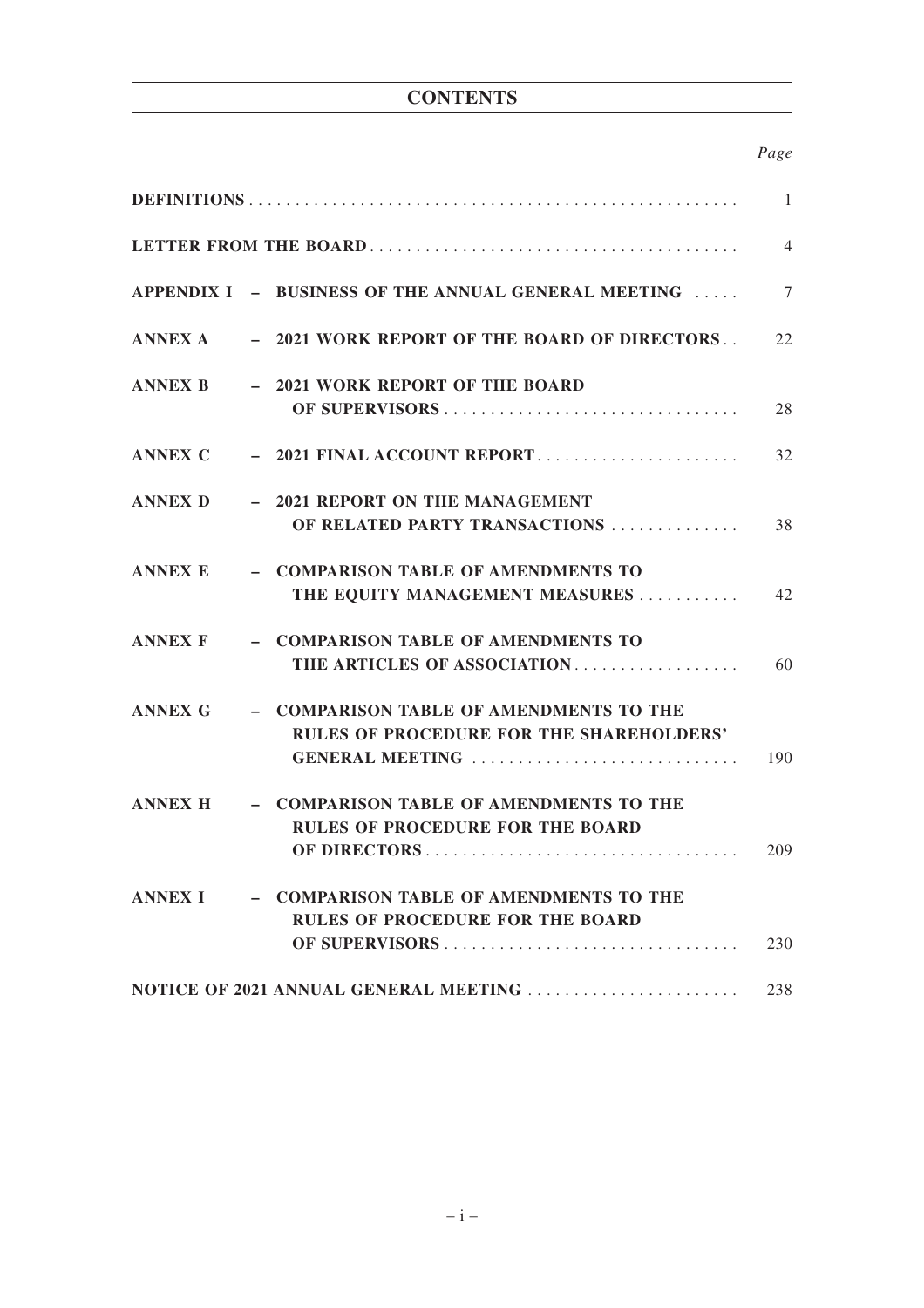# **DEFINITIONS**

*In this circular, unless the context otherwise requires, the following expressions have the following meanings:*

| "AGM" or "Annual General<br>Meeting" or "2021 Annual<br>General Meeting" | the 2021 annual general meeting or any adjourned<br>meeting of the Bank to be held at Conference Room<br>4001, Harbin Bank Headquarters Building, No. 888<br>Shangjiang Street, Daoli District, Harbin, Heilongjiang,<br>China on Friday, 20 May 2022 at 9:00 a.m.                          |
|--------------------------------------------------------------------------|---------------------------------------------------------------------------------------------------------------------------------------------------------------------------------------------------------------------------------------------------------------------------------------------|
| "Articles of Association"                                                | the articles of association of the Bank, as amended,<br>supplemented or otherwise revised from time to time                                                                                                                                                                                 |
| "Equity Management Measures"                                             | the Equity Management Measures of Harbin Bank Co.,<br>Ltd.                                                                                                                                                                                                                                  |
| "Bank" or "Company"                                                      | Harbin Bank Co., Ltd. (哈爾濱銀行股份有限公司), a<br>joint stock company established in the PRC on 25 July<br>1997 with limited liability in accordance with the<br>Company Law of the PRC (中華人民共和國公司法), and<br>the H Shares of which are listed on the Hong Kong Stock<br>Exchange (Stock Code: 6138) |
| "Board" or "Board of Directors"                                          | the board of directors of the Bank                                                                                                                                                                                                                                                          |
| "Board of Supervisors"                                                   | the board of supervisors of the Bank                                                                                                                                                                                                                                                        |
| "CBIRC"                                                                  | China Banking and Insurance Regulatory Commission                                                                                                                                                                                                                                           |
| "Company Law"                                                            | the Company Law of the PRC (中華人民共和國公司法),<br>as enacted and adopted by the Standing Committee of the<br>Eighth National People's Congress on 29 December 1993<br>and effective on 1 July 1994, as amended, supplemented<br>or otherwise revised from time to time                            |
| " $Directory$ "                                                          | the director(s) of the Bank                                                                                                                                                                                                                                                                 |
| "Domestic Shareholder(s)"                                                | holder(s) of Domestic Shares                                                                                                                                                                                                                                                                |
| "Domestic Shares"                                                        | ordinary shares of a nominal value of RMB1.00 each<br>issued by the Bank, which are subscribed for or credited<br>as paid in RMB                                                                                                                                                            |
| "Group"                                                                  | the Bank and its subsidiaries                                                                                                                                                                                                                                                               |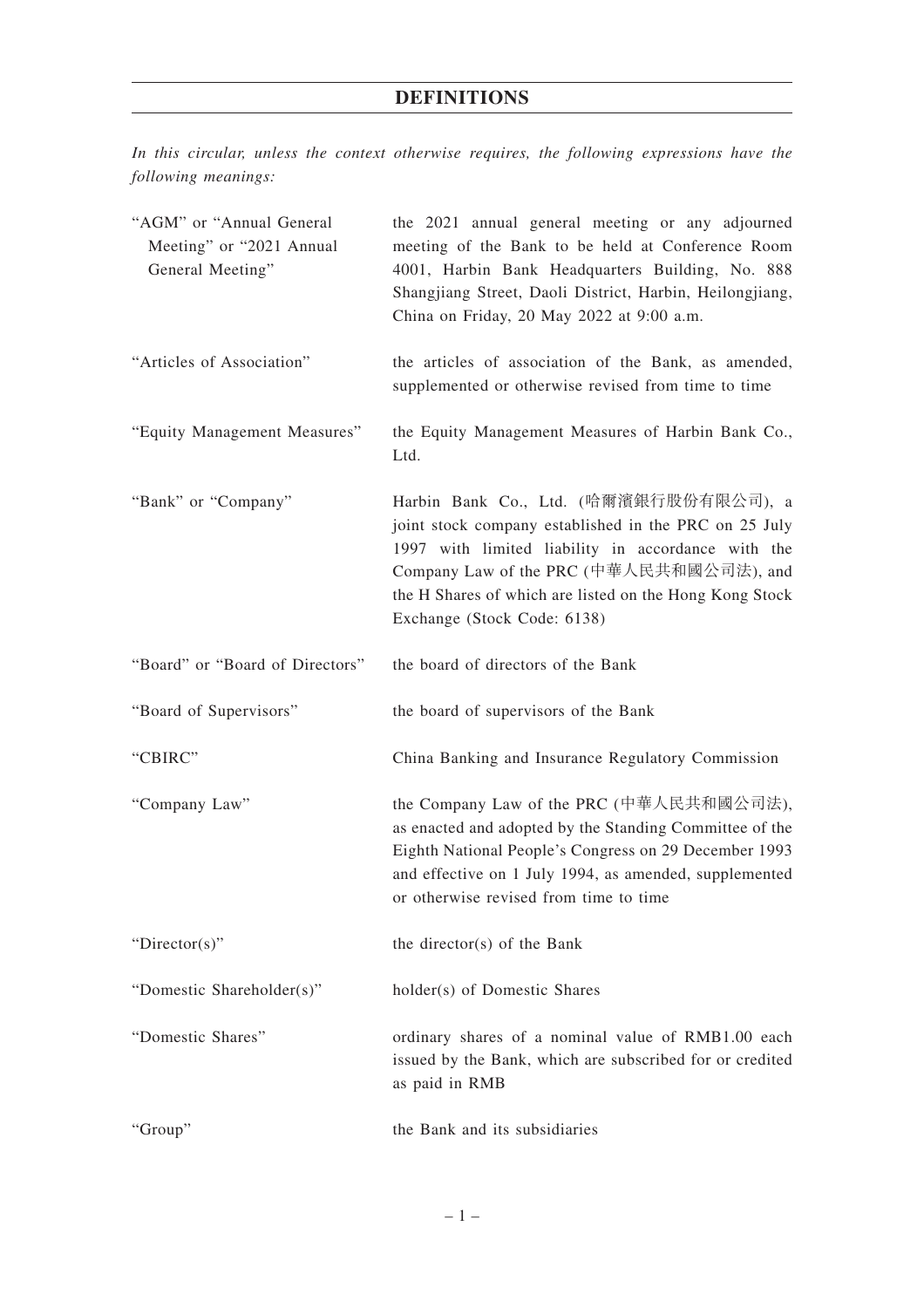# **DEFINITIONS**

| "H Shareholder(s)"                                               | holder(s) of H Shares                                                                                                                                                                                        |
|------------------------------------------------------------------|--------------------------------------------------------------------------------------------------------------------------------------------------------------------------------------------------------------|
| "H Shares"                                                       | overseas listed foreign shares of RMB1.00 each in the<br>share capital of the Bank, which are listed on the Hong<br>Kong Stock Exchange (Stock Code: 6138) and subscribed<br>and traded in Hong Kong dollars |
| "HB Leasing"                                                     | Harbin Bank Financial Leasing Co., Ltd.                                                                                                                                                                      |
| "HBCF"                                                           | Harbin Bank Consumer Finance Co., Ltd.                                                                                                                                                                       |
| "HK\$" or "HK Dollars"                                           | Hong Kong dollars, the lawful currency of Hong Kong                                                                                                                                                          |
| "Hong Kong"                                                      | the Hong Kong Special Administrative Region of the<br>PRC                                                                                                                                                    |
| "Hong Kong Listing Rules"                                        | the Rules Governing the Listing of Securities on The<br>Stock Exchange of Hong Kong Limited, as amended,<br>supplemented or otherwise revised from time to time                                              |
| "Hong Kong Stock Exchange"                                       | The Stock Exchange of Hong Kong Limited                                                                                                                                                                      |
| "PRC" or "China"                                                 | the People's Republic of China, for the purposes of this<br>circular only, excluding Hong Kong, Macau Special<br>Administrative Region of the People's Republic of China<br>and Taiwan                       |
| "RMB"                                                            | Renminbi, the lawful currency of the PRC                                                                                                                                                                     |
| "Rules of Procedure for the<br>Board of Directors"               | the Rules of Procedure for the Board of Directors of<br>Harbin Bank Co., Ltd.                                                                                                                                |
| "Rules of Procedure for the<br>Shareholders' General<br>Meeting" | the Rules of Procedure for the Shareholders' General<br>Meeting of Harbin Bank Co., Ltd.                                                                                                                     |
| "Rules of Procedure for the<br>Board of Supervisors"             | the Rules of Procedure for the Board of Supervisors of<br>Harbin Bank Co., Ltd.                                                                                                                              |
| "Securities Law"                                                 | Securities<br>Laws of the PRC,<br>the<br>as<br>amended,<br>supplemented or otherwise revised from time to time                                                                                               |
| "Share $(s)$ "                                                   | Domestic Shares and/or H Shares of the Bank                                                                                                                                                                  |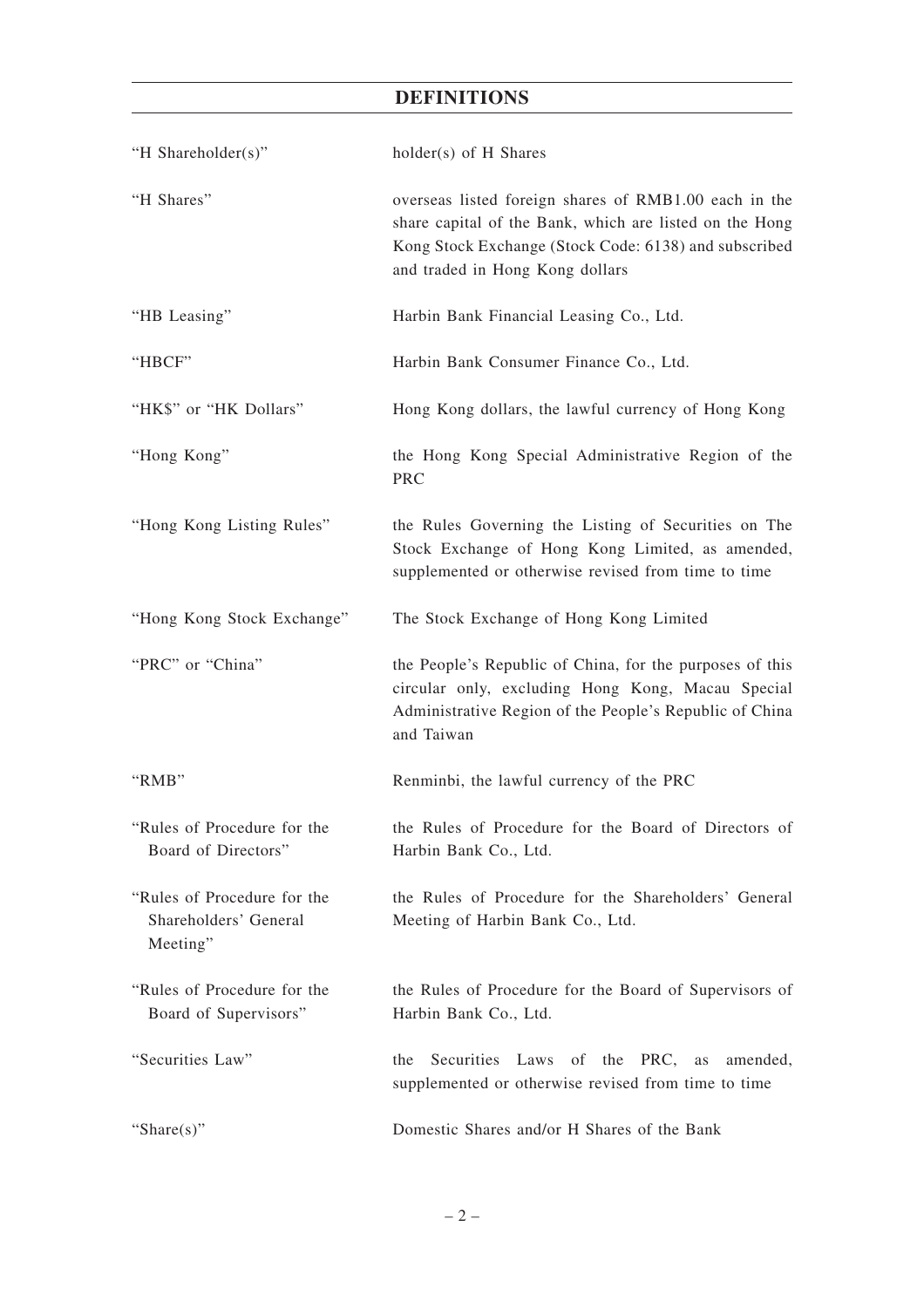# **DEFINITIONS**

"Shareholder(s)" holder(s) of Shares

"Supervisor(s)" the supervisor(s) of the Bank

*<sup>\*</sup> In this circular, unless otherwise stated, the amounts shall be presented in RMB.*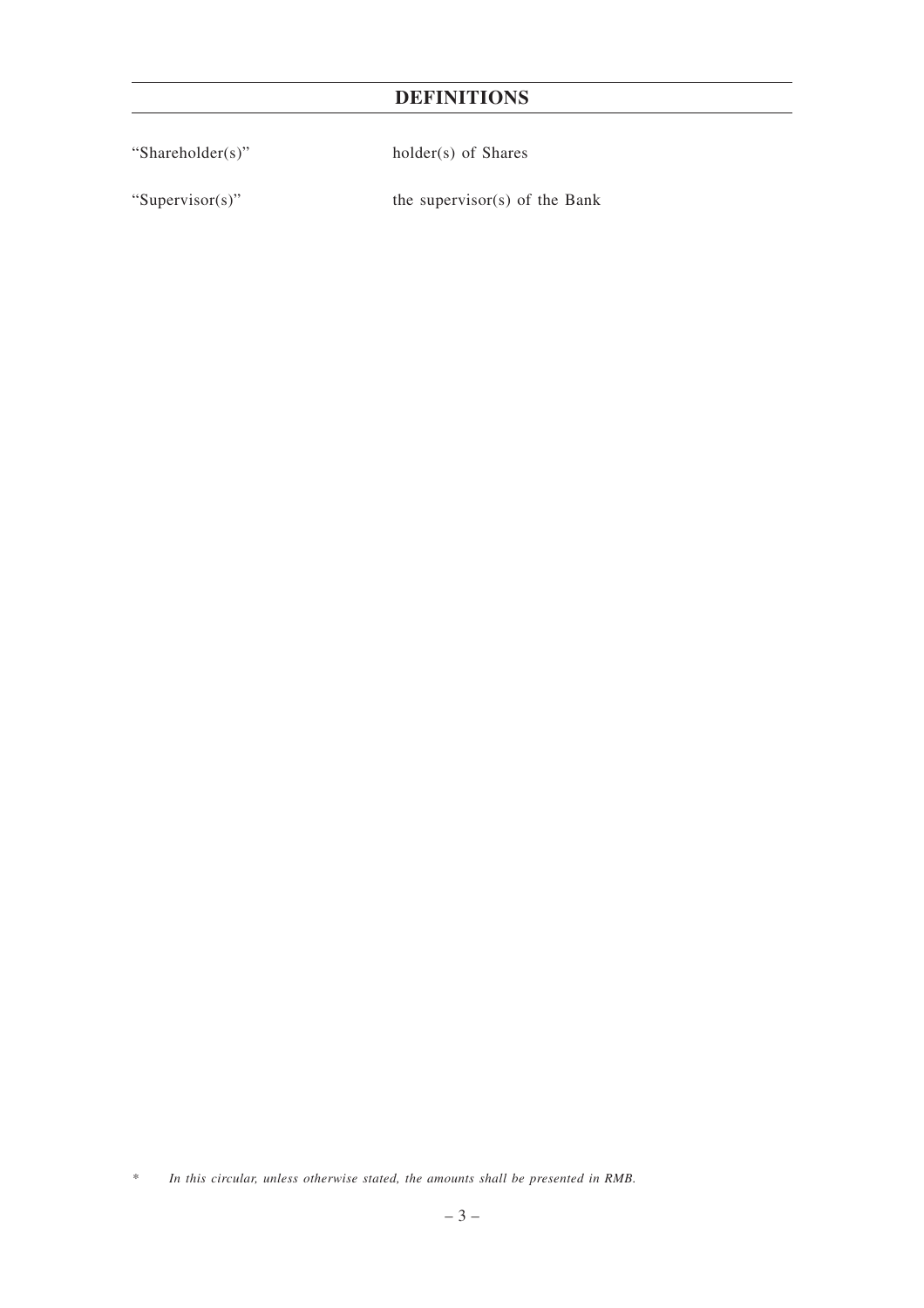# **LETTER FROM THE BOARD**



# **Harbin Bank Co., Ltd. 哈爾濱銀行股份有限公司** \*

*(A joint stock company incorporated in the People's Republic of China with limited liability)* **(Stock Code: 6138)**

### **Members of the Board:**

*Executive Director:* Mr. Deng Xinquan

*Non-executive Directors:* Mr. Zhao Hongbo Mr. Zhang Xianjun Mr. Yu Hong Mr. Lang Shufeng

*Independent Non-executive Directors:* Mr. Sun Yan Mr. Zhang Zheng Mr. Hou Bojian Mr. Jin Qinglu

### **Registered Address:**

No. 160 Shangzhi Street Daoli District Harbin Heilongjiang Province PRC

**Principal Place of Business in Hong Kong:** 40th Floor, Dah Sing Financial Centre

No. 248 Queen's Road East Wanchai Hong Kong

29 April 2022

*To the Shareholders*

Dear Sir/Madam,

### **1. INTRODUCTION**

The purpose of this circular is to provide you with all the information of the AGM reasonably necessary to enable you to make an informed decision on whether to vote for or against the proposed resolutions at the AGM.

### **2. BUSINESS TO BE TRANSACTED AT THE AGM**

The business to be transacted at the AGM is specified in the respective notice of the AGM set out on pages 238 to 240 of this circular. Resolutions to be proposed at the AGM by way of ordinary resolutions include: (1) 2021 work report of the Board of Directors; (2) 2021 work report of the Board of Supervisors; (3) 2021 final account report; (4) 2022 financial budgets; (5) 2021 profit distribution plan; (6) 2021 annual report; (7) proposed appointment of auditors for 2022; (8) report on the management of related party transactions in 2021; (9) the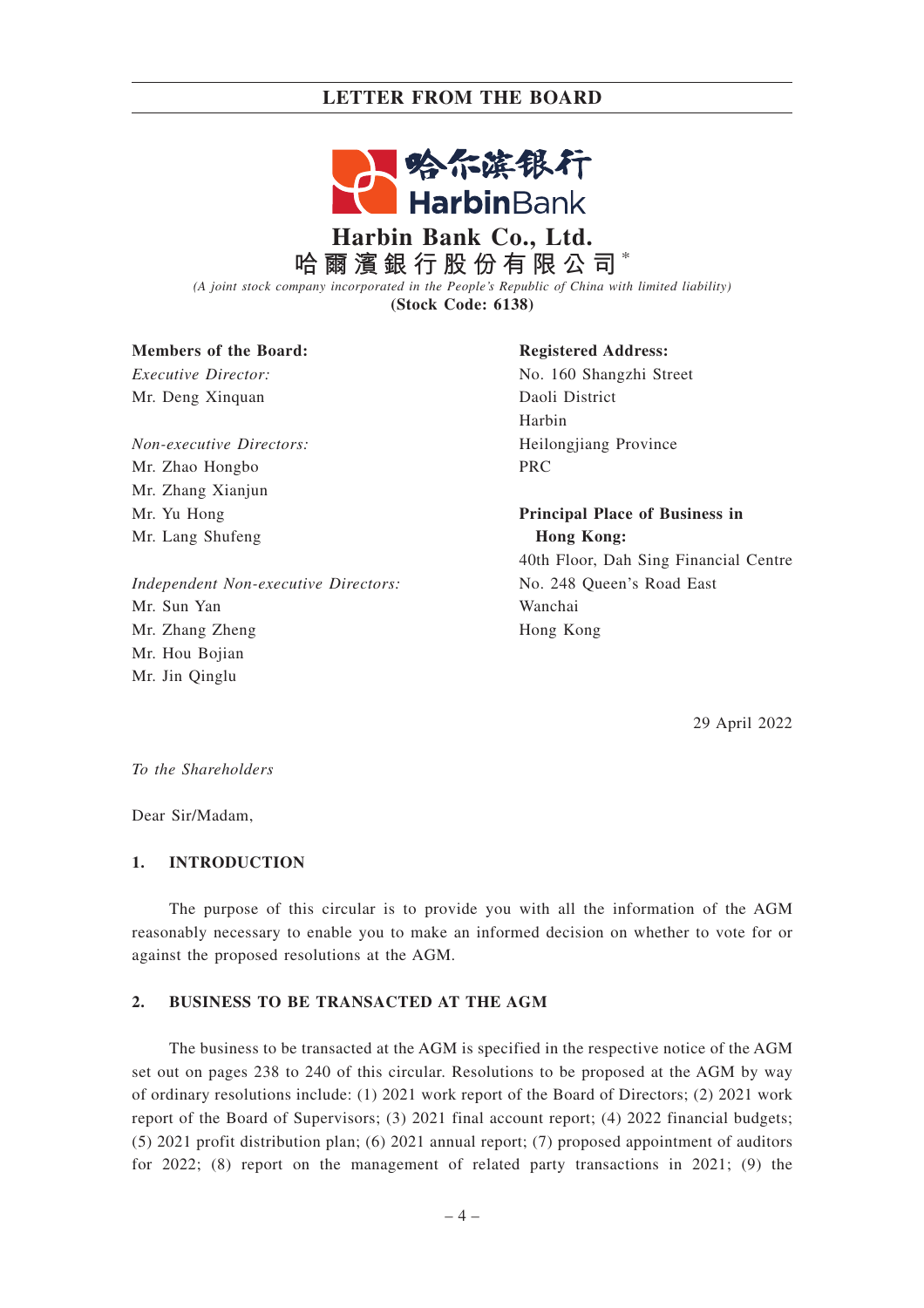### **LETTER FROM THE BOARD**

remuneration distribution plan for the Directors for 2021; (10) the remuneration distribution plan for the Supervisors for 2021; (11) proposed amendments to the Equity Management Measures; and (12) plan on absorption and merger of Bayan Rongxing Township Bank and Yanshou Rongxing Township Bank for conversion into branches. Resolutions to be proposed at the AGM by way of special resolutions include: (13) proposed amendments to the Articles of Association; (14) proposed amendments to the Rules of Procedure for the Shareholders' General Meeting; (15) proposed amendments to the Rules of Procedure of the Board of Directors; and (16) proposed amendments to the Rules of Procedure for the Board of Supervisors.

In order to enable you to have a better understanding of the resolutions to be proposed at the AGM, and to make informed decisions upon obtaining sufficient and necessary information, the Bank has provided detailed information in Appendix I to this circular, including explanatory information on the resolutions to be proposed at the AGM.

In addition, the *Report on the Assessment of Major Shareholders (Substantial Shareholders) of Harbin Bank for 2021* and the *2021 Appraisal of the Directors, Supervisors and Senior Management by the Board of Supervisors* will be presented to the Shareholders at the AGM.

### **3. THE AGM**

The Bank will convene the AGM at Conference Room 4001, Harbin Bank Headquarters Building, No. 888 Shangjiang Street, Daoli District, Harbin, Heilongjiang, China on Friday, 20 May 2022, at 9:00 a.m. The notice of the AGM is set out on pages 238 to 240 of this circular. The proxy form for use at the AGM is also enclosed herewith.

If you intend to appoint a proxy to attend the AGM, you are required to complete and return the proxy forms in accordance with the instructions printed thereon as soon as possible. For H Shareholders, the proxy forms should be returned to Computershare Hong Kong Investor Services Limited (17M Floor, Hopewell Centre, 183 Queen's Road East, Wanchai, Hong Kong, Tel: 852-2862 8555), in any event served by hand, by post or by fax not less than 24 hours before the time stipulated for convening the AGM. For Domestic Shareholders, the proxy forms should be returned to the Bank's Board of Directors' Office (No. 888 Shangjiang Street, Daoli District, Harbin 150010, Heilongjiang Province, China, Tel: 86-451-86779933), in any event served by hand, by post or by fax not less than 24 hours before the time stipulated for convening the AGM. Completion and return of the proxy forms will not preclude you from attending and voting in person at the AGM if you so wish.

#### **4. VOTING BY POLL**

According to the Hong Kong Listing Rules, any vote of Shareholders at a Shareholders' general meeting must be taken by poll. Results of the poll voting will be published on the Bank's website at www.hrbb.com.cn and the website of Hong Kong Exchanges and Clearing Limited at www.hkexnews.hk after the AGM.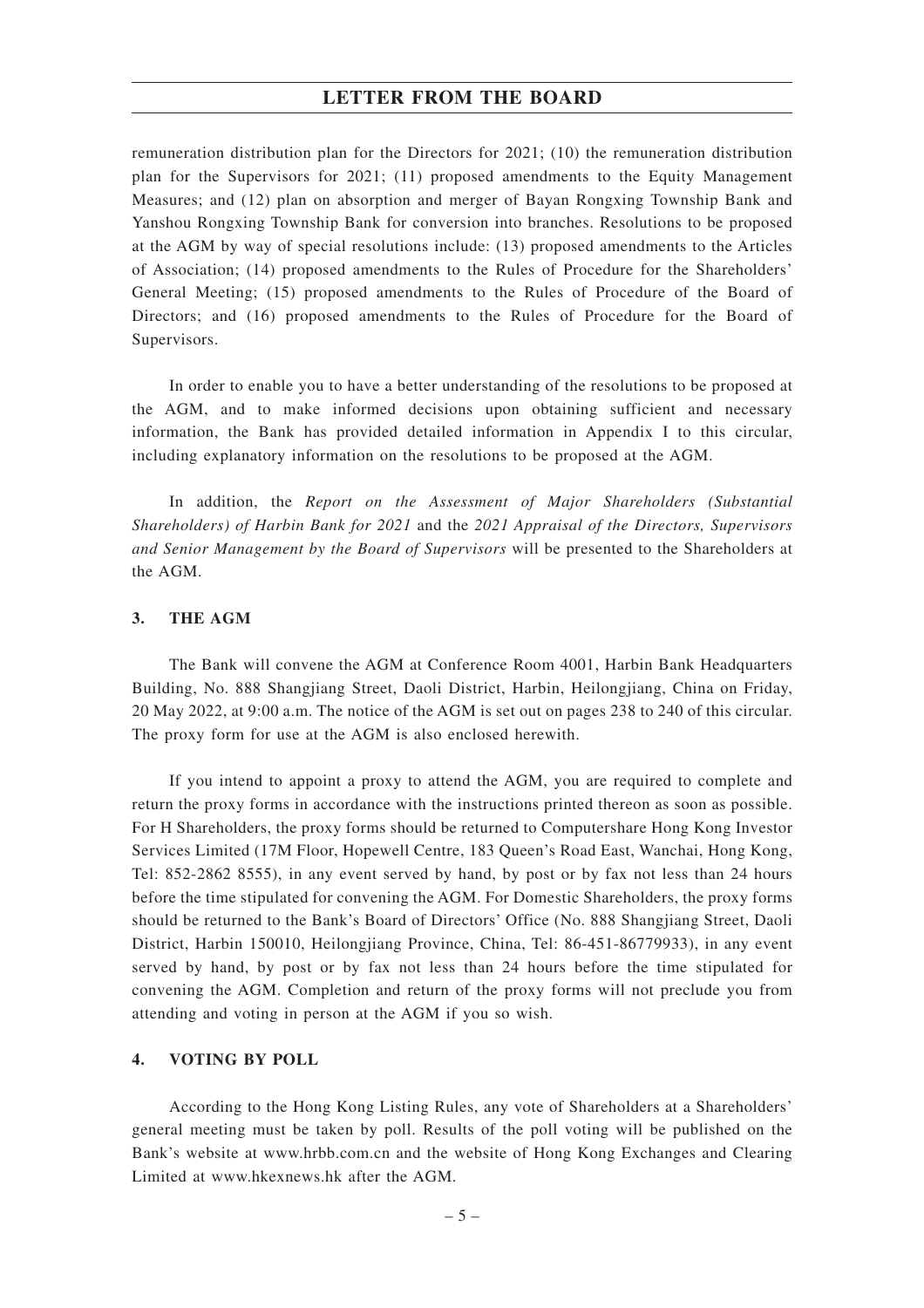# **LETTER FROM THE BOARD**

## **5. RECOMMENDATION**

The Board of Directors considers that all resolutions to be proposed at the AGM are in the interests of the Bank and its Shareholders as a whole. Accordingly, the Board of Directors recommends that the Shareholders vote in favour of all the aforesaid proposed resolutions.

> By order of the Board of Directors **Harbin Bank Co., Ltd. Deng Xinquan** *Chairman*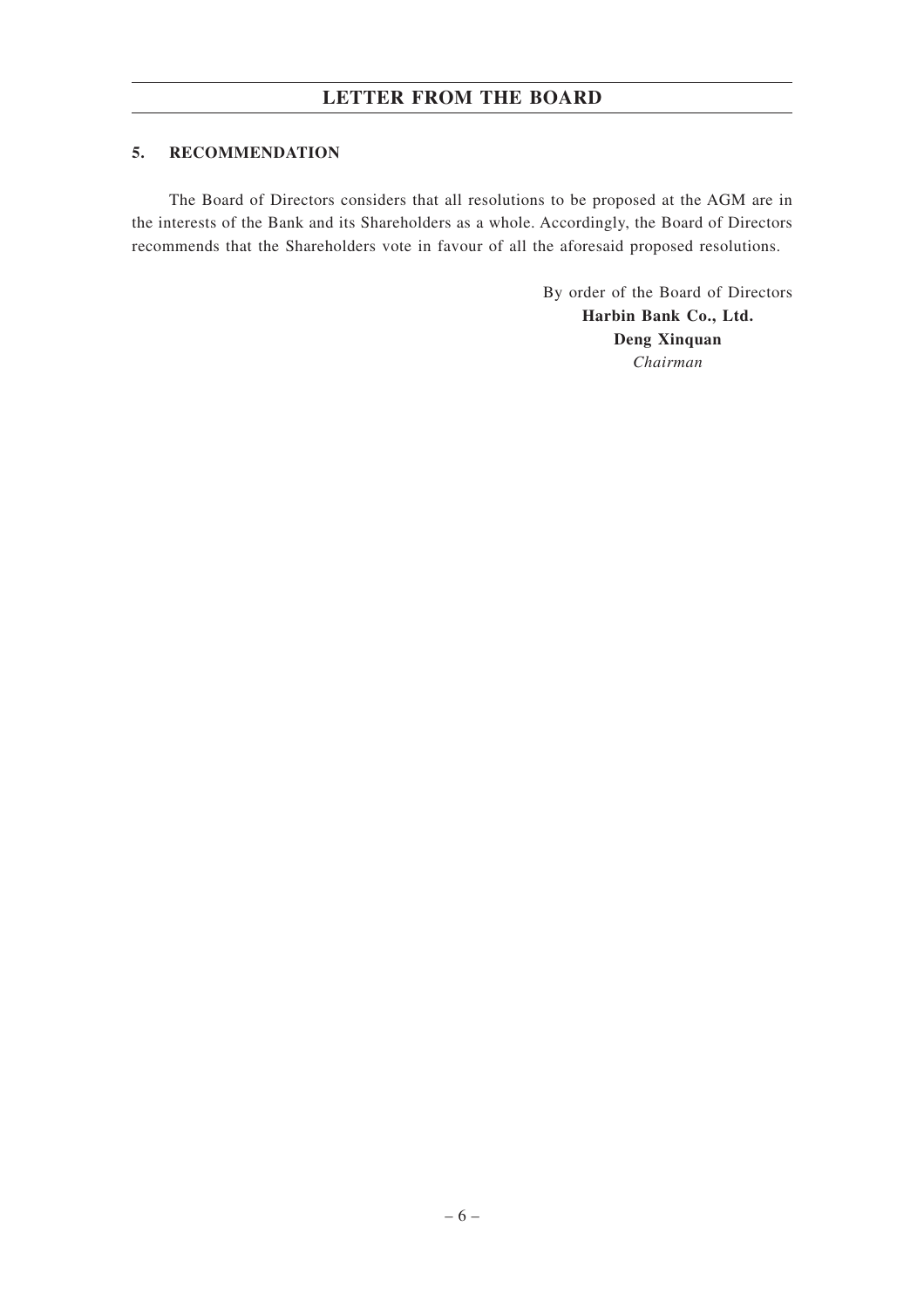# **APPENDIX I BUSINESS OF THE ANNUAL GENERAL MEETING**

### **I. 2021 WORK REPORT OF THE BOARD OF DIRECTORS**

The 2021 Work Report of the Board of Directors has been considered and approved at a meeting of the Board held on 31 March 2022 in accordance with the relevant provisions of the laws and regulations and the Articles of Association, and will be put forward at the AGM for Shareholders' consideration and approval by way of an ordinary resolution.

Details of the 2021 Work Report of the Board of Directors are set out in Annex A to this circular.

### **II. 2021 WORK REPORT OF THE BOARD OF SUPERVISORS**

The 2021 Work Report of the Board of Supervisors has been considered and approved at a meeting of the Board of Supervisors held on 30 March 2022 in accordance with the relevant provisions of the laws and regulations and the Articles of Association, and will be put forward at the AGM for Shareholders' consideration and approval by way of an ordinary resolution.

Details of the 2021 Work Report of the Board of Supervisors are set out in Annex B to this circular.

#### **III. 2021 FINAL ACCOUNT REPORT**

The 2021 Final Account Report of the Bank has been considered and approved at a meeting of the Board held on 31 March 2022, and will be put forward at the AGM for Shareholders' consideration and approval by way of an ordinary resolution.

Details of the 2021 Final Account Report are set out in Annex C to this circular.

### **IV. 2022 FINANCIAL BUDGETS**

#### **(1) Principal directions**

In accordance with the fundamental principles of "refined management, strict cost control, and sustaining certain expenses while reducing certain other expenses", insisting on the idea of "tightening our belts", to make reasonable allocation of financial resources, optimise the expenditure structure, enhance efforts in sustaining key areas and rigid expenses, reduce non-essential expenses, further promote technological empowerment, and promote the sustainable and healthy development of various businesses with reasonable allocation of financial resources.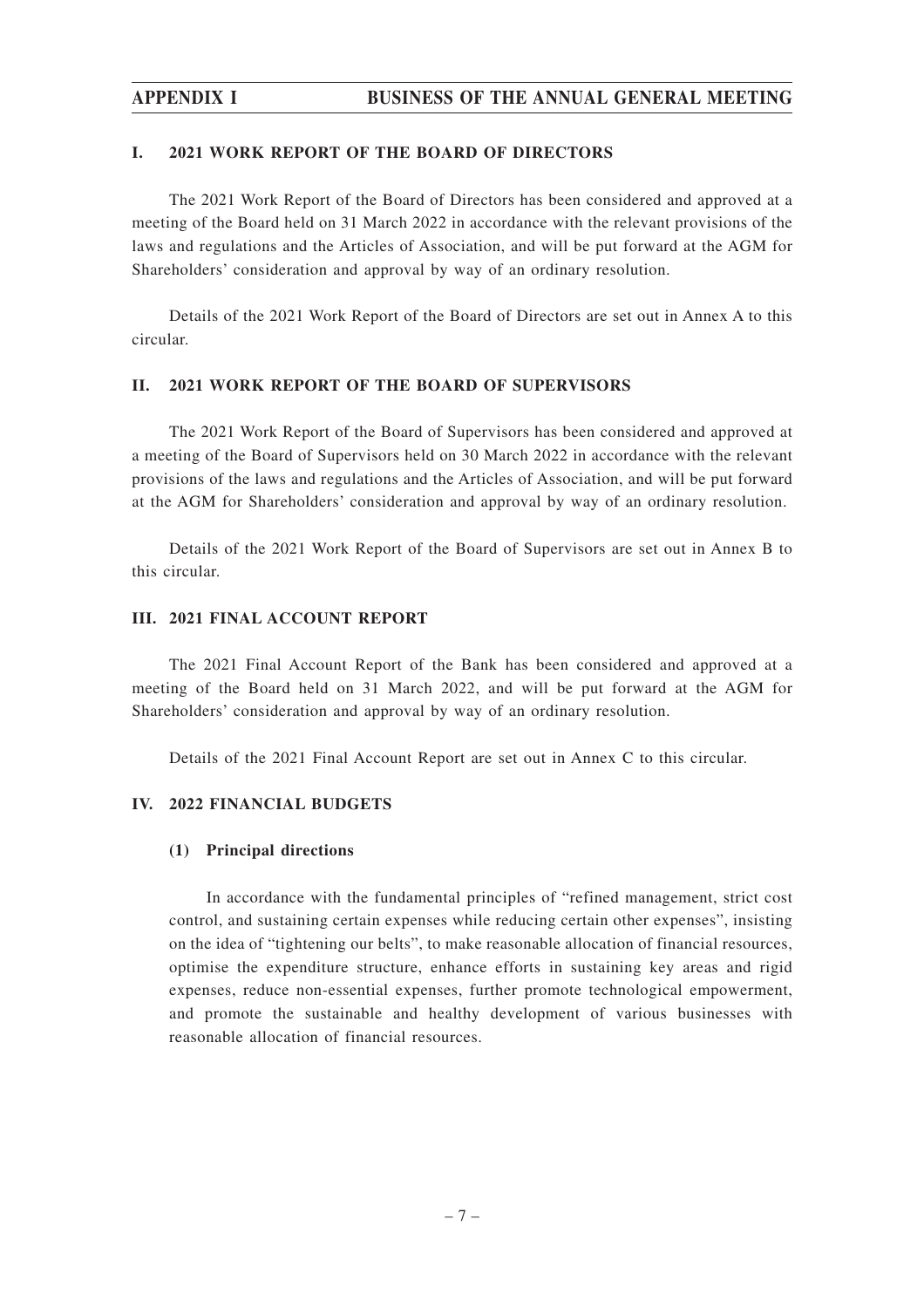#### **(2) Proposed financial budgets**

#### *(a) Operating expenses budget.*

The 2022 budget for operating expenses (in accordance with China Accounting Standards for Business Enterprises) of the Group will be RMB5,126 million, representing an increase of RMB547 million or 12% compared with the amount incurred in last year, of which RMB4,205 million, RMB544 million, RMB250 million and RMB127 million will be allotted to the Bank, the village and township banks, HBCF and HB Leasing, respectively.

#### **Table 1 Budget of 2022 operating expenses of the Group**

| Organisation         | Amount<br>incurred<br>in 2021 | 2022<br>budget | Increase as<br>compared<br>to 2021 | Percentage<br>of change |
|----------------------|-------------------------------|----------------|------------------------------------|-------------------------|
| The Bank             | 38.05                         | 42.05          | 3.99                               | 10%                     |
| Village and township |                               |                |                                    |                         |
| banks                | 5.12                          | 5.44           | 0.32                               | $6\%$                   |
| <b>HBCF</b>          | 1.64                          | 2.50           | 0.85                               | 52%                     |
| HB Leasing           | 0.97                          | 1.27           | 0.30                               | 31%                     |
| Total                | 45.79                         | 51.26          | 5.47                               | $12\%$                  |

*Unit: RMB100 million, %*

First, the budget for staff costs amount to RMB2,561 million, representing an increase of RMB227 million or 10% compared with the amount incurred in last year. Among which, the budget for staff costs of the Bank amount to RMB2,030 million, representing an increase of RMB161 million or 9% compared with the amount incurred in 2021. The increase is mainly due to the significant expansion on the scale of scientific and technological R&D talents of the Bank, the promotion of the salary level of staff and the increase in the contribution base of "Five Insurances and Two Pensions" in 2022. At the same time, 2022 is the first full year of the Bank's implementation of enterprise annuity system (which began in the fourth quarter of 2021), resulting in an increase in staff costs compared to the last year. The Bank offsets the increase in staff costs by reducing expenses, which mainly includes performance bonuses and employee benefit expenses. The budget for staff costs of the subsidiaries amount to RMB531 million, representing an increase of RMB66 million or 14% compared with the amount incurred in 2021, which is mainly due to the increase of staff in Internet, operation, technology, product and risk lines of subsidiaries and the increase in the contribution base of "Five Insurances and Two Pensions".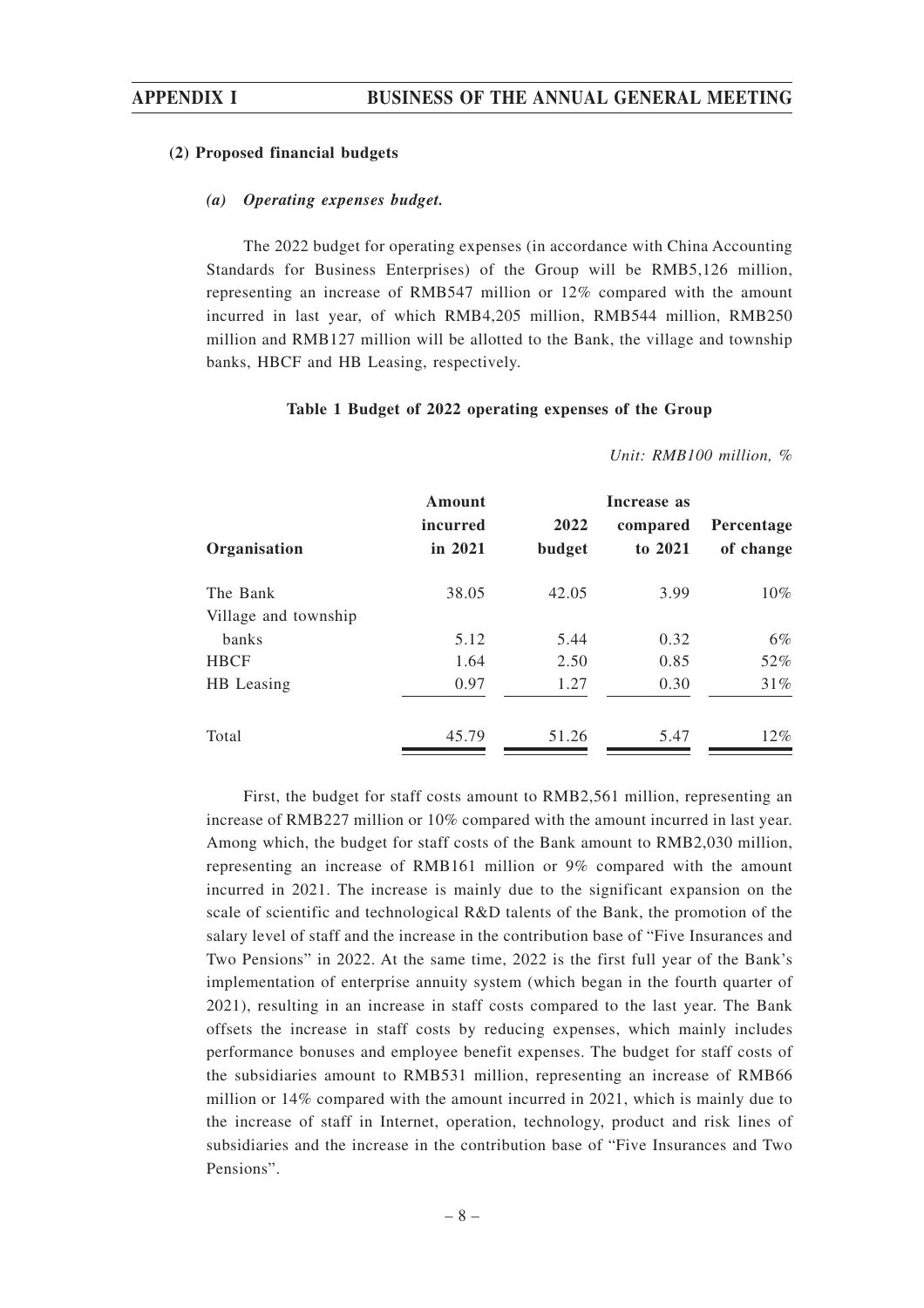Second, the budget for operating expenses amount to RMB1,734 million, representing an increase of RMB231 million or 15% compared with the amount incurred in 2021. Among which, the budget for operating expenses of the Bank amount to RMB1,424 million, representing an increase of RMB162 million or 13% compared with the amount incurred in 2021. The increase is mainly due to the intensified collection of non-performing asset and marketing of credit card and the third generation social security card, and the increase in attorney agency expenses, litigation expenses, card marketing and consumables expenses compared to the previous year. In order to cope with the pressure of increasing rigid expenses, the Bank vigorously promoted strict economy, starting from saving water and electricity, saving conference fees and entertainment expenses, and compressing basic management cost expenditure. The budget for operating expenses of the subsidiaries amount to RMB310 million, representing an increase of RMB69 million or 29% compared with the amount incurred in 2021, which is mainly due to the increase in litigation expenses, attorney consultation expenses, property fees, leasing fees, repair fees and other expenses by each subsidiary, increased investment in the construction of self-operated business system and marketing expenses, and increased investment expenses for risk control.

Third, the budget for depreciation and amortisation amount to RMB831 million, representing an increase of RMB88 million or 12% compared with the amount incurred in 2021. Among which, the budget for depreciation and amortisation of the Bank amount to RMB751 million, representing an increase of RMB76 million or 11% compared with the amount incurred in 2021, which is mainly due to the conversion of construction in progress into fixed assets, and increased application system development and hardware equipment procurement, which results in a corresponding increase in depreciation and amortisation. The budget for depreciation and amortisation of the subsidiaries amount to RMB80 million, representing an increase of RMB12 million or 18% compared with the amount incurred in 2021, which is mainly due to the implementation of the accounting requirements of the new leasing standards, which results in an increase of RMB4 million in depreciation and amortisation, as well as an increase of RMB6 million in amortisation for the purchase and inventory portion of new technological software.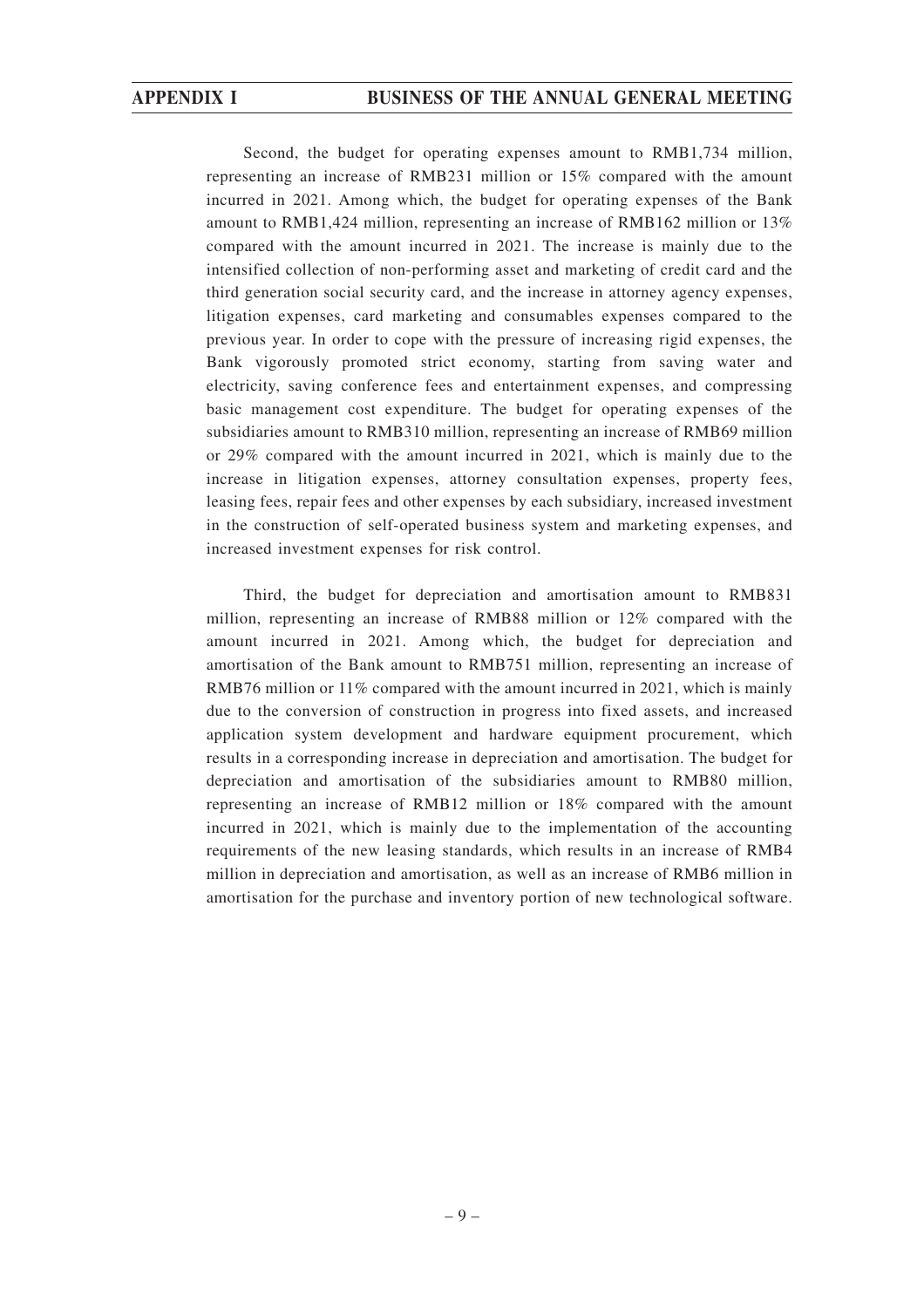## **Table 2 Budget of 2022 operating expenses of the Group by categories**

#### *Unit: RMB100 million*

|                               |            | <b>The Group</b> |                         |
|-------------------------------|------------|------------------|-------------------------|
|                               | 2021       | 2022             | Rate of<br>year-on-     |
| Categories                    | (incurred) | (budget)         | year change             |
| Staff costs                   | 23.34      | 25.61            | 2.27                    |
| Depreciation and amortisation | 7.43       | 8.31             | 0.88                    |
| Operating expenses            | 15.03      | 17.34            | 2.31                    |
| Total                         | 45.79      | 51.26            | 5.47                    |
|                               |            | The Bank         | Rate of                 |
|                               | 2021       | 2022             |                         |
| Categories                    | (incurred) | (budget)         | year-on-<br>year change |
|                               |            |                  |                         |
| Staff costs                   | 18.69      | 20.30            | 1.61                    |
| Depreciation and amortisation | 6.75       | 7.51             | 0.76                    |
| Operating expenses            | 12.61      | 14.24            | 1.62                    |

## *(b) Capital expenditure budget.*

In 2022, the Group's capital expenditure budget amount to RMB712 million (RMB463 million for the Bank and RMB249 million for the subsidiaries), which includes fixed asset budget of RMB190 million (primarily including procurement of technological and operation hardware equipment, transportation and office furniture procurement expenditures); intangible asset budget of RMB337 million (primarily including investment in application system development); long-term prepaid expenses of RMB44 million (primarily including renovation expenses of leased properties) and construction in progress of RMB141 million, (primarily including property acquisition and renovation expenses).

In the execution of the budget for 2022, the Group will adopt total control over budgeted expenditures, strengthen refined management and process control, and strictly control all expenditures.

The above 2022 financial budgets have been considered and passed at a meeting of the Board held on 31 March 2022, and will be put forward at the AGM for Shareholders' consideration and approval by way of an ordinary resolution.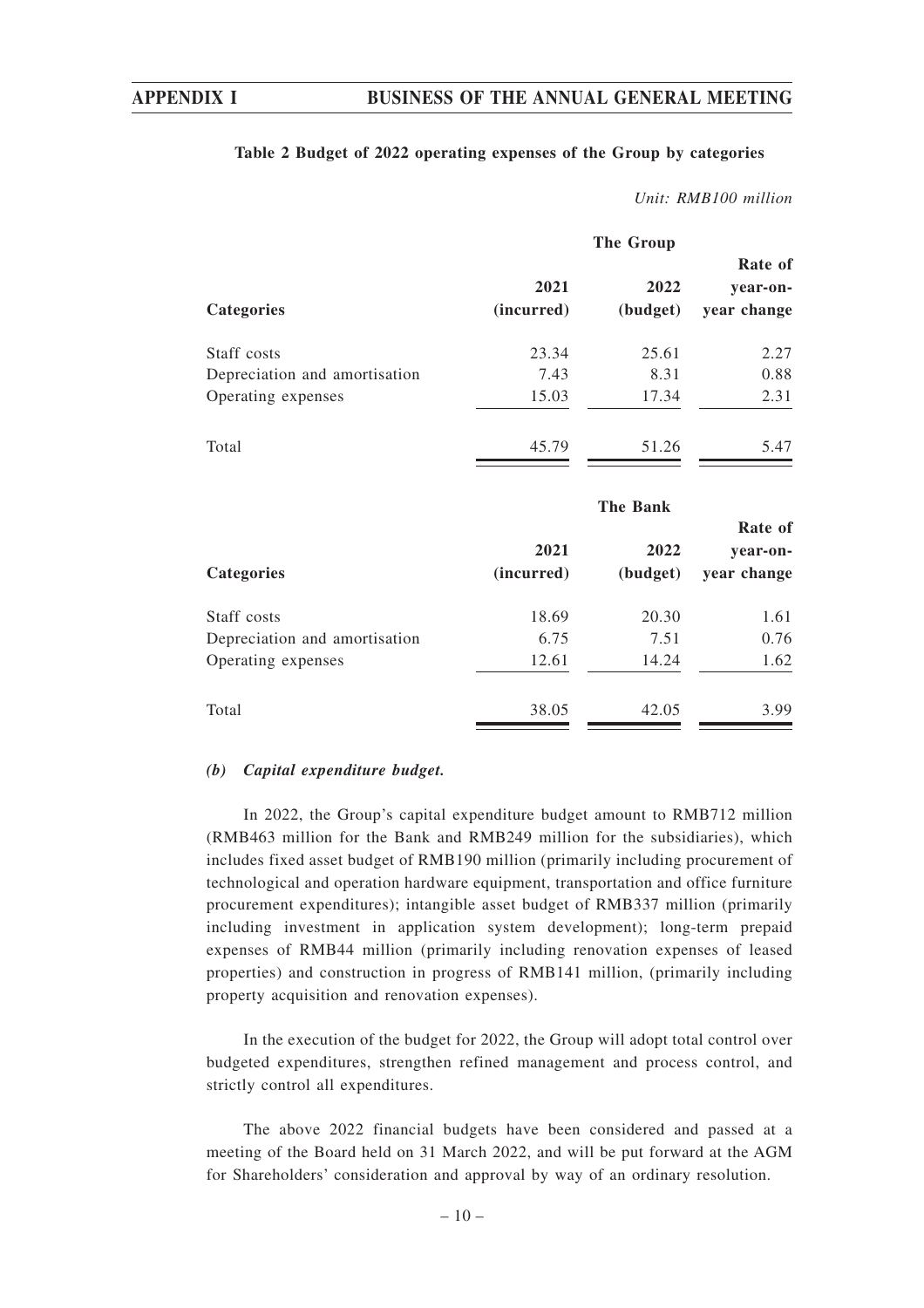### **APPENDIX I BUSINESS OF THE ANNUAL GENERAL MEETING**

#### **V. 2021 PROFIT DISTRIBUTION PLAN**

In accordance with the audit results for 2021 and provisions of the relevant laws and regulations, the proposed distribution is as follows:

- (1) Allocation to the statutory surplus reserve: RMB16 million.
- (2) Allocation to the provision for general risks: RMB209 million.
- (3) No cash dividend.
- (4) Undistributed profit balance of the parent company will be carried forward to the next year.

The above profit distribution plan has been considered and passed at a meeting of the Board held on 31 March 2022, and will be put forward at the AGM for Shareholders' consideration and approval by way of an ordinary resolution.

#### **VI. 2021 ANNUAL REPORT**

For details, please refer to the 2021 Annual Report published by the Bank.

The 2021 Annual Report has been considered and approved at a meeting of the Board held on 31 March 2022, and will be put forward at the AGM for Shareholders' consideration and approval by way of an ordinary resolution.

#### **VII. PROPOSED APPOINTMENT OF AUDITORS FOR 2022**

In 2021, as approved by the Board and the Shareholders' general meeting, the Company appointed BDO Limited and BDO China Shu Lun Pan Certified Public Accountants LLP (collectively, "**BDO**") as the international and domestic auditors of the Company for 2021 to be responsible for the audit of the consolidated and parent company financial statements for 2021, respectively, which were prepared by the Bank in accordance with the International Financial Reporting Standards and China Accounting Standards for Business Enterprises.

In accordance with relevant laws and regulations of China, the Company organised and carried out the selection and appointment of the auditors for 2022. In order to maintain the consistency, continuity and stability of the audit, ensure the quality of auditing work, and continuously improve the quality of financial report disclosure and the social recognition of our audit reports, it is proposed that the Company continue to appoint BDO as the international and domestic auditors of the Company for 2022 to provide annual audit and interim review in respect of the consolidated and parent company financial statements of the Company in 2022, and to provide other professional services in accordance with regulatory requirements and needs arising from the Company's actual business development.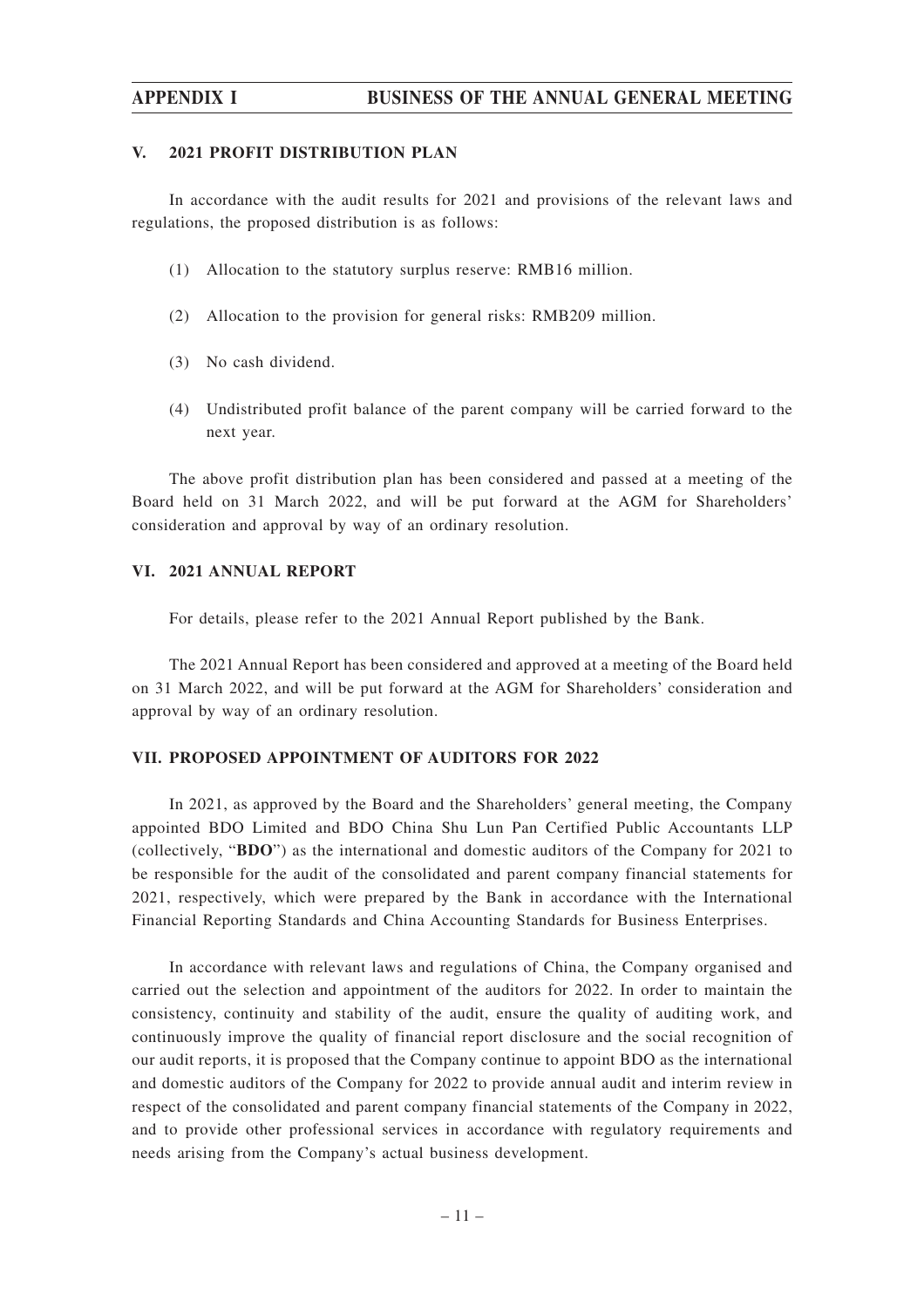# **APPENDIX I BUSINESS OF THE ANNUAL GENERAL MEETING**

The aggregate fee for the audit of consolidated and parent company financial statements of the Company in 2022 (in accordance with the International Financial Reporting Standards and China Accounting Standards for Business Enterprises) and the review of the interim financial statements in 2022 (in accordance with the International Financial Reporting Standards) is expected to be RMB4.85 million (VAT and surcharges inclusive, including miscellaneous expenses), which is the same as the previous year.

The above proposal has been considered and approved at a meeting of the Board held on 31 March 2022, and will be put forward at the AGM for Shareholders' consideration and approval by way of an ordinary resolution.

# **VIII. REPORT ON THE MANAGEMENT OF RELATED PARTY TRANSACTIONS IN 2021**

The Report on the Management of Related Party Transactions in 2021 has been considered and approved at a meeting of the Board held on 31 March 2022, and will be put forward at the AGM for Shareholders' consideration and approval by way of an ordinary resolution.

Details of the Report on the Management of Related Party Transactions in 2021 are set out in Annex D to this circular.

# **IX. THE REMUNERATION DISTRIBUTION PLAN FOR THE DIRECTORS FOR 2021**

As of the end of 2021, the Board of the Company comprised of 11 members, including 3 executive Directors, 4 independent non-executive Directors and 4 non-executive Directors. In accordance with the relevant requirements of relevant laws and regulations, regulatory requirements and the Articles of Association, and based on the performance of the Directors of the Company in 2021, the remuneration distribution plan for the Directors for 2021 is reported as follows:

*Unit: RMB (before tax)*

| Name         | <b>Position</b>                          | Fee        | Remuneration<br>allowances | and Discretionary<br>bonuses | Amount<br>paid by the<br>Company<br>of social<br>insurance,<br>housing<br>fund and<br>enterprise<br>annuity | Total<br>emoluments<br>before tax   | Of which:<br>deferred<br>payment | Actual<br>amount<br>paid |
|--------------|------------------------------------------|------------|----------------------------|------------------------------|-------------------------------------------------------------------------------------------------------------|-------------------------------------|----------------------------------|--------------------------|
| Deng Xinquan | Executive<br>Director and<br>Chairman    | 0.00       | 726,000.00                 | 2.142.000.00                 |                                                                                                             | 96,848.66 2,964,848.66 1,285,200.00 |                                  | 1.679.648.66             |
| Zhang Zheng  | Independent<br>Non-Executive<br>Director | 290,500.00 | 0.00                       | 0.00                         | 0.00                                                                                                        | 290,500.00                          | 0.00                             | 290,500.00               |
| Sun Yan      | Independent<br>Non-Executive<br>Director | 303,000.00 | 0.00                       | 0.00                         | 0.00                                                                                                        | 303,000.00                          | 0.00                             | 303,000.00               |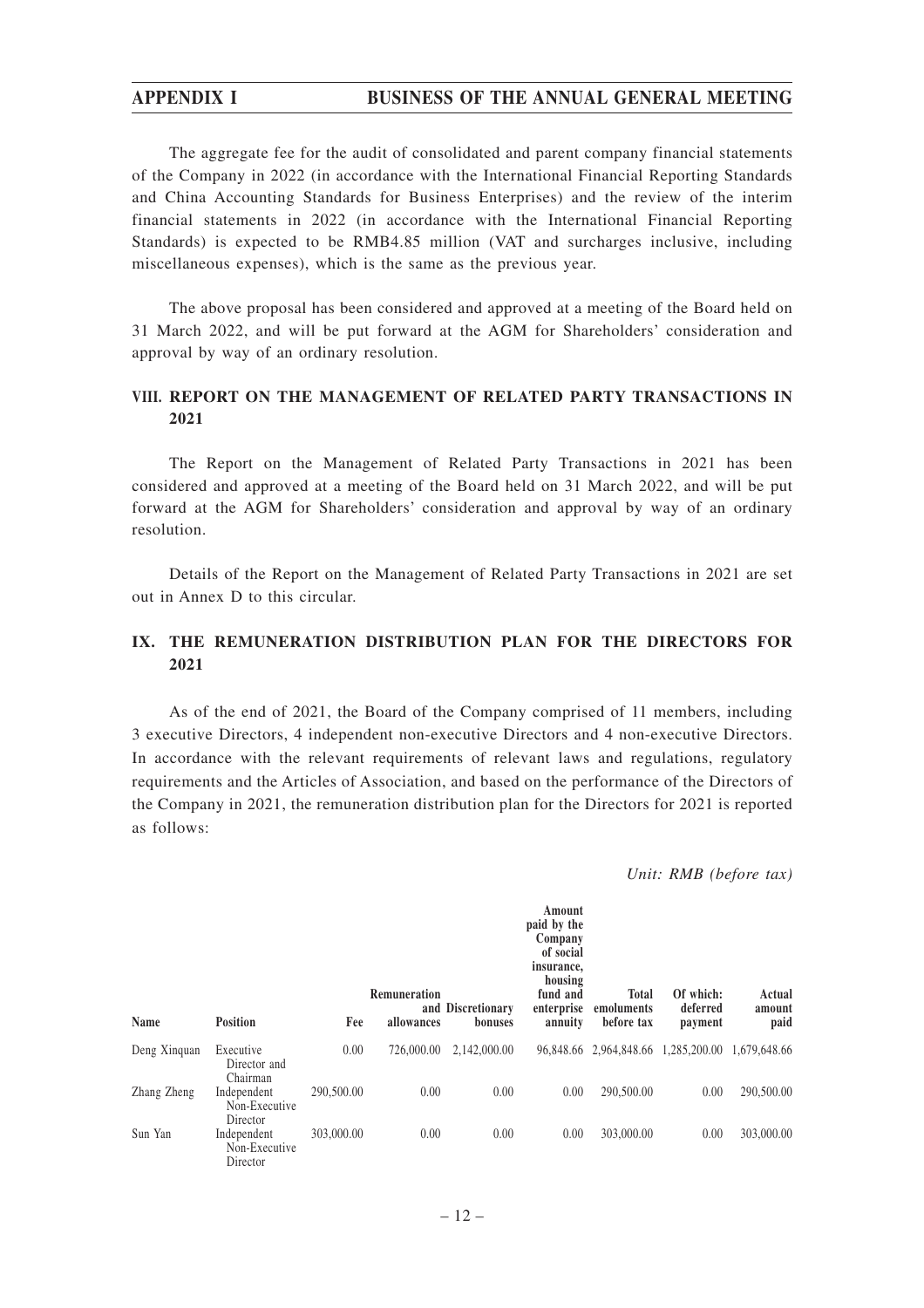| Name          | <b>Position</b>                                                          | Fee        | Remuneration<br>allowances | and Discretionary<br>bonuses | Amount<br>paid by the<br>Company<br>of social<br>insurance,<br>housing<br>fund and<br>enterprise<br>annuity | <b>Total</b><br>emoluments<br>before tax | Of which:<br>deferred<br>payment | Actual<br>amount<br>paid |
|---------------|--------------------------------------------------------------------------|------------|----------------------------|------------------------------|-------------------------------------------------------------------------------------------------------------|------------------------------------------|----------------------------------|--------------------------|
| Hou Bojian    | Independent<br>Non-Executive<br>Director                                 | 366,500.00 | 0.00                       | 0.00                         | 0.00                                                                                                        | 366,500.00                               | 0.00                             | 366,500.00               |
| Jin Qinglu    | Independent<br>Non-Executive<br>Director                                 | 200,500.00 | 0.00                       | 0.00                         | 0.00                                                                                                        | 200,500.00                               | 0.00                             | 200,500.00               |
| Zhao Hongbo   | Non-Executive<br>Director                                                | 0.00       | 0.00                       | 0.00                         | 0.00                                                                                                        | 0.00                                     | 0.00                             | 0.00                     |
| Zhang Xianjun | Non-Executive<br>Director                                                | 0.00       | 0.00                       | 0.00                         | 0.00                                                                                                        | 0.00                                     | 0.00                             | 0.00                     |
| Yu Hong       | Non-Executive<br>Director                                                | 0.00       | 0.00                       | 0.00                         | 0.00                                                                                                        | 0.00                                     | 0.00                             | 0.00                     |
| Lang Shufeng  | Non-Executive<br>Director                                                | 0.00       | 0.00                       | 0.00                         | 0.00                                                                                                        | 0.00                                     | 0.00                             | 0.00                     |
| Lyu Tianjun   | Executive<br>Director and<br>President                                   | 0.00       | 588,000.00                 | 697,497.43                   |                                                                                                             | 164,484.47 1,449,981.90                  |                                  | 0.00 1,449,981.90        |
| Sun Feixia    | Executive<br>Director,<br>Vice Chairman<br>and Secretary<br>of the Board | 0.00       | 497,796.00                 | 540,600.00                   |                                                                                                             | 150,741.42 1,189,137.42                  |                                  | 0.00 1,189,137.42        |

*Note:* Lyu Tianjun and Sun Feixia have resigned from all their positions held in the Group and the Company on 31 March 2022. Their total emoluments before tax for 2021 contain remuneration and allowances for 2021, discretionary bonuses for the first half of 2021 and amount paid by the Company of social insurance, housing fund and enterprise annuity but exclude discretionary bonuses for 2021.

In accordance with the Management Measures of Performance Review of Senior Management of Harbin Bank, the Remuneration Management Measures of Harbin Bank and the Management Measures for Deferred Payment of Performance-based Remuneration and Recovery of Remuneration of Harbin Bank, the executive Directors of the Company determine the standard for remuneration distribution. In the case that the executive Director is a member of the Party Committee, the standard for remuneration distribution shall be determined with reference to the Guidelines on Supervising the Stable Remuneration of Commercial Banks of CBIRC and the relevant measures for remuneration review by the officers in charge of state-owned financial enterprises.

In accordance with the Directors' Subsidies Management Measures of Harbin Bank, the independent non-executive Directors and non-executive Directors of the Company determine the standard for subsidies distribution. Zhao Hongbo, Zhang Xianjun, Yu Hong and Lang Shufeng, being four non-executive Directors of the Company, have signed a statement to waive Directors' subsidies voluntarily when acting as the Directors of the Eighth Session of the Board of the Company. Meanwhile, they have confirmed that waiving Directors' subsidies shall not affect their normal performance as the Directors of the Company.

The remuneration distribution plan for the Directors for 2021 has been considered and approved at a meeting of the Board held on 31 March 2022, and will be put forward at the AGM for approval by way of an ordinary resolution.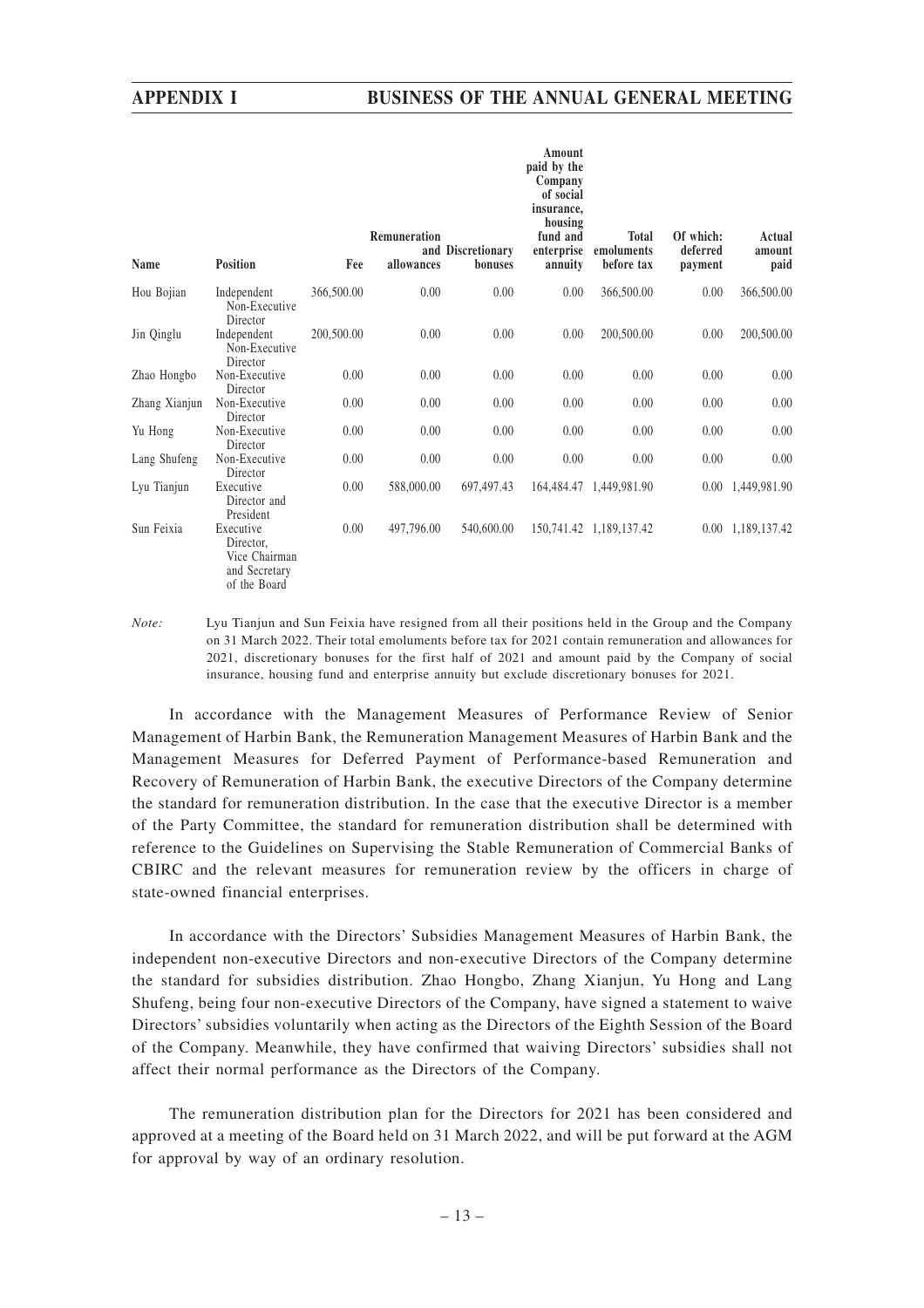#### **X. THE REMUNERATION DISTRIBUTION PLAN FOR THE SUPERVISORS FOR 2021**

In accordance with the relevant requirements of the Articles of Association, the Management Measures of Performance Review of Senior Management, the Remuneration Management Measures, the Management Measures for Deferred Payment of Performancebased Remuneration and Recovery of Remuneration and the Supervisors' Subsidies Management Measures, and based on the performance of the Supervisors of the Company in 2021, the remuneration distribution plan for the Supervisors for 2021 is proposed as follows:

*Unit: RMB (before tax)*

| Name         | <b>Position</b>                                                                            | Fee        | Remuneration<br>allowances | and Discretionary<br>bonuses | Amount<br>paid by the<br>Company<br>of social<br>insurance,<br>housing<br>fund and<br>enterprise<br>annuity | <b>Total</b><br>emoluments<br>before tax | Of which:<br>deferred<br>payment | Actual<br>amount<br>paid |
|--------------|--------------------------------------------------------------------------------------------|------------|----------------------------|------------------------------|-------------------------------------------------------------------------------------------------------------|------------------------------------------|----------------------------------|--------------------------|
| Wang Haibin  | Chairman of the<br>Board of<br>Supervisors<br>and Employee<br>Representative<br>Supervisor | 0.00       | 510,000.00                 | 1,494,000.00                 |                                                                                                             | 153,513.06 2,157,513.06                  | 896,400.00                       | 1,261,113.06             |
| Luo Zhonglin | Employee<br>Representative<br>Supervisor                                                   | 0.00       | 497,796.00                 | 1,206,000.00                 |                                                                                                             | 145,798.50 1,849,594.50                  |                                  | 603,000.00 1,246,594.50  |
| Fang Shang   | Employee<br>Representative<br>Supervisor                                                   | 0.00       | 532,233.00                 | 544,368.84                   |                                                                                                             | 182,770.56 1,259,372.40                  |                                  | 217,747.54 1,041,624.86  |
| Yang Xuemei  | Shareholder<br>Representative<br>Supervisor                                                | 60,000.00  |                            |                              | $\equiv$                                                                                                    | 60,000.00                                | $\qquad \qquad -$                | 60,000.00                |
| Li Dong      | External<br>Supervisor                                                                     | 144,000.00 |                            |                              | $\equiv$                                                                                                    | 144,000.00                               |                                  | 144,000.00               |
| Li Zhaohua   | External<br>Supervisor                                                                     | 144,000.00 |                            |                              | -                                                                                                           | 144,000.00                               |                                  | 144,000.00               |
| Sun Yi       | External<br>Supervisor                                                                     | 120,000.00 |                            |                              |                                                                                                             | 120,000.00                               |                                  | 120,000.00               |

The remuneration distribution plan for the Supervisors for 2021 has been considered and approved at a meeting of the Board of Supervisors held on 30 March 2022, and will be put forward at the AGM for approval by way of an ordinary resolution.

#### **XI. PROPOSED AMENDMENTS TO THE EQUITY MANAGEMENT MEASURES**

Pursuant to the Company Law, Law for Commercial Banks of the People's Republic of China (《中華人民共和國商業銀行法》) and other relevant laws and regulations, the Interim Measures for the Equity Management of Commercial Banks (《商業銀行股權管理暫行辦 法》), the Code of Corporate Governance for Banking and Insurance Institutions《銀行保險機 構公司治理準則》, the Measures for the Supervision of the Behavior of Major Shareholders of Banking and Insurance Institutions (Trial) (《銀行保險機構大股東行為監管辦法(試行)》) and other regulatory documents as well as the relevant requirements of the Articles of Association, the Company made certain amendments to existing Equity Management Measures currently in force.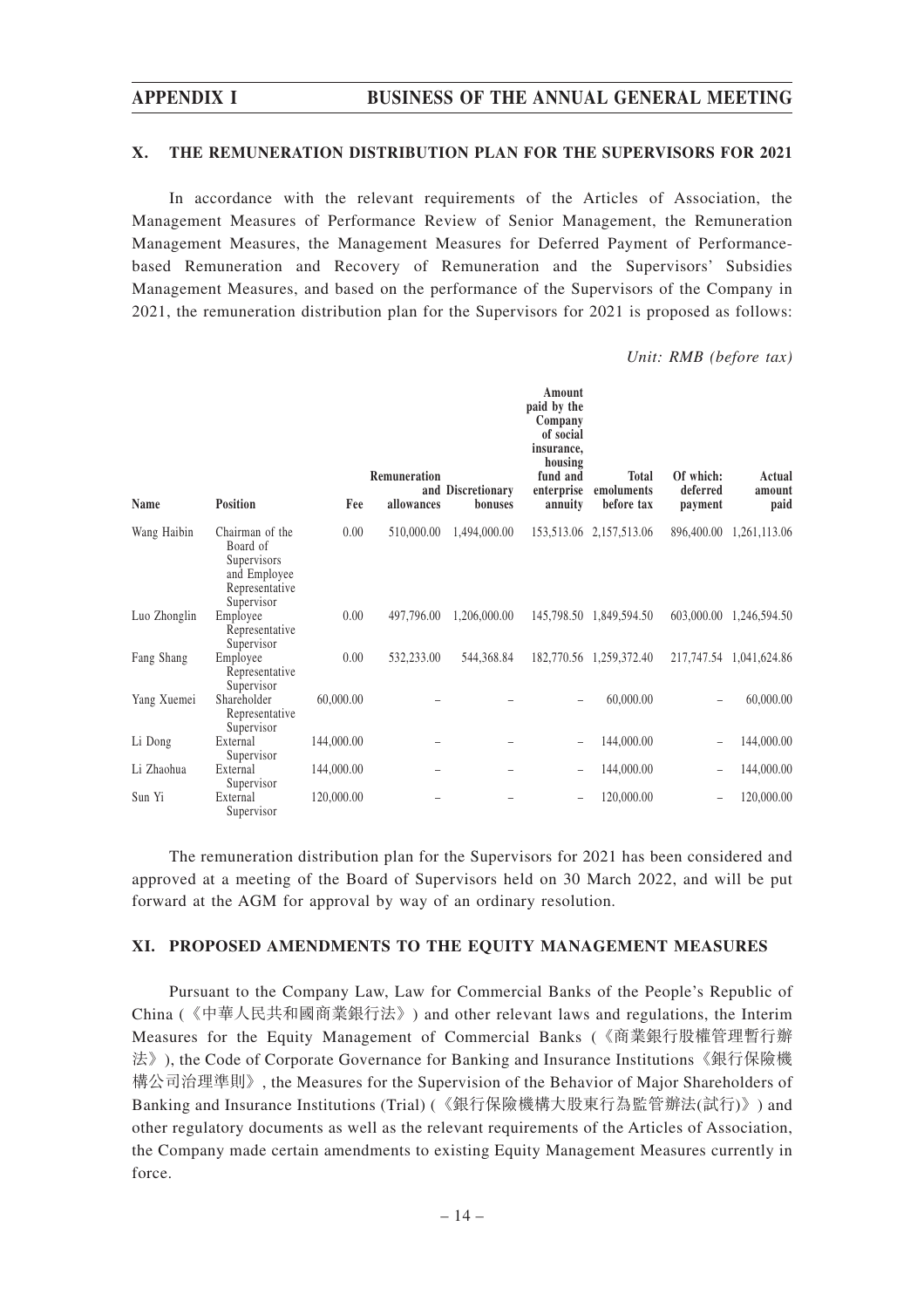# **APPENDIX I BUSINESS OF THE ANNUAL GENERAL MEETING**

The Proposed Amendments to the Equity Management Measures has been considered and approved at a meeting of the Board held on 31 March 2022, and will be put forward at the AGM for approval by way of an ordinary resolution.

Details of the Proposed Amendments to the Equity Management Measures are set out in Annex E to this circular.

# **XII. PLAN ON ABSORPTION AND MERGER OF BAYAN RONGXING TOWNSHIP BANK AND YANSHOU RONGXING TOWNSHIP BANK FOR CONVERSION INTO BRANCHES**

In order to further integrate the operating resources of the Company and its subsidiaries, prevent and mitigate the operational risks of the establishment of rural banks initiated by the Company, and optimize the layout of the Company's institutions and outlets, the Company intends to merge its wholly-owned subsidiary Bayan Rongxing Village and Township Bank Co., Ltd. ("**Bayan Village Bank"**) and Yanshou Rongxing Village and Township Bank Co., Ltd. ("**Yanshou Village Bank**"), and convert them to the Bayan Sub-branch and Yanshou Sub-branch at their original locations. The "Plan on Absorbing and Merging Bayan Rongxing Village and Township Bank and Yanshou Rongxing Village and Township Bank and Conversion to Sub-branches" (the "**Plan**") is hereby formulated, and the details are as follows:

## **(1) Purpose and significance of the absorption and merger and the conversion to sub-branches**

- **(a) It is beneficial to the prevention and mitigation of the risks of the two village and township banks.** The absorption and merger of Bayan Village Bank and Yanshou Village Bank and the conversion to sub-branches are effective measures to mitigate the risks of the two village and township banks, which are in line with the policies of the regulatory authorities and the overall interests of the Company. It can effectively reduce the cost of mitigating the risks of the two village and township banks by the Company as the main initiating bank and avoid any collective negative impact on the Company's market reputation.
- **(b) It is conducive to enhancing the county-level financial service capacity.** The absorption and merger and the conversion to sub-branches will help to enrich the Company's financial services to Bayan and Yanshou counties, provide customers with more high-quality and convenient financial services, enhance credit supply capacity, optimize the Company's institutional network layout, expand market channels and strengthen regional market competitiveness.
- **(c) It can facilitate the optimal allocation of the Company's resources.** The absorption and merger and the conversion to sub-branches will be conducive to fully utilizing the Company's advantages in human resources, technology and products, stimulating the endogenous power of the newly established institutions, tapping the development potential and effectively reducing the Company's management costs.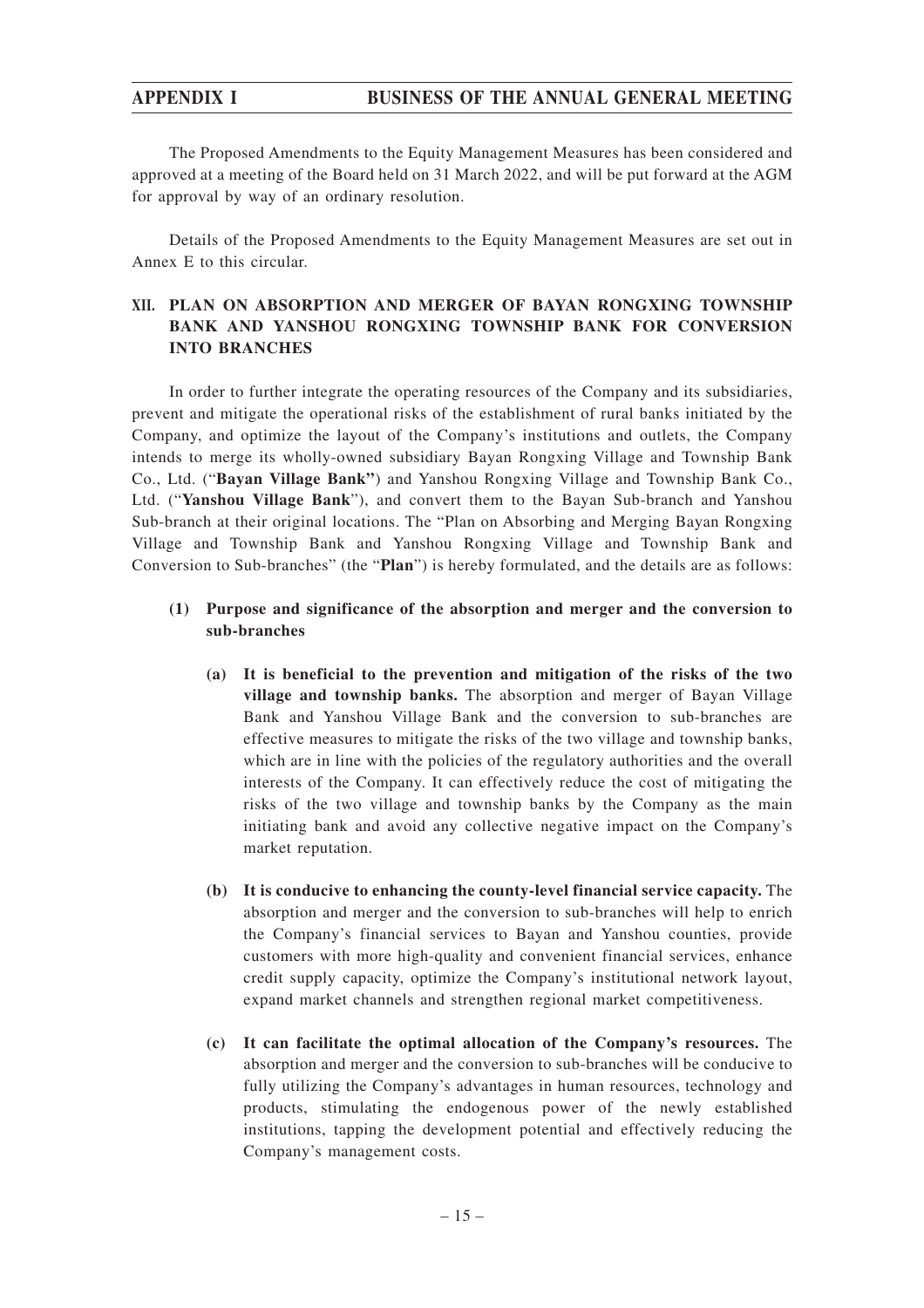#### **(2) Basic information of the parties to the absorption and merger**

#### *(a) Absorbing and merging party – the Company*

The Company was established in February 1997 and is headquartered in Harbin City and listed on the Hong Kong Stock Exchange in March 2014. The unified social credit code is 912301001275921118, the enterprise type is a joint-stock company with limited liability, the registered capital is RMB10,995,599,553, the legal representative is Deng Xinquan, the operation period is long term, and the registered address is No. 160, Shangzhi Street, Daoli District, Harbin City. Scope of business: To engage in financial business within the scope of the financial license.

The Company has established 17 branches in and beyond the province, and initiated the establishment of 32 village and township banks, one financial leasing company and one consumer finance company. As at 31 December 2021, the Company had total assets of RMB614.866 billion, total deposits of RMB481.1536 billion and total loans of RMB268,727,294.359 billion.

#### *(b) Absorbed and merged party*-*Bayan Village Bank*

Bayan Village Bank was established in December 2008 with a registered capital of RMB50 million. It is the first village and township bank wholly-owned by the Company, and the Company holds 100% of the shares. Unified social credit code: 91230126680286611H; Enterprise type: a limited liability company; Legal representative: Wang Gang; Business period: long-term; Registered address: No. 139, Beizhi Road, Bayan Town, Bayan County. Scope of business: Absorb public deposits; grant short-term, medium-term and long-term loans; handle domestic settlement; handle bill acceptance and discount; get engaged in interbank lending; participate in bank card business; act to issue, redeem and underwrite government bonds; act for receipt and payment of money and insurance business; other businesses approved by the banking regulatory department.

Bayan Village Bank has 7 departments, 2 branches and 52 employees. As at 31 December 2021, Bayan Village Bank had total assets of RMB1,079,248,600, total liabilities of RMB1,170,223,500, and total owner's equity of -RMB90,974,900. In 2021, it achieved operating income of -RMB1,929,900 and net profit of -RMB75,827,100 (the above data are unaudited).

#### *(c) Absorbed and merged party-Yanshou Village Bank*

Yanshou Village Bank was established in August 2010 with a registered capital of RMB30 million, and the Company holds 100% of the shares. Unified social credit code: 91230129558259847C; Enterprise type: a limited liability company; Legal representative: Tian Yimin; Business period: long-term; Registered address: No. 40, Gongan Street, Eastern Yanshou Town. Scope of business: Engage in financial business within the scope of financial license.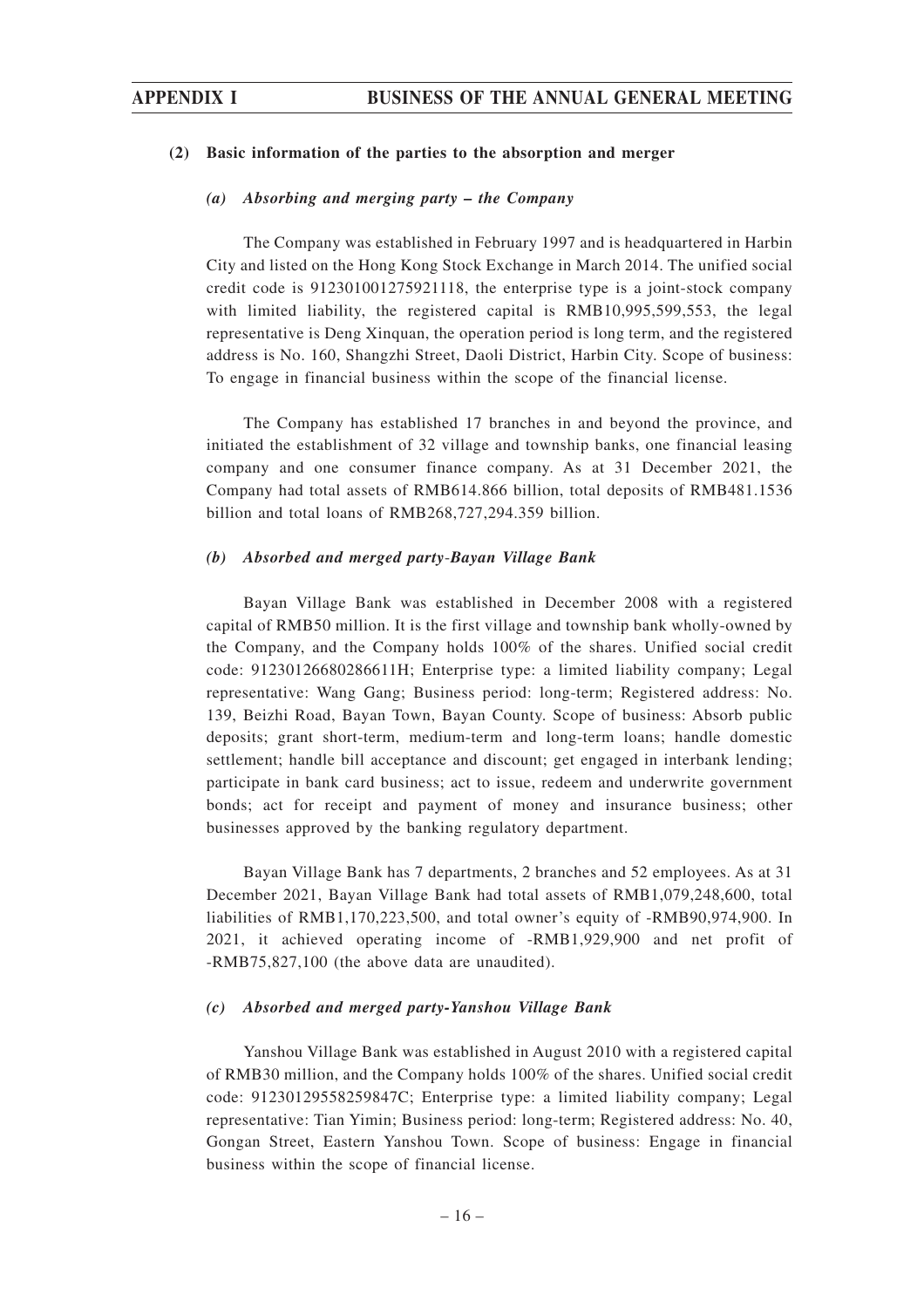Yanshou Village Bank has set up 6 departments and one branch with 35 employees. As at 31 December 2021, Yanshou Village Bank had total assets of RMB842,657,700 million, total liabilities of RMB836,957,100 million, and total owners' equity of RMB5,700,600 million. In 2021, Yanshou Village Bank had revenue of RMB9,056,700 million and net profit of -RMB10,612,700 million (the above data are unaudited).

# **(3) Method, scope and arrangements of the merger and the conversion into branches**

**(a) Method and scope of the absorption and merger and conversion into branches**. For the purpose of this absorption and merger of Bayan Village Bank and Yanshou Village Bank, all the assets, liabilities, equities, businesses, employees and all other rights and obligations of Bayan Village Bank and Yanshou Village Bank shall be merged by way of full absorption and merger. The Company is the sole shareholder of Bayan Village Bank and Yanshou Village Bank, and this absorption and merger did not involve the acquisition of shares of other shareholders of such two banks. After obtaining the approval of the banking and insurance regulatory authorities (collectively referred to as the "**Regulatory Authorities**"), new branches of the Company will be set up at the original locations.

## **(b) Arrangements of the absorption and merger and conversion into branches**.

- 1. The base date of the absorption and merger is 31 December 2021, and the audited financial information of the Company, Bayan Village Bank and Yanshou Village Bank as of the base date shall prevail. All profit and loss incurred between the basis date of the absorption and merger and the completion date of the absorption and merger (i.e. the date of these two township banks completing deregistration with the industrial and commercial administration authorities) by way of absorption will be borne by the Company.
- 2. The Company will engage asset valuation firms, accounting firms and law firms in accordance with regulatory requirements and actual needs. In case of matters that should be reported to the institutions performing the responsibilities of the investor, the Company will handle the relevant procedures for the institutions performing the responsibilities of the investor.
- 3. After consideration and approved of this proposal at the Board meeting and the general meeting, relevant matters of absorption and merger and conversion into branches shall be implemented, including but not limited to entering into the relevant agreements regarding to the absorption and merger, performing the formalities for examination and approval of the competent department of state-owned assets and the Regulatory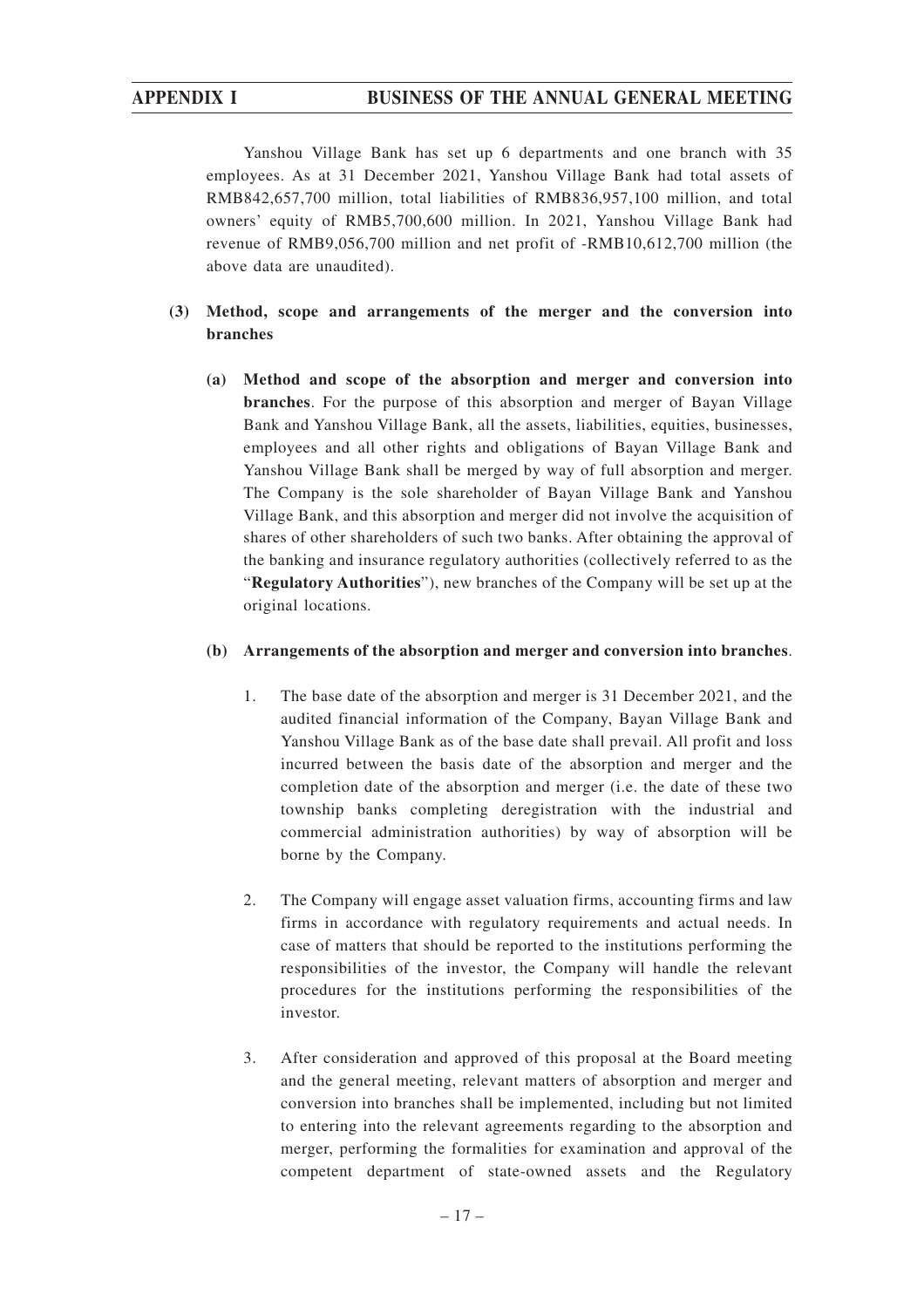Authorities, notifying the creditors and making announcements, handling the merger of the assets and liabilities as well as personnel arrangement, assisting in handling deregistration procedures of relevant township banks, handling change registration, and setting up new institutions, etc as necessary. The specific procedures and requirements shall be subject to the final opinions of the Regulatory Authorities

4. The specific operation and procedures of the absorption and merger and conversion into branches shall be implemented in accordance with the opinions of the Regulatory Authorities. In the event of significant changes or deviations from the proposal as determined by the Board, or even termination of the absorption and merger in the interests of the Company and all Shareholders, an adjusted proposal would be further put forward to the general meeting for consideration.

## **(4) Effects of the absorption and merger on the Company**

- (a) This absorption and merger will be an absorption and merger of a whollyowned subsidiary by the Company and there will be no change in the registered capital of the Company;
- (b) This absorption and merger will not involve changes in the Company's substantial Shareholders, major Shareholders and Shareholder structure;
- (c) Both Bayan Village Bank and Yanshou Village Bank are wholly-owned subsidiaries of the Company, the financial statements of which have been included in the Company's consolidated financial statements. There will be no material effect on the Group's current profit or loss brought about from the absorption and merger, nor a significant impact on the assets and liabilities within the scope of the Company's consolidated financial statements. It also will be no detrimental to the interests of the Company and its Shareholders.

To ensure smooth implementation of the absorption and merger, a proposal is presented to the general meeting to authorize the Board and give consent to the Board to further authorize the chairman and the president, to jointly or individually handle all matters related to the absorption and merger, under the framework of the absorption and merger proposal approved at the general meeting, which includes but not limit to entering into the agreements, handling relevant assets transfer, performing the formalities for examination and approval of the competent departments, going through business and tax registration and etc. The authorization is valid until the completion of the implementation of the absorption and merger.

The proposal on absorption and merger of Bayan Village Bank and Yanshou Village Bank has been approved at the Meeting of the Board held on 31 March 2022, and will be put forward at the AGM for Shareholders' consideration and approval by way of an ordinary resolution.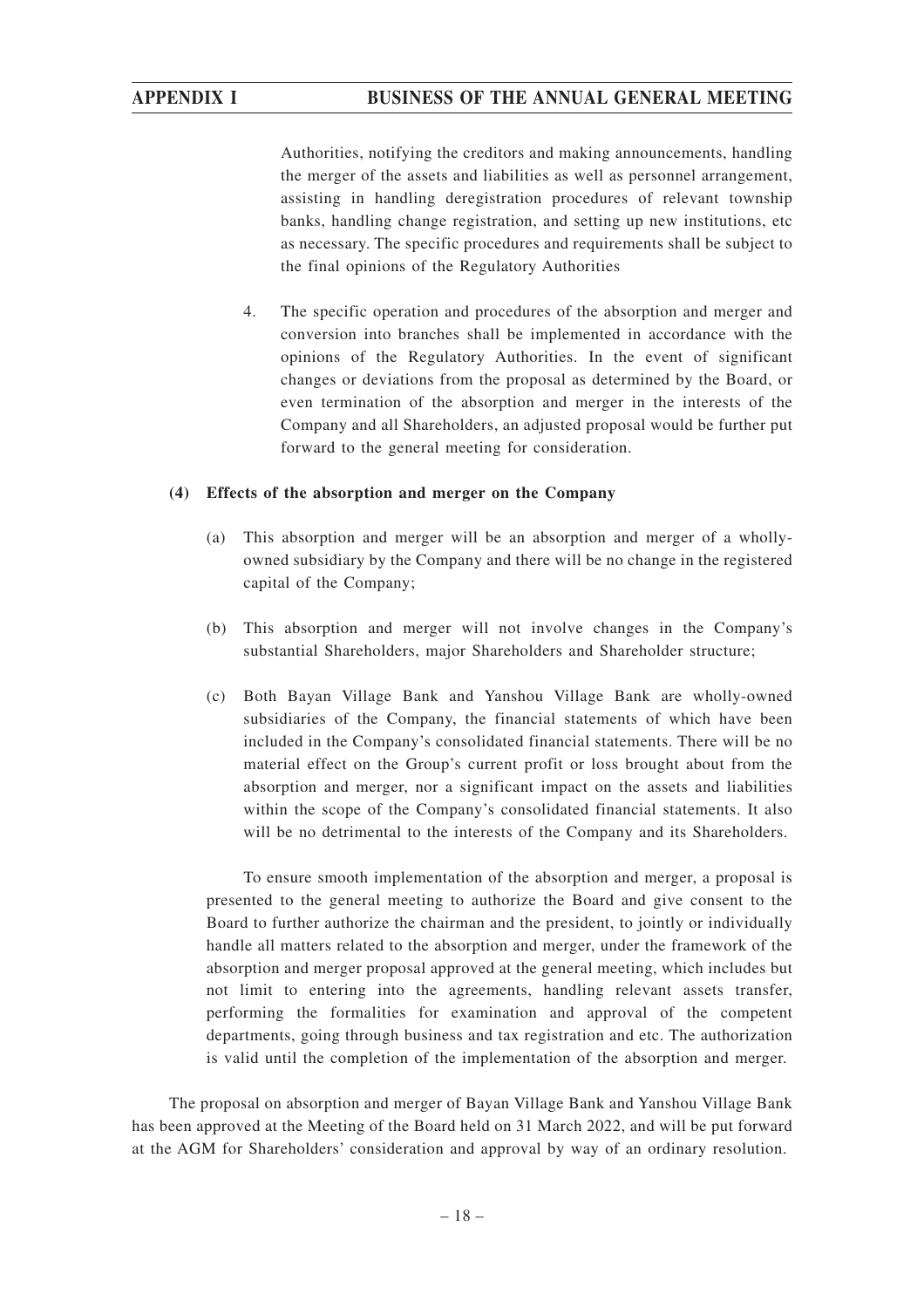#### **XIII. PROPOSED AMENDMENTS TO THE ARTICLES OF ASSOCIATION**

In accordance with relevant regulations and regulatory requirements such as the Notice of the China Banking and Insurance Regulatory Commission on Issuing the Corporate Governance Guidelines for Banking and Insurance Institutions (Yin Bao Jian Fa [2021] No. 14) (銀保監發[2021]14號), the Notice of the China Banking and Insurance Regulatory Commission on Issuing the Measures for the Supervision of the Behavior of Major Shareholders of Banking and Insurance Institutions (Trial) (Yin Bao Jian Fa [2021] No. 43) (銀保監發[2021]43號), the Measures for the Administration of the Related Transactions of Banking and Insurance Institutions, and the Measures on Assessment of the Performance of Duties of Directors and Supervisors of Banking and Insurance Institutions (Trial), the Board resolved on 31 March 2022 to propose to amend the Articles of Association currently in effect.

The Board also proposed to the AGM to authorise the Board to make relevant adjustments and revisions to the Articles of Association (Draft) approved at the AGM in accordance with the requirements and opinions of the relevant government departments and regulatory authorities (including but not limited to adjustments and revisions to characters, chapters and articles). The proposed amendments to the Articles of Association shall take effect on the date of approval by the banking and insurance regulatory authority of the State Council.

The proposed amendments to the Articles of Association have been considered and approved at a meeting of the Board held on 31 March 2022, and is currently proposed to the AGM by way of special resolution for Shareholders' consideration and approval.

Details on the proposed amendments to the Articles of Association are set out in Annex F to this circular.

# **XIV. PROPOSED AMENDMENTS TO THE RULES OF PROCEDURE FOR THE SHAREHOLDERS' GENERAL MEETING**

In accordance with the regulatory requirements such as the Corporate Governance Guidelines for Banking and Insurance Institutions, and the Articles of Association (Draft), and the management requirements of the Company, the Board resolved on 31 March 2022 to propose to amend the Rules of Procedure for the Shareholders' General Meeting currently in effect.

The Board also proposed to the AGM to authorize the Board to make relevant adjustments and revisions to the Rules of Procedure for the Shareholders' General Meeting (Draft) approved at the AGM in accordance with the requirements and opinions of the relevant government departments and regulatory authorities (including but not limited to adjustments and revisions to characters, chapters and articles). Upon consideration and approval at the AGM, the proposed amendments to the Rules of Procedure for the Shareholders' General Meeting shall come into effect upon the coming into effect of the Articles of Association (Draft).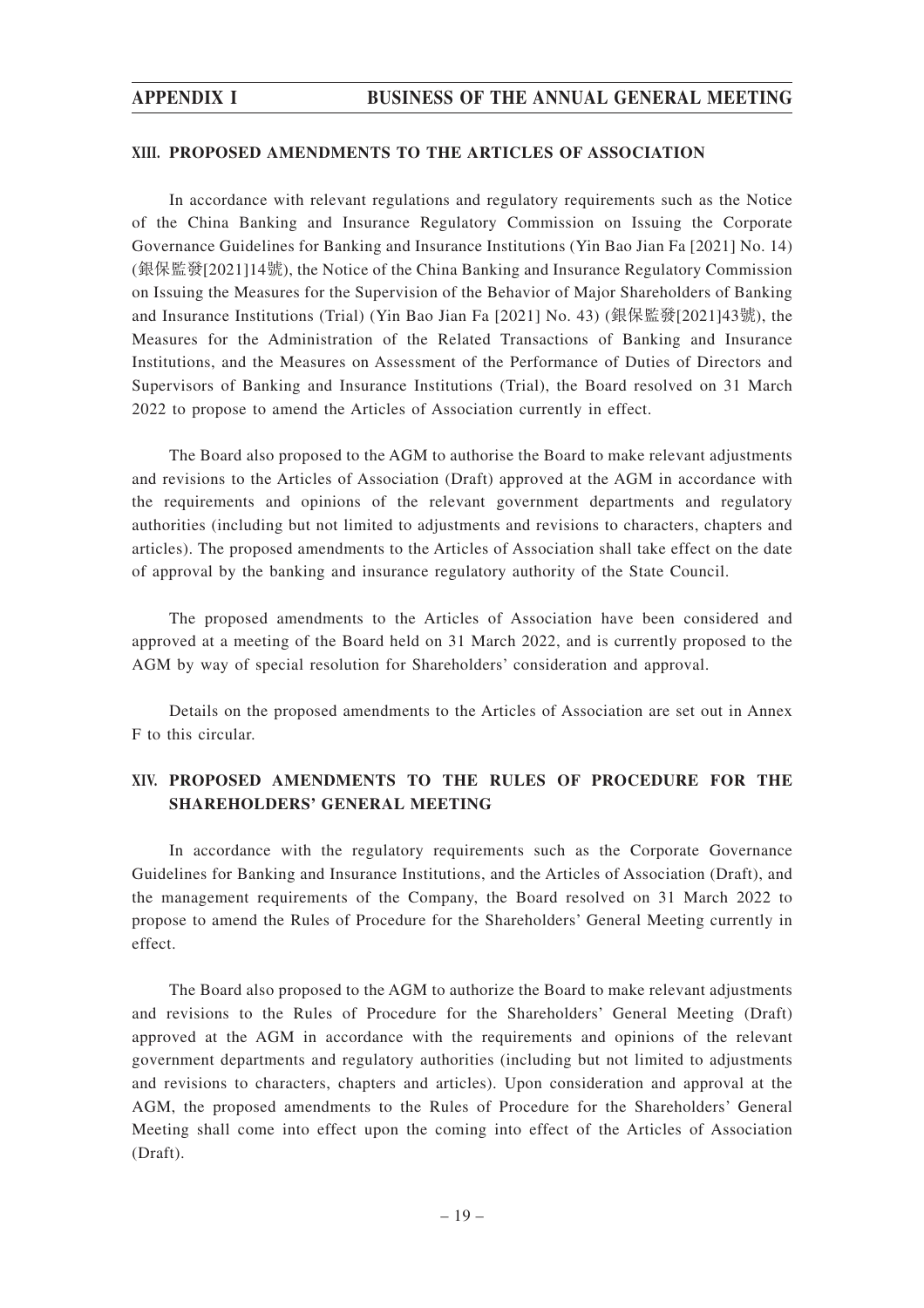# **APPENDIX I BUSINESS OF THE ANNUAL GENERAL MEETING**

The proposed amendments to the Rules of Procedure for the Shareholders' General Meeting have been considered and approved at a meeting of the Board held on 31 March 2022, and is currently proposed to the AGM by way of special resolution for Shareholders' consideration and approval.

Details on the proposed amendments to the Rules of Procedure for the Shareholders' General Meeting are set out in Annex G to this circular.

# **XV. PROPOSED AMENDMENTS TO THE RULES OF PROCEDURE FOR THE BOARD OF DIRECTORS**

In accordance with the regulatory requirements such as the Corporate Governance Guidelines for Banking and Insurance Institutions, and the Articles of Association (Draft), and the management requirements of the Company, the Board resolved on 31 March 2022 to propose to amend the Rules of Procedure for the Board of Directors currently in effect.

The Board also proposed to the AGM to authorize the Board to make relevant adjustments and revisions to the Rules of Procedure for the Board of Directors (Draft) approved at the AGM in accordance with the requirements and opinions of the relevant government departments and regulatory authorities (including but not limited to adjustments and revisions to characters, chapters and articles). Upon consideration and approval at the AGM, the proposed amendments to the Rules of Procedure for the Board of Directors shall come into effect upon the coming into effect of the Articles of Association (Draft).

The proposed amendments to the Rules of Procedure for the Board of Directors have been considered and approved at a meeting of the Board held on 31 March 2022, and is currently proposed to the AGM by way of special resolution for Shareholders' consideration and approval.

Details on the proposed amendments to the Rules of Procedure for the Board of Directors are set out in Annex H to this circular.

# **XVI. PROPOSED AMENDMENTS TO THE RULES OF PROCEDURE FOR THE BOARD OF SUPERVISORS**

In accordance with the regulatory requirements such as the Corporate Governance Guidelines for Banking and Insurance Institutions, and the Articles of Association (Draft), and the management requirements of the Company, the Board of Supervisors resolved on 11 April 2022 to propose to amend the Rules of Procedure for the Board of Supervisors currently in effect.

The Board of Supervisors also proposed to the AGM to authorize the Board of Supervisors to make relevant adjustments and revisions to the Rules of Procedure for the Board of Supervisors (Draft) approved at the AGM in accordance with the requirements and opinions of the relevant government departments and regulatory authorities (including but not limited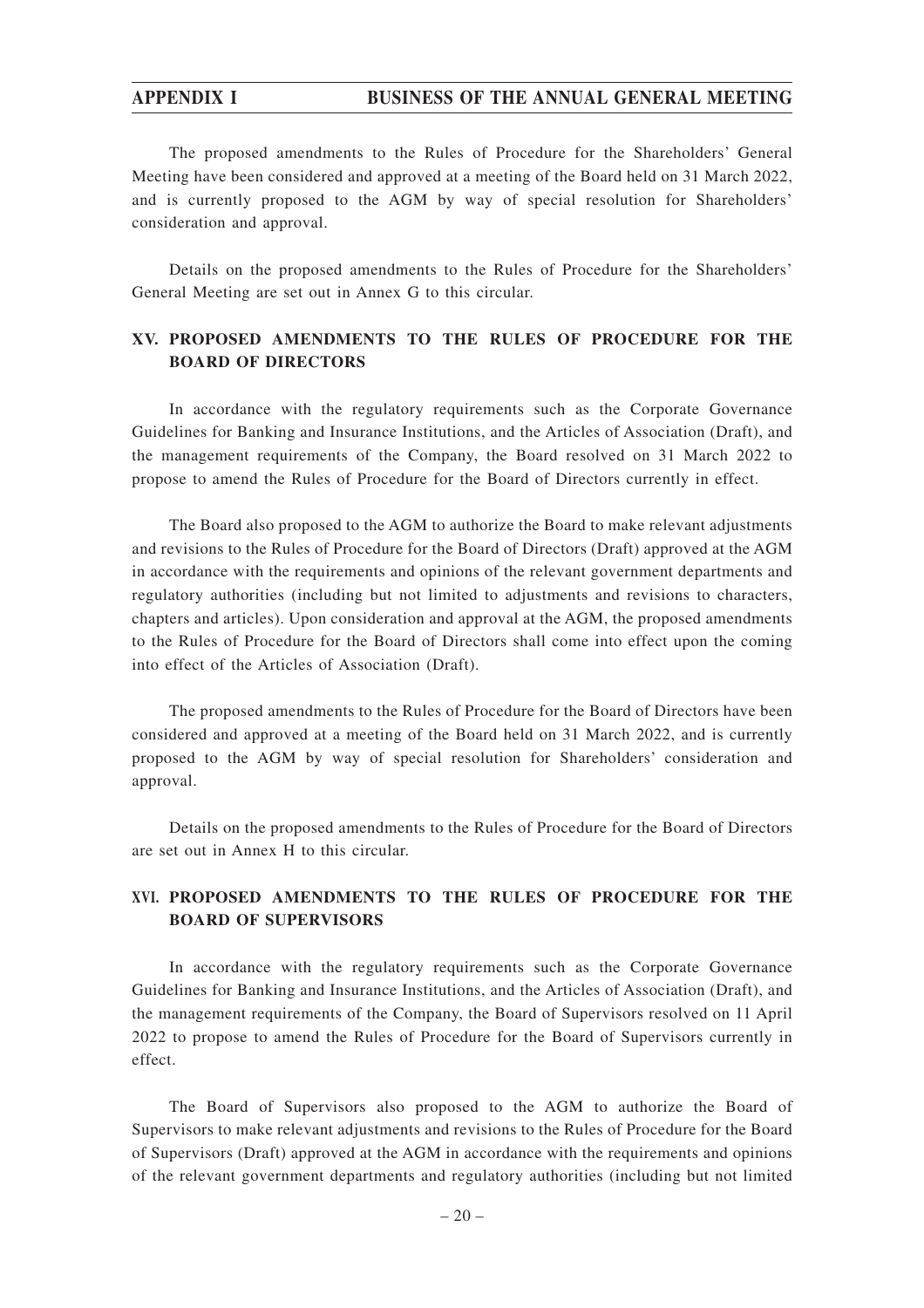# **APPENDIX I BUSINESS OF THE ANNUAL GENERAL MEETING**

to adjustments and revisions to characters, chapters and articles). Upon consideration and approval at the AGM, the proposed amendments to the Rules of Procedure for the Board of Supervisors shall come into effect upon the coming into effect of the Articles of Association (Draft).

The proposed amendments to the Rules of Procedure for the Board of Supervisors have been considered and approved at a meeting of the Board of Supervisors held on 11 April 2022, and is currently proposed to the AGM by way of special resolution for Shareholders' consideration and approval.

Details on the proposed amendments to the Rules of Procedure for the Board of Supervisors are set out in Annex I to this circular.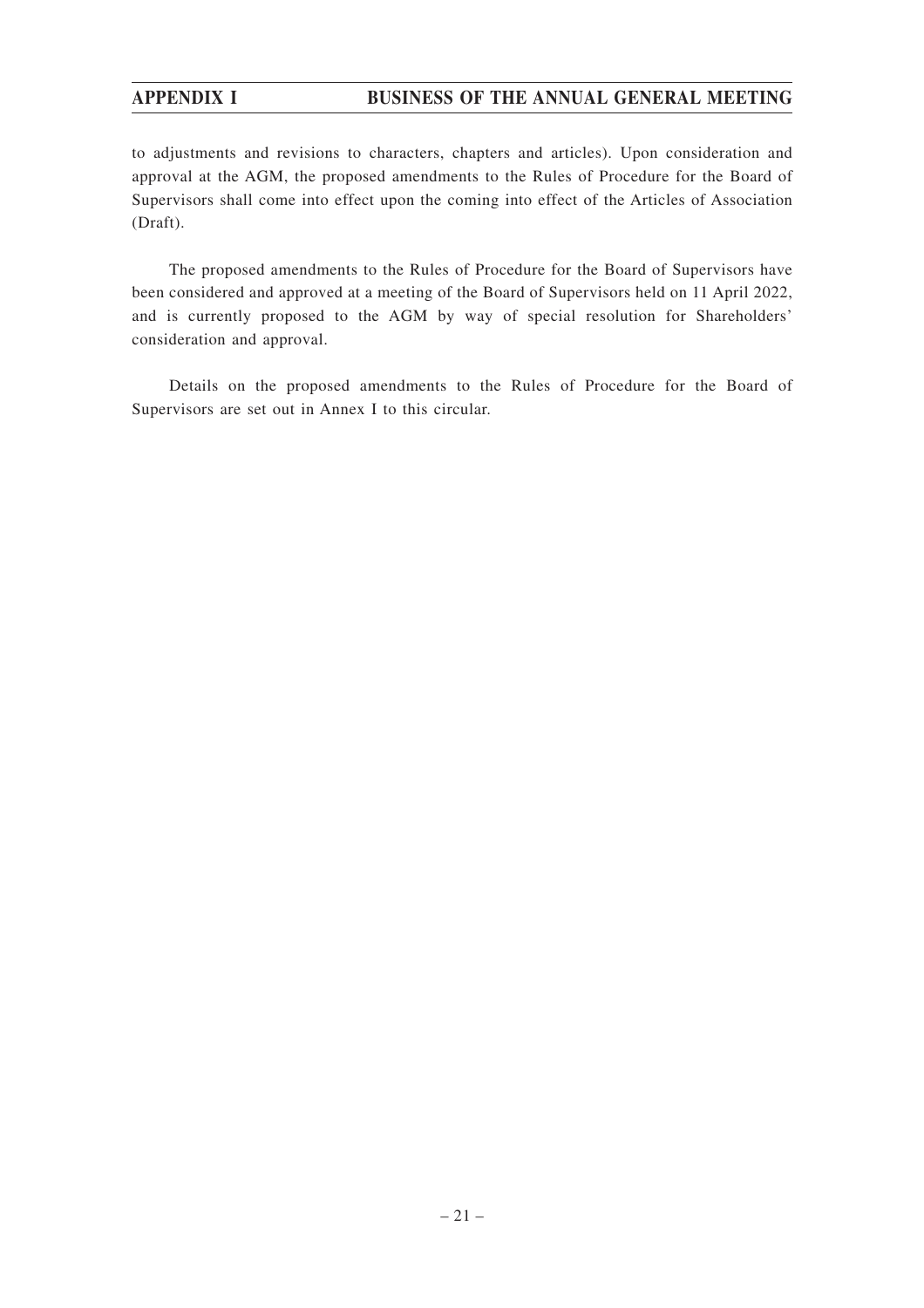In 2021, the Board of Directors of the Harbin Bank Co., Ltd. (哈爾濱銀行股份有限公司) (the "**Company**") faithfully, diligently and prudently performed its duties in strict accordance with laws, regulations, regulatory requirements and the Articles of Association, carried out the national strategic plan, strictly implemented the resolutions of the Shareholders' general meetings and continued to improve corporate governance. The Company adhered to the general principle of pursuing progress while ensuring stability, accurately grasped the macroeconomic situation, actively responded to the changes in the market environment, prevented and mitigated business risks, maintained steady operation, continued to optimise business structure to provide financial support for the development of real economy, strived to create value for customers and Shareholders and effectively fulfilled its corporate social responsibilities.

The Company's operation results declined in 2021 due to internal and external factors such as downward pressure on the macro economy, the impact of the COVID-19 pandemic and the increasingly fierce market competition. In 2021, the Group (based on the International Accounting Standards) recorded a net profit of RMB399 million, representing a year-on-year decrease of RMB397 million or 49.9%. The net profit attributable to shareholders of the parent company amounted to RMB274 million, representing a year-on-year decrease of RMB472 million or 63.3%. The earnings per share were RMB0.02. The return on average total assets was 0.06% and the return on average equity was 0.55%. The NPL ratio amounted to 2.88%, and the provision coverage ratio amounted to 162.45%. The Group had a capital adequacy ratio of 12.54%. As of 31 December 2021, the Group's total assets amounted to RMB645.046 billion, representing an increase of RMB46.442 billion or 7.8% as compared to the end of last year.

# **I. THE BOARD OPERATED EFFICIENTLY IN COMPLIANCE WITH RULES AND REGULATIONS AND CONSTANTLY IMPROVED CORPORATE GOVERNANCE**

In 2021, the Company successfully completed the re-election of the Board of Directors. The new session of Board of Directors strictly complied with domestic and overseas regulatory laws and regulations and guidelines for listed companies, performed various duties assigned to the Board of Directors by the Articles of Association and strictly implemented the resolutions of the Shareholders' general meetings. All Directors diligently ensured efficient operation and scientific decision-making of the Board of Directors. During the Reporting Period, the Board of Directors of the Company convened a total of 2 general meetings and 2 class meetings, during which 17 resolutions and reports were presented and considered. The Board of Directors of the Company convened a total of 8 regular board meetings and 5 extraordinary board meetings, during which an aggregate of 129 resolutions and reports were presented and considered. The special committees under the Board of Directors convened 30 meetings, during which an aggregate of 128 resolutions and reports were presented and considered. The Company effectively strengthened the organic integration of the Party leadership and corporate governance, further leveraged the role of the Party Committee in "setting the right direction, keeping in mind the big picture, ensuring the implementation of Party policies and principles", and promoted the effective convergence of the Party Committee's pre-check and the scientific decision-making of the Board of Directors. The Board of Directors of the Company improved the basic system of corporate governance, revised and improved the working rules of the special committees under the Board of Directors, formulated internal control evaluation management methods, and revised consolidated management methods.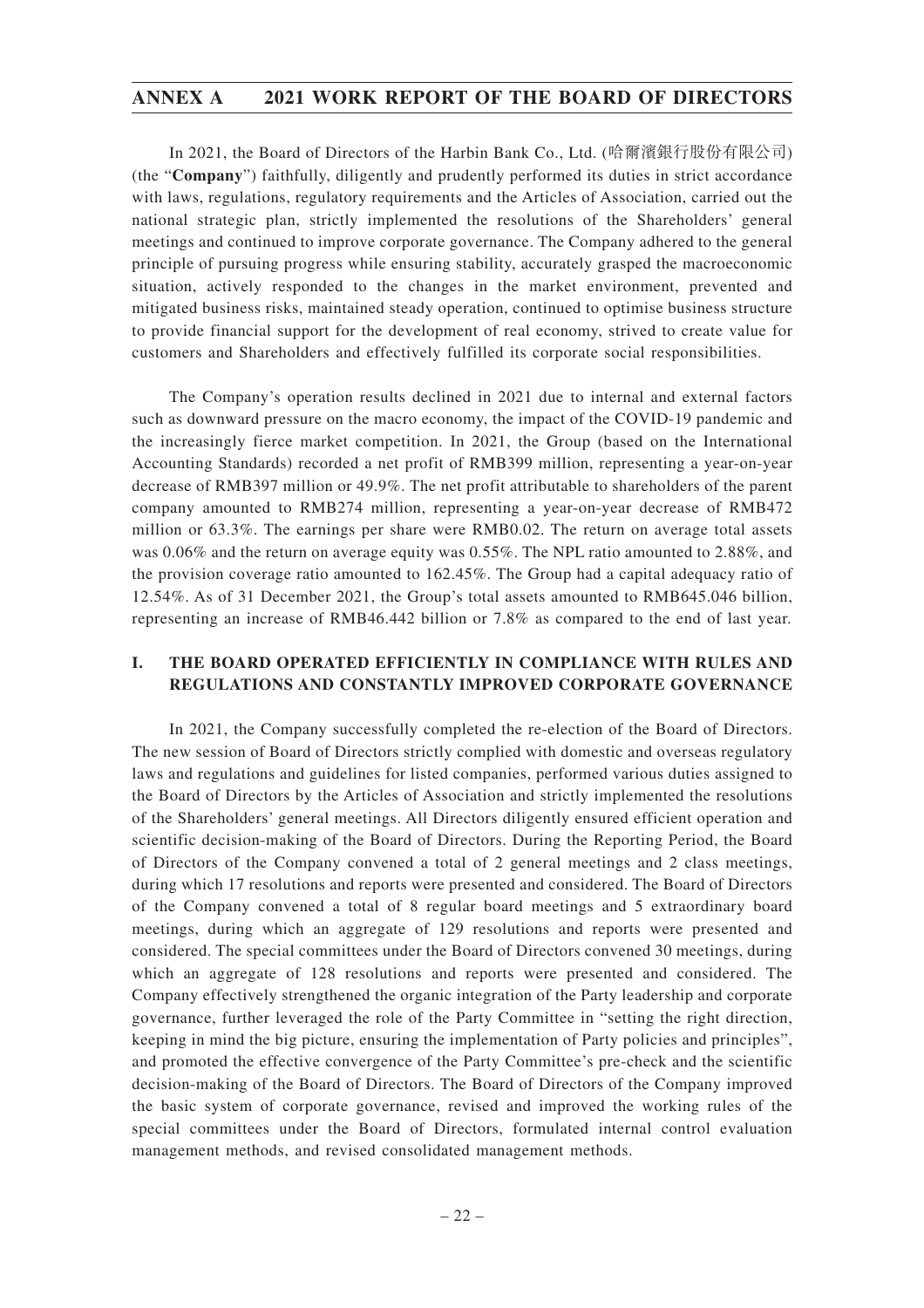# **II. PLAYED THE ROLE OF STRATEGIC LEADERSHIP AND CONSTANTLY SERVED THE REAL ECONOMY TO BOOST QUALITY AND EFFICIENCY**

2021 was the opening of the Company's new three-year strategic plan. The Board of Directors of the Company actively adapted to changes in the domestic and international economic and financial position, played the role of strategic leadership, closely followed the national development strategies, scientifically formulated the 2021-2023 Strategic Development Plan and continued to promote the implementation of the strategies. The Company took the initiative to integrate into the overall development of the province, followed the policy direction of "staying true to the original aspiration by focusing on the principal businesses", provided better support for the development of the regional real economy, directed more credit resources to the strategic emerging industries, and increased the financing support for state-owned enterprises in the province and municipality. The Company adhered to characteristic and differentiated development, continued to consolidate the basis of areas of featured businesses such as small and micro finance, agriculture-benefiting finance and Sino-Russia finance. During the Reporting Period, the Company continued to promote the establishment of an "online + offline" operation service system for small and micro financial business, and the Company's loans to small enterprises amounted to RMB64,025.6 million. The Company established an effective financial service system centered the groups of "agriculture, rural areas and farmers" to satisfy their various financing needs, which will continuously provide internal driving force for the agricultural modernization and new rural construction. The Company achieved breakthroughs in various indicators of its cross-border business with Russia and the international settlement volume exceeded RMB20.0 billion. The Cross-border Interbank Payment System (CIPS) was successfully put into operation, with 12 additional Russian indirect participant banks. HB Leasing took "agriculture-related leasing + green leasing" as its dual core and integrated into the dual-cycle pattern, so as to build a characteristic agricultural machinery leasing ecosystem. Based on the construction of Internet consumer finance platform, HBCF used cutting-edge technology to expand the national market. Besides, village and township banks focused on the main business, adhered to the positioning of supporting agriculture and small enterprises and served the rural revitalization strategy.

# **III. INCREASED RISK MANAGEMENT AND CONTROL EFFORTS TO EFFECTIVELY PREVENT AND MITIGATE OPERATIONAL RISKS**

The Board of Directors of the Company effectively performed its risk management and control responsibilities. In addition to reviewing the reports of the Company such as risk management reports, risk management policies, large risk exposure management reports, anti-money laundering reports, information technology risk overall assessment reports and case investigation reports, the Board of Directors of the Company reviewed and formulated the Company's recovery plan, disposal plan and phased indicator improvement plan for the first time to reasonably determine the risk appetite and risk management policies of the Company. In accordance with the national macro-control policies and regulatory policies, the Board of Directors has promoted the Company to formulate the management policies on key businesses, such as real estate industry and implicit debts of local governments, based on its actual operating conditions and market changes. The Board of Directors also promoted the Company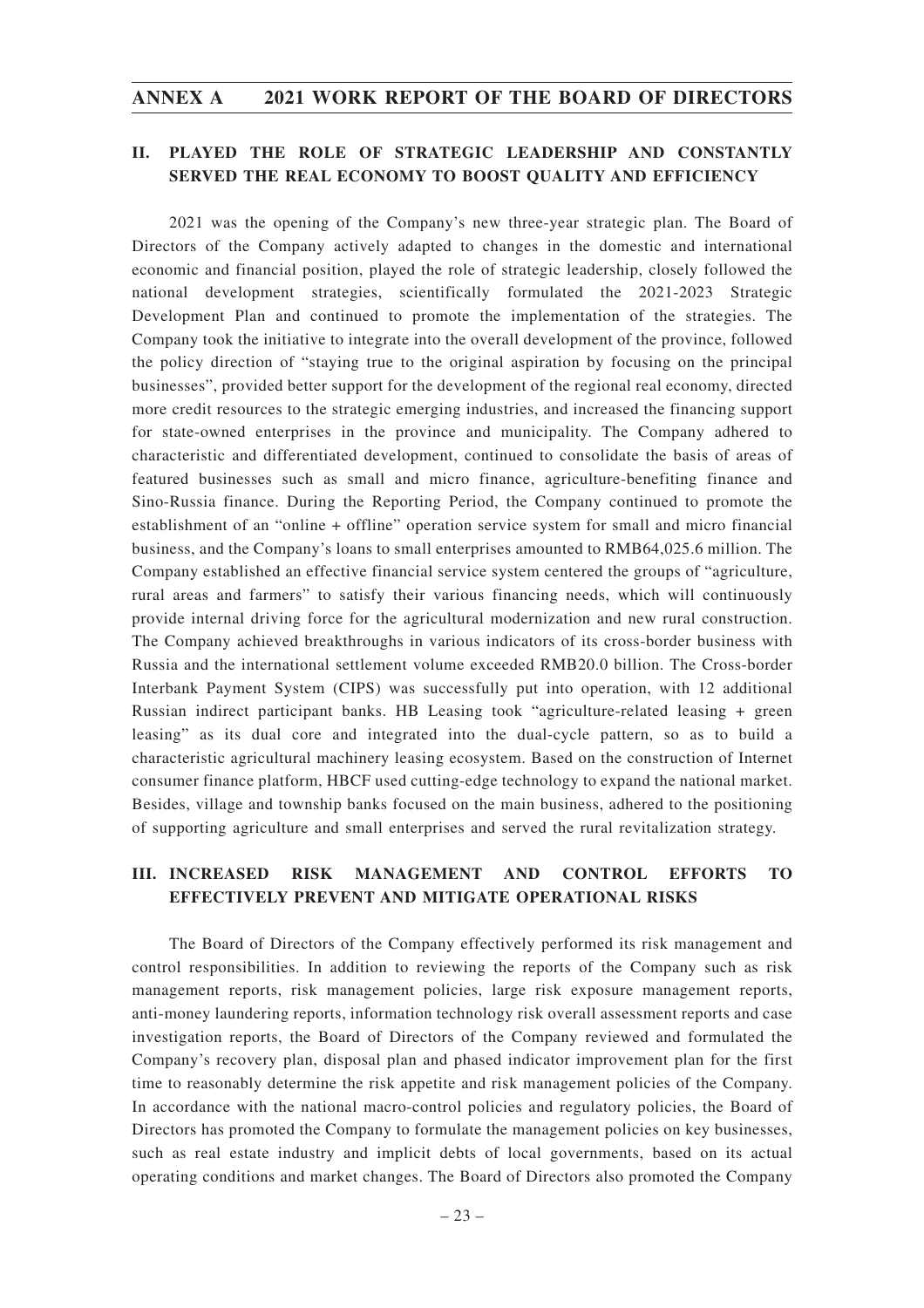to further improve its overall risk management, effectively prevent and mitigate operational risks, increase efforts to settle and dispose of non-performing assets, effectively prevent reputation risks and liquidity risks, enhance the prevention and control of case risks, supervise the management to carry out case risk investigation, and conduct warning education on typical cases. Besides, the Board of Directors improved its risk asset management system by establishing the debt management department of the Company to strengthen its professional team, so as to enhance the professionalism and efficiency in the settlement and disposal of non-performing assets.

# **IV. ENHANCED INTERNAL CONTROL AND COMPLIANCE DEVELOPMENT AND GAVE FULL PLAY TO THE ROLE OF INTERNAL AND EXTERNAL AUDITS**

The Board of Directors of the Company highly values the internal control and compliance development. It carried out the "Internal Control and Compliance Management" activity, strictly implemented regulatory requirements, consolidated the construction of internal control and compliance management system, and improved the dynamic optimization mechanism, so as to effectively enhance the independence, synergy and effectiveness of three defense lines. The Board of Directors of the Company reported regulatory opinions in a timely manner, listened to the regulatory opinions rectification plan and progress, continually rectified the problems found in the regulatory inspection and self-inspection, and consolidated the rectification results. The Board of Directors of the Company also urged the Company's management to strengthen the awareness of internal control and compliance, enhance the ability of risk identification, monitoring and analysis, strengthen the management of weak links, strictly prevent and control the case risks, and strengthen warning education. The Board of Directors of the Company continued to optimize the quality and efficiency of the remuneration assessment management by focusing on reviewing the remuneration allocation plan, deferred payment and recovery deduction, senior management performance assessment and others proposals, regulating the senior management appraisal procedures, clarifying the remuneration management process and improving the construction of the system. The Board of Directors of the Company attached more importance on protection of consumers' rights and interests by defining the department for protection of consumers' rights and interests as head office level 1 department to effectively resolve key issues on consumer complaints and strengthen customer information protection. The Board of Directors of the Company urged internal and external auditors to carry out high-quality work with a focus on reviewing special audit reports on remuneration evaluation, market risk, liquidity risk, wealth management business and business continuity. The Board of Directors of the Company also strengthened the communication with external auditors by carefully learning from the external audit report and management suggestions, and pushed the Company to further improve its internal audit effectiveness and broaden the scope of audit, so as to keep abreast of the comprehensive and accurate operation and management issues of the Company in a timely manner and promote the rectification of problems identified in audit inspections.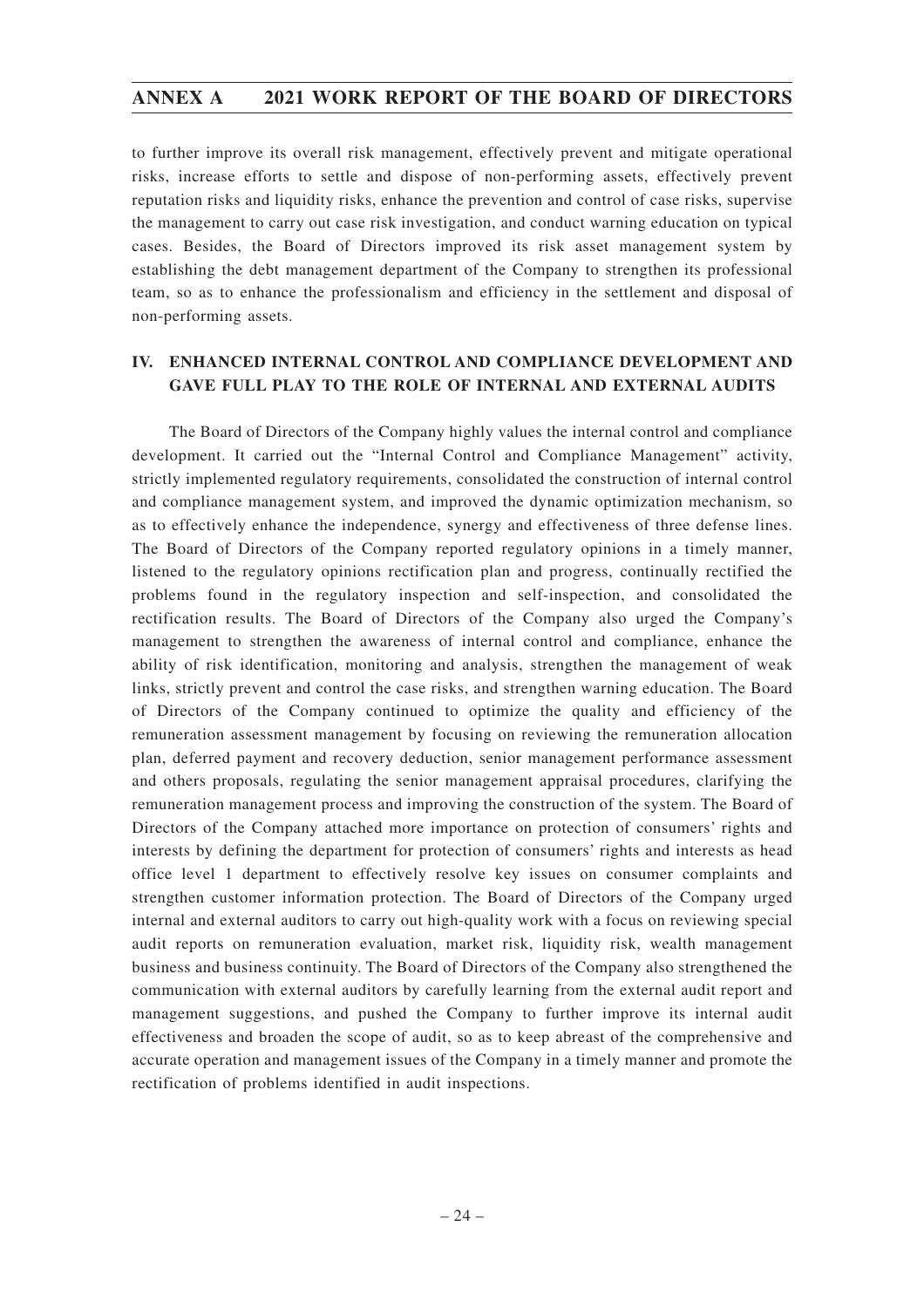# **V. TIMELY COMPLETION OF CAPITAL REPLENISHMENT TO ENHANCE THE REFINEMENT LEVEL OF CAPITAL MANAGEMENT**

The Board of Directors of the Company formulated the Capital Management Plan for 2021-2023 and the Capital Adequacy Management Plan for 2021 to continuously improve the refinement level of the Company's capital management and conduct the internal capital adequacy assessment for 2020. The Board of Directors of the Company vigorously promoted multi-channel capital replenishment. During the reporting period, the Company successfully issued RMB11 billion capital replenishment bonds with indefinite term, making it become the only bank in Northeast China that successfully issued the capital replenishment bonds with indefinite term, creating the largest bond issue scale among urban commercial banks of same size in China and significantly enhancing the Company's capital adequacy level. The Board of Directors of the Company scientifically formulated the external investment plan for 2021, reasonably managed the pace of external investment, and supplemented capital to certain township branches to help them effectively prevent and mitigate risks and contribute to their healthy development. Based on the Company's operation and capital adequacy as well as the relevant opinions of the regulatory authorities, the Board of Directors of the Company reasonably proposed the profit distribution plan for 2020, pursuant to which no cash dividends were distributed to increase retained profits for capital replenishment. In addition, the Company conducted a special audit on capital management and proactively rectified the problems found in audit.

# **VI. REGULATED THE MANAGEMENT OF SHAREHOLDERS' EQUITY AND STRENGTHENED THE CONTROL OF RELATED PARTY TRANSACTIONS**

The Board of Directors of the Company actively performed its duties in the management of equity-related affairs, intensified equity management comprehensively and formulated a shareholder commitment system. The Company conducted strict shareholder qualification review, including the approval and filing for shareholder qualification in accordance with the regulatory requirements, and regularly assessed the shareholder qualification of substantial Shareholders. The Company promoted the issuance of shareholder undertakings by substantial Shareholders to exercise their rights and fulfill their obligations in accordance with the law. For Shareholders yet to obtain approval for their shareholder qualifications, yet to complete the filing of their shareholder qualifications or otherwise in violation of the equity management regulations, the Company restricted the relevant Shareholders' rights in accordance with the law. The Company strengthened the dynamic monitoring of H Shareholders, enhanced the frequency of identifying H Shareholders, urged overseas shareholders to comply with domestic regulatory requirements and regulated the equity pledge of Shareholders. The Board of Directors of the Company further strengthened the examination and management of its related party transactions, by strengthening the awareness of related party transaction compliance management of the relevant business departments of the Company, improving the joint mechanism of related party management and credit business, and building an information system for related party transaction management. The Company strictly adhered to the internal approval process for related party transactions, and timely reported major related party transactions to the regulatory departments and the Board of Supervisors of the Company in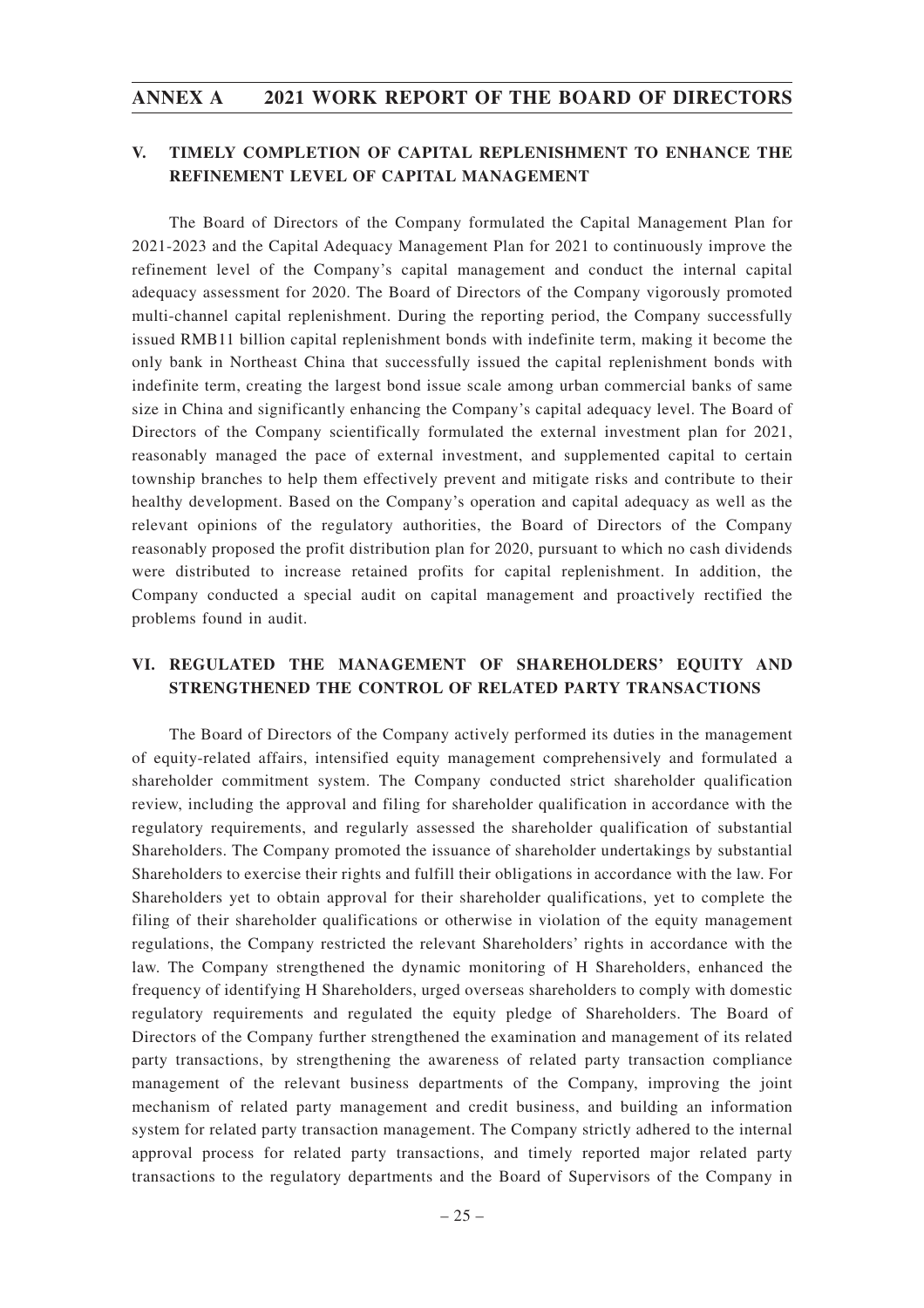compliance with regulations. The Company continued to improve the management of related parties, updated the list of related parties in a timely manner, actively expanded the means of initiative related party identification and effectively enhanced the related party penetration management in line with the principle of substance over form, thus intensifying the efforts in the verification of related parties of the substantial Shareholders.

# **VII. CARRIED OUT INFORMATION DISCLOSURE IN ACCORDANCE WITH THE LAWS AND REGULATIONS TO PROTECT THE IMAGE IN CAPITAL MARKET**

The Board of Directors of the Company strictly followed the Listing Rules of the Hong Kong Stock Exchange, conducted prior legal consultation with the Hong Kong Stock Exchange on the disclosure of information on material matters, and carried out information disclosure in a standardized manner to ensure that the disclosure of information complied with legal and regulatory requirements. During the reporting period, the Company made the announcements on annual results and changes in Directors and Supervisors. In aggregate, the Company issued 38 interim announcements in Chinese and/or English, 16 regular reports in Chinese and/or English. The Company further improved the quality of information disclosure, comprehensively implemented domestic and overseas regulatory requirements, and improved and enriched the content of its annual reports. The Company disclosed its 2020 Environment, Society and Governance Report on the Hong Kong Stock Exchange, focusing on material issues such as Inclusive Finance, Internal Control, Employee Safety and Growth, Green Bank, and Charity. The Board of Directors of the Company attached great importance to investor relations management and formulated the "Regulations on Investor Relations Management of Harbin Bank Co., Ltd." (《哈爾濱銀行股份有限公司投資者關係管理辦法》) to strengthen investor relations management. The Company held online press conferences for the 2020 annual results, during which it actively demonstrated the Company's operation and development and investment value to domestic and overseas investors and analyzers, actively protecting its image in the capital market. The Company timely responded to concerns raised by domestic and overseas investors and media in relation to the results announcements and equity changes.

# **VIII. STRENGTHENED THE CONSTRUCTION OF THE BOARD OF DIRECTORS AND ENHANCED THE ABILITY OF DIRECTORS TO PERFORM THEIR DUTIES**

The Board of Directors of the Company has strengthened the management of the performance of Directors and actively cooperated with the Board of Supervisors and the third-party institutions engaged by the Board of Supervisors to evaluate the performance of Directors. The Directors have carried out their duties in various ways, conducted online research and studies on the Company's subsidiaries and key branches, enhanced communication with the management, actively participated in special training organized by the Company, and conducted special lectures to the management and relevant business management departments of the Company in accordance with their professional fields. The independent Directors of the Company gave full play to their roles by providing independent opinions on matters such as major related party transactions, nomination of Directors and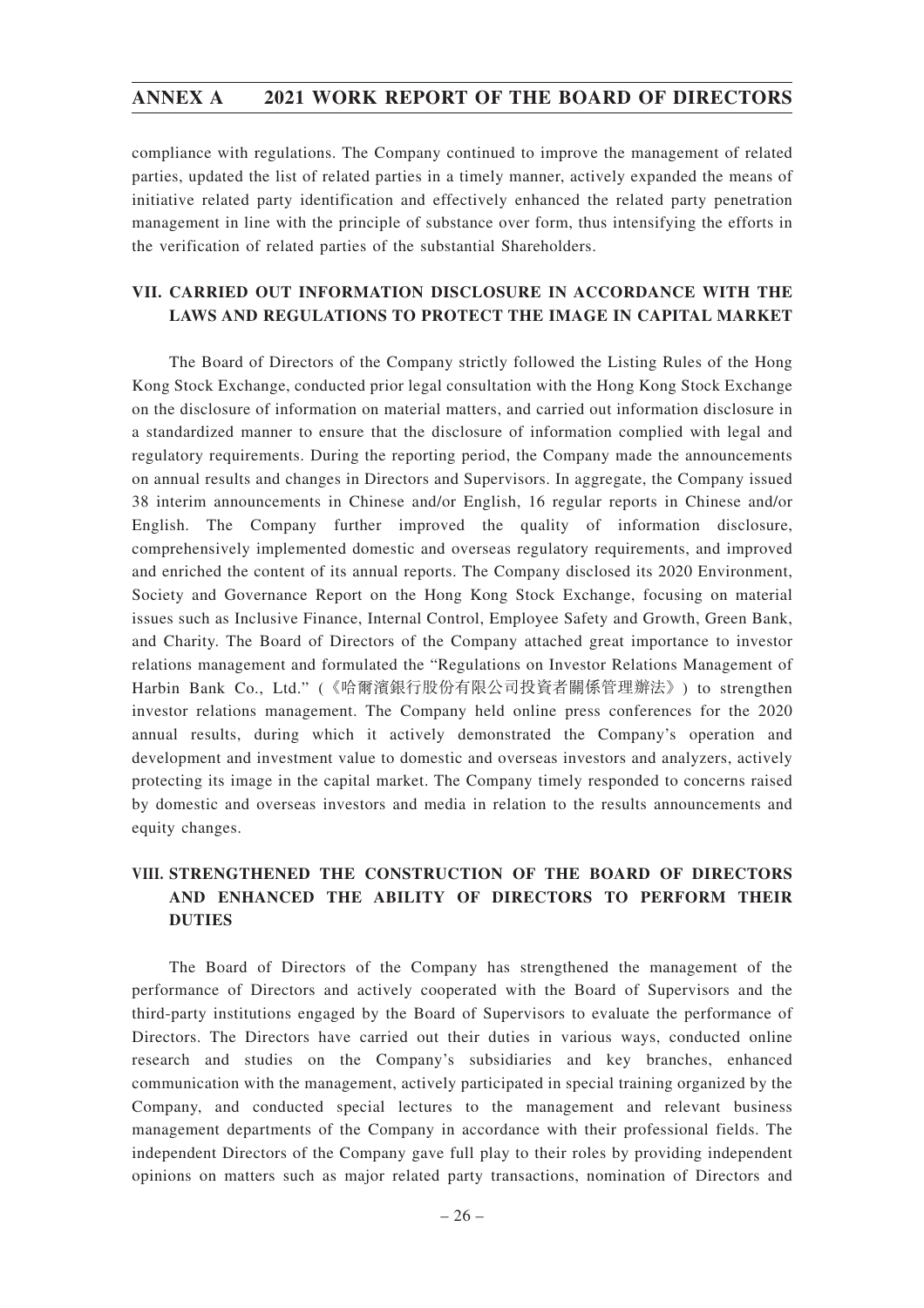appointment of executives, and performance of Directors and executives, organizing in-camera meetings of all independent Directors and actively participating in special seminars with the Chairman of the Company, which provided a lot of constructive opinions and suggestions for the healthy development of the Company. The equity Directors of the Company organically unified the leadership of the Party with the protection of the rights and interests of the contributors of state-owned financial capital, and performed their duties independently, objectively and prudently in compliance with the law and under the framework of marketoriented corporate governance by fully expressing their opinions and recommendations on strategic planning, related party transactions, risk management, assessment and evaluation, internal audit and consumer rights protection, providing strong support for the Company's operation and development, reform and innovation. The Company has further strengthened the implementation of the management reporting system to ensure that the Directors have obtained timely, comprehensive and accurate information on the Company's operations and to provide support to the Directors in their scientific decision-making.

In 2022, the Board of Directors of the Company will adhere to the general keynote of stability and seeking progress in the midst of stability, implement the new development concept and proactively adapt to the changes in the domestic and international economic and financial situation by closely focusing on the "three major tasks" of financial work, aiming at high-quality development, taking reform and innovation as the driving force, and improving corporate governance capabilities as the guarantee, thus continuously enhance the Company's market competitiveness and create greater value for customers and Shareholders.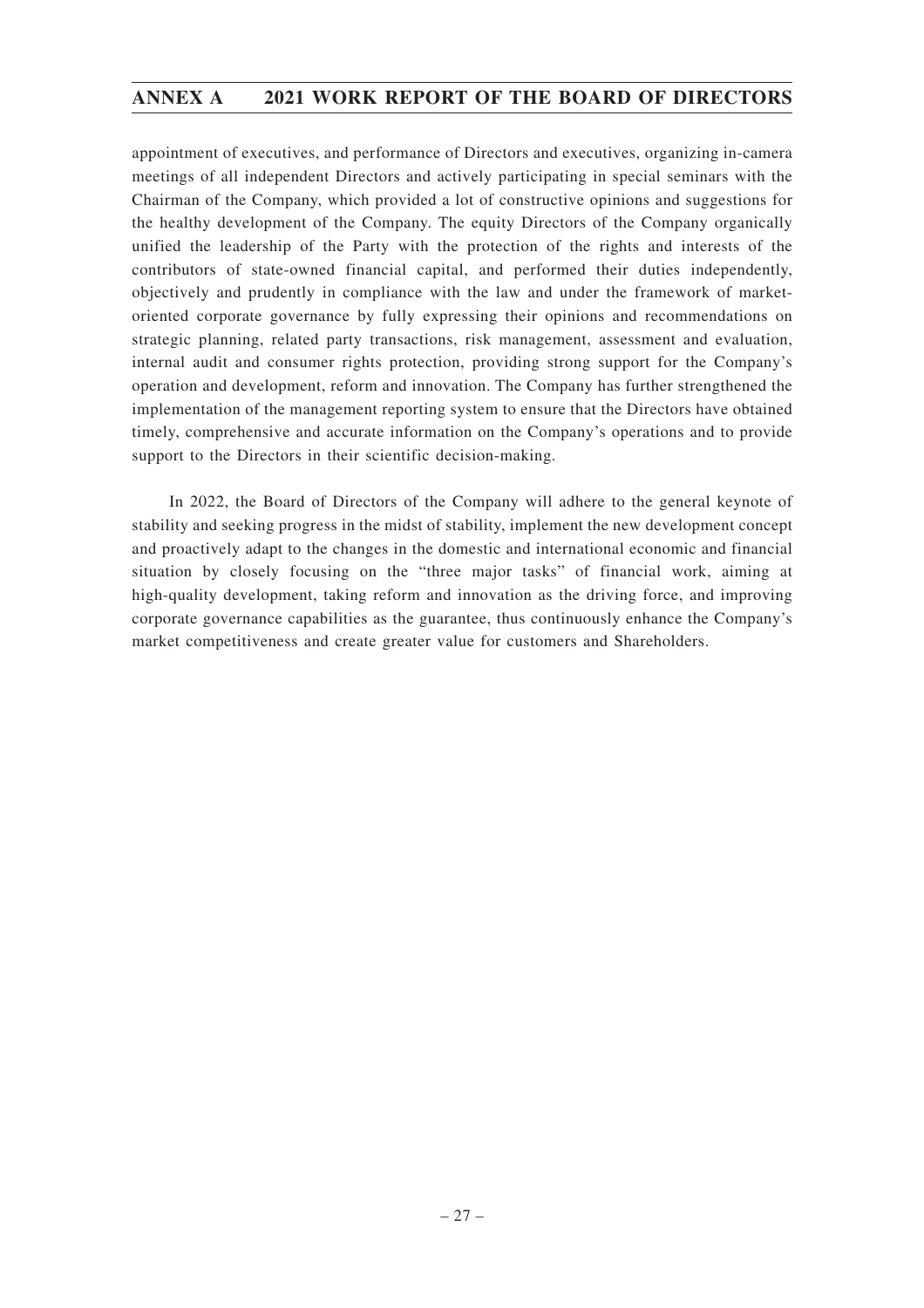In 2021, under the guidance of Heilongjiang Branch of the CBIRC and with the close support and cooperation from the Board of Directors and the senior management of the Company, the Board of Supervisors of the Company performed its duties mandated by the Company Law and the Articles of Association and centred around the Group's strategies, operating decisions and key management issues, diligently and faithfully fulfilled its duties, earnestly safeguarded the interests of the Company, Shareholders, employees and related parties, independently and effectively exercised its powers according to the law, continuously improved the level of corporate governance, and successfully completed all tasks. We hereby report our work for 2021 as follows:

### **I. MAJOR WORK OF THE BOARD OF SUPERVISORS**

# **(I) Convening the meetings in a standardized way and reviewing and supervising major issues.**

The Board of Supervisors adhered to standardized operation in accordance with the law, effectively implemented the resolution consideration system, and timely convened meetings of the Board of Supervisors and its special committees. During the reporting period, the Board of Supervisors convened 10 meetings and considered 26 proposals at the meetings; the special committees convened 11 meetings and considered 19 proposals. The proposals being considered included the Nomination of Supervisor Candidate for the Eighth Session of the Board of Supervisors, the Election of Chairman for the Board of Supervisors, the Measures for Internal Control and Risk Supervision of the Board of Supervisors, the annual and interim report of the Company, the Work Report of the Board of Supervisors, the report of profit distribution, the performance evaluation reports of the directors, supervisors and senior management, the audit report of the resignment of executive officers, the evaluation report of strategy execution, the assessment report of internal control, the measures for the evaluation of directors' duties, the measures for the evaluation for supervisors' duties, the evaluation work of the engagement of Deloitte for duty performance, the work plans for the evaluation of duty performance. All Supervisors attended the meetings in time according to the requirements of their duties. At the meetings, they actively contributed to the discussions and expressed their independent and objective opinions. The number of meetings and procedures for the meetings were in accordance with the requirements of the regulations.

# **(II) Attending meetings according to the law and supervising operation decision-making in a timely manner.**

The Supervisors attended the 17 Shareholders' general meeting and the Board meetings and attended 2 annual and quarterly working meetings during the year. At the meetings, the Supervisors supervised the legality and compliance of the procedures and proposals in accordance with the regulations, learned the operations, financial management, risk management, internal control and various major issues of the Bank, and supervised the participation of the Directors and the senior management in decision-making and operation.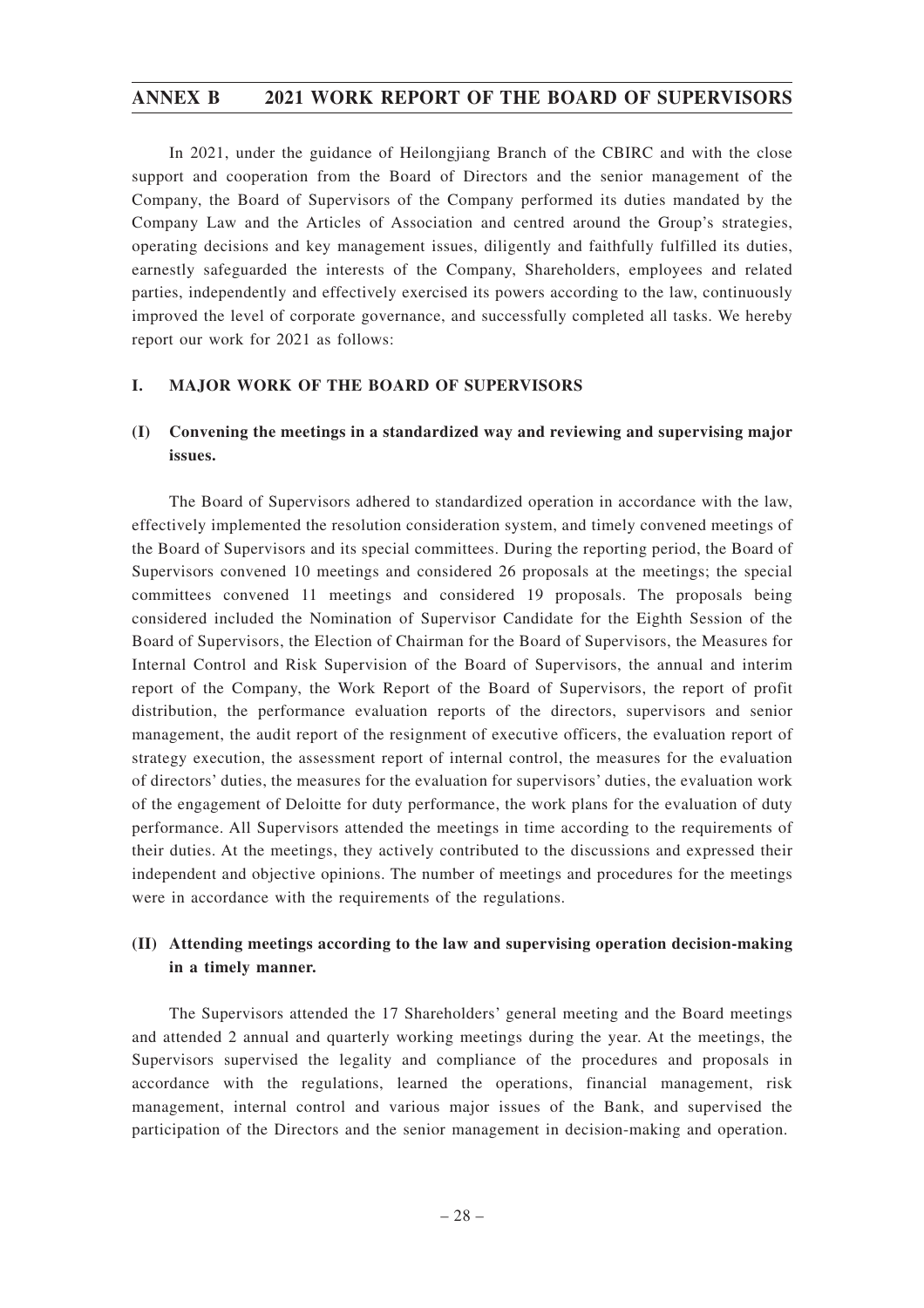# **(III) Focusing on implementation of interviews and conducting in-depth supervision of operation management**

During the reporting period, the Board of Supervisors interviewed two senior management, two institutions, four branches, 12 village and township banks and five departments, paid special attention to their operation management, risks, internal control, implementation of regulatory opinions and rectification measures adopted, as well as the difficulties and problems encountered in the work, and formed 16 meeting minutes, with 95 suggestions in the areas of risk prevention, compliance operation, team building, group development, corporate governance, and construction of honest and clean Party conduct, which were highly valued by the Board of Directors and the senior management, and subsequently carried out and implemented in a timely manner.

#### **(IV) Carrying out objective evaluations and promoting the performance effectiveness**

During the reporting period, the Board of Supervisors supervised and evaluated the performance of the Board of Directors, the senior management and their members in accordance with the requirements of the Articles of Association and the systems relating to the evaluation of performance. Through attending relevant meetings, investigations and interviews, carrying out responsibility audit, reviewing documents and other methods, the Board of Supervisors monitored the performance of the Board of Directors, the senior management and their members in terms of material strategic decision-makings and their implementation, operation management, risk and internal control management and other aspects. At the end of the year, Deloitte Consulting was engaged to cooperate in the evaluation of the performance of Directors, Supervisors and senior management in 2021 to motivate them to perform their duties and responsibilities efficiently.

### **(V) Strengthening self-construction and continuously improving its own capabilities**

Firstly, the Board of Supervisors successfully completed the re-election of the Board of Supervisors. During the reporting period, the Board of Supervisors successfully completed the re-election of the 8th Board of Supervisors by electing the Chairman of the Board of Supervisors and determining the composition of the committees of the 8th Board of Supervisors. Secondly, the Board of Supervisor organized special investigation and research. During the reporting period, the Supervisors of the Company completed the Investigation and Research Report on the Litigation Cases of Harbin Bank, so as to ensure the effectiveness of supervisory works while providing suggestions for the development of the Group. Thirdly, the Board of Supervisors improved the system. During the reporting period, the Board of Supervisors revised the Evaluation of the Performance of Directors of Harbin Bank Co., Ltd. (for Trial Implementation) and the Evaluation of the Performance of Supervisors of Harbin Bank Co., Ltd. (for Trial Implementation) in accordance with the management requirements of the Evaluation of the Performance of Directors and Supervisors of Banking and Insurance Institutions issued by the CBIRC, to regulate supervision and evaluation of performance and enhance supervision efficiency. Fourthly, the Board of Supervisors strengthened the training of Supervisors. During the reporting period, the Board of Supervisors invited internal control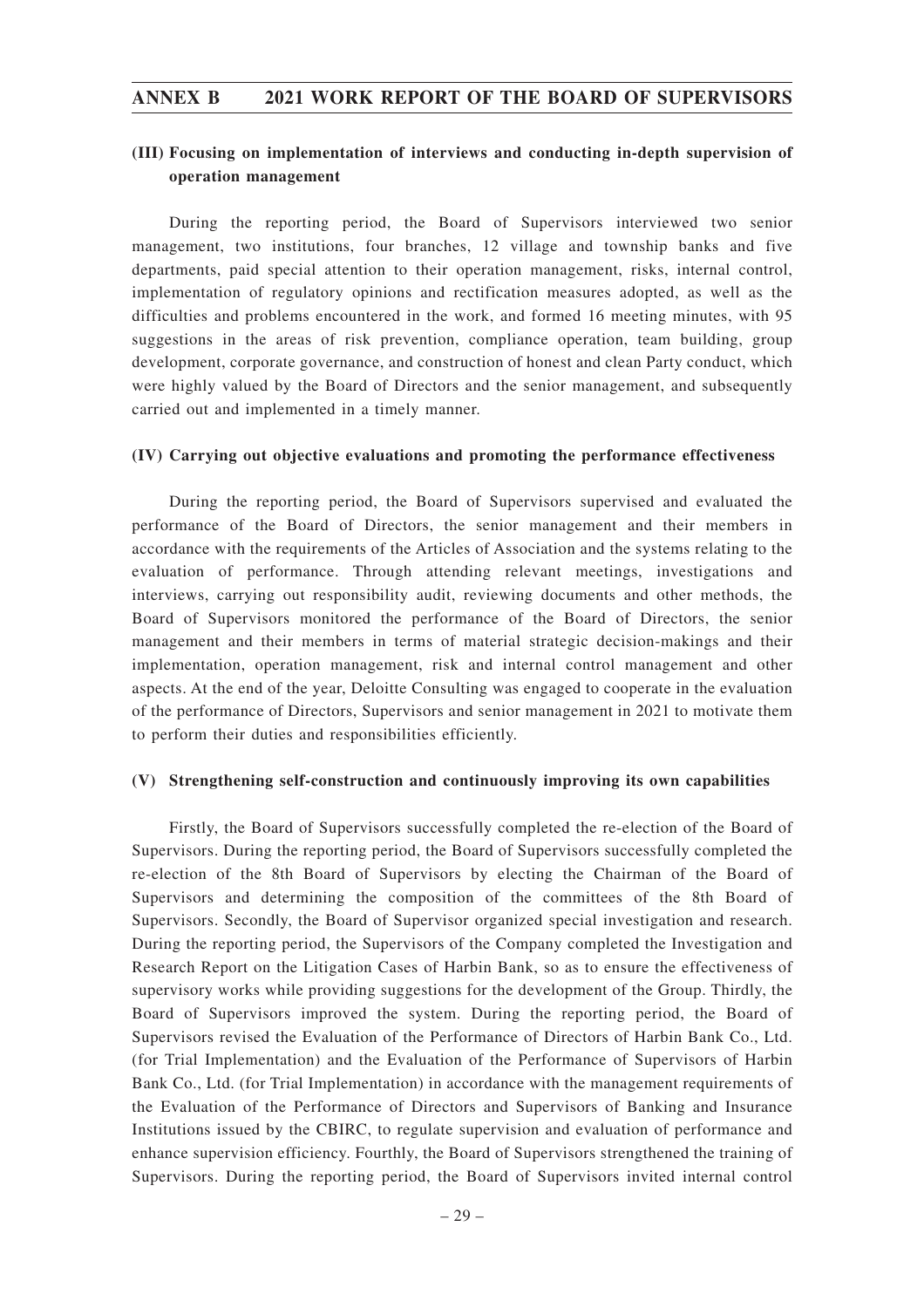experts from Deloitte to conduct the special training on the Policy and Practice Analysis of Directors and Supervisors' Performance Evaluation, and arranged Supervisors to participate in the special training on The Hong Kong Chartered Governance Institute 58th Joint Members' Seminar on Enhancing Continuous Professional Development organized by the Board of Directors of the Company to continuously improve the theoretical level of Supervisors and their ability to perform duties. Fifthly, the Board of Supervisors carried out a research and discussion on the improvement of supervision efficiency, which rationalized the work ideas, proposed good suggestions and gradually implemented and improved them.

# **II. INDEPENDENT OPINION PROVIDED BY THE BOARD OF SUPERVISORS ON RELATED MATTERS**

### **(I) Legal compliance of operations**

During the reporting period, the Board and senior management of the Company executed the resolutions of general meeting prudently and operated business according to the requirements of the Company Law, the Commercial Bank Law, the Articles of Association and other relevant laws, regulations and rules, and the major decision-making processes of the Company were legal and valid.

#### **(II) Truthfulness of the financial reports**

During the reporting period, the annual financial report of the Company was audited by BDO China SHU LUN PAN Certified Public Accountants LLP and BDO Limited (collectively as "BDO") in accordance with the PRC and international auditing standards, respectively, who issued standard unqualified audit reports in respect thereof. The Board of Supervisors was of the opinion that the Company's annual financial report was a true, accurate and complete representation of the Company's financial position and operation results.

### **(III) Related party transactions**

During the reporting period, the Risk Management and Related Party Transactions Control Committee under the Board of Directors and other relevant departments of the Company identified, reviewed and disclosed related party transactions in accordance with relevant provisions of the Administrative Measures for Related Party Transactions of the Company. The administration of related party transactions was in compliance with the relevant provisions of the national laws, regulations and the Articles of Association, and no act to the prejudice of the interests of the Company and the Shareholders was identified.

During the reporting period, the Board of Supervisors of the Company, in accordance with its duties, performed its supervisory duties and safeguarded the interests of the Shareholders, the Company, the employees and the public in compliance with laws and regulations, playing a positive role in the business development and continuous improvement of corporate governance structure of the Group. In 2022, the Board of Supervisors will continue to maintain effective communication with the Board of Directors and the senior management, strengthen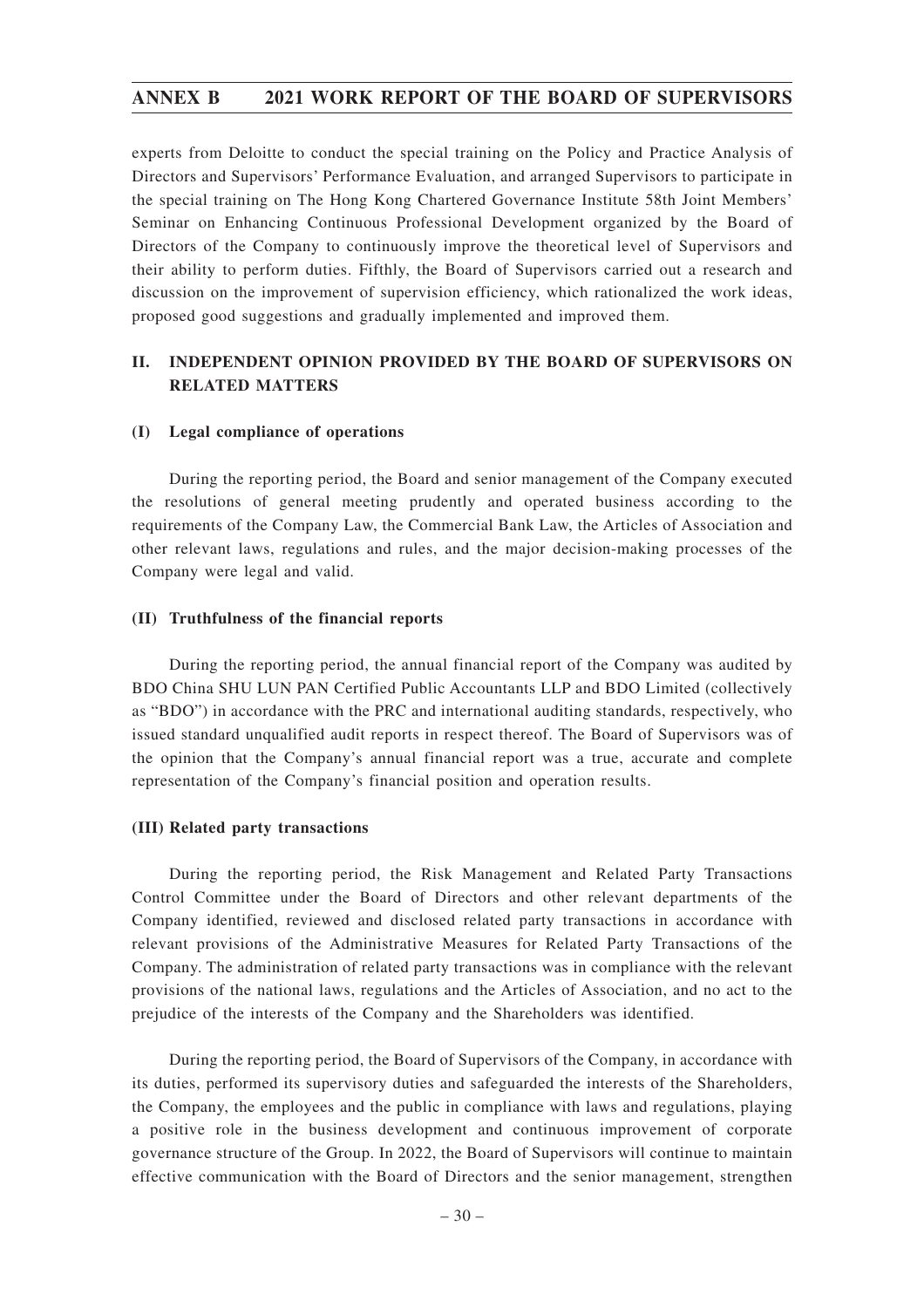self-construction, enhance its supervision in the Company's major decision-making, operation activities, financial management, risk management and internal control management, make greater efforts to carry out supervision, inspection and investigation, and promote the stable and healthy development of the Company.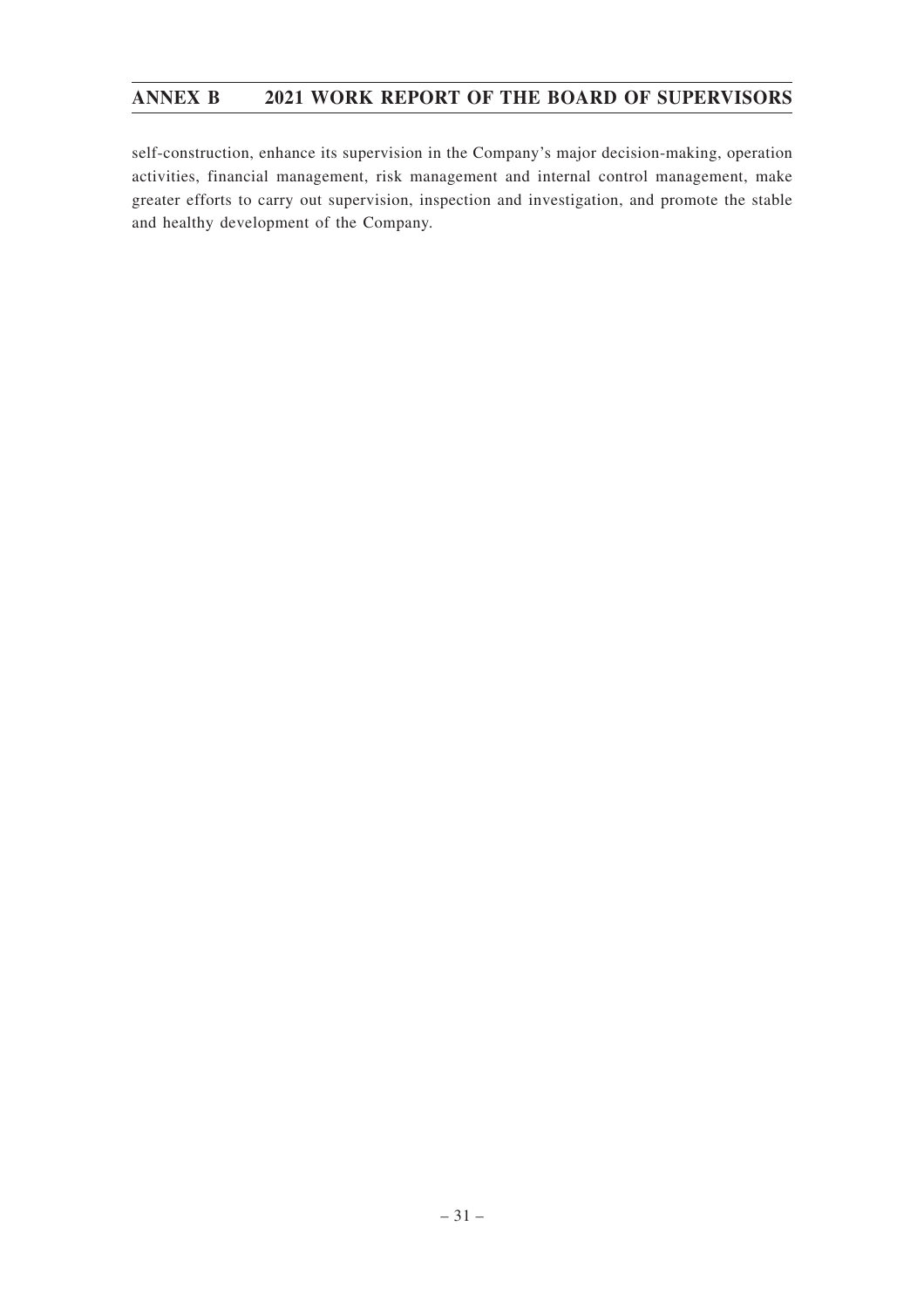#### **I. OPERATION OVERVIEW**

In 2021, facing the challenges brought by COVID-19 pandemic and the increasingly complicated and challenging economic environment, the Bank, under the strategic guidance of the Board and the strong supervision of the Board of Supervisors, earnestly put the national economic and financial policies into practice, and upheld the business positioning of serving the real economy, serving small and medium-sized enterprises and serving local development with a focus on the theme of "high quality development". Adhering to the working principal of "returning to the basics, focusing on key areas, optimising the structure and innovative development", the Bank focused on pandemic prevention and control, and performance enhancement. The Bank achieved the goals of its strategic plan at the highest standards while the development continued to optimize.

The Group (based on the International Financial Reporting Standards, the same below) recorded net profit of RMB399 million, representing a year-on-year decrease of RMB397 million or 49.9%. The net profit attributable to shareholders of the parent company amounted to RMB274 million, representing a year-on-year decrease of RMB472 million or 63.3%. The basic earnings per share were RMB0.02, representing a year-on-year decrease of RMB0.05. The return on average equity was 0.55%. The return on average total assets was 0.06%.

As at the end of 2021, the Company had NPL balance of RMB8,483 million, representing an increase of RMB150 million as compared to the end of last year. The NPL ratio amounted to 2.88%, representing a decrease of 0.09 percentage point as compared to the end of last year. The rise in NPLs was mainly affected by changes in the external operating environment, the pressure of economic downturn and declined solvency of credit customers. The impairment coverage ratio amounted to 162.45%, representing an increase of 29.19 percentage points as compared to the end of last year. The impairment losses on loans ratio was 4.68%, representing an increase of 0.72 percentage point as compared to the end of last year.

#### **Table 1 Key accounting data and financial indicators**

#### *Unit: RMB100 million,%*

| Item                                 | 2021     | 2020     |
|--------------------------------------|----------|----------|
| 1. Profitability                     |          |          |
| 1.1 Net profit                       | 3.99     | 7.96     |
| Of which: Net profit attributable to |          |          |
| Shareholders of the parent company   | 2.74     | 7.46     |
| 1.2 Return on average equity         | $0.55\%$ | $1.51\%$ |
| 1.3 Return on average total assets   | 0.06%    | 0.13%    |
| 1.4 Basic earnings per share (RMB)   | 0.02     | 0.07     |
| 1.5 Net interest margin (NIM)        | 1.78%    | $2.20\%$ |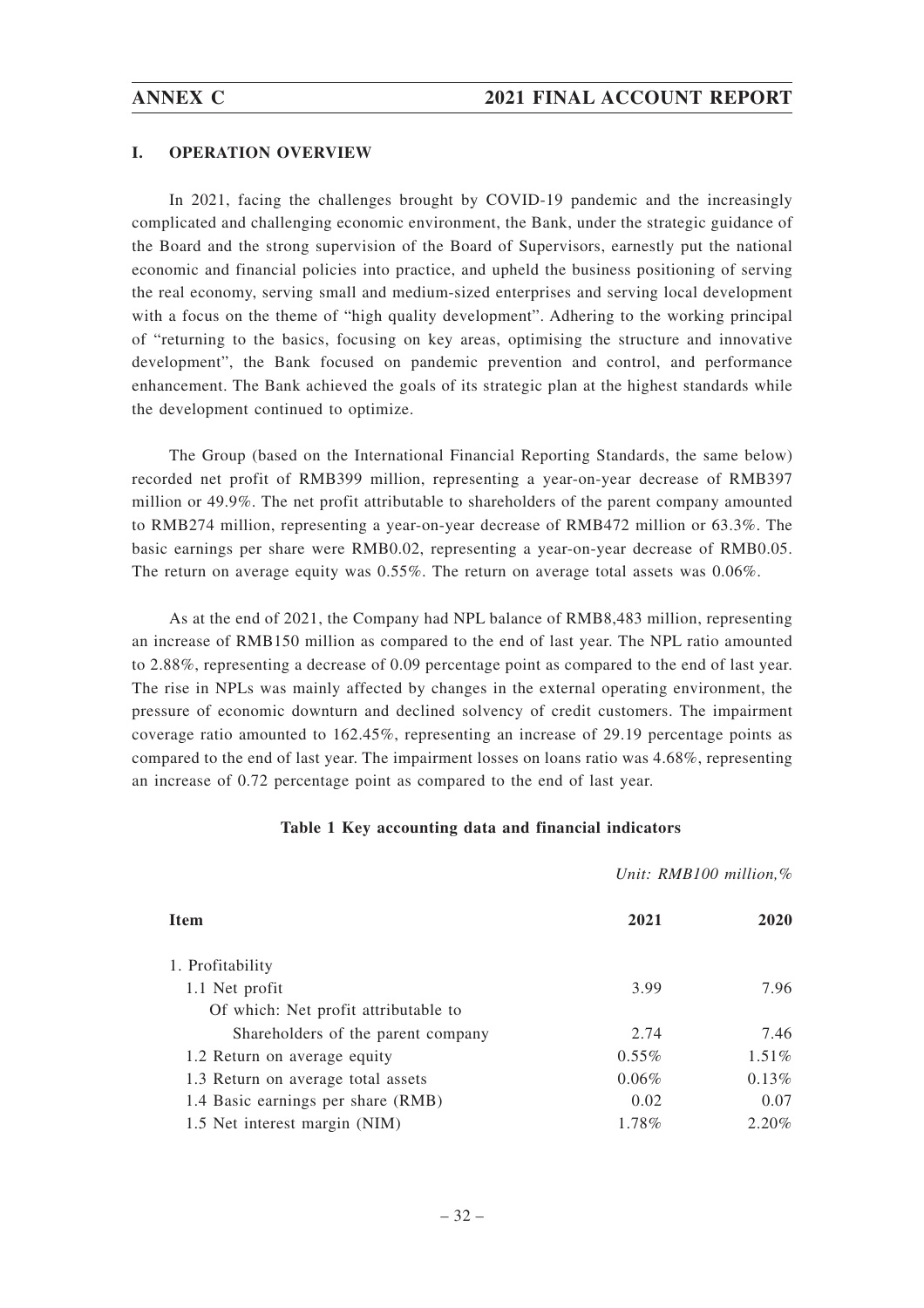# **ANNEX C 2021 FINAL ACCOUNT REPORT**

| <b>Item</b>                            | 2021    | 2020      |
|----------------------------------------|---------|-----------|
|                                        |         |           |
| 2. Income structure                    |         |           |
| 2.1 Net fee and commission income to   |         |           |
| operating income ratio                 | 5.66%   | $6.02\%$  |
| 2.2 Cost-to-income ratio               | 38.28%  | 32.06%    |
| 3. Asset quality                       |         |           |
| 3.1 Balance of NPLs                    | 84.83   | 83.33     |
| 3.2 NPL ratio                          | 2.88%   | $2.97\%$  |
| 3.3 Impairment coverage ratio          | 162.45% | 133.26%   |
| 3.4 Impairment losses on loans ratio   | 4.68%   | $3.96\%$  |
| 4. Capital adequacy ratios             |         |           |
| 4.1 Core tier 1 capital adequacy ratio | 9.28%   | $10.18\%$ |
| 4.2 Tier 1 capital adequacy ratio      | 11.33%  | $10.20\%$ |
| 4.3 Capital adequacy ratio             | 12.54%  | 12.59%    |

# **II. MAJOR INCOME AND EXPENSES**

- **(I) Operating income.** The Bank recorded operating income of RMB12,320 million, representing a year-on-year decrease of RMB2,286 million or 15.7%.
	- 1. Net interest income. In 2021, the Bank recorded net interest income of RMB10,061 million, representing a year-on-year decrease of RMB2,248 million or 18.3%.

The Bank had interest income of RMB26,448 million, representing a year-onyear decrease of RMB2,556 million or 8.8%, mainly due to the decrease in yield ratio of loans and advances to customers, investment in securities and long-term receivables in 2021, resulting in the average yield ratio of total interest-earning assets decreasing from 5.18% in previous year to 4.68% in 2021.

The Bank's interest expense decreased by RMB308 million or 1.8% to RMB16,387 million as compared to the same period of last year. The decrease in interest expense was mainly due to the decrease in the average cost ratios of customer deposits, due to and placements from banks and borrowings from the Central Bank in 2021, and the total interest-bearing liabilities decreased from 2.99% last year to 2.94% in 2021.

2. Net fee and commission income. In 2021, the Bank's net fee and commission income decreased by RMB183 million or 20.8% year on year to RMB697 million, primarily attributable to the decrease in the Bank's agency and custodian fee income.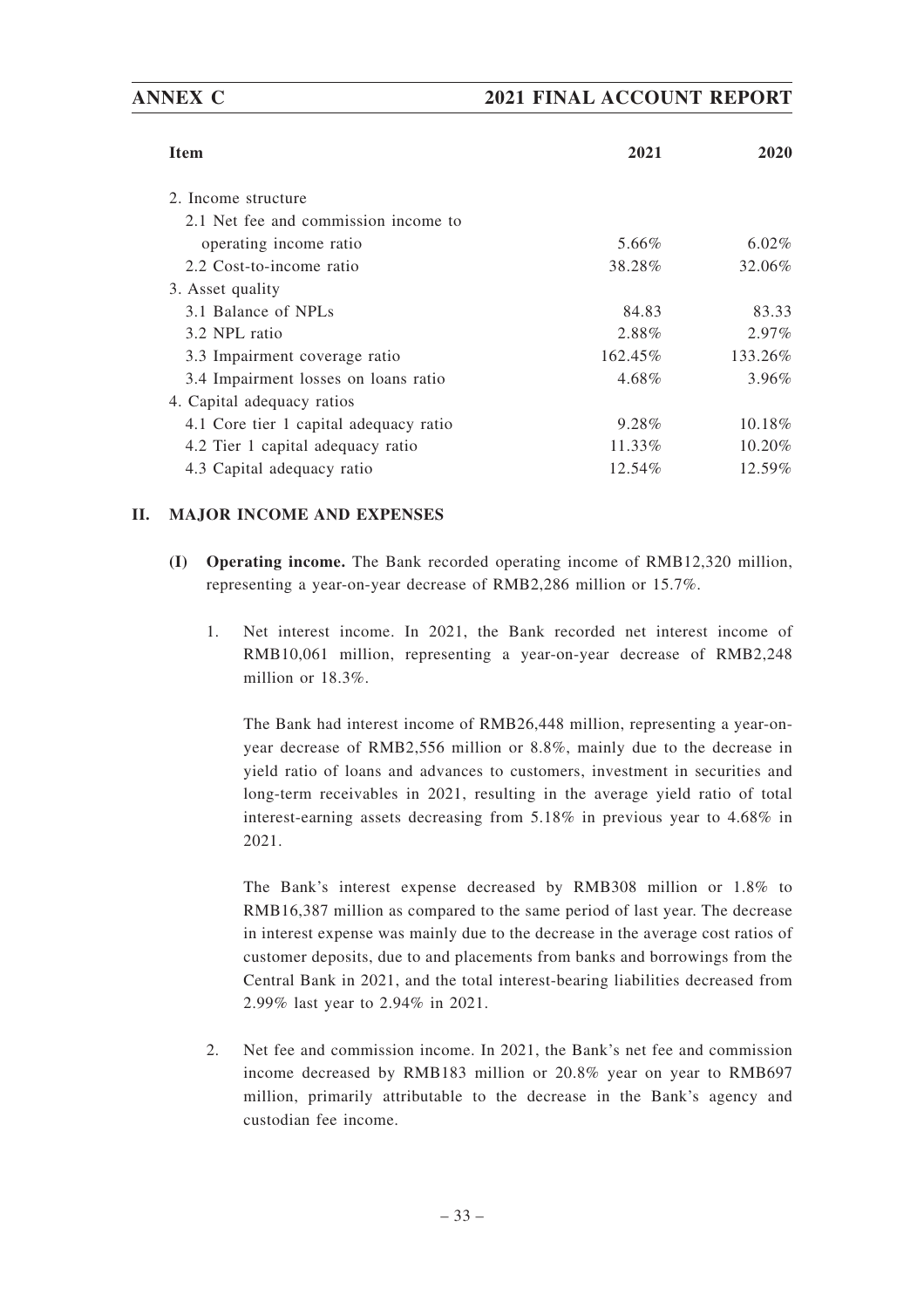- 3. Other non-interest Income. In 2021, other non-interest income increased by RMB145 million or 10.2% year on year to RMB1,562 million, which was mainly due to the increase in net other operating income or loss and net gains on financial investments.
- **(II) Operating Expenses.** In 2021, operating expenses increased by RMB61 million or 1.2% year on year to RMB4,957 million. Under the principles of practicing strict economy and running the Bank by thrift and hard work, the Bank strengthened the delicacy management on finance, optimised the fee and expense structure, and strictly controlled the administrative and operating expenses. The cost-to-income ratio (tax and surcharge exclusive) was 38.28%, representing an increase of 6.22 percentage point year on year.

The business and administrative expenses increased by RMB34 million or 0.7% year on year to RMB4,716 million. The staff costs were RMB2,334 million, representing a decrease of RMB93 million or 3.8% year on year, mainly attributable to the fact that the Bank further enhanced the efficiency of compensation utilization, and established compensation and performance realization methods that are more suitable for the new normal of banking operations, effectively controlling the compensation costs with a steady decline through measures such as strengthening assessment efforts and optimizing performance realization methods. Depreciation and amortisation were RMB743 million, representing a decrease of RMB38 million or 4.9% year on year. Other operating expenses were RMB1,639 million, representing an increase of RMB165 million or 11.2% year on year, primarily attributable to the increased investment in collection, lawyer consultation and marketing by the Bank. Tax and surcharges amounted to RMB241 million, representing an increase of RMB27 million or 12.6% year on year, primarily attributable to the increase in relevant taxes as a result of the development of the Bank's business.

### **Table 2 Increase in operating expenses**

*Unit: RMB100 million, %*

| <b>Item</b>                  | 2021           |                  |                  |       |  |  |
|------------------------------|----------------|------------------|------------------|-------|--|--|
|                              |                | Year-on-<br>year | Year-on-<br>year |       |  |  |
|                              | <b>Balance</b> | change           | increase         |       |  |  |
| Operating expenses           | 49.57          | 0.61             | $1.2\%$          | 48.96 |  |  |
| 1. Business & administrative |                |                  |                  |       |  |  |
| expenses                     | 47.16          | 0.34             | $0.7\%$          | 46.82 |  |  |
| Staff costs                  | 23.34          | $-0.93$          | $-3.8\%$         | 24.27 |  |  |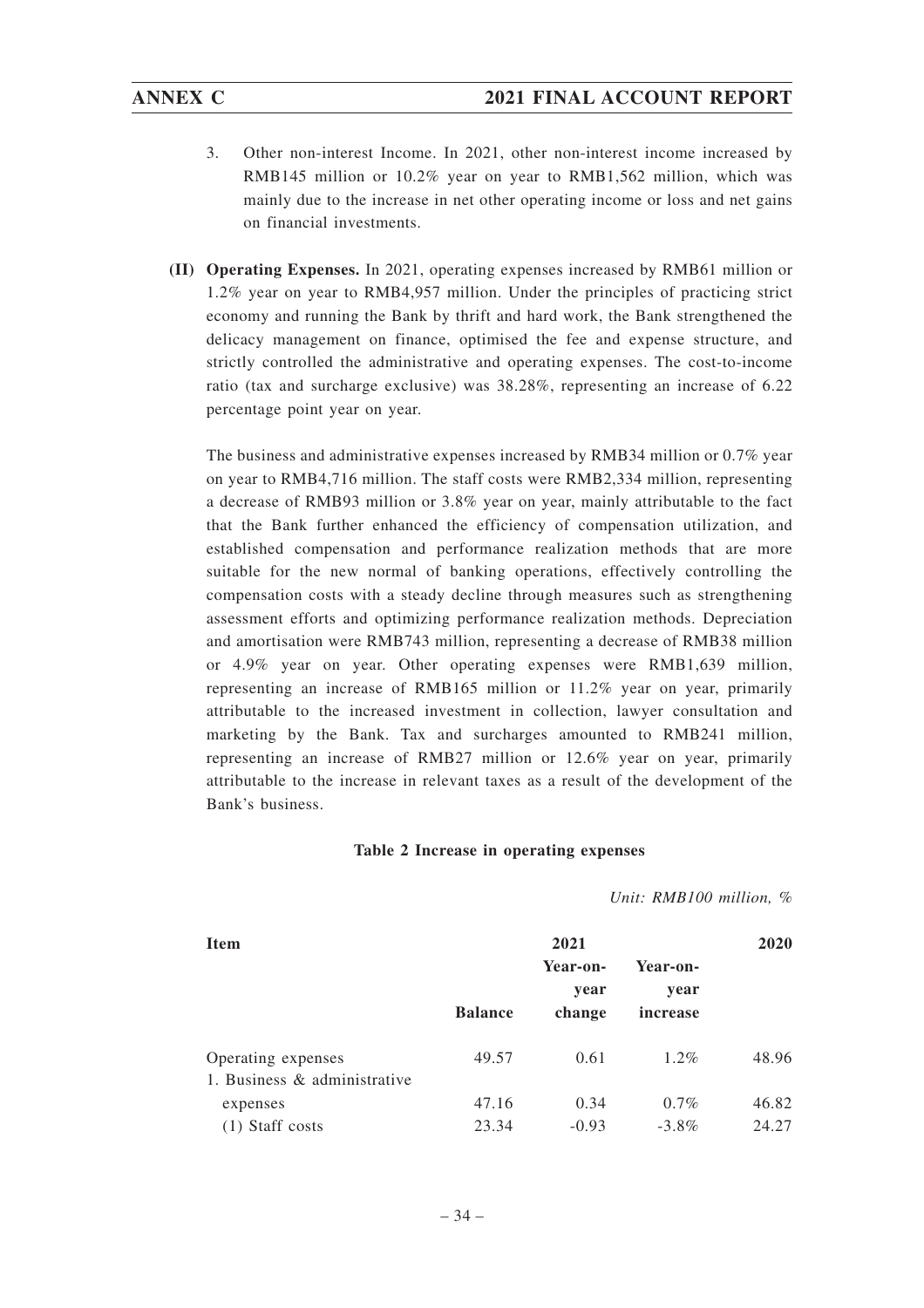| <b>Item</b>            |                | 2020                       |                              |       |
|------------------------|----------------|----------------------------|------------------------------|-------|
|                        | <b>Balance</b> | Year-on-<br>year<br>change | Year-on-<br>year<br>increase |       |
| Of which: Salaries,    |                |                            |                              |       |
| bonuses and allowances | 16.26          | $-2.52$                    | $-13.4\%$                    | 18.78 |
| (2) Depreciation and   |                |                            |                              |       |
| amortisation           | 7.43           | $-0.38$                    | $-4.9\%$                     | 7.81  |
| (3) Other operating    |                |                            |                              |       |
| expenses               | 16.39          | 1.65                       | $11.2\%$                     | 14.74 |
| 2. Tax and surcharges  | 2.41           | 0.27                       | 12.6%                        | 2.14  |

- **(III) Credit impairment losses.** The provision of credit impairment losses decreased by RMB1,600 million or 19.3% year on year to RMB6,701 million.
- **(IV) Other asset impairment losses.** The provision of other asset impairment losses increased by RMB101 million year on year to RMB101 million.
- **(V) Income tax expenses.** Income tax expenses decreased by RMB451 million or 73.6% year on year to RMB162 million.

### **Table 3. Major income and expenses**

*Unit: RMB100 million, %*

| <b>Item</b>             |                | 2021     |           | 2020   |
|-------------------------|----------------|----------|-----------|--------|
|                         |                | Year-on- | Year-on-  |        |
|                         |                | year     | year      |        |
|                         | <b>Balance</b> | change   | increase  |        |
| Operating income        | 123.20         | $-22.86$ | $-15.7\%$ | 146.06 |
| Net interest income     | 100.61         | $-22.48$ | $-18.3\%$ | 123.09 |
| Of which: Interest      |                |          |           |        |
| income                  | 264.48         | $-25.56$ | $-8.8\%$  | 290.04 |
| Interest                |                |          |           |        |
| expense                 | 163.87         | $-3.08$  | $-1.8\%$  | 166.95 |
| Net fee and commission  |                |          |           |        |
| income                  | 6.97           | $-1.83$  | $-20.8%$  | 8.80   |
| Other non-interest      |                |          |           |        |
| income                  | 15.62          | 1.45     | 10.2%     | 14.17  |
| Less: Operating         |                |          |           |        |
| expenses                | 49.57          | 0.61     | $1.2\%$   | 48.96  |
| Less: Credit impairment |                |          |           |        |
| losses                  | 67.01          | $-16.00$ | $-19.3%$  | 83.01  |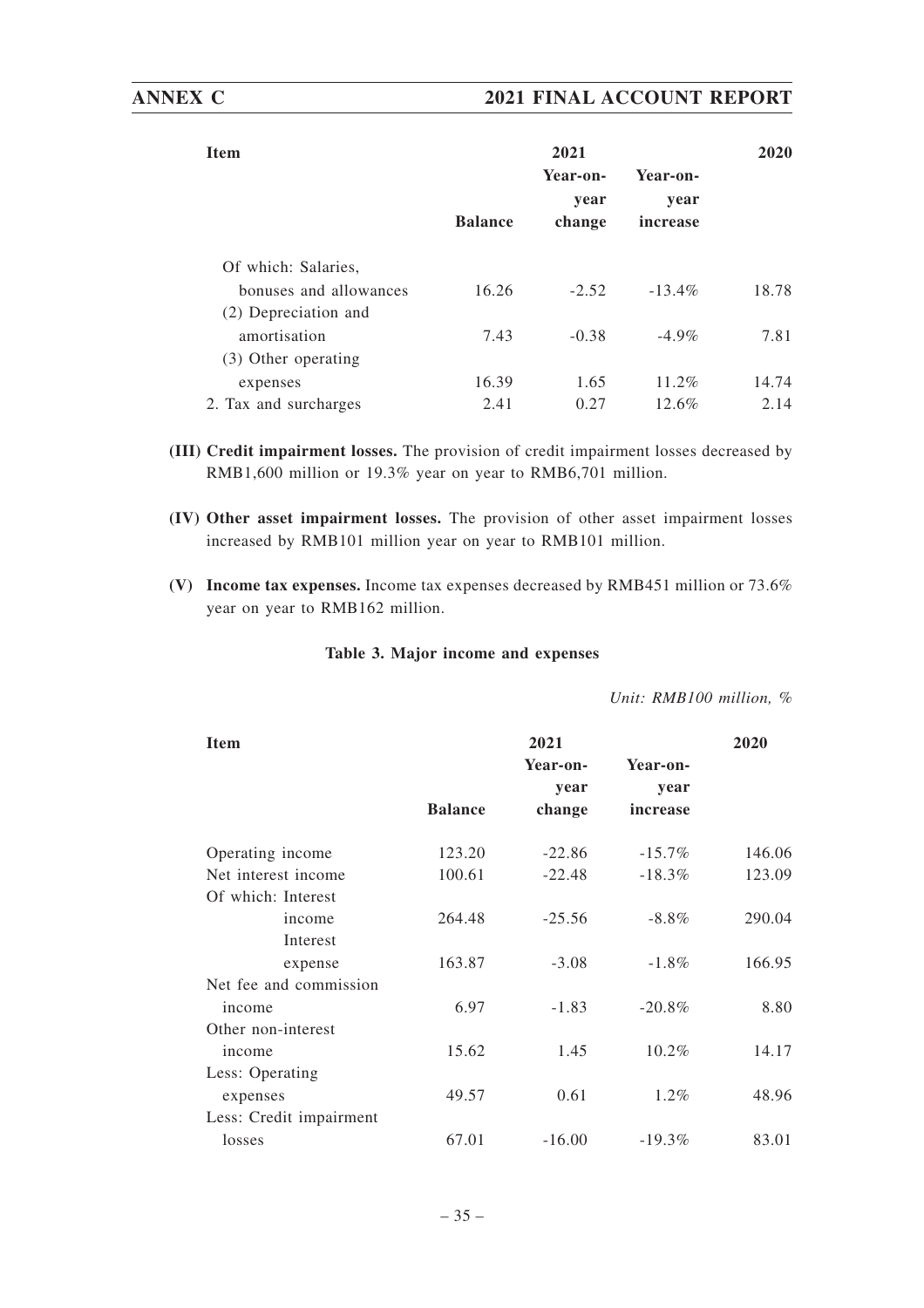| <b>Item</b>           |                | 2021     |           | 2020  |
|-----------------------|----------------|----------|-----------|-------|
|                       |                | Year-on- | Year-on-  |       |
|                       |                | year     | year      |       |
|                       | <b>Balance</b> | change   | increase  |       |
| Less: Other asset     |                |          |           |       |
| impairment losses     | 1.01           | 1.01     |           |       |
| Profit before tax     | 5.61           | $-8.48$  | $-60.2\%$ | 14.09 |
| Less: Income tax      |                |          |           |       |
| expense               | 1.62           | $-4.51$  | $-73.6\%$ | 6.13  |
| Net profit            | 3.99           | $-3.97$  | $-49.9\%$ | 7.96  |
| Attributable to:      |                |          |           |       |
| Shareholders of the   |                |          |           |       |
| parent company        | 2.74           | $-4.72$  | $-63.3\%$ | 7.46  |
| Minority shareholders | 1.25           | 0.75     | 150.0%    | 0.50  |

## **III. MAIN ASSETS AND LIABILITIES**

- **(I) Loans.** The Bank enhanced the credit scale management and optimised the credit structure by resolutely executing the macro control policies and regulatory requirements, and insisted on supporting and serving the real economy. As at the end of 2021, the Bank's loan balances increased by RMB13,792 million or 4.9% from the end of last year to RMB294,359 million, of which, the Bank's corporate loan balances increased by 1.9% to RMB161,599 million. The balance of personal loans increased by 10.5% to RMB132,750 million.
- **(II) Due from and placement with banks.** The balance of our due from and placement with banks was RMB7,127 million, representing an increase of RMB916 million or 14.7% as compared to the end of last year, which was mainly because the Bank adjusted the weight of such non-credit assets based on the capital condition and changes in liquidity in the market.
- **(III) Investments in securities and other financial assets.** The total investments in securities and other financial assets amounted to RMB247,610 million, representing an increase of RMB28,846 million or 13.2% as compared to the end of last year, which was mainly attributable to that the Bank improved its capital utilization rate by upscaling its various investments and continuously expanding channels of capital utilization.
- **(IV) Customer deposits.** As at the end of 2021, the balances of customer deposits were RMB501,751 million, representing an increase of RMB32,471 million or 6.9% as compared to the end of last year.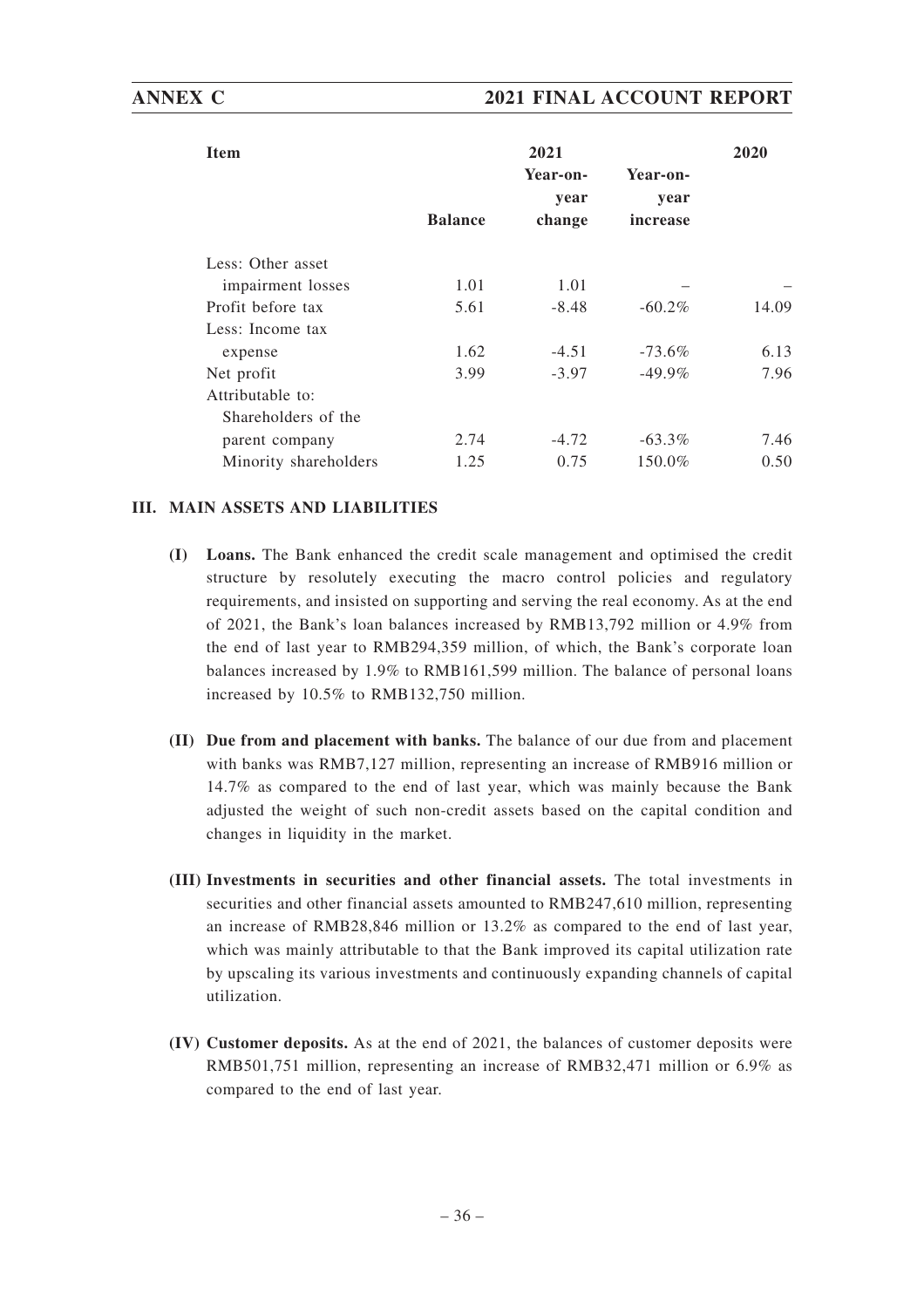## **ANNEX C 2021 FINAL ACCOUNT REPORT**

(V) **Due to and placement from banks (including assets sold under reverse repurchase agreements).** The Bank's due to and placement from banks was RMB43,575 million, representing an increase of RMB16,623 million or 61.7% as compared to the end of last year.

### **Table 4. Major assets and liabilities**

*Unit: RMB100 million*

| <b>Item</b>               |                | 2021      |          | 2020     |
|---------------------------|----------------|-----------|----------|----------|
|                           |                | Year-on-  | Rate of  |          |
|                           |                | year      | year-on- |          |
|                           |                | change in | year     |          |
|                           | <b>Balance</b> | amount    | change   |          |
| 1. Total assets           | 6,450.46       | 464.42    | $7.8\%$  | 5,986.04 |
| Of which: (1) Total loans | 2,943.59       | 137.92    | 4.9%     | 2,805.67 |
| $(2)$ Due from and        |                |           |          |          |
| placement with            |                |           |          |          |
| banks                     | 71.27          | 9.16      | 14.7%    | 62.11    |
| (3) Investment            |                |           |          |          |
| securities                |                |           |          |          |
| and other                 |                |           |          |          |
| financial assets          | 2,476.10       | 288.46    | 13.2%    | 2,187.64 |
| 2. Total liabilities      | 5,822.66       | 347.71    | $6.4\%$  | 5,474.95 |
| Including: (1) Customer   |                |           |          |          |
| deposits                  | 5,017.51       | 324.71    | $6.9\%$  | 4,692.80 |
| $(2)$ Due to and          |                |           |          |          |
| placement from            |                |           |          |          |
| banks (including          |                |           |          |          |
| assets sold under         |                |           |          |          |
| reverse repurchase        |                |           |          |          |
| agreements)               | 435.75         | 166.23    | 61.7%    | 269.52   |
| 3. Shareholders' equity   | 627.80         | 116.71    | 22.8%    | 511.09   |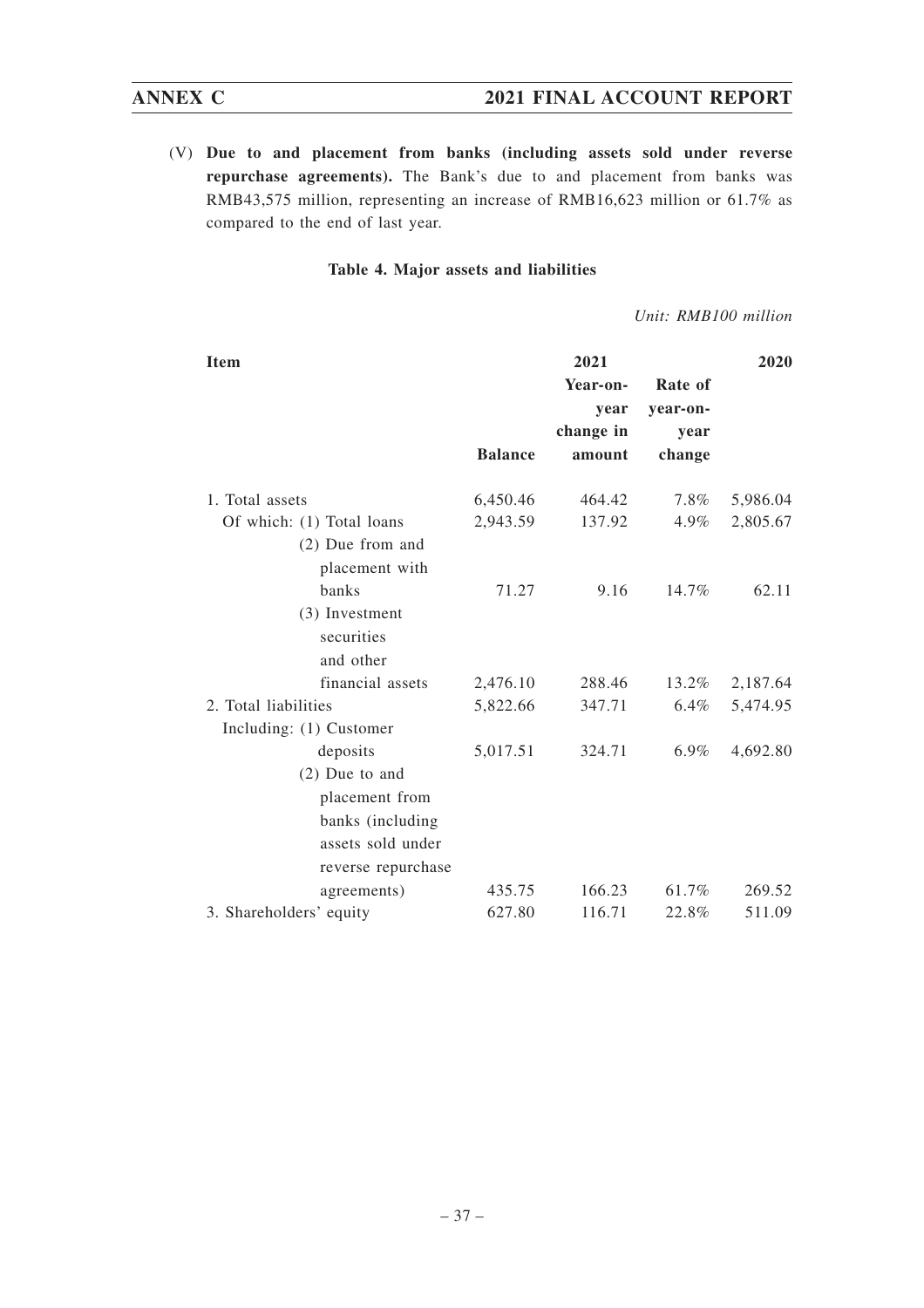# **ANNEX D 2021 REPORT ON THE MANAGEMENT OF RELATED PARTY TRANSACTIONS**

In 2021, Harbin Bank Co., Ltd. (the "**Bank**") strictly adhered to the related party transaction requirements of the China Banking and Insurance Regulatory Commission ("**CBIRC**") and the Stock Exchange of Hong Kong Limited (the "**Stock Exchange**"), conducted various of related party transactions in compliance with laws and regulations, continued to strengthen its daily monitoring, statistics and analysis capabilities of related party transactions, refined the management and control process of related party transactions and improved the management system of related party transactions, so as to ensure the compliance and effective operation, review and information disclosure of related party transactions. Details of related party transactions in 2021 and their management are reported as follows:

### **I. MANAGEMENT OF RELATED PARTY TRANSACTIONS**

- **(I) The Board of Directors conducted review of related party transactions in compliance with laws and regulations.** The Board of Directors of the Bank, and the Risk Management and Related Transactions Control Committee under the Board of Directors (the "**RMRTCC**") strictly adhered to the related requirements of the CBIRC and the Hong Kong Listing Rules and reviewed related party transactions of the Bank. The Bank's RMRTCC comprised a majority of independent non-executive directors and was chaired by an independent director, which was compliance with the relevant regulatory requirements. During the Reporting Period, the RMRTCC held a total of nine meetings and considered a total of seven resolutions related to the management of related party transactions, such as the report on the management of related party transactions, the estimated daily amount of related party transactions, substantial related party transactions and the list of related parties; the Board of Directors considered a total of five resolutions relating to the report on the management of related party transactions, the estimated daily amount of related party transactions and substantial related party transactions. The directors of the Bank strictly implemented the regulatory requirements and in the course of considering the resolutions on related party transactions, the related directors have abstained from voting and the independent directors have fully expressed their independent opinions.
- **(II) The Bank optimised the management and control system of related party transaction.** During the Reporting Period, the Bank enhanced the related party management and promptly supplemented, adjusted and verified the list of related parties in strict accordance with the relevant requirements of the CBIRC and the Stock Exchange. The Bank conducted internal review for related party transactions to identify the weaknesses on the management of related party transactions in all aspects and continuously promoted the identification of issues through review as well as supervised the rectification of identified issues. The Bank gave full play to the "three lines of defense" to reinforce the management and control of related party transactions.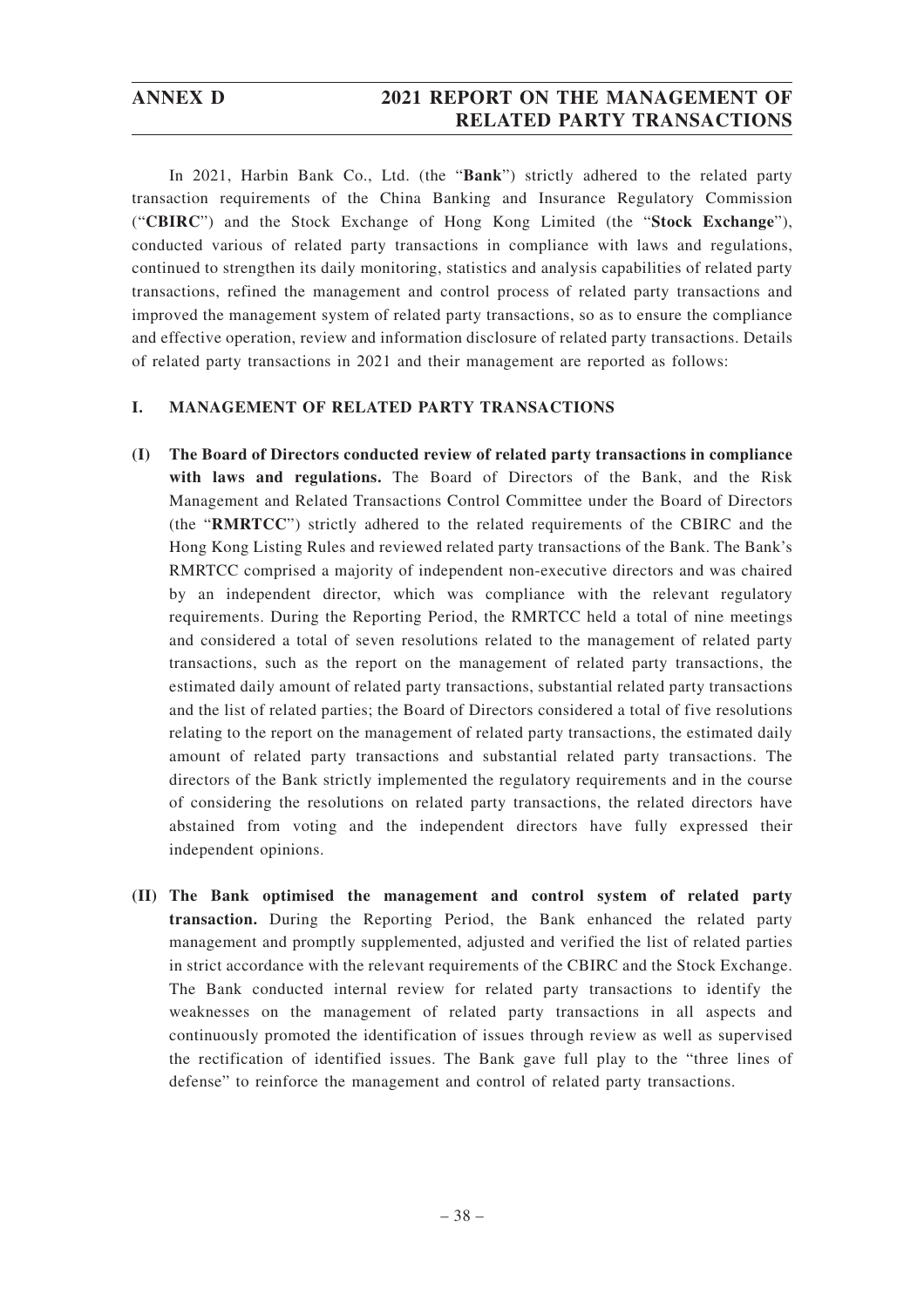- **(III) The Bank followed the disclosure procedures of related party transactions.** During the Reporting Period, the Bank followed the disclosure procedures of related party transactions in line with laws and regulations. The Bank issued announcements on the related party transactions as defined by the Stock Exchange. For the related party transactions defined by the CBIRC, the Bank disclosed general and substantial related party transactions in its interim and annual reports.
- **(IV) Construction of related party transaction management system.** During the Reporting Period, the Bank gave full play to the advanced experience and practices from the related party transaction systems of peer financial institutions, together with the related party transaction management system of the regulatory authorities and the Bank's daily related party transaction management practices, to formulate the construction plan of related party transaction management system of the Bank, and started the system application verification test.

## **II. RELATED PARTIES AND RELATED PARTY TRANSACTIONS**

In 2021, the Bank strictly complied with the relevant requirements of the CBIRC and the Stock Exchange. The Bank determined the scope of related parties in a reasonable and prudent manner and updated the list of related parties in a timely manner. The related party transactions between the Bank and its related parties were all conducted on normal commercial terms and conditions that are not superior to similar transactions with non-related parties, and the transaction terms were fair and reasonable and in the interests of the Bank and its Shareholders as a whole. The specific details are as follows:

### **(I) Identification of related parties.**

As at the end of the reporting period, the Bank had a total of 2,161 related parties.

- 1. Related legal persons. The Bank identified a total of 215 related legal persons or other organisations, decreasing by 27 as compared to the end of 2020. The decrease of the number of related legal persons was mainly due to the certain members of the seventh session of the Board of Directors (Zhang Taoxuan, Ma Pao-Lin, Chen Danyang and Peng Xiaodong) were resigned on 28 August 2020. According the relevant requirements of the Stock Exchange, such related party relationships will continue for 12 months, relevant related legal persons will not be included into the management of related parties of the Bank upon expiry.
- 2. Related natural persons. The Bank identified a total of 1,946 related natural persons, decreasing by 3,362 as compared to the end of 2020. The decrease of the number of related natural persons was mainly due to the reasons that Bank's credit authority was transferred to the Head Office and relevant sub-branches credit persons and their close relatives ceased to be included into the management of related parties.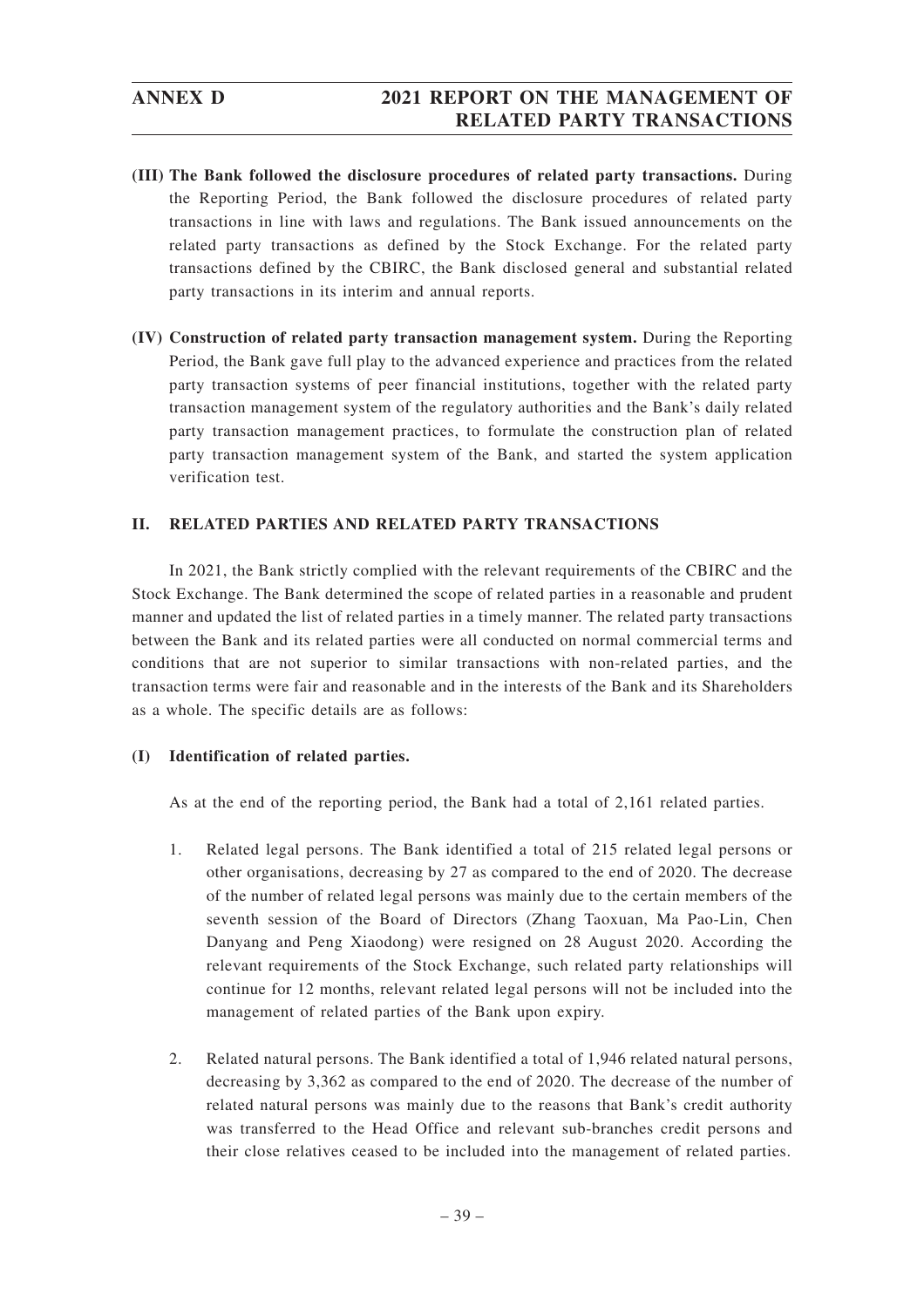### **(II) Execution of related party transactions relating to credit.**

During the reporting period, the Bank's credit for related legal persons mainly included loans and guarantees and other businesses, all of which followed the principle of marketoriented pricing, carried out on conditions not superior to similar transactions with non-related parties, met the principle of fairness required by the management of related party transactions, did not affect the independence of the Bank, and would not have an adverse impact on the going concern, profitability and asset of the Bank. As at the end of the reporting period, the balance of related party transactions relating to credit was RMB8,712 million, all of which were normal transactions of excellent quality, and no related party transaction relating to credit were detrimental to the interests of the Bank and its Shareholders was identified.

### **1. Credit for related legal persons.**

As at the end of the reporting period, Harbin Economic Development and its controlling shareholders, actual controllers and related parties ("**Harbin Economic Development and its related parties**"), and Heilongjiang Financial Holdings and its controlling shareholders, actual controllers and related parties ("**Heilongjiang Financial Holdings and its related parties**"), Heli and its controlling shareholders, actual controllers and related parties ("**Heli and its related parties**") conducted related party transactions or had outstanding business balances with the Bank.

- (1) Harbin Economic Development and its related parties. During the reporting period, 18 corporate enterprises included in Harbin Economic Development and its related parties had 23 on-balance sheet and off-balance sheet credit transactions with the Bank, with an interest rate ranging from 4.98% to 6.00%. As at the end of the reporting period, the business balance of Harbin Economic Development and its related parties in the Bank was RMB5,376 million, and the total credit business balance accounted for 9.18% of the Bank's net capital, which were major related party transactions. The aforesaid major related party transactions have been considered and approved by the Board, filed with the board of supervisors of the Bank, and submitted to Heilongjiang Branch of the CBIRC for filing.
- (2) Heilongjiang Financial Holdings and its related parties. During the Reporting Period, the Bank's major shareholder, Heilongjiang Financial Holdings, had no loan transaction with the Bank. As at the end of the Reporting Period, Heilongjiang University Student Startup Financing Guarantee Co., Ltd. and Heilongjiang Xinzheng Financing Guarantee Group Co., Ltd., the related parties of Heilongjiang Financial Holdings, conducted guarantee transactions with the Bank with a total guarantee balance of RMB162 million. During the Reporting Period, the related party transactions conducted between Heilongjiang Financial Holdings and its related parties and the Bank were ordinary related party transactions.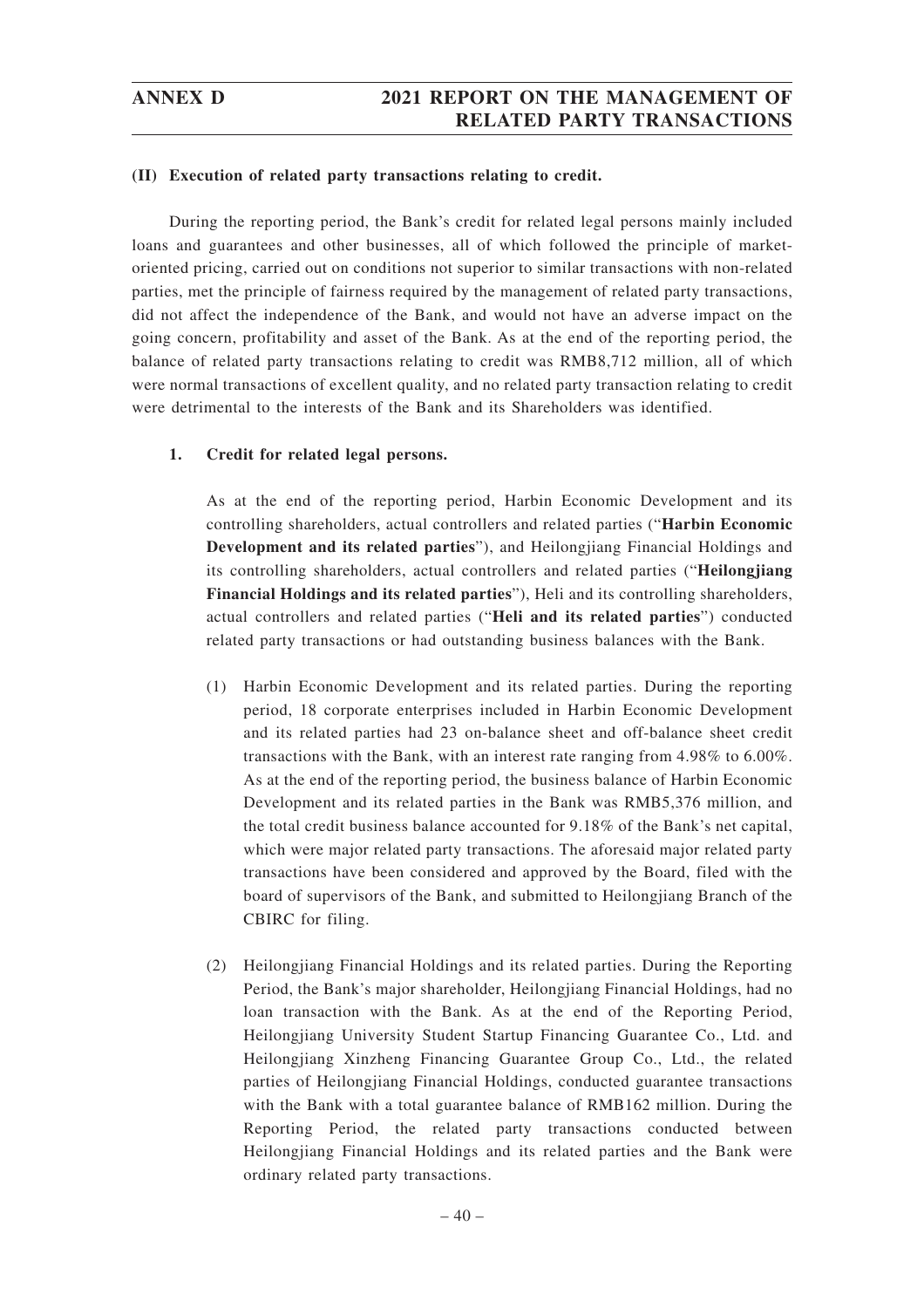# **ANNEX D 2021 REPORT ON THE MANAGEMENT OF RELATED PARTY TRANSACTIONS**

(3) Heli and its related parties. During the Reporting Period, Heli and its related parties had 1 related party transaction. The aggregate credit balance of Heli and its related parties in the Bank was RMB3,174 million, accounting for 5.42% of the net capital. The transaction was a major related party transaction. The aforesaid major related party transaction has been considered and approved by the Board, filed with the board of supervisors of the Bank, and submitted to Heilongjiang Branch of the CBIRC.

### **2. Credit for related natural persons.**

As at the end of 2021, the balance of credit granted to related natural persons amounted to RMB130 million, representing less than 1% of the net capital of the Bank, all of which were ordinary related party transactions.

As at the end of the Reporting Period, the total balance of credit granted to the related legal persons and related natural persons amounted to RMB8.842 billion, representing not more than 50% of the net capital of the Bank, and complying with the regulatory requirements.

### **(III) Execution of Non-credit extension related party transactions.**

During the Reporting Period, the Bank and Shanghai Tonglian Financial Services Co., a related entity of Hou Bojian, an independent non-executive Director of the Bank, conducted service and related party transactions, with a transaction amount totaling RMB6.4261 million; the Bank and Beijing Zhongwen Law Firm, a related entity of Gong Tiemin, an executive officer of the Bank, conducted service and related party transactions, with a transaction amount totaling RMB141,500; All transactions above are ordinary related party transactions and have been considered and approved by the Board of the Bank, and have been reported to the Supervisory Committee of the Bank.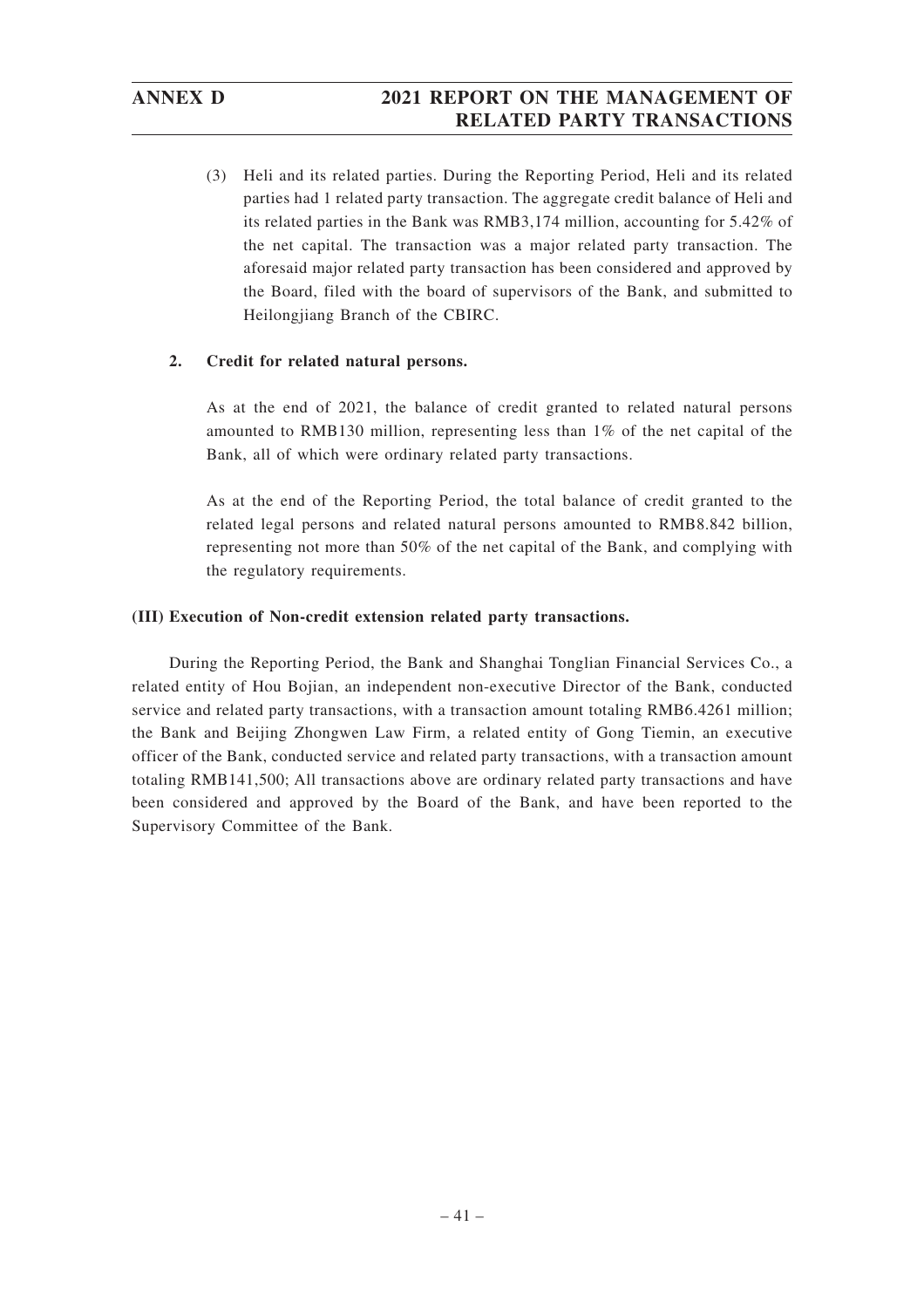*The Equity Management Measures are prepared in Chinese without a formal English version. Therefore, any English version can only be used for reference. In case of any divergence, the Chinese version shall prevail.*

It is recommended that the Equity Management Measures should be set out as follows:

| <b>Original Equity Management Measures</b>                                                                                                                                                                                                                                                                                                                                                                                                                                                                                                                                                                                                                                                         | <b>Amended Equity Management Measures</b>                                                                                                                                                                                                                                                                                                                                                                                                                                                                                                                                                                                                                                                                                                                                                                                                                                                                                                                                       |
|----------------------------------------------------------------------------------------------------------------------------------------------------------------------------------------------------------------------------------------------------------------------------------------------------------------------------------------------------------------------------------------------------------------------------------------------------------------------------------------------------------------------------------------------------------------------------------------------------------------------------------------------------------------------------------------------------|---------------------------------------------------------------------------------------------------------------------------------------------------------------------------------------------------------------------------------------------------------------------------------------------------------------------------------------------------------------------------------------------------------------------------------------------------------------------------------------------------------------------------------------------------------------------------------------------------------------------------------------------------------------------------------------------------------------------------------------------------------------------------------------------------------------------------------------------------------------------------------------------------------------------------------------------------------------------------------|
| Article 1 The Measures are formulated in<br>accordance with relevant laws including the<br>Company Law of the People's Republic of<br>China and the Commercial Bank Law of the<br>People's Republic of China, regulatory<br>regulations such as the Guidelines on the<br>Governance of Commercial<br>Corporate<br>Banks and Interim Measures for Equity<br>Management of Commercial Banks, as well<br>as the Articles of Association of Harbin<br>Bank Co., Ltd. (the "Articles of Association<br>of the Company"), with the purpose of<br>further standardizing the equity management<br>of Harbin Bank Co., Ltd. (the "Company"),<br>and protecting the legitimate interests of<br>shareholders. | Article 1 The Measures are formulated in<br>accordance with relevant laws including the<br>Company Law of the People's Republic of<br>China and the Commercial Bank Law of the<br>People's Republic of China, regulatory<br>regulations such as the Guidelines on the<br>Corporate Governance of Commercial<br>Banks and Interim Measures for Equity<br>Management of Commercial Banks, the<br>Guidelines on Corporate Governance of<br>Banking and Insurance Institutions, the<br><b>Measures for Supervising the Behavior of</b><br>Major Shareholders of Banking and<br>Insurance Institutions (Trial), as well as<br>the Articles of Association of Harbin Bank<br>Co., Ltd. (the "Articles of Association of the<br>Company"), with the purpose of further<br>standardizing the equity management of<br>Harbin Bank Co., Ltd. (the "Company"), and<br>protecting the legitimate interests<br>of<br>shareholders, and promoting<br>the<br>Company's steady operation<br>and |
| Article 2 The Measures are applicable to all<br>shareholders holding shares of the Company.                                                                                                                                                                                                                                                                                                                                                                                                                                                                                                                                                                                                        | sustainable and healthy development.<br>Article 2 The Measures are applicable to all<br>shareholders holding ordinary shares of the<br>Company ("Shares") and the management<br>of ordinary shares of the Company.                                                                                                                                                                                                                                                                                                                                                                                                                                                                                                                                                                                                                                                                                                                                                              |
| (New Section)                                                                                                                                                                                                                                                                                                                                                                                                                                                                                                                                                                                                                                                                                      | Article 3 Shareholders holding shares of<br>the Company shall have the shareholder<br>qualification stipulated in the Interim<br>Measures for Equity Management of<br>Commercial Banks and other laws and<br>regulations, regulatory requirements and<br>of<br><b>Articles</b><br>Association<br>of<br>the<br>the<br>shall<br>abide<br>and<br>the<br>Company,<br>by<br>provisions<br>of<br>laws<br>and regulations,<br>regulatory requirements and<br>the<br>the<br>Articles of Association of the Company,<br>exercise shareholder rights and fulfill<br>legal obligations according to laws.                                                                                                                                                                                                                                                                                                                                                                                  |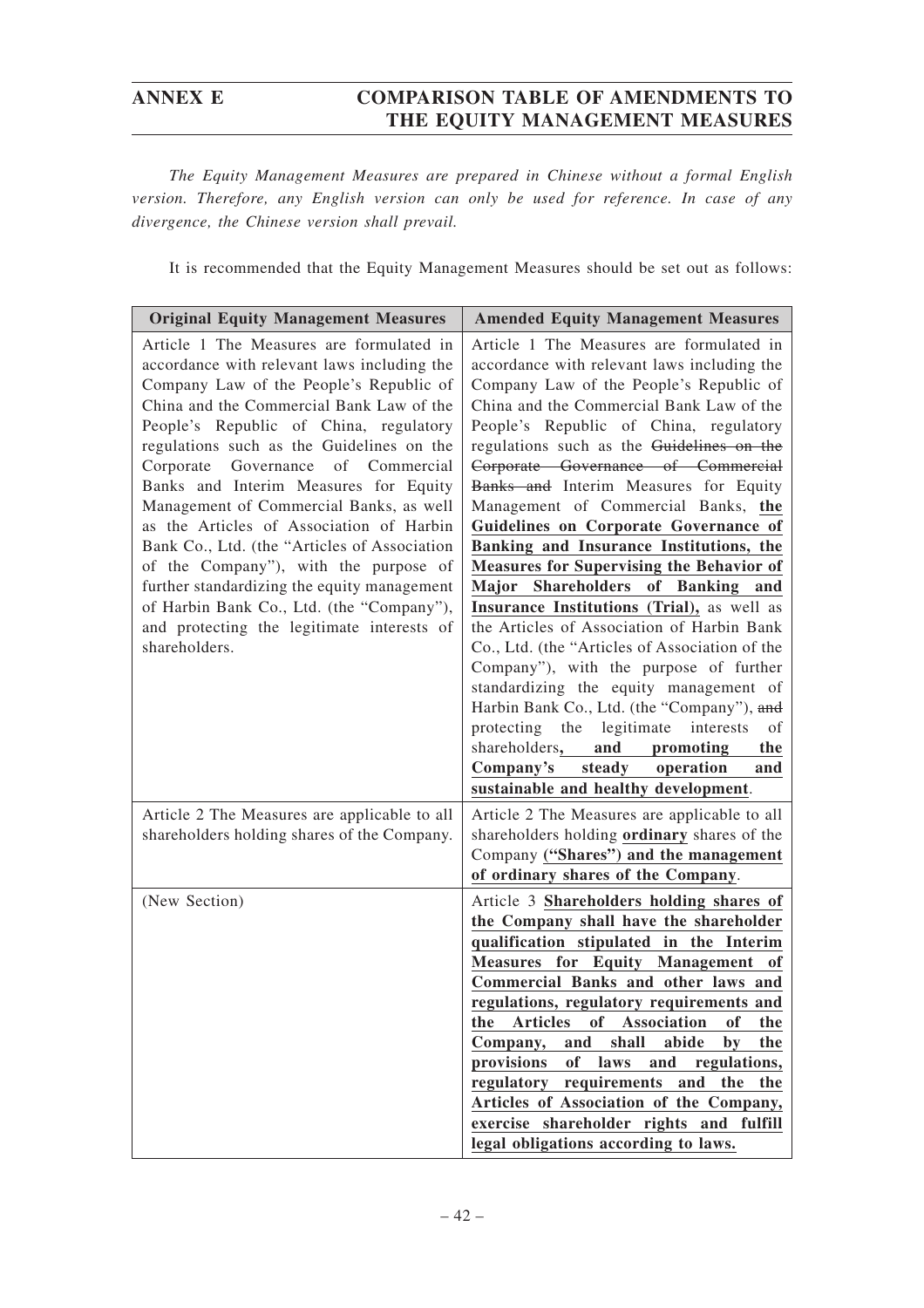| <b>Original Equity Management Measures</b>      | <b>Amended Equity Management Measures</b>            |
|-------------------------------------------------|------------------------------------------------------|
| Article 4 All the domestic shares of the        | Article 4-Article 5 All the domestic shares          |
| Company have been registered with China         | of the Company have been registered with             |
| Securities Depository & Clearing Co., Ltd.      | China Securities Depository & Clearing Co.,          |
| ("CSDC").                                       | Ltd. ("CSDC"). All the behavior related to           |
|                                                 | the registration and change of shares whose          |
| All the behavior related to the registration    | securities<br>holder<br>account<br>has<br>been       |
| and change of shares whose securities           | confirmed shall be subject to relevant               |
| account holder has been confirmed shall be      | provisions of CSDC. The Company has                  |
| subject to relevant provisions of CSDC.         | opened a "special securities account for             |
|                                                 | "unconfirmed holder of Harbin Bank Co.,              |
| Company has opened a "special<br>The            | Ltd." with CSDC to register the shares               |
| securities account for unconfirmed holder of    | whose securities account holder hasn't been          |
| Harbin Bank Co., Ltd." with CSDC to             | confirmed. The shares registered under the           |
| register the shares whose securities account    | account are under the unified management             |
| holder hasn't been confirmed. The shares        | including confirmation<br>of<br>holder,              |
| registered under the account are under the      | registration of holder of securities account         |
| unified management including confirmation       | with CSDC, allocation of undistributed cash          |
| of holder, registration of holder of securities | dividends<br>of relevant<br>before<br>shares         |
| with CSDC, allocation<br>account<br>of          | confirmation of holder, and<br>judicial              |
| undistributed cash dividends of relevant        | assistance for relevant shares.                      |
| shares before confirmation of holder, and       |                                                      |
| judicial assistance for relevant shares.        | All the-The H shares of the Company have             |
|                                                 | been registered in the register of holders of        |
| All the H shares of the Company have been       | H shares. The original register of holders of        |
| registered in the register of holders of H      | H shares shall be maintained in Hong Kong            |
| shares. The original register of holders of H   | under the management of by Computershare             |
| shares shall be maintained in Hong Kong         | Hong Kong Investor Services Limited for              |
| under the management of Computershare           | registration of the transfer. The duplicate of       |
| Hong Kong Investor Services Limited. The        | the register of holders of H shares shall be         |
| duplicate of the register of holders of H       | kept at the Company's domicile, which is             |
| shares shall be kept at the Company's           | with<br>the<br>consistent<br>original.<br><b>The</b> |
| domicile, which is consistent with the          | shareholding information of the duplicate            |
| original. It is stipulated in the Articles of   | of the register of holders of H shares shall         |
| Association that, the registration or change    | be updated in accordance with the                    |
| of the register of holders of H shares shall be | shareholder<br>identification<br>periodic            |
| conducted according to the Articles of          | results. It is stipulated in the Articles of         |
| Association and relevant Hong Kong laws.        | Association that, the registration or change         |
|                                                 | of the register of holders of H shares shall be      |
|                                                 | conducted according to the Articles of               |

Association and relevant Hong Kong laws.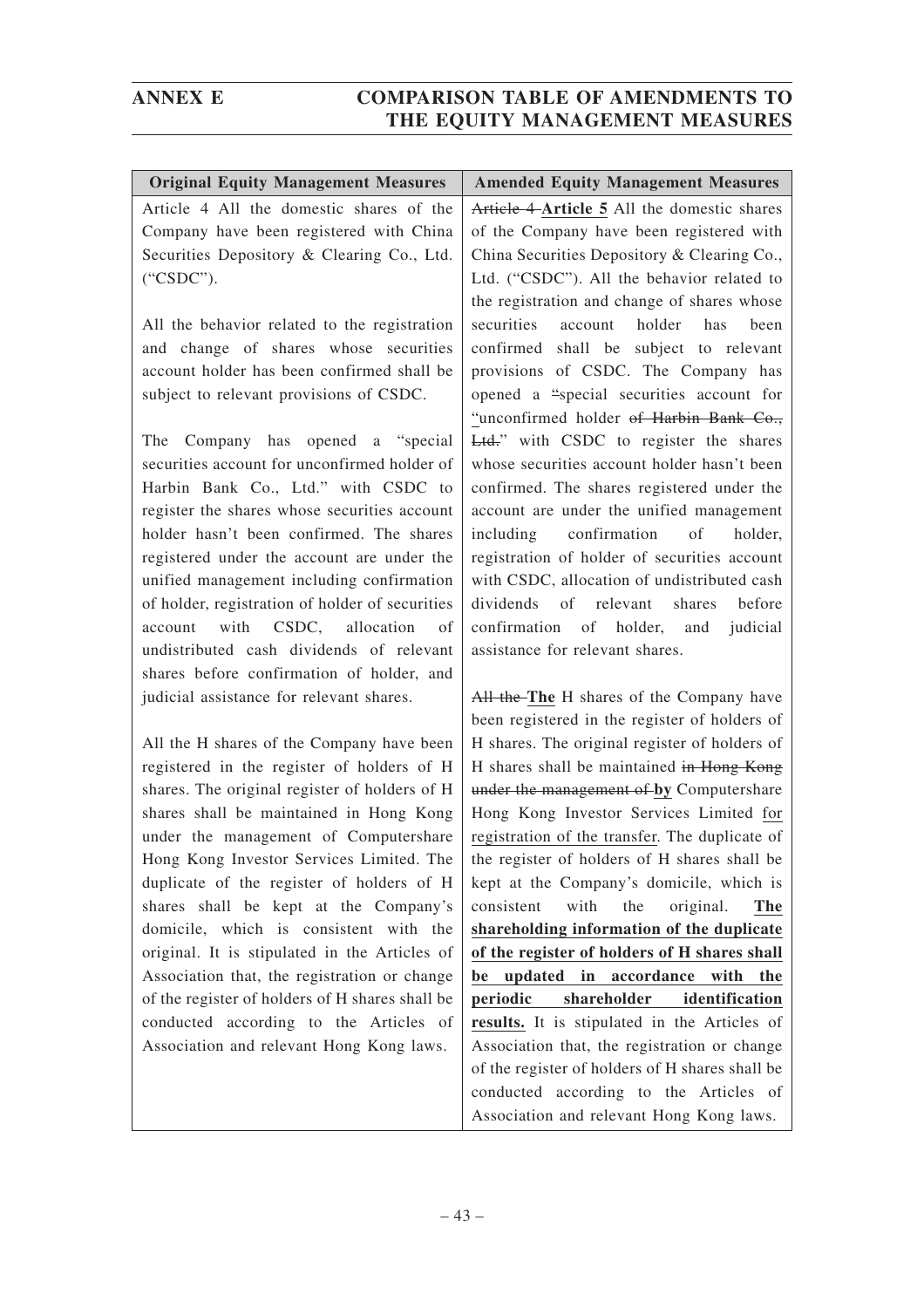| <b>Original Equity Management Measures</b>                                             | <b>Amended Equity Management Measures</b>                                      |
|----------------------------------------------------------------------------------------|--------------------------------------------------------------------------------|
| Chapter Two Shareholders' Responsibilities                                             | Chapter Two Shareholders' Responsibilities                                     |
|                                                                                        | <b>Rights and Obligations</b>                                                  |
| (New Section)                                                                          | Article 11 Where a shareholder of the                                          |
|                                                                                        | Company pledges its equity of<br>the                                           |
|                                                                                        | Company, he/she/it shall abide by laws                                         |
|                                                                                        | and regulations and relevant provisions of                                     |
|                                                                                        | <b>China Banking and Insurance Regulatory</b>                                  |
|                                                                                        | Commission<br>equity pledge<br>on<br>оf                                        |
|                                                                                        | commercial banks, and shall not damage                                         |
|                                                                                        | the interests of other shareholders and the                                    |
|                                                                                        | Company.                                                                       |
| Article 13 A shareholder and its related                                               | Article 13 Article 15 A shareholder An                                         |
| parties and persons acting in concert that                                             | investor and its related parties and persons                                   |
| hold, either separately or jointly, more than                                          | acting in concert that hold, either separately                                 |
| 1% but less than 5% of the total capital or                                            | or jointly, more than 1% but less than 5% of                                   |
| total shares of the Company shall, within ten                                          | the total capital or total shares of the                                       |
| working days of the date of obtaining                                                  | Company shall notify the Company in                                            |
| corresponding equities, report to China                                                | advance and obtain approval from the                                           |
| Banking<br>Insurance<br>and<br>Regulatory<br>Commission or its dispatched offices. The | Board of the Company, then within ten<br>working days of the date of obtaining |
| specific requirements and procedures for                                               | corresponding equities, report to China                                        |
| reporting shall be subject to relevant                                                 | Banking<br>and<br>Insurance<br>Regulatory                                      |
| provisions of CBIRC.                                                                   | Commission or its dispatched offices within                                    |
|                                                                                        | ten working days of the date of obtaining                                      |
|                                                                                        | corresponding equities.<br>The<br>specific                                     |
|                                                                                        | requirements and procedures for reporting                                      |
|                                                                                        | shall be subject to relevant provisions of                                     |
|                                                                                        | CBIRC.                                                                         |
| (New Section)                                                                          | Article 16 Domestic corporate investors                                        |
|                                                                                        | who individually or collectively hold less                                     |
|                                                                                        | than 1% of the Company's total capital or                                      |
|                                                                                        | total shares and its related parties and                                       |
|                                                                                        | persons acting in concert shall notify the                                     |
|                                                                                        | Company in advance and complete the                                            |
|                                                                                        | of<br>equity registration<br>change<br>upon                                    |
|                                                                                        | approval by the Risk Management and                                            |
|                                                                                        | <b>Transaction</b><br><b>Related</b><br>Control<br>Party                       |
|                                                                                        | Committee of the Board of the Company.                                         |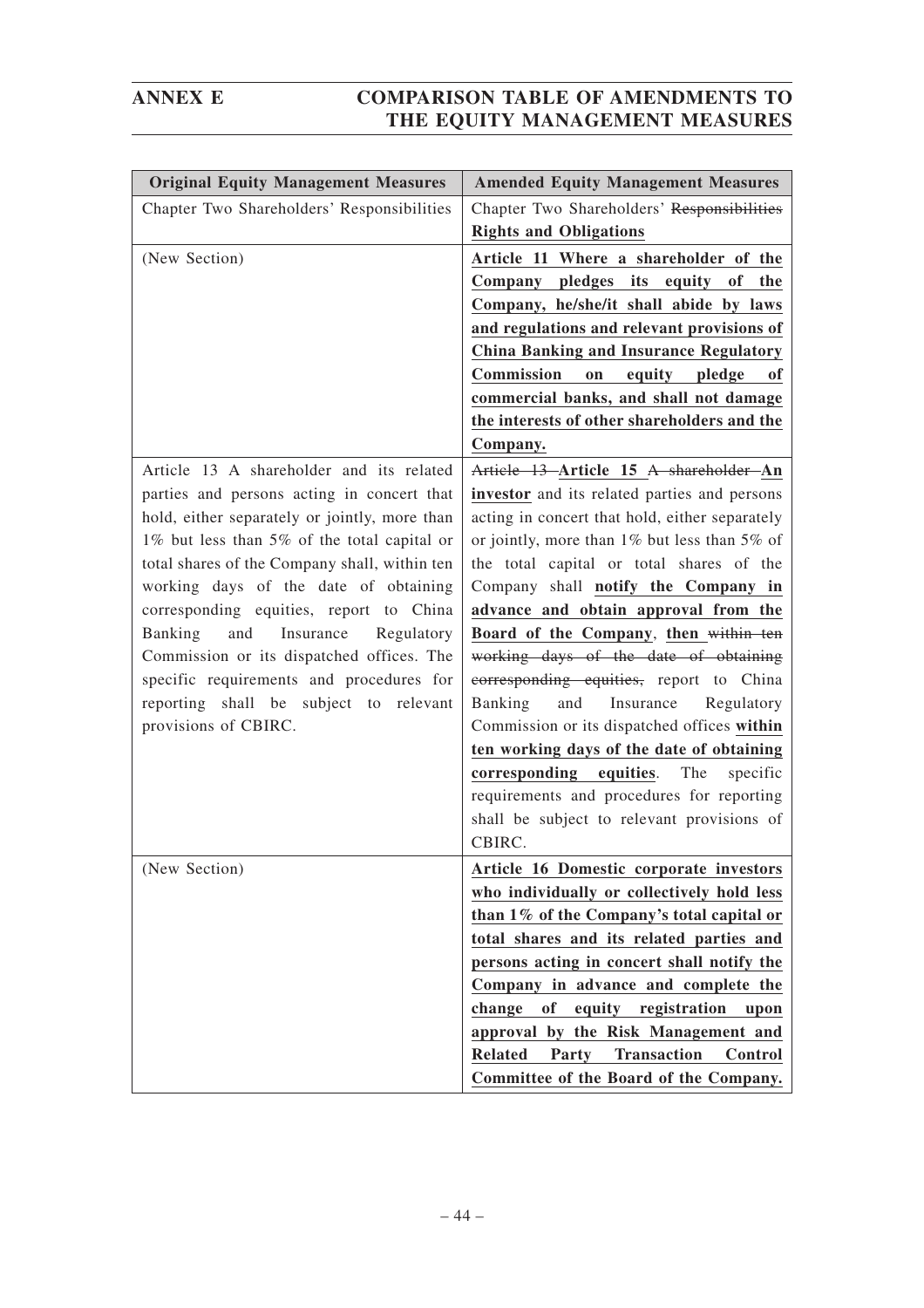| <b>Original Equity Management Measures</b>                                                                                                                                                                                                                                                                                                                                   | <b>Amended Equity Management Measures</b>                                                                                                                                                                                                                                                                                                                                                                                                                                                                                                                                                                                                                                                       |
|------------------------------------------------------------------------------------------------------------------------------------------------------------------------------------------------------------------------------------------------------------------------------------------------------------------------------------------------------------------------------|-------------------------------------------------------------------------------------------------------------------------------------------------------------------------------------------------------------------------------------------------------------------------------------------------------------------------------------------------------------------------------------------------------------------------------------------------------------------------------------------------------------------------------------------------------------------------------------------------------------------------------------------------------------------------------------------------|
| Article 17 If the Company is subject to risk<br>disposal, takeover or other measures taken<br>by CBIRC or its dispatched offices due to<br>the occurrence of a major risk event or major<br>violation<br>of<br>regulations,<br>laws<br><b>or</b><br>shareholders shall actively cooperate with<br>CBIRC or its dispatched offices to conduct<br>risk disposal or other work. | Article 17 Article 19 If the Company is<br>subject to risk disposal, takeover or other<br>measures taken by CBIRC or its dispatched<br>offices due to the occurrence of a major risk<br>event or major violation of laws or<br>regulations, shareholders<br>shall<br>actively<br>cooperate with CBIRC or its dispatched<br>offices to conduct risk disposal or other<br>work. Major shareholders shall strictly<br>the<br>relevant<br>implement<br>regulatory<br>measures and requirements, take the<br>initiative to maintain the stable operation<br><b>of</b><br>the<br>Company,<br>and<br>undertake<br>shareholders'<br>responsibilities<br>and<br>obligations in accordance with the laws. |
| Chapter Three Special Provisions on Major                                                                                                                                                                                                                                                                                                                                    | Chapter Three Special Provisions on Major                                                                                                                                                                                                                                                                                                                                                                                                                                                                                                                                                                                                                                                       |
| Shareholders                                                                                                                                                                                                                                                                                                                                                                 | Shareholders' Rights and Obligations                                                                                                                                                                                                                                                                                                                                                                                                                                                                                                                                                                                                                                                            |
| Article 20 Major shareholders of the                                                                                                                                                                                                                                                                                                                                         | Article 20 Article 22 Major shareholders                                                                                                                                                                                                                                                                                                                                                                                                                                                                                                                                                                                                                                                        |
| shall state<br>its<br>shareholding<br>Company                                                                                                                                                                                                                                                                                                                                | and large shareholders of the Company                                                                                                                                                                                                                                                                                                                                                                                                                                                                                                                                                                                                                                                           |
| structure level by level up to its actual                                                                                                                                                                                                                                                                                                                                    | shall state its shareholding structure level by                                                                                                                                                                                                                                                                                                                                                                                                                                                                                                                                                                                                                                                 |
| controller and ultimate beneficiary, as well                                                                                                                                                                                                                                                                                                                                 | level up to its actual controller and ultimate                                                                                                                                                                                                                                                                                                                                                                                                                                                                                                                                                                                                                                                  |
| as its relationship as a related party or a                                                                                                                                                                                                                                                                                                                                  | beneficiary, as well as its relationship as a                                                                                                                                                                                                                                                                                                                                                                                                                                                                                                                                                                                                                                                   |
| person acting in concert with any other                                                                                                                                                                                                                                                                                                                                      | related party or a person acting in concert                                                                                                                                                                                                                                                                                                                                                                                                                                                                                                                                                                                                                                                     |
| shareholder.                                                                                                                                                                                                                                                                                                                                                                 | with any other shareholder, to ensure the                                                                                                                                                                                                                                                                                                                                                                                                                                                                                                                                                                                                                                                       |
|                                                                                                                                                                                                                                                                                                                                                                              | authenticity and transparency of equity                                                                                                                                                                                                                                                                                                                                                                                                                                                                                                                                                                                                                                                         |
|                                                                                                                                                                                                                                                                                                                                                                              | relations. It is strictly prohibited to hide                                                                                                                                                                                                                                                                                                                                                                                                                                                                                                                                                                                                                                                    |
|                                                                                                                                                                                                                                                                                                                                                                              | controller,<br>actual<br>conceal<br>the<br>the                                                                                                                                                                                                                                                                                                                                                                                                                                                                                                                                                                                                                                                  |
|                                                                                                                                                                                                                                                                                                                                                                              | association<br>relationship, equity                                                                                                                                                                                                                                                                                                                                                                                                                                                                                                                                                                                                                                                             |
|                                                                                                                                                                                                                                                                                                                                                                              | entrustment, private agreement and other                                                                                                                                                                                                                                                                                                                                                                                                                                                                                                                                                                                                                                                        |
|                                                                                                                                                                                                                                                                                                                                                                              | illegal acts.                                                                                                                                                                                                                                                                                                                                                                                                                                                                                                                                                                                                                                                                                   |
| (New Section)                                                                                                                                                                                                                                                                                                                                                                | Article 32 When major shareholders                                                                                                                                                                                                                                                                                                                                                                                                                                                                                                                                                                                                                                                              |
|                                                                                                                                                                                                                                                                                                                                                                              | subscribe shares of the Company, they                                                                                                                                                                                                                                                                                                                                                                                                                                                                                                                                                                                                                                                           |
|                                                                                                                                                                                                                                                                                                                                                                              | the<br>formal<br>shall<br>provide<br>written                                                                                                                                                                                                                                                                                                                                                                                                                                                                                                                                                                                                                                                    |
|                                                                                                                                                                                                                                                                                                                                                                              | commitments deliberated and adopted by                                                                                                                                                                                                                                                                                                                                                                                                                                                                                                                                                                                                                                                          |
|                                                                                                                                                                                                                                                                                                                                                                              | the shareholders' general meeting or the                                                                                                                                                                                                                                                                                                                                                                                                                                                                                                                                                                                                                                                        |
|                                                                                                                                                                                                                                                                                                                                                                              | Board of Directors. The contents<br>0f                                                                                                                                                                                                                                                                                                                                                                                                                                                                                                                                                                                                                                                          |
|                                                                                                                                                                                                                                                                                                                                                                              | commitments<br>shall<br>refer<br>to<br>the                                                                                                                                                                                                                                                                                                                                                                                                                                                                                                                                                                                                                                                      |
|                                                                                                                                                                                                                                                                                                                                                                              | Administrative<br><b>Measures</b><br>for<br>the                                                                                                                                                                                                                                                                                                                                                                                                                                                                                                                                                                                                                                                 |
|                                                                                                                                                                                                                                                                                                                                                                              | Shareholders' Commitments of Harbin                                                                                                                                                                                                                                                                                                                                                                                                                                                                                                                                                                                                                                                             |
|                                                                                                                                                                                                                                                                                                                                                                              | Bank Co., Ltd.                                                                                                                                                                                                                                                                                                                                                                                                                                                                                                                                                                                                                                                                                  |
| (New Section)                                                                                                                                                                                                                                                                                                                                                                | <b>Chapter Four Rights and Obligations of</b><br><b>Large Shareholders</b>                                                                                                                                                                                                                                                                                                                                                                                                                                                                                                                                                                                                                      |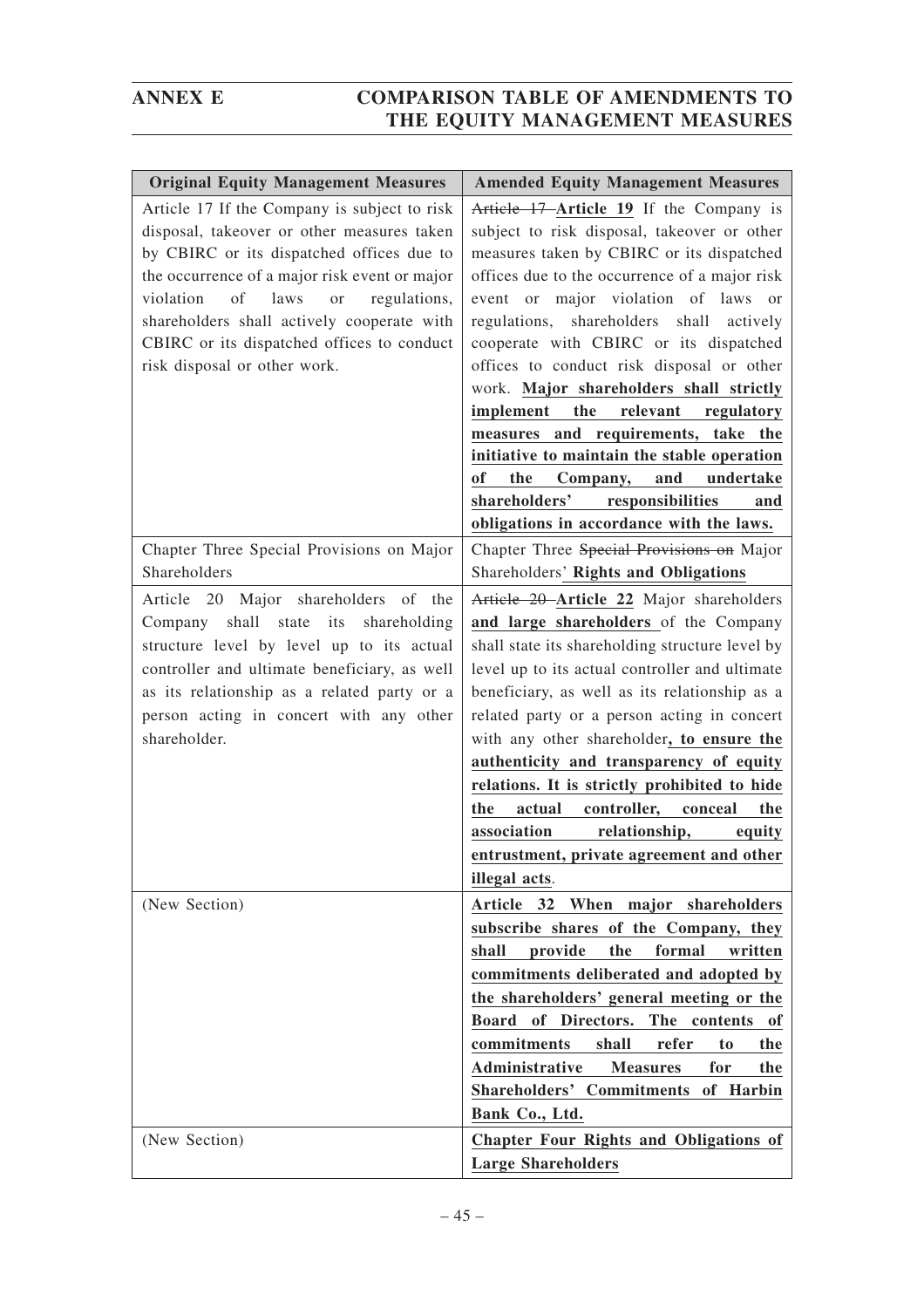| <b>Original Equity Management Measures</b> | <b>Amended Equity Management Measures</b>                                                                                                                                                                                                                                                                                              |
|--------------------------------------------|----------------------------------------------------------------------------------------------------------------------------------------------------------------------------------------------------------------------------------------------------------------------------------------------------------------------------------------|
| (New Section)                              | Article 33 Large shareholders of the<br>Company refer to those who satisfy any of<br>the following conditions:                                                                                                                                                                                                                         |
|                                            | (1) holding $10\%$ or more of the shares of<br>the Company;                                                                                                                                                                                                                                                                            |
|                                            | (2) actually holding the most shares of the<br>Company with the shareholding ratio no<br>less than 5% (including shareholders with<br>same number of shares of the<br>the<br>Company they hold);                                                                                                                                       |
|                                            | (3) nominating more than two directors;                                                                                                                                                                                                                                                                                                |
|                                            | (4) having controlling influence on the<br>and management<br>operation<br>of<br>the<br>Company in the opinion of the Board of<br>Directors;                                                                                                                                                                                            |
|                                            | (5) other circumstances recognized by<br>CBIRC or its dispatched offices.                                                                                                                                                                                                                                                              |
|                                            | The shareholding ratio of a shareholder<br>and its related party and person acting in<br>shall<br>be<br>calculated<br>concert<br><sub>on</sub><br>a<br>consolidated basis. Relevant shareholders<br>the<br>total<br>with<br>shareholding ratio<br>satisfying the above requirements will be<br>under management as large shareholders. |
| (New Section)                              | Article 34 Large shareholders shall fully<br>understand the industry attributes, risk<br>features and prudent operation rules of<br>the banking industry, as well as the rights<br>and obligations of large shareholders,                                                                                                              |
|                                            | proactively maintain the stable operation<br>of the Company and stability of the<br>financial<br>market, protect<br>consumers'<br>rights and interests, support the Company<br>to provide better service for the real                                                                                                                  |
|                                            | economy, prevent and control financial<br>risks.                                                                                                                                                                                                                                                                                       |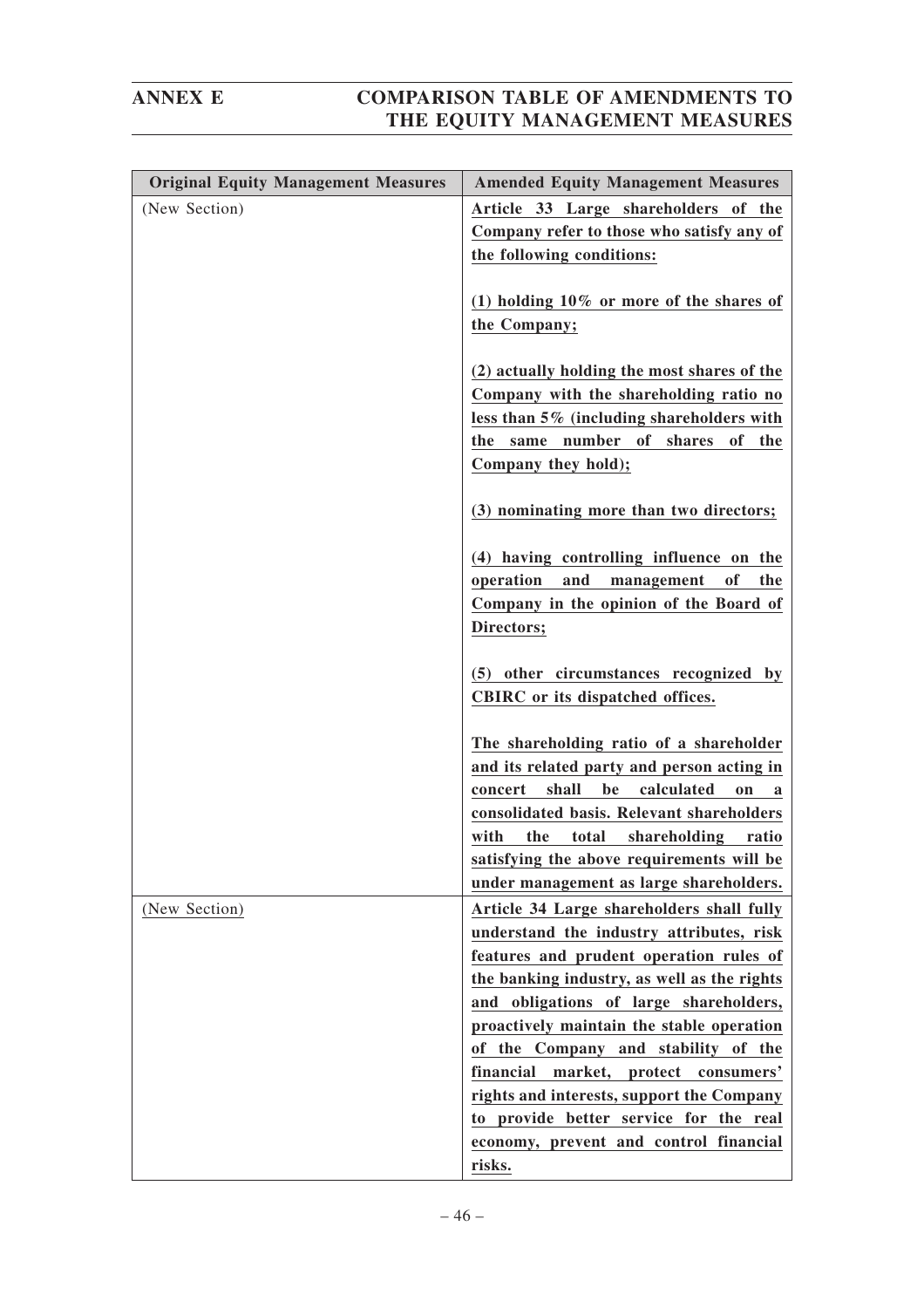| <b>Original Equity Management Measures</b> | <b>Amended Equity Management Measures</b>                                                                                                                                                                                                                                                                                                                                                                                                                                                                                                    |
|--------------------------------------------|----------------------------------------------------------------------------------------------------------------------------------------------------------------------------------------------------------------------------------------------------------------------------------------------------------------------------------------------------------------------------------------------------------------------------------------------------------------------------------------------------------------------------------------------|
| (New Section)                              | Article 35 Large shareholders of the<br>Company shall strengthen the capital<br>restriction, maintain moderate level of<br>leverage, and make scientific layout on the<br>investment in banking and insurance<br>institutions, in order to guarantee that the<br>investment behavior matches its capital<br>scale, continuous capital contribution<br>capability and operation and management<br>level. The amount of investment in<br>banking and insurance institutions shall<br>comply<br>with<br>relevant<br>regulatory<br>requirements. |
| (New Section)                              | Article 36 Where large shareholders<br>obtain the equity and report to CBIRC or<br>its dispatched offices for approval and<br>filing, they shall specify sources of their<br>funds in detail, and provide active<br>cooperation in the examination of sources<br>of funds by CBIRC or its dispatched<br>offices.                                                                                                                                                                                                                             |
| (New Section)                              | Article 37 Direct<br>indirect<br>or<br>cross-<br>shareholding between large shareholders<br>and the Company is prohibited, unless<br>otherwise stipulated by the State Council.                                                                                                                                                                                                                                                                                                                                                              |
| (New Section)                              | Article 38 Where the number of shares of<br>Company pledged<br>$by$ a<br>the<br>large<br>shareholder reaches or exceeds 50% of the<br>shares held by such shareholder in the<br>Company, such large shareholder and the<br>director nominated thereby shall not<br>exercise the voting right at the general<br>meeting<br>of shareholders<br>and<br>board<br>meetings.                                                                                                                                                                       |
|                                            | Large shareholders shall not provide their<br>shares of the Company to people other<br>than themselves and related parties for<br>hold<br>the<br>guarantee,<br>shares<br>on<br>commission basis in the form of equity<br>pledge, hold shares through connected<br>relationship in violation of regulations or<br>transfer shares in a disguised form.                                                                                                                                                                                        |
|                                            | Large shareholders<br>shall<br>notify the<br>Company of the information of their<br>shares of the Company that is pledged or<br>the pledge being released in a prompt,<br>accurate and complete manner, which<br>shall be disclosed in the annual report by<br>the Company.                                                                                                                                                                                                                                                                  |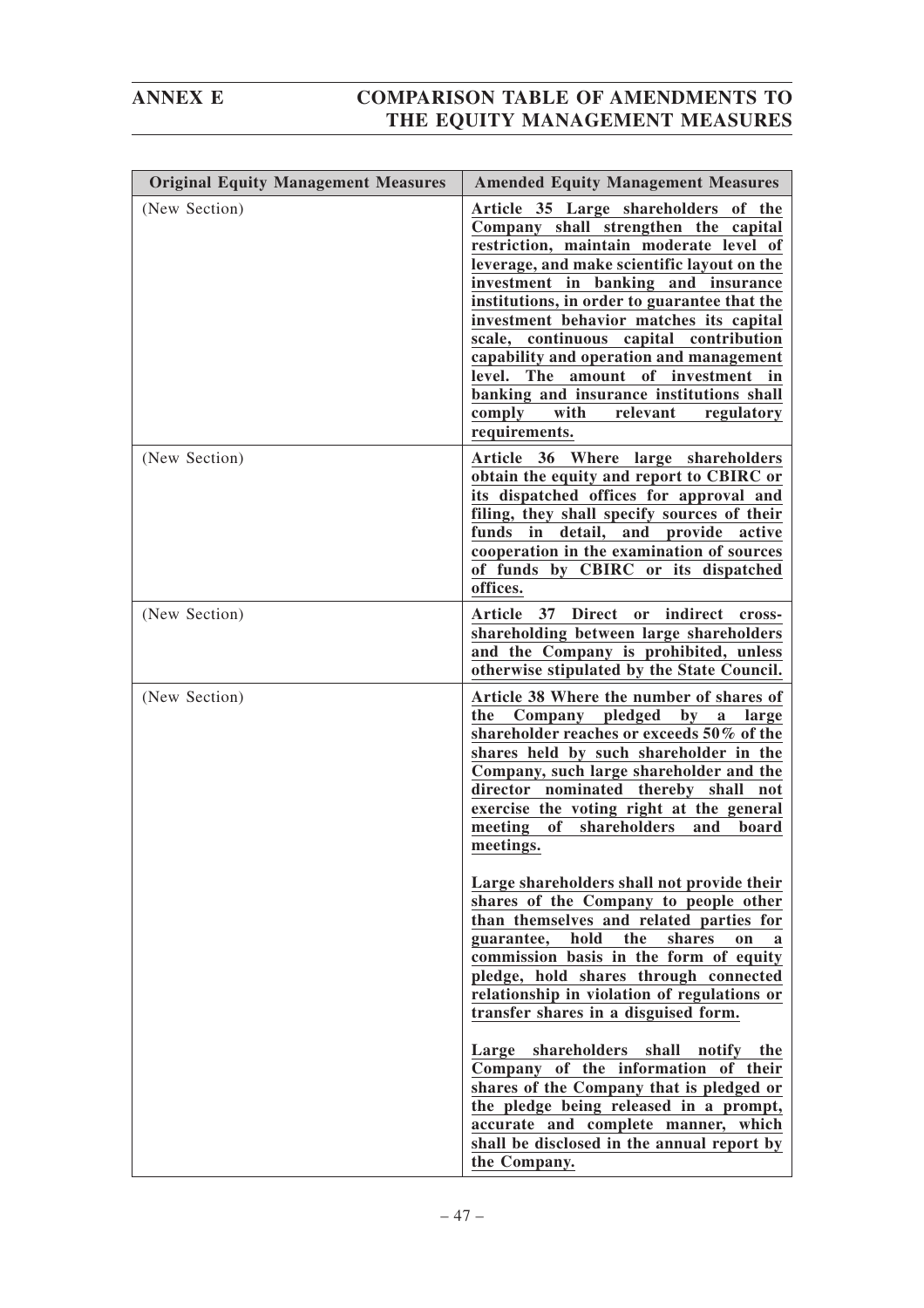| <b>Original Equity Management Measures</b> | <b>Amended Equity Management Measures</b>              |
|--------------------------------------------|--------------------------------------------------------|
| (New Section)                              | Article 39 Large shareholders shall focus              |
|                                            | long-term investment and value<br>on                   |
|                                            | investment rather than speculation or                  |
|                                            | cashing; they shall maintain the relevant              |
|                                            | of<br>the<br>stability<br>Company's<br>equity          |
|                                            | structure, and shall not transfer the                  |
|                                            | shares of the Company held by them                     |
|                                            | actually or in any disguised form within               |
|                                            | the period when equity transfer is limited,            |
|                                            | unless such transfer is required<br>by                 |
|                                            | judicial<br>decision<br>and<br>administrative          |
|                                            | appropriation<br>ordered<br>or<br>to<br>be             |
|                                            | transferred by CBIRC or its dispatched                 |
|                                            | offices.                                               |
| (New Section)                              | Article 40 Large shareholders of the                   |
|                                            | Company<br>shall participate<br>in<br>the              |
|                                            | corporate governance in a diligent, legal              |
|                                            | and effective manner in accordance with                |
|                                            | laws, rules, regulatory regulations and the            |
|                                            | Articles of Association, and shall not                 |
|                                            | abuse shareholders' rights.                            |
| (New Section)                              | 41<br>Large shareholders<br>Article<br>shall           |
|                                            | establishment<br>the<br><sub>of</sub><br>support<br>an |
|                                            | independent<br>and<br>sound<br>corporate               |
|                                            | structure<br>with<br>effective<br>governance           |
|                                            | balance in the Company, and encourage                  |
|                                            | the organic integration of the Party                   |
|                                            | leadership and corporate governance.                   |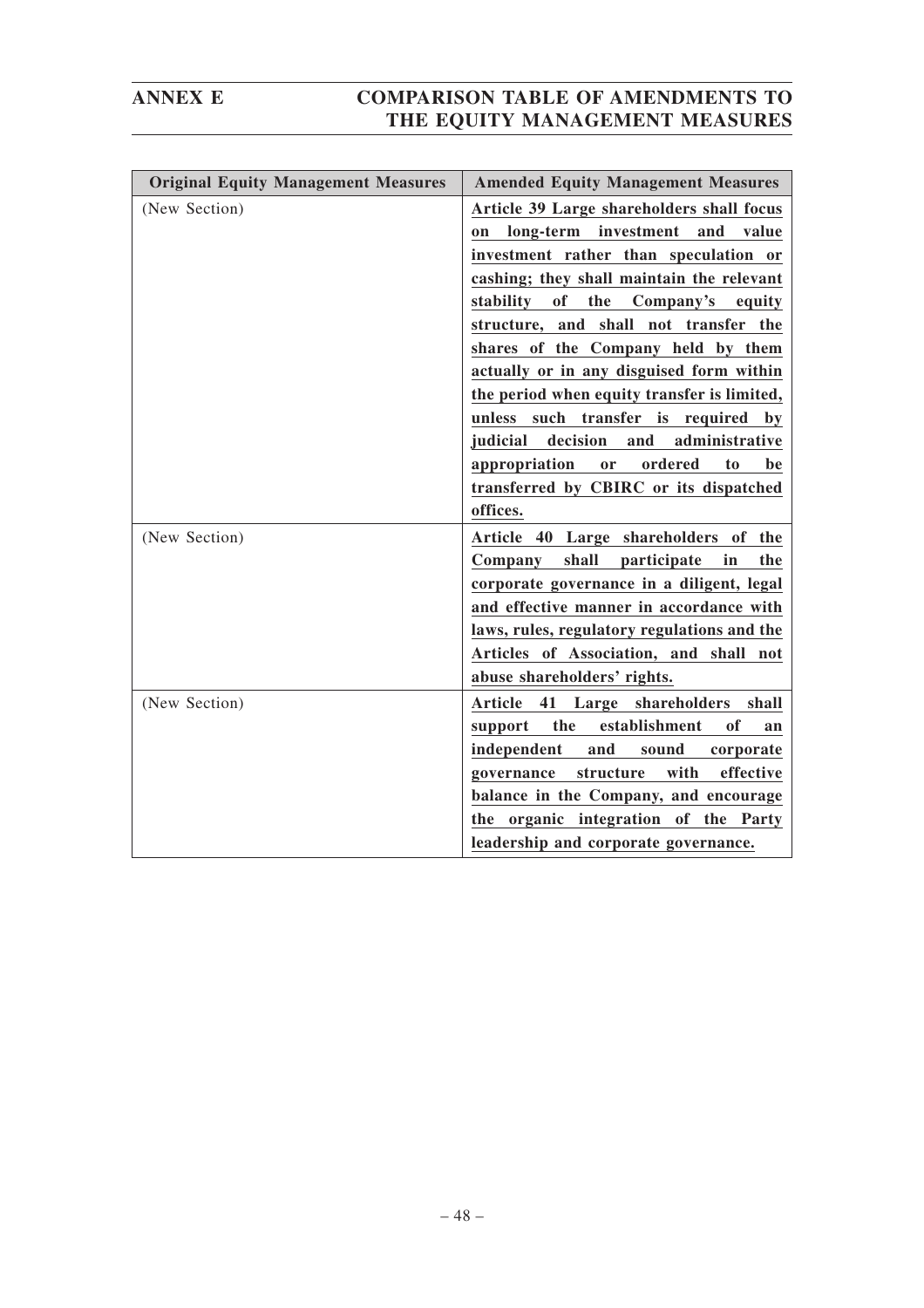| <b>Original Equity Management Measures</b> | <b>Amended Equity Management Measures</b>                                                                                                                                                                                                                                                                                                                                                                                       |
|--------------------------------------------|---------------------------------------------------------------------------------------------------------------------------------------------------------------------------------------------------------------------------------------------------------------------------------------------------------------------------------------------------------------------------------------------------------------------------------|
| (New Section)                              | Article 42 Large shareholders of the<br>Company shall properly exercise their<br>shareholders' rights through corporate<br>governance procedures, and maintain the<br>independent operation of the Company.<br>Improper intervention or limitation on<br>the Company is strictly prohibited unless<br>otherwise<br>stipulated<br>by laws<br>and<br>regulations or recognized by CBIRC.<br>Specific requirements are as follows: |
|                                            | (1)<br>not establish prior approval<br>procedures for the resolutions of the<br>shareholders' general meeting and board<br>meeting;                                                                                                                                                                                                                                                                                             |
|                                            | (2) not intervene in the normal election<br>and employment procedures of the<br>employees of the Company, or directly<br>appoint or dismiss employees without the<br>consent of the shareholders' general<br>meeting or board meeting;                                                                                                                                                                                          |
|                                            | (3) not intervene in the performance<br>evaluation on the directors, supervisors<br>and other staff of the Company;                                                                                                                                                                                                                                                                                                             |
|                                            | (4) not intervene in the normal operation<br>decision-making procedures;                                                                                                                                                                                                                                                                                                                                                        |
|                                            | (5) not interfere in the financial and<br>accounting activities of the Company such<br>as financial accounting, funds allocation,<br>asset<br>management<br>and<br>expense<br>management;                                                                                                                                                                                                                                       |
|                                            | (6) not issue operation plans or orders to<br>the Company;                                                                                                                                                                                                                                                                                                                                                                      |
|                                            | (7) not ask the Company to grant loans or<br>provide<br>guarantee<br>in<br>violation<br>оf<br>requirements;                                                                                                                                                                                                                                                                                                                     |
|                                            | Not intervene in the Company's<br>(8)<br>independent operation by other means.                                                                                                                                                                                                                                                                                                                                                  |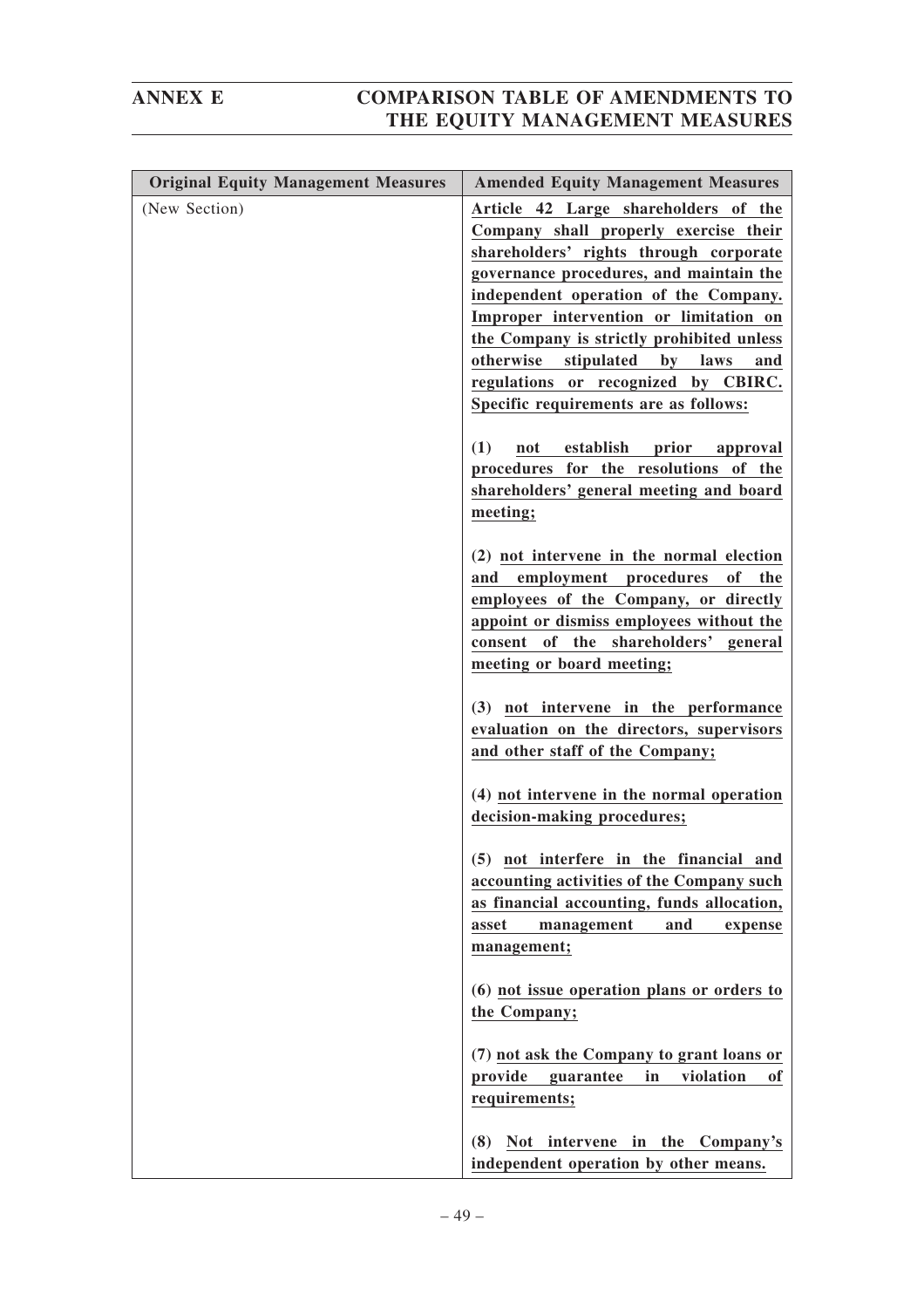| <b>Original Equity Management Measures</b> | <b>Amended Equity Management Measures</b>                                                                                                                                                                                                                                                                                                                                                                                                                                                      |
|--------------------------------------------|------------------------------------------------------------------------------------------------------------------------------------------------------------------------------------------------------------------------------------------------------------------------------------------------------------------------------------------------------------------------------------------------------------------------------------------------------------------------------------------------|
| (New Section)                              | Article<br>43<br>Large shareholders<br>may<br>the<br>attend<br>the<br>entrust<br>proxy<br>to<br>shareholders' general meeting, and such<br>proxy can only be a shareholder and his<br>related party, person acting in concert,<br>nominated director and supervisor. Large<br>shareholders<br>shall<br>not<br>attend<br>the<br>shareholders'<br>general<br>meeting<br>as<br>entrusted<br>by non-related<br>parties<br><b>or</b><br>persons acting in concert.                                  |
| (New Section)                              | Article 44 Where large shareholders<br>invest in institutions such as private<br>equity, they shall disclose their corporate<br>governance and voting policies of the<br>Company to the ultimate beneficiary of<br>the shares of the Company held by them<br>and the Company, including relevant<br>procedures for deciding upon the use of<br>voting right.                                                                                                                                   |
| (New Section)                              | Article 45 Large shareholders shall<br>prudently exercise the right to nominate<br>the Company's directors, in order to<br>the<br>nominated<br>candidate<br>guarantee<br>with<br>complies<br>relevant<br>regulatory<br>requirements. Large shareholders<br>are<br>encouraged to select the candidates for<br>directors in marketized ways to constantly<br>enhance<br>professional<br>the<br>level<br>оf<br>directors.                                                                         |
| (New Section)                              | Article 46 Directors nominated by large<br>shareholders shall perform the duties on<br>basis of professional judgment,<br>fairly<br>all<br>shareholders,<br>treat<br>the<br>make<br>independent, professional and objective<br>following<br>the principle<br>decisions<br>of<br>maintaining the maximum benefits of the<br>Company, and bear liabilities for the<br>decisions made without impairing<br>the<br>legitimate rights and interests<br>the<br>of<br>Company and other stakeholders. |
| (New Section)                              | Article 47 Large shareholders and staff of<br>enterprise<br>the<br>shall<br>not<br>group<br>concurrently<br>the<br>senior<br>serve<br><b>as</b><br>management personnel of the Company in<br>principle.                                                                                                                                                                                                                                                                                        |
| (New Section)                              | Article<br>48<br>Large shareholders<br>shall<br>supervision<br>strengthen<br>the<br><sub>on</sub><br>performance of directors and supervisors<br>nominated by them, and make prompt<br>adjustments on the staff who fail<br>to<br>perform<br>duties<br>effectively<br>their<br>in<br>accordance<br>with<br>regulations,<br>laws,<br>provisions of the Articles of Association<br>and regulatory requirements.                                                                                  |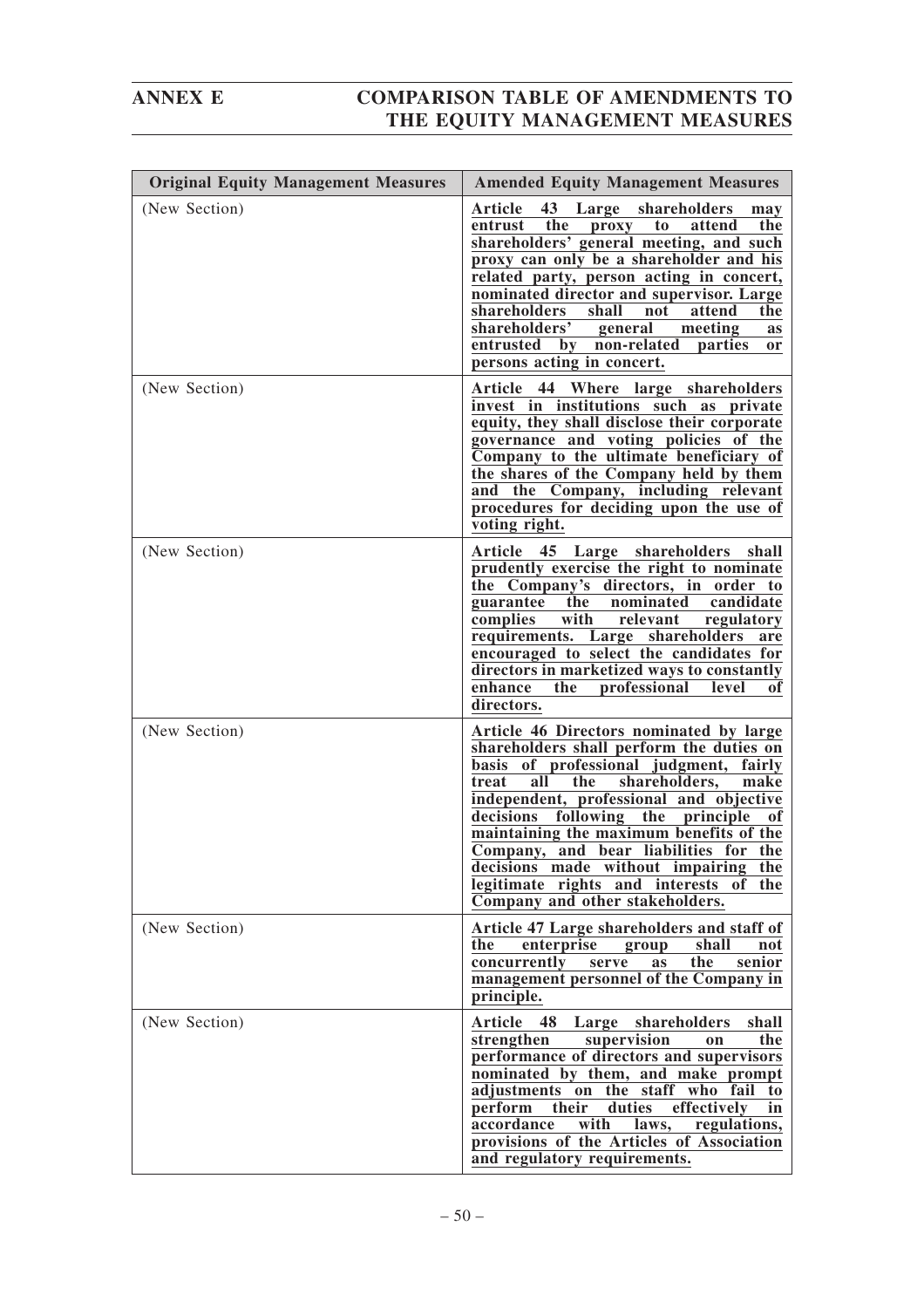| <b>Original Equity Management Measures</b> | <b>Amended Equity Management Measures</b>                                                                                                                                                                                                                         |
|--------------------------------------------|-------------------------------------------------------------------------------------------------------------------------------------------------------------------------------------------------------------------------------------------------------------------|
| (New Section)                              | Article 49 Large shareholders shall abide<br>regulations<br>and<br>bv<br>laws,<br>relevant<br>provisions of the CBIRC on related party<br>transactions<br>the<br>to<br>guarantee<br>transparency and fairness of transactions<br>with the Company.                |
| (New Section)                              | 50 Large shareholders<br>Article<br>are<br>prohibited to conduct improper related<br>party transactions with the Company by<br>following means, or utilize their influence<br>on the Company to obtain improper<br>benefits:                                      |
|                                            | (1) obtain credit granted by banks<br>including loans,<br>bill<br>acceptance<br>and<br>discounts, bond investments, investments<br>by specific purpose vehicles under such<br>better than the<br>similar<br>terms<br>as<br>transactions with non-related parties; |
|                                            | (2) illegally occupy or allocate the<br>Company's funds or other rights and<br>of borrowings or<br>interests by means<br>guarantee;                                                                                                                               |
|                                            | (3) the Company bears the unreasonable<br>expenses or relevant expenses that shall be<br>borne by large shareholders or its related<br>parties;                                                                                                                   |
|                                            | (4) purchase or rent the Company's assets<br>better than the similar<br>under terms<br>transactions with non-related parties, or<br>sell or lease bad assets to the Company;                                                                                      |
|                                            | (5) use the Company's intangible assets<br>for free or under terms better than the<br>similar transactions with non-related<br>parties, or charge high royalties<br>of<br>intangible assets against the Company;                                                  |
|                                            | (6) seek for business opportunities for the<br>Company by making use of the status as a<br>large shareholder;                                                                                                                                                     |
|                                            | (7) seek for benefits by making use of<br>information or business secrets of the<br>Company that are not made public;                                                                                                                                             |
|                                            | (8) conduct improper related party<br>transactions or obtain improper benefits<br>in other ways.                                                                                                                                                                  |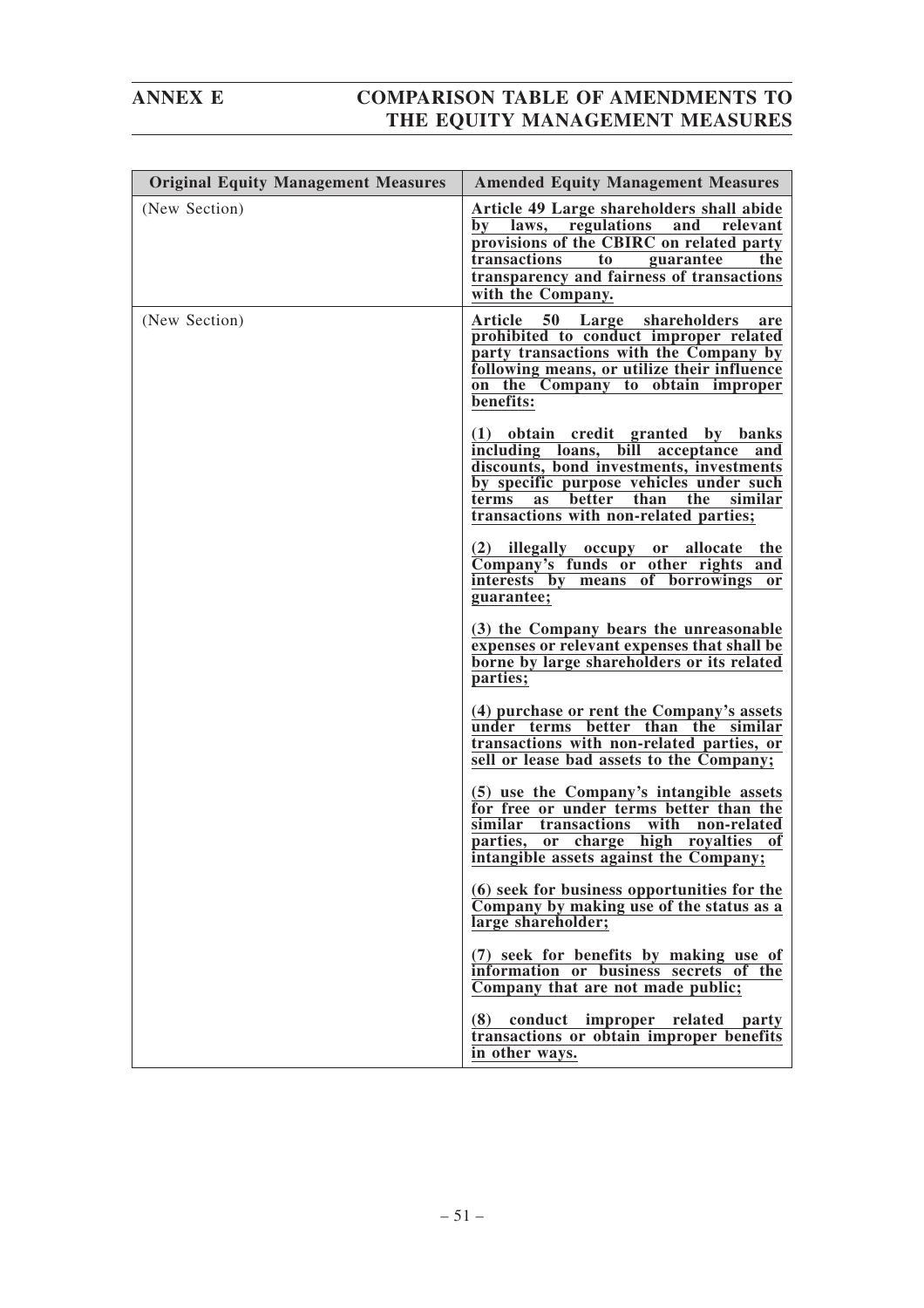| <b>Original Equity Management Measures</b> | <b>Amended Equity Management Measures</b>                                                                                                                                                                                                                                                                                                                                                                                                                                                                                                                                                                                          |
|--------------------------------------------|------------------------------------------------------------------------------------------------------------------------------------------------------------------------------------------------------------------------------------------------------------------------------------------------------------------------------------------------------------------------------------------------------------------------------------------------------------------------------------------------------------------------------------------------------------------------------------------------------------------------------------|
| (New Section)                              | Article 51 Large shareholders shall fully<br>evaluate the necessity and rationality of<br>the related party transactions with the<br>Company, and shall not evade the review<br>of related transactions by concealing the<br>relationship,<br>connected<br>splitting<br>transactions and extending the financing<br>transactions. Large<br>chain<br>$\mathbf{b}\mathbf{v}$<br>nested<br>shareholders are encouraged to reduce the<br>quantity and scale of related party<br>transactions with the Company, in order<br>enhance<br>the independence<br>of the<br>to<br>the<br>Company, and<br>improve<br>market<br>competitiveness. |
| (New Section)                              | Article 52 When conducting major related<br>transactions with the Company, large<br>shareholders and its related parties shall<br>provide relevant materials in accordance<br>with relevant regulations and regulatory<br>requirements, which shall be reported and<br>disclosed by the Company in accordance<br>with relevant regulations.                                                                                                                                                                                                                                                                                        |
| (New Section)                              | Article 53<br>Large shareholders<br>shall<br>provide cooperation for the Company in<br>the dynamic management of related party<br>transactions, promptly summarize the<br>accumulative amount of related party<br>transactions, monitor whether relevant<br>provisions on the concentration ratio of<br>related transactions are satisfied, reflect<br>the overall situation of the related party<br>transactions with the Company<br>on<br>a<br>regular<br>basis,<br>and<br>promptly<br>take<br>measures according to the early warning<br>of the Company.                                                                        |
| (New Section)                              | Article 54 In case large shareholders<br>make private placement of bonds, the<br>Company shall not provide guarantee<br>therefor or make purchase directly or via<br>financial products.                                                                                                                                                                                                                                                                                                                                                                                                                                           |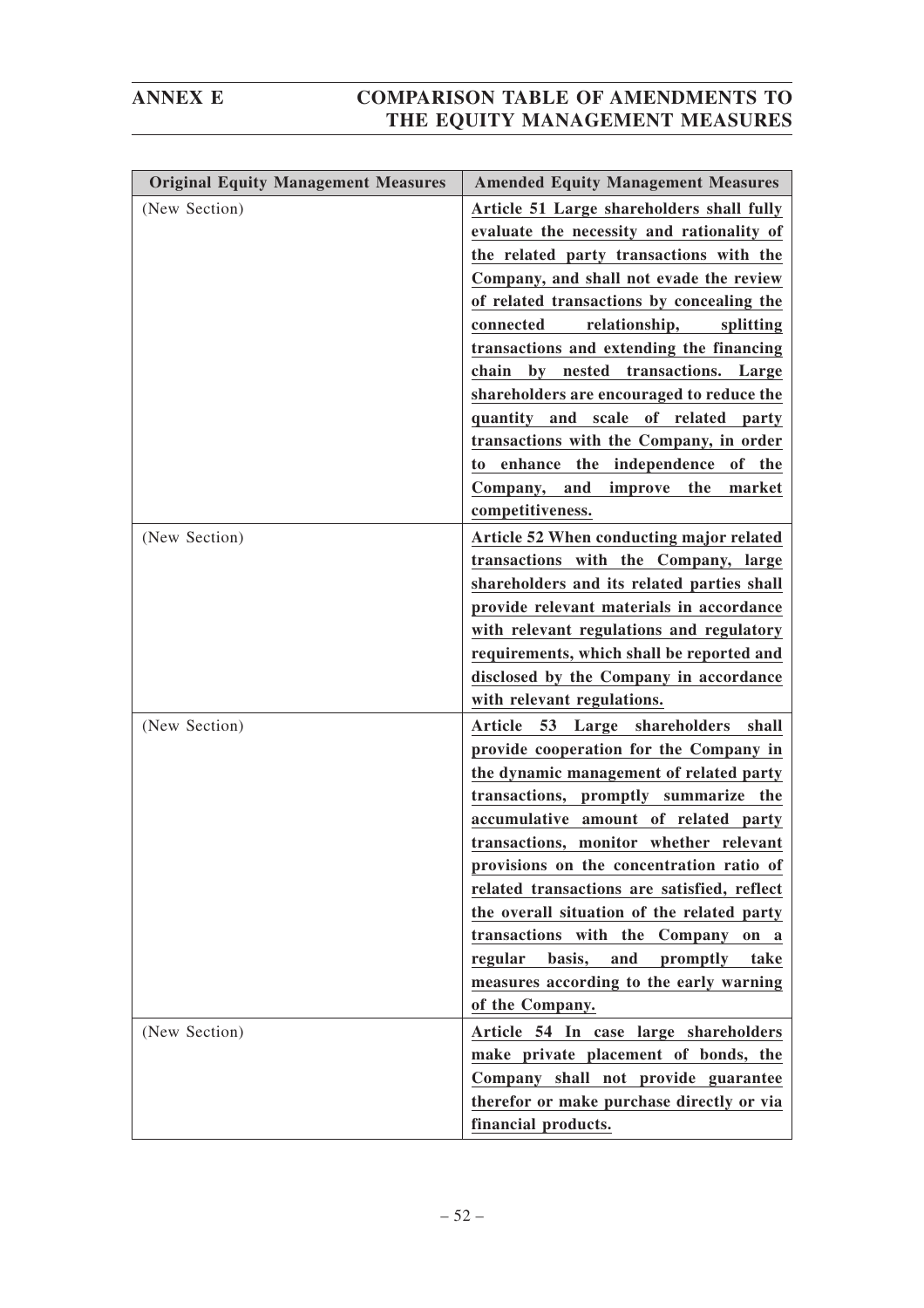| <b>Original Equity Management Measures</b> | <b>Amended Equity Management Measures</b>                                                                                                                                                                                                                                                                                                                                                                                                                              |
|--------------------------------------------|------------------------------------------------------------------------------------------------------------------------------------------------------------------------------------------------------------------------------------------------------------------------------------------------------------------------------------------------------------------------------------------------------------------------------------------------------------------------|
| (New Section)                              | Article<br>55 Large shareholders<br>shall<br>carefully study and implement relevant<br>regulations and policies of CBIRC,<br>conduct strict self-discipline, practice the<br>principle of integrity, exercise the rights<br>of large shareholders faithfully and shall<br>not impair the legitimate rights and<br>interests of the Company and other<br>stakeholders by making use of the status                                                                       |
| (New Section)                              | as a large shareholder.<br>56<br>Article<br>Where<br><b>CBIRC</b><br>and<br>its<br>offices<br>dispatched<br>conduct<br>on-site<br>inspection and investigation according to<br>the law, the large shareholder shall                                                                                                                                                                                                                                                    |
|                                            | provide active cooperation for relevant<br>measures adopted by the regulatory<br>department, and strictly implement the<br>relevant regulatory requirements.                                                                                                                                                                                                                                                                                                           |
| (New Section)                              | Article 57 Large shareholders shall<br>fulfill<br>the<br>obligation<br>strictly<br>of<br>information submission, formulate and<br>internal<br>work procedures,<br>improve<br>specify the scope, content, approval<br>procedures and department in charge of<br>information submission, and guarantee<br>the submission of prompt, authentic,<br>complete<br>information<br>accurate<br>and<br>without any false records, misleading<br>statements or major omissions.  |
| (New Section)                              | Large shareholders<br><b>Article</b><br>58<br>shall<br>active<br>provide<br>cooperation<br>in<br>the<br>reputation<br>risk<br>management<br>of<br>the<br>Company, guide the positive<br>public<br>opinions of the society, and maintain the<br>brand image of the Company.<br>Where large shareholders<br>find<br>any<br>relevant news or information that may<br>have severe impacts on the Company, they<br>shall forthwith notify the Company of<br>relevant items. |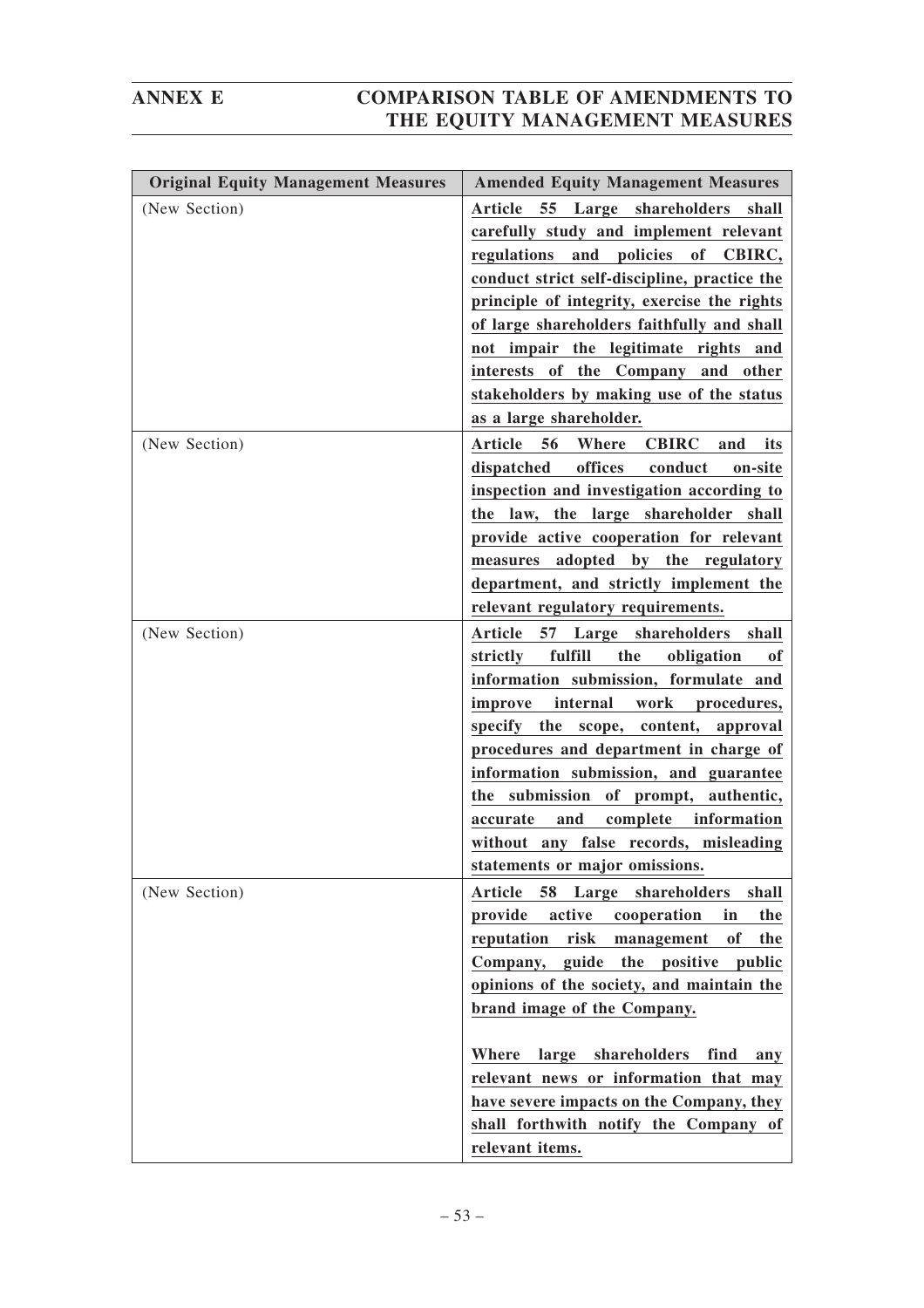| <b>Original Equity Management Measures</b> | <b>Amended Equity Management Measures</b>                                                                                                                                                                                                                                                                                                                                                                                                                                                                                                                                                                                                                                                                                                              |
|--------------------------------------------|--------------------------------------------------------------------------------------------------------------------------------------------------------------------------------------------------------------------------------------------------------------------------------------------------------------------------------------------------------------------------------------------------------------------------------------------------------------------------------------------------------------------------------------------------------------------------------------------------------------------------------------------------------------------------------------------------------------------------------------------------------|
| (New Section)                              | 59 Large shareholders<br>Article<br>shall<br>strengthen the risk isolation between the<br>Company in which they hold shares and<br>non-licensed financial institutions such as<br>other small-amount loan companies and<br>guarantee companies, and shall not make<br>improper publicity under the name of the<br>Company, confuse products and services<br>of licensed financial institutions<br>with<br>non-licensed<br>of<br>financial<br>those<br>institutions, or enlarge the credit of non-<br>licensed financial institutions for illegal<br>profits.                                                                                                                                                                                           |
| (New Section)                              | 60<br>Article<br>Large shareholders<br>shall<br>the<br>formulation<br>support<br>and<br>implementation of the medium and long-<br>term capital planning by the Company<br>according to the Company's development<br>strategy, business planning and risk<br>status, promote the consistency between<br>Company's capital demands and capital<br>replenishment capability, and guarantee<br>the Company's capital can continuously<br>satisfy the regulatory requirements.                                                                                                                                                                                                                                                                              |
| (New Section)                              | 61 Large shareholders<br>Article<br>shall<br>the<br>continuous<br>capital<br>support<br>replenishment via various channels by the<br>Company, optimize the capital structure,<br>and enhance the capability to serve the<br>real economy and resist risks.<br>Should the Company fail to replenish the<br>capital through other means than capital<br>increase when ordered to do so by CBIRC<br>dispatched<br>offices,<br>and<br>its<br>large<br>shareholders shall fulfill the obligation of<br>capital replenishment, and when they are<br>not capable of capital replenishment or<br>fail to participate in the capital increase,<br>they shall not obstruct other shareholders<br>or investors in capital increase<br>with<br>reasonable schemes. |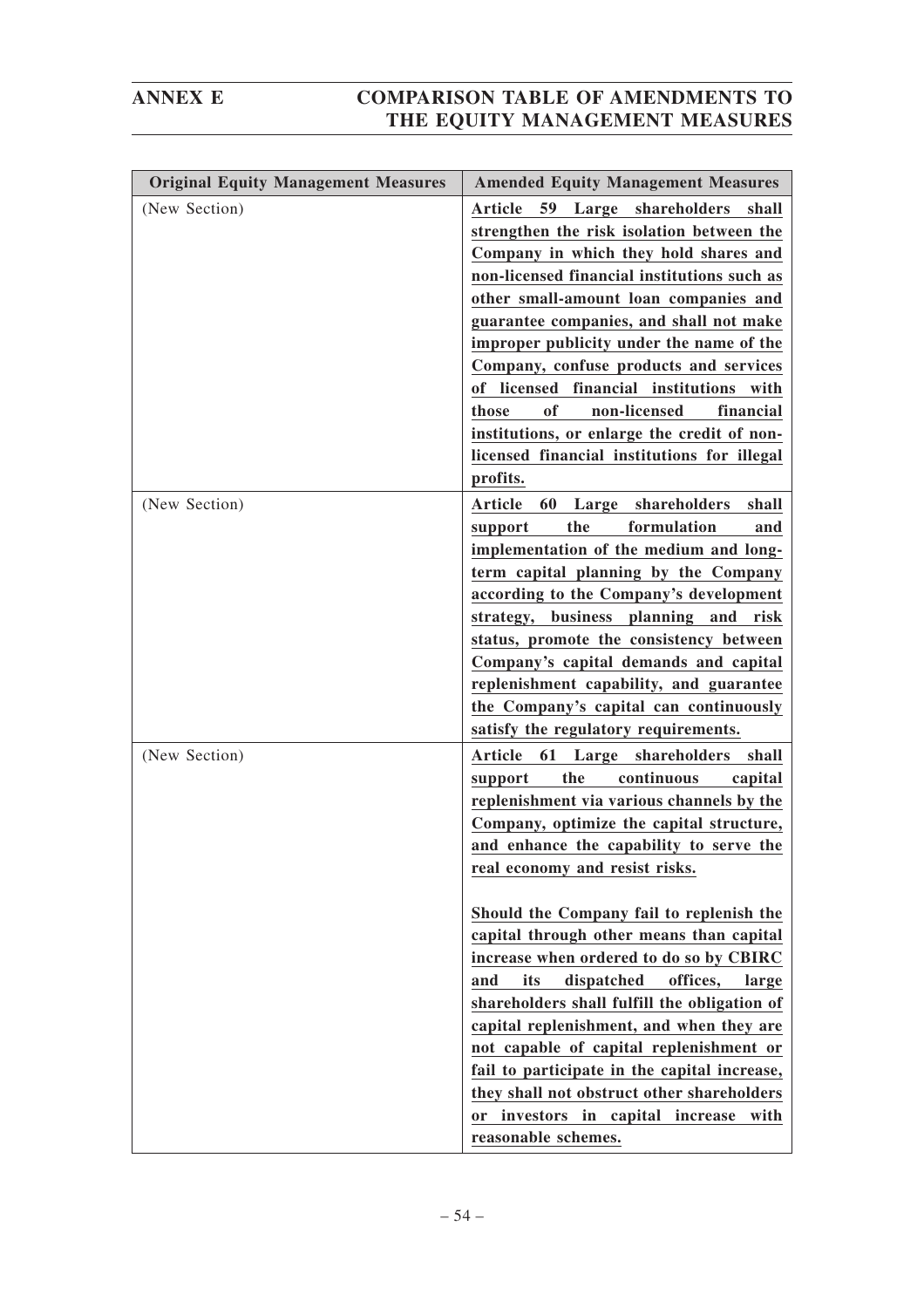| <b>Original Equity Management Measures</b> | <b>Amended Equity Management Measures</b>            |
|--------------------------------------------|------------------------------------------------------|
| (New Section)                              | <b>Article</b><br>62 Large shareholders<br>shall     |
|                                            | provide support for the Company to                   |
|                                            | adjust the profit distribution policies              |
|                                            |                                                      |
|                                            | according to their operation conditions,             |
|                                            | risk status, capital planning and market             |
|                                            | environment, and balance the relationship            |
|                                            | cash dividends and capital<br>between                |
|                                            | supplement. Under any of the following               |
|                                            | circumstances, large shareholders shall              |
|                                            | support the Company to reduce or stop                |
|                                            |                                                      |
|                                            | cash dividends:                                      |
|                                            |                                                      |
|                                            | (1) capital adequacy ratio fails to satisfy          |
|                                            | the regulatory requirements;                         |
|                                            |                                                      |
|                                            | corporate governance evaluation<br>(2)               |
|                                            | result falls below Grade C<br>or the                 |
|                                            | regulatory rating falls below Level 3;               |
|                                            |                                                      |
|                                            | (3) loan loss reserves fall below the                |
|                                            | regulatory requirements or the non-                  |
|                                            |                                                      |
|                                            | performing loan ratio is obviously higher            |
|                                            | than the average industrial standards;               |
|                                            |                                                      |
|                                            | (4) the Company has major risk events or             |
|                                            | severe violations of laws and regulations;           |
|                                            |                                                      |
|                                            | other circumstances under which<br>(5)               |
|                                            | CBIRC and its dispatched offices deem                |
|                                            | that it is unnecessary to issue dividends.           |
| (New Section)                              | Large shareholders<br>Article<br>63<br>shall         |
|                                            | make written commitments on relevant                 |
|                                            | responsibilities<br>and<br>obligations<br>in         |
|                                            | accordance with regulatory regulations,              |
|                                            | and actively fulfil commitments. Should              |
|                                            |                                                      |
|                                            | shareholders<br>make<br>false<br>large               |
|                                            | commitments<br>fail<br>fulfil<br><sub>or</sub><br>to |
|                                            | commitments, CBIRC may arrange talks                 |
|                                            | with the Company, large shareholders and             |
|                                            | relevant<br>other<br>personnel,<br>and<br>take       |
|                                            | down records in the equity management                |
|                                            | misconduct records of the Company.                   |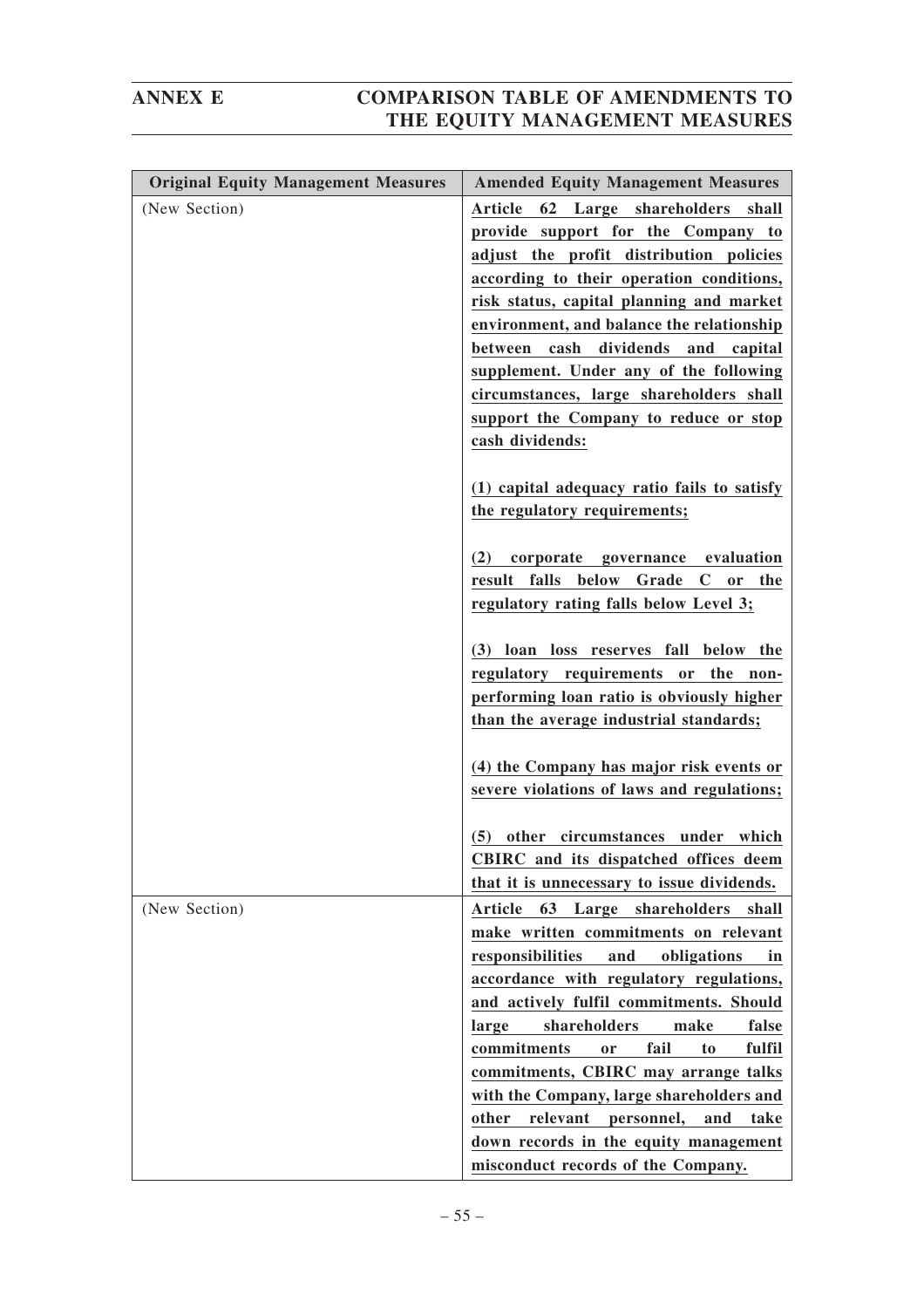| <b>Original Equity Management Measures</b>                                 | <b>Amended Equity Management Measures</b>                                                                                                                                                                                                                                                                                                                                                                                                                                                                            |
|----------------------------------------------------------------------------|----------------------------------------------------------------------------------------------------------------------------------------------------------------------------------------------------------------------------------------------------------------------------------------------------------------------------------------------------------------------------------------------------------------------------------------------------------------------------------------------------------------------|
| (New Section)                                                              | <b>Article</b><br>64<br>Large shareholders<br>shall<br>and<br>all<br>the<br>encourage<br>support<br>shareholders, especially medium<br>and<br>minor shareholders, to carry out proper<br>communication<br>and<br>negotiation<br><sub>on</sub><br>exercising shareholders'<br>rights,<br>and<br>coordinate and cooperate with medium<br>shareholders<br>minor<br>to<br>and<br>exercise<br>legitimate rights such<br>right<br>as<br>of<br>information or right of inquiry<br>in<br>accordance with the law.            |
| (New Section)                                                              | 65 Large shareholders<br>Article<br>shall<br>support medium and minor shareholders<br>to obtain effective opportunities to attend<br>and vote at the shareholders' general<br>meetings,<br>and shall<br>not obstruct or<br>instigate<br>the<br>Company<br>to<br>obstruct<br>medium and minor shareholders to attend<br>the shareholders' general meetings, or set<br>up other barriers to medium and minor<br>shareholders to<br>attend shareholders'<br>general meetings.                                           |
| (New Section)                                                              | Article 66 Large shareholders shall focus<br>on the exercise of rights and fulfilment of<br>obligations by other shareholders, and<br>forthwith notify the Company of any<br>impairment of the Company's interests or<br>the legitimate rights and interests of other<br>stakeholders if any. The Company shall<br>promptly take corresponding measures in<br>accordance<br>with<br>laws,<br>rules<br>and<br>provisions of the Articles of Association,<br>and report to CBIRC or its dispatched<br>offices.<br>Five |
| Chapter<br>Four<br>Equity<br>Management<br>Responsibilities of the Company | Chapter FourChapter<br>Equity<br>Management<br>Responsibilities of the<br>Company                                                                                                                                                                                                                                                                                                                                                                                                                                    |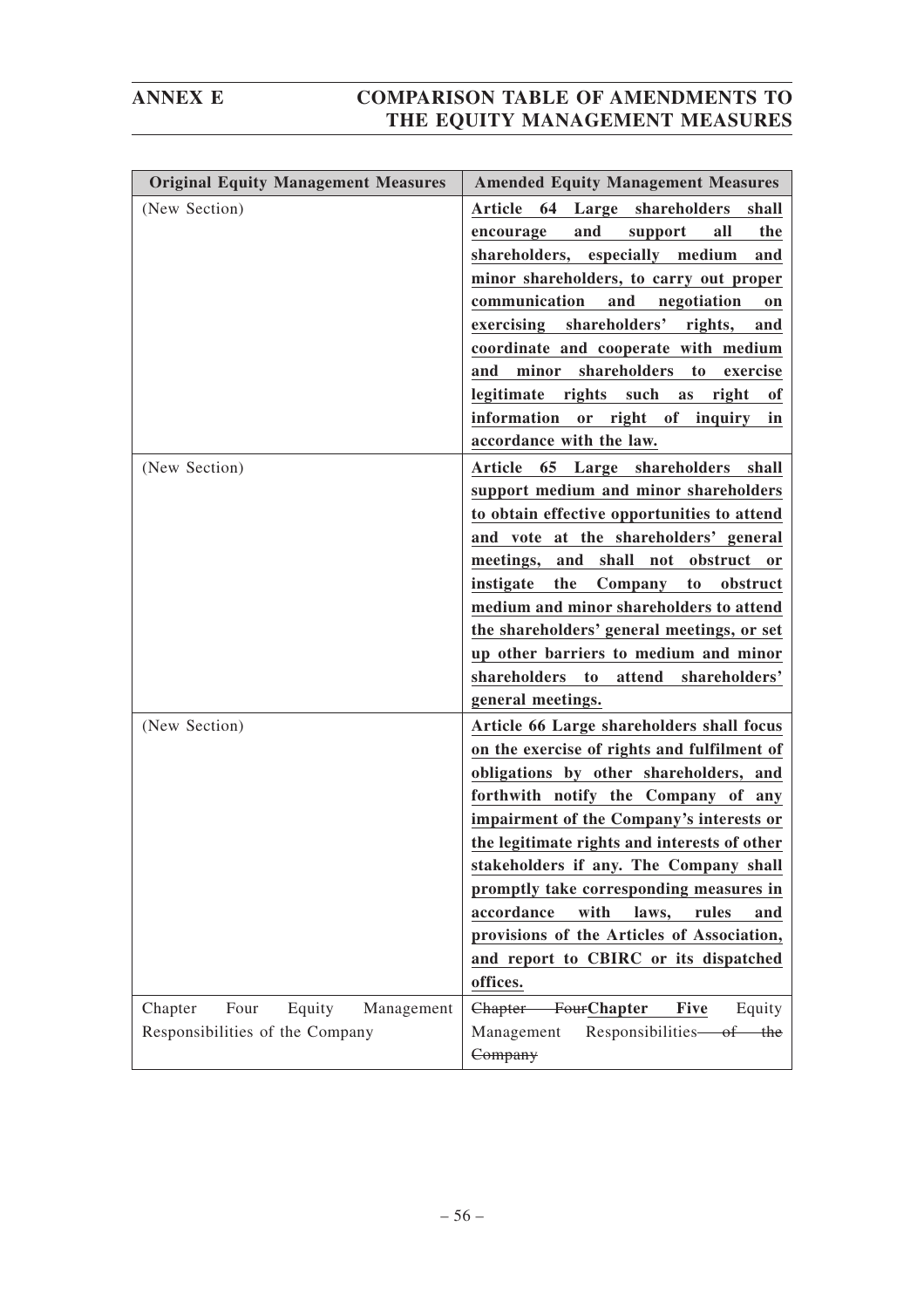| <b>Original Equity Management Measures</b>                                                                                                                                                                                                                                                                                                                                                                        | <b>Amended Equity Management Measures</b>                                                                                                                                                                                                                                                                                                                                                                                                                |
|-------------------------------------------------------------------------------------------------------------------------------------------------------------------------------------------------------------------------------------------------------------------------------------------------------------------------------------------------------------------------------------------------------------------|----------------------------------------------------------------------------------------------------------------------------------------------------------------------------------------------------------------------------------------------------------------------------------------------------------------------------------------------------------------------------------------------------------------------------------------------------------|
| Article 30 The Board of Directors shall<br>assume ultimate responsibility for the equity<br>management affairs. The chairman of the<br>Board of Directors is the first responsible<br>person for handling the equity affairs of the<br>Company. The board secretary shall assist<br>the chairman of the Board of Directors with<br>his/her works, and is directly responsible for<br>handling the equity affairs. | Article 30Article 67 The Board of Directors<br>shall exercise diligence and assume<br>ultimate responsibility for the<br>equity<br>management affairs. The chairman of the<br>Board of Directors is the first responsible<br>person for handling the equity affairs of the<br>Company. The board secretary shall assist<br>the chairman of the Board of Directors with<br>his/her works, and is directly responsible for<br>handling the equity affairs. |
| The office of the Board of Directors of the<br>Company is the working body for handling<br>the equity affairs of the Company.                                                                                                                                                                                                                                                                                     | The chairman of the Board of Directors<br>and the secretary of the Board of<br>Directors of the Company shall perform<br>duties faithfully, honestly and<br>their<br>diligently. Those who fail to fulfill their<br>duties shall bear legal responsibility in<br>accordance with the law.                                                                                                                                                                |
|                                                                                                                                                                                                                                                                                                                                                                                                                   | The office of the Board of Directors of the<br>Company is the working body for handling<br>the equity affairs of the Company.                                                                                                                                                                                                                                                                                                                            |
| Article 31 The Company shall strengthen<br>communication with its shareholders and<br>investors, and be responsible for work<br>applying for<br>administrative<br>including<br>approval relating to equity affairs, reporting<br>of shareholders' information and relevant<br>matters, and submission of materials.                                                                                               | Article 31Article 68 The Company shall<br>establish<br>and<br>the<br>improve<br>equity<br>information<br>management<br>system<br>and<br>equity management system, and maintain<br>good<br>records<br>relating<br>to<br>equity<br>information<br>registration,<br>related<br>transaction management, information<br>disclosure and so on.                                                                                                                 |
|                                                                                                                                                                                                                                                                                                                                                                                                                   | The<br>Company<br>shall<br>strengthen<br>communication with its shareholders and<br>investors, and be responsible for work<br>including<br>applying<br>for<br>administrative<br>approval relating to equity affairs, reporting<br>of shareholders' information and relevant<br>matters, and submission of materials.                                                                                                                                     |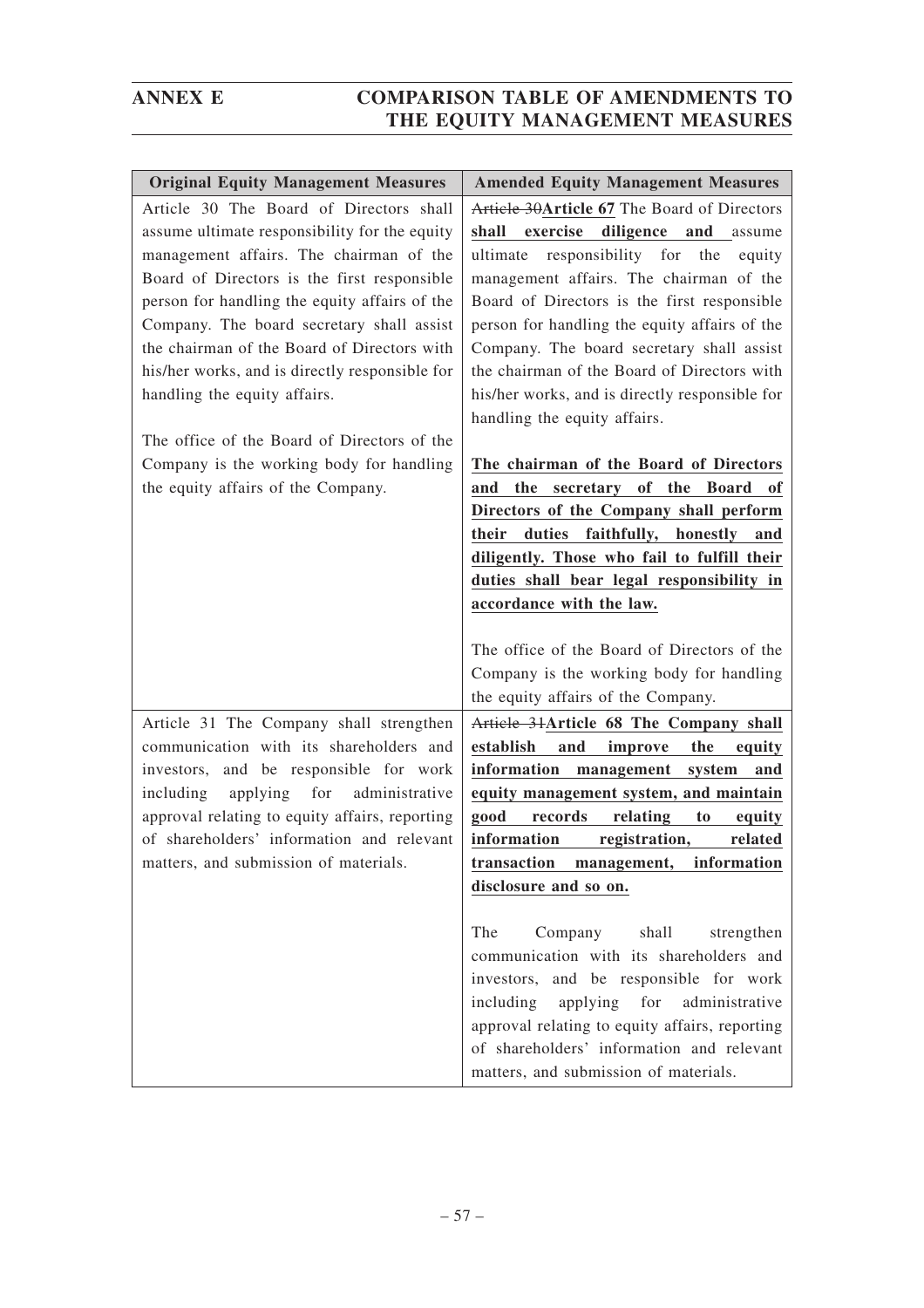| <b>Original Equity Management Measures</b>                                                                                                                                                                                                                                                                                                                                                                                        | <b>Amended Equity Management Measures</b>                                                                                                                                                                                                                                                                                                                                                                                                       |
|-----------------------------------------------------------------------------------------------------------------------------------------------------------------------------------------------------------------------------------------------------------------------------------------------------------------------------------------------------------------------------------------------------------------------------------|-------------------------------------------------------------------------------------------------------------------------------------------------------------------------------------------------------------------------------------------------------------------------------------------------------------------------------------------------------------------------------------------------------------------------------------------------|
| (New Section)                                                                                                                                                                                                                                                                                                                                                                                                                     | Article 74 The Company shall strengthen<br>the management of equity pledge and<br>release, record the relevant information of<br>the pledge in the member register, and<br>assist shareholders in registering the<br>pledge with the relevant authorities in a<br>timely manner. For further details, please<br>refer to Administrative Measures for the<br>Equity Pledge (Release) of Harbin Bank<br>Co., Ltd.(《哈爾濱銀行股份有限公司股權質<br>押(解押)管理辦法》). |
| Article 42 The equity may be frozen for<br>three years at the most. In case of any need<br>for extension of the freezing period, the<br>applicant shall renew the freezing prior to<br>the expiry of the freezing period. Each<br>extension shall not exceed three years. In the<br>of<br>failure<br>handle<br>renewal<br>event<br>to<br>procedures within the stipulated period, the<br>freezing will be automatically relieved. | (Delete)                                                                                                                                                                                                                                                                                                                                                                                                                                        |
| Article 46 The Company conducts profit<br>distribution according to the resolution<br>shareholders' general<br>adopted<br>the<br>at<br>meeting. The profit distribution can be made<br>in the form of stock dividend or cash<br>dividend. After the shareholders' general<br>meeting adopts the resolution of profit<br>distribution, the Company will make an<br>shareholders<br>announcement<br>to<br>via<br>designated media.  | (Delete)                                                                                                                                                                                                                                                                                                                                                                                                                                        |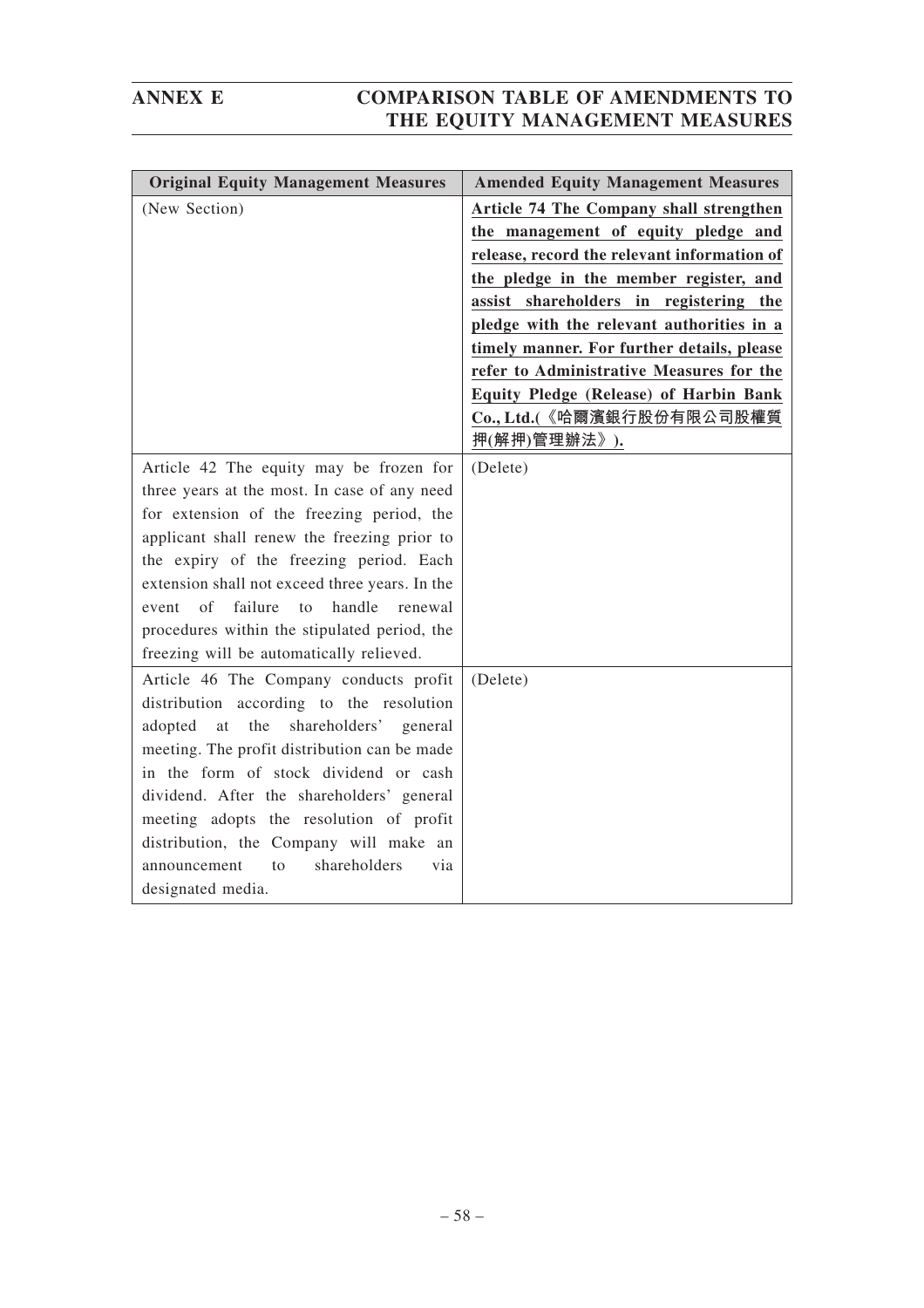| <b>Original Equity Management Measures</b>     | <b>Amended Equity Management Measures</b>                                               |
|------------------------------------------------|-----------------------------------------------------------------------------------------|
| Article 47 Where the Company distributes       | Article 47Article 80 Where the Company                                                  |
| the stock dividends, the stock dividends of    | distributes the stock dividends, the stock                                              |
| the natural person shareholder will be         | dividends of the natural person-shareholder                                             |
| directly remitted to the stock account of the  | will be directly remitted to the stock account                                          |
| natural person shareholder. Institutional      | natural person shareholder.<br>of<br>the                                                |
| shareholders shall go through the stock        | Institutional shareholders shall go through                                             |
| dividend registration and confirmation         | the stock dividend registration and                                                     |
| procedures at the equity registration and      | confirmation procedures at the equity                                                   |
| trusteeship institution with the presence of   | registration and trusteeship institution with                                           |
| the stock account certificate, valid business  | the presence of the stock account certificate,                                          |
| license or other registration materials,       | valid business license or other registration                                            |
| identity certificate of the<br>legal           | materials, identity certificate of the legal                                            |
| representative, identity certificate of the    | representative, identity certificate of the                                             |
| agent and official letter of the Company       | agent and official letter of the Company                                                |
| within the period stipulated in the            | within the period stipulated in the                                                     |
| announcement.                                  | announcement.                                                                           |
| Article 48 Where the Company distributes       | Article 48 Where the Company distributes                                                |
| dividends, natural<br>cash<br>person<br>the    | dividends, natural person<br>cash<br>the                                                |
| shareholders shall go through the stock        | shareholders shall go through the stock                                                 |
| dividend registration and confirmation         | dividend collection procedures at the                                                   |
| procedures at the equity registration and      | equity registration and trusteeship                                                     |
| trusteeship institution with the presence of   | institution with the presence of the stock                                              |
| the stock account certificate and valid        | account certificate and valid identity                                                  |
| identity certificate, and institutional        | certificate, and institutional shareholders                                             |
| shareholders shall go through<br>such          | shall go through such procedures with the                                               |
| procedures with the presence of the stock      | presence of the stock account certificate,                                              |
| account certificate, valid business license or | valid business license or other registration                                            |
| registration materials,<br>identity<br>other   | materials, identity certificate<br>of<br>the                                            |
| certificate of the representative, identity    | representative, identity certificate of the                                             |
| certificate of the agent, and bank account     | agent, and bank account within the period                                               |
| period<br>stipulated in<br>within the<br>the   | stipulated in the announcement.                                                         |
| announcement.                                  |                                                                                         |
| (New Section)                                  | Article<br>88<br><b>The</b><br>Company<br>and<br>its                                    |
|                                                | shareholders shall fully disclose relevant<br>information and accept social supervision |
|                                                | in accordance with laws, regulations and                                                |
|                                                | regulatory requirements.                                                                |

*Note:* Changes in the numbering of articles due to the amendments to the Equity Management Measures of Harbin Bank Co., Ltd. in this explanatory statement of amendments would not be listed separately as they do not involve any changes in the substantial contents. Meanwhile, "banking and insurance regulatory authority of the State Council" was amended as "banking and insurance regulatory authority of the State Council" herein.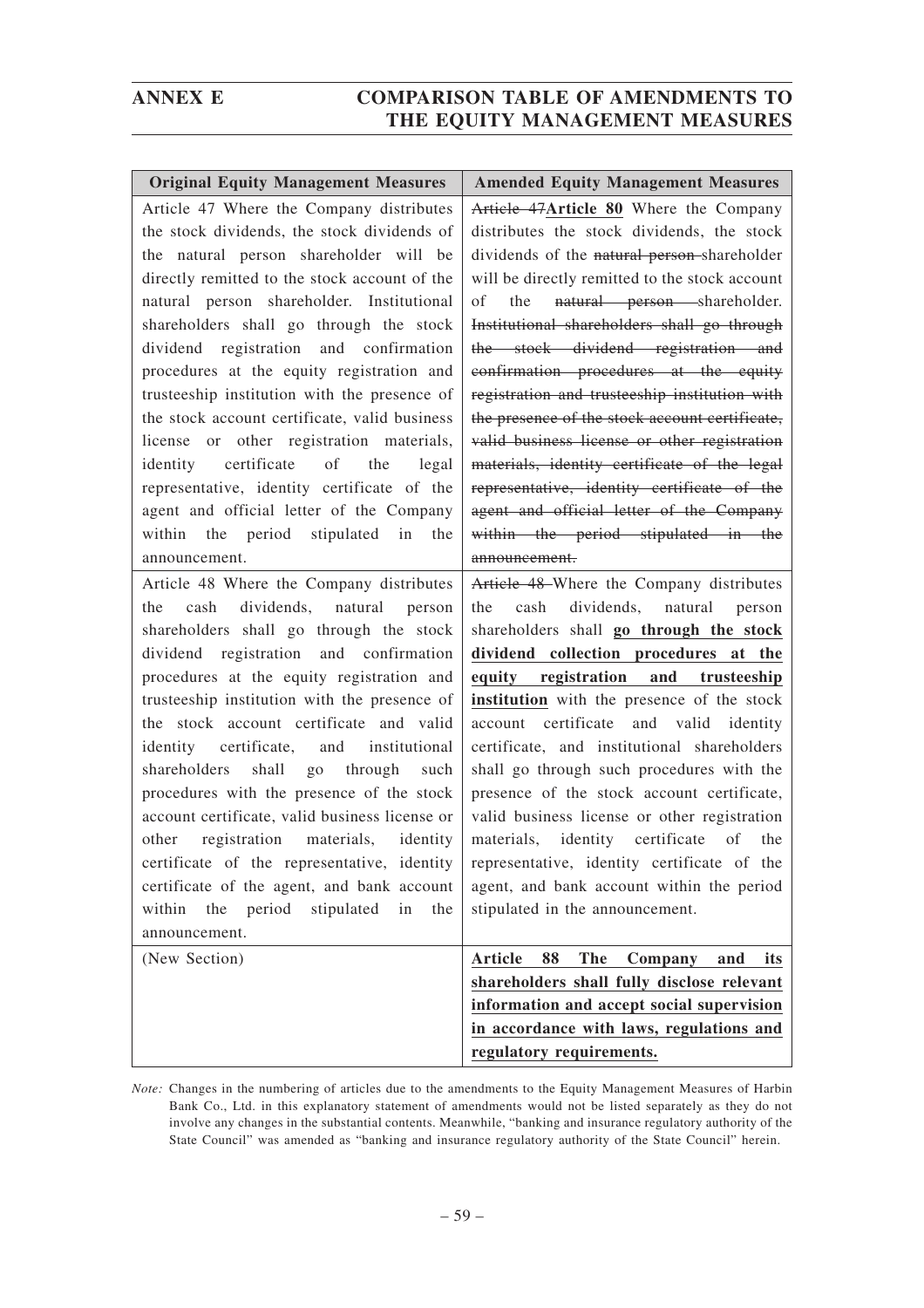| <b>Before the Amendment</b>                  | <b>After the Amendment</b>                           |
|----------------------------------------------|------------------------------------------------------|
| Article 1 Harbin Bank Co., Ltd. (hereinafter | Article 1 Harbin Bank Co., Ltd. (hereinafter         |
| referred to as the "Company") is a joint-    | referred to as the "Company") is a joint-            |
| stock limited liability company established  | stock limited liability company established          |
| in accordance with the Company Law of the    | in accordance with the Company Law of the            |
| People's Republic of China (hereinafter      | People's Republic of China (hereinafter              |
| referred to as the "Company Law") and        | referred to as the "Company Law") and                |
| other relevant laws and administrative       | other relevant laws and administrative               |
| regulations of the PRC.                      | regulations of the PRC.                              |
| Article 6 The domicile of the Company: No.   | Article 6 The domicile of the Company: No.           |
| 160 Shangzhi Street, Daoli District, Harbin  | 160 Shangzhi Street-No. 888 Shangjiang               |
| City; postal code: 150010; Tel: (86) 0451-   | Street, Daoli District, Harbin City; postal          |
| 86779933;<br>number:<br>$(86)0451 -$<br>Fax  | code: 150010; Tel: (86) 0451-86779933; Fax           |
| 86779829.                                    | number: (86)0451-86779829.                           |
| Article 11 The Articles of Association shall | Article 11 The Articles of Association shall         |
| upon the<br>binding<br>Company,<br>its<br>be | upon the<br>binding<br>Company,<br>be<br><i>its</i>  |
| shareholders,<br>directors,<br>supervisors,  | shareholders,<br>directors,<br>supervisors,          |
| president and other senior management        | president and other senior management                |
| personnel, all of whom are entitled to claim | personnel, all of whom are entitled to claim         |
| their rights in relation to the Company's    | their rights in relation to the Company's            |
| affairs in accordance with the Articles of   | affairs in accordance with the Articles of           |
| Association.                                 | Association.                                         |
|                                              |                                                      |
|                                              |                                                      |
| (New Section)                                | Article 13 The governing subjects such as            |
|                                              | shareholders, directors, supervisors and             |
|                                              | senior management personnel, or relevant             |
|                                              | personnel of the Company shall not                   |
|                                              | obstruct the normal operation of the                 |
|                                              | corporate governance mechanism by such               |
|                                              | interfering in the<br>means<br>as<br>normal          |
|                                              | of<br>shareholders'<br>convening<br>general          |
|                                              | meetings, board meetings or supervisor               |
|                                              | Company's<br>meetings,<br>impair<br>the<br><b>or</b> |
|                                              | interests.                                           |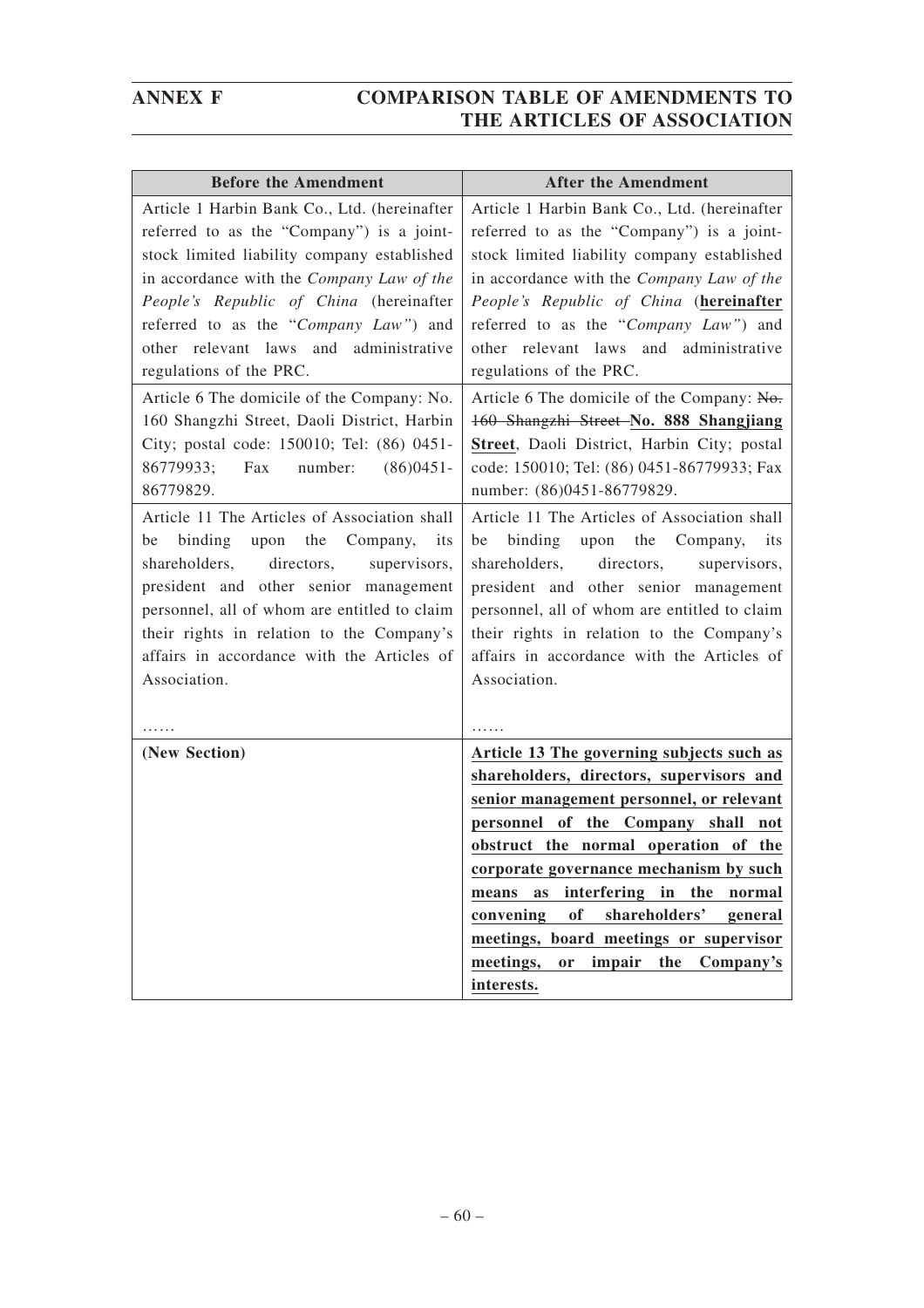| <b>Before the Amendment</b>                   | <b>After the Amendment</b>                      |
|-----------------------------------------------|-------------------------------------------------|
| (New Section)                                 | Article 18 When proposing decisions on          |
|                                               | welfares,<br>safety<br>and<br>labor<br>wages,   |
|                                               | and labor insurance, non-<br>protection         |
|                                               | dismissal)<br>reappointment (or<br>of<br>the    |
|                                               | employees of the Company and other              |
|                                               | issues involving the vital interests of         |
|                                               | employees, the Company should listen to         |
|                                               | the views of the labor union in advance.        |
| Article 30 The Company may, based on its      | Article 32 Article 30 The Company may,          |
| of<br>operation<br>and<br>business<br>demands | based on its demands of operation and           |
| development and in accordance with the        | business development and in accordance          |
| relevant laws and regulations and subject to  | with the laws, regulations or listing rules of  |
| the resolutions approved by the general       | stock<br>exchanges<br>which<br>the<br>the<br>on |
| meeting as well as approval by the banking    | Company's shares are listed and subject to      |
| and insurance regulatory authority of the     | the resolutions approved by the general         |
| State Council, approve an increase of capital | meeting as well as approval by the banking      |
| in the following ways:                        | and insurance regulatory authority of the       |
|                                               | State Council, approve an increase of capital   |
|                                               | in the following ways:                          |
|                                               |                                                 |
|                                               |                                                 |
| Article 31 In accordance with the provisions  | Article 33 Article 31 In accordance with the    |
| of the Articles of Association, the Company   | provisions of the Articles of Association, the  |
| may reduce its registered capital. The        | Company may reduce its registered capital.      |
| Company's reduction of its registered capital | The Company's reduction of its registered       |
| shall be approved by the banking and          | capital shall be approved by the banking and    |
| insurance regulatory authority of the State   | insurance regulatory authority of the State     |
| Council and shall follow procedures set out   | Council and shall follow procedures set out     |
| in the Company Law, the Commercial            | in the Company Law, the Commercial              |
| Banking Law and the Articles of Association   | Banking Law, the listing rules of the stock     |
| and other relevant regulations.               | exchanges on which the Company's shares         |
|                                               | are listed, the Articles of Association and     |
|                                               | other relevant regulations.                     |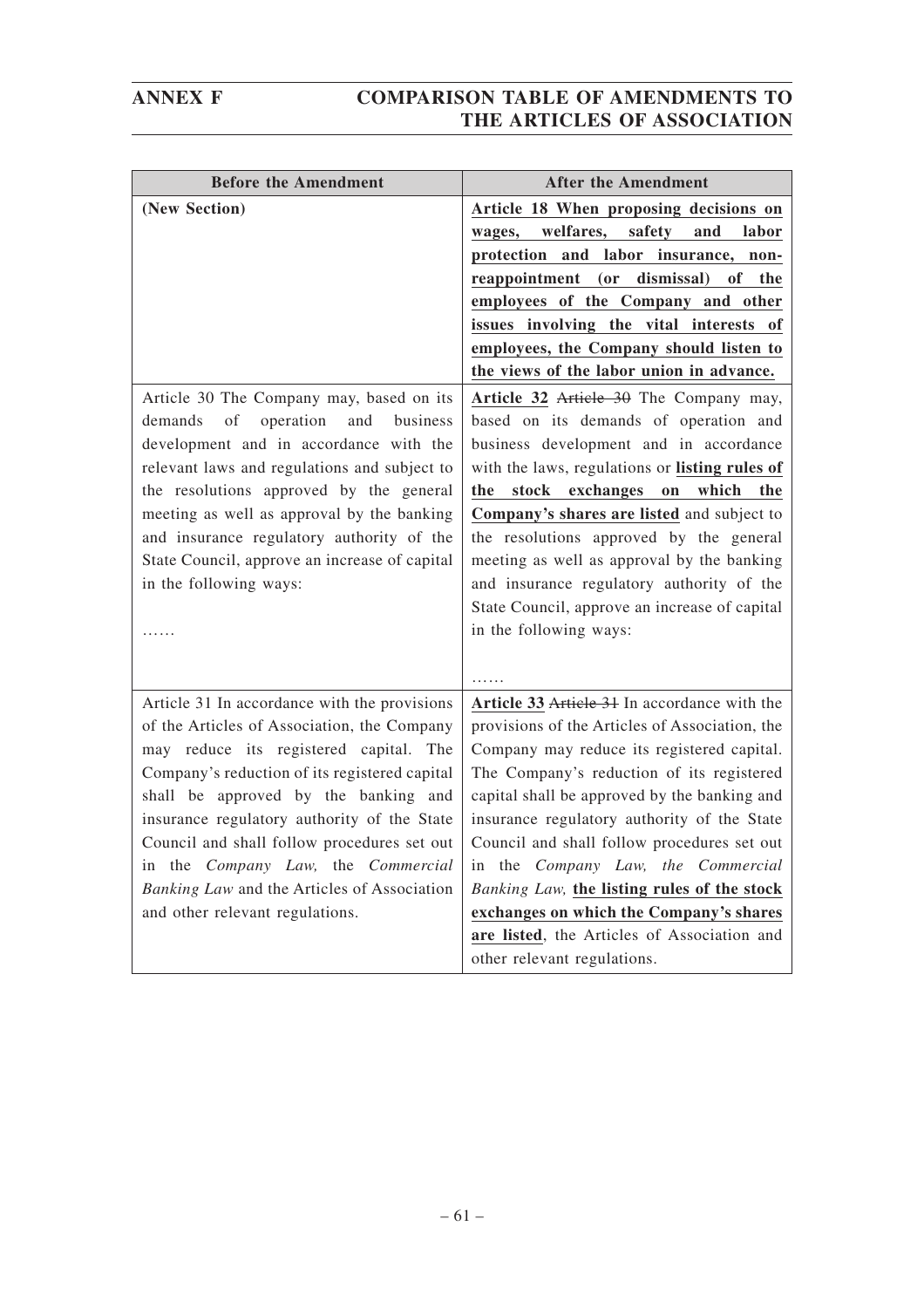| <b>Before the Amendment</b>                     | <b>After the Amendment</b>                         |
|-------------------------------------------------|----------------------------------------------------|
| Article 39 Foreign shares listed overseas (H    | Article 41 Article 39 Foreign shares listed        |
| shares) listed on the Hong Kong Stock           | overseas (H shares) listed on the Hong Kong        |
| Exchange which was fully paid can be            | Stock Exchange which was fully paid can be         |
| transferred freely pursuant to the Articles of  | transferred freely pursuant to the Articles of     |
| Association. However, unless the transfer       | Association. However, unless the transfer          |
| complies with the following conditions, the     | complies with the following conditions, the        |
| Board may refuse to recognise any transfer      | Board may refuse to recognise any transfer         |
| documents without stating any reasons           | documents without stating any reasons              |
| therefor:                                       | therefor:                                          |
|                                                 |                                                    |
| transfer documents<br>(1)<br>any<br>and other   | any transfer documents<br>(1)<br>and other         |
| documents relating to or affecting the title to | documents relating to or affecting the title to    |
| any shares shall be registered and the fee      | any shares shall be registered and the fee         |
| levied pursuant to the Rules Governing the      | levied pursuant to the Rules Governing the         |
| Listing of Securities on The Stock Exchange     | <b>Listing of Securities on The Stock Exchange</b> |
| of Hong Kong Limited shall be paid to the       | of Hong Kong Limited the Listing Rules of          |
| Company;                                        | the Hong Kong Stock Exchange shall be              |
|                                                 | paid to the Company                                |
| $\cdots$                                        | .                                                  |
| Article 42 The total capital of the Company     | (Delete)                                           |
| held by the transferee and related parties in   |                                                    |
| the share transfer of the Company shall not     |                                                    |
| exceed the<br>maximum<br>statutory limit        |                                                    |
| stipulated by the banking and insurance         |                                                    |
| regulatory authority of the State Council.      |                                                    |
| Acquisition and change of stock rights of the   |                                                    |
| shall<br>implemented<br>Company<br>be<br>in     |                                                    |
| accordance with the banking and insurance       |                                                    |
| regulatory authority of the State Council.      |                                                    |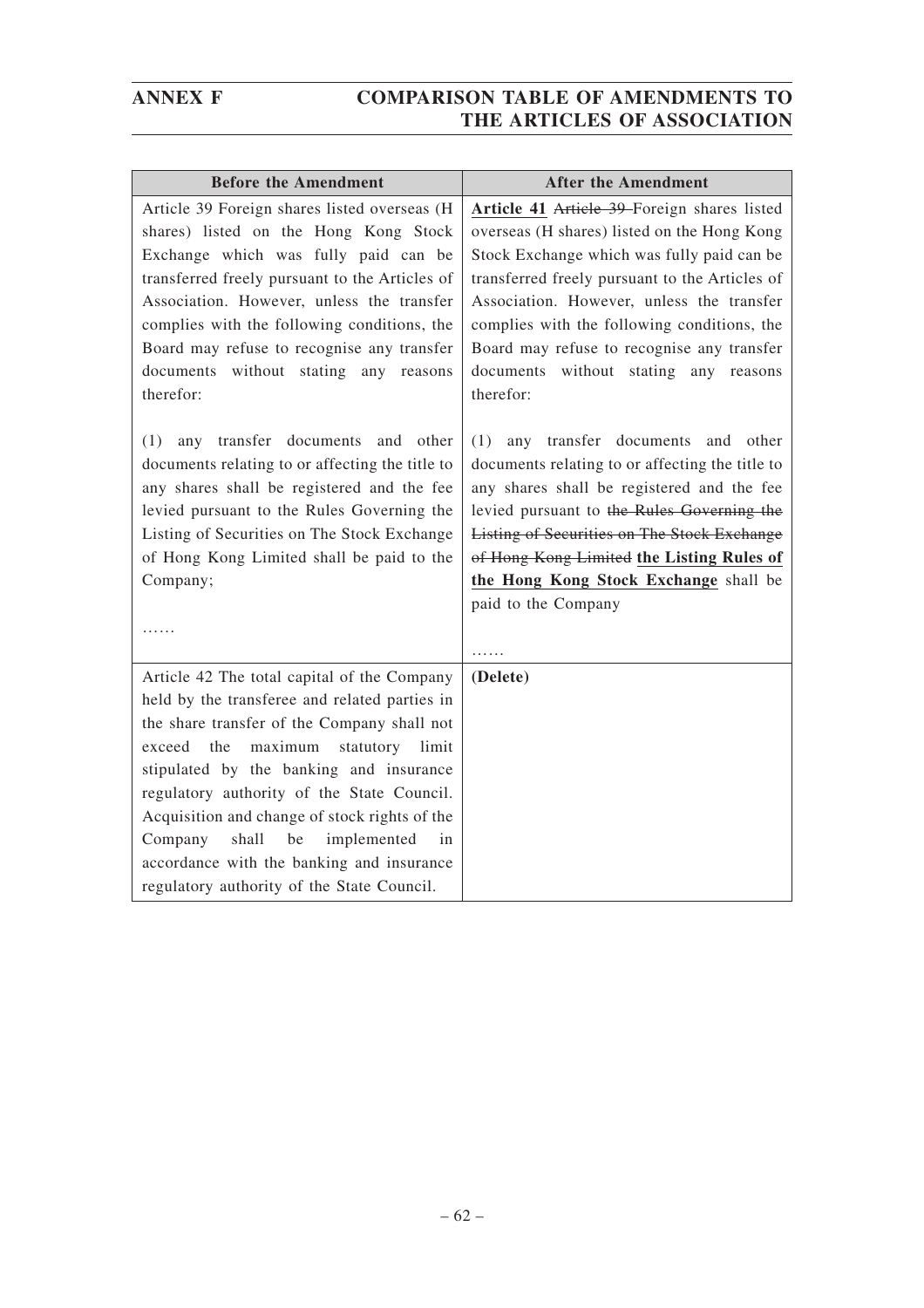| <b>Before the Amendment</b>                                                                                                                                                                                                                                                                                                                                                                                                                                                          | <b>After the Amendment</b>                                                                                                                                                                                                                                                                                                                                                                                                                                                                                                                                       |
|--------------------------------------------------------------------------------------------------------------------------------------------------------------------------------------------------------------------------------------------------------------------------------------------------------------------------------------------------------------------------------------------------------------------------------------------------------------------------------------|------------------------------------------------------------------------------------------------------------------------------------------------------------------------------------------------------------------------------------------------------------------------------------------------------------------------------------------------------------------------------------------------------------------------------------------------------------------------------------------------------------------------------------------------------------------|
| Article 46 Shares of the Company shall be in                                                                                                                                                                                                                                                                                                                                                                                                                                         | Article 47 Article 46 Shares of the Company                                                                                                                                                                                                                                                                                                                                                                                                                                                                                                                      |
| registered form.                                                                                                                                                                                                                                                                                                                                                                                                                                                                     | shall be in registered form.                                                                                                                                                                                                                                                                                                                                                                                                                                                                                                                                     |
| The items specified on the share certificates                                                                                                                                                                                                                                                                                                                                                                                                                                        | The items specified on the share certificates                                                                                                                                                                                                                                                                                                                                                                                                                                                                                                                    |
| of the Company shall, in addition to those                                                                                                                                                                                                                                                                                                                                                                                                                                           | of the Company shall, in addition to those                                                                                                                                                                                                                                                                                                                                                                                                                                                                                                                       |
| provided in the Company Law, contain the                                                                                                                                                                                                                                                                                                                                                                                                                                             | provided in the Company Law, contain the                                                                                                                                                                                                                                                                                                                                                                                                                                                                                                                         |
| following items required to be specified by                                                                                                                                                                                                                                                                                                                                                                                                                                          | following items required to be specified by                                                                                                                                                                                                                                                                                                                                                                                                                                                                                                                      |
| the stock exchange(s) on which the shares of                                                                                                                                                                                                                                                                                                                                                                                                                                         | the stock exchange(s) on which the shares of                                                                                                                                                                                                                                                                                                                                                                                                                                                                                                                     |
| the Company are listed:                                                                                                                                                                                                                                                                                                                                                                                                                                                              | the Company are listed:                                                                                                                                                                                                                                                                                                                                                                                                                                                                                                                                          |
|                                                                                                                                                                                                                                                                                                                                                                                                                                                                                      |                                                                                                                                                                                                                                                                                                                                                                                                                                                                                                                                                                  |
| If the share capital of the Company includes                                                                                                                                                                                                                                                                                                                                                                                                                                         | If the share capital of the Company includes                                                                                                                                                                                                                                                                                                                                                                                                                                                                                                                     |
| shares with no voting right, words of "no                                                                                                                                                                                                                                                                                                                                                                                                                                            | shares with no voting right, words of "no                                                                                                                                                                                                                                                                                                                                                                                                                                                                                                                        |
| voting right" shall be added to the name of                                                                                                                                                                                                                                                                                                                                                                                                                                          | voting right" shall be added to the name of                                                                                                                                                                                                                                                                                                                                                                                                                                                                                                                      |
| such shares. If the equity capital includes                                                                                                                                                                                                                                                                                                                                                                                                                                          | such shares. If the equity capital includes                                                                                                                                                                                                                                                                                                                                                                                                                                                                                                                      |
| shares with different voting rights, words of                                                                                                                                                                                                                                                                                                                                                                                                                                        | shares with different voting rights, words of                                                                                                                                                                                                                                                                                                                                                                                                                                                                                                                    |
| "restricted voting right" or "limited voting                                                                                                                                                                                                                                                                                                                                                                                                                                         | "restricted voting right" or "limited voting                                                                                                                                                                                                                                                                                                                                                                                                                                                                                                                     |
| right" shall be added to the name of each                                                                                                                                                                                                                                                                                                                                                                                                                                            | right" shall be added to the name of each                                                                                                                                                                                                                                                                                                                                                                                                                                                                                                                        |
| category of shares (except for shares with                                                                                                                                                                                                                                                                                                                                                                                                                                           | eategory of shares (except for shares with                                                                                                                                                                                                                                                                                                                                                                                                                                                                                                                       |
| the most preferential voting rights).                                                                                                                                                                                                                                                                                                                                                                                                                                                | the most preferential voting rights).                                                                                                                                                                                                                                                                                                                                                                                                                                                                                                                            |
| Article 49 The Company may, in accordance<br>understanding<br>with<br>mutual<br>the<br>and<br>agreements made between the securities<br>regulatory authority of the State Council and<br>overseas securities regulatory authorities,<br>maintain its register of shareholders of<br>overseas-listed foreign shares outside the<br>PRC and appoint overseas agent(s) to<br>manage such register. The original register<br>of holders of H shares shall be maintained in<br>Hong Kong. | Article 50 Article 49 The Company may, in<br>accordance with the mutual understanding<br>and agreements made between the securities<br>regulatory authority of the State Council and<br>overseas securities regulatory authorities,<br>maintain its register of shareholders of<br>overseas-listed foreign shares outside the<br>PRC for shareholders' inspection<br>and<br>appoint overseas agent(s) to manage such<br>register. The original register of holders of H<br>shares shall be maintained in Hong Kong.<br>The Company shall maintain a duplicate of |
| The Company shall maintain a duplicate of<br>the register of holders of overseas listed<br>foreign shares at the Company's domicile;<br>the appointed overseas agent(s) shall ensure<br>the consistency between the original and the<br>duplicate of the register of holders of<br>overseas-listed foreign shares at all times.                                                                                                                                                      | the register of holders of overseas listed<br>foreign shares at the Company's domicile;<br>the appointed overseas agent(s) shall ensure<br>the consistency between the original and the<br>duplicate of the register of holders of<br>overseas-listed foreign shares at all times.                                                                                                                                                                                                                                                                               |
| If there is any inconsistency between the                                                                                                                                                                                                                                                                                                                                                                                                                                            | If there is any inconsistency between the                                                                                                                                                                                                                                                                                                                                                                                                                                                                                                                        |
| original and the duplicate of the register of                                                                                                                                                                                                                                                                                                                                                                                                                                        | original and the duplicate of the register of                                                                                                                                                                                                                                                                                                                                                                                                                                                                                                                    |
| holders of foreign shares listed overseas, the                                                                                                                                                                                                                                                                                                                                                                                                                                       | holders of foreign shares listed overseas, the                                                                                                                                                                                                                                                                                                                                                                                                                                                                                                                   |
| original shall prevail.                                                                                                                                                                                                                                                                                                                                                                                                                                                              | original shall prevail.                                                                                                                                                                                                                                                                                                                                                                                                                                                                                                                                          |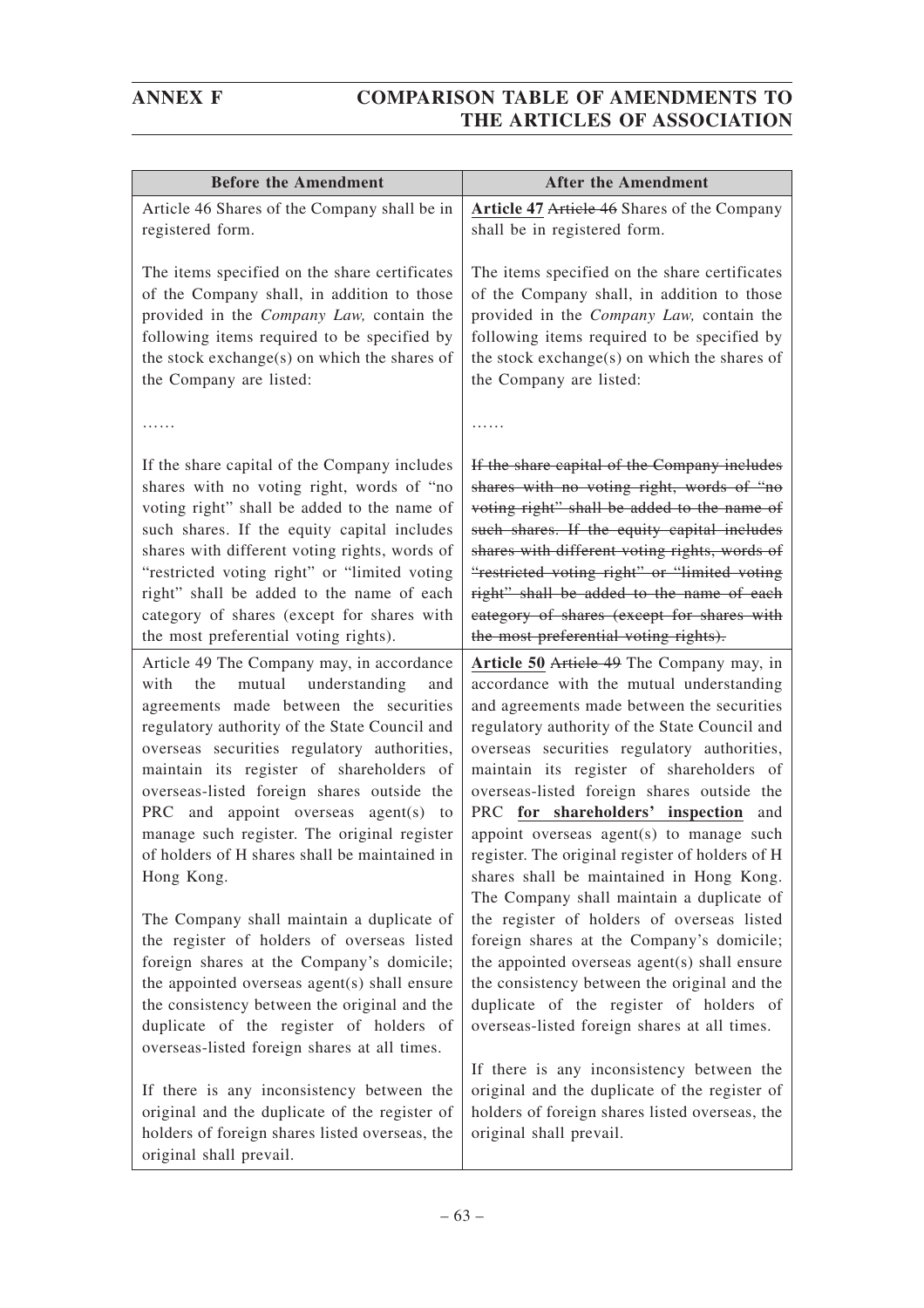| <b>Before the Amendment</b>                                                                                                                                                                                                                                                                                                                                                                                                                                                                    | <b>After the Amendment</b>                                                                                                                                                                                                                                                                                                                                                                                                                                                                                                                                                                                                                                                                                                                                                                                                                                                                                    |
|------------------------------------------------------------------------------------------------------------------------------------------------------------------------------------------------------------------------------------------------------------------------------------------------------------------------------------------------------------------------------------------------------------------------------------------------------------------------------------------------|---------------------------------------------------------------------------------------------------------------------------------------------------------------------------------------------------------------------------------------------------------------------------------------------------------------------------------------------------------------------------------------------------------------------------------------------------------------------------------------------------------------------------------------------------------------------------------------------------------------------------------------------------------------------------------------------------------------------------------------------------------------------------------------------------------------------------------------------------------------------------------------------------------------|
| If<br>52<br>the<br>relevant<br>Article<br>laws.<br>administrative regulations, department rules<br>and the listing rules of the stock exchange<br>where the Company's shares are listed<br>stipulate that registration of change in the H<br>share register of members due to shares<br>transfer prior to the date of a general<br>meeting or the record date set by the<br>Company for the purpose of distribution of<br>dividends shall not be allowed,<br>such<br>provisions shall prevail. | Article 53 Article 52 If the relevant laws,<br>administrative regulations, department rules<br>and the listing rules of the stock exchange<br>where the Company's shares are listed<br>stipulate that registration of change in the H<br>share register of members due to shares<br>transfer prior to the date of a general<br>meeting or the record date set by the<br>Company for the purpose of distribution of<br>dividends shall not be allowed, such<br>provisions shall prevail. The aforesaid<br>period when registration of change of the<br>register of shareholders is suspended shall<br>not amount to over 30 days within a year,<br>but another 30 days may be extended<br>upon approval by the shareholders'<br>general meeting through deliberation.<br>Upon receipt of an application for inquiry<br>of the register of shareholders during the<br>aforesaid period, the Company shall issue |
|                                                                                                                                                                                                                                                                                                                                                                                                                                                                                                | the certificate signed by the secretary of                                                                                                                                                                                                                                                                                                                                                                                                                                                                                                                                                                                                                                                                                                                                                                                                                                                                    |
|                                                                                                                                                                                                                                                                                                                                                                                                                                                                                                | the Company to the applicant to specify<br>the approval authority and duration of                                                                                                                                                                                                                                                                                                                                                                                                                                                                                                                                                                                                                                                                                                                                                                                                                             |
|                                                                                                                                                                                                                                                                                                                                                                                                                                                                                                | the abovementioned suspension.                                                                                                                                                                                                                                                                                                                                                                                                                                                                                                                                                                                                                                                                                                                                                                                                                                                                                |
| Article 55 Any shareholder who is registered<br>in, or any person who requests to have his<br>registered in, the register<br>- of<br>name<br>shareholders may, if his share certificates<br>or ruined, apply to the Company for a<br>replacement share certificate in respect of<br>such shares (the "relevant shares").                                                                                                                                                                       | Article 56 Article 55 Any shareholder who<br>is registered in, or any person who requests<br>to have his name registered in, the register of<br>shareholders may, if his share certificates<br>(the "original certificates") are lost, stolen $\vert$ (the "original certificates") are lost, stolen<br>or ruined, apply to the Company for a<br>replacement share certificate in respect of<br>such shares (the "relevant shares").                                                                                                                                                                                                                                                                                                                                                                                                                                                                          |
| .                                                                                                                                                                                                                                                                                                                                                                                                                                                                                              | .                                                                                                                                                                                                                                                                                                                                                                                                                                                                                                                                                                                                                                                                                                                                                                                                                                                                                                             |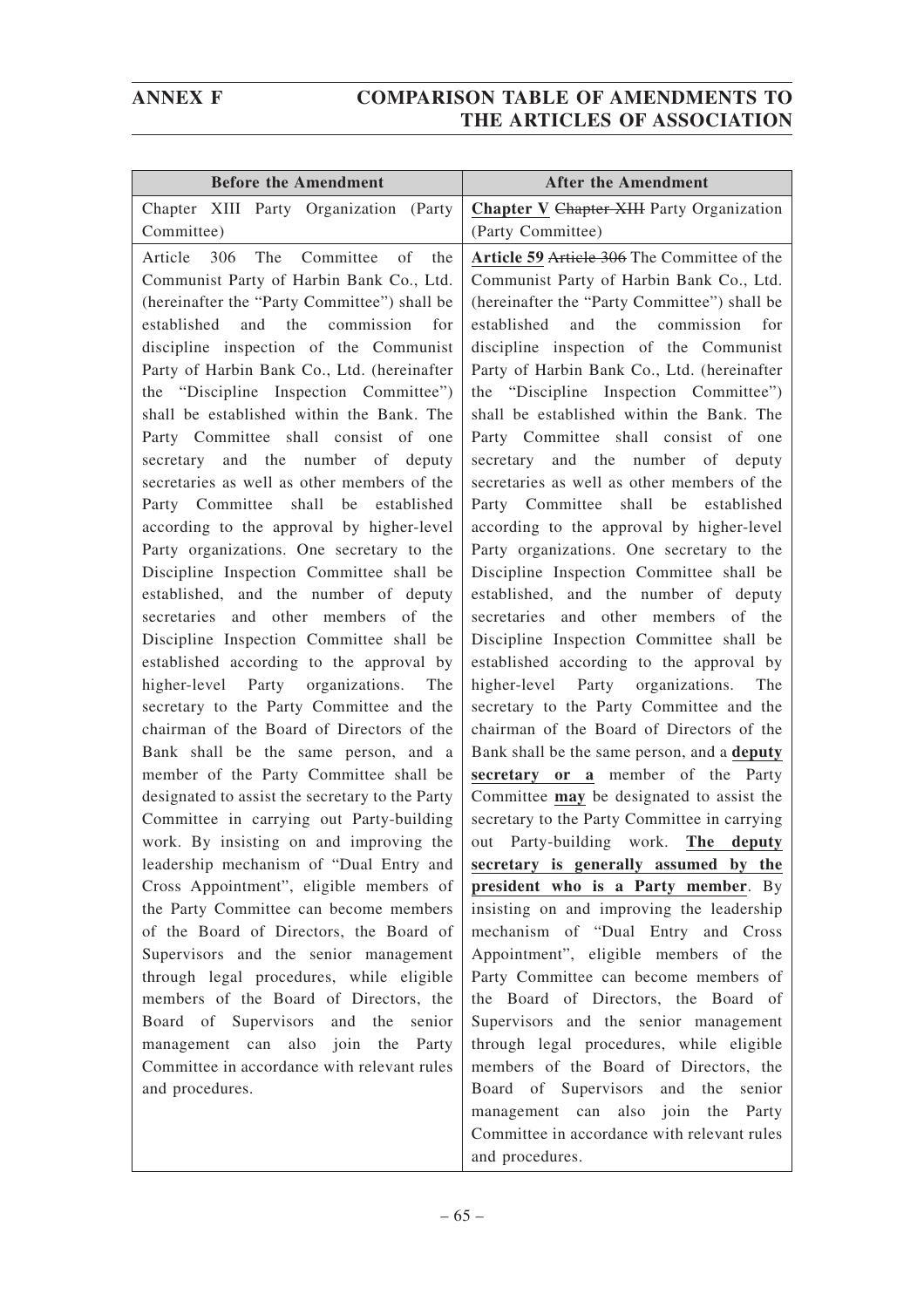| <b>Before the Amendment</b>                                                                                                                                                                                                                                                                                                                                                                                                                                                       | <b>After the Amendment</b>                                                                                                                                                                                                                                                                                                                                                                                                                                             |
|-----------------------------------------------------------------------------------------------------------------------------------------------------------------------------------------------------------------------------------------------------------------------------------------------------------------------------------------------------------------------------------------------------------------------------------------------------------------------------------|------------------------------------------------------------------------------------------------------------------------------------------------------------------------------------------------------------------------------------------------------------------------------------------------------------------------------------------------------------------------------------------------------------------------------------------------------------------------|
| Significant<br>308<br>operation<br>Article<br>and<br>management matters of the Company shall<br>be decided by the Board of Directors or<br>after<br>senior<br>management<br>study<br>and<br>discussion of the Party Committee; members<br>of the Party committee who also serve as<br>members of the Board of Directors and<br>senior management shall implement the<br>decisions<br>of<br>the<br><b>or</b><br>Party<br>opinions<br>organization. Matters that are subject to the | Article 61 Article 308 Significant operation<br>and management matters of the Company<br>shall be decided by the Board of Directors or<br>after<br>senior<br>management<br>study<br>and<br>discussion of the Party Committee; members<br>of the Party committee who also serve as<br>members of the Board of Directors and<br>senior management shall implement the<br>decisions<br>of the<br>opinions<br>or<br>Party<br>organization. Matters that are subject to the |
| study and discussion of the Party committee                                                                                                                                                                                                                                                                                                                                                                                                                                       | study and discussion of the Party committee                                                                                                                                                                                                                                                                                                                                                                                                                            |
| mainly include:                                                                                                                                                                                                                                                                                                                                                                                                                                                                   | mainly include:                                                                                                                                                                                                                                                                                                                                                                                                                                                        |
| implementation                                                                                                                                                                                                                                                                                                                                                                                                                                                                    | implementation                                                                                                                                                                                                                                                                                                                                                                                                                                                         |
| of                                                                                                                                                                                                                                                                                                                                                                                                                                                                                | (1)                                                                                                                                                                                                                                                                                                                                                                                                                                                                    |
| (1)                                                                                                                                                                                                                                                                                                                                                                                                                                                                               | thorough                                                                                                                                                                                                                                                                                                                                                                                                                                                               |
| thorough                                                                                                                                                                                                                                                                                                                                                                                                                                                                          | οf                                                                                                                                                                                                                                                                                                                                                                                                                                                                     |
| the                                                                                                                                                                                                                                                                                                                                                                                                                                                                               | the                                                                                                                                                                                                                                                                                                                                                                                                                                                                    |
| decisions and deployments of the Party                                                                                                                                                                                                                                                                                                                                                                                                                                            | decisions and deployments of the Party                                                                                                                                                                                                                                                                                                                                                                                                                                 |
| Central Committee and important measures                                                                                                                                                                                                                                                                                                                                                                                                                                          | Central Committee and important measures                                                                                                                                                                                                                                                                                                                                                                                                                               |
| of national development strategies;                                                                                                                                                                                                                                                                                                                                                                                                                                               | of national development strategies;                                                                                                                                                                                                                                                                                                                                                                                                                                    |
| (2) the development strategies, medium and                                                                                                                                                                                                                                                                                                                                                                                                                                        | (2) the development strategies, medium and                                                                                                                                                                                                                                                                                                                                                                                                                             |
| long term development plans and important                                                                                                                                                                                                                                                                                                                                                                                                                                         | long term development plans and important                                                                                                                                                                                                                                                                                                                                                                                                                              |
| reform proposals of the Company;                                                                                                                                                                                                                                                                                                                                                                                                                                                  | reform proposals of the Company;                                                                                                                                                                                                                                                                                                                                                                                                                                       |
| (3) the establishment of and adjustment to                                                                                                                                                                                                                                                                                                                                                                                                                                        | (3) the establishment of and adjustment to                                                                                                                                                                                                                                                                                                                                                                                                                             |
| the Company's organizational structure and                                                                                                                                                                                                                                                                                                                                                                                                                                        | the Company's organizational structure and                                                                                                                                                                                                                                                                                                                                                                                                                             |
| the formulation and amendment of the                                                                                                                                                                                                                                                                                                                                                                                                                                              | the formulation and amendment of the                                                                                                                                                                                                                                                                                                                                                                                                                                   |
| Company's important rules and systems;                                                                                                                                                                                                                                                                                                                                                                                                                                            | Company's important rules and systems;                                                                                                                                                                                                                                                                                                                                                                                                                                 |
| (4)                                                                                                                                                                                                                                                                                                                                                                                                                                                                               | (4)                                                                                                                                                                                                                                                                                                                                                                                                                                                                    |
| important                                                                                                                                                                                                                                                                                                                                                                                                                                                                         | regarding                                                                                                                                                                                                                                                                                                                                                                                                                                                              |
| regarding                                                                                                                                                                                                                                                                                                                                                                                                                                                                         | the                                                                                                                                                                                                                                                                                                                                                                                                                                                                    |
| matters                                                                                                                                                                                                                                                                                                                                                                                                                                                                           | important                                                                                                                                                                                                                                                                                                                                                                                                                                                              |
| the                                                                                                                                                                                                                                                                                                                                                                                                                                                                               | matters                                                                                                                                                                                                                                                                                                                                                                                                                                                                |
| Company's safe production, maintenance of                                                                                                                                                                                                                                                                                                                                                                                                                                         | Company's safe production, maintenance of                                                                                                                                                                                                                                                                                                                                                                                                                              |
| stability, interests of employees and social                                                                                                                                                                                                                                                                                                                                                                                                                                      | stability, interests of employees and social                                                                                                                                                                                                                                                                                                                                                                                                                           |
| responsibilities;                                                                                                                                                                                                                                                                                                                                                                                                                                                                 | responsibilities;                                                                                                                                                                                                                                                                                                                                                                                                                                                      |
| .                                                                                                                                                                                                                                                                                                                                                                                                                                                                                 | .                                                                                                                                                                                                                                                                                                                                                                                                                                                                      |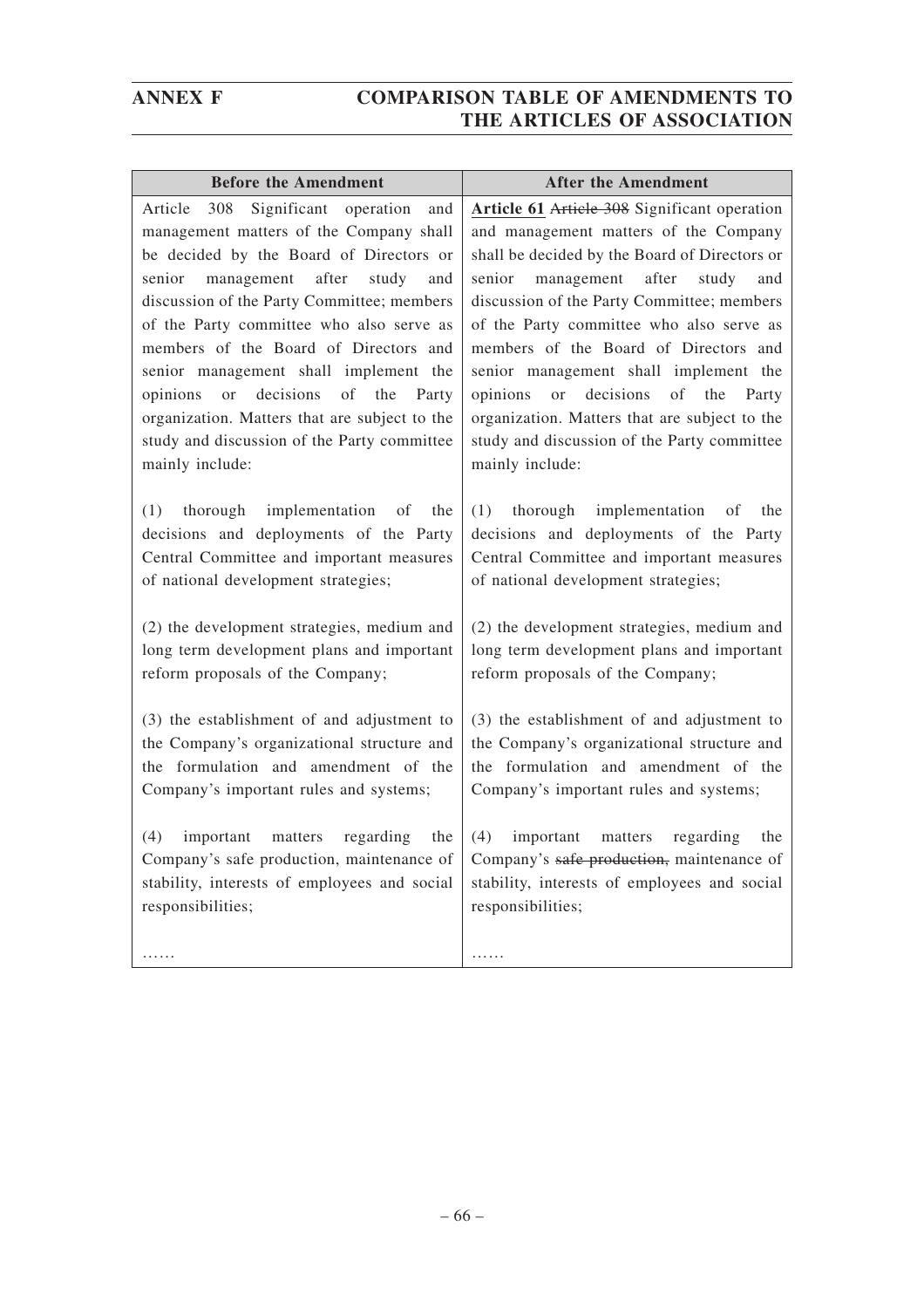| <b>Before the Amendment</b>                                                                                                                                                                                                                                                                                                                                                                                                                                                                                                                                                                                                                                                                                                                                                                                               | <b>After the Amendment</b>                                                                                                                                                                                                                                                                                                                                                                                                                                                                                                                                                                                                                                                                                                                                                                                                                     |
|---------------------------------------------------------------------------------------------------------------------------------------------------------------------------------------------------------------------------------------------------------------------------------------------------------------------------------------------------------------------------------------------------------------------------------------------------------------------------------------------------------------------------------------------------------------------------------------------------------------------------------------------------------------------------------------------------------------------------------------------------------------------------------------------------------------------------|------------------------------------------------------------------------------------------------------------------------------------------------------------------------------------------------------------------------------------------------------------------------------------------------------------------------------------------------------------------------------------------------------------------------------------------------------------------------------------------------------------------------------------------------------------------------------------------------------------------------------------------------------------------------------------------------------------------------------------------------------------------------------------------------------------------------------------------------|
| Article 309 The Party Committee shall fully<br>undertake the responsibility to strengthen<br>Party self-discipline and governance, adhere<br>to govern the Party with strict discipline,<br>build the Party with thoughts and regulate<br>the Party with systems, strength the ideology<br>of regulating the Party, build and improve<br>accountability system<br>in<br>Party<br>the<br>construction, focus on Party building to<br>achieve a responsible and accountable end;<br>the Party committee shall strengthen the<br>building of grassroots Party organization<br>and Party member team, enhance the<br>guarantee basis of grassroots Party building,<br>and fully implement the role of grassroots<br>Party organization as militant bastions and<br>to the role of Party members as vanguard<br>and exemplary. | Article 62 Article 309 The Party Committee<br>shall focus on the political direction,<br>leading team, basic system,<br>major<br>decisions<br>building,<br>and<br>Party<br>fully<br>undertake the responsibility to strengthen<br>Party self-discipline and governance, adhere<br>to govern the Party with strict discipline,<br>build the Party with thoughts and regulate<br>the Party with systems, strength the ideology<br>of regulating the Party, build and improve<br>accountability system in<br>Party<br>the<br>construction, focus on Party building to<br>achieve a responsible and accountable end;<br>the Party committee shall strengthen the<br>building of grassroots Party organization<br>and Party member team, enhance the<br>guarantee basis of grassroots Party building,<br>and fully implement the role of grassroots |
| Article 311 The Party Committee shall<br>support the Company to abide by laws and<br>regulations of the State, supervision and<br>management system of banking<br>and<br>insurance regulatory authority of the State                                                                                                                                                                                                                                                                                                                                                                                                                                                                                                                                                                                                      | Party organization as militant bastions and<br>to the role of Party members as vanguard<br>and exemplary.<br>Article 64 Article 311 The Party Committee<br>shall abide by the Articles of Association<br>and safeguard the interests of investors,<br>customers, the Company and employee's<br>legitimate rights and interests.                                                                                                                                                                                                                                                                                                                                                                                                                                                                                                                |
| Council, support and promote the lawful<br>operation of the Company.                                                                                                                                                                                                                                                                                                                                                                                                                                                                                                                                                                                                                                                                                                                                                      | The Company shall constantly improve<br>the democratic management system in the<br>basic form of the staff representatives<br>assembly under the leadership of the<br>Party Committee, and listen to employees'<br>opinions when making major decisions.<br>issues<br>concerning<br>Major<br>immediate<br>interests<br>of the<br>employees<br>must<br>be<br>deliberated by the staff representatives<br>assembly<br>to<br>guarantee<br>that<br>staff<br>representatives can participate in the<br>corporate governance in a legal<br>and<br>orderly manner.                                                                                                                                                                                                                                                                                    |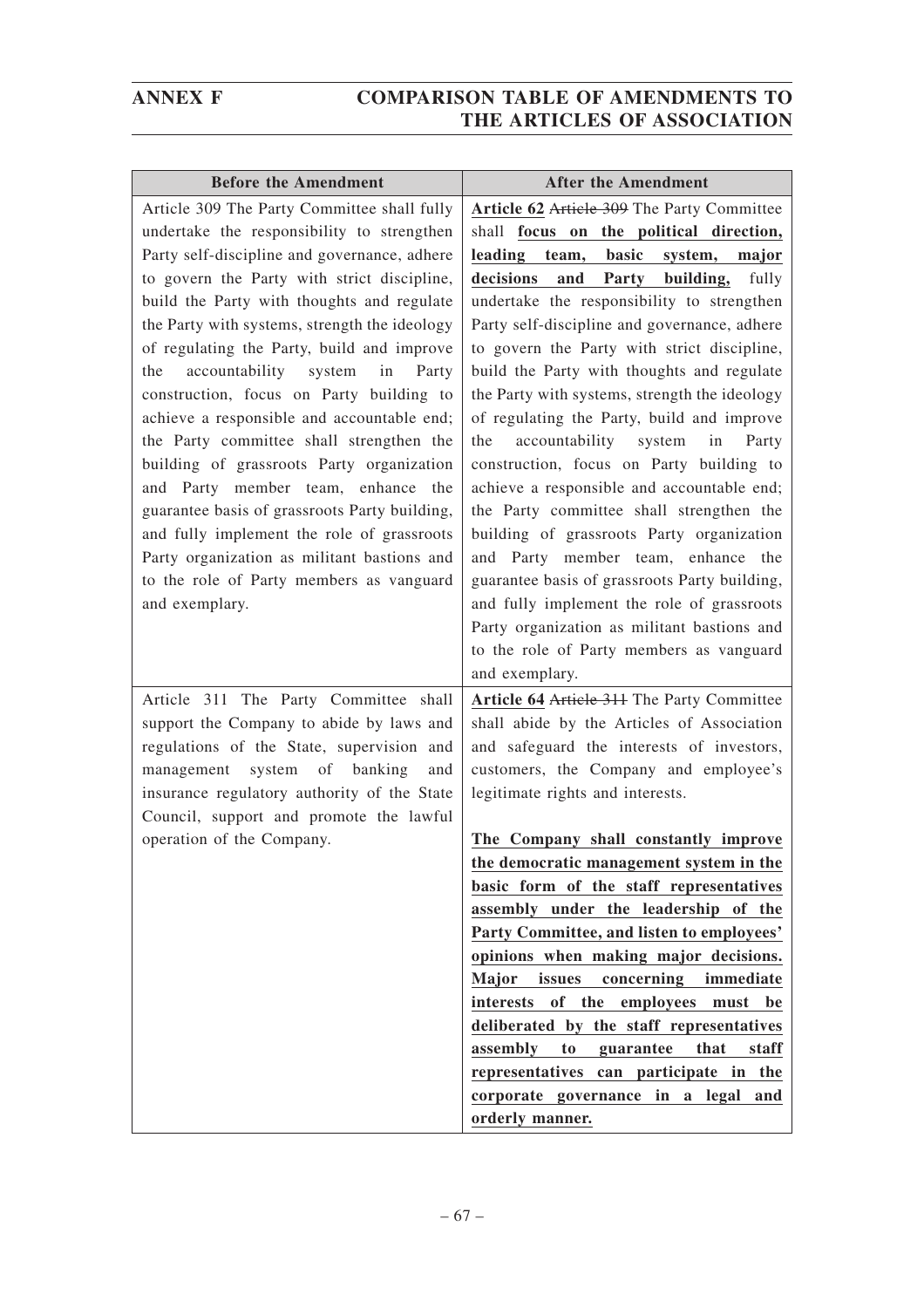| <b>Before the Amendment</b>                                                                                                                                                                                                                                                                                                                                                                                                                 | <b>After the Amendment</b>                                                                                                                                                                                                                                                                                                                                                                                                                                                                                                                                  |
|---------------------------------------------------------------------------------------------------------------------------------------------------------------------------------------------------------------------------------------------------------------------------------------------------------------------------------------------------------------------------------------------------------------------------------------------|-------------------------------------------------------------------------------------------------------------------------------------------------------------------------------------------------------------------------------------------------------------------------------------------------------------------------------------------------------------------------------------------------------------------------------------------------------------------------------------------------------------------------------------------------------------|
| Article 59 The ordinary shareholders of the<br>Company shall be entitled to the following<br>rights:                                                                                                                                                                                                                                                                                                                                        | Article 59<br>66<br>Article<br>The<br>ordinary<br>shareholders of the Company<br>shall be<br>entitled to the following rights:                                                                                                                                                                                                                                                                                                                                                                                                                              |
| (1) the right to receive dividends and benefit<br>distributions in other forms in proportion to<br>the number of shares held;                                                                                                                                                                                                                                                                                                               | (1) the right to receive dividends and benefit<br>distributions in other forms in proportion to<br>the number of shares held;                                                                                                                                                                                                                                                                                                                                                                                                                               |
| (2) the right to attend or entrust proxy to<br>attend general meetings and to exercise the<br>corresponding voting right thereat;<br>(3) the right to supervise and manage the<br>business activities of the Company and to<br>put forward proposals and raise inquiries;                                                                                                                                                                   | (2) the right to request, convene, preside<br>over, attend or entrust proxy to attend<br>general meetings in accordance with the<br>law and to deliver speeches and exercise the<br>corresponding voting right thereat;<br>(3) the right to supervise and manage the                                                                                                                                                                                                                                                                                        |
| (4) the right to transfer shares held by them<br>in accordance with the laws, administrative<br>regulations, rules, the relevant requirements<br>of the securities regulatory authority in the<br>place of listing of the shares of the Company<br>and the provisions of the Articles of<br>Association;<br>(5) The right to obtain relevant information<br>in accordance with the provisions of the<br>Articles of Association, including: | business activities of the Company and to<br>put forward proposals and raise inquiries;<br>(4) the right to transfer, bestow or pledge<br>shares held by them in accordance with the<br>laws, administrative regulations, rules, the<br>relevant requirements of the securities<br>regulatory authority in the place of listing of<br>shares of the Company and the<br>the<br>provisions of the Articles of Association;<br>(5) The right to obtain relevant information<br>in accordance with the provisions of the<br>Articles of Association, including: |
| $(6)$ in the event of the termination or<br>liquidation of the Company, to participate in<br>the distribution of remaining assets of the<br>Company in accordance with the number of<br>shares held;                                                                                                                                                                                                                                        | .<br>$(6)$ in the event of the termination or<br>liquidation of the Company, to participate in<br>the distribution of remaining assets of the<br>Company in accordance with the number of<br>shares held;                                                                                                                                                                                                                                                                                                                                                   |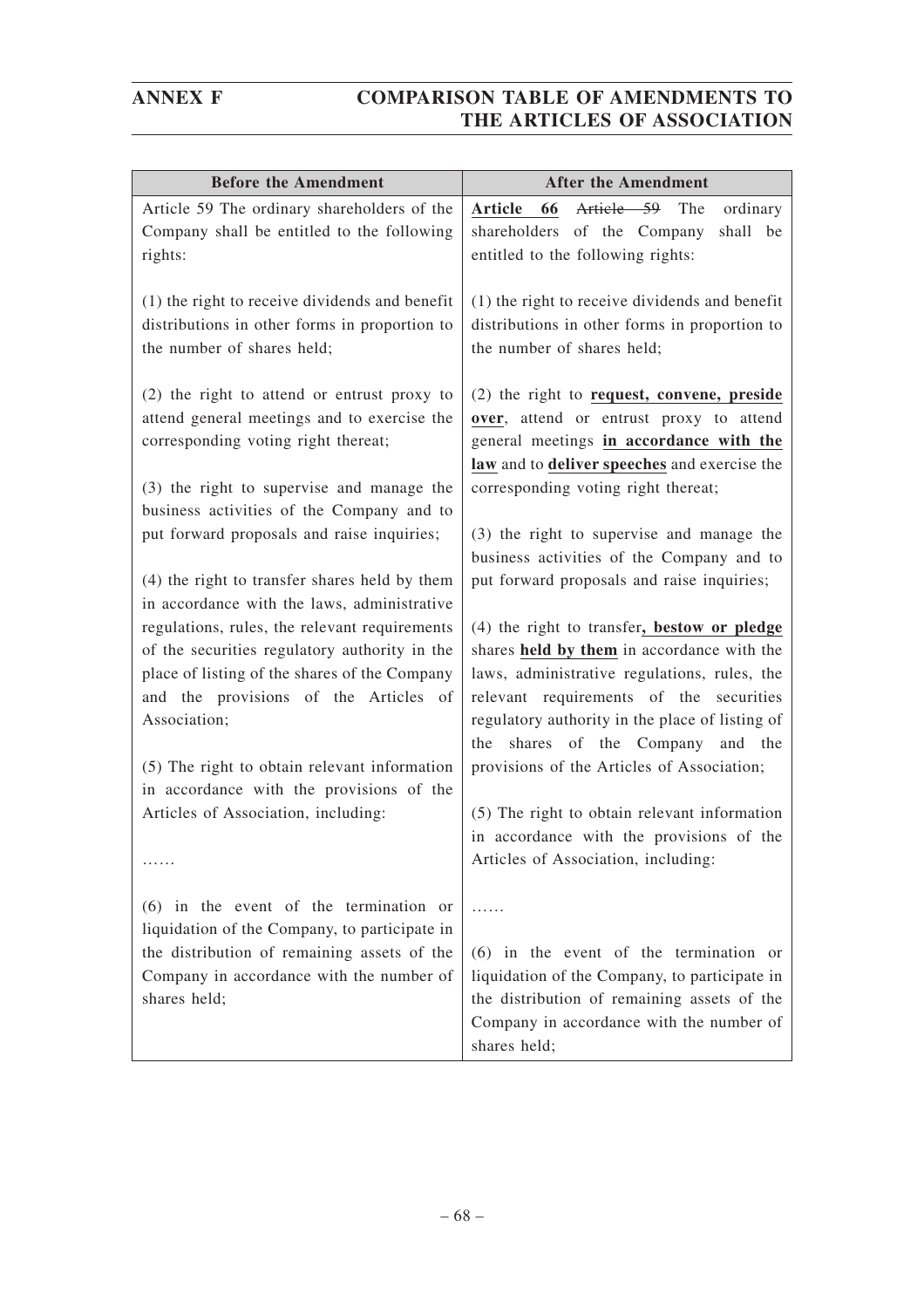| <b>Before the Amendment</b>                                                                                                                                                                                                                                                                                                                                                                                                                                                                                                                                                                                                                                                                                                                                                                                                                                                  | <b>After the Amendment</b>                                                                                                                                                                                                                                                                                                                                                                                                                                                                                                                                                                                                                                                                                                                                                                                                                                                                        |
|------------------------------------------------------------------------------------------------------------------------------------------------------------------------------------------------------------------------------------------------------------------------------------------------------------------------------------------------------------------------------------------------------------------------------------------------------------------------------------------------------------------------------------------------------------------------------------------------------------------------------------------------------------------------------------------------------------------------------------------------------------------------------------------------------------------------------------------------------------------------------|---------------------------------------------------------------------------------------------------------------------------------------------------------------------------------------------------------------------------------------------------------------------------------------------------------------------------------------------------------------------------------------------------------------------------------------------------------------------------------------------------------------------------------------------------------------------------------------------------------------------------------------------------------------------------------------------------------------------------------------------------------------------------------------------------------------------------------------------------------------------------------------------------|
| (7) with respect to shareholders who vote<br>against any resolution on the merger or<br>division of the Company proposed at the a<br>general meeting, the right to demand the<br>Company to repurchase the shares held by<br>them; and                                                                                                                                                                                                                                                                                                                                                                                                                                                                                                                                                                                                                                       | (7) with respect to shareholders who vote<br>against any resolution on the merger or<br>division of the Company proposed at the<br>general meeting, the right to demand the<br>Company to repurchase the shares held by<br>them; and                                                                                                                                                                                                                                                                                                                                                                                                                                                                                                                                                                                                                                                              |
| conferred<br>other<br>rights<br>by<br>laws,<br>(8)<br>administrative regulations, department rules<br>and the Articles of Association.<br>The Company shall not exercise any right<br>against any person who fails to disclose any<br>of his direct or indirect interest in the<br>Company for the purpose of freezing or<br>otherwise damaging the interest of such<br>person as attached to shares.                                                                                                                                                                                                                                                                                                                                                                                                                                                                        | (8) The right to maintain their legitimate<br>rights<br>and<br>interests<br>through<br>civil<br>proceedings or other legal means in<br>accordance with laws and regulations, and<br>relevant<br>situations<br>report<br>to<br>the<br>regulatory authority; and<br>$(9)$ $(8)$ other rights conferred by laws,<br>administrative regulations, department rules<br>and the Articles of Association.                                                                                                                                                                                                                                                                                                                                                                                                                                                                                                 |
|                                                                                                                                                                                                                                                                                                                                                                                                                                                                                                                                                                                                                                                                                                                                                                                                                                                                              | The Company shall not exercise any right<br>against any person who fails to disclose any<br>of his direct or indirect interest in the<br>Company for the purpose of freezing or<br>otherwise damaging the interest of such<br>person as attached to shares.                                                                                                                                                                                                                                                                                                                                                                                                                                                                                                                                                                                                                                       |
| Article 63 If Board members and senior<br>violate<br>personnel<br>management<br>laws,<br>administrative regulations or stipulations of<br>the Articles of Association when performing<br>duties of the Company and thereby cause<br>damage to the Company, shareholders who<br>independently or jointly hold one percent<br>$(1\%)$ or more of the shares of the Company<br>for more than one hundred and eighty (180)<br>days are entitled to apply in writing to the<br>Board of Supervisors to file a suit to the<br>People's Court; if the Board of Supervisors<br>violates laws, administrative regulations or<br>stipulations of the Articles of Association<br>when performing duties of the Company<br>thereby causing damage to the Company,<br>shareholders are entitled to apply in writing<br>to the Board of Directors to file a suit to the<br>People's Court. | Article 70 Article 63 If Board members and<br>senior management personnel violate laws,<br>administrative regulations or stipulations of<br>the Articles of Association when performing<br>duties of the Company and thereby cause<br>damage to the Company, shareholders who<br>independently or jointly hold one percent<br>$(1\%)$ or more of the shares of the Company<br>for more than one hundred and eighty (180)<br>days are entitled to apply in writing to the<br>Board of Supervisors to file a suit to the<br>People's Court; if the Board of Supervisors<br>violates laws, administrative regulations or<br>stipulations of the Articles of Association<br>when performing duties of the Company<br>thereby causing damage to the Company, the<br>abovementioned shareholders are entitled<br>to apply in writing to the Board of Directors<br>to file a suit to the People's Court. |

……

……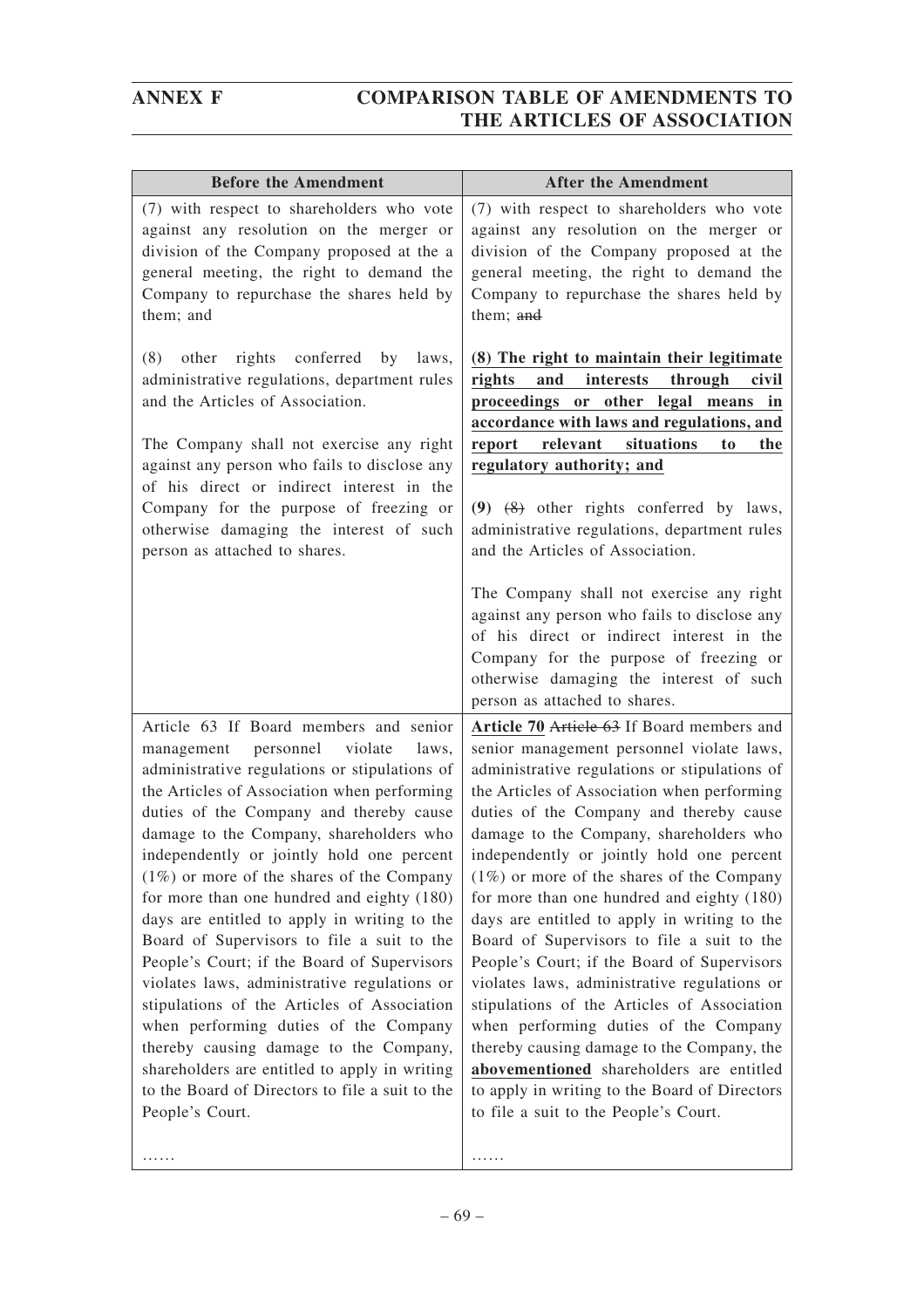| <b>Before the Amendment</b>                                                                                                                                                                                                                                                                                                                                                                       | <b>After the Amendment</b>                                                                                                                                                                                                                                                                    |
|---------------------------------------------------------------------------------------------------------------------------------------------------------------------------------------------------------------------------------------------------------------------------------------------------------------------------------------------------------------------------------------------------|-----------------------------------------------------------------------------------------------------------------------------------------------------------------------------------------------------------------------------------------------------------------------------------------------|
| Article 65 Shareholders of the Company<br>shall perform the following obligations:                                                                                                                                                                                                                                                                                                                | Article 72 Article 65 Shareholders of the<br>Company shall perform the following<br>obligations:                                                                                                                                                                                              |
| by laws, administrative<br>(1)<br>abide<br>to<br>regulations, regulatory authorities and the<br>provisions under the Articles of Association;                                                                                                                                                                                                                                                     | (1)<br>abide by laws, administrative<br>to<br>regulations, regulatory authorities and the<br>provisions under the Articles of Association;                                                                                                                                                    |
| (2) to pay share capital according to the<br>number of shares subscribed and the method<br>of subscription;                                                                                                                                                                                                                                                                                       | (2) to pay share capital according to the<br>number of shares subscribed and the method<br>of subscription;                                                                                                                                                                                   |
| (3) not to withdraw the shares unless<br>required by the laws and regulations;                                                                                                                                                                                                                                                                                                                    | (3) not to withdraw the shares unless<br>required by the laws and regulations;                                                                                                                                                                                                                |
| (4) not to abuse their shareholders' rights to<br>harm the interests of the Company or other<br>shareholders;<br>and<br>not<br>to<br>abuse<br>the<br>independent legal person status of the<br>Company and the limited liability of<br>shareholders to harm the interests of any<br>creditor of the Company;                                                                                      | (4) not to abuse their shareholders' rights to<br>harm the interests of the Company or other<br>shareholders; and not to abuse the<br>independent legal person status of the<br>Company and the limited liability of<br>shareholders to harm the interests of any<br>ereditor of the Company; |
| (5) shareholders of the Company who abuse<br>their shareholder's rights and thereby cause<br>loss on the Company or other shareholders<br>shall be liable for indemnity according to the<br>law;                                                                                                                                                                                                  | (5) shareholders of the Company who abuse<br>their shareholder's rights and thereby cause<br>loss on the Company or other shareholders<br>shall be liable for indemnity according to the<br>$\frac{1}{2}$                                                                                     |
| (6) where shareholders of the Company<br>Company's position<br>the<br>abuse<br>as<br>an<br>independent legal person and the limited<br>liability of shareholders for the purposes of<br>evading repayment<br>of<br>debts,<br>thereby<br>materially impairing the interests of the<br>creditors of the Company, such shareholders<br>shall be jointly liable for the debts owed by<br>the Company; |                                                                                                                                                                                                                                                                                               |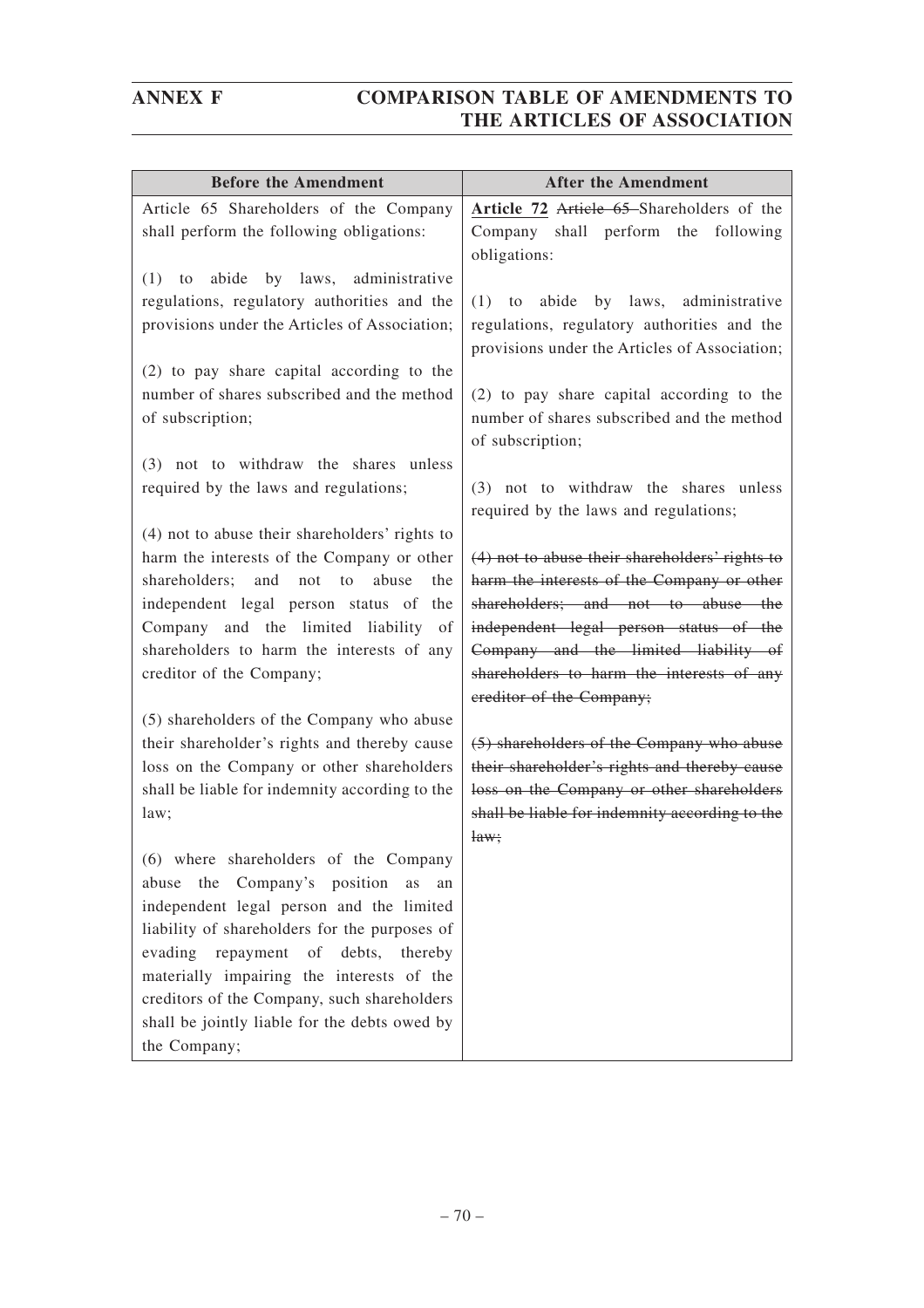| <b>Before the Amendment</b>                                                                                                                                                                                                                                                                                                                                                                                                                                                                                                                                                                                                                        | <b>After the Amendment</b>                                                                                                                                                                                                                                                                                                                                                                                                                                                                                                                                                                                                                                                                                                                                                                                                                                                                                                                                                        |
|----------------------------------------------------------------------------------------------------------------------------------------------------------------------------------------------------------------------------------------------------------------------------------------------------------------------------------------------------------------------------------------------------------------------------------------------------------------------------------------------------------------------------------------------------------------------------------------------------------------------------------------------------|-----------------------------------------------------------------------------------------------------------------------------------------------------------------------------------------------------------------------------------------------------------------------------------------------------------------------------------------------------------------------------------------------------------------------------------------------------------------------------------------------------------------------------------------------------------------------------------------------------------------------------------------------------------------------------------------------------------------------------------------------------------------------------------------------------------------------------------------------------------------------------------------------------------------------------------------------------------------------------------|
| (7) the Company, in strict accordance with<br>relevant regulations of the Core Indicators<br>for the Risk Regulation of Commercial<br>Banks, Guidance for the Stress Test of<br>Commercial Banks and Measures<br>$\mathfrak{O}n$<br>Liquidity Risk Management of Commercial<br>Bank formulated by the banking and<br>insurance regulatory authority of the State<br>Council, defines and determines the state of<br>"liquidity problem" of the Company and<br>carries out the stress test. When liquidity<br>problem of the Company may occur,<br>shareholders who bear loans to the Company<br>shall repay the due or undue loans<br>immediately; | (4) $(7)$ the Company, in strict accordance<br>with relevant regulations of the Core<br>Indicators for the Risk Regulation of<br>Commercial Banks (Trial), Guidance for the<br>Stress Test of Commercial Banks and<br>Measures on Liquidity Risk Management of<br>Commercial Bank formulated by the banking<br>and insurance regulatory authority of the<br>State Council, defines and determines the<br>state of "liquidity problem" of the Company<br>and carries out the stress test. When liquidity<br>problem of the Company may occur,<br>shareholders who bear loans to the Company<br>shall repay the due or undue loans<br>immediately; when the capital adequacy<br>ratio of the Company is lower than the<br>mandatory standard and the supervision<br>requirement of the banking and insurance<br>regulatory authority of the State Council,<br>shareholders shall support measures put<br>forward by the Board of Director to<br>improve the capital adequacy ratio; |
|                                                                                                                                                                                                                                                                                                                                                                                                                                                                                                                                                                                                                                                    | $(5)$ $(6)$ where shareholders of the Company<br>abuse the Company's position<br>as<br>an<br>independent legal person and the limited<br>liability of shareholders for the purposes of<br>evading repayment of debts, thereby<br>materially impairing the interests of the<br>creditors of the Company, such shareholders<br>shall be jointly liable for the debts owed by<br>the Company;                                                                                                                                                                                                                                                                                                                                                                                                                                                                                                                                                                                        |
|                                                                                                                                                                                                                                                                                                                                                                                                                                                                                                                                                                                                                                                    | (7) the Company, in strict accordance with<br>relevant regulations of the Core Indicators<br>for the Risk Regulation of Commercial<br>Banks, Guidance for the Stress Test of<br>Commercial Banks and Measures on<br><b>Liquidity Risk Management of Commercial</b><br>Bank formulated by the banking and<br>insurance regulatory authority of the State<br>Council, defines and determines the state of<br>"liquidity problem" of the Company and<br>earries out the stress test. When liquidity<br>problem of the Company may occur,<br>shareholders who bear loans to the Company<br>shall repay the due or undue loans<br>immediately;                                                                                                                                                                                                                                                                                                                                         |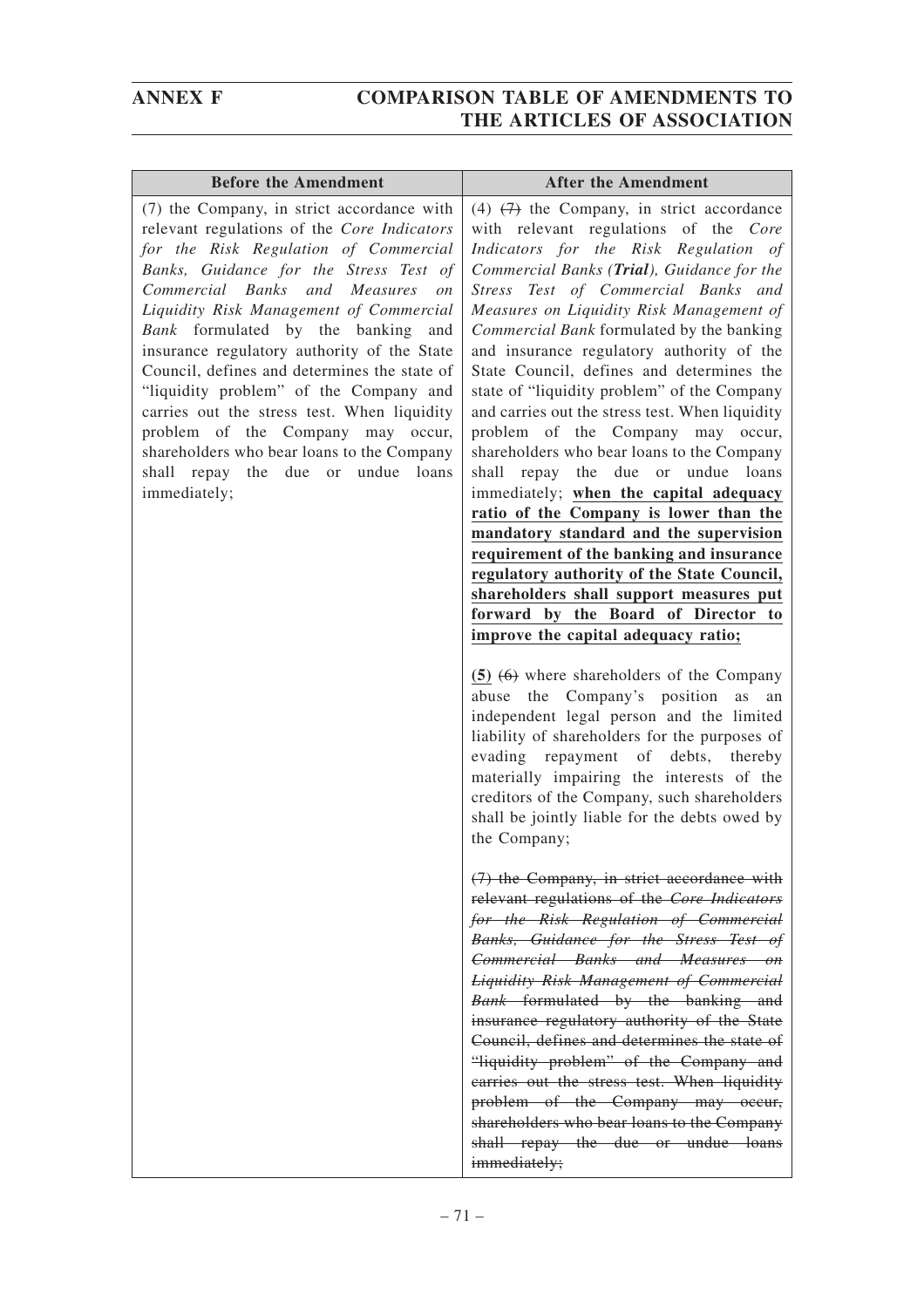| <b>Before the Amendment</b>                                                                                                                                                                                                                                                                                                                                                                                                                                                                                                   | <b>After the Amendment</b>                                                                                                                                                                                                                                                                                                                                                                                                                                                                                            |
|-------------------------------------------------------------------------------------------------------------------------------------------------------------------------------------------------------------------------------------------------------------------------------------------------------------------------------------------------------------------------------------------------------------------------------------------------------------------------------------------------------------------------------|-----------------------------------------------------------------------------------------------------------------------------------------------------------------------------------------------------------------------------------------------------------------------------------------------------------------------------------------------------------------------------------------------------------------------------------------------------------------------------------------------------------------------|
| (8) shareholders shall safeguard interests of<br>Company. Conditions<br>for<br>credit<br>the<br>extension to the shareholders<br>$\mathbf{b}$ y<br>the<br>company shall not be superior to those for<br>other money lenders of the same kind. If<br>shareholders make use of its status as a<br>shareholder to maliciously hinder the legal<br>business activities of the Company or impair<br>interests of the Company, the Company shall<br>be entitled to file a suit to the People's Court<br>to stop such unlawful acts; | $(6)$ $(8)$ shareholders shall safeguard interests<br>of the Company. <del>Conditions for credit</del><br>extension to the shareholders by the<br>company shall not be superior to those for<br>other money lenders of the same kind. If<br>shareholders make use of its status as a<br>shareholder to maliciously hinder the legal<br>business activities of the Company or impair<br>interests of the Company, the Company shall<br>be entitled to file a suit to the People's Court<br>to stop such unlawful acts; |
| (9) when the capital adequacy ratio of the<br>Company is lower than the mandatory<br>standard and the supervision requirement of<br>banking and insurance regulatory<br>the<br>authority of the State Council, shareholders<br>shall support measures put forward by the<br>Board of Director to improve the capital<br>adequacy ratio;                                                                                                                                                                                       | $(9)$ when the capital adequacy ratio of the<br>Company is lower than the mandatory<br>standard and the supervision requirement of<br>the banking and insurance regulatory<br>authority of the State Council, shareholders<br>shall support measures put forward by the<br>Board of Director to improve the capital<br>adequacy ratio;                                                                                                                                                                                |
| (10) the relationships between a shareholder<br>its controlling shareholder,<br>actual<br>and<br>controller, related parties, person acting in<br>concert, ultimate beneficiary and other<br>parties shall be clear and transparent; and<br>that of the shareholding ratio of<br>a<br>shareholder and its related party and person<br>acting in concert shall be calculated on a<br>consolidated basis;                                                                                                                       | (10) the relationships between a shareholder<br>and its controlling shareholder, actual<br>controller, related parties, person acting in<br>concert, ultimate beneficiary and other<br>parties shall be clear and transparent; and<br>that of the shareholding ratio of a<br>shareholder and its related party and person<br>acting in concert shall be calculated on a<br>consolidated basis;                                                                                                                        |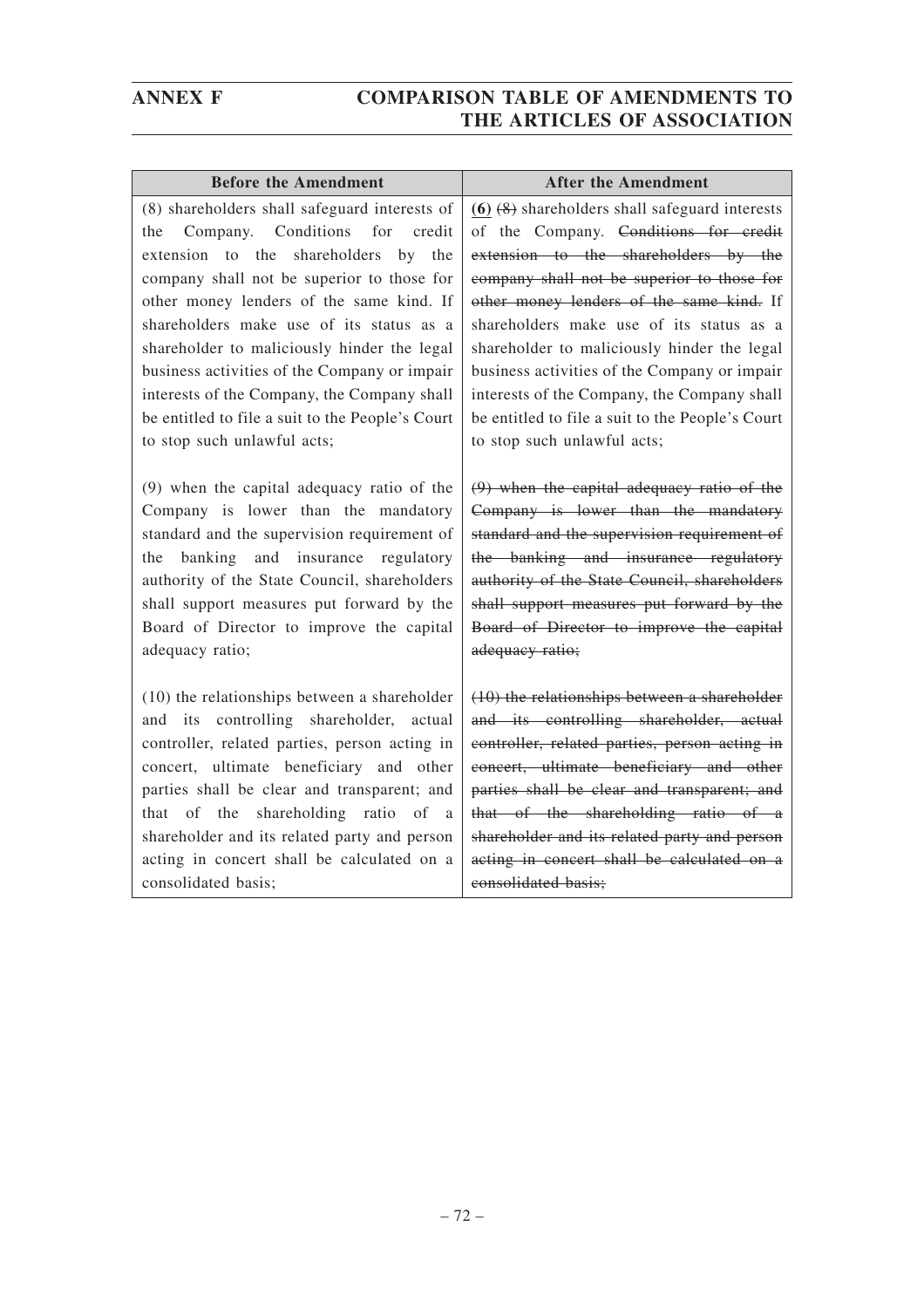| <b>Before the Amendment</b>                    | <b>After the Amendment</b>                          |
|------------------------------------------------|-----------------------------------------------------|
| (11) shareholders shall lawfully fulfil the    | $(7)$ $(11)$ shareholders shall lawfully fulfil the |
| fiduciary duty to the Company, and shall       | fiduciary duty to the Company, and shall            |
| ensure the truthfulness, completeness and      | ensure the truthfulness, completeness and           |
| validity of the submitted information on       | validity of the submitted information on            |
| shareholder qualification; shareholders shall  | shareholder qualification; shareholders shall       |
| report to the Board of Directors timely, truly | report to the Board of Directors the                |
| and completely the situations of connected     | Company timely, truly and completely the            |
| enterprises, the connected relationship with   | situations of connected enterprises, the            |
| other shareholders, situations of other        | connected relationship with other                   |
| commercial banks which they hold shares        | shareholders, situations of other commercial        |
| and situations of its related transaction with | banks which they hold shares financial              |
| the Company and other information, and         | information, shareholding structure,                |
| shall timely report to the Board of Directors  | source of contributed funds, controlling            |
| in case of any changes in the aforesaid        | shareholder, actual controller, related             |
| information. Material changes in matters       | parties, person acting in concert, ultimate         |
| such as the legal representatives, name of     | beneficiary, investment in other financial          |
| the Company, registered address and related    | institutions, and situations of its related         |
| parties by the legal person shareholder shall  | transaction with the Company and other              |
| be reported to the Board of Director of the    | information, and shall timely report to the         |
| Company timely; shareholders who fail to       | Board of Directors in case of any changes in        |
| apply to the regulatory authority for          | the aforesaid information. Material changes         |
| approval or fail to report to the regulatory   | in matters such as the legal representatives,       |
| authority, despite being required to do so,    | name of the Company, registered address             |
| are not permitted to exercise the right to     | and related parties by the legal person             |
| request convening of a general meeting of      | shareholder shall be reported to the Board of       |
| shareholders, the voting right, right of       | Director of the Company timely;                     |
| nomination, right of submitting proposals,     | shareholders who fail to apply to the               |
| and right of disposition, etc.;                | regulatory authority for approval or fail to        |
|                                                | report to the regulatory authority, despite         |
| (12) shareholders shall comply with laws       | being required to do so, are not permitted to       |
| and regulations and relevant provisions        | exercise the right to request convening of a        |
| issued by the<br>banking and insurance         | general meeting of shareholders, the voting         |
| regulatory authority of the State Council in   | right, right of nomination, right of                |
| respect of related party transactions, and     | submitting proposals, and right of                  |
| allowed<br>shall<br>be<br>conduct<br>not<br>to | disposition, etc.;<br>shareholders<br>shall         |
| inappropriate related party transactions with  | promptly notify the Company of any                  |
| the Company, or exert its influence on the     | changes in writing in accordance with               |
| operation and management of the Company        | regulations<br>and<br>laws,<br>regulatory           |
| to gain illegitimate benefits;                 | requirements;                                       |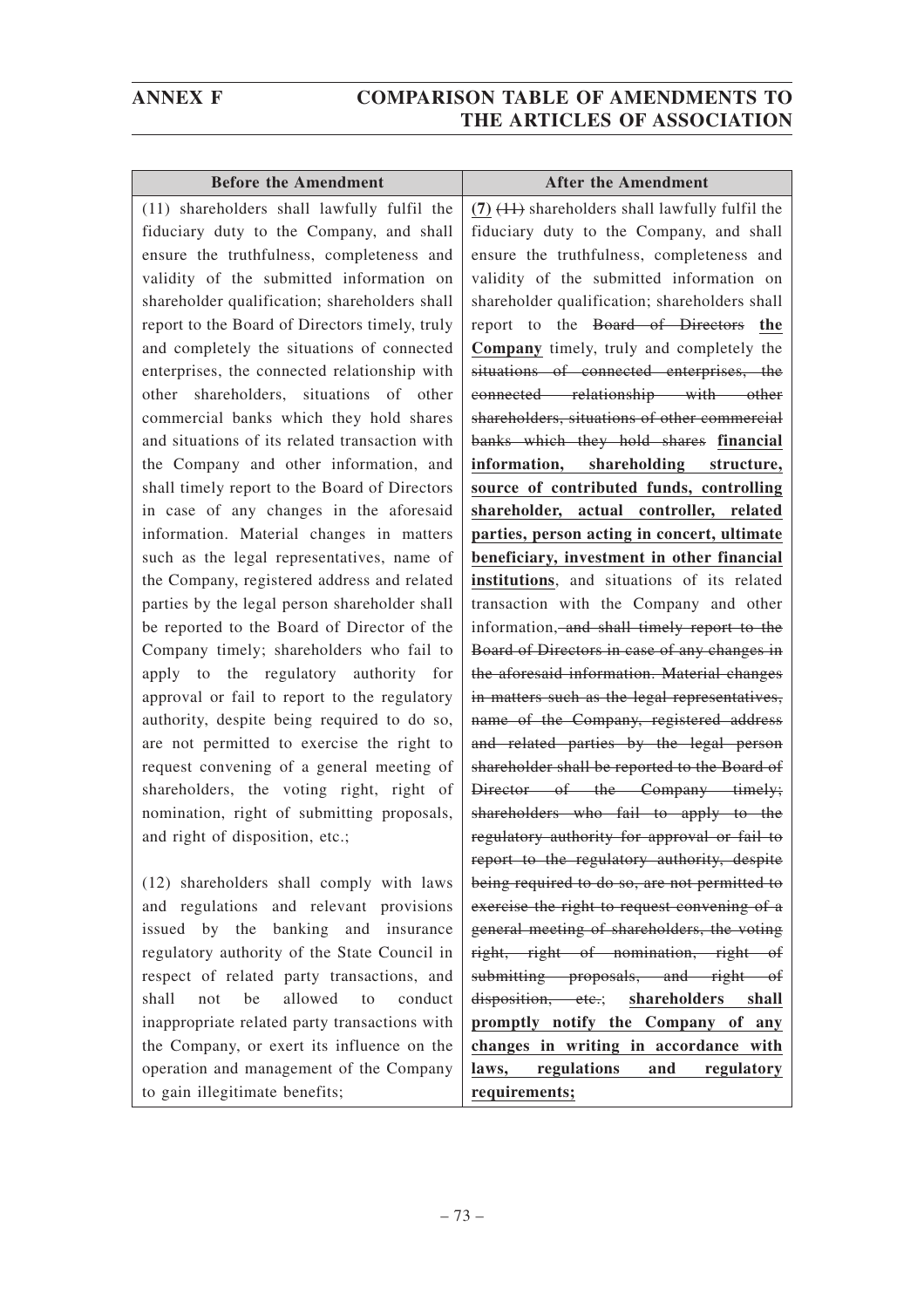|                | <b>Before the Amendment</b>                    |
|----------------|------------------------------------------------|
| (8)            | (13) for a shareholder that makes any false    |
| $\mathbf{C}$   | statement, abuses shareholders' rights or      |
| in             | otherwise damages the interests of the         |
| re             | Company, the banking and insurance             |
| m              | regulatory authority of the State Council      |
| bι             | may restrict or prohibit related party         |
| a <sub>f</sub> | transactions between the Company and the       |
| ot             | shareholder, restrict the limit of equity held |
| di             | in the Company, and equity pledge ratio,       |
| pr             | etc., and restrict its right to request        |
| th             | convening of a general meeting of              |
| $\mathbf{C}$   | shareholders, the voting right, right of       |
| ot             | nomination, right of submitting proposals,     |
| $\mathbf{w}$   | and right of disposition, etc.;                |
|                |                                                |

(14) the shareholders shall fulfill the obligation of capital contribution in strict accordance with the laws and regulations and the provisions issued by the banking and insurance regulatory authority of the State Council; shall not entrust or be entrusted by others to hold the Company's equity. Shareholders shall subscribe shares of the Company with their own funds and ensure the funds are obtained from legal sources, and shall not subscribe shares with entrusted funds, debt funds and other funds not owned by themselves, unless otherwise provided by laws and regulations;

(15) if the Company is subject to risk disposal, takeover or other measures taken by the banking and insurance regulatory authority of the State Council or its dispatched offices due to the occurrence of a major risk event or major violation of laws or regulations, shareholders shall actively cooperate with the banking and insurance regulatory authority of the State Council or its dispatched offices to conduct risk disposal or other work;

**Before the Amendment After the Amendment (8) shareholders shall forthwith notify the Company of relevant situations in writing in accordance with laws, regulations and regulatory requirements where they are merged, divided, ordered to suspend business for rectification, have custodians appointed, taken over, revoked or have other measures imposed, or enter into dissolution, bankruptcy or liquidation procedures, or have material changes in the legal representative, name of the Company, premises, business scope and other important matters; shareholders who fail to apply to the regulatory authority for approval or fail to report to the regulatory authority, despite being required to do so, are not permitted to exercise the right to request convening of a general meeting of shareholders, the voting right, right of nomination, right of submitting proposals, and right of disposition, etc.;**

**(9) shareholders shall abide by laws, regulations and regulatory requirements, and shall not impair the interests of other shareholders and the Company when they transfer or pledge their shares of the Company, or have related party transactions with the Company; shareholders shall forthwith notify the Company of relevant situations in writing in accordance with laws, regulations and regulatory requirements where their shares of the Company are involved in litigations, arbitrations or legal compulsory measures by judicial organs, pledged or the pledge is released;**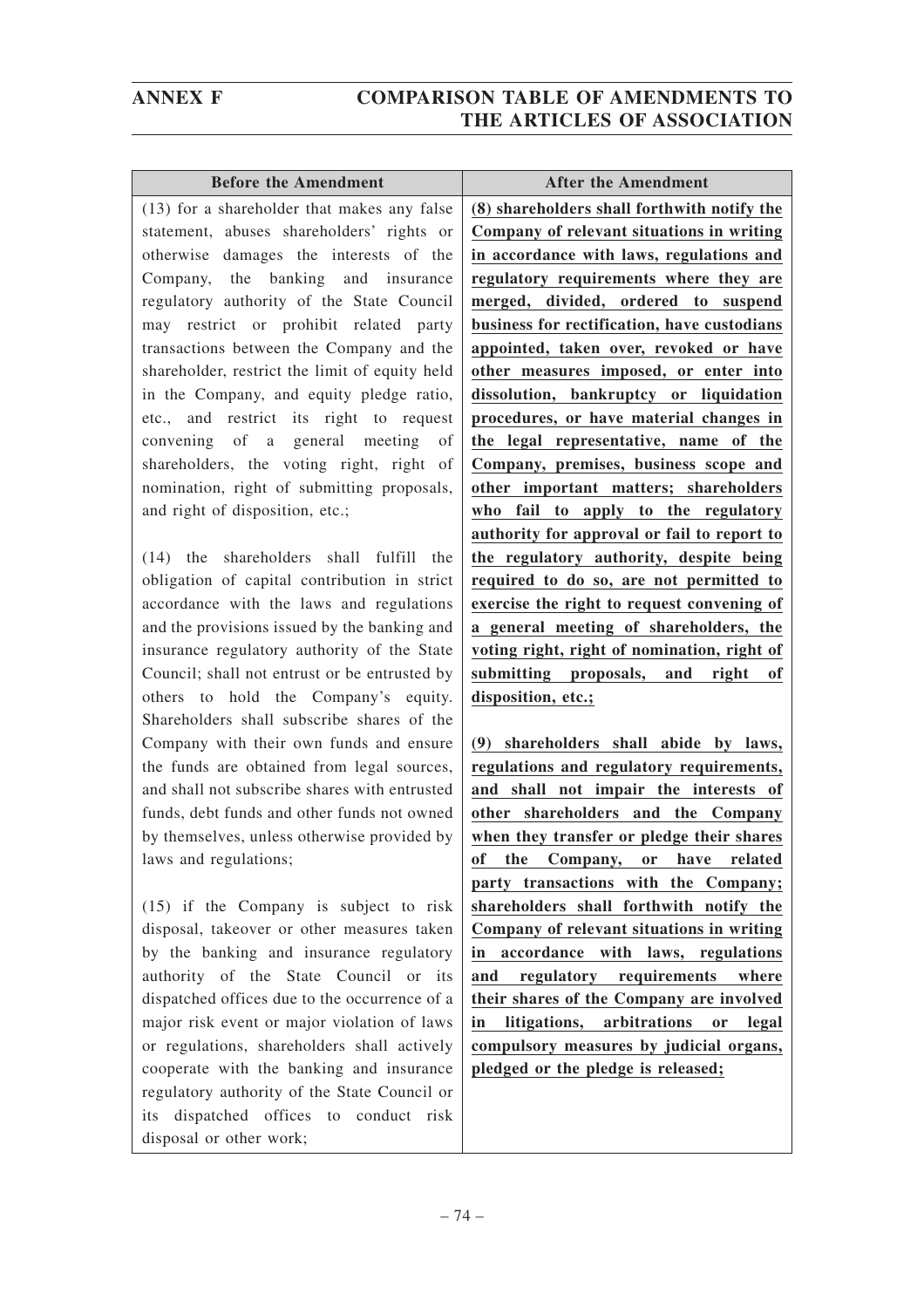| <b>Before the Amendment</b>                                                                                                                                                                                                                                                             | <b>After the Amendment</b>                                                                                                                                                                                                                                                                                                                                                                                                                                                                                                                                                                                                                                                                                                                                                                                                                                                                                                                                                                                                                                                                                                   |
|-----------------------------------------------------------------------------------------------------------------------------------------------------------------------------------------------------------------------------------------------------------------------------------------|------------------------------------------------------------------------------------------------------------------------------------------------------------------------------------------------------------------------------------------------------------------------------------------------------------------------------------------------------------------------------------------------------------------------------------------------------------------------------------------------------------------------------------------------------------------------------------------------------------------------------------------------------------------------------------------------------------------------------------------------------------------------------------------------------------------------------------------------------------------------------------------------------------------------------------------------------------------------------------------------------------------------------------------------------------------------------------------------------------------------------|
| (16) other obligations imposed by laws,<br>administrative regulations and the Articles<br>of Association.<br>Shareholders are not liable to make any<br>further contribution to the share capital other<br>than as agreed by the subscribers of the<br>relevant shares on subscription. | (10) shareholders and their controlling<br>shareholders and actual controllers shall<br>not abuse shareholders' rights or make<br>use of their connected relationship to<br>impair the legitimate interests of the<br>shareholders<br>other<br>Company,<br>and<br>stakeholders, interfere with the decision<br>making power<br>and<br>the<br>rights<br>of<br>management enjoyed by the Board of<br>Directors and the senior management<br>pursuant to the Articles of Association,<br>bypass the Board of Directors and senior<br>management to interfere directly with the<br>operation<br>and<br>of<br>the<br>management<br>Company; shareholders of the Company<br>who abuse their shareholder's rights and<br>thereby cause losses on the Company or<br>other shareholders shall be liable for<br>indemnity according to the law; should<br>shareholders fail to do so, the Company<br>will take relevant measures to maintain its<br>rights and interests, and report relevant<br>situations to the banking and insurance<br>regulatory authority of the State Council;<br>$(11)$ $(12)$ shareholders shall comply with |
|                                                                                                                                                                                                                                                                                         | laws and regulations and relevant provisions<br>issued by the banking and insurance<br>regulatory authority of the State Council in<br>respect of related party transactions, and<br>shall<br>allowed<br>not<br>be<br>conduct<br>to<br>inappropriate related party transactions with<br>the Company, or exert its influence on the<br>operation and management of the Company<br>to gain illegitimate benefits;                                                                                                                                                                                                                                                                                                                                                                                                                                                                                                                                                                                                                                                                                                              |
|                                                                                                                                                                                                                                                                                         | $(12)$ $(13)$ for a shareholder that makes any<br>false statement, abuses shareholders' rights<br>or otherwise damages the interests of the<br>banking<br>Company,<br>the<br>and insurance<br>regulatory authority of the State Council<br>may restrict or prohibit related party<br>transactions between the Company and the<br>shareholder, restrict the limit of equity held<br>in the Company, and equity pledge ratio,<br>etc., and restrict its right to request<br>convening of a general meeting<br>of<br>shareholders, the voting right, right of<br>nomination, right of submitting proposals,<br>and right of disposition, etc.;                                                                                                                                                                                                                                                                                                                                                                                                                                                                                  |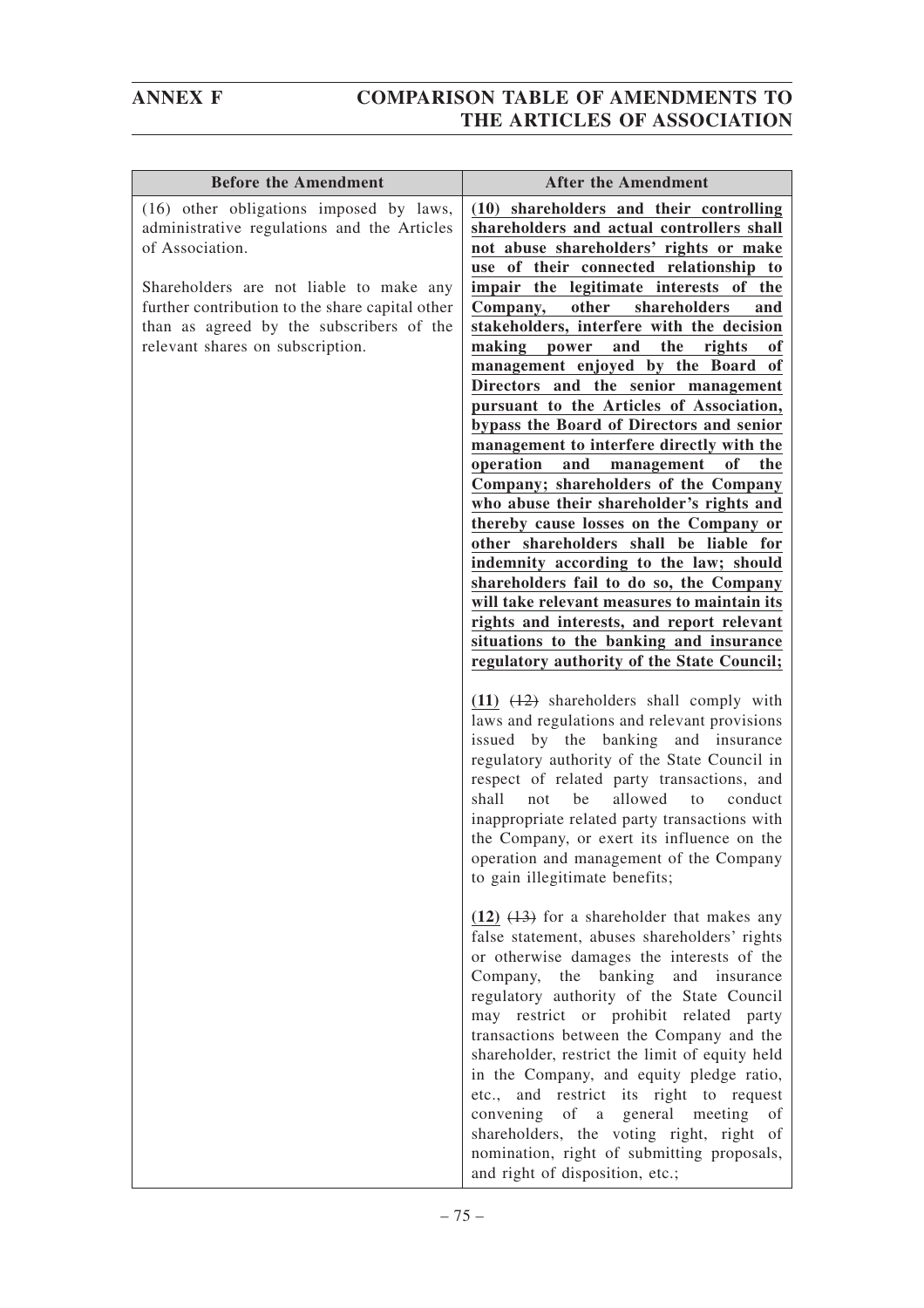| <b>Before the Amendment</b> | <b>After the Amendment</b>                                                                 |
|-----------------------------|--------------------------------------------------------------------------------------------|
|                             | $(13)$ $(14)$ the shareholders shall fulfill the                                           |
|                             | obligation of capital contribution in strict                                               |
|                             | accordance with the laws and regulations                                                   |
|                             | and the provisions issued by the banking and                                               |
|                             | insurance regulatory authority of the State                                                |
|                             | Council; the relationships between a                                                       |
|                             | shareholder<br>and<br>its<br>controlling                                                   |
|                             | shareholder, actual controller, related                                                    |
|                             | parties, person acting in concert, ultimate                                                |
|                             | beneficiary an d other parties shall be                                                    |
|                             | clear and transparent, the shareholding                                                    |
|                             | ratio shall be calculated on a consolidated                                                |
|                             | basis, and the shareholding ratio and                                                      |
|                             | number of shareholding institutions shall                                                  |
|                             | comply with regulatory requirements;                                                       |
|                             | shareholders<br>shall not entrust<br>be<br><sub>or</sub>                                   |
|                             | entrusted by others to hold the Company's                                                  |
|                             | equity shares. Shareholders shall fulfill                                                  |
|                             | the obligation of capital contribution in                                                  |
|                             | strict accordance with the laws<br>and                                                     |
|                             | regulations and the provisions issued by                                                   |
|                             | the banking and insurance regulatory<br>of the                                             |
|                             | <b>State</b><br>authority<br>Council,<br>and<br>subscribe shares of the Company with their |
|                             | own funds and ensure the funds are obtained                                                |
|                             | from legal sources, and shall not subscribe                                                |
|                             | shares with entrusted funds, debt funds and                                                |
|                             | other funds not owned by themselves, unless                                                |
|                             | otherwise provided by laws, regulations or                                                 |
|                             | regulatory requirements;                                                                   |
|                             |                                                                                            |
|                             | $(14)$ $(15)$ if the Company is subject to risk                                            |
|                             | disposal, takeover or other measures taken                                                 |
|                             | by the banking and insurance regulatory                                                    |
|                             | authority of the State Council or its                                                      |
|                             | dispatched offices due to the occurrence of a                                              |
|                             | major risk event or major violation of laws                                                |
|                             | or regulations, shareholders shall actively                                                |
|                             | cooperate with the banking and insurance                                                   |
|                             | regulatory authority of the State Council or                                               |
|                             | its dispatched offices to conduct on-site                                                  |
|                             | inspection, investigation, risk disposal or                                                |
|                             | other work, strictly implement relevant                                                    |
|                             | regulatory measures and requirements,<br>proactively maintain the stable operation         |
|                             | of<br>the<br>Company,<br>bear<br>and<br>the                                                |
|                             | shareholders'<br>responsibilities<br>and                                                   |
|                             | obligations in accordance with the law;                                                    |
|                             |                                                                                            |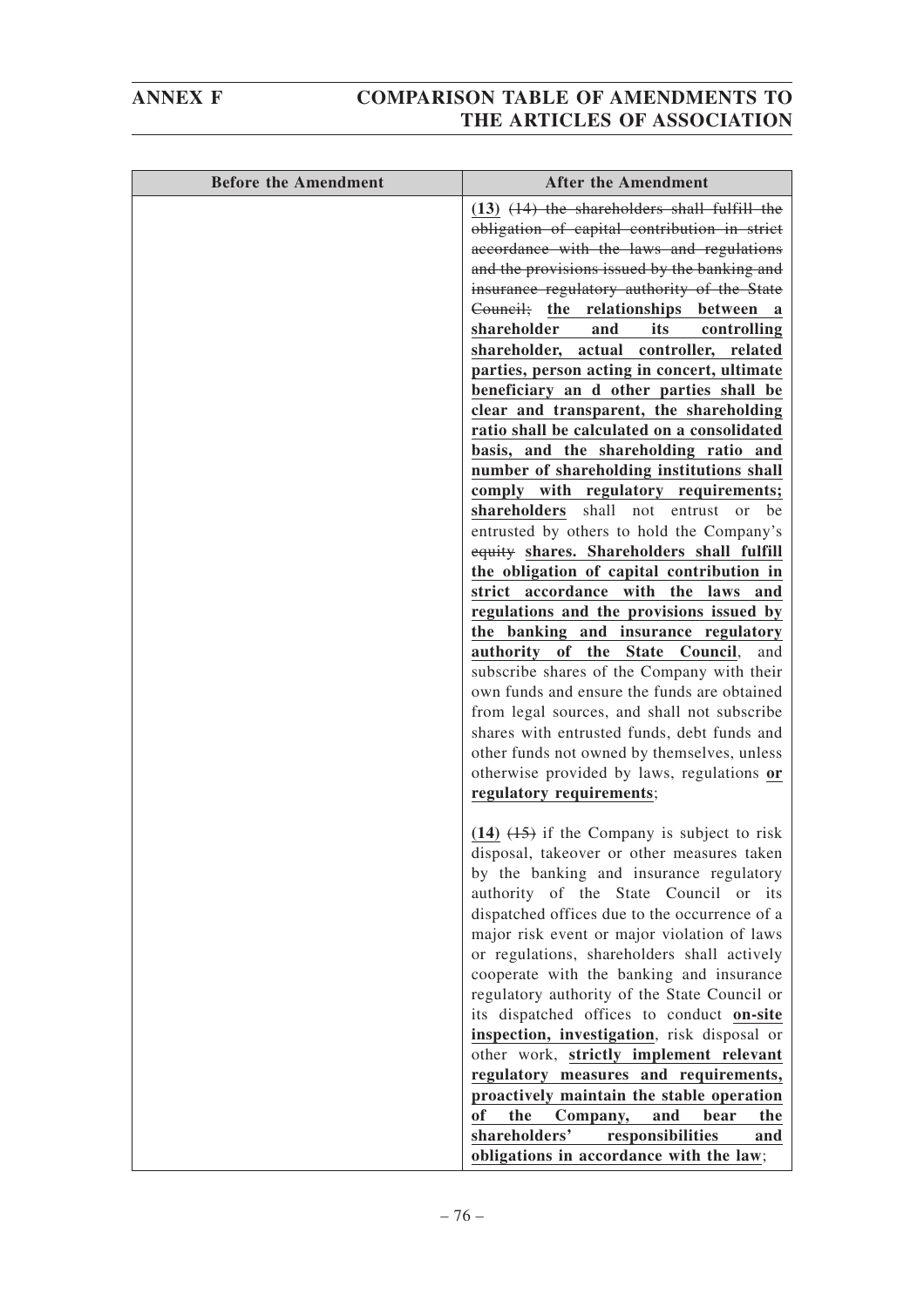| <b>Before the Amendment</b>                    | <b>After the Amendment</b>                       |
|------------------------------------------------|--------------------------------------------------|
|                                                | $(15)$ $(16)$ -other obligations of shareholders |
|                                                | imposed by laws, administrative regulations      |
|                                                | and the Articles of Association.                 |
|                                                | Shareholders are not liable to make any          |
|                                                | further contribution to the share capital other  |
|                                                | than as agreed by the subscribers of the         |
|                                                | relevant shares on subscription.                 |
| Article 66 Where a shareholder pledges his     | Article 73 Article 66-Where a shareholder        |
| equity interests in the Company, he shall      | pledges his equity interests in the Company,     |
| comply with the following provisions:          | shall comply with the following<br>he            |
|                                                | provisions:                                      |
|                                                |                                                  |
|                                                |                                                  |
| (5) Where the number of shares of the          |                                                  |
| Company pledged by a shareholder reaches       | (5) Where the number of shares of the            |
| or exceeds 50% of the shares held by such      | Company pledged by a shareholder reaches         |
| shareholder in the Company, its voting rights  | or exceeds 50% of the shares held by such        |
| at the general meeting of shareholders and     | shareholder in the Company, its voting rights    |
| the voting rights of its dispatched directors  | at the general meeting of shareholders and       |
| at the meetings of the board of directors will | voting<br>rights<br>of<br>the<br>its             |
| be restricted.                                 | dispatched/nominated directors<br>the<br>at      |
|                                                | meetings of the board of directors will be       |
|                                                | restricted.                                      |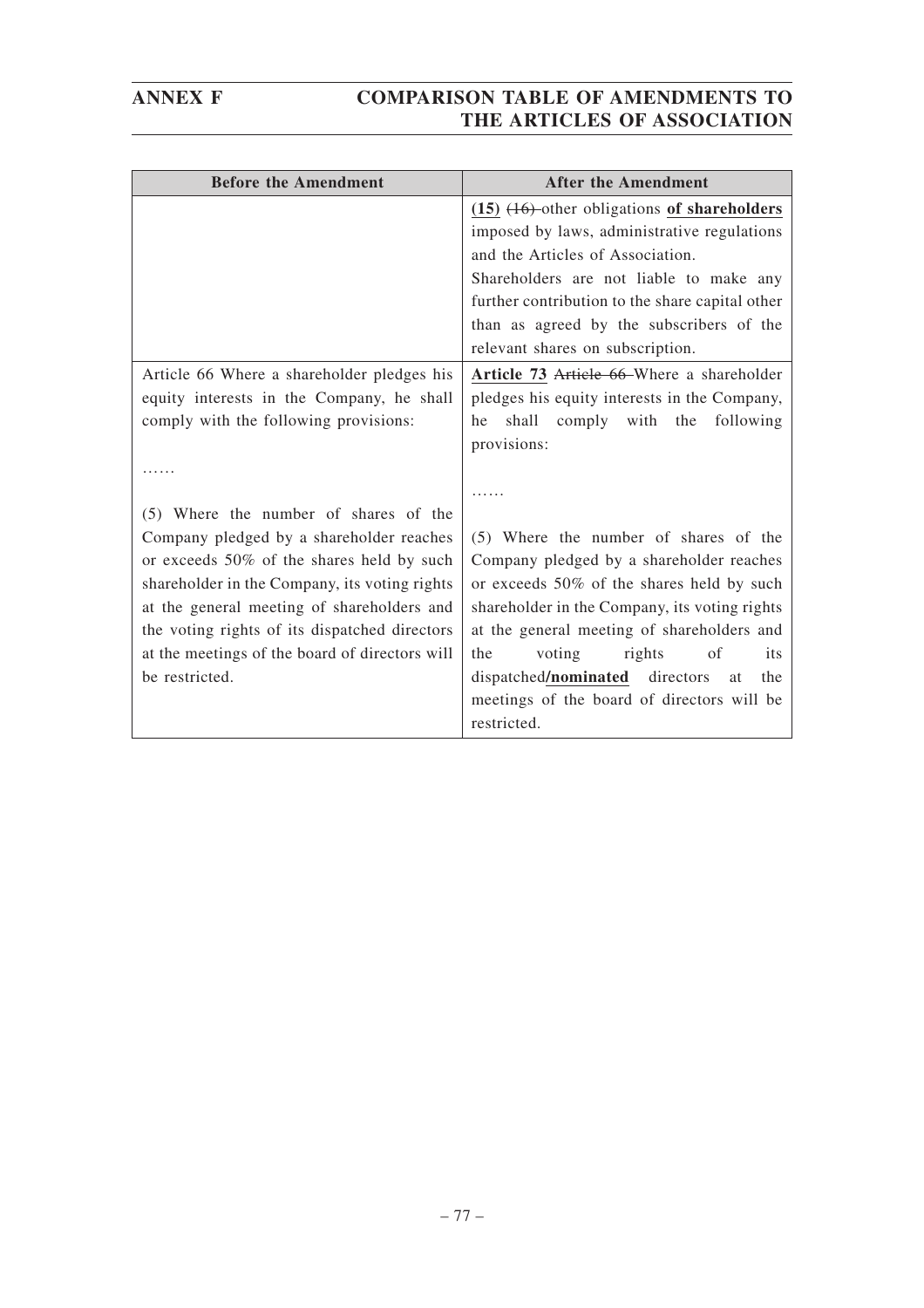| <b>Before the Amendment</b>                                                                                                                                                                                                                                                                               | <b>After the Amendment</b>                                                                                                                                                                                                                                                                                                                                                                                                                                                                                                                                                                                                                                                                                                                                                                                                                                                                                                                                                                                          |
|-----------------------------------------------------------------------------------------------------------------------------------------------------------------------------------------------------------------------------------------------------------------------------------------------------------|---------------------------------------------------------------------------------------------------------------------------------------------------------------------------------------------------------------------------------------------------------------------------------------------------------------------------------------------------------------------------------------------------------------------------------------------------------------------------------------------------------------------------------------------------------------------------------------------------------------------------------------------------------------------------------------------------------------------------------------------------------------------------------------------------------------------------------------------------------------------------------------------------------------------------------------------------------------------------------------------------------------------|
| Article 67 The controlling shareholder and<br>the actual controller shall not use their<br>connected relationship to act in detriment to<br>the interests of the Company. If they have<br>violated this provision and caused damage to<br>the Company, they shall bear the liability for<br>such damages. | Article 74 Article 67—The controlling<br>shareholder and the actual controller shall<br>not use their connected relationship to act in<br>detriment to the interests of the Company. If<br>they have violated this provision and caused<br>damage to the Company, they shall bear the<br>liability for such damages.                                                                                                                                                                                                                                                                                                                                                                                                                                                                                                                                                                                                                                                                                                |
|                                                                                                                                                                                                                                                                                                           | The controlling shareholders, the actual<br>controllers and related parties of the<br>Company shall not interfere with the<br>normal appointment procedures of the<br>senior management, or bypass the Board<br>of Directors to directly appoint or dismiss<br>the senior management.<br>The controlling shareholder and the actual<br>controller of the Company shall have<br>fiduciary duties towards the Company and<br>public shareholders of the company. The<br>controlling shareholder shall exercise its<br>rights as a contributor in strict compliance<br>with the laws. The controlling shareholder<br>shall not do harm to the legitimate interests<br>of the Company and public shareholders of<br>the company through means such as profit<br>distribution, asset restructuring, overseas<br>investment, possession of<br>capital<br>and<br>lending guarantees and shall not make use of<br>its controlling status against the interests of<br>the Company and public shareholders of the<br>company. |
|                                                                                                                                                                                                                                                                                                           | .                                                                                                                                                                                                                                                                                                                                                                                                                                                                                                                                                                                                                                                                                                                                                                                                                                                                                                                                                                                                                   |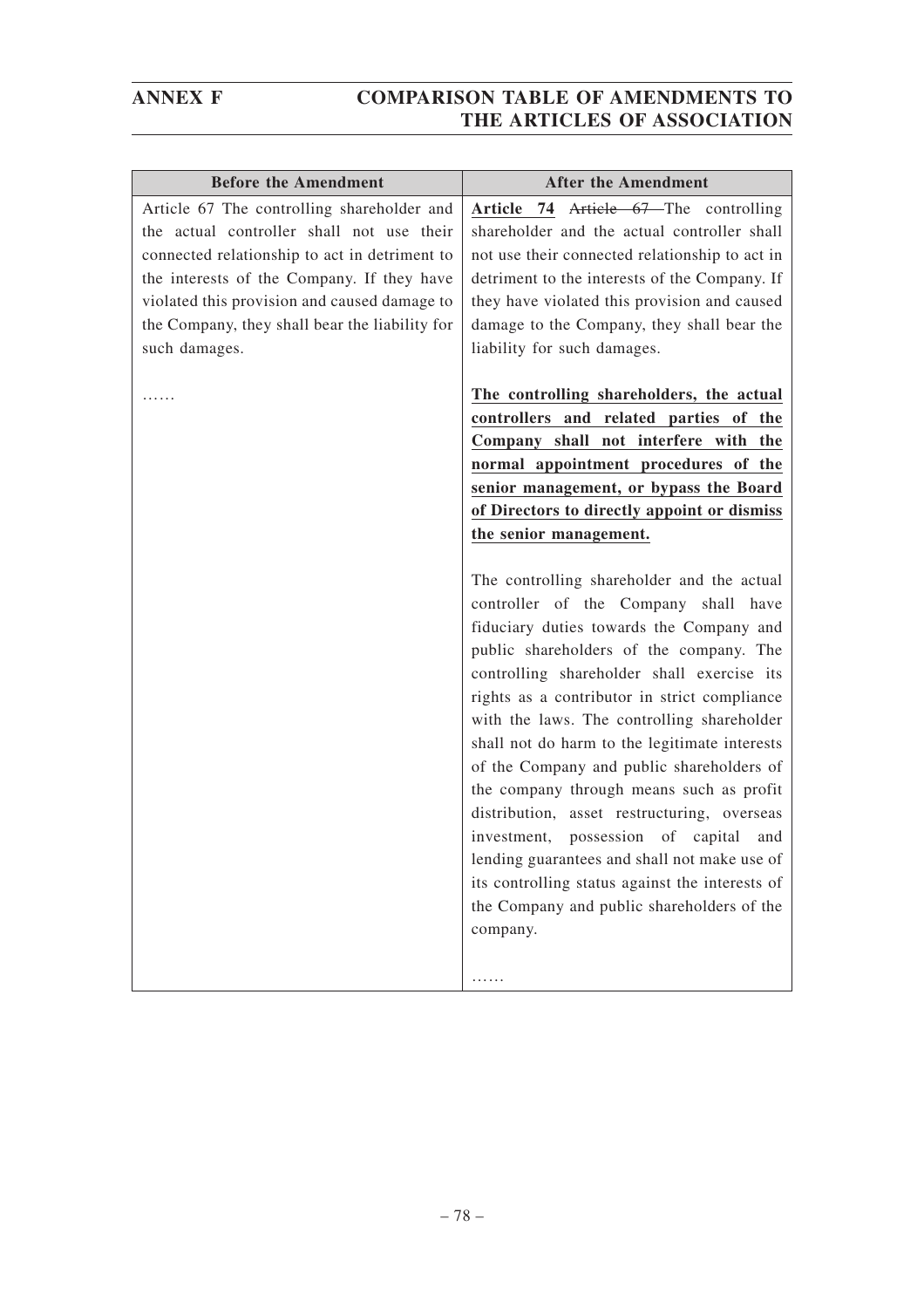| <b>Before the Amendment</b>                                                                                                                                                 | <b>After the Amendment</b>                                                                                                                                                                                                                                                                                                                                                                             |
|-----------------------------------------------------------------------------------------------------------------------------------------------------------------------------|--------------------------------------------------------------------------------------------------------------------------------------------------------------------------------------------------------------------------------------------------------------------------------------------------------------------------------------------------------------------------------------------------------|
| 69<br>The<br>"controlling"<br>Article<br>term<br>shareholder" referred to in the preceding<br>Article means a person who satisfies any one<br>of the following conditions:  | (Delete)                                                                                                                                                                                                                                                                                                                                                                                               |
| $(1)$ a person who, acting alone or in concert<br>with others, has the right to elect more than<br>half of the Board members;                                               |                                                                                                                                                                                                                                                                                                                                                                                                        |
| (2) a person who, acting alone or in concert<br>with others, has the right to exercise or to<br>control the exercise of 30% or more of the<br>voting rights in the Company; |                                                                                                                                                                                                                                                                                                                                                                                                        |
| $(3)$ a person who, acting alone or in concert<br>with others, holds 30% or more of the issued<br>and outstanding shares of the Company; and                                |                                                                                                                                                                                                                                                                                                                                                                                                        |
| $(4)$ a person who, acting alone or in concert<br>with others, has real control of the Company<br>in any other way.                                                         |                                                                                                                                                                                                                                                                                                                                                                                                        |
| (New Section)                                                                                                                                                               | Article 76 The Company supports the<br>establishment of the communication and<br>mechanism<br>negotiation<br>between<br>shareholders, and encourages the proper<br>communication and negotiation between<br>shareholders on exercising rights.                                                                                                                                                         |
|                                                                                                                                                                             | The Company shall establish a smooth<br>and effective communication mechanism<br>with shareholders, fairly treat all the<br>shareholders, and guarantee the right of<br>information, participation in decision-<br>making and supervision of shareholders,                                                                                                                                             |
|                                                                                                                                                                             | especially<br>medium<br>and<br>minor<br>shareholders, concerning major issues of<br>the Company.                                                                                                                                                                                                                                                                                                       |
|                                                                                                                                                                             | Large shareholders shall encourage and<br>support all the shareholders, especially<br>medium and minor shareholders, to carry<br>communication<br>out<br>proper<br>and<br>negotiation on exercising shareholders'<br>rights, and coordinate and cooperate with<br>medium<br>and<br>minor<br>shareholders<br>to<br>exercise legitimate rights such as right of<br>information or right of inquiry<br>in |
|                                                                                                                                                                             | accordance with the law.                                                                                                                                                                                                                                                                                                                                                                               |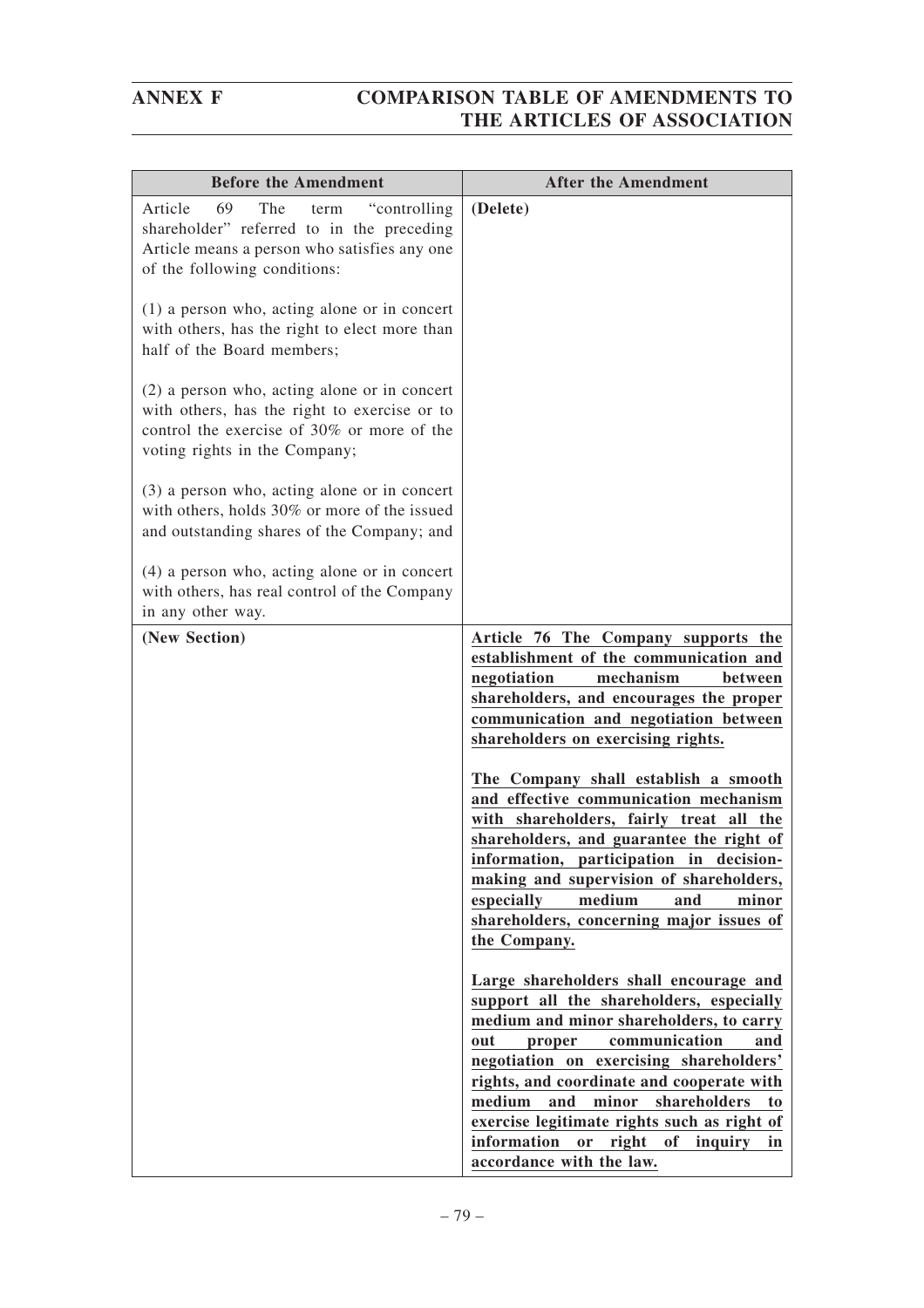| <b>Before the Amendment</b>                                                              | <b>After the Amendment</b>                                                               |
|------------------------------------------------------------------------------------------|------------------------------------------------------------------------------------------|
| Section II Major Shareholder                                                             | Section II Major Shareholder-Management                                                  |
|                                                                                          | of Large Shareholders<br>and<br>Major                                                    |
|                                                                                          | <b>Shareholders</b>                                                                      |
| 70 Major shareholders of the<br>Article                                                  | Article 77 Article 70 Major shareholders of                                              |
| Company are those who hold or control $5\%$                                              | the Company are those who hold or control                                                |
| or more of the shares or voting rights of the                                            | 5% or more of the shares or voting rights of                                             |
| Company, or hold less than 5% of the total<br>capital or total shares of the Company but | the Company, or hold less than 5% of the<br>total capital or total shares of the Company |
| have a significant impact on the operation                                               | but have a significant impact on the                                                     |
| and management of the Company.                                                           | operation and management of the Company.                                                 |
|                                                                                          |                                                                                          |
| The aforementioned "significant impact"                                                  | The aforementioned "significant impact"                                                  |
| shall include, but is not limited to,                                                    | shall include, but is not limited to,                                                    |
| dispatching directors, supervisors or senior                                             | nominating or<br>dispatching directors,                                                  |
| management personnel to the Company,                                                     | supervisors or senior management personnel                                               |
| exerting an impact on the financial and<br>operation management decision-making of       | to the Company, exerting an impact on the<br>financial<br>operation<br>and<br>management |
| the Company by way of agreement or                                                       | decision-making of the Company by way of                                                 |
| through<br>other<br>means,<br>and<br>other                                               | agreement or through other means, and other                                              |
| circumstances as determined by banking and                                               | circumstances as determined by banking and                                               |
| insurance regulatory of the State Council or                                             | insurance regulatory of the State Council or                                             |
| its dispatched offices.                                                                  | its dispatched offices.                                                                  |
| (New Section)                                                                            | Article 79 Large shareholders of the                                                     |
|                                                                                          | Company refer to those who satisfy any of                                                |
|                                                                                          | the following conditions:                                                                |
|                                                                                          | (1) holding $10\%$ or more of the shares of                                              |
|                                                                                          | the Company;                                                                             |
|                                                                                          |                                                                                          |
|                                                                                          | (2) actually holding the most shares of the                                              |
|                                                                                          | Company with the shareholding ratio no                                                   |
|                                                                                          | less than 5% (including shareholders with                                                |
|                                                                                          | same number of shares<br>of the<br>the                                                   |
|                                                                                          | Company they hold);                                                                      |
|                                                                                          | (3) nominating more than two directors;                                                  |
|                                                                                          | (4) having controlling influence on the                                                  |
|                                                                                          | operation<br>and<br>management<br>of<br>the                                              |
|                                                                                          | Company in the opinion of the Board of                                                   |
|                                                                                          | Directors;                                                                               |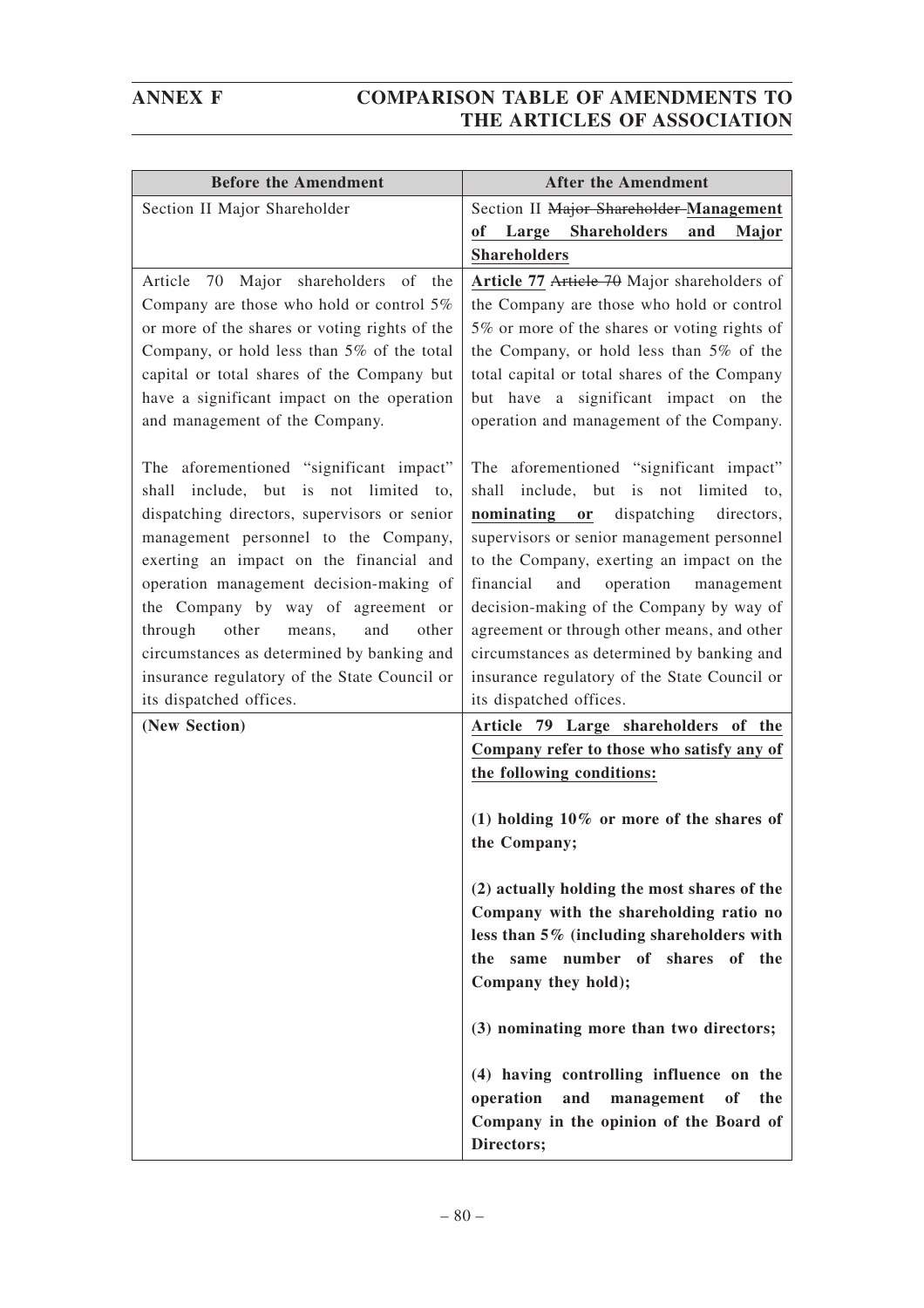| <b>Before the Amendment</b> | <b>After the Amendment</b>                                                                                                                                                                                                                                                                                                                                                                                                                                                                       |
|-----------------------------|--------------------------------------------------------------------------------------------------------------------------------------------------------------------------------------------------------------------------------------------------------------------------------------------------------------------------------------------------------------------------------------------------------------------------------------------------------------------------------------------------|
|                             | (5) other circumstances recognized by the<br>banking<br>and<br>insurance<br>regulatory<br>authority of the State Council.                                                                                                                                                                                                                                                                                                                                                                        |
|                             | The shareholding ratio of a shareholder<br>and its related party and person acting in<br>shall<br>be<br>calculated<br>concert<br>on<br>a<br>consolidated basis. Relevant shareholders<br>the<br>total<br>with<br>shareholding<br>ratio<br>satisfying the above requirements will be<br>under management as large shareholders.                                                                                                                                                                   |
| (New Section)               | 80<br>Large shareholders<br><b>Article</b><br>shall<br>establishment<br>the<br>of<br>support<br>an<br>independent<br>sound<br>and<br>corporate<br>with<br>effective<br>structure<br>governance<br>balance in the Company, and encourage<br>the organic integration of the Party<br>leadership and corporate governance.                                                                                                                                                                          |
| (New Section)               | Article 81 Large shareholders shall fully<br>understand the industry attributes, risk<br>features and prudent operation rules of<br>the banking industry, as well as the rights<br>and obligations of large shareholders,<br>proactively maintain the stable operation<br>of the Company and stability of the<br>financial market, protect consumers'<br>rights and interests, support the Company<br>to provide better service for the real<br>economy, prevent and control financial<br>risks. |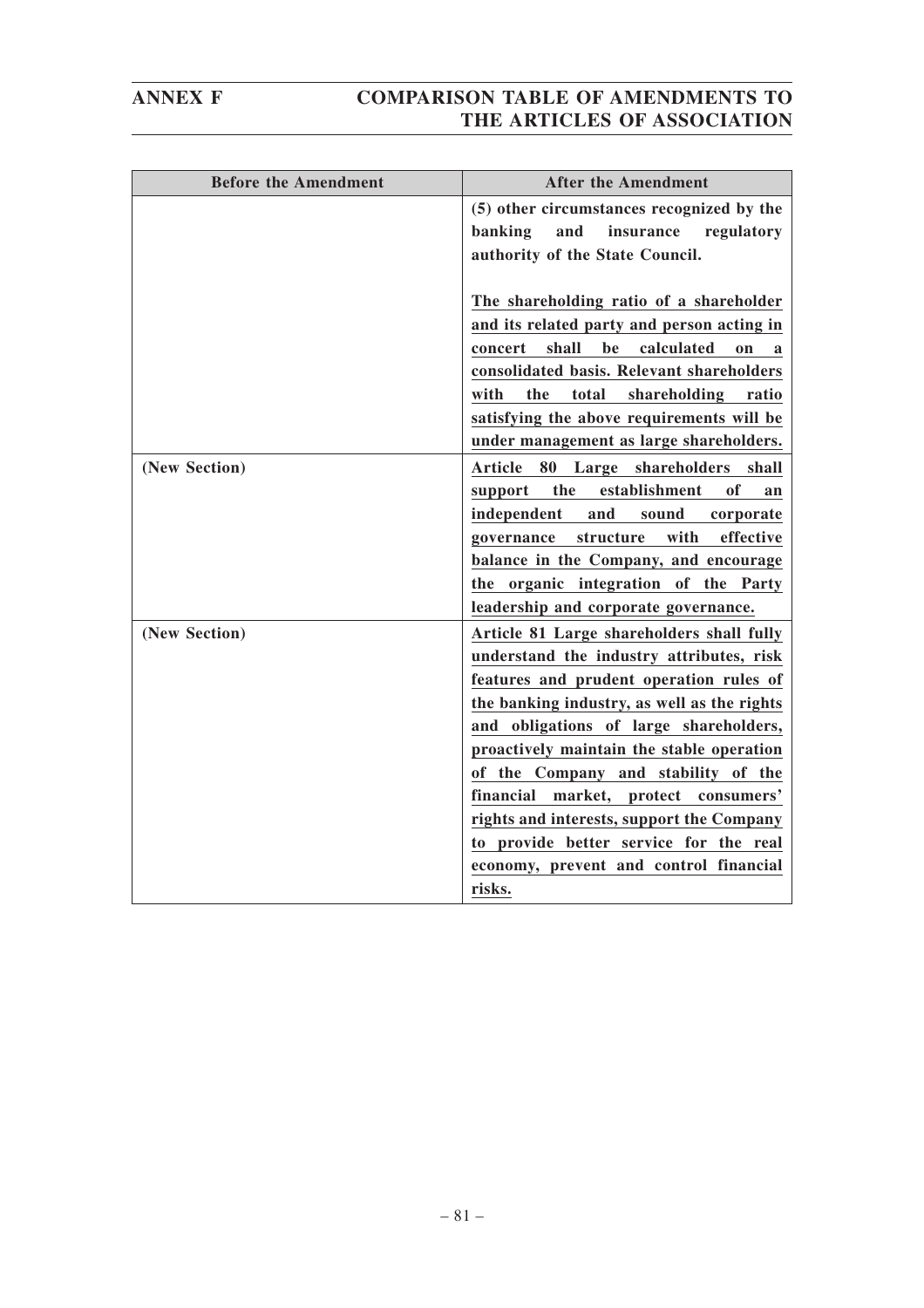| <b>Before the Amendment</b>                                                                                                                                                                                                                                                                                                                                                                                                                                  | <b>After the Amendment</b>                                                                                                                                                                                                                                                                                                                                                                                                                                       |
|--------------------------------------------------------------------------------------------------------------------------------------------------------------------------------------------------------------------------------------------------------------------------------------------------------------------------------------------------------------------------------------------------------------------------------------------------------------|------------------------------------------------------------------------------------------------------------------------------------------------------------------------------------------------------------------------------------------------------------------------------------------------------------------------------------------------------------------------------------------------------------------------------------------------------------------|
| When<br>major<br>shareholders<br>Article<br>72<br>subscribe shares of the Company, they shall<br>make a written commitment to comply with<br>regulations,<br>regulatory<br>laws<br>and<br>the<br>Articles<br>requirements<br>and<br>of<br>Association, and shall explain their purpose<br>of subscribing shares of the Company. Major<br>shareholders shall report the following<br>information to the Company in a timely,<br>accurate and complete manner: | 82<br>Article 72 When<br>Article<br>large<br>major<br>shareholders<br>shareholders<br>and<br>subscribe shares of the Company, they shall<br>make a written commitment to comply with<br>regulations,<br>laws<br>and<br>regulatory<br>the<br>Articles<br>requirements<br>and<br>of<br>Association, explain their<br>purpose<br>of<br>subscribing shares of the Company and<br>proactively fulfill their commitments.<br>Large shareholders and major shareholders |
| (1) Their own operating status, financial<br>information and shareholding structure;                                                                                                                                                                                                                                                                                                                                                                         | shall report the following information to the<br>Company in a timely, <b>authenticate</b> , accurate<br>and complete manner:                                                                                                                                                                                                                                                                                                                                     |
| (2) The sources of their funds used to<br>subscribe shares of the Company;                                                                                                                                                                                                                                                                                                                                                                                   | (1) Their own operating status, financial<br>information and shareholding structure;                                                                                                                                                                                                                                                                                                                                                                             |
| (3) Their controlling shareholders, actual<br>controllers, related parties, persons acting in<br>concert and ultimate beneficiaries and any<br>changes therein;                                                                                                                                                                                                                                                                                              | (2) The sources of their funds used to<br>subscribe shares of the Company; large<br>shareholders shall also provide active<br>cooperation in the examination of sources<br>of funds by the banking and insurance                                                                                                                                                                                                                                                 |
| (4) Litigation preservation measures taken<br>against, or enforcement carried out on, the<br>shares of the Company held by them;                                                                                                                                                                                                                                                                                                                             | regulatory authority of the State Council<br>and the Company;                                                                                                                                                                                                                                                                                                                                                                                                    |
| (5) Any of their shares of the Company that<br>is pledged or the pledge being released;                                                                                                                                                                                                                                                                                                                                                                      | (3) Their controlling shareholders, actual<br>controllers, related parties, persons acting in<br>concert and ultimate beneficiaries and any<br>changes therein;                                                                                                                                                                                                                                                                                                  |
| (6) Any change in their names;<br>(7) Any mergers and spin-offs;                                                                                                                                                                                                                                                                                                                                                                                             | (4) Information related to investments in<br>other financial institutions;                                                                                                                                                                                                                                                                                                                                                                                       |
| (8) They are ordered to suspend business for<br>rectification, have had custodians appointed,<br>were taken over or revoked or have other<br>regulatory measures imposed, or enter into<br>dissolution,<br>bankruptcy<br>liquidation<br>or<br>procedures;                                                                                                                                                                                                    | (5)<br>(4)<br>Litigation,<br>arbitration<br>0r<br>preservation measures taken against,<br>or<br>enforcement compulsory measures carried<br>out by judicial organs on, the shares of<br>the Company held by them;                                                                                                                                                                                                                                                 |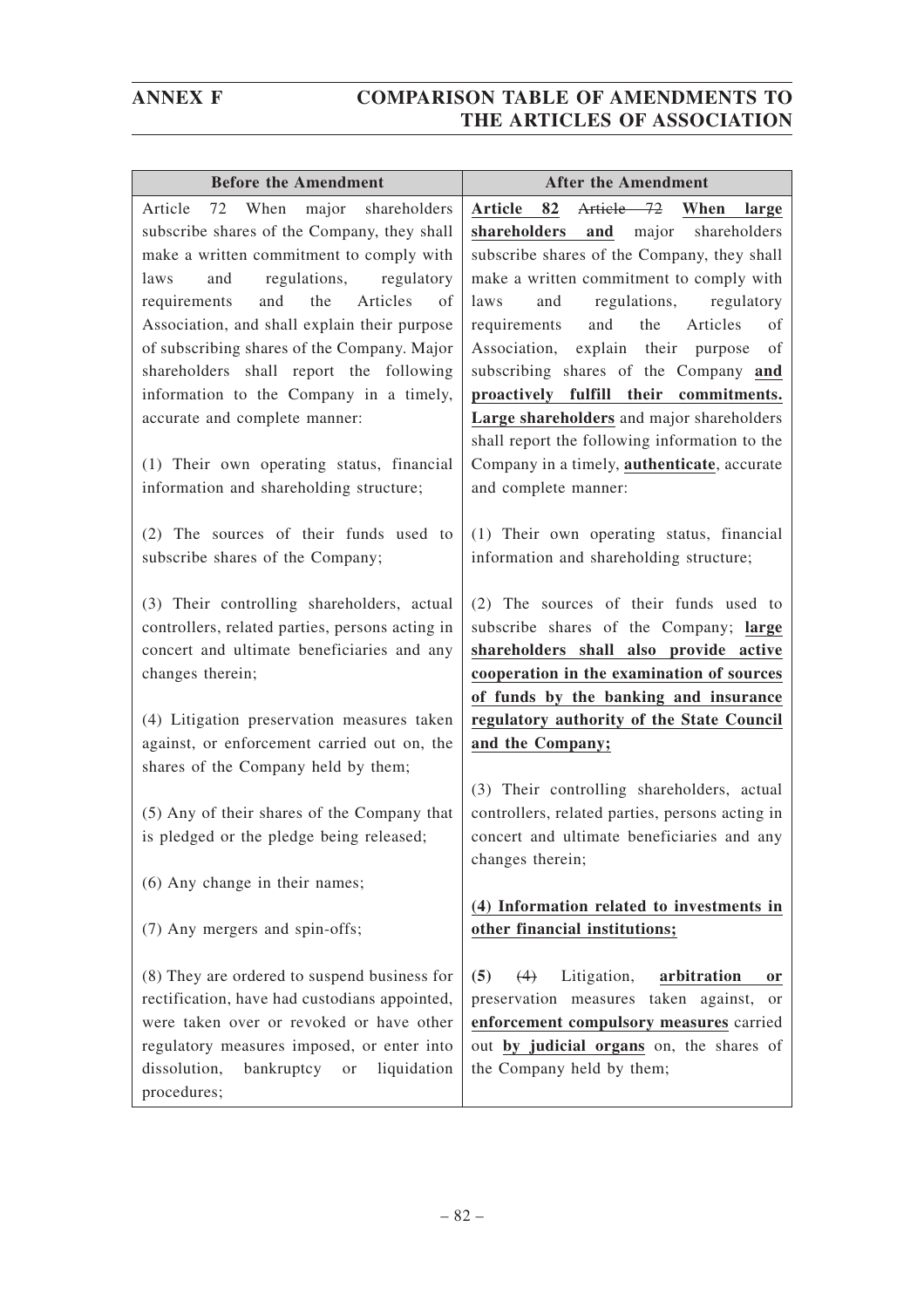| <b>Before the Amendment</b>                   | <b>After the Amendment</b>                                                                                                                                                                                                                 |
|-----------------------------------------------|--------------------------------------------------------------------------------------------------------------------------------------------------------------------------------------------------------------------------------------------|
| (9) Any other circumstances that may affect   | $(6)$ $(5)$ Any <b>information</b> of their shares of                                                                                                                                                                                      |
| changes in the qualifications of shareholders | the Company that is pledged or the pledge                                                                                                                                                                                                  |
| or cause changes in the shares of the         | being released;                                                                                                                                                                                                                            |
| Company held by them.                         |                                                                                                                                                                                                                                            |
|                                               | $(7)$ $(6)$ -Any change in their names;                                                                                                                                                                                                    |
|                                               | $(8)$ $(7)$ -Any mergers and spin-offs;                                                                                                                                                                                                    |
|                                               | $(9)$ $(8)$ -They are ordered to suspend business<br>for rectification, have had custodians<br>appointed, were taken over or revoked or<br>have other regulatory measures imposed, or<br>dissolution,<br>into<br>bankruptcy<br>enter<br>or |
|                                               | liquidation procedures;                                                                                                                                                                                                                    |
|                                               | (10) Changes in the legal representative,                                                                                                                                                                                                  |
|                                               | name of company, premises, business<br>scope and other materials changes;                                                                                                                                                                  |
|                                               |                                                                                                                                                                                                                                            |
|                                               | $(11)$ $(9)$ Any other circumstances that may                                                                                                                                                                                              |
|                                               | affect changes in the qualifications of                                                                                                                                                                                                    |
|                                               | shareholders or cause changes in the shares                                                                                                                                                                                                |
|                                               | of the Company held by them.                                                                                                                                                                                                               |
| (New Section)                                 | Article 83 Large shareholders of the                                                                                                                                                                                                       |
|                                               | Company shall strengthen the capital                                                                                                                                                                                                       |
|                                               | restriction, maintain moderate level of                                                                                                                                                                                                    |
|                                               | leverage, and make scientific layout on the                                                                                                                                                                                                |
|                                               | investment in banking and insurance                                                                                                                                                                                                        |
|                                               | institutions, in order to guarantee that the                                                                                                                                                                                               |
|                                               | investment behavior matches its capital                                                                                                                                                                                                    |
|                                               | scale, continuous capital contribution                                                                                                                                                                                                     |
|                                               | capability and operation and management<br>of investment<br>level.<br>The<br>amount<br>in                                                                                                                                                  |
|                                               | banking and insurance institutions shall                                                                                                                                                                                                   |
|                                               | with<br>relevant<br>comply<br>regulatory                                                                                                                                                                                                   |
|                                               | requirements.                                                                                                                                                                                                                              |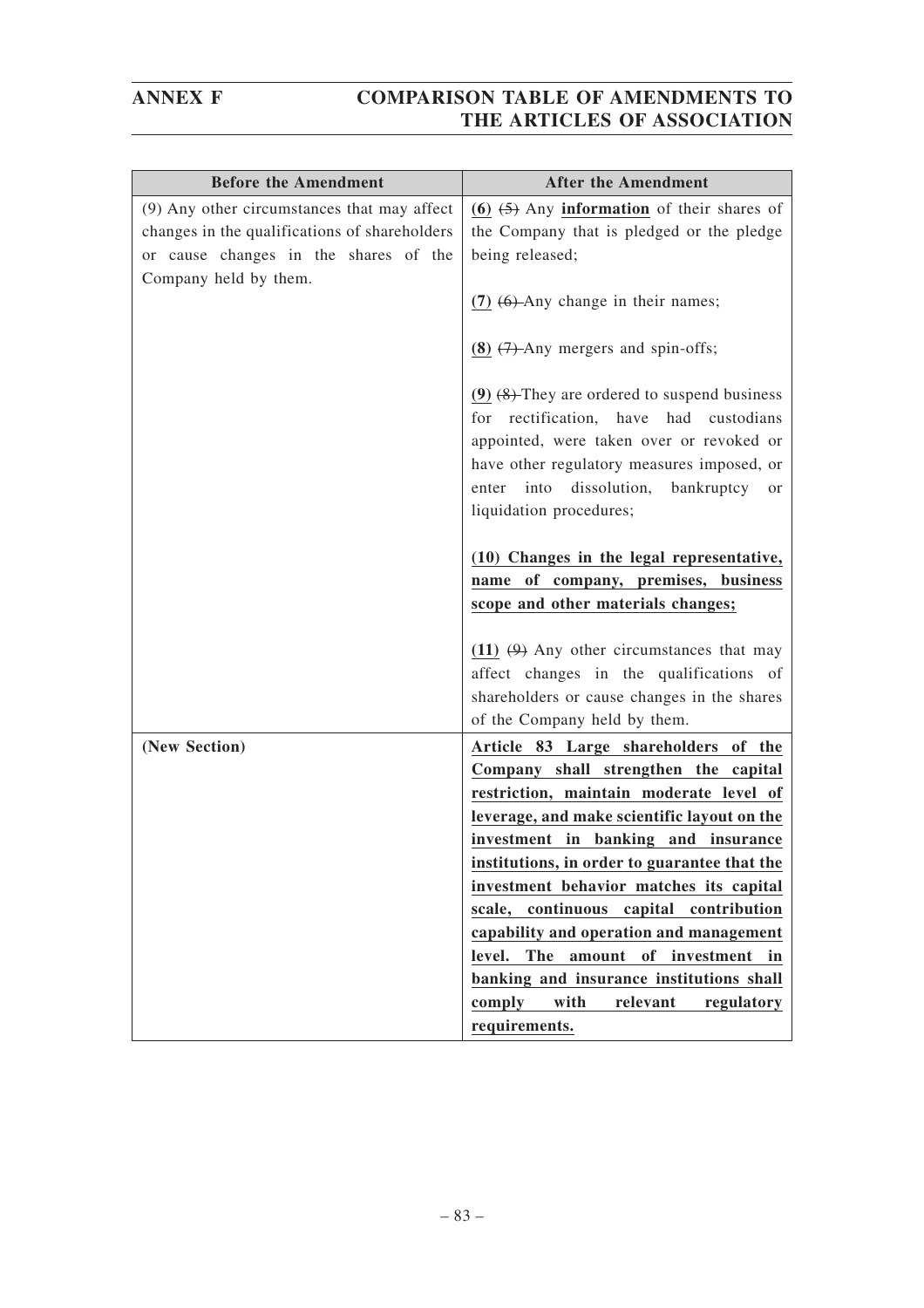| <b>Before the Amendment</b>                                                                                                                                                                                                                                                                                                                                                                                                                                                   | <b>After the Amendment</b>                                                                                                                                                                                                                                                                                                                                                                                                                                                                                                                                 |
|-------------------------------------------------------------------------------------------------------------------------------------------------------------------------------------------------------------------------------------------------------------------------------------------------------------------------------------------------------------------------------------------------------------------------------------------------------------------------------|------------------------------------------------------------------------------------------------------------------------------------------------------------------------------------------------------------------------------------------------------------------------------------------------------------------------------------------------------------------------------------------------------------------------------------------------------------------------------------------------------------------------------------------------------------|
| Article 73 Major shareholders shall make a<br>commitment<br>of<br>long-term<br>capital                                                                                                                                                                                                                                                                                                                                                                                        | Article 84 Article 73 Large shareholders<br>and major shareholders shall make a long-                                                                                                                                                                                                                                                                                                                                                                                                                                                                      |
| replenishment to the Company in written<br>form, which shall be treated as a part of the                                                                                                                                                                                                                                                                                                                                                                                      | term commitment of capital replenishment<br>to the Company in written form, which shall                                                                                                                                                                                                                                                                                                                                                                                                                                                                    |
| capital planning of the Company; major<br>shareholders shall supply additional capital                                                                                                                                                                                                                                                                                                                                                                                        | be treated as a part of the capital planning of<br>the Company; major shareholders shall                                                                                                                                                                                                                                                                                                                                                                                                                                                                   |
| to the Company when necessary, and shall<br>make report on their capacity of capital<br>annually<br>replenishment<br>through<br>the                                                                                                                                                                                                                                                                                                                                           | supply additional capital to the Company<br>when necessary, and shall make report on<br>their capacity of capital replenishment                                                                                                                                                                                                                                                                                                                                                                                                                            |
| Company to the banking and insurance<br>regulatory authority of the State Council or<br>its dispatched offices.                                                                                                                                                                                                                                                                                                                                                               | annually through the Company to the<br>banking and insurance regulatory authority<br>of the State Council or its dispatched offices.                                                                                                                                                                                                                                                                                                                                                                                                                       |
| Article 74 A major shareholder shall state its                                                                                                                                                                                                                                                                                                                                                                                                                                | Article 85 Article 74 Large shareholders                                                                                                                                                                                                                                                                                                                                                                                                                                                                                                                   |
| shareholding structure level by level up to<br>its actual controller and ultimate beneficiary,<br>as well as its relationship as a related party<br>or a person acting in concert with any other<br>shareholder.<br>A major shareholder shall disclose the<br>information on its related parties to the<br>Board of Directors in a complete, timely and<br>accurate manner, and undertake to report any<br>changes in such related relationship to the<br>Board of Directors. | and A major shareholders shall state its<br>shareholding structure level by level up to<br>its actual controller and ultimate beneficiary,<br>as well as its relationship as a related party<br>or a person acting in concert with any other<br>shareholder, in order to guarantee that the<br>equity relationship is<br>authentic<br>and<br>transparent, and prohibit any illegal<br>behavior such as hiding actual controllers,<br>concealing<br>connected<br>relationship,<br>holding equity on a commission basis and<br>making agreements in private. |
|                                                                                                                                                                                                                                                                                                                                                                                                                                                                               | shareholders<br>Large<br>and<br>A major<br>shareholders shall disclose the information<br>on its related parties to the Board of<br>Directors in a complete, timely and accurate<br>manner, and undertake to report any changes<br>in such related relationship to the Board of<br>Directors.                                                                                                                                                                                                                                                              |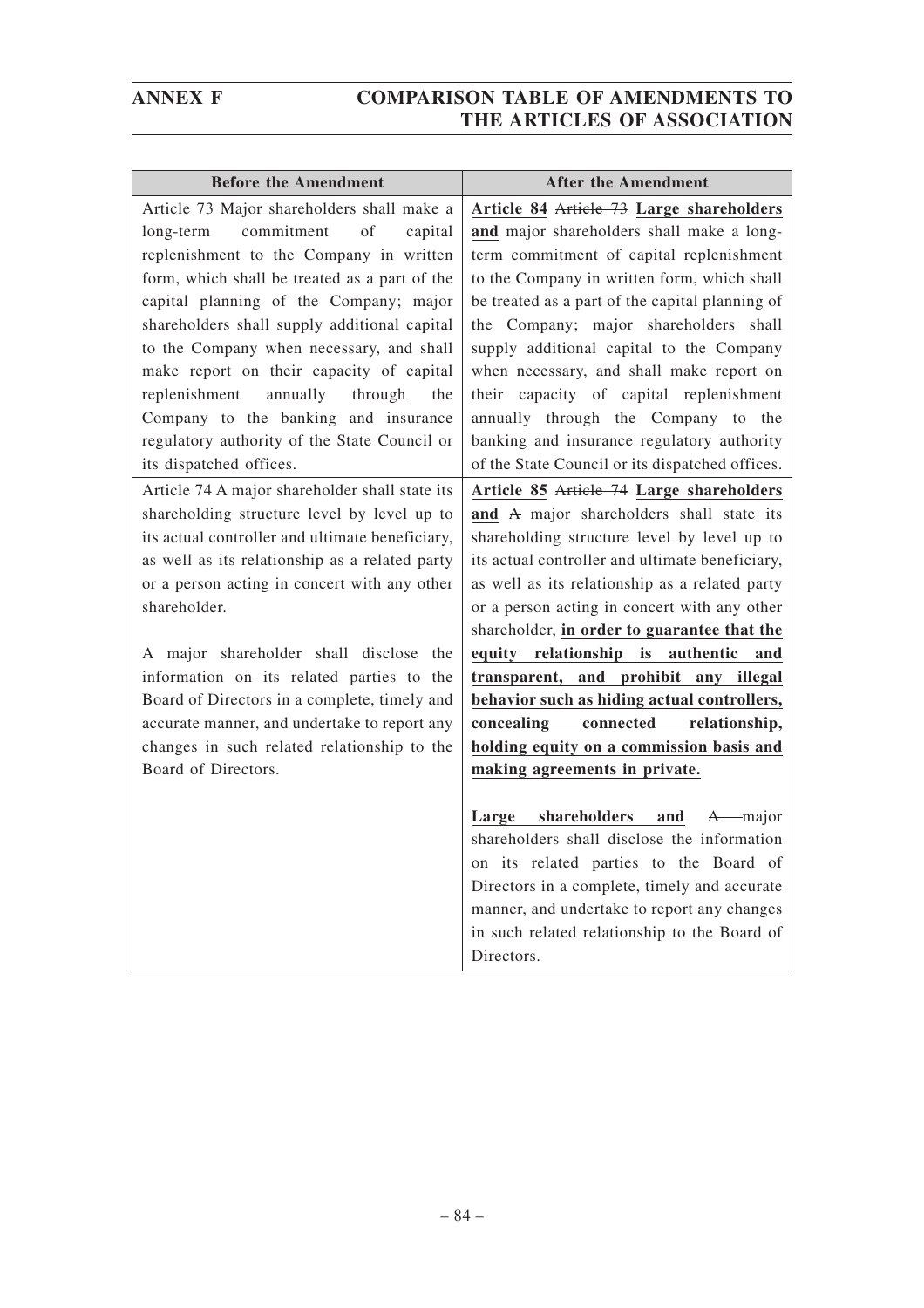| <b>Before the Amendment</b>                                                                                                                                                                                                                                                                                                                                                                                                                                                                                                        | <b>After the Amendment</b>                                                                                                                                                                                                                                                                                                                                                                                                                                                                                                                                                                                                                                                                               |
|------------------------------------------------------------------------------------------------------------------------------------------------------------------------------------------------------------------------------------------------------------------------------------------------------------------------------------------------------------------------------------------------------------------------------------------------------------------------------------------------------------------------------------|----------------------------------------------------------------------------------------------------------------------------------------------------------------------------------------------------------------------------------------------------------------------------------------------------------------------------------------------------------------------------------------------------------------------------------------------------------------------------------------------------------------------------------------------------------------------------------------------------------------------------------------------------------------------------------------------------------|
| (New Section)                                                                                                                                                                                                                                                                                                                                                                                                                                                                                                                      | <b>Article</b><br>86<br><b>Director</b><br>indirect<br>cross-<br>shareholding between large shareholders<br>and the Company is prohibited, unless<br>otherwise stipulated by the State Council.<br>shareholders invest<br>large<br>Where<br>in<br>institutions such as private equity, they<br>shall disclose their corporate governance<br>and voting policies of the Company to the<br>ultimate beneficiary of the shares of the<br>Company held by them and the Company,<br>including<br>relevant<br>procedures<br>for<br>deciding upon the use of voting right.                                                                                                                                      |
| Article 75 Major shareholders shall not<br>transfer any equity they hold within five<br>years from the date of obtaining the equity<br>of the Company.                                                                                                                                                                                                                                                                                                                                                                             | Article 87 Article 75 Large shareholders<br>and major shareholders shall not transfer<br>any equity they hold within five years from<br>the date of obtaining the equity of the<br>Company.                                                                                                                                                                                                                                                                                                                                                                                                                                                                                                              |
| As to equity transfer as a result of risk<br>disposal measures approved by the banking<br>and insurance regulatory authority of the<br>State Council or its dispatched offices, or<br>ordered by the banking and insurance<br>regulatory authority of the State Council or<br>its dispatched offices, or involving judicial<br>enforcement, or made between different<br>entities controlled by the same investor, or<br>under any other particular circumstance, the<br>provisions of the preceding paragraph shall<br>not apply. | Large shareholders shall focus on long-<br>term investment and value investment<br>rather than speculation or cashing; they<br>shall maintain the relevant stability of the<br>Company's equity structure, and shall not<br>transfer the shares of the Company held<br>by them actually or in any disguised form<br>within the period when equity transfer is<br>limited.<br>As to equity transfer as a result of risk<br>disposal measures approved by the banking<br>and insurance regulatory authority of the<br>State Council or its dispatched offices, or<br>ordered by the banking and insurance<br>regulatory authority of the State Council or<br>its dispatched offices, or involving judicial |
|                                                                                                                                                                                                                                                                                                                                                                                                                                                                                                                                    | enforcement, or made between different<br>entities controlled by the same investor, or<br>under any other particular circumstance, the<br>provisions of the preceding paragraph shall<br>not apply.                                                                                                                                                                                                                                                                                                                                                                                                                                                                                                      |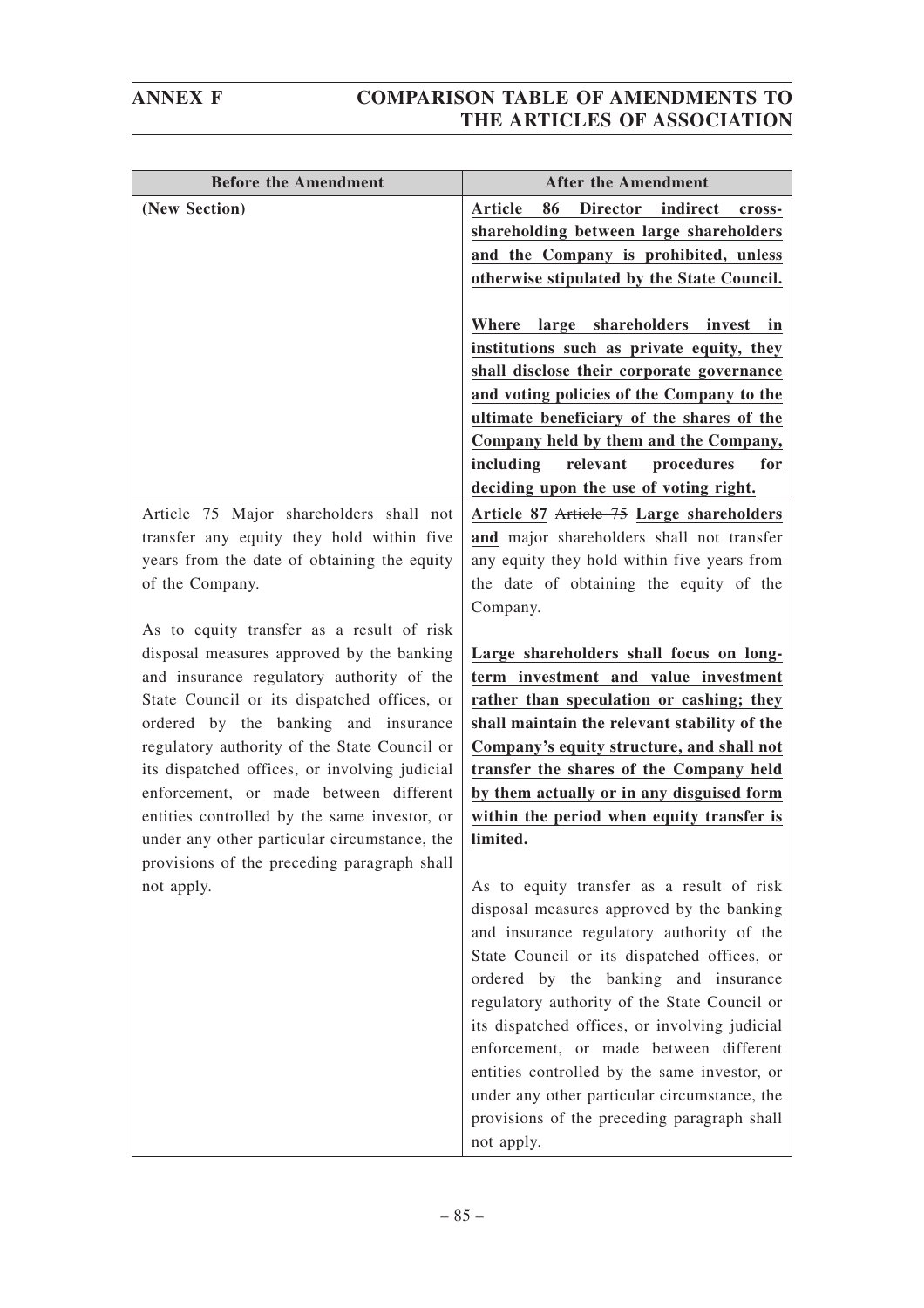pursuant to the Articles of Association, bypass the Board of Directors and senior management to interfere directly with or utilize their influence to interfere with the operation and management of the Company, conduct tunneling, or damage the legitimate rights and interests of any depositor, the Company or any other shareholder in any

| <b>Before the Amendment</b>                    | <b>After the Amendment</b>                       |
|------------------------------------------------|--------------------------------------------------|
| Shareholders, especially the<br>Article<br>76  | Article 76 Shareholders,<br><b>Article</b><br>88 |
| major shareholders of the Company, shall       | especially the major shareholders of the         |
| exercise their rights and fulfill<br>their     | Company, shall Large shareholders, major         |
| obligations as capital contributors in strict  | shareholders<br>and<br>the<br>controlling        |
| with<br>laws,<br>accordance<br>regulations,    | shareholders and actual controllers of the       |
| regulatory requirements and the Articles of    | aforesaid entities shall properly exercise       |
| Association, and shall not make improper       | shareholders'<br>their<br>rights<br>through      |
| gains, abuse shareholders' rights or utilize   | procedures,<br>corporate<br>governance           |
| their influence to interfere with the decision | maintain the independent operation of the        |
| making power and the rights of management      | Company, fulfill shareholders' obligations       |
| enjoyed by the Board of Directors and the      | stipulated in the Article 72 of the Articles     |
| senior management pursuant to the Articles     | of Association. Improper intervention or         |
| of Association, bypass the Board<br>of         | limitation on the Company is strictly            |
| and<br>senior<br>management<br>Directors<br>to | prohibited unless otherwise stipulated by        |
| interfere directly with or utilize their       | laws and regulations or recognized by            |
| influence to interfere with the operation and  | CBIRC. Specific requirements are<br><b>as</b>    |
| management of the Company, conduct             | follows:                                         |
| tunneling, or damage the legitimate rights     |                                                  |
| and interests of any depositor, the Company    | (1) exercise their rights and fulfill their      |
| or any other shareholder in any other forms.   | obligations as capital contributors in strict    |
|                                                | with<br>accordance<br>laws,<br>regulations,      |
|                                                | regulatory requirements and the Articles of      |
|                                                | Association, participate in the corporate        |
|                                                | governance in a diligent, legal and              |
|                                                | effective manner; and shall not make             |
|                                                | improper gains, abuse shareholders' rights or    |
|                                                | utilize their influence to interfere with the    |
|                                                | decision making power and the rights of          |
|                                                | management enjoyed by the Board of               |
|                                                | Directors and the senior management              |

other forms;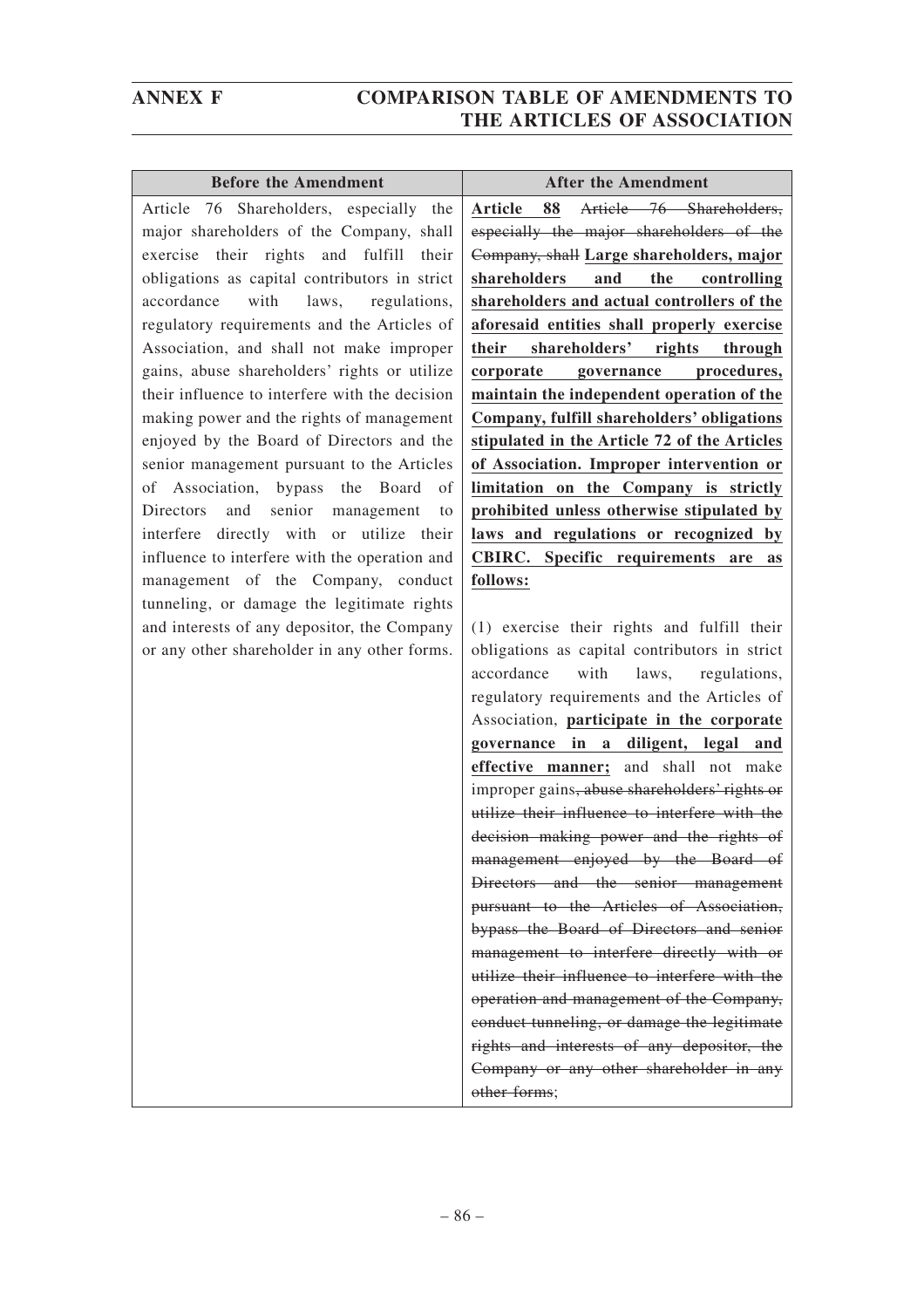| <b>Before the Amendment</b> | <b>After the Amendment</b>                                                               |
|-----------------------------|------------------------------------------------------------------------------------------|
|                             | the<br>formulation<br>(2)<br>support<br>and                                              |
|                             | implementation of the medium and long-                                                   |
|                             | term capital planning by the Company                                                     |
|                             | according to the Company's development                                                   |
|                             | strategy, business planning and risk                                                     |
|                             | status, promote the consistency between                                                  |
|                             | Company's capital demands and capital                                                    |
|                             | replenishment capability, and guarantee                                                  |
|                             | the Company's capital can continuously                                                   |
|                             | satisfy the regulatory requirements;                                                     |
|                             |                                                                                          |
|                             | the<br>continuous<br>(3)<br>support<br>capital                                           |
|                             | replenishment via various channels by the                                                |
|                             | Company, optimize the capital structure,                                                 |
|                             | and enhance the capability to serve the                                                  |
|                             | real economy and resist risks; should the                                                |
|                             | Company fail to replenish the capital                                                    |
|                             | through other means than capital increase                                                |
|                             | when ordered to do so by CBIRC and its                                                   |
|                             | dispatched offices, large shareholders                                                   |
|                             | shall fulfill the obligation of capital                                                  |
|                             | replenishment, and when they are not                                                     |
|                             | capable of capital replenishment or fail to<br>participate in the capital increase, they |
|                             | shall not obstruct other shareholders or                                                 |
|                             | investors<br>in<br>capital<br>with<br>increase                                           |
|                             | reasonable schemes;                                                                      |
|                             |                                                                                          |
|                             | (4) not establish prior approval                                                         |
|                             | <b>of</b><br>procedures<br>resolutions<br>of<br>the                                      |
|                             | shareholders' general meetings and board                                                 |
|                             | meetings;                                                                                |
|                             |                                                                                          |
|                             | (5) not intervene in the performance                                                     |
|                             | evaluation on the directors, supervisors                                                 |
|                             | and other staff of the Company;                                                          |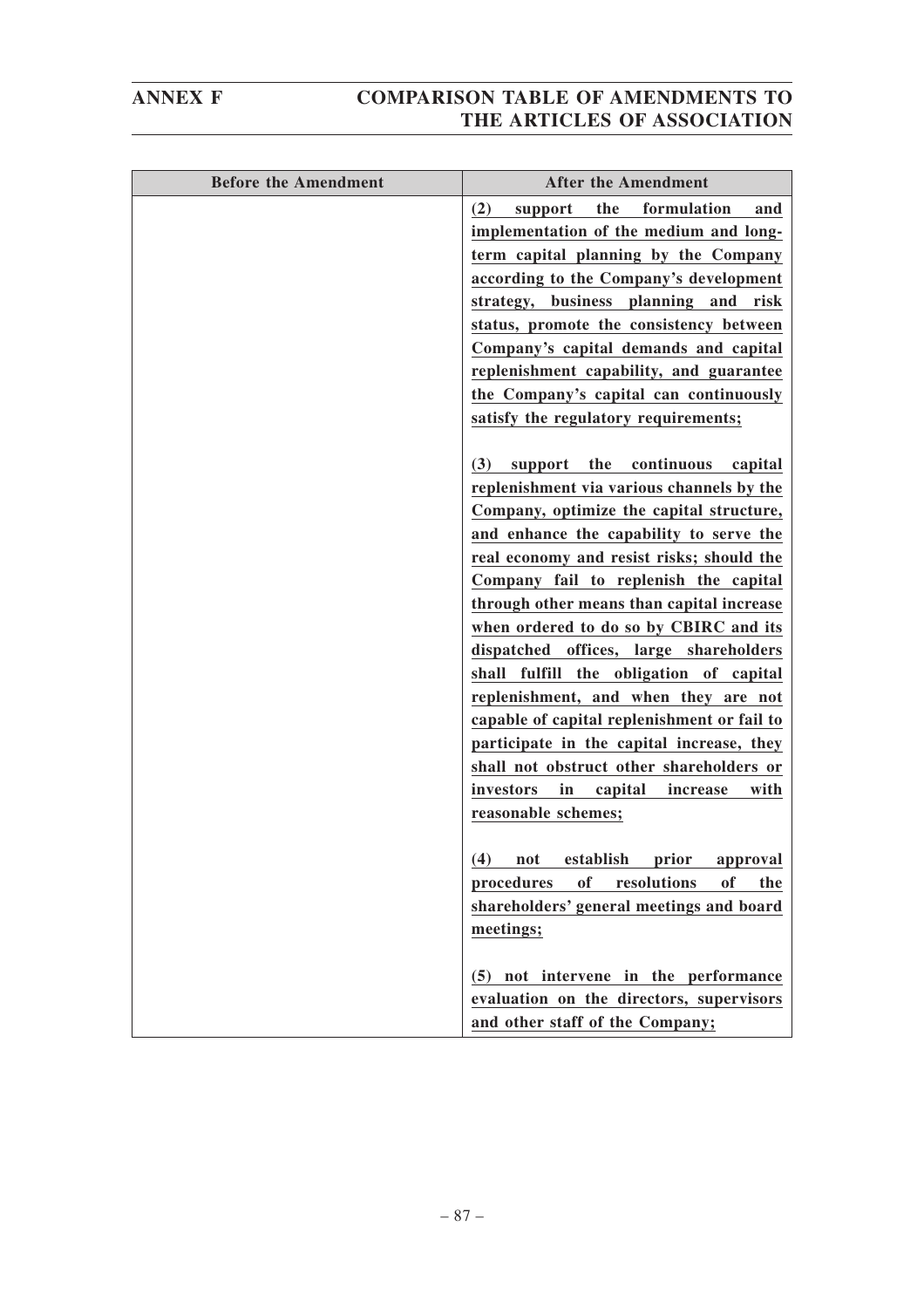| <b>Before the Amendment</b> | <b>After the Amendment</b>                       |
|-----------------------------|--------------------------------------------------|
|                             | (6) not interfere in the financial and           |
|                             | accounting activities of the Company such        |
|                             | as financial accounting, funds allocation,       |
|                             | and<br>asset<br>management<br>expense            |
|                             | management;                                      |
|                             |                                                  |
|                             | (7) not issue operation plans or orders to       |
|                             | the Company;                                     |
|                             |                                                  |
|                             | (8) not ask the Company to grant loans or        |
|                             | provide<br>in<br>violation<br>guarantee<br>оf    |
|                             | requirements;                                    |
|                             | (9) not impair the legitimate rights and         |
|                             | interests of financial consumers,<br>the         |
|                             | Company and other shareholders by any            |
|                             | other<br>intervene<br>in<br>the<br>means,<br>or  |
|                             | Company's independent operation<br>$\mathbf{by}$ |
|                             | other means.                                     |
| (New Section)               | 89 Large shareholders<br><b>Article</b><br>shall |
|                             | prudently exercise the right to nominate         |
|                             | the Company's directors, in order to             |
|                             | the<br>nominated<br>guarantee<br>candidate       |
|                             | with<br>relevant<br>complies<br>regulatory       |
|                             | requirements. Large shareholders<br>are          |
|                             | encouraged to select the candidates for          |
|                             | directors in marketized ways to constantly       |
|                             | professional<br>enhance<br>the<br>level<br>оf    |
|                             | directors.                                       |
|                             | shareholders<br>shall<br>strengthen<br>Large     |
|                             | supervision<br>the<br>performance<br>on<br>оf    |
|                             | directors and supervisors nominated by           |
|                             | them, and make prompt adjustments on             |
|                             | the staff who fail to perform their duties       |
|                             | effectively in accordance with laws,             |
|                             | regulations, provisions of the Articles of       |
|                             | Association and regulatory requirements.         |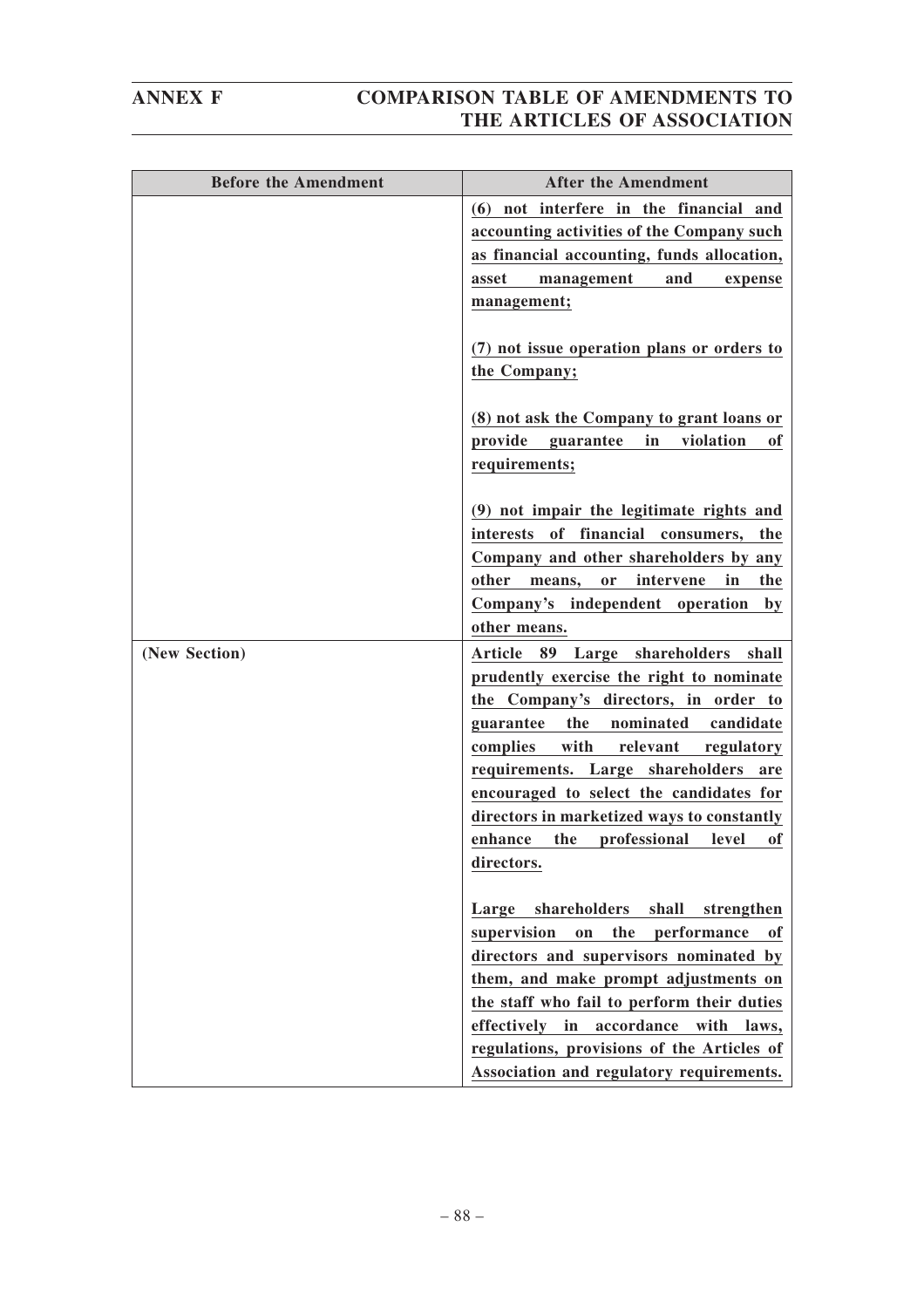| <b>Before the Amendment</b>                                                                                                                                                                                                                                                                                                                                                                                                                                                                                                                                                                                                                                                                                                                                                                                                                                                                                                                                        | <b>After the Amendment</b>                                                                                                                                                                                                                                                                                                                                                                                                                                                                                                                                  |
|--------------------------------------------------------------------------------------------------------------------------------------------------------------------------------------------------------------------------------------------------------------------------------------------------------------------------------------------------------------------------------------------------------------------------------------------------------------------------------------------------------------------------------------------------------------------------------------------------------------------------------------------------------------------------------------------------------------------------------------------------------------------------------------------------------------------------------------------------------------------------------------------------------------------------------------------------------------------|-------------------------------------------------------------------------------------------------------------------------------------------------------------------------------------------------------------------------------------------------------------------------------------------------------------------------------------------------------------------------------------------------------------------------------------------------------------------------------------------------------------------------------------------------------------|
| 77 A major shareholder<br>shall<br>Article<br>effective<br>establish<br>risk<br>isolation<br>an<br>mechanism to prevent risk contagion and<br>transfer among shareholders, the Company<br>and other related parties.                                                                                                                                                                                                                                                                                                                                                                                                                                                                                                                                                                                                                                                                                                                                               | Article 90 Article 77 A major shareholder<br>shall establish an effective risk isolation<br>mechanism to prevent risk contagion and<br>transfer among shareholders, the Company<br>and other related parties.                                                                                                                                                                                                                                                                                                                                               |
|                                                                                                                                                                                                                                                                                                                                                                                                                                                                                                                                                                                                                                                                                                                                                                                                                                                                                                                                                                    | Large shareholders shall not provide their<br>shares of the Company to people other<br>than themselves and related parties for<br>hold<br>the<br>shares<br>guarantee,<br>on<br>a<br>commission basis in the form of equity<br>pledge, hold shares through connected<br>relationship in violation of regulations or<br>transfer shares in a disguised form.                                                                                                                                                                                                  |
|                                                                                                                                                                                                                                                                                                                                                                                                                                                                                                                                                                                                                                                                                                                                                                                                                                                                                                                                                                    | The Company shall persist in independent<br>operation, establish an effective risk<br>isolation mechanism, and take prudent<br>measures on equity isolation, assets,<br>debts, management, finance, business and<br>personnel, in order to realize respective<br>and independent accounting and risk<br>bearing with large shareholders,<br>and<br>effectively prevent interest conflicts and<br>risk infection.<br>The provisions<br>of the<br><b>banking</b><br>and<br>insurance<br>regulatory<br>authority of the State Council if any shall<br>prevail. |
| Article 79 The credit balance granted by the<br>Company to a major shareholder or its<br>controlling shareholder, actual controller,<br>related party, person acting in concert, or<br>ultimate beneficiary as a single entity and a<br>related party of the Company shall not<br>exceed 10% of the net capital of the<br>Company. The total credit balance granted<br>by the Company to a single<br>major<br>shareholder and its controlling shareholders,<br>actual controllers, related parties, persons<br>acting in concert and ultimate beneficiaries<br>shall not exceed 15% of the net capital of the<br>Company. The total credit balance granted<br>by the Company to a single group client, to<br>whom a related party legal person or any<br>other organization belongs, shall not exceed<br>15% of the net capital of the Company. The<br>credit balance granted to all related parties<br>shall not exceed 50% of the net capital of the<br>Company. | (Delete)                                                                                                                                                                                                                                                                                                                                                                                                                                                                                                                                                    |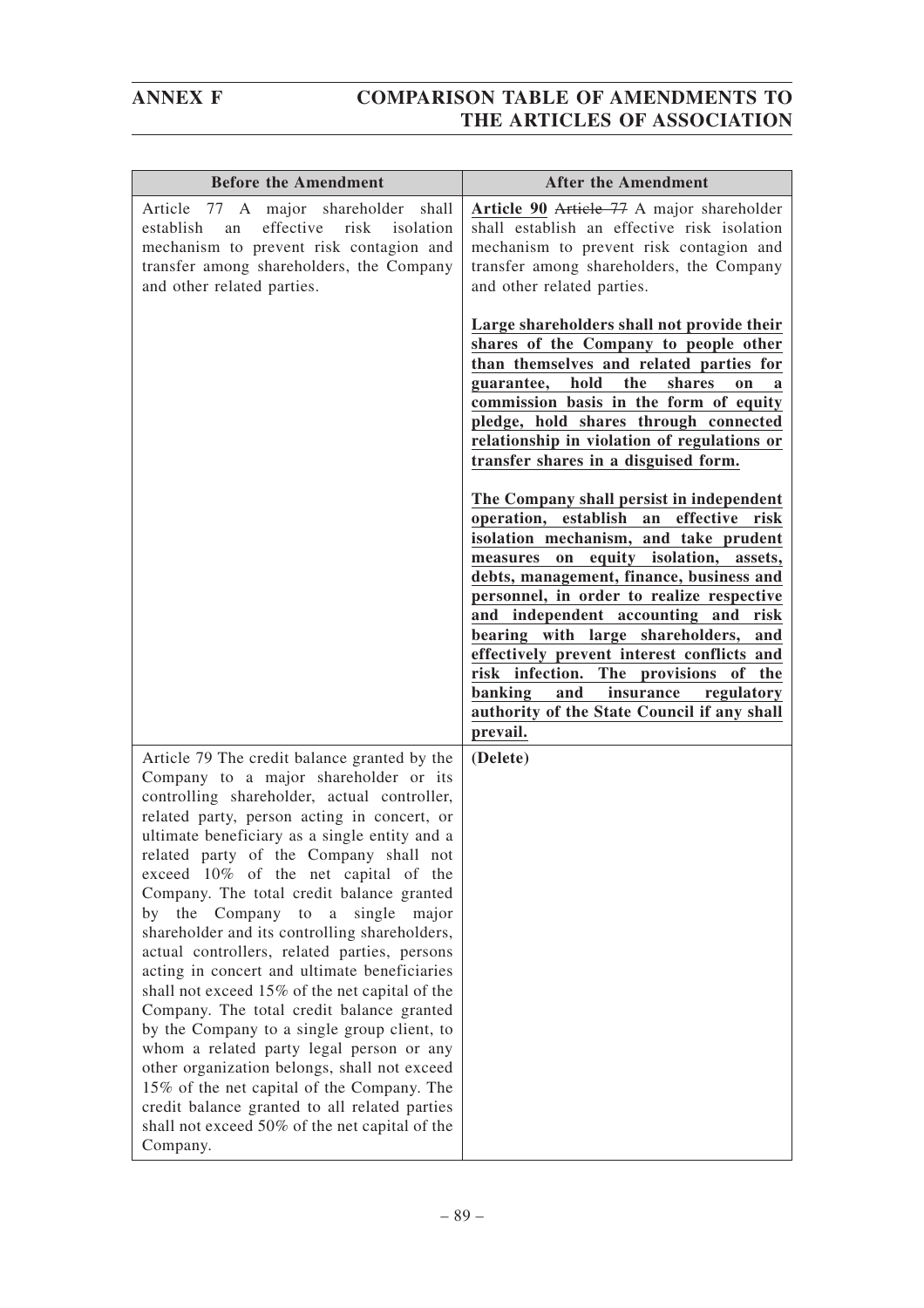| <b>Before the Amendment</b>                                            | <b>After the Amendment</b> |
|------------------------------------------------------------------------|----------------------------|
| The credit granted as mentioned in the                                 |                            |
| paragraph<br>includes<br>preceding<br>loans                            |                            |
| (including trade financing), bill acceptance                           |                            |
| and discounts, overdrafts, bond investments,                           |                            |
| investments by specific purpose vehicles,                              |                            |
| issuance of letters of credit, factoring,                              |                            |
| guarantees, loan commitments, and other                                |                            |
| of<br>which<br>credit<br>services<br>risks<br>are                      |                            |
| substantially borne by the Company or                                  |                            |
| wealth management products issued by the                               |                            |
| Company. The Company shall confirm the                                 |                            |
| identity of ultimate debtor according to the                           |                            |
| penetration principle. When calculating the                            |                            |
| credit balance in the preceding paragraph,                             |                            |
| the Company may deduct the amount of the                               |                            |
| deposits as security and the certificates of                           |                            |
| bank deposits and treasury bonds as pledge                             |                            |
| provided by the related parties at the time of                         |                            |
| granting credit.                                                       |                            |
|                                                                        |                            |
| Where the Company's major shareholder or                               |                            |
| its controlling shareholder, actual controller,                        |                            |
| related party, person acting in concert, or                            |                            |
| ultimate beneficiary, among others, is a                               |                            |
| financial institution, the Company shall,                              |                            |
| when conducting interbank business with it,                            |                            |
| comply with laws and regulations and the                               |                            |
| relevant requirements of relevant regulatory                           |                            |
| departments on the interbank business. The                             |                            |
| Company<br>shall<br>regard<br>the<br>major<br>shareholders             |                            |
| controlling<br>and<br>its<br>shareholders, actual controllers, related |                            |
| parties, persons acting in concert, and                                |                            |
| ultimate beneficiaries as its own related                              |                            |
| parties for management according to the                                |                            |
| penetration principle.                                                 |                            |
|                                                                        |                            |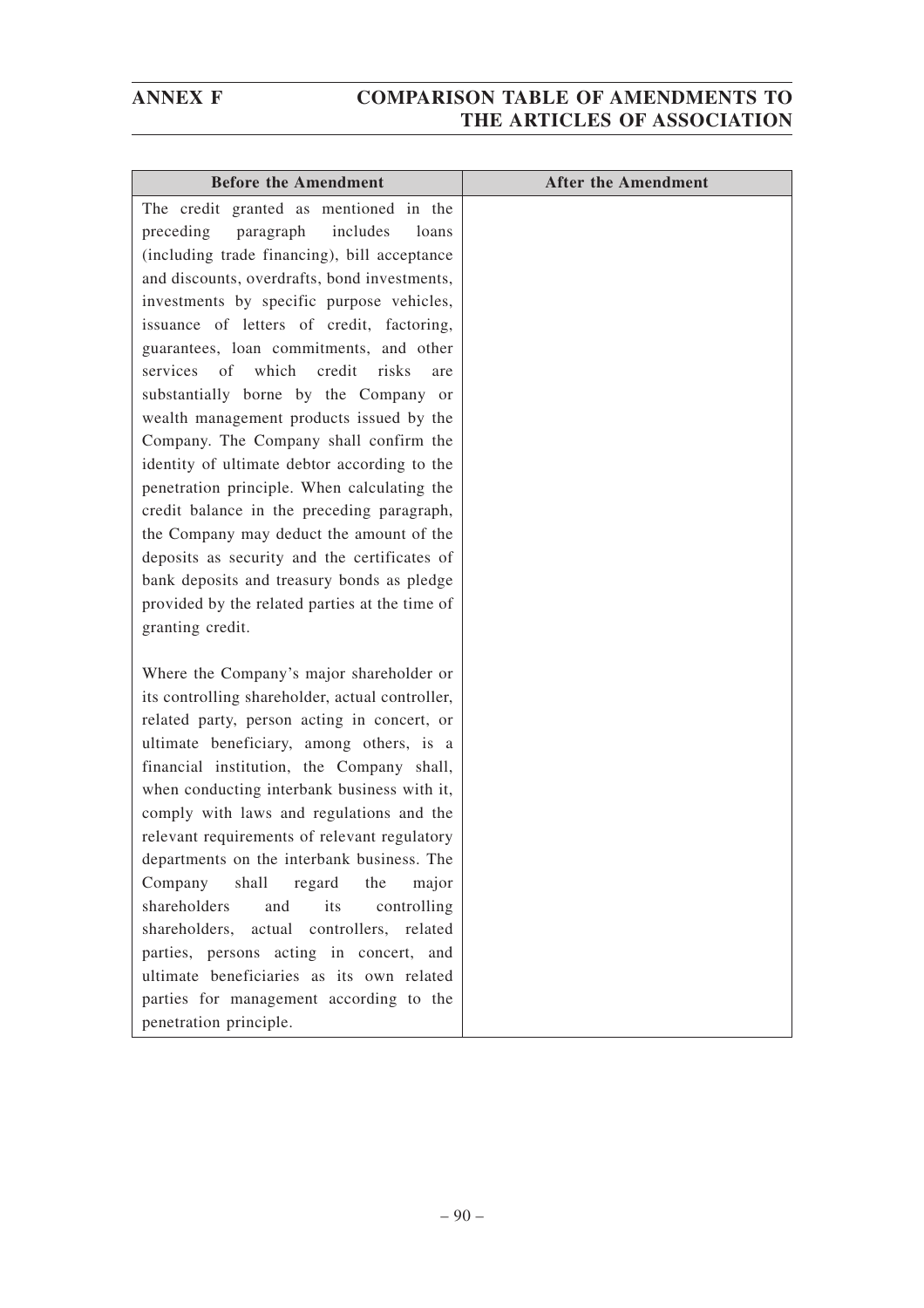| <b>Before the Amendment</b>                                                                                                                                                                                                                                                                                 | <b>After the Amendment</b>                                                                                                                                                                                                                                                                                                                                                                                      |
|-------------------------------------------------------------------------------------------------------------------------------------------------------------------------------------------------------------------------------------------------------------------------------------------------------------|-----------------------------------------------------------------------------------------------------------------------------------------------------------------------------------------------------------------------------------------------------------------------------------------------------------------------------------------------------------------------------------------------------------------|
| Article 82 The Company shall establish and<br>improve an equity information management<br>system and equity management rules, and<br>effectively conduct equity information<br>registration, management of related party<br>transactions, information disclosure and<br>other works.                        | Article 93 Article 82 The Company shall<br>establish and improve an equity information<br>management system and equity management<br>and effectively conduct equity<br>rules,<br>information registration, management of<br>party transactions, information<br>related<br>disclosure and other works.                                                                                                           |
| The<br>Company shall<br>strengthen<br>communication with its shareholders and<br>investors, and be responsible for work<br>including applying for<br>administrative<br>approval relating to equity affairs, reporting<br>of shareholders' information and relevant<br>matters, and submission of materials. | The<br>Company shall<br>strengthen<br>communication with its shareholders and<br>investors, and be responsible for work<br>including applying for<br>administrative<br>approval relating to equity affairs, reporting<br>of shareholders' information and relevant<br>matters, and submission of materials.                                                                                                     |
|                                                                                                                                                                                                                                                                                                             | The<br>Company shall strengthen the<br>management of equity and related party<br>transactions, focus on the behavior of<br>large shareholders, take prompt measures<br>to prevent the further aggravation where<br>large shareholders<br>their<br>and<br>actual<br>controllers are found to have illegal<br>behavior related to the Company, and<br>forthwith report to the CBIRC or its<br>dispatched offices. |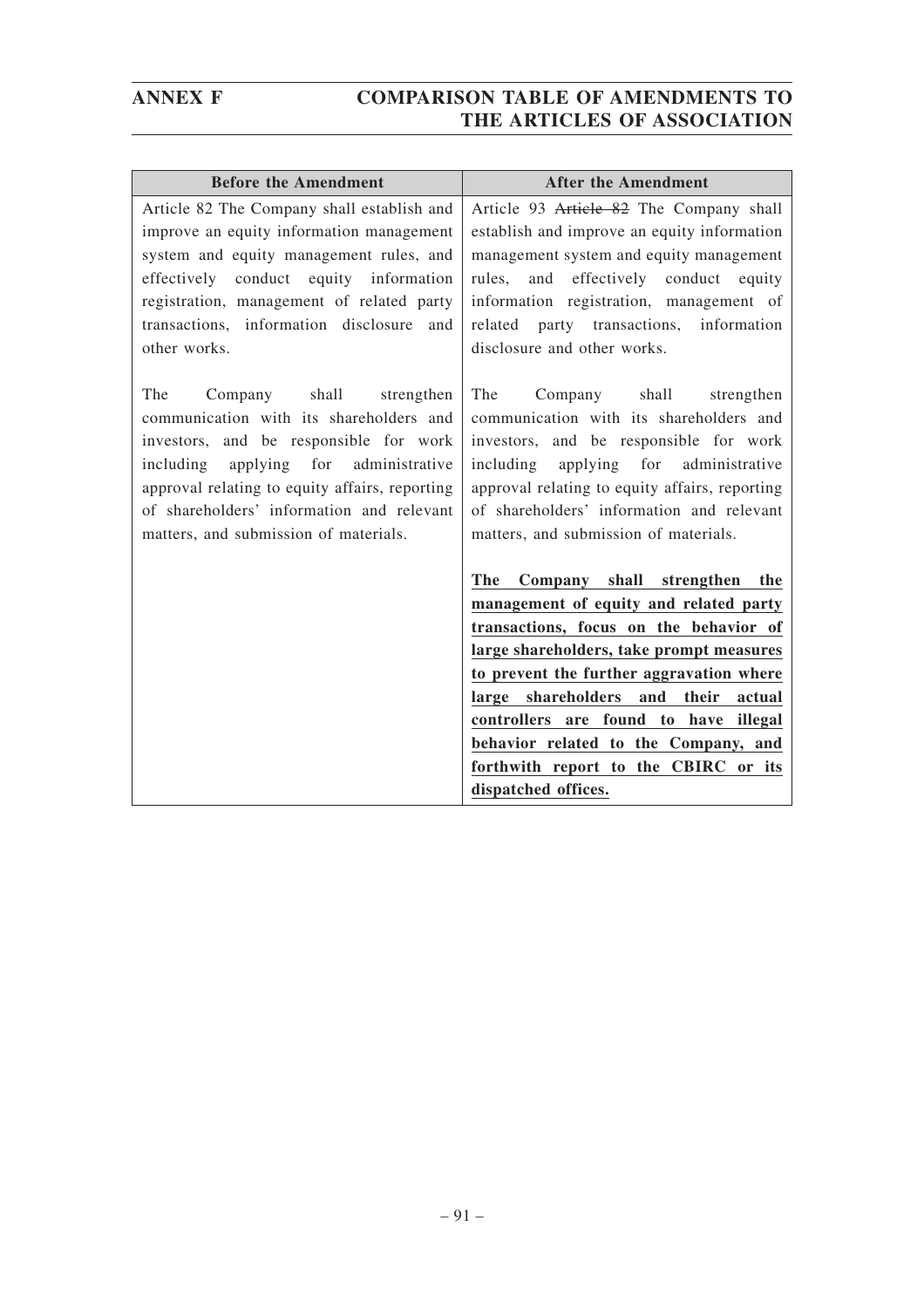| <b>Before the Amendment</b>                                                                                                                                                                                                                                                                                                                                                                                                                                                                                                                                                                                                                                                                                                                                                                                                                                                                                                                          | <b>After the Amendment</b>                                                                                                                                                                                                                                                                                                                                                                                                                                                                                                                                                                                                                                                                                                                                                                                                                                                                                                                                                                          |
|------------------------------------------------------------------------------------------------------------------------------------------------------------------------------------------------------------------------------------------------------------------------------------------------------------------------------------------------------------------------------------------------------------------------------------------------------------------------------------------------------------------------------------------------------------------------------------------------------------------------------------------------------------------------------------------------------------------------------------------------------------------------------------------------------------------------------------------------------------------------------------------------------------------------------------------------------|-----------------------------------------------------------------------------------------------------------------------------------------------------------------------------------------------------------------------------------------------------------------------------------------------------------------------------------------------------------------------------------------------------------------------------------------------------------------------------------------------------------------------------------------------------------------------------------------------------------------------------------------------------------------------------------------------------------------------------------------------------------------------------------------------------------------------------------------------------------------------------------------------------------------------------------------------------------------------------------------------------|
| 85<br>Where<br>Article<br>the<br>Company's<br>shareholder or its controlling shareholder,<br>actual controller, related party, person acting<br>in concert or ultimate beneficiary, among<br>others, falls under any of the following<br>circumstances, and causes the Company's<br>violation of the rules for<br>prudential<br>operations, the CBIRC or its dispatched<br>accordance<br>with<br>offices<br>may,<br>in<br>the<br>provision of Article 37 of the Banking<br>Supervision Law of the People's Republic of<br>China, order the controlling shareholder of<br>the Company to transfer equity, and restrict<br>the relevant rights of the said shareholder of<br>the Company to participate in the operation<br>management, including the right to request<br>convening of<br>a general<br>meeting<br>of<br>shareholders, voting<br>right,<br>right<br>of<br>nomination, right of submitting proposals,<br>and right of disposition, etc.: | Article 96 Article 85 Where the Company's<br>shareholder or its controlling shareholder,<br>actual controller, related party, person acting<br>in concert or ultimate beneficiary, among<br>others, falls under any of the following<br>circumstances, and causes the Company's<br>violation of the rules for prudential<br>operations, the CBIRC or its dispatched<br>offices<br>accordance<br>with<br>may,<br>in<br>the<br>provision of Article 37 of the Banking<br>Supervision Law of the People's Republic of<br>China, order the controlling shareholder of<br>the Company to transfer equity, and restrict<br>the relevant rights of the said shareholder of<br>the Company to participate in the operation<br>management, including the right to request<br>convening<br>of<br>a a<br>general<br>meeting<br>οf<br>shareholders, voting<br>right,<br>right<br>of<br>nomination, right of submitting proposals,<br>and right of disposition, etc.:<br>Article 98 The Board of Directors shall |
|                                                                                                                                                                                                                                                                                                                                                                                                                                                                                                                                                                                                                                                                                                                                                                                                                                                                                                                                                      | evaluate<br>the<br>qualification,<br>financial<br>shares<br>held,<br>related<br>status,<br>party<br>transactions of previous year, exercise of<br>shareholders'<br>rights,<br>fulfillment<br>of<br>responsibilities,<br>obligations<br>and<br>commitments, implementation<br>of<br>the<br>Articles of Association and agreements,<br>and observation of laws, regulations and<br>regulatory requirements at least once a<br>notifications<br>make<br>the<br>at<br>year,<br>shareholders' general meeting or in<br>writing, and copy to the banking and<br>insurance regulatory authority of the<br><b>State Council.</b><br>During the aforesaid evaluation, the<br>Company may carry out simultaneous<br>evaluation on other shareholders that<br>shall be evaluated in accordance with<br>relevant regulatory requirements, and<br>relevant evaluation<br>reports<br>may<br>be<br>submitted to the banking and insurance<br>regulatory authority of the State Council<br>together.                |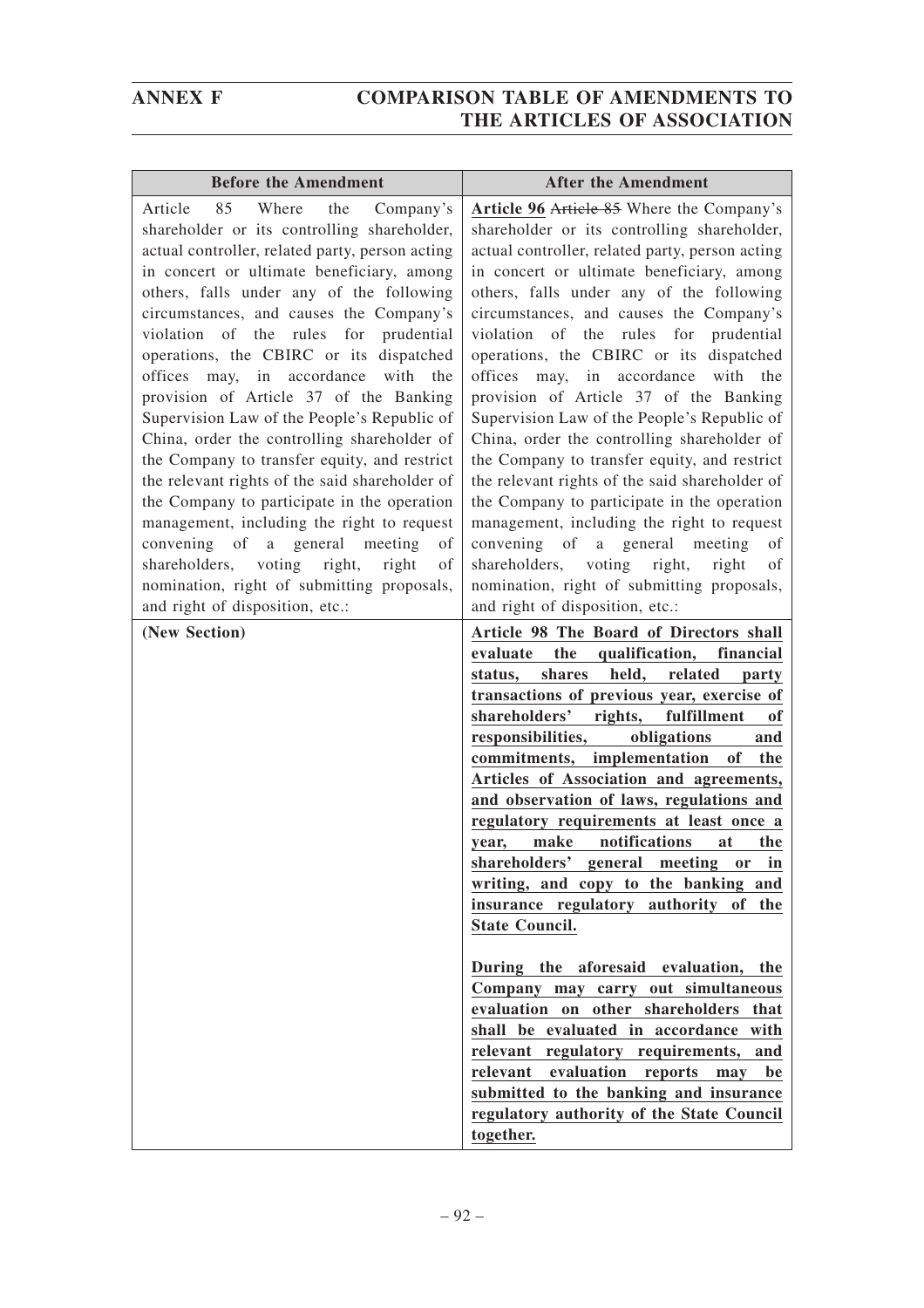| <b>Before the Amendment</b>                                                                                      | <b>After the Amendment</b>                                                                                       |
|------------------------------------------------------------------------------------------------------------------|------------------------------------------------------------------------------------------------------------------|
| The<br>shareholders' general<br>Article<br>88                                                                    | Article 99 Article 88 The shareholders'                                                                          |
| meeting is the organ of power of the                                                                             | general meeting is the organ of power of the                                                                     |
| Company which exercises the following                                                                            | Company which exercises the following                                                                            |
| functions and powers according to law:                                                                           | functions and powers according to law                                                                            |
|                                                                                                                  | within the scope stipulated by laws,                                                                             |
| (1) determining the Company's business                                                                           | regulations and the provisions of the                                                                            |
| policies and investment plans;                                                                                   | <b>Articles of Association:</b>                                                                                  |
| (2) electing and replacing directors, and<br>determining<br>matters<br>concerning<br>remunerations to directors; | (1) determining the Company's business<br>policies and investment plans;                                         |
| (3) electing and replacing the supervisors<br>appointed<br>from<br>employee<br>not                               | (2) electing and replacing directors, and<br>determining<br>matters<br>concerning<br>remunerations to directors; |
| determining<br>representatives,<br>and<br>remunerations to supervisors;                                          | (3) electing and replacing the supervisors<br>appointed from<br>employee<br>not                                  |
| (4) examining and approving reports of the<br>Board of directors;                                                | determining<br>representatives,<br>and<br>remunerations to supervisors;                                          |
| (5) examining and approving reports of the<br>Board of supervisors;                                              | (4) examining and approving reports of the<br>Board of directors;                                                |
| (6) examining and approving the Company's<br>annual financial budget and final account<br>proposals;             | (5) examining and approving reports of the<br>Board of supervisors;                                              |
| (7) examining and approving the Company's<br>profit distribution plans and losses making<br>up plans;            | (6) examining and approving the Company's<br>annual financial budget and final account<br>proposals;             |
| (8) adopting resolutions concerning the<br>increase or decrease of the Company's<br>registered capital;          | (7) examining and approving the Company's<br>profit distribution plans and losses making<br>up plans;            |
| (9) adopting resolutions on issuing bonds of<br>the Company;                                                     | (8) adopting resolutions concerning the<br>increase or decrease of the Company's<br>registered capital;          |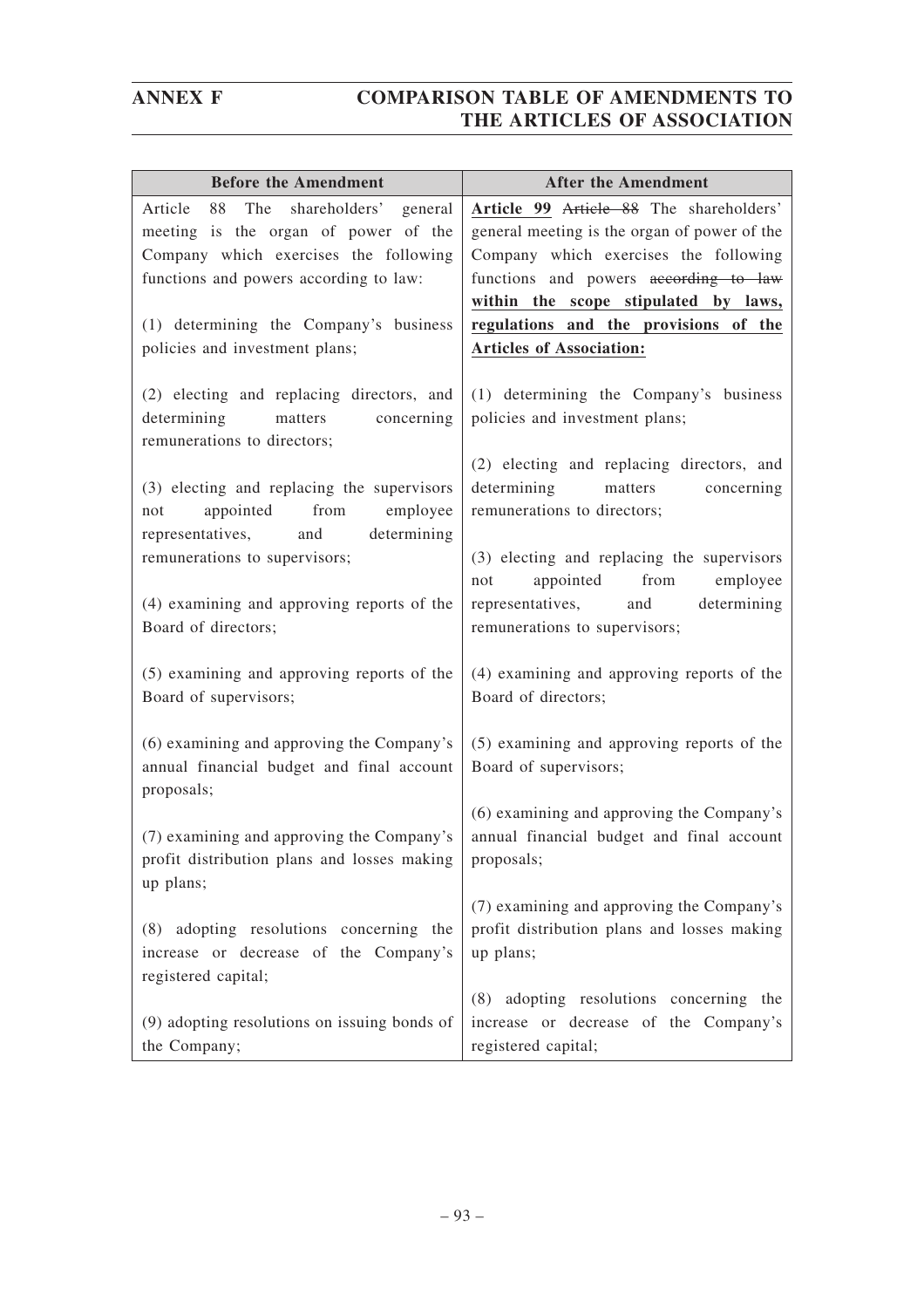| <b>Before the Amendment</b>                                                                                                                                                                                                                                                                                                                                                                                                                                                                                                                                                                                                                                                                                                                                                                                                      | <b>After the Amendment</b>                                                                                                                                                                                                                                                                                                                                                                                                                                                                                                                                                                                                                                                                                                       |
|----------------------------------------------------------------------------------------------------------------------------------------------------------------------------------------------------------------------------------------------------------------------------------------------------------------------------------------------------------------------------------------------------------------------------------------------------------------------------------------------------------------------------------------------------------------------------------------------------------------------------------------------------------------------------------------------------------------------------------------------------------------------------------------------------------------------------------|----------------------------------------------------------------------------------------------------------------------------------------------------------------------------------------------------------------------------------------------------------------------------------------------------------------------------------------------------------------------------------------------------------------------------------------------------------------------------------------------------------------------------------------------------------------------------------------------------------------------------------------------------------------------------------------------------------------------------------|
| (10) make resolution on merger, division,<br>dissolution and liquidation or form change<br>of the Company;                                                                                                                                                                                                                                                                                                                                                                                                                                                                                                                                                                                                                                                                                                                       | (9) adopting resolutions on issuing bonds of<br>the Company;                                                                                                                                                                                                                                                                                                                                                                                                                                                                                                                                                                                                                                                                     |
| (11) modifying the Articles of Association;                                                                                                                                                                                                                                                                                                                                                                                                                                                                                                                                                                                                                                                                                                                                                                                      | (10) adopting resolutions on the listing of<br>the Company;                                                                                                                                                                                                                                                                                                                                                                                                                                                                                                                                                                                                                                                                      |
| (12) adopting resolution on engagement,<br>dismissing or discontinuing the appointment<br>of an accounting firm;                                                                                                                                                                                                                                                                                                                                                                                                                                                                                                                                                                                                                                                                                                                 | $(11)$ $(10)$ adopting resolutions on merger,<br>division, dissolution and liquidation or form<br>change of the Company;                                                                                                                                                                                                                                                                                                                                                                                                                                                                                                                                                                                                         |
| (13) examining fixed assets investments,<br>external guarantees, external investments,<br>and connected transaction matters which<br>should be submitted to the shareholders'<br>general meeting for<br>examination<br>in<br>with<br>the<br>relevant<br>accordance<br>laws,<br>administrative regulations, departmental<br>regulations, provisions of the securities<br>regulators where the Company's stocks are<br>listed for trading as well as the Company's<br>Articles of Association and other internal<br>system $rules$ ; $(14)$ examining temporary<br>proposals put forward by the shareholders<br>who hold than 3% of the total voting shares<br>of the Company individually or jointly;<br>(15) examining and approving changes in<br>use of the raised capital;<br>examining<br>(16)<br>and<br>approving<br>equity | (12) adopting resolutions<br>the<br>on<br>acquisition of the Company's shares that<br>shall be submitted to the shareholders'<br>general meeting in accordance with the<br>and provisions of the securities<br>law<br>regulatory authority of the place in which<br>the Company's shares are listed;<br>$(13)$ $(11)$ —modifying the<br>Articles<br>οf<br>Association;<br>(14)<br>(12)<br>adopting resolution<br>on<br>engagement, dismissing or discontinuing the<br>appointment of an accounting firm which<br>offers regular legal audits on the financial<br>reports of the Company;<br>examining fixed<br>(15)<br>(13)<br>assets<br>investments, external guarantees, external<br>and connected transaction<br>investments, |
| incentive plans; and                                                                                                                                                                                                                                                                                                                                                                                                                                                                                                                                                                                                                                                                                                                                                                                                             | matters which should be submitted to the<br>shareholders'<br>meeting<br>general<br>for<br>examination in accordance with the relevant<br>administrative<br>regulations,<br>laws,<br>departmental regulations, provisions of the<br>securities regulators where the Company's<br>stocks are listed for trading as well as the<br>Company's Articles of Association and other<br>internal system rules;                                                                                                                                                                                                                                                                                                                            |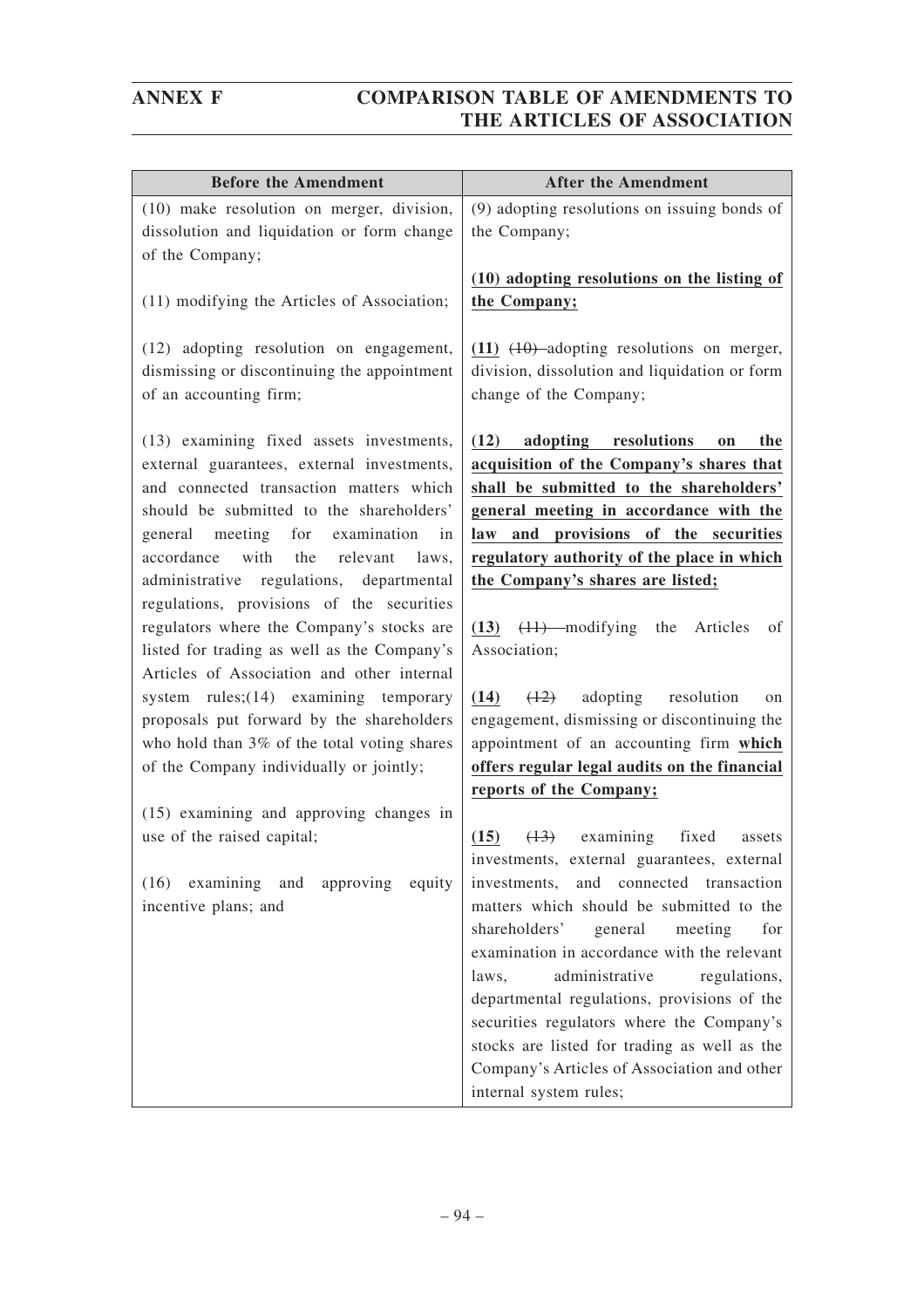| <b>Before the Amendment</b>                   | <b>After the Amendment</b>                      |
|-----------------------------------------------|-------------------------------------------------|
| (17) examining other matters which shall be   | $(16)$ $(14)$ examining temporary proposals put |
| by the shareholders' general<br>decided       | forward by the shareholders who hold than       |
| according<br>meeting<br>to<br>the<br>laws,    | 3% of the total voting shares of the            |
| administrative regulations,<br>departmental   | Company individually or jointly;                |
| rules, securities regulatory body where the   |                                                 |
| Company's stocks are listed for trading, the  | $(17)$ $(15)$ examining and approving changes   |
| Articles of Association, and the Company's    | in use of the raised capital;                   |
| other internal rules.                         |                                                 |
|                                               | $(18)$ $(16)$ examining and approving equity    |
|                                               | incentive plans and schemes; and                |
|                                               | (19) examining and approving the rules of       |
|                                               | procedures of the shareholders' general         |
|                                               | meetings,<br>board<br>meetings<br>and           |
|                                               | supervisors' meetings;                          |
|                                               |                                                 |
|                                               | $(20)$ $(17)$ examining other matters which     |
|                                               | shall be decided by the shareholders' general   |
|                                               | according<br>to<br>the<br>meeting<br>laws,      |
|                                               | administrative regulations,<br>departmental     |
|                                               | rules, securities regulatory body where the     |
|                                               | Company's stocks are listed for trading, the    |
|                                               | Articles of Association, and the Company's      |
|                                               | other internal rules.                           |
|                                               | The powers of the shareholders' general         |
|                                               | meeting stipulated in the Articles of           |
|                                               | Association shall not be granted to the         |
|                                               | Board of Directors, other institutions or       |
|                                               | individuals.                                    |
| The<br>shareholders' general<br>Article<br>90 | Article 101 Article 90 The shareholders'        |
| meeting consists of the annual meeting and    | general meeting consists of the annual          |
| temporary meetings. The annual meeting        | meeting<br>and temporary meetings. The          |
| shall be held once every year within six (6)  | annual meeting shall be held once every year    |
| months upon conclusion of the previous        | within six $(6)$ months upon conclusion of the  |
| fiscal year.                                  | previous every fiscal year.                     |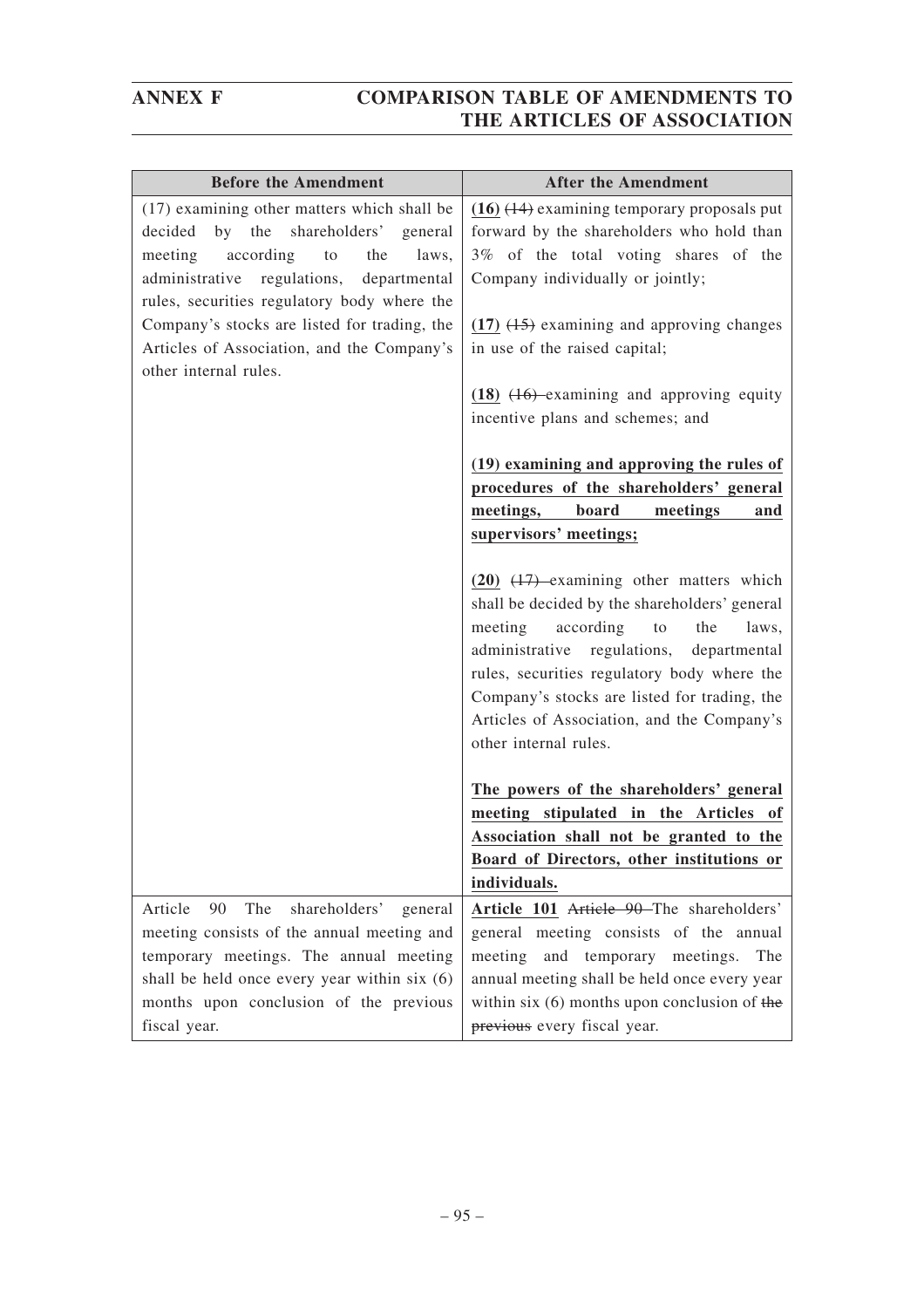| <b>Before the Amendment</b>                                                                                                                                                                           | <b>After the Amendment</b>                                                                                                                                                                                |
|-------------------------------------------------------------------------------------------------------------------------------------------------------------------------------------------------------|-----------------------------------------------------------------------------------------------------------------------------------------------------------------------------------------------------------|
| Article 91 The Company shall convene an<br>extraordinary shareholders' general meeting<br>within two $(2)$ months since the date of the<br>occurrence of<br>any of the<br>following<br>circumstances: | Article 102 Article 91 The Company shall<br>convene an extraordinary shareholders'<br>general meeting within two (2) months since<br>the date of the occurrence of any of the<br>following circumstances: |
| (1) The number of directors is less than the                                                                                                                                                          | (1) The number of directors is less than the                                                                                                                                                              |
| statutory minimum number prescribed by                                                                                                                                                                | statutory minimum number prescribed by                                                                                                                                                                    |
| the Company Law or two thirds $(2/3)$ of the                                                                                                                                                          | the Company Law or two thirds $(2/3)$ of the                                                                                                                                                              |
| number prescribed in the Articles of                                                                                                                                                                  | number prescribed in the Articles of                                                                                                                                                                      |
| Association;                                                                                                                                                                                          | Association;                                                                                                                                                                                              |
| (2) The Company's loss not made up reaches                                                                                                                                                            | (2) The Company's loss not made up reaches                                                                                                                                                                |
| one third $(1/3)$ of the total paid-in equity;                                                                                                                                                        | one third $(1/3)$ of the total paid-in equity;                                                                                                                                                            |
| (3) Written request has been put forward by                                                                                                                                                           | (3) Written request has been put forward by                                                                                                                                                               |
| the shareholders who have more than ten                                                                                                                                                               | the shareholders who have more than ten                                                                                                                                                                   |
| percent $(10\%)$ of the total voting shares of                                                                                                                                                        | percent $(10\%)$ of the total voting shares of                                                                                                                                                            |
| the Company individually or jointly held;                                                                                                                                                             | the Company individually or jointly held;                                                                                                                                                                 |
| (4) The Board of directors deems it as                                                                                                                                                                | (4) The Board of directors deems it as                                                                                                                                                                    |
| necessary;                                                                                                                                                                                            | necessary;                                                                                                                                                                                                |
| (5) The Board of supervisors proposes to                                                                                                                                                              | (5) The Board of supervisors proposes to                                                                                                                                                                  |
| convene; and                                                                                                                                                                                          | convene; and                                                                                                                                                                                              |
| (6) Other circumstances stipulated by laws,<br>regulations, departmental<br>administrative<br>regulations or the Articles of Association.                                                             | $(6)$ More than half $(1/2)$ and no less than<br>two independent directors propose to<br>convene; and                                                                                                     |
| The number of shares of the aforesaid Item<br>(3) shall be calculated as of the date when<br>shareholders put forward a written request.                                                              | $(7)$ $(6)$ -Other circumstances stipulated by<br>administrative<br>regulations,<br>laws,<br>departmental regulations or the Articles of<br>Association.                                                  |
|                                                                                                                                                                                                       | The number of shares of the aforesaid Item<br>(3) shall be calculated as of the date when<br>shareholders put forward a written request.                                                                  |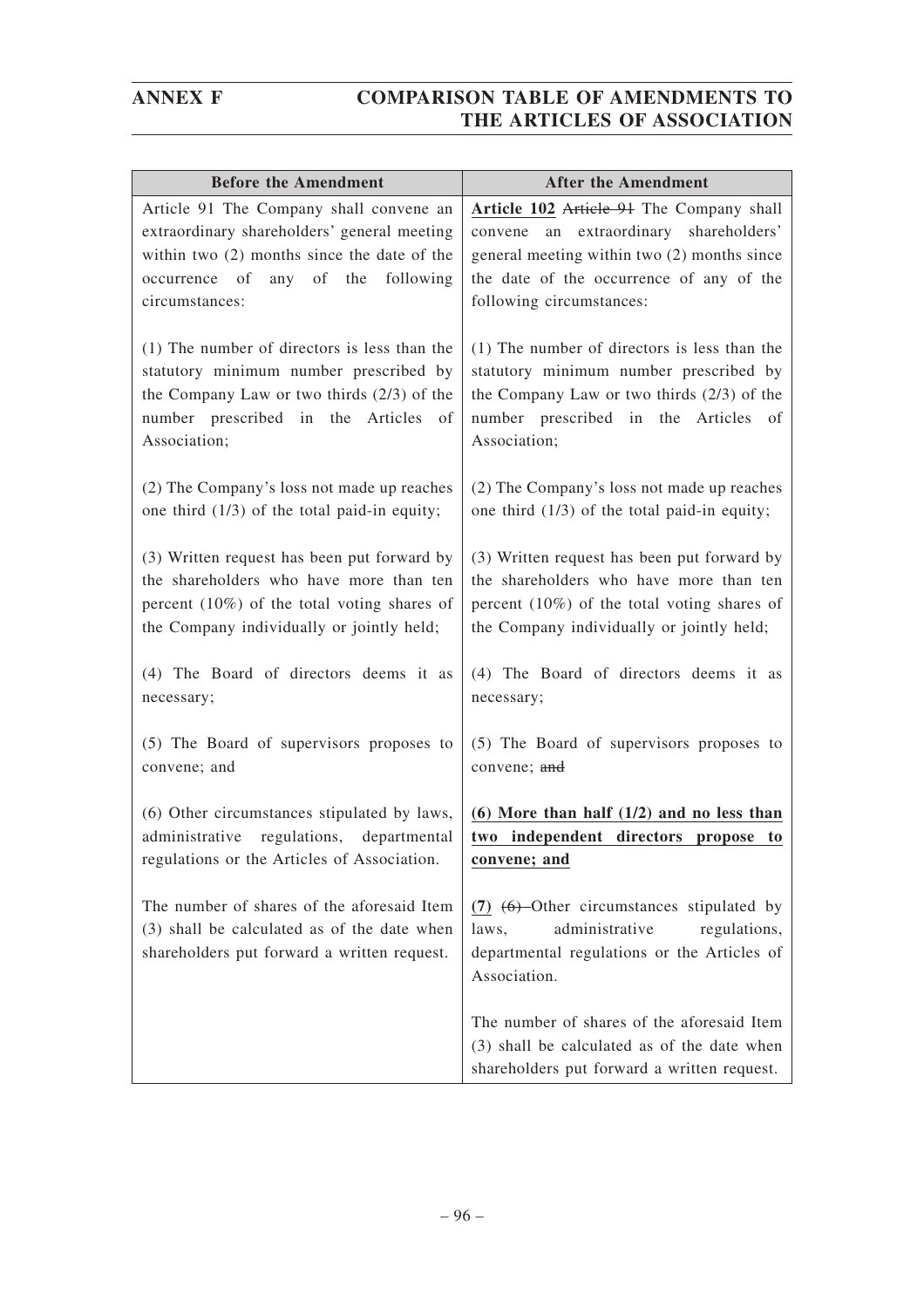| <b>Before the Amendment</b>                 | <b>After the Amendment</b>                        |
|---------------------------------------------|---------------------------------------------------|
| (New Section)                               | Article 103 Should the annual general             |
|                                             | meeting or extraordinary general meeting          |
|                                             | fail to be convened within the period             |
|                                             | stipulated by laws, regulations, regulatory       |
|                                             | requirements and the provisions of the            |
|                                             | <b>Articles of Association, the Company shall</b> |
|                                             | make a report and explain reasons to the          |
|                                             | banking<br>and<br>insurance<br>regulatory         |
|                                             | authority of the State Council.                   |
| Article 92 The location for the Company to  | Article 104 Article 92 The location for the       |
| convene a shareholders' general meeting     | Company to convene a shareholders' general        |
| shall be the Company's domicile or other    | meeting shall be the Company's domicile or        |
| places specified in the notice of the       | other places specified in the notice of the       |
| shareholders' general meeting.              | shareholders' general meeting.                    |
|                                             |                                                   |
| The shareholders' general meeting will set  | The shareholders' general meeting will set        |
| up an assembly room and be held in the form | up an assembly room and be held in the form       |
| of live meeting. The Company may also       | of by way of live meeting. The Company            |
| provide network or other means for the      | may also provide safe, economical and             |
| convenience of shareholders to attend the   | convenient network or other means for the         |
| general meeting according to the relevant   | convenience of shareholders to attend the         |
| provisions. Shareholders attend the general | general meeting according to the relevant         |
| meeting through the aforesaid means shall   | provisions. Shareholders attend the general       |
| be considered as present.                   | meeting through the aforesaid means shall         |
|                                             | be considered as present.                         |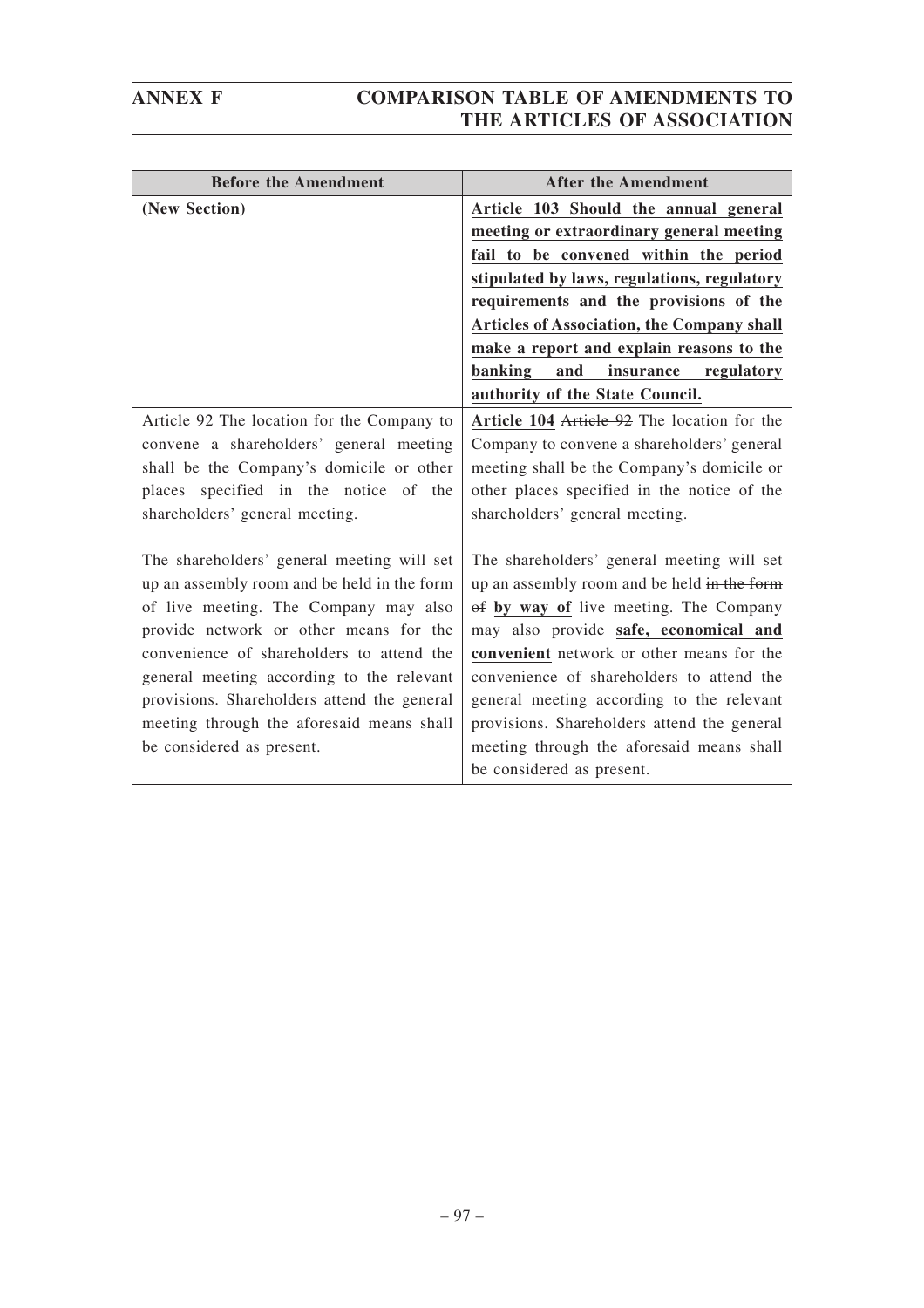| <b>Before the Amendment</b>                    | <b>After the Amendment</b>                    |
|------------------------------------------------|-----------------------------------------------|
| Article 93 More than half of and no less than  | Article 105 Article 93 More than half of and  |
| two (2) independent directors shall have the   | no less than two (2) independent directors    |
| right to propose for an extraordinary general  | shall have the right to propose for an        |
| meeting of shareholders to the board of        | extraordinary general<br>meeting<br>of        |
| directors. The board of directors shall give a | shareholders to the board of directors. The   |
| written reply on agreeing or disagreeing to    | board of directors shall give a written reply |
| convene an extraordinary general meeting of    | on agreeing or disagreeing to convene an      |
| shareholders according to the provisions of    | general<br>extraordinary<br>meeting<br>of     |
| the laws, administrative regulations and the   | shareholders according to the provisions of   |
| Articles of Association within 10 days after   | the laws, administrative regulations and the  |
| receiving a proposal put forward<br>by         | Articles of Association within 10 days after  |
| independent directors on convening<br>an       | receiving a proposal put forward<br>by        |
| extraordinary general<br>meeting<br>of         | independent directors on convening<br>an      |
| shareholders.                                  | extraordinary general<br>meeting<br>of        |
|                                                | shareholders.                                 |
| The board of directors will issue a notice to  |                                               |
| convene a shareholders' general meeting        | The board of directors will issue a notice to |
| within 5 days after making the resolution      | convene a shareholders' general meeting       |
| where it agrees to convene an extraordinary    | within 5 days after making the resolution     |
| general meeting of shareholders; where the     | where it agrees to convene an extraordinary   |
| board of directors disagree to convene a       | general meeting of shareholders; where the    |
| shareholders' general meeting, it shall        | board of directors disagree to convene a      |
| explain the reasons and make a public          | shareholders' general meeting, it shall       |
| notice.                                        | explain the reasons and make a public         |
|                                                | notice.                                       |
|                                                |                                               |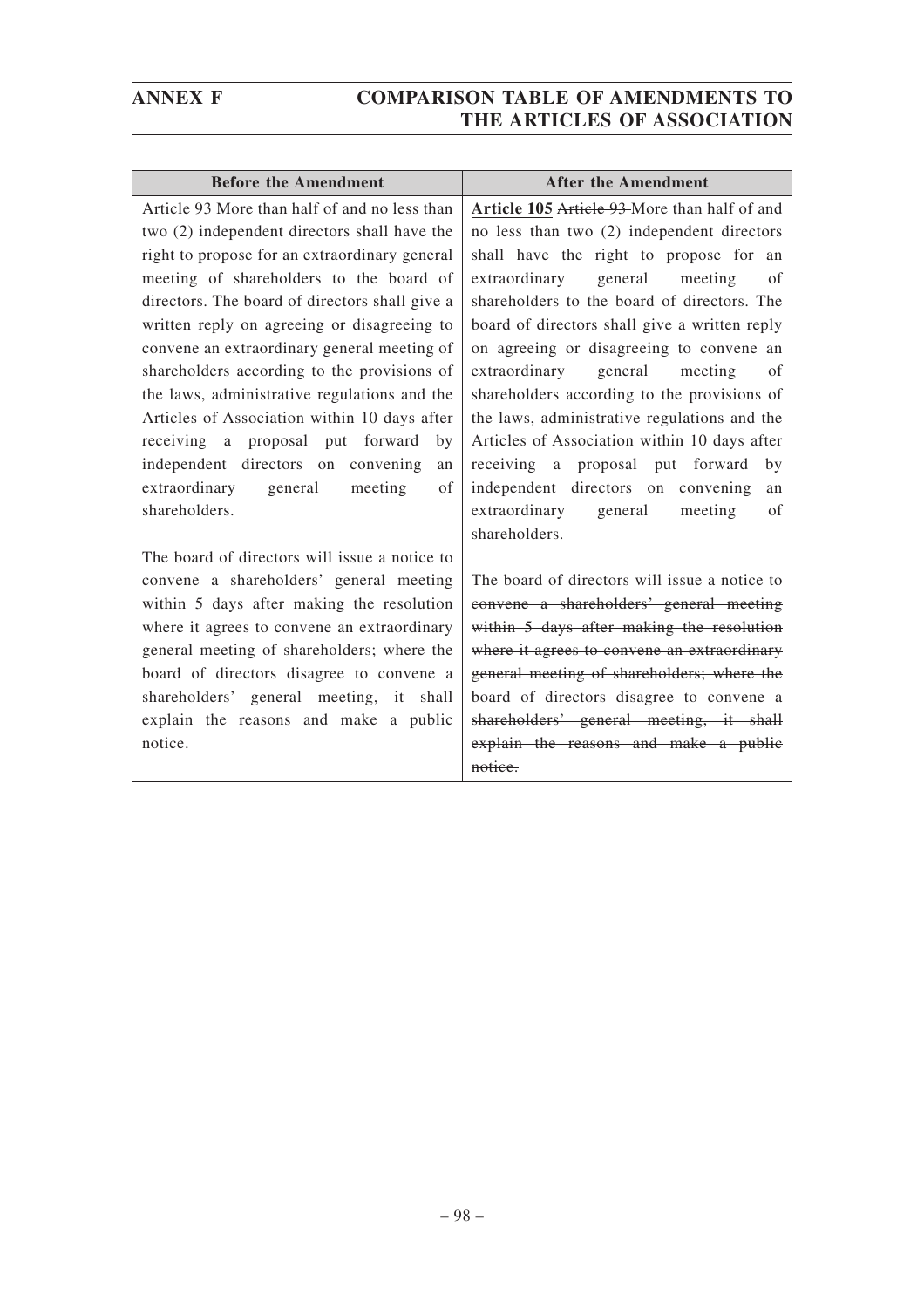| <b>Before the Amendment</b>                    | <b>After the Amendment</b>                     |
|------------------------------------------------|------------------------------------------------|
| Article 95 The following procedures shall be   | Article 108 Article 95 The following           |
| followed where shareholders require to         | where<br>procedures<br>shall be followed       |
| convene an extraordinary general meeting of    | shareholders<br>require<br>to<br>convene<br>an |
| shareholders or a classified shareholder       | extraordinary general<br>meeting<br>of         |
| meeting:                                       | shareholders or a classified shareholder       |
|                                                | meeting:                                       |
|                                                |                                                |
|                                                |                                                |
| (3) Where the board of directors does not      |                                                |
| agree to hold an extraordinary general         | (3) Where the board of directors does not      |
| meeting of shareholders or classified          | agree to hold an extraordinary general         |
| shareholders' meeting or fails to give a reply | meeting of shareholders or classified          |
| within ten (10) days upon receipt of the       | shareholders' meeting or fails to give a reply |
| proposal, the shareholders that solely or      | within ten (10) days upon receipt of the       |
| collectively hold ten percent $(10\%)$ or more | proposal, the shareholders that solely or      |
| shares of the Company shall have the right     | collectively hold ten percent $(10\%)$ or more |
| to propose the board of supervisors to hold    | shares of the Company shall have the right     |
| extraordinary general meeting<br>of<br>an      | to propose the board of supervisors to hold    |
| shareholders, and shall put forward the        | an extraordinary general meeting of            |
| request to the board of supervisors in written | shareholders or classified shareholders'       |
| form;                                          | meeting, and shall put forward the request to  |
|                                                | the board of supervisors in written form;      |
|                                                |                                                |
|                                                | .                                              |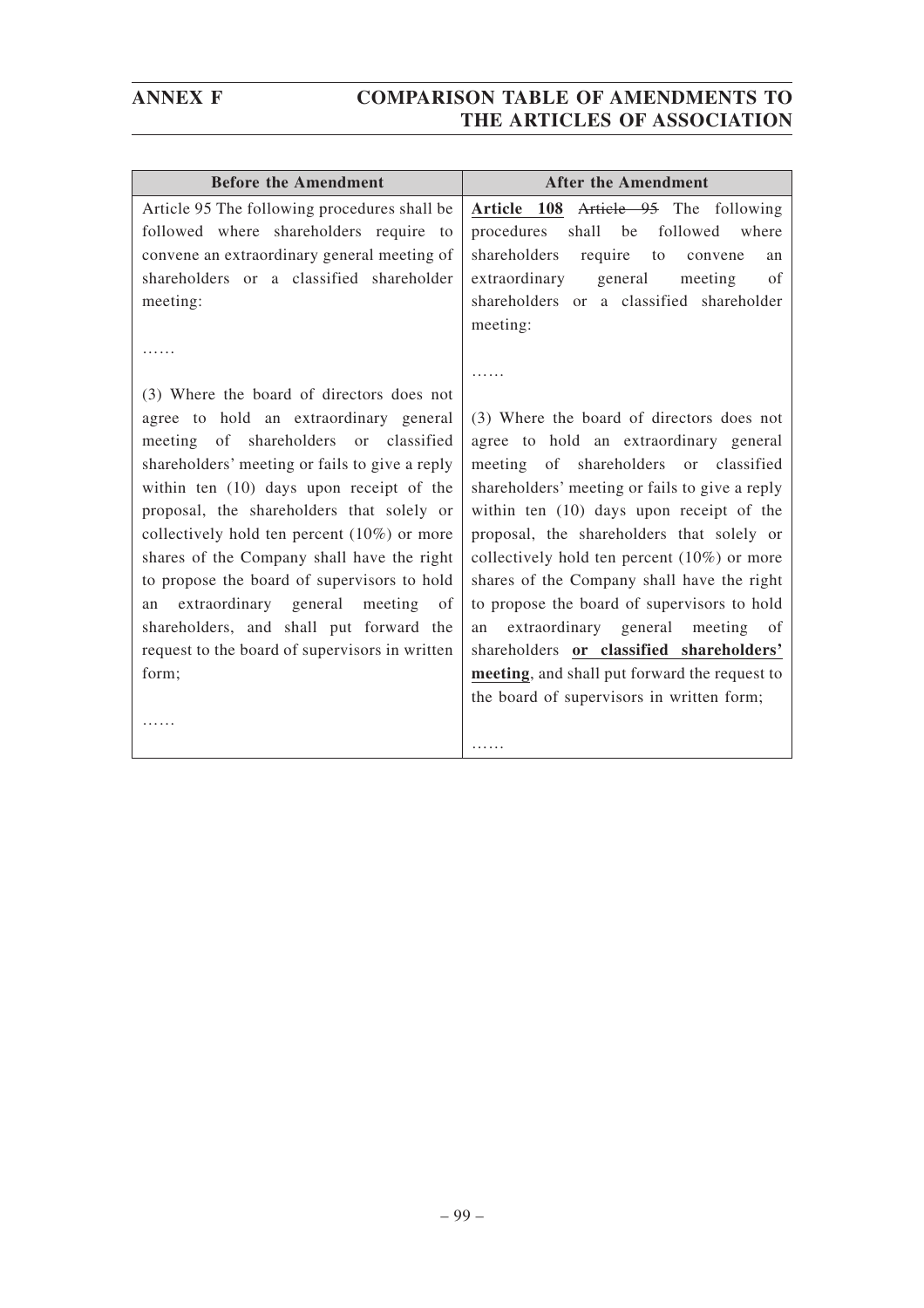| <b>Before the Amendment</b>                                                                                                                                                                                                                                                                                                                                                                                                                                                       | <b>After the Amendment</b> |
|-----------------------------------------------------------------------------------------------------------------------------------------------------------------------------------------------------------------------------------------------------------------------------------------------------------------------------------------------------------------------------------------------------------------------------------------------------------------------------------|----------------------------|
| Article 96 Where the board of supervisors or<br>shareholders<br>decide<br>to<br>convene<br>the<br>shareholders' general meeting on its/their<br>own initiative, it/they shall send out a<br>written notice to the board of directors, and<br>shall put on the records of the dispatched<br>office of the securities regulatory authority<br>of the State Council at the locality of the<br>Company, the banking<br>and insurance<br>regulatory authority of the State Council and | (Delete)                   |
| the Stock Exchange where the Company's<br>stocks are listed for trading.<br>Before the resolution of the shareholders'<br>meeting is<br>general<br>announced,<br>the                                                                                                                                                                                                                                                                                                              |                            |
| proportion of shares held by the summoning<br>shareholders shall be no less than ten percent<br>$(10\%).$<br>The shareholders that convene the meeting                                                                                                                                                                                                                                                                                                                            |                            |
| shall, when sending out a notice on meeting<br>and circulating an announcement on the<br>resolution of the shareholders' general<br>meeting, submit the relevant certification<br>the<br>securities<br>materials<br>regulatory<br>to                                                                                                                                                                                                                                              |                            |
| authority of the State Council at the locality<br>of the Company and the Stock Exchange<br>where the Company's stocks are listed for<br>trading.                                                                                                                                                                                                                                                                                                                                  |                            |
| Article 99 The contents of a proposal shall<br>be within the duty of the shareholders'<br>general meeting, have definite topics and<br>specific matters for resolution, and shall be<br>the<br>line<br>with<br>laws,<br>administrative<br>in                                                                                                                                                                                                                                      | (Delete)                   |
| regulations and the Articles of Association.<br>The proposal shall be submitted or delivered<br>to the board of directors by written form.                                                                                                                                                                                                                                                                                                                                        |                            |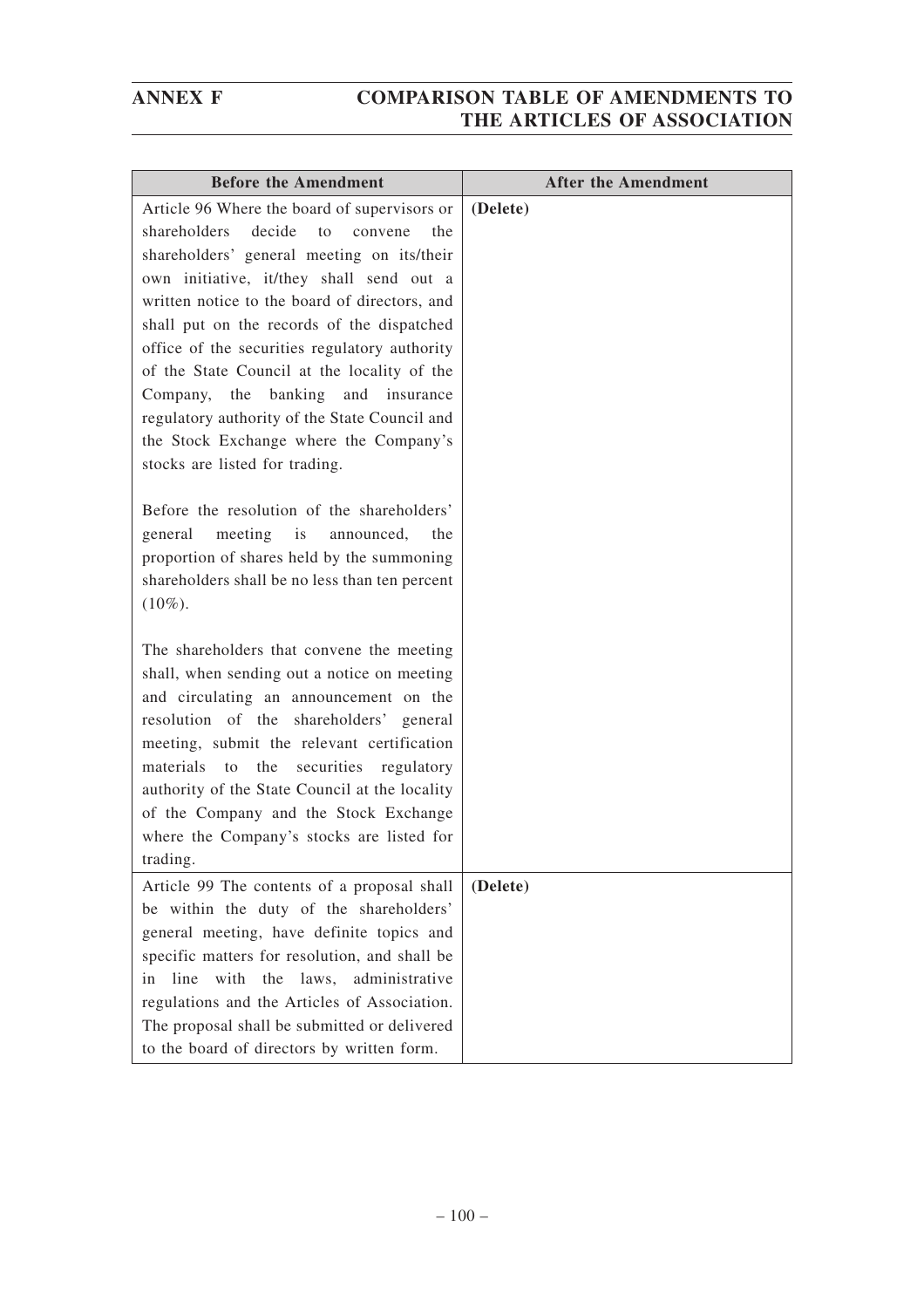| <b>Before the Amendment</b>                                                                                                                                                                                                                                                                                                                                                                                                                                                                                                                                                            | <b>After the Amendment</b>                                                                                                                                                                                                                                                                                                                                                                                                                                                                                                                                                                                                               |
|----------------------------------------------------------------------------------------------------------------------------------------------------------------------------------------------------------------------------------------------------------------------------------------------------------------------------------------------------------------------------------------------------------------------------------------------------------------------------------------------------------------------------------------------------------------------------------------|------------------------------------------------------------------------------------------------------------------------------------------------------------------------------------------------------------------------------------------------------------------------------------------------------------------------------------------------------------------------------------------------------------------------------------------------------------------------------------------------------------------------------------------------------------------------------------------------------------------------------------------|
| Article 100 Where the Company convenes a                                                                                                                                                                                                                                                                                                                                                                                                                                                                                                                                               | Article 111 Article 100 Where the Company                                                                                                                                                                                                                                                                                                                                                                                                                                                                                                                                                                                                |
| shareholders' general meeting, the board of<br>directors, the board of supervisors and the<br>shareholders that solely or collectively hold<br>three percent $(3\%)$ or more of the shares of<br>the Company may put forward a proposal to<br>the Company.                                                                                                                                                                                                                                                                                                                             | convenes a shareholders' general meeting,<br>board of directors, the board of<br>the.<br>supervisors and the shareholders that solely<br>or collectively hold three percent $(3%)$ or<br>more of the shares of the Company may put<br>forward a proposal to the Company.                                                                                                                                                                                                                                                                                                                                                                 |
| The shareholders that solely or collectively<br>hold three percent $(3%)$ or more of the<br>shares of the Company may put forward an<br>interim proposal and submit it to the<br>convener in written form within ten (10)<br>days before the meeting is held. The<br>convener shall issue a supplementary notice<br>on the meeting and announce the contents of<br>the interim proposal within two (2) days<br>upon receipt of the aforesaid proposal. If the<br>listing rules state otherwise where the<br>Company's stocks are listed, the contents<br>shall meet the rules as well. | The shareholders that solely or collectively<br>hold three percent $(3%)$ or more of the<br>shares of the Company may put forward an<br>interim proposal and submit it to the<br>convener Board of Directors in written<br>form within ten $(10)$ days before the meeting<br>is held. The convener-Board of Directors<br>shall issue a supplementary notice on the<br>meeting and announce the contents of the<br>interim proposal notify other shareholders<br>and<br>submit<br>the proposal<br>to<br>the<br>shareholders' general<br>meeting<br>for<br>deliberation within two (2) days upon<br>receipt of the aforesaid proposal. The |
| Unless it is prescribed by the preceding<br>paragraph, the convener shall, after sending<br>out a notice on the shareholders' general<br>meeting, not amend the proposal<br>as<br>mentioned in the aforesaid notice or add any<br>new proposal.                                                                                                                                                                                                                                                                                                                                        | contents of a proposal shall be within the<br>duty of the shareholders' general meeting,<br>have definite topics and specific matters<br>for resolution. If the listing rules state<br>otherwise where the Company's stocks are<br>listed, the contents shall meet the rules as<br>well.                                                                                                                                                                                                                                                                                                                                                 |
| The shareholders' general meeting shall not<br>vote on or make a resolution for any<br>proposal that is not listed in the notice on the<br>general meeting of shareholders or that is<br>inconsistent with Article 99 of the Articles<br>of Association.                                                                                                                                                                                                                                                                                                                               | Unless it is prescribed by the preceding<br>paragraph, the convener shall, after sending<br>out a notice on the shareholders' general<br>meeting, not amend the proposal<br>as<br>mentioned in the aforesaid notice or add any<br>new proposal.                                                                                                                                                                                                                                                                                                                                                                                          |
|                                                                                                                                                                                                                                                                                                                                                                                                                                                                                                                                                                                        | The shareholders' general meeting shall not<br>vote on or make a resolution for any<br>proposal that is not listed in the notice on the<br>general meeting of shareholders or that is<br>inconsistent with Article 99 of the Articles<br>of Association.                                                                                                                                                                                                                                                                                                                                                                                 |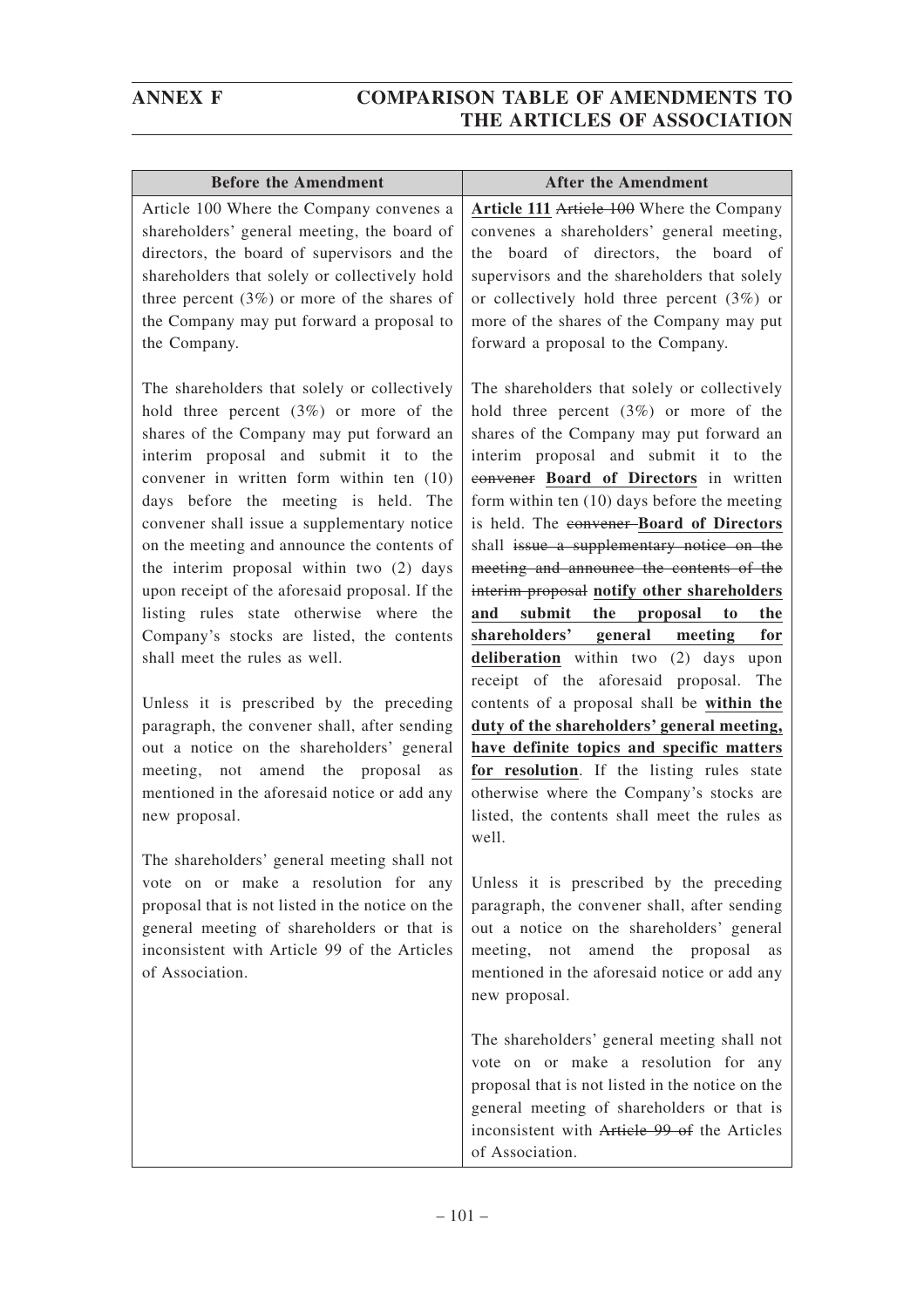| <b>Before the Amendment</b>                                                                                                                                                                                                                                                                                                                                                                                                                                                                                                                                                                                              | <b>After the Amendment</b>                                                                                                                                                                                                                                                                                                                                                                                                                                                                                                                                                                                                           |
|--------------------------------------------------------------------------------------------------------------------------------------------------------------------------------------------------------------------------------------------------------------------------------------------------------------------------------------------------------------------------------------------------------------------------------------------------------------------------------------------------------------------------------------------------------------------------------------------------------------------------|--------------------------------------------------------------------------------------------------------------------------------------------------------------------------------------------------------------------------------------------------------------------------------------------------------------------------------------------------------------------------------------------------------------------------------------------------------------------------------------------------------------------------------------------------------------------------------------------------------------------------------------|
| Article 101 Where the Company shall<br>convene a shareholders' general meeting, the<br>convener shall send out a written notice to<br>all registered shareholders on the matters to<br>be examined as well as the assembly date<br>and location twenty (20) days before the<br>annual general meeting (excluding the date<br>of the meeting), or fifteen (15) days before<br>extraordinary general<br>the<br>meeting<br>(excluding the date of the meeting). If the<br>listing rules of the stock exchange where the<br>Company's shares are listed have other<br>provisions, the longer notice period shall<br>prevail. | Article 112 Article 101 Where the Company<br>shall convene a shareholders' general<br>meeting, the convener shall send out a<br>written notice to all registered shareholders<br>on the matters to be examined as well as the<br>assembly date and location twenty (20) days<br>annual general meeting<br>before<br>the<br>(excluding the date of the meeting), or<br>fifteen (15) days before the extraordinary<br>general meeting (excluding the date of the<br>meeting). If the listing rules of the stock<br>exchange where the Company's shares are<br>listed have other provisions, the longer<br>notice period shall prevail. |
|                                                                                                                                                                                                                                                                                                                                                                                                                                                                                                                                                                                                                          | The Company shall notify the banking and<br>insurance regulatory authority of the State<br>Council at least three working days before<br>shareholders' general meeting is<br>the<br>convened. If the aforesaid period cannot be<br>satisfied under special circumstances, the<br>Company shall forthwith notify the banking<br>and insurance regulatory authority of the<br>State Council and specify the reasons.                                                                                                                                                                                                                   |
| Article 110 A shareholder shall entrust the<br>proxy in writing, which shall be signed by<br>the entrusting party or by the proxy<br>entrusted by the entrusting party in writing;<br>if the shareholder is a legal entity, the<br>written entrustment file shall be sealed by<br>the legal entity's stamp or signed by its<br>directors or the proxy officially appointed by<br>the shareholder.                                                                                                                                                                                                                        | Article 121 Article 110 A shareholder shall<br>entrust the proxy in writing, which shall be<br>signed by the entrusting party or by the<br>proxy entrusted by the entrusting party in<br>writing; if the shareholder is a legal entity,<br>the written entrustment file shall be sealed<br>by the legal entity's stamp or signed by its<br>directors or the proxy officially appointed by<br>the shareholder.                                                                                                                                                                                                                        |
|                                                                                                                                                                                                                                                                                                                                                                                                                                                                                                                                                                                                                          | Large shareholders may entrust the proxy<br>shareholders' general<br>attend<br>the<br>to<br>meeting, and such proxy can only be a<br>shareholder and his related party, person<br>acting in concert, nominated director and<br>supervisor. Large shareholders shall not<br>attend the shareholders' general meeting<br>as entrusted by non-related parties or<br>persons acting in concert.                                                                                                                                                                                                                                          |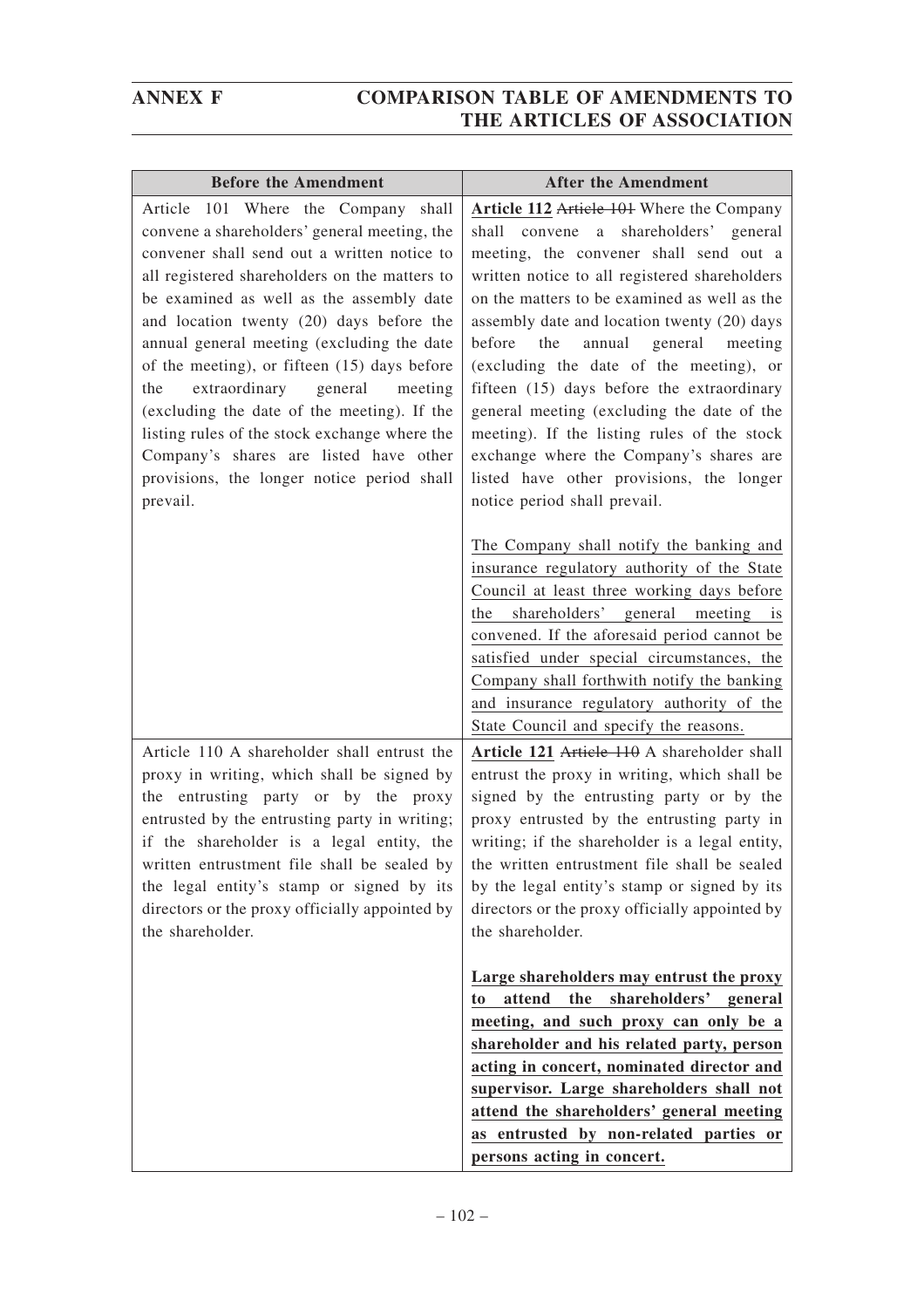| <b>Before the Amendment</b>                                                                                                                                                                                                                                                                                                                                                                                                                                                                                                                                                                      | <b>After the Amendment</b>                                                                                                                                                                                                                                                                                                                                                                                                                                                                                                                                                                       |
|--------------------------------------------------------------------------------------------------------------------------------------------------------------------------------------------------------------------------------------------------------------------------------------------------------------------------------------------------------------------------------------------------------------------------------------------------------------------------------------------------------------------------------------------------------------------------------------------------|--------------------------------------------------------------------------------------------------------------------------------------------------------------------------------------------------------------------------------------------------------------------------------------------------------------------------------------------------------------------------------------------------------------------------------------------------------------------------------------------------------------------------------------------------------------------------------------------------|
| Article 111 A shareholder shall attend the<br>meeting upon the strength of his/her ID card<br>or other valid certificates or proof or stock<br>account certificate that can prove his/her<br>identity; a proxy who attends the meeting<br>entrusted by a shareholder shall show his/her<br>valid ID card and the letter of attorney<br>issued by the shareholder.                                                                                                                                                                                                                                | Article 122 Article 111 A shareholder shall<br>attend the meeting upon the strength of<br>his/her ID card or other valid certificates or<br>proof or stock stock account certificate that<br>can prove his/her identity; a proxy who<br>meeting entrusted by a<br>attends<br>the<br>shareholder shall show his/her valid ID card<br>and the letter of attorney issued by the<br>shareholder.                                                                                                                                                                                                     |
| Institutional shareholders should<br>assign<br>his/her legal representative or a proxy<br>authorised by the legal representative to<br>meeting. Where<br>attend the<br>a legal<br>representative attends the meeting, he/she<br>should show the ID card, and a valid<br>certification to prove the qualification of the<br>legal representative; where an entrusted<br>proxy attends the meeting, the proxy should<br>show his/her ID card, a written letter of<br>attorney issued by the legal representative of<br>institutional shareholder<br>unit<br>the<br>in<br>accordance with the laws. | Institutional shareholders should<br>assign<br>his/her legal representative or a proxy<br>authorised by the legal representative to<br>attend the meeting. Where<br>legal<br>a<br>representative attends the meeting, he/she<br>should show the ID card, and a valid<br>certification to prove the qualification of the<br>legal representative; where an entrusted<br>proxy attends the meeting, the proxy should<br>show his/her ID card, a written letter of<br>attorney issued by the legal representative of<br>institutional shareholder<br>unit<br>the<br>in<br>accordance with the laws. |
| (New Section)                                                                                                                                                                                                                                                                                                                                                                                                                                                                                                                                                                                    | Article 126 Large shareholders shall<br>support medium and minor shareholders<br>to obtain effective opportunities to attend<br>and vote at the shareholders' general<br>meetings,<br>and<br>shall<br>obstruct<br>not<br><b>or</b><br>the<br>instigate<br>Company<br>to<br>obstruct<br>medium and minor shareholders to attend<br>the shareholders' general meetings, or set<br>up other barriers to medium and minor<br>shareholders<br>to<br>attend<br>shareholders'<br>general meetings.                                                                                                      |
| Article 115 When a shareholders' general<br>meeting is held, all the directors and<br>supervisors and the secretary of the Board of<br>Directors shall attend the meeting, and the<br>president and other senior management<br>personnel shall attend the meeting<br>as<br>nonvoting delegates.                                                                                                                                                                                                                                                                                                  | Article 115 When<br><b>Article</b><br>127<br>a<br>shareholders' general meeting is held, all the<br>directors and supervisors and the secretary<br>of the Board of Directors shall attend the<br>meeting, and the president and other senior<br>management personnel shall attend the<br>meeting as nonvoting delegates.                                                                                                                                                                                                                                                                         |
|                                                                                                                                                                                                                                                                                                                                                                                                                                                                                                                                                                                                  | The banking and insurance regulatory<br>authority of the State Council and its<br>dispatched offices may dispatch staff to be<br>at the shareholders' general<br>present<br>meetings of the Company.                                                                                                                                                                                                                                                                                                                                                                                             |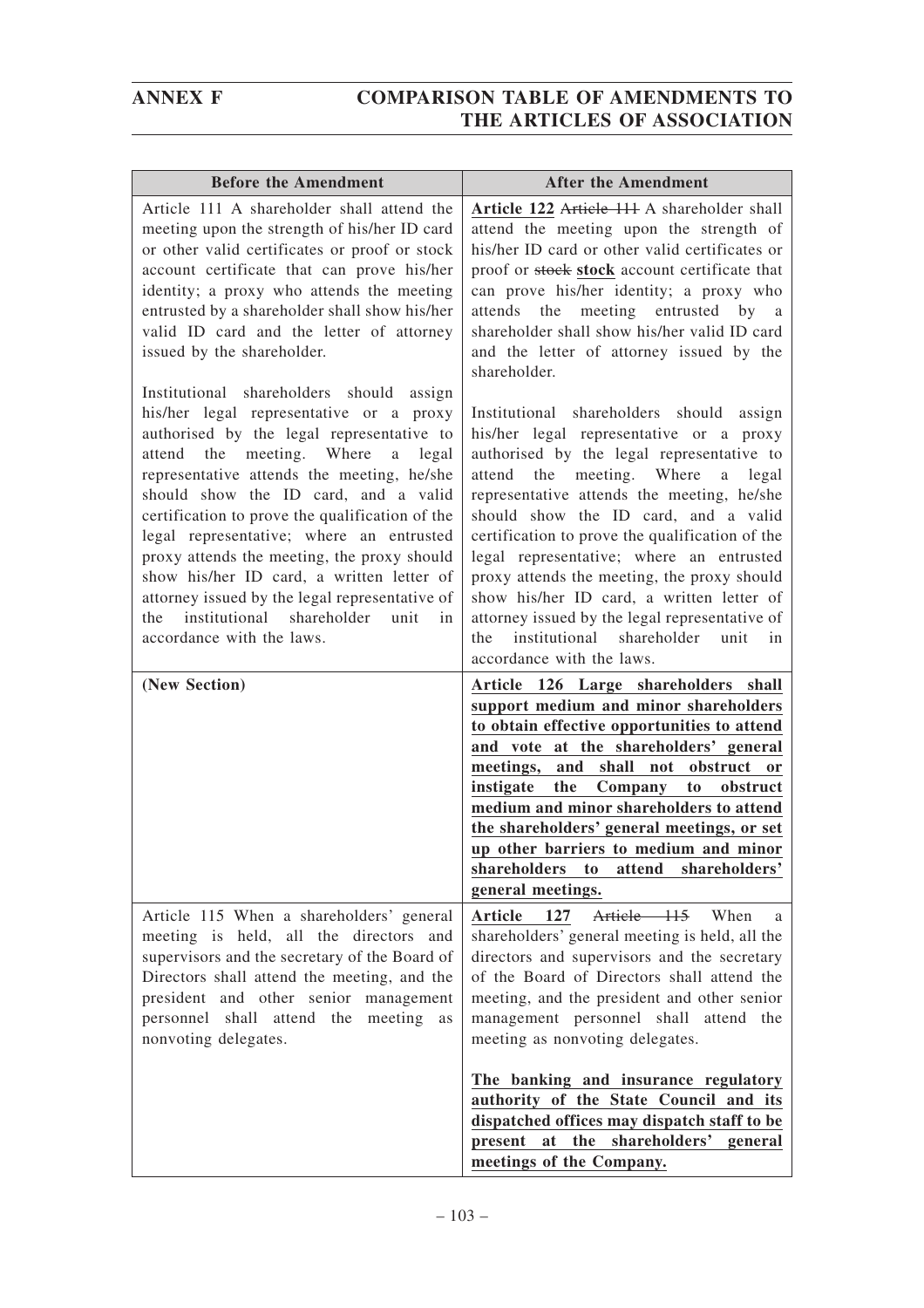| <b>Before the Amendment</b>                                                                                                                                                                                                                                                                                                                                                                                                                                                                                                                                                                                                                                                                                                                               | <b>After the Amendment</b>                                                                                                                                                                                                                                                                                                                                                                                                                                                                                                                                                                                                                                                                                                                                        |
|-----------------------------------------------------------------------------------------------------------------------------------------------------------------------------------------------------------------------------------------------------------------------------------------------------------------------------------------------------------------------------------------------------------------------------------------------------------------------------------------------------------------------------------------------------------------------------------------------------------------------------------------------------------------------------------------------------------------------------------------------------------|-------------------------------------------------------------------------------------------------------------------------------------------------------------------------------------------------------------------------------------------------------------------------------------------------------------------------------------------------------------------------------------------------------------------------------------------------------------------------------------------------------------------------------------------------------------------------------------------------------------------------------------------------------------------------------------------------------------------------------------------------------------------|
| Article 122 The following matters shall be<br>resolved by way of special resolutions of the<br>shareholders' general meeting:                                                                                                                                                                                                                                                                                                                                                                                                                                                                                                                                                                                                                             | Article 134 Article 122 The following<br>matters shall be resolved by way of special<br>resolutions of the shareholders' general<br>meeting:                                                                                                                                                                                                                                                                                                                                                                                                                                                                                                                                                                                                                      |
| (1) Increase or reduction of the Company's<br>share capital and issuance of any category of<br>shares, warrants or other similar securities;<br>(2) Issuance of the Company's bonds or<br>listing;                                                                                                                                                                                                                                                                                                                                                                                                                                                                                                                                                        | (1) Increase or reduction of the Company's<br>share capital registered<br>capital<br>and<br>issuance of any category of shares, warrants<br>or other similar securities;                                                                                                                                                                                                                                                                                                                                                                                                                                                                                                                                                                                          |
| dissolution<br>(3)<br>Division,<br>merger,<br>and<br>liquidation or form change of the Company;<br>(4)<br>Amendment of the<br>Articles<br>of<br>Association of the Company;<br>(5)<br>Fixed<br>assets investment,<br>external<br>guarantee, external investment matters<br>which<br>shall<br>submitted<br>be<br>to<br>the<br>general<br>meeting<br>shareholders'<br>for<br>examination in accordance with the relevant<br>administrative<br>regulations<br>laws,<br>and<br>departmental rules, the provisions of the<br>securities regulatory authority of the locality<br>where the Company's stocks are listed as<br>well as the provisions of the Company's<br>Articles of Association and other internal<br>system;<br>(6) Equity incentive plan; and | (2) Issuance of the Company's bonds or<br>listing;<br>(3)<br>Division, merger, dissolution<br>and<br>liquidation or form change of the Company;<br>(4)<br>Amendment of the<br>Articles<br>of<br>Association of the Company;<br>(5) Fixed assets investment,<br>external<br>guarantee, external investment<br>matters<br>shall<br>which<br>be<br>submitted<br>the<br>to<br>shareholders'<br>general<br>meeting<br>for<br>examination in accordance with the relevant<br>administrative regulations<br>laws,<br>and<br>departmental rules, the provisions of the<br>securities regulatory authority of the locality<br>where the Company's stocks are listed as<br>well as the provisions of the Company's<br>Articles of Association and other internal<br>system; |
| (7) Other matters prescribed in the laws and<br>administrative regulations,<br>departmental<br>provisions<br>of<br>securities<br>regulations,<br>regulatory authority of the locality where the<br>Company shares are listed or the Articles of<br>Association, as well as other matters, as<br>determined by way of an ordinary resolution<br>of the shareholders' general meeting, which<br>may have a significant impact on the<br>Company and require adoption by way of a<br>special resolution.                                                                                                                                                                                                                                                     | $(6)$ Examining and approving the equity<br>incentive plans and schemes; and<br>(7) Dismissing independent directors;<br>$(8)$ $(7)$ Other matters prescribed in the laws<br>and administrative regulations, departmental<br>regulations,<br>provisions<br>of<br>securities<br>regulatory authority of the locality where the<br>Company shares are listed or the Articles of<br>Association, as well as other matters, as<br>determined by way of an ordinary resolution<br>of the shareholders' general meeting, which<br>may have a significant impact on the<br>Company and require adoption by way of a<br>special resolution.                                                                                                                               |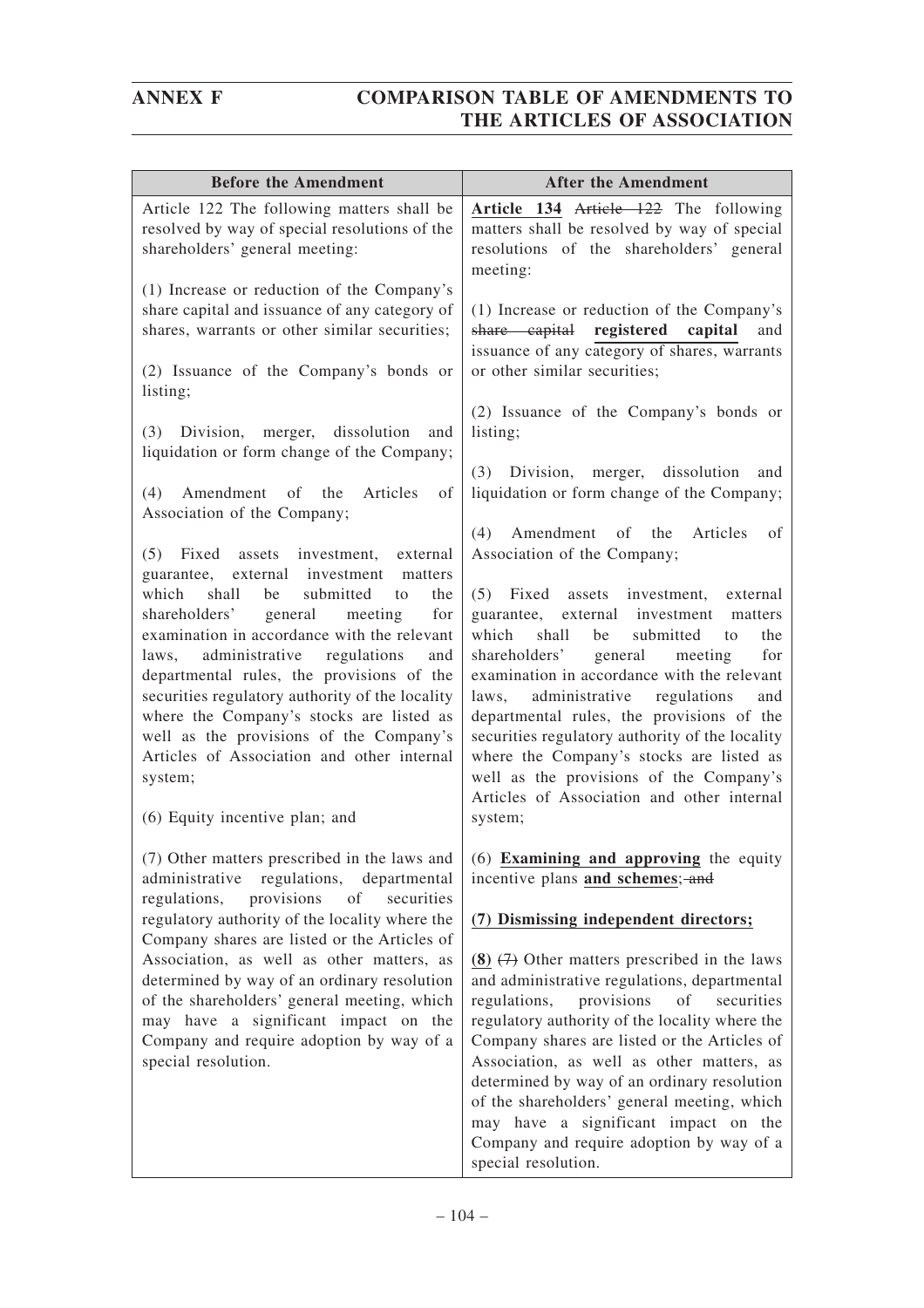| <b>Before the Amendment</b>                                                                  | <b>After the Amendment</b>                                                                      |
|----------------------------------------------------------------------------------------------|-------------------------------------------------------------------------------------------------|
| Article 129 Votes of the shareholders'<br>general meeting shall be taken by raising          | Article 129Votes<br>141<br>Article<br>of<br>the<br>shareholders' general meeting shall be taken |
| hands for resolutions, unless relevant<br>regulations of the securities regulatory           | by raising hands for resolutions voting,<br>unless relevant regulations of the securities       |
| authority of the locality where the shares of<br>the Company are listed require voting by    | regulatory authority of the locality where the<br>shares of the Company are listed require      |
| poll, or the following persons require voting                                                | voting by poll, or the following persons                                                        |
| by ballot before or after voting by raising<br>hands:                                        | require voting by ballot before or after<br>voting by raising hands:                            |
| $(1)$ The meeting presider;                                                                  | (1) The meeting presider;                                                                       |
| (2) At least two (2) shareholders having                                                     | (2) At least two (2) shareholders having<br>voting rights or proxies of shareholders            |
| voting rights or proxies of shareholders<br>having voting rights; and                        | having voting rights; and                                                                       |
| (3) One or several shareholders (including<br>their proxies) holding individually or jointly | (3) One or several shareholders (including<br>their proxies) holding individually or jointly    |
| ten percent $(10\%)$ or more of the voting                                                   | ten percent $(10\%)$ (inclusive) or more of the                                                 |
| shares at the meeting.                                                                       | voting shares at the meeting.                                                                   |
|                                                                                              |                                                                                                 |
| Article 133 Before the shareholders' general                                                 | Article 133 Before<br>Article 145<br>the                                                        |
| meeting votes on proposals, it shall<br>recommend two (2) shareholders to take part          | shareholders' general meeting votes<br>on<br>proposals, it shall recommend two (2)              |
| in the calculation and monitoring of the cast                                                | shareholders to take part in the calculation                                                    |
| of ballots. In case any matter for deliberation                                              | and monitoring of the cast of ballots. In case                                                  |
| concerns the interest of any shareholder,<br>such shareholder and his/her proxy shall not    | any matter for deliberation eoncerns the<br>interest of is associated/connected with any        |
| take part in the calculation and monitoring                                                  | shareholder, such shareholder and his/her                                                       |
| of the cast of ballots.                                                                      | proxy shall not take part in the calculation<br>and monitoring of the cast of ballots.          |
| When the shareholders' general meeting is                                                    |                                                                                                 |
| voting on the proposals, the lawyers,                                                        | When the shareholders' general meeting is                                                       |
| representatives<br>of<br>shareholders<br>and<br>supervisors shall be jointly responsible for | voting on the proposals, the lawyers,<br>representatives<br>of<br>shareholders<br>and           |
| the calculation and monitoring of ballots, the                                               | supervisors shall be jointly responsible for                                                    |
| voting results shall be announced on the site                                                | the calculation and monitoring of ballots, the                                                  |
| and shall be recorded in the minute of the                                                   | voting results shall be announced on the site                                                   |
| meeting.                                                                                     | and shall be recorded in the minute of the<br>meeting.                                          |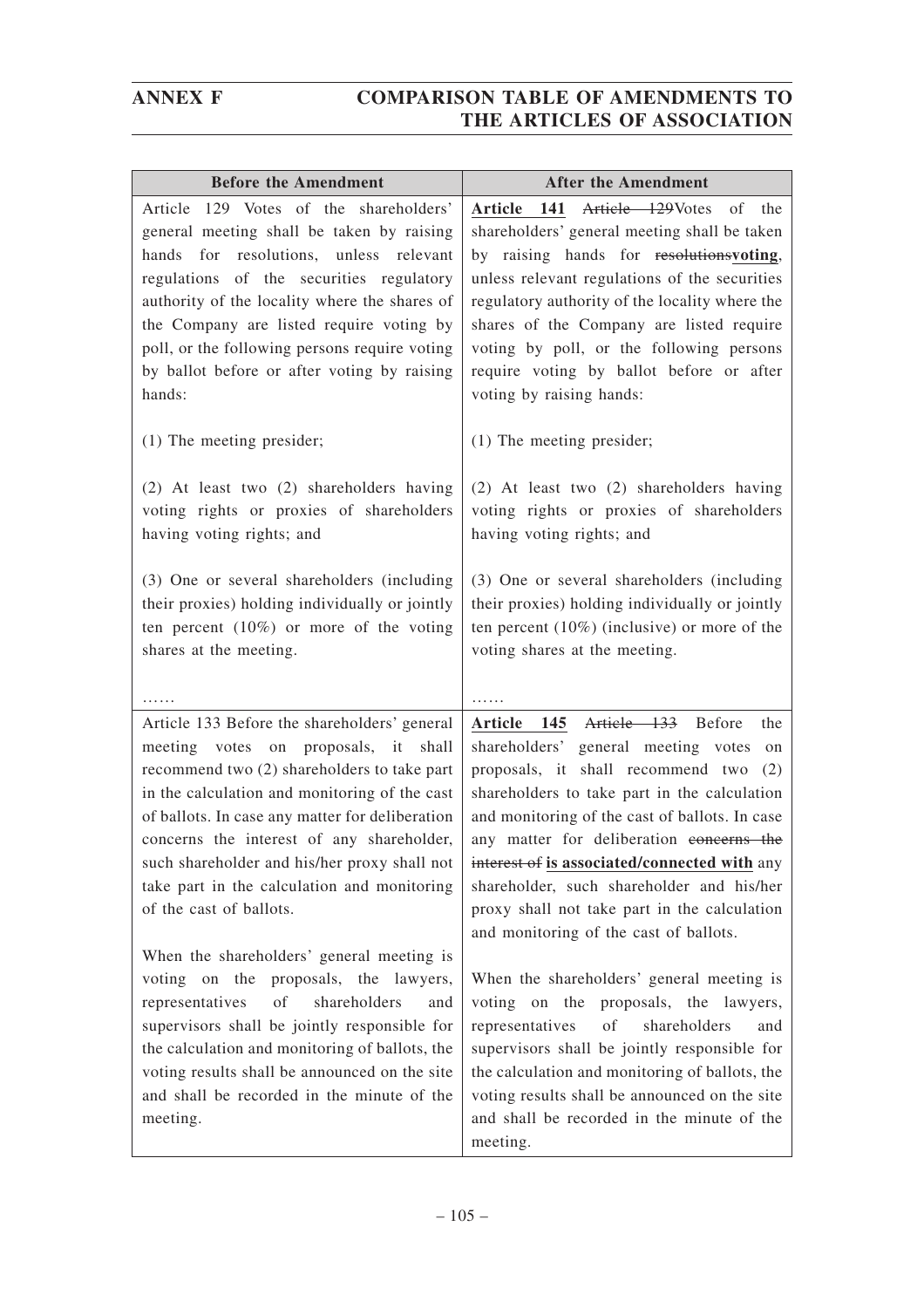| <b>Before the Amendment</b>                                                                                                                                                            | <b>After the Amendment</b>                                                                                                                                                                            |
|----------------------------------------------------------------------------------------------------------------------------------------------------------------------------------------|-------------------------------------------------------------------------------------------------------------------------------------------------------------------------------------------------------|
| The shareholders or their proxies that vote                                                                                                                                            | The shareholders or their proxies that vote                                                                                                                                                           |
| through network or by any other means shall                                                                                                                                            | through network or by any other means shall                                                                                                                                                           |
| have the right to check their voting results                                                                                                                                           | have the right to check their voting results                                                                                                                                                          |
| through the corresponding voting system.                                                                                                                                               | through the corresponding voting system.                                                                                                                                                              |
| Article 138 Where counting of votes is held<br>at a shareholders' general meeting, the result<br>of the counting shall be recorded in the<br>minutes of the meeting.                   | Article 150 Article 138 Where counting of<br>votes is held at a shareholders' general<br>meeting, the result of the counting shall be<br>recorded in the minutes of the meeting.                      |
| The minutes of the meeting together with the<br>attendance records signed by the attending<br>shareholders and proxies' power of attorneys<br>shall be kept at the Company's domicile. | The minutes of the meeting together with the<br>attendance records signed by the attending<br>shareholders and proxies' power of attorneys<br>shall be permanently kept at the Company's<br>domicile. |
|                                                                                                                                                                                        | The Company shall forthwith submit                                                                                                                                                                    |
|                                                                                                                                                                                        | documents such<br>as the minutes<br>and                                                                                                                                                               |
|                                                                                                                                                                                        | shareholders' general<br>resolutions<br>of                                                                                                                                                            |
|                                                                                                                                                                                        | meetings to the banking and insurance                                                                                                                                                                 |
|                                                                                                                                                                                        | regulatory authority of the State Council.                                                                                                                                                            |
| Article 142 Where the shareholders' general                                                                                                                                            | (Delete)                                                                                                                                                                                              |
| meeting adopts the proposal on the election                                                                                                                                            |                                                                                                                                                                                                       |
| of relevant directors or supervisors, the post-                                                                                                                                        |                                                                                                                                                                                                       |
| taking time of the newly appointed directors                                                                                                                                           |                                                                                                                                                                                                       |
| or supervisors shall be calculated from the                                                                                                                                            |                                                                                                                                                                                                       |
| date when the resolution of the shareholders'                                                                                                                                          |                                                                                                                                                                                                       |
| general meeting is adopted.                                                                                                                                                            |                                                                                                                                                                                                       |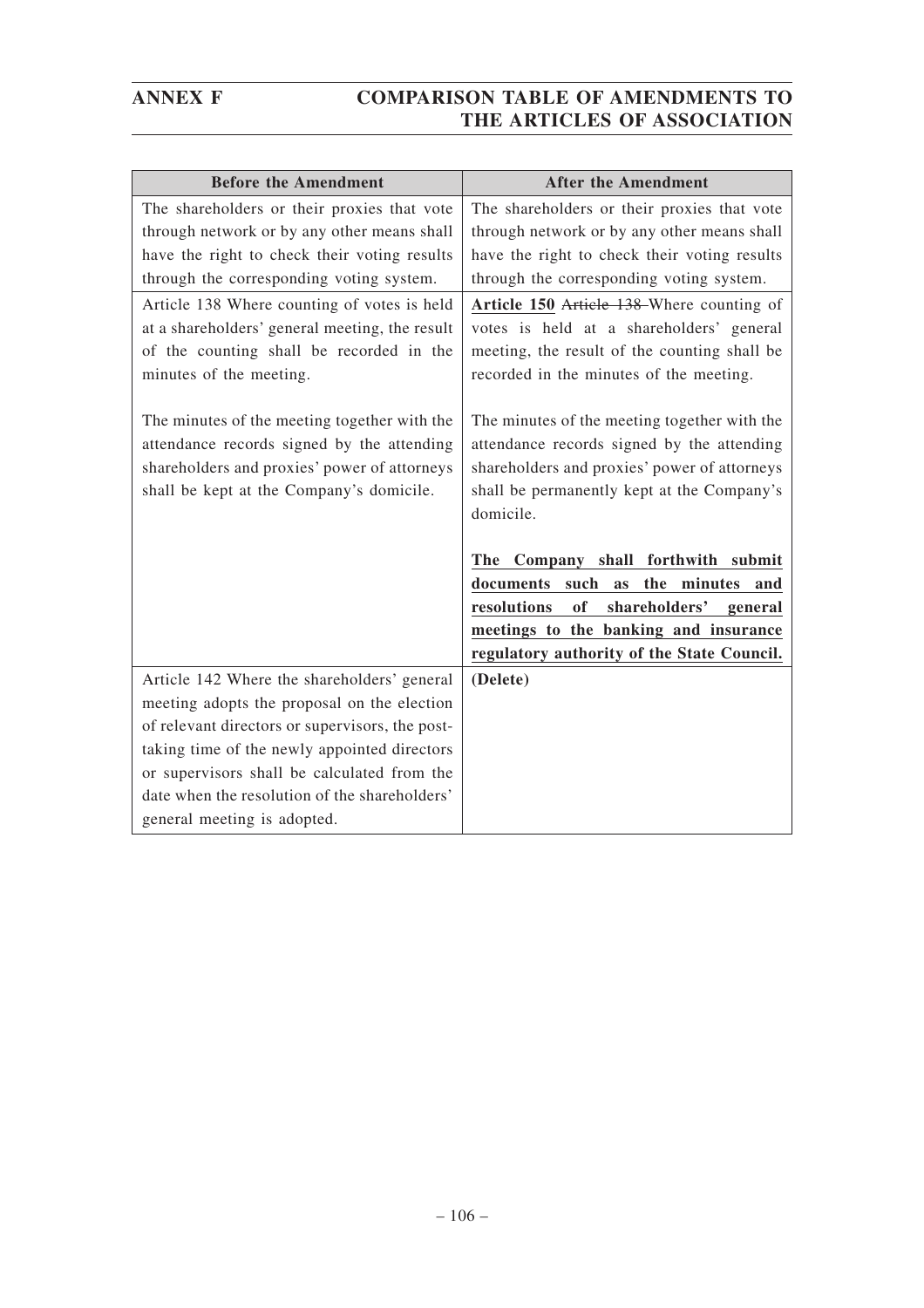| <b>Before the Amendment</b>                                                                                                                                                                                                                                                                                                                                                                                                                                                   | <b>After the Amendment</b>                                                                                                                                                                                                                                                                                                                                                                                                                                                                                                                                                                                                 |
|-------------------------------------------------------------------------------------------------------------------------------------------------------------------------------------------------------------------------------------------------------------------------------------------------------------------------------------------------------------------------------------------------------------------------------------------------------------------------------|----------------------------------------------------------------------------------------------------------------------------------------------------------------------------------------------------------------------------------------------------------------------------------------------------------------------------------------------------------------------------------------------------------------------------------------------------------------------------------------------------------------------------------------------------------------------------------------------------------------------------|
| Article 147 Shareholders of the affected<br>class, whether or not having the right to vote<br>at the general meetings, shall nevertheless<br>have the right to vote at class meetings on<br>matters referred to in clauses $(2)$ to $(8)$ and<br>$(11)$ to $(12)$ of Article 146, but interested<br>shareholders shall not be entitled to vote at<br>class meetings.<br>The interested shareholders referred to in the<br>preceding paragraph have the following<br>meanings: | Article 158 Article 147 Shareholders of the<br>affected class, whether or not having the<br>right to vote at the general meetings, shall<br>nevertheless have the right to vote at class<br>meetings on matters referred to in clauses<br>(2) to $(8)$ and $(11)$ to $(12)$ of Article 146<br>Article 157, but interested shareholders<br>shall not be entitled to vote at class<br>meetings.<br>The interested shareholders referred to in the<br>preceding paragraph have the following                                                                                                                                  |
| $(1)$ In the case of a repurchase of its own<br>shares by the<br>Company by making<br>repurchase offers to all shareholders on a<br>same pro rata basis or through public dealing<br>on a stock exchange in accordance with<br>Article 34 of the Articles of Association,<br>"interested shareholder" shall refer to the<br>controlling shareholder as defined in Article<br>69 of the Articles of Association;                                                               | meanings:<br>$(1)$ In the case of a repurchase of its own<br>by the Company by making<br>shares<br>repurchase offers to all shareholders on a<br>same pro rata basis or through public dealing<br>on a stock exchange in accordance with<br>Article 34 of the Articles of Association<br>Article 36, "interested shareholder" shall<br>refer to the controlling shareholder as<br>defined in Article 69 of the Articles of<br>Association;                                                                                                                                                                                 |
| Article 152 The directors of the Company<br>are natural persons. The directors of the<br>Company must have the service<br>qualifications serving as directors required<br>by the banking and insurance regulatory<br>authority of the State Council, and only<br>serve as directors of the Company after their<br>service qualifications are examined and<br>approved by the banking and insurance<br>regulatory authority of the State Council.                              | .<br>Article 163 Article 152 The directors of the<br>Company are natural persons, who shall be<br>elected and dismissed by the<br>shareholders' general<br>The<br>meeting.<br>directors of the Company must have the<br>service qualifications serving as directors<br>required by the banking and insurance<br>regulatory authority of the State Council,<br>who shall be elected by the shareholders'<br>general meeting, and only serve as directors<br>the Company after their service<br>οf<br>qualifications are examined and approved by<br>the banking and insurance regulatory<br>authority of the State Council. |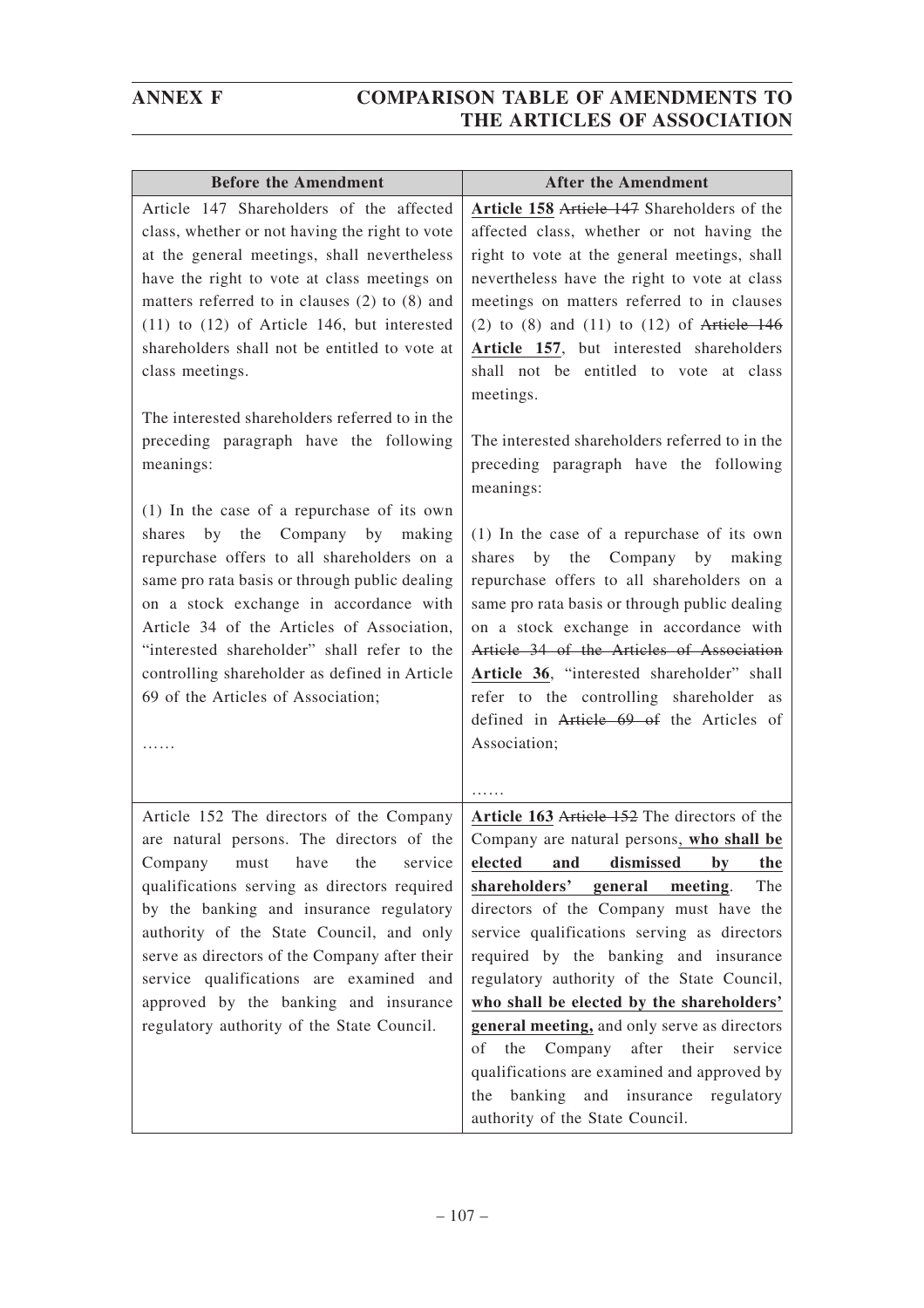| <b>Before the Amendment</b>                                                                                                                                                                                                                                                                                                                                                                                                                                                                                                                                    | <b>After the Amendment</b>                                                                                                                                                                                                                                                                                                                                                                                                                                                                                                                                     |
|----------------------------------------------------------------------------------------------------------------------------------------------------------------------------------------------------------------------------------------------------------------------------------------------------------------------------------------------------------------------------------------------------------------------------------------------------------------------------------------------------------------------------------------------------------------|----------------------------------------------------------------------------------------------------------------------------------------------------------------------------------------------------------------------------------------------------------------------------------------------------------------------------------------------------------------------------------------------------------------------------------------------------------------------------------------------------------------------------------------------------------------|
| Article 153 The directors are elected or                                                                                                                                                                                                                                                                                                                                                                                                                                                                                                                       | Article 164 Article 153 The directors are                                                                                                                                                                                                                                                                                                                                                                                                                                                                                                                      |
| replaced by the shareholders' general<br>meeting for a term of three (3) years. A<br>director may, if re-elected upon expiration of<br>the term of office, serve consecutive terms.                                                                                                                                                                                                                                                                                                                                                                            | elected or replaced by the shareholders'<br>general meeting for has a term of no more<br>than three $(3)$ years. A director may, if<br>re-elected upon expiration of the term of                                                                                                                                                                                                                                                                                                                                                                               |
| Before the expiration of the term, the<br>shareholders' general meeting<br>cannot<br>remove a director from his/her post without                                                                                                                                                                                                                                                                                                                                                                                                                               | office, serve consecutive terms. Before the<br>expiration of the term, the shareholders'<br>general meeting cannot remove a director                                                                                                                                                                                                                                                                                                                                                                                                                           |
| cause. The directors of the Company need<br>not hold shares of the Company.                                                                                                                                                                                                                                                                                                                                                                                                                                                                                    | from his/her post without cause.<br>The<br>directors of the Company need not hold<br>shares of the Company.                                                                                                                                                                                                                                                                                                                                                                                                                                                    |
| The term of office of directors is from the<br>date of the resolution passed by<br>the<br>shareholders' general meeting, until the<br>expiration of the term of office of the current<br>Board. Where no election is conducted in<br>time before the expiration of the term of<br>office of a director, the existing director<br>shall, before the director-elected takes<br>office, continue to perform his duty as a<br>director in<br>with<br>accordance<br>laws.<br>administrative regulations, and departmental<br>rules and the Articles of Association. | The term of office of directors is from the<br>date of the resolution passed by the<br>shareholders' general meeting, until the<br>expiration of the term of office of the current<br>Board. Where no election is conducted in<br>time before the expiration of the term of<br>office of a director, the existing director<br>shall, before the director-elected takes<br>office, continue to perform his duty as a<br>accordance<br>in<br>with<br>director<br>laws,<br>administrative regulations, and departmental<br>rules and the Articles of Association. |
| The president or other senior management<br>personnel can concurrently serve as a<br>director, but the total number of directors<br>concurrently serving as the president or<br>senior management personnel<br>other<br>positions and the directors serving as the<br>representatives of the employees shall be no<br>more than half $(1/2)$ of directors of the<br>Company.                                                                                                                                                                                   | The president or other senior management<br>personnel can concurrently serve as a<br>director, but the total number of directors<br>concurrently serving as the president or<br>senior management personnel<br>other<br>positions and the directors serving as the<br>representatives of the employees shall be no<br>more than half $(1/2)$ of directors of the<br>Company.                                                                                                                                                                                   |
| After elected by the shareholders' general<br>meeting, the service qualifications of the<br>directors shall be examined and approved by<br>the banking and insurance<br>regulatory<br>authority of the State Council.                                                                                                                                                                                                                                                                                                                                          | After elected by the shareholders' general<br>meeting, the service qualifications of the<br>directors shall be examined and approved by<br>the banking and insurance regulatory<br>authority of the State Council.                                                                                                                                                                                                                                                                                                                                             |
| Under the prerequisite to abide by relevant<br>laws and administrative regulations, the<br>shareholders' general meeting may remove<br>any director before the expiration of his/her<br>term of office by way of an ordinary<br>resolution (but claims made by the director<br>pursuant to any contract are not affected).                                                                                                                                                                                                                                     | Under the prerequisite to abide by relevant<br>laws and administrative regulations, the<br>shareholders' general meeting may remove<br>any non-independent director before the<br>expiration of his/her term of office by way<br>of an ordinary resolution (but claims made<br>by the director pursuant to any contract are<br>not affected).                                                                                                                                                                                                                  |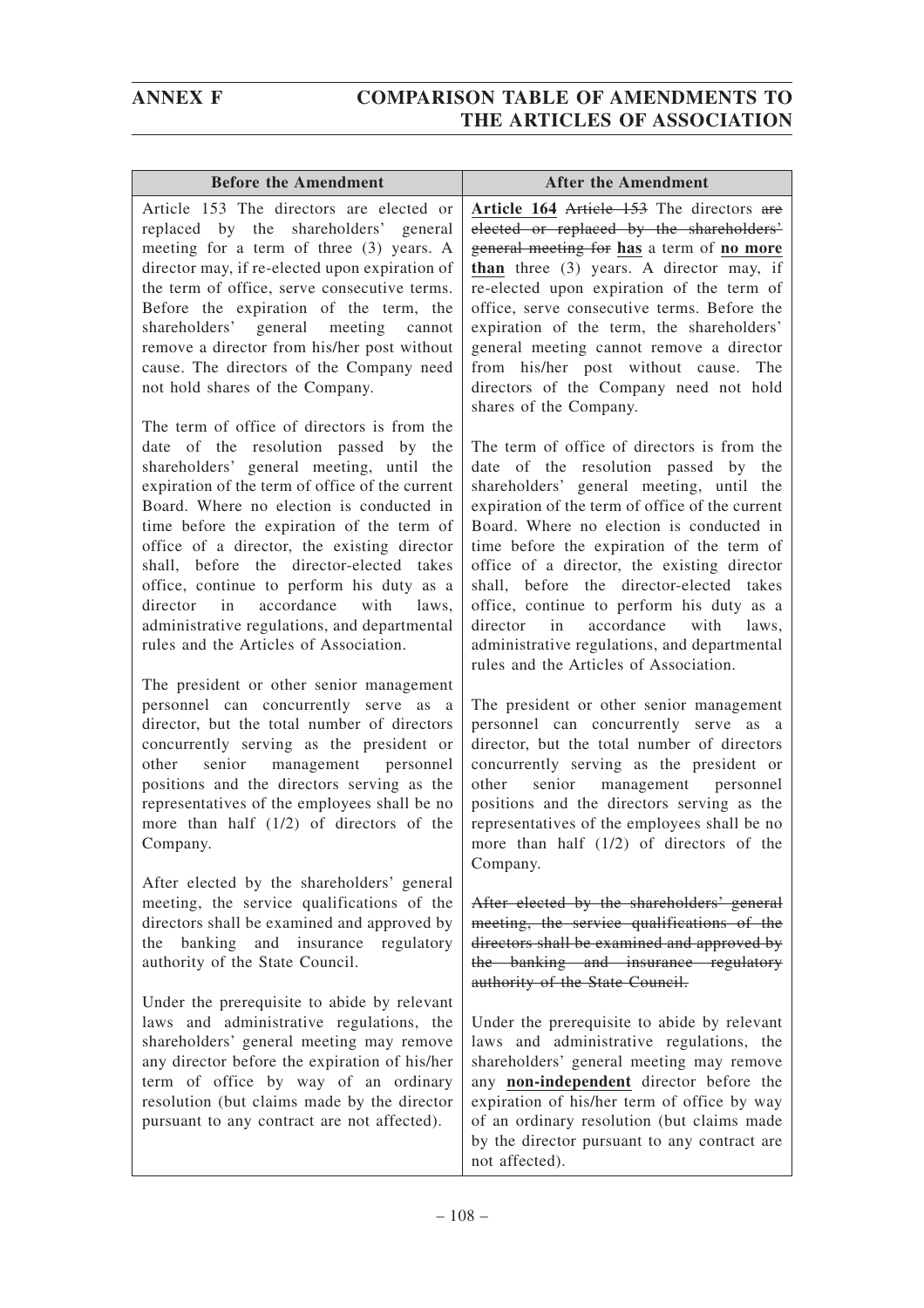| <b>Before the Amendment</b>                     | <b>After the Amendment</b>                               |
|-------------------------------------------------|----------------------------------------------------------|
| Article 154 The way and procedures for the      | Article 165 Article 154 The way and                      |
| nomination and election of directors are as     | procedures for the nomination, approval                  |
| follows:                                        | and election of non-independent directors                |
|                                                 | are as follows:                                          |
| (1) The shareholders that individually or       |                                                          |
| jointly hold more than 3 percent $(3%)$ of the  | The Board of Directors,<br>(1)<br>$\Theta$ f<br>the      |
| voting shares of the Company are entitled to    | <b>Nomination</b><br>Remuneration<br>and                 |
| candidate<br>nominate<br>director<br>the<br>to  | Evaluation Committee and shareholders                    |
| shareholders' general meeting,<br>and<br>the    | that individually or jointly hold more than 3            |
| directors are elected by the shareholders'      | percent $(3\%)$ of the <b>total</b> voting shares of the |
| general meeting of the Company;                 | Company are entitled to nominate director                |
|                                                 | eandidate to the shareholders' general                   |
|                                                 | meeting candidates for non-independent                   |
|                                                 | directors, and such directors are elected by             |
| (6) A shareholder and its related parties shall | the shareholders' general meeting of the                 |
| not simultaneously nominate directors and       | Company;                                                 |
| supervisors; if a director (supervisor)         |                                                          |
| nominated by a shareholder and its related      | .                                                        |
| parties has been appointed as a director, and   |                                                          |
| before the expiration or replacement of the     | (6) A shareholder and its related parties shall          |
| term of office of the director (supervisor),    | not simultaneously nominate directors and                |
| the shareholder is not allowed to nominate      | supervisors; if a director (supervisor)                  |
| any supervisor (director) candidate;            | nominated by a shareholder and its related               |
|                                                 | parties has been appointed as a director, and            |
| The number of directors nominated by the        | before the expiration or replacement of the              |
| same shareholder and its associates, in         | term of office of the director (supervisor),             |
| principle, shall not exceed one third (1/3) of  | the shareholder is not allowed to nominate               |
| the total number of members of the Board of     | any supervisor (director) candidate;                     |
| Directors, unless otherwise prescribed by       |                                                          |
| the State;                                      | The number of directors nominated by the                 |
|                                                 | same shareholder and its associates, in                  |
| .                                               | principle, shall not exceed one third $(1/3)$ of         |
|                                                 | the total number of members of the Board of              |
|                                                 | Directors, unless otherwise prescribed by                |
|                                                 | the State;                                               |
|                                                 |                                                          |
|                                                 | .                                                        |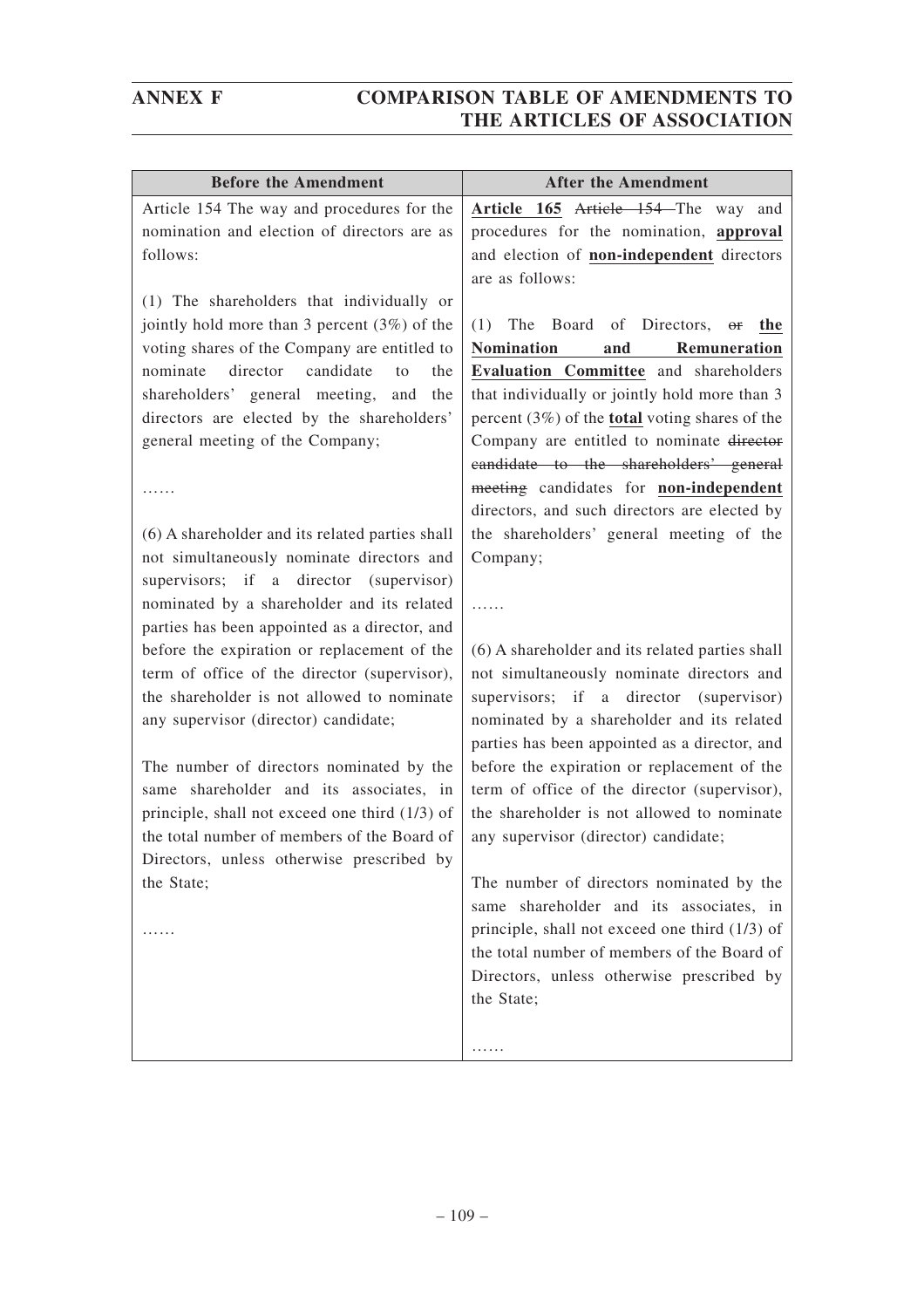| <b>Before the Amendment</b>                    | <b>After the Amendment</b>                                |
|------------------------------------------------|-----------------------------------------------------------|
| Article 156 The directors shall comply with    | Article 167 Article 156 The directors shall               |
| the laws, administrative regulations and the   | comply with the laws, administrative                      |
| Articles of Association, and bear<br>the       | regulations and the Articles of Association,              |
| following diligence obligations<br>to<br>the   | and bear the following responsibilities or                |
| Company:                                       | obligations in addition to the following                  |
|                                                | diligence obligations to the Company the                  |
| (1) shall cautiously, carefully and diligently | obligation of fidelity specified in the                   |
| exercise the rights conferred by laws and the  | Article 166 of the Articles of Association:               |
| Articles of Association, in order to ensure    |                                                           |
| the Company's business practices comply        | (1) shall cautiously, carefully and diligently            |
| national<br>administrative<br>with<br>laws,    | exercise the rights conferred by laws and the             |
| regulations and the requirements of the        | Articles of Association, in order to ensure               |
| national economic policies, and commercial     | the Company's business practices comply                   |
| activities shall not exceed the business range | national laws,<br>administrative<br>with                  |
| stipulated on the business license;            | regulations and the requirements of the                   |
|                                                | national economic policies, and commercial                |
| (2) shall be fair to all shareholders;         | activities shall not exceed the business range            |
|                                                | stipulated on the business license;                       |
| shall carefully read the business,<br>(3)      |                                                           |
| financial reports of the Company, timely       | $(2)$ shall be fair to all shareholders;                  |
| understand the business operations<br>and      |                                                           |
| management of the Company;                     | $(2)$ $(3)$ shall carefully read the business,            |
|                                                | financial reports of the Company, timely                  |
| (4) shall sign a written confirmation to the   | understand constantly focus on the business               |
| Company's periodic reports, to ensure that     | operations<br>and management of<br>the                    |
| the information disclosed by the Company is    | Company, and be entitled to ask the senior                |
| true, accurate and complete;                   | management to provide materials related                   |
|                                                | the Company's operation<br>to<br>and                      |
| (5) personally exercise the legally conferred  | management and make explanations on                       |
| disposal right of the Company, shall not be    | relevant<br>issues<br>in<br>comprehensive,<br>$\mathbf a$ |
| manipulated by others; without the permit of   | prompt and accurate manner;                               |
| laws, regulations or without the approval of   |                                                           |
| shareholders'<br>meeting<br>general<br>upon    | $(3)$ $(4)$ shall sign a written confirmation to          |
| informed circumstances, shall not grant the    | the Company's periodic reports, to ensure                 |
| disposal right to others for exercise;         | that the information disclosed by the                     |
|                                                | Company is true, accurate and complete;                   |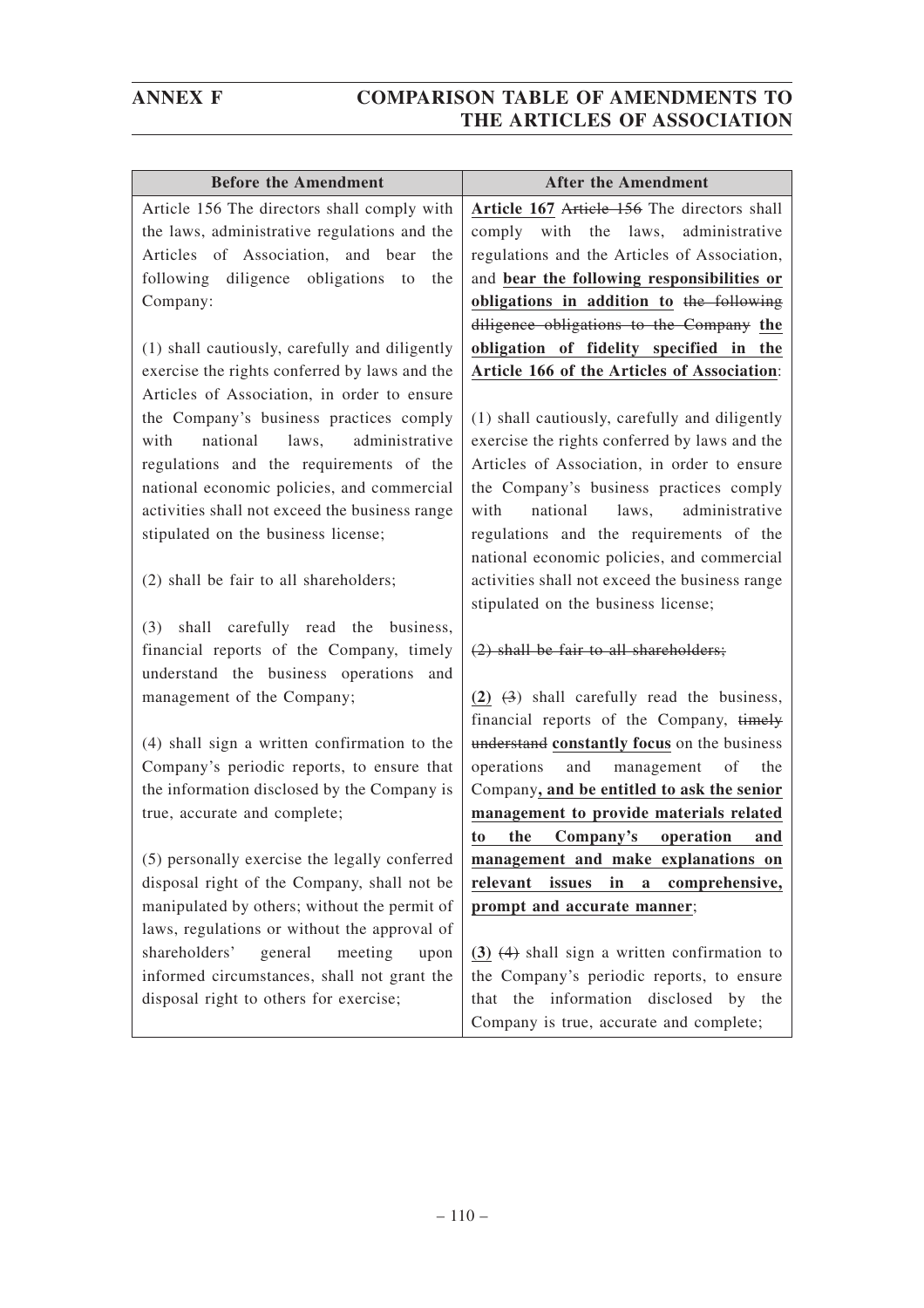| <b>Before the Amendment</b>                                                        | <b>After the Amendment</b>                                                             |
|------------------------------------------------------------------------------------|----------------------------------------------------------------------------------------|
| (6) Directors being the chairmen of the                                            | $(4)$ $(5)$ personally exercise the legally                                            |
| Audit Committee of the Board of Directors                                          | conferred disposal right of the Company,                                               |
| Risk<br>Management and<br>Related<br>and                                           | shall not be manipulated by others; without                                            |
| Transactions Control Committee of the                                              | the permit of laws, regulations or without                                             |
| Board of Directors shall not work less than                                        | approval of shareholders' general<br>the                                               |
| twenty-five (25) working days per year for                                         | meeting upon informed circumstances, shall                                             |
| the Company;                                                                       | not grant the disposal right to others for                                             |
|                                                                                    | exercise;                                                                              |
| shall truthfully provide relevant<br>(7)                                           |                                                                                        |
| information and data to the Board of                                               | (5) shall attend the board meetings on                                                 |
| Supervisors, and shall not prevent the                                             | time, fully examine the items deliberated                                              |
| exercise of functions and powers of the                                            | at the board meetings, issue independent,                                              |
| Board of Supervisors or the supervisors;                                           | professional and objective opinions, and                                               |
|                                                                                    | vote independently on the basis of prudent                                             |
| (8) actively participate in relevant trainings,                                    | judgement;                                                                             |
| understand the rights, obligations<br>and                                          |                                                                                        |
| responsibilities of directors, be familiar with                                    | (6) shall bear liabilities for resolutions of                                          |
| relevant laws and regulations, and grasp                                           | the board meetings;                                                                    |
| relevant knowledge that shall be possessed                                         |                                                                                        |
| as a director;                                                                     | (7) shall supervise the implementation of                                              |
|                                                                                    | resolutions of the shareholders' general                                               |
| (9) be diligent and fulfil duties, and maintain                                    | meetings and the Board of Directors by                                                 |
| the financial security of the Company; and                                         | the senior management;                                                                 |
|                                                                                    |                                                                                        |
| (10) other diligence obligations stipulated                                        | $(6)$ Directors being the chairmen of the<br>Audit Committee of the Board of Directors |
| by laws, administrative regulations, and<br>departmental rules and the Articles of | and Risk Management and Related                                                        |
| Association.                                                                       | Transactions Control Committee of the                                                  |
|                                                                                    | Board of Directors shall not work less than                                            |
|                                                                                    | twenty-five $(25)$ working days per year for                                           |
|                                                                                    | the Company;                                                                           |
|                                                                                    |                                                                                        |
|                                                                                    | (8) $(7)$ shall truthfully provide relevant                                            |
|                                                                                    | information and data to the Board of                                                   |
|                                                                                    | Supervisors, and shall not prevent the                                                 |
|                                                                                    | exercise of functions and powers of the                                                |
|                                                                                    | Board of Supervisors or the supervisors;                                               |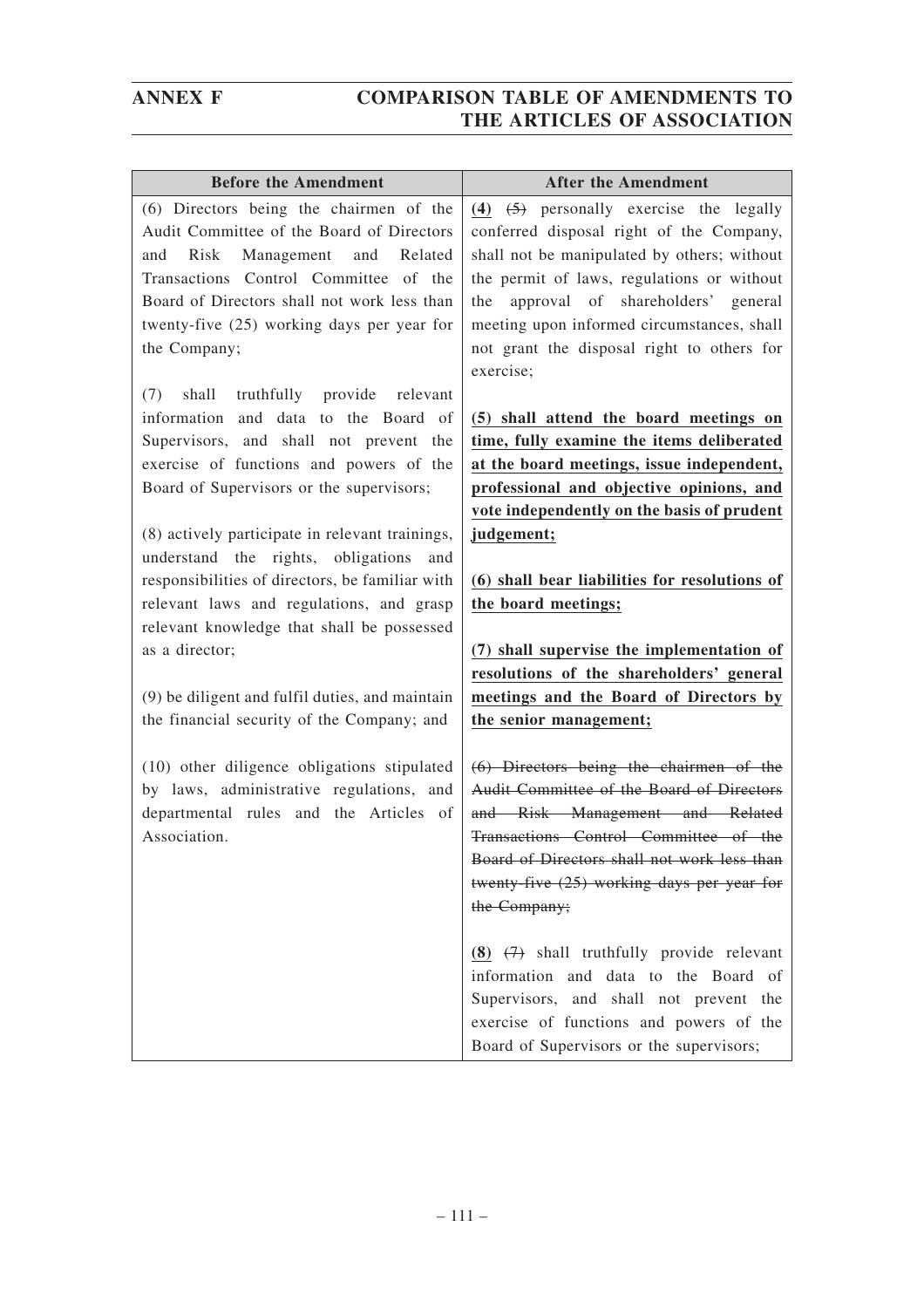| <b>Before the Amendment</b> | <b>After the Amendment</b>                      |
|-----------------------------|-------------------------------------------------|
|                             | $(9)$ $(8)$ actively participate in relevant    |
|                             | trainings, understand the rights, obligations   |
|                             | and responsibilities of directors, be           |
|                             | familiar with relevant laws, regulations        |
|                             | regulatory requirements,<br>and<br>and          |
|                             | the<br>constantly have<br>grasp relevant        |
|                             | professional knowledge and capabilities         |
|                             | for<br>the<br>fulfillment<br>required<br>оf     |
|                             | responsibilities that shall be possessed as a   |
|                             | director;                                       |
|                             |                                                 |
|                             | $(10)$ $(9)$ be diligent and fulfil duties, and |
|                             | maintain the financial security of the          |
|                             | Company; and                                    |
|                             | (11) shall be liable for the Company and        |
|                             | all the shareholders and fairly treat all the   |
|                             | shareholders during the fulfillment of          |
|                             | responsibilities;                               |
|                             |                                                 |
|                             | (12) shall implement high-standard code         |
|                             | of professional ethics, and consider the        |
|                             | legitimate<br>rights<br>and<br>interests<br>оf  |
|                             | stakeholders;                                   |
|                             |                                                 |
|                             | (13) shall bear the faithful and diligence      |
|                             | obligations to the Company, fulfil the          |
|                             | responsibilities in a prudent manner, and       |
|                             | guarantee sufficient time and energy for        |
|                             | performance of duties; and                      |
|                             | $(14)$ $(10)$ shall abide by-other diligence    |
|                             | obligations stipulated by<br>laws,              |
|                             | administrative regulations, and departmental    |
|                             | rules and the Articles of Association.          |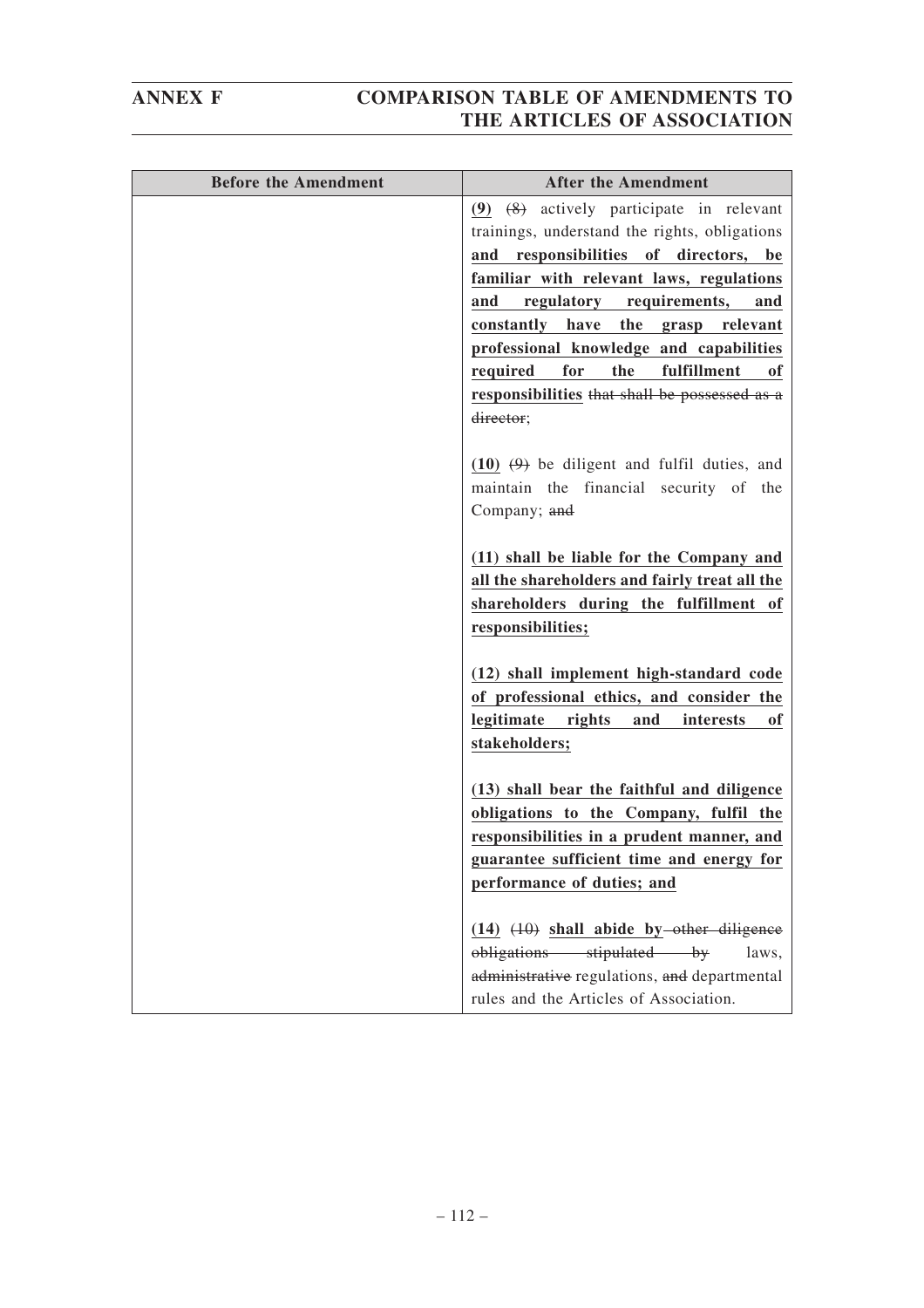| <b>Before the Amendment</b>                      | <b>After the Amendment</b>                                                    |
|--------------------------------------------------|-------------------------------------------------------------------------------|
| (New Section)                                    | Article 168 Directors nominated by large                                      |
|                                                  | shareholders shall perform the duties on                                      |
|                                                  | basis of professional judgment, fairly                                        |
|                                                  | shareholders,<br>all<br>the<br>treat<br>make                                  |
|                                                  | independent, professional an d objective                                      |
|                                                  | decisions<br>following the<br>principle<br>0ľ                                 |
|                                                  | maintaining the maximum benefits of the                                       |
|                                                  | Company, and bear liabilities for the                                         |
|                                                  | decisions made without impairing<br>the                                       |
|                                                  | legitimate rights and interests of<br>the                                     |
|                                                  | Company and other stakeholders.                                               |
| Where<br>director neither<br>Article<br>157<br>a | Article 169 Article 157 Directors shall                                       |
| personally attends the board meeting for two     | attend at least more than 2/3 of the on-site                                  |
| (2) consecutive times, nor engages another       | board meetings in person every year. The                                      |
| director to attend the board meeting, he/she     | director unable to attend can entrust                                         |
| shall be deemed not to perform the duties,       | another director to attend the meeting in a                                   |
| and the Board of Directors shall recommend       | written form, and the power of attorney                                       |
| the shareholders' general meeting to dismiss     | directors' individual<br>the<br>state<br>shall                                |
| and replace him.                                 | opinions and voting intentions on the                                         |
|                                                  | Where<br>director<br>neither<br>proposal.<br>$\mathbf{a}$                     |
|                                                  | personally attends the board meeting for two                                  |
|                                                  | (2) consecutive times, nor engages another                                    |
|                                                  | director to attend the board meeting, he/she                                  |
|                                                  | shall be deemed not to perform the duties,                                    |
|                                                  | and the Board of Directors shall recommend                                    |
|                                                  | the shareholders' general meeting to dismiss                                  |
|                                                  | and replace him.                                                              |
|                                                  |                                                                               |
|                                                  | Independent directors shall not entrust                                       |
|                                                  | non-independent directors to attend the                                       |
|                                                  | meeting. In principle, one director can<br>only accept the entrustment of two |
|                                                  | directors at the most that fail to attend the                                 |
|                                                  | meeting in person. When matters related                                       |
|                                                  | transactions<br>related<br>party<br>to<br>are                                 |
|                                                  | deliberated, non-related directors shall                                      |
|                                                  | not entrust the related directors to attend                                   |
|                                                  | the meeting.                                                                  |
|                                                  |                                                                               |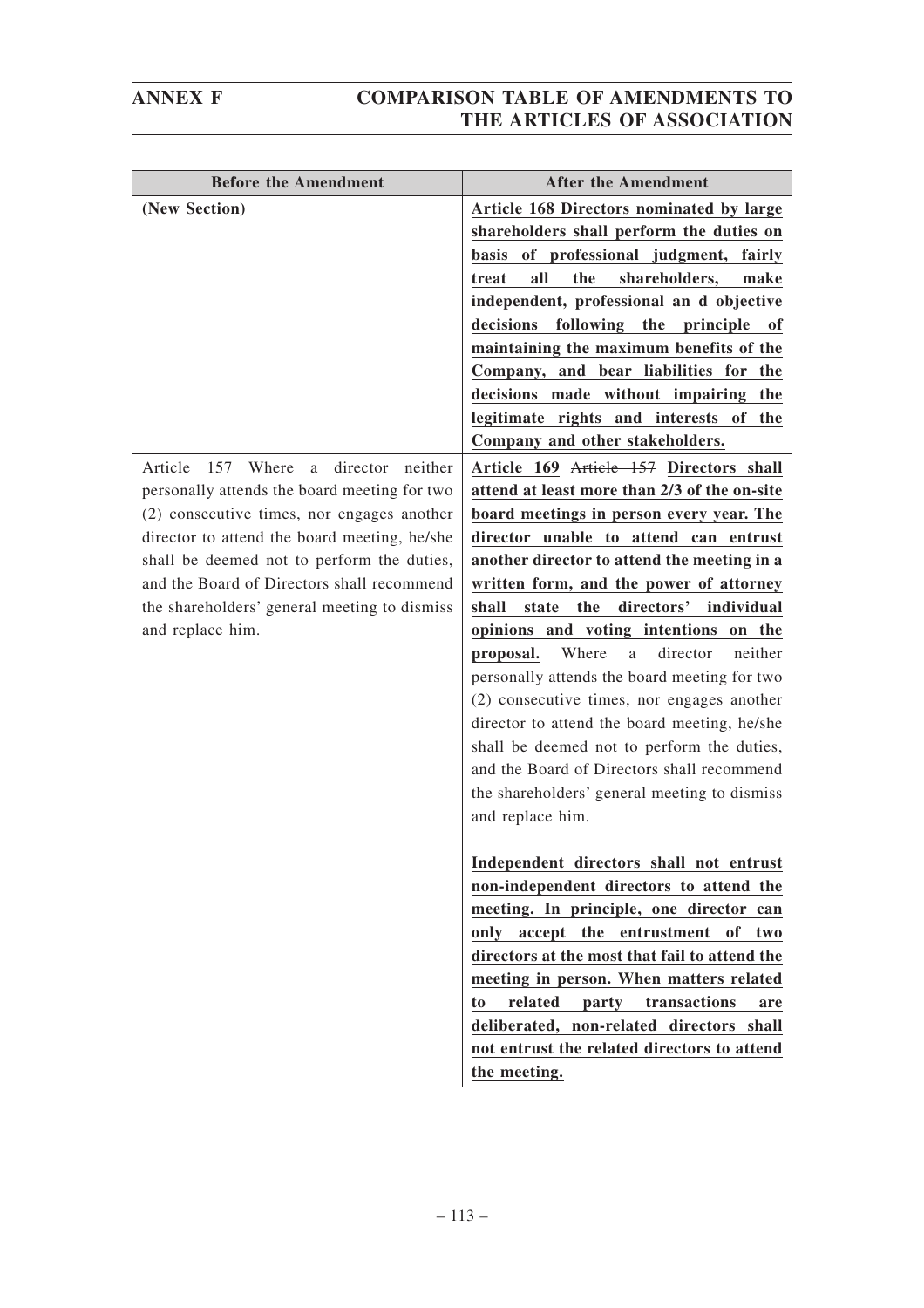| <b>Before the Amendment</b>                     | <b>After the Amendment</b>                                     |
|-------------------------------------------------|----------------------------------------------------------------|
| Article 159 Where the number of the             | Article 171 Article 159 Where the number                       |
| directors in the Board of Directors of the      | of the directors in the Board of Directors of                  |
| Company is less than the statutory number       | the Company is less than the statutory                         |
| due to the resignation of a director within his | number or 2/3 of the number stipulated in                      |
| term of office, such director shall, until a    | the Articles of Association due to the                         |
| new director is elected, continue to perform    | failure of election in time before the                         |
| his duty as a director in accordance with       | expiration of the term of office of a                          |
| administrative regulations,<br>laws,<br>and     | director or resignation of a director within                   |
| departmental rules and the Articles of          | his term of office, the Company will                           |
| Association.                                    | promptly launch the director election                          |
| Except as provided in the preceding clauses,    | procedures; the resigning director shall,                      |
| the resignation of directors shall come into    | until a new director is elected, continue to                   |
| force upon the delivery of the resignation      | perform his duty responsibilities<br>as a                      |
| report to the Board of Directors.               | director<br>in<br>accordance<br>with<br>laws,                  |
|                                                 | administrative regulations, and departmental                   |
|                                                 | rules and the Articles of Association. Where                   |
|                                                 | the Company is currently disposing of                          |
|                                                 | major risks, the directors of the Company                      |
|                                                 | shall not resign without the approval of                       |
|                                                 | the regulatory authority.                                      |
|                                                 | Except as provided in the preceding clauses,                   |
|                                                 | the resignation of directors shall come into                   |
|                                                 | force upon the delivery of the resignation                     |
|                                                 | report to the Board of Directors.                              |
| (New Section)                                   | Article 172 Where directors<br>fail<br>t <sub>0</sub>          |
|                                                 | perform their duties due to dismissal by                       |
|                                                 | the shareholders' general meeting, death,                      |
|                                                 | loss of independence by independent                            |
|                                                 | directors or other circumstances, leading                      |
|                                                 | to the number of directors in the Board of                     |
|                                                 | Directors less than the statutory number                       |
|                                                 | or the minimum number required for the                         |
|                                                 | voting by the Board of Directors, the                          |
|                                                 | powers and functions of the Board of                           |
|                                                 | Directors shall be exercised<br>$\mathbf{b} \mathbf{v}$<br>the |
|                                                 | shareholders' general meeting till the                         |
|                                                 | number of directors in the Board of                            |
|                                                 | Directors complies with requirements.                          |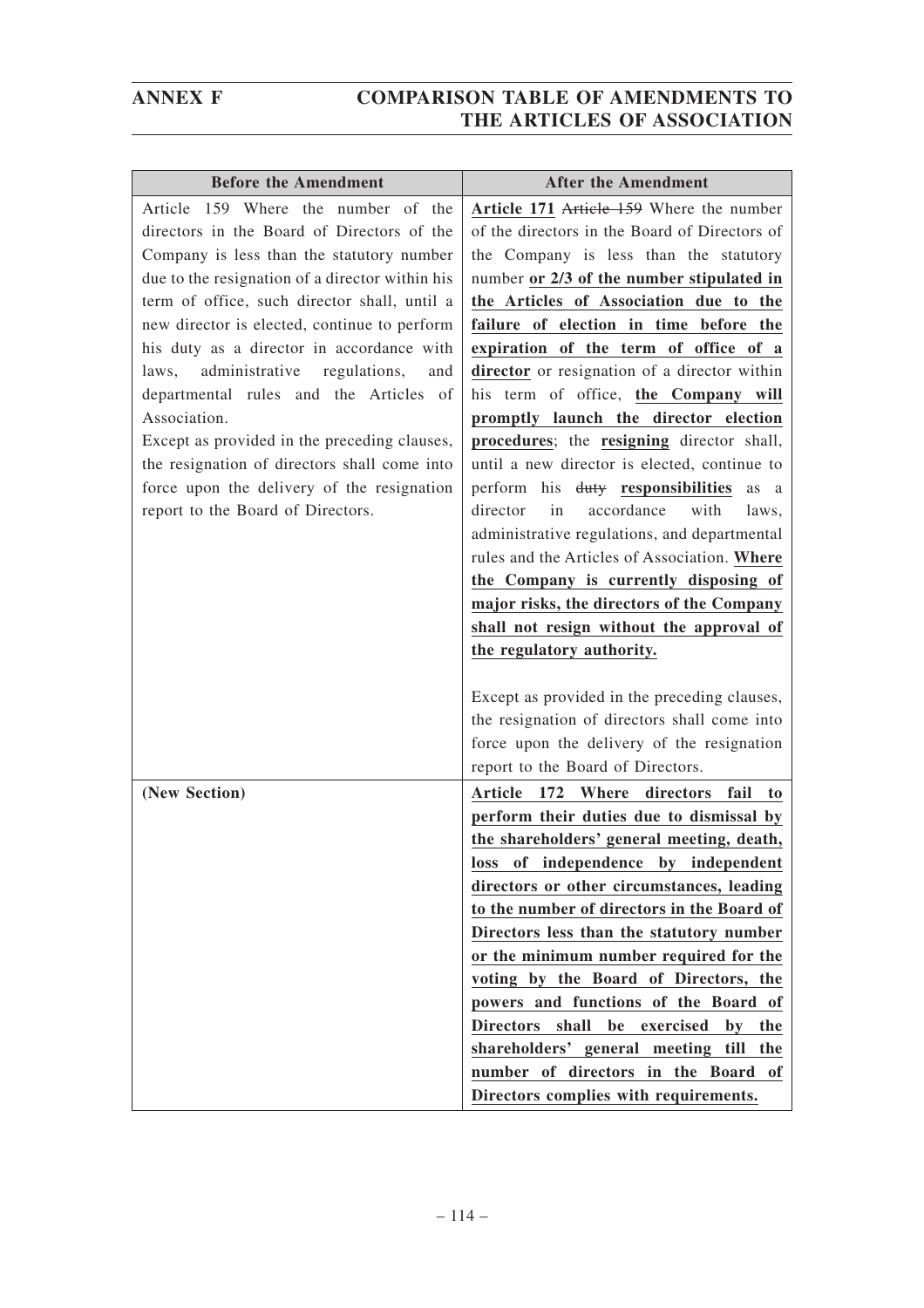| <b>Before the Amendment</b>                                                                   | <b>After the Amendment</b>                                                                 |
|-----------------------------------------------------------------------------------------------|--------------------------------------------------------------------------------------------|
| Article 166 Independent directors of the                                                      | Article 166 Independent<br>Article 179                                                     |
| Company refer to the directors that do not                                                    | directors of the Company refer to the                                                      |
| hold any position other than the directors                                                    | directors that do not hold any position other                                              |
| and the members of the special committee of                                                   | than the directors and the members of the                                                  |
| the Board of Directors, and have no                                                           | special committee of the Board of Directors,                                               |
| relationship with the Company and major                                                       | and have no relationship with the Company                                                  |
| shareholders which possibly impedes his                                                       | shareholders<br>and<br>major<br>actual<br><sub>or</sub>                                    |
| independent<br>and<br>objective<br>judgment.                                                  | which possibly impedes<br>controllers                                                      |
| Independent<br>directors<br>shall<br>meet<br>the                                              | impedes his independent and objective                                                      |
| following basic requirements:                                                                 | judgment on affairs of the Company.                                                        |
|                                                                                               | Independent directors shall<br>the<br>meet                                                 |
| $(1)$ in accordance with the laws, regulations                                                | following basic requirements:                                                              |
| and other relevant regulations, have the                                                      |                                                                                            |
| qualifications to be serving as directors of                                                  | (1) in accordance with the laws, regulations                                               |
| the Company;                                                                                  | and other relevant regulations, have the                                                   |
|                                                                                               | qualifications to be serving as directors of                                               |
| (2) perform the duties independently, not                                                     | the Company;                                                                               |
| affected by the main shareholders, actual                                                     |                                                                                            |
| controllers, or other units or individuals that                                               | (2) perform the duties independently, not                                                  |
| have interests with the Company;                                                              | affected by the main shareholders, actual                                                  |
|                                                                                               | controllers, or other units or individuals that                                            |
| (3) have a basic knowledge for the operation                                                  | have interests with the Company;                                                           |
| of listed companies, familiar with relevant                                                   |                                                                                            |
| administrative regulations,<br>laws,                                                          | (3) have a basic knowledge for the operation                                               |
| departmental rules and regulations;                                                           | of listed companies, familiar with relevant<br>laws.                                       |
|                                                                                               | administrative regulations,                                                                |
| $(4)$ have more than five $(5)$ years of legal,<br>economic, financial or<br>other<br>working | departmental rules and regulations;                                                        |
|                                                                                               | experiences beneficial for performing duties $(4)$ have more than five (5) years of legal, |
| of independent directors;                                                                     | economic, financial or other working                                                       |
|                                                                                               | experiences beneficial for performing duties                                               |
| (5) have a university degree or related                                                       | of independent directors;                                                                  |
| intermediate professional titles;                                                             |                                                                                            |
|                                                                                               | (5) have a university degree or related                                                    |
| (6) ensure sufficient time and effort to                                                      | intermediate professional titles;                                                          |
| perform<br>the<br>duties<br>effectively<br>οf                                                 |                                                                                            |
| independent directors, and work no less than                                                  | (6) ensure sufficient time and effort to                                                   |
| fifteen (15) days for the Company in each                                                     | perform<br>the<br>duties<br>effectively<br>οf                                              |
| year;                                                                                         | independent directors, and work no less than                                               |
|                                                                                               | fifteen (15) days for the Company in each                                                  |
|                                                                                               | year;                                                                                      |
|                                                                                               |                                                                                            |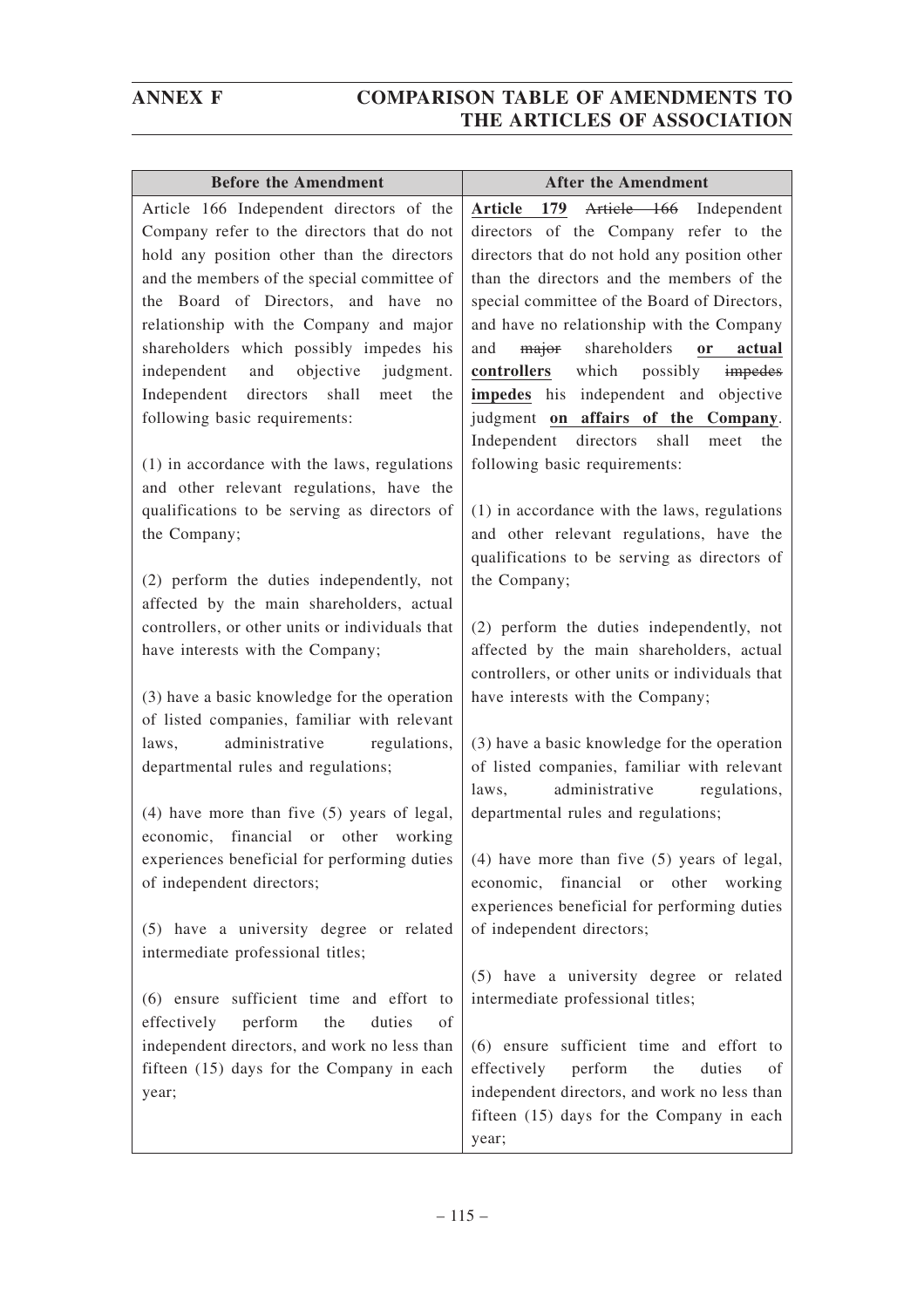| <b>Before the Amendment</b>                         | <b>After the Amendment</b>                                                       |
|-----------------------------------------------------|----------------------------------------------------------------------------------|
| (7) familiar with laws and regulations              | serve as an independent director<br>(7)                                          |
| related to commercial bank management;              | <i>(including</i><br>employment with<br>the                                      |
|                                                     | Company) in more than five domestic and                                          |
| (8) able to read, understand and analyse the        | foreign enterprises at the same time, and                                        |
| statistics<br>reports<br>and<br>financial<br>credit | such enterprises or institutions don't have                                      |
| statements of commercial banks;                     | any connected relationship or interest                                           |
|                                                     | conflicts;                                                                       |
| (9) meet the relevant requirements<br>on            |                                                                                  |
| independent directors stipulated in the             | (8) not take office as an independent                                            |
| Listing Rules of the Hong Kong Stock                | director in more than two commercial                                             |
| Exchange; and                                       | banks at<br>the same time<br><i>(including)</i><br>employment with the Company); |
| (10) meet other requirements stipulated by          |                                                                                  |
| administrative<br>regulations,<br>laws,             | (9) $(7)$ familiar with laws and regulations                                     |
| departmental rules or regulatory authority.         | related to commercial bank management;                                           |
|                                                     |                                                                                  |
|                                                     | $(10)$ $(8)$ able to read, understand and analyse                                |
|                                                     | the credit statistics reports and financial                                      |
|                                                     | statements of commercial banks;                                                  |
|                                                     |                                                                                  |
|                                                     | $(11)$ $(9)$ meet the relevant requirements on                                   |
|                                                     | independent directors stipulated in the                                          |
|                                                     | Listing Rules of the Hong Kong Stock                                             |
|                                                     | Exchange; and                                                                    |
|                                                     | $(12)$ $(10)$ meet other requirements stipulated                                 |
|                                                     | administrative<br>laws,<br>by<br>regulations,                                    |
|                                                     | departmental rules or regulatory authority.                                      |
| Article 168 The members of the Company's            | Article 181 Article 168 The number of                                            |
| Board of Directors shall have one third (1/3)       | independent directors of the Company                                             |
| or more independent directors, including at         | shall be no less than 1/3 of total members                                       |
| least 1 accounting professional.                    | of the Company's Board of Directors shall                                        |
|                                                     | have one third $(1/3)$ or more independent                                       |
|                                                     | directors, including at least 1 accounting                                       |
|                                                     | professional.                                                                    |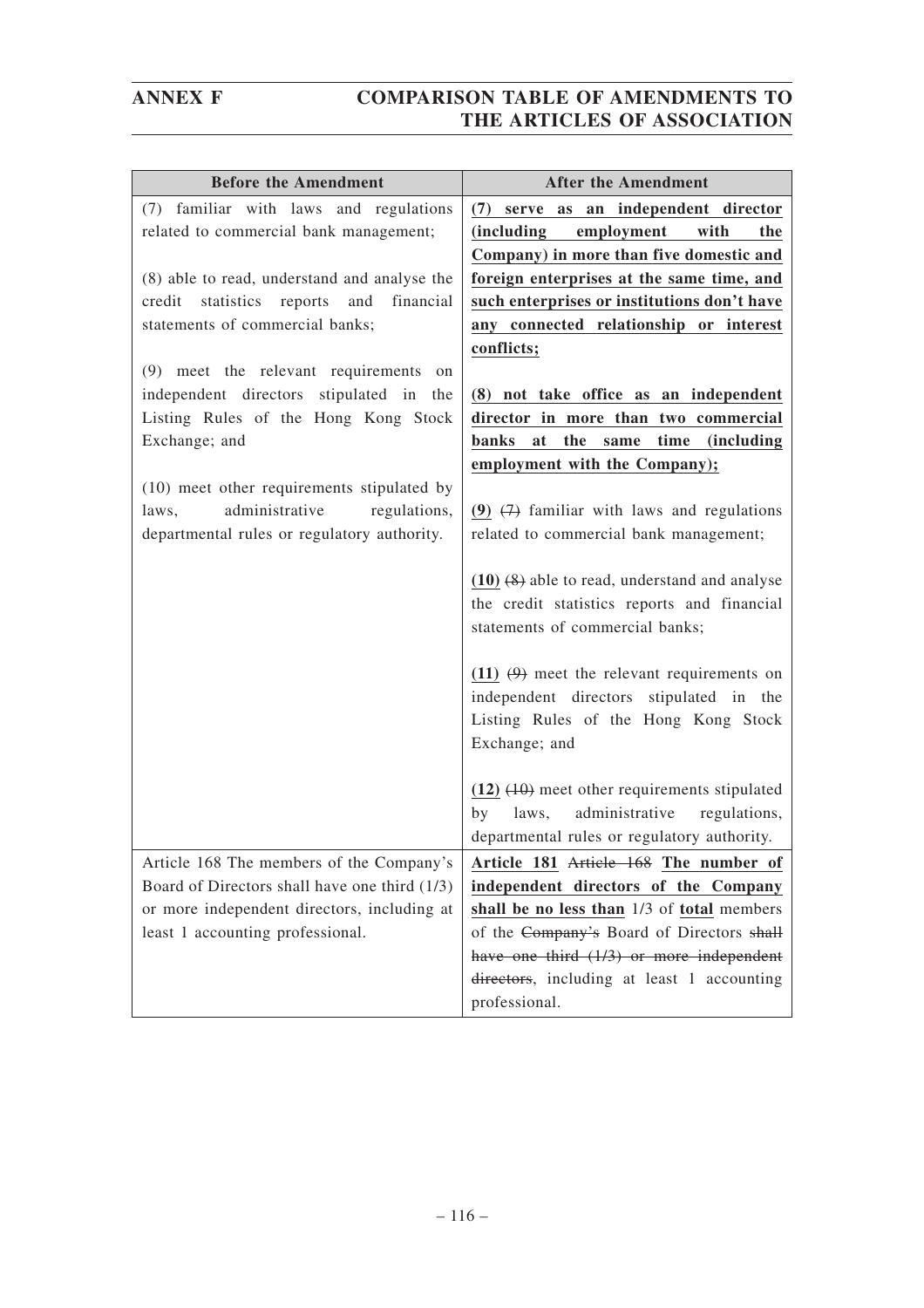| <b>Before the Amendment</b>                                                               | <b>After the Amendment</b>                                                             |
|-------------------------------------------------------------------------------------------|----------------------------------------------------------------------------------------|
| Article 169 The way and procedures for                                                    | Article 182 Article 169 The way and                                                    |
| nomination of independent directors:                                                      | procedures for nomination of independent                                               |
|                                                                                           | directors:                                                                             |
| Nomination and Remuneration<br>(1)<br>the                                                 |                                                                                        |
| Committee of the Board of Directors and a                                                 | (1)<br>the Nomination and Remuneration                                                 |
| shareholder(s) individually or jointly hold(s)                                            | Evaluation Committee of the Board of                                                   |
| more than 1% of the total number of voting                                                | Directors, a shareholder(s) individually or                                            |
| shares of the Company may propose                                                         | jointly hold(s) more than $\frac{1}{6}$ of the total                                   |
| qualified for<br>independent<br>candidates                                                | number of voting shares of the Company                                                 |
| directors to the Board of Directors;                                                      | and the Board of Supervisors may propose                                               |
|                                                                                           | qualified for<br>candidates<br>independent                                             |
| shareholder<br>(2)<br>The<br>may<br>only<br>same                                          | directors to the Board of DirectorsBoard of                                            |
| independent<br>nominate<br>director<br>one                                                | Directors, and independent directors shall                                             |
| candidate, and is not allowed to nominate                                                 | be elected by the shareholders' general                                                |
| independent director and external supervisor                                              | meeting;                                                                               |
| at the same time; the shareholder who has                                                 |                                                                                        |
| nominated directors shall not be allowed to                                               | (2)<br>shareholder may<br>The<br>only<br>same                                          |
| nominate the independent director;                                                        | independent<br>nominate<br>director<br>one                                             |
|                                                                                           | candidate, and is not allowed to nominate                                              |
| (3) The nominator of independent director                                                 | independent director and external supervisor                                           |
| shall obtain prior consent of the nominee                                                 | at the same time; the shareholder who has                                              |
| before the nomination. The nominator shall                                                | nominated non-independent directors and                                                |
| fully understand the occupation, education,                                               | his related parties shall not be allowed to                                            |
| job title, detailed work experience, and all of<br>the part-time work of the nominee, and | nominate the independent director;                                                     |
| qualifications<br>the<br>and<br>comment<br>on                                             |                                                                                        |
| independence of the nominee to serve as                                                   | (3) The nominator of independent director<br>shall obtain prior consent of the nominee |
| independent director, and the nominee shall                                               | before the nomination. The nominator shall                                             |
| make a public statement that no relationship                                              | fully understand the occupation, education,                                            |
| exists between him/her and the Company                                                    | job title, detailed work experience, and all of                                        |
| which may affect his/her independence and                                                 | the part-time work of the nominee, and                                                 |
| objective judgment;                                                                       | qualifications<br>the<br>comment<br>on<br>and                                          |
|                                                                                           | independence of the nominee to serve as                                                |
| (4) The shareholders that individually or                                                 | independent director, and the nominee shall                                            |
| jointly hold more than 1% of the issued                                                   | make a public statement that no relationship                                           |
| shares of the Company are entitled to                                                     | exists between him/her and the Company                                                 |
| nominate independent director candidate to                                                | which may affect his/her independence and                                              |
| shareholders' general meeting,<br>the<br>and                                              | objective judgment;                                                                    |
| independent directors are elected by the                                                  |                                                                                        |
| shareholders' general meeting; and                                                        |                                                                                        |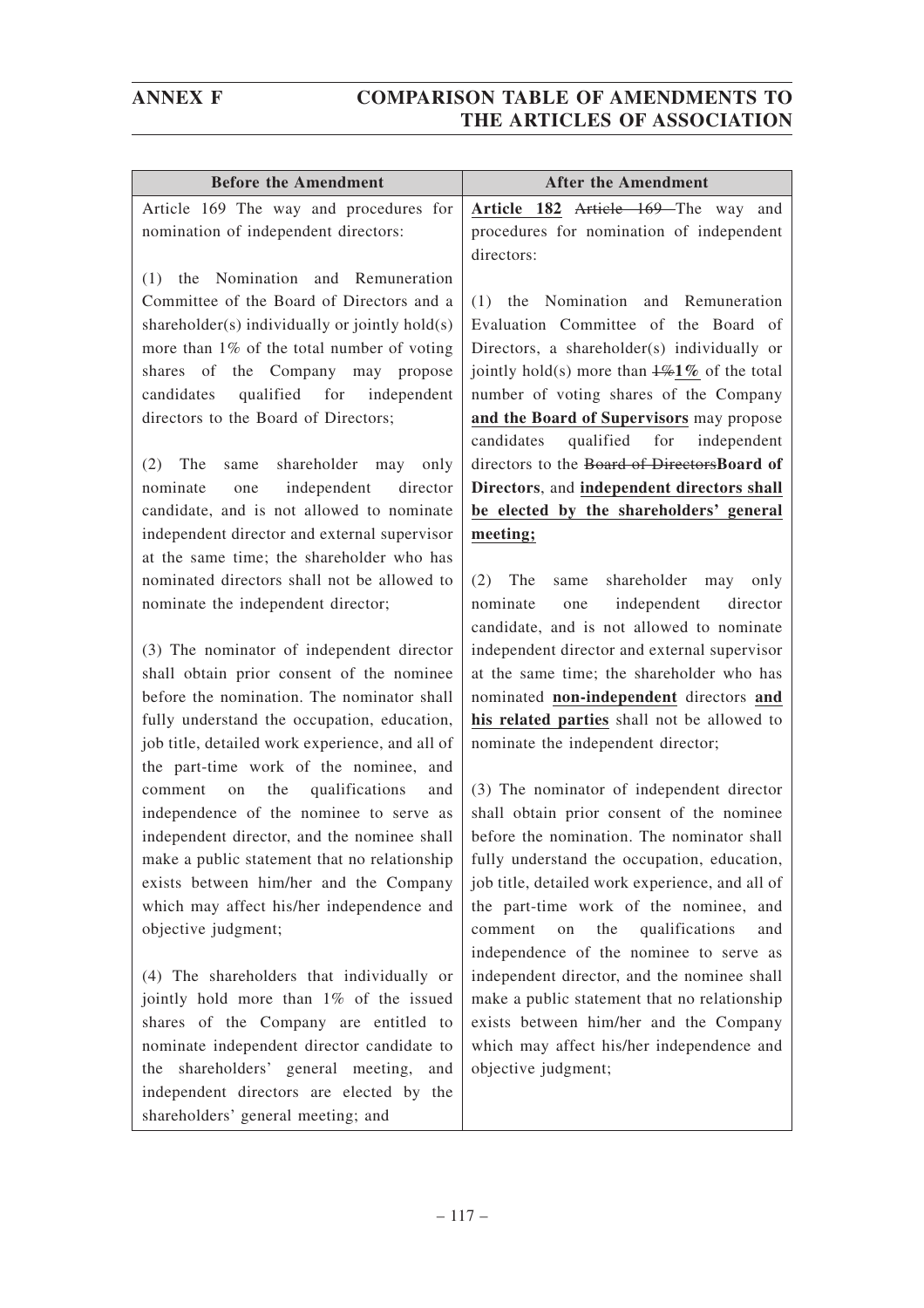| <b>Before the Amendment</b>                                                                                                                                                                                                                                                                                                                                                                                                                                                                                                                                                                                                                                                                                                                                                                                                                                                                                                                                     | <b>After the Amendment</b>                                                                                                                                                                                                                                                                                                                                                                                                                                                                                                                                                                                                                                                                                                                                                                                                                                                                                                                                                              |
|-----------------------------------------------------------------------------------------------------------------------------------------------------------------------------------------------------------------------------------------------------------------------------------------------------------------------------------------------------------------------------------------------------------------------------------------------------------------------------------------------------------------------------------------------------------------------------------------------------------------------------------------------------------------------------------------------------------------------------------------------------------------------------------------------------------------------------------------------------------------------------------------------------------------------------------------------------------------|-----------------------------------------------------------------------------------------------------------------------------------------------------------------------------------------------------------------------------------------------------------------------------------------------------------------------------------------------------------------------------------------------------------------------------------------------------------------------------------------------------------------------------------------------------------------------------------------------------------------------------------------------------------------------------------------------------------------------------------------------------------------------------------------------------------------------------------------------------------------------------------------------------------------------------------------------------------------------------------------|
| (5) The term of office of the independent<br>directors is the same as the term of office of<br>the directors of the Company. The term of<br>independent directors in the Company shall<br>comply with the provisions of laws and<br>regulatory authority, and an independent<br>director may, if re-elected upon expiration of<br>the term of office, serve consecutive terms,<br>and the terms served shall not exceed six<br>years cumulatively.                                                                                                                                                                                                                                                                                                                                                                                                                                                                                                              | (4) The shareholders that individually or<br>jointly hold more than 1% of the issued<br>shares of the Company are entitled to<br>nominate independent director candidate to<br>the shareholders' general meeting, and<br>independent directors are elected by the<br>shareholders' general meeting; and<br>$(4)$ $(5)$ The term of office of the independent<br>directors is the same as the term of office of<br>the directors of the Company. The term of<br>independent directors in the Company shall<br>comply with the provisions of laws and<br>regulatory authority, and an independent<br>director may, if re-elected upon expiration of<br>the term of office, serve consecutive terms,<br>and the terms served shall not exceed six<br>years cumulatively.                                                                                                                                                                                                                   |
| Article 170 An independent director may<br>resign before the expiration of the term of<br>office. Before the shareholders' general<br>meeting or the Board of Directors approves<br>the resignation of an independent director,<br>the independent director shall continue to<br>perform his/her duties. The independent<br>director shall submit a written resignation<br>report to the Board of Directors for<br>resignation, and explain any circumstance<br>related to the resignation or which he/she<br>considers necessary to be noticed by<br>shareholders and creditors of the Company.<br>Where the resignation of the independent<br>director results in that the proportion of<br>independent directors of the Board of<br>Directors of the Company is below the<br>minimum requirement of the laws and<br>regulations, the resignation report of the<br>independent director shall take effect after<br>the new independent director fills his/her | Article 183 Article 170 An independent<br>director may resign before the expiration of<br>the term of office. Before the shareholders'<br>general meeting or the Board of Directors<br>approves the resignation of an independent<br>director, the independent director shall<br>continue to perform his/her duties. The<br>independent director shall submit a written<br>resignation report to the Board of Directors<br>for<br>resignation,<br>and<br>explain<br>any<br>circumstance related to the resignation or<br>which he/she considers necessary to be<br>noticed by shareholders and creditors of the<br>Company. Where the resignation of the<br>independent director results in that the<br>proportion of independent directors of the<br>Board of Directors of the Company is below<br>the minimum requirement of the laws and<br>regulations, the resignation report of the<br>independent director shall take effect after<br>the new independent director fills his/her |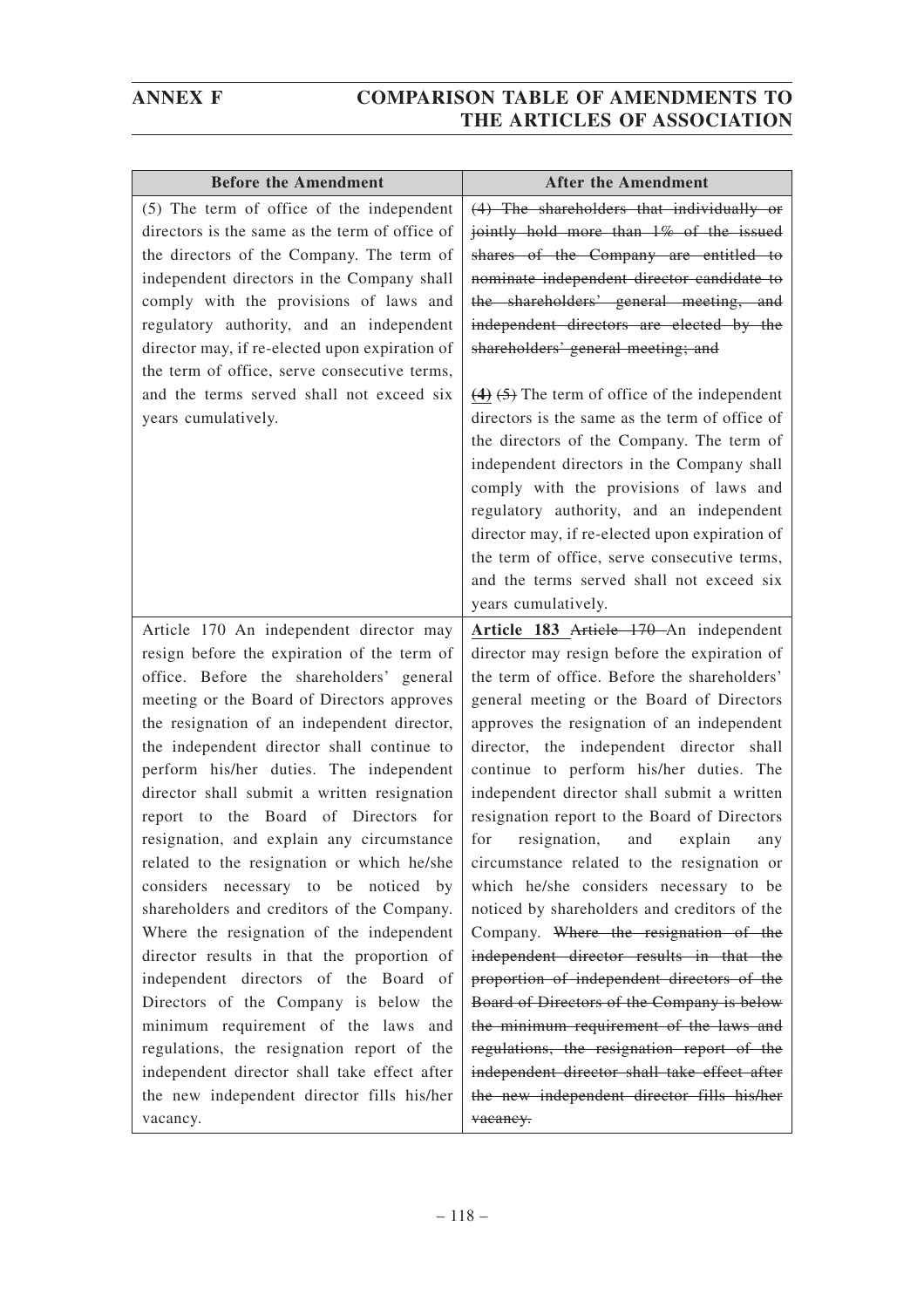| <b>Before the Amendment</b>                                                       | <b>After the Amendment</b>                                                         |
|-----------------------------------------------------------------------------------|------------------------------------------------------------------------------------|
|                                                                                   | Where the resignation of the independent                                           |
|                                                                                   | director during his term of office results                                         |
|                                                                                   | that the number of independent<br>in                                               |
|                                                                                   | directors of the Board of Directors of the                                         |
|                                                                                   | Company is below 1/3 of the total                                                  |
|                                                                                   | members of the Board of Directors, the                                             |
|                                                                                   | resigning independent director<br>shall                                            |
|                                                                                   | continue to perform his duties before a                                            |
|                                                                                   | new independent director takes office,                                             |
|                                                                                   | except the resignation due to losing                                               |
|                                                                                   | independence or dismissal.                                                         |
| Article 171 An independent director in one                                        | Article 184 Article 171 Where<br>an                                                |
| of the following circumstances shall be                                           | independent director is in one of the                                              |
| removed by the shareholders' general                                              | following circumstances, the Board of                                              |
| meeting proposed by the Board of Directors:                                       | Directors of the Company shall apply to the                                        |
|                                                                                   | shareholders' general meeting for dismissal                                        |
| (1) not meets the service qualifications for                                      | within three months, and elect a new                                               |
| an independent director due to position                                           | independent director: shall be removed by                                          |
| change and not resign personally;                                                 | the shareholders' general meeting proposed                                         |
|                                                                                   | by the Board of Directors:                                                         |
| (2) the number of board meetings attended in                                      |                                                                                    |
| person in one year is less than two thirds                                        | $(1)$ not meets the service qualifications for                                     |
| $(2/3)$ of the total number of board meetings;                                    | an independent director due to position                                            |
|                                                                                   | change and not resign personally;                                                  |
| (3) neither attends in person the board                                           |                                                                                    |
| meeting nor engages another independent                                           | (2) the number of board meetings attended in                                       |
| director to attend the board meeting for two                                      | person in one year is less than two thirds                                         |
| (2) consecutive times; or not attend in<br>person the board meeting for three (3) | $(2/3)$ of the total number of board meetings;                                     |
|                                                                                   |                                                                                    |
| consecutive times; and                                                            | (3) neither attends in person the board<br>meeting nor engages another independent |
| (4) other circumstances not suitable to serve                                     | director to attend the board meeting for two                                       |
| as an independent director stipulated by the                                      | $(2)$ three (3) consecutive times; or not attend                                   |
| laws and regulations.                                                             | in person the board meeting for three $(3)$                                        |
|                                                                                   | consecutive times fail to perform the duties                                       |
|                                                                                   | as an independent director; and                                                    |
|                                                                                   |                                                                                    |
|                                                                                   | (4) other circumstances not suitable to serve                                      |
|                                                                                   | as an independent director stipulated by the                                       |
|                                                                                   | laws and regulations.                                                              |
|                                                                                   |                                                                                    |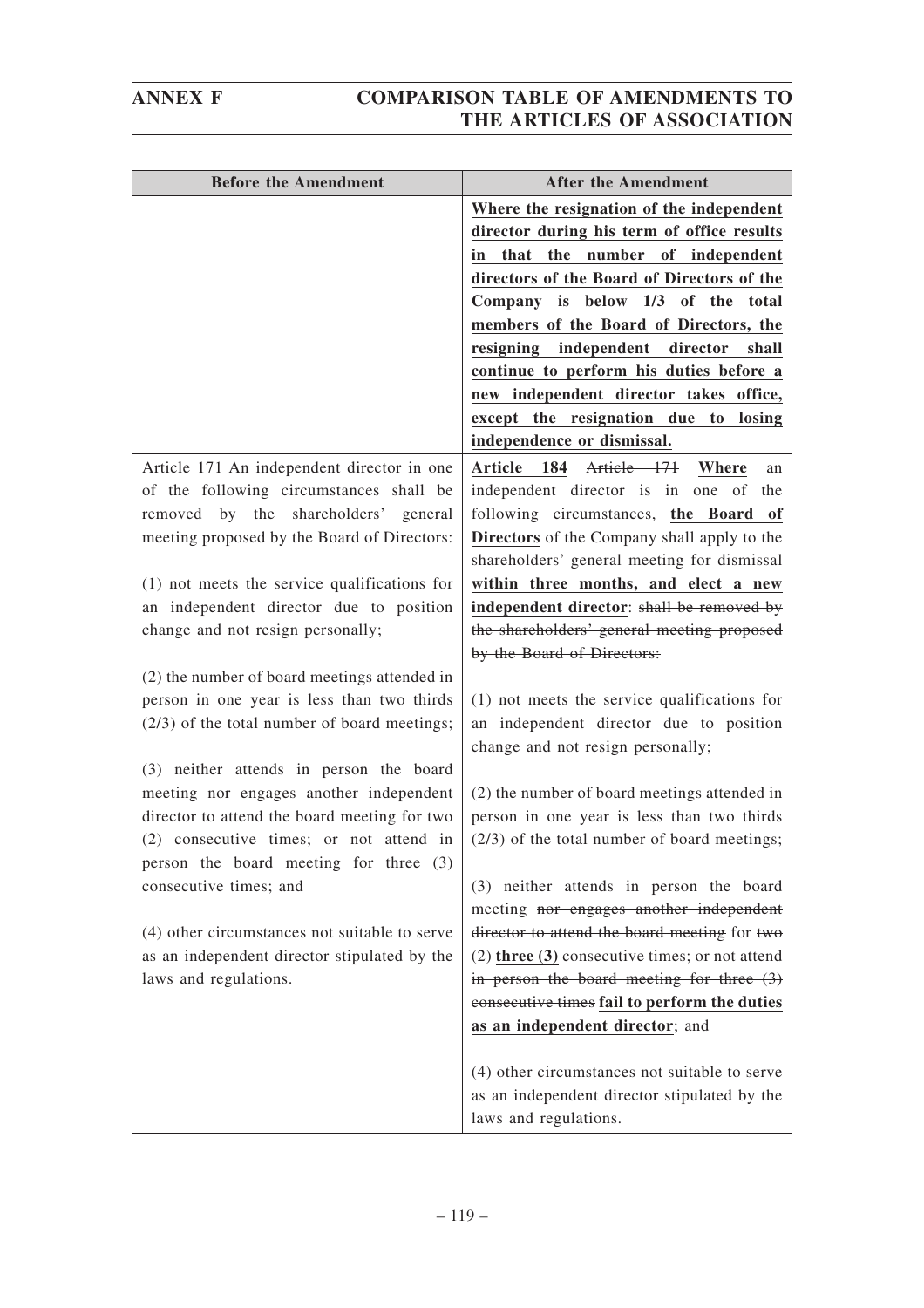| <b>Before the Amendment</b>                     | <b>After the Amendment</b>                         |
|-------------------------------------------------|----------------------------------------------------|
| Article 173 Independent directors bear          | Article 173 Independent<br>186<br><b>Article</b>   |
| fiduciary obligations and shall be diligent     | directors bear fiduciary obligations and           |
| and fulfil duties. In addition to the functions | shall be diligent and fulfil duties. In addition   |
| and powers conferred to directors by the        | to the functions and powers conferred to           |
| Company Law and other relevant laws,            | directors by the Company Law and other             |
| regulations and the Articles of Association,    | relevant laws, regulations and the Articles of     |
| the independent directors of the Company        | Association, the independent directors of the      |
| also enjoy the following special functions      | Company also enjoy the following special           |
| and powers:                                     | functions and powers: and shall fulfill            |
|                                                 | duties in a credible, independent and              |
| (1) the associated/connected transactions       | manner, and<br>diligent<br>protect<br>the          |
| shall be submitted to the Board of Directors    | legitimate rights and interests of the             |
| discussion after the<br>approval<br>for<br>of   | medium<br>Company,<br>and<br>minor                 |
| independent directors in accordance with        | shareholders and financial consumers               |
| administrative<br>regulations,<br>laws.         | without being influenced by shareholders,          |
| departmental rules, the provisions of the       | actual controllers, senior management or           |
| securities regulatory authority of the place    | other units or individuals that have               |
| where the shares of the Company are listed,     | interests with the Company.                        |
| the Articles of Association and other internal  |                                                    |
| before making<br>rules;<br>judgments,           | In case of major defects or dysfunction of         |
| directors<br>independent<br>hire<br>can<br>an   | the corporate governance mechanism of              |
| intermediary to issue independent financial     | the Company, independent directors shall           |
| adviser reports, as the basis for<br>the        | promptly report relevant situations to the         |
| judgments;                                      | banking<br>and<br>insurance<br>regulatory          |
|                                                 | authority of the State Council, and keep           |
| (2) propose to the Board of Directors for the   |                                                    |
| employment or dismissal of the accounting       | confidential.<br>circumstance<br><b>The</b><br>the |
| firm;                                           | dysfunction of the corporate governance            |
|                                                 | mechanism of the Company includes but              |
|                                                 | is not limited to:                                 |
| (3) submit proposal for the convening of an     |                                                    |
| extraordinary<br>general<br>meeting<br>οf       |                                                    |
| shareholders to the Board of Directors;         |                                                    |
|                                                 |                                                    |
| (4) propose the convening of the board          |                                                    |
| meeting;                                        |                                                    |
| (5) independently hire an accounting firm       |                                                    |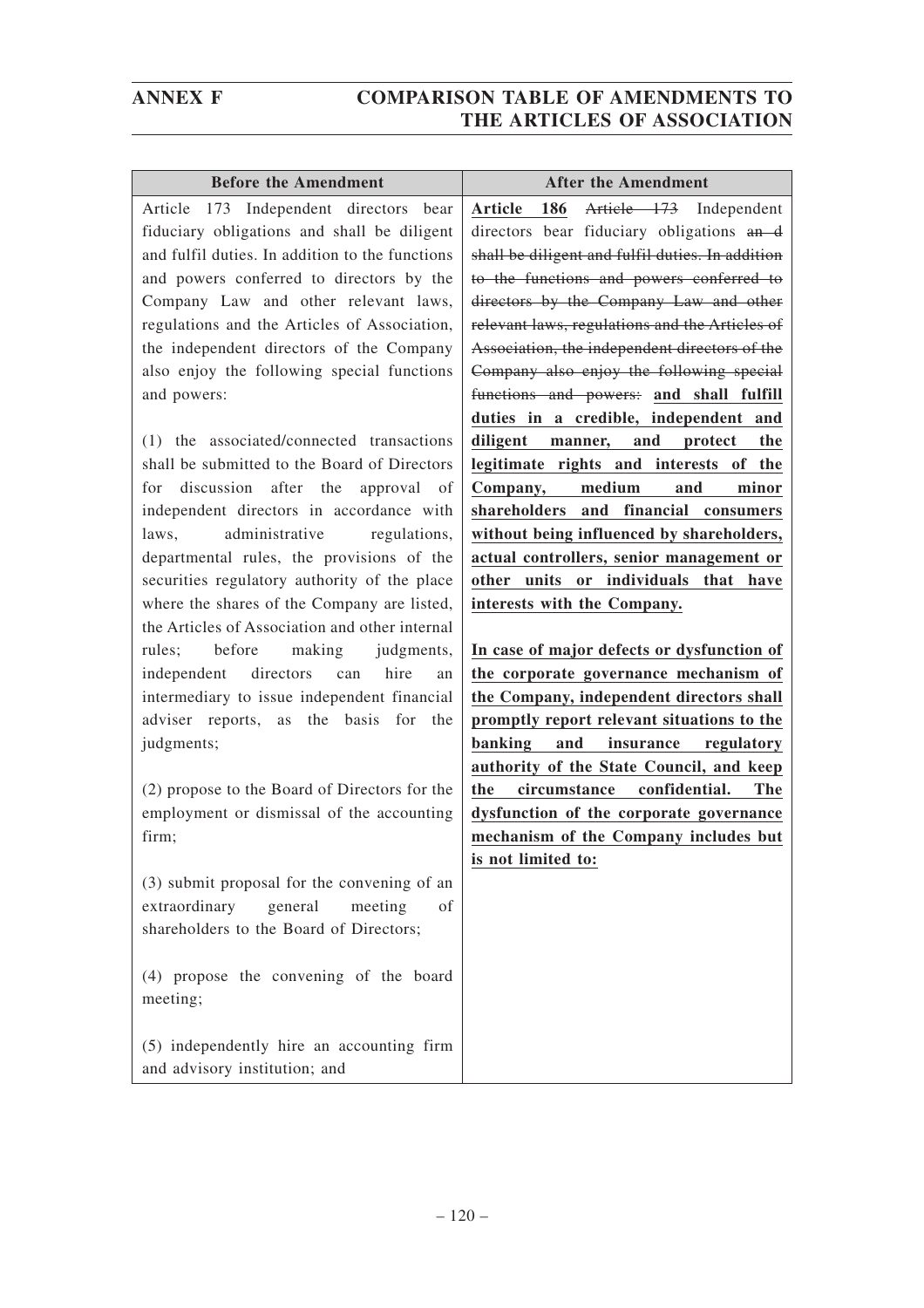| <b>Before the Amendment</b>                                                                                                                                                                                                                                                                                                                                                          | <b>After the Amendment</b>                                                                                                                                                                                                                                                                                                                                                                                    |
|--------------------------------------------------------------------------------------------------------------------------------------------------------------------------------------------------------------------------------------------------------------------------------------------------------------------------------------------------------------------------------------|---------------------------------------------------------------------------------------------------------------------------------------------------------------------------------------------------------------------------------------------------------------------------------------------------------------------------------------------------------------------------------------------------------------|
| (6) publicly call for voting rights<br>to<br>shareholders prior to<br>the<br>shareholders'<br>general meeting.                                                                                                                                                                                                                                                                       | (1) the associated/connected transactions<br>shall be submitted to the Board of Directors<br>for discussion after the approval of<br>independent directors in accordance with                                                                                                                                                                                                                                 |
| The<br>performance of above-mentioned<br>and powers of independent<br>functions<br>directors shall obtain the consent of more<br>than half $(1/2)$ of all the independent<br>directors. If the above-mentioned proposal is<br>adopted or the<br>above-mentioned<br>not<br>functions and powers cannot be properly<br>exercised, the Company shall disclose the<br>related situation. | laws, administrative regulations,<br>departmental rules, the provisions of the<br>securities regulatory authority of the place<br>where the shares of the Company are listed,<br>the Articles of Association and other internal<br>rules; before making judgments,<br>independent directors can hire an<br>intermediary to issue independent financial<br>adviser reports, as the basis for the<br>judgments; |
|                                                                                                                                                                                                                                                                                                                                                                                      | (2) propose to the Board of Directors for the<br>employment or dismissal of the accounting<br>firm;                                                                                                                                                                                                                                                                                                           |
|                                                                                                                                                                                                                                                                                                                                                                                      | $(3)$ submit proposal for the convening of an<br>extraordinary general meeting of<br>shareholders to the Board of Directors;                                                                                                                                                                                                                                                                                  |
|                                                                                                                                                                                                                                                                                                                                                                                      | (4) propose the convening of the board<br>meeting;                                                                                                                                                                                                                                                                                                                                                            |
|                                                                                                                                                                                                                                                                                                                                                                                      | (5) independently hire an accounting firm<br>and advisory institution; and                                                                                                                                                                                                                                                                                                                                    |
|                                                                                                                                                                                                                                                                                                                                                                                      | $(6)$ publicly call for voting rights to<br>shareholders prior to the shareholders'<br>general meeting.                                                                                                                                                                                                                                                                                                       |
|                                                                                                                                                                                                                                                                                                                                                                                      | The performance of above-mentioned<br>functions and powers of independent<br>directors shall obtain the consent of more                                                                                                                                                                                                                                                                                       |
|                                                                                                                                                                                                                                                                                                                                                                                      | than half $(1/2)$ of all the independent<br>directors. If the above-mentioned proposal is<br>not adopted or the above-mentioned                                                                                                                                                                                                                                                                               |
|                                                                                                                                                                                                                                                                                                                                                                                      | functions and powers cannot be properly<br>exercised, the Company shall disclose the<br>related situation.                                                                                                                                                                                                                                                                                                    |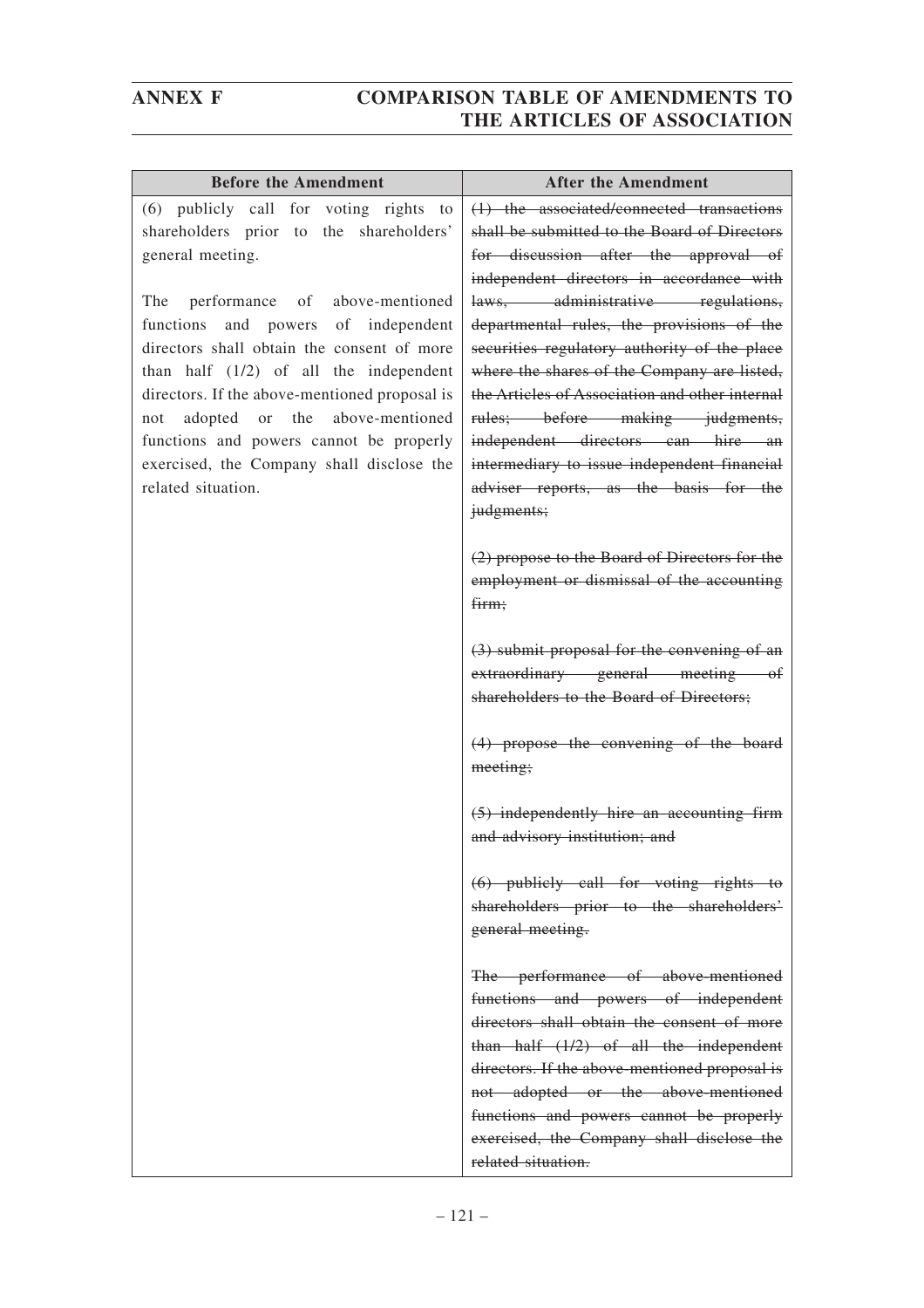| <b>Before the Amendment</b> | <b>After the Amendment</b>                                                      |
|-----------------------------|---------------------------------------------------------------------------------|
|                             | (1) Failure to elect the Board of Directors                                     |
|                             | for over one consecutive year;                                                  |
|                             | (2) Failure to make effective resolutions                                       |
|                             | by the Board of Directors due to long-                                          |
|                             | term conflict between directors, and such                                       |
|                             | conflict<br>be<br>solved<br>cannot<br>at<br>the                                 |
|                             | shareholders' general meeting;                                                  |
|                             | (3) Failure to convene the shareholders'                                        |
|                             | general meeting for over one consecutive                                        |
|                             | year;                                                                           |
|                             |                                                                                 |
|                             | (4) Failure to reach the proportion<br>stipulated by the law or the Articles of |
|                             | Association for the<br>voting by the                                            |
|                             | shareholders' general meeting, and failure                                      |
|                             | to make effective resolutions of the                                            |
|                             | shareholders' general meeting for over                                          |
|                             | one consecutive year;                                                           |
|                             | (5) Failure to adopt the proposal on                                            |
|                             | capital increase due to insufficient capital                                    |
|                             | adequacy ratio;                                                                 |
|                             | (6) Serious difficulty in the Company's                                         |
|                             | operation and management due to failure                                         |
|                             | of normal operation of the existing                                             |
|                             | governance mechanism;                                                           |
|                             |                                                                                 |
|                             | (7) Other circumstances recognized by the<br>regulatory authority.              |
| (New Section)               | Article 187 Independent directors may                                           |
|                             | independent<br>choose<br>director<br>one<br>to                                  |
|                             | convene special meetings of independent                                         |
|                             | directors and study relevant issues of                                          |
|                             | performance of duties.                                                          |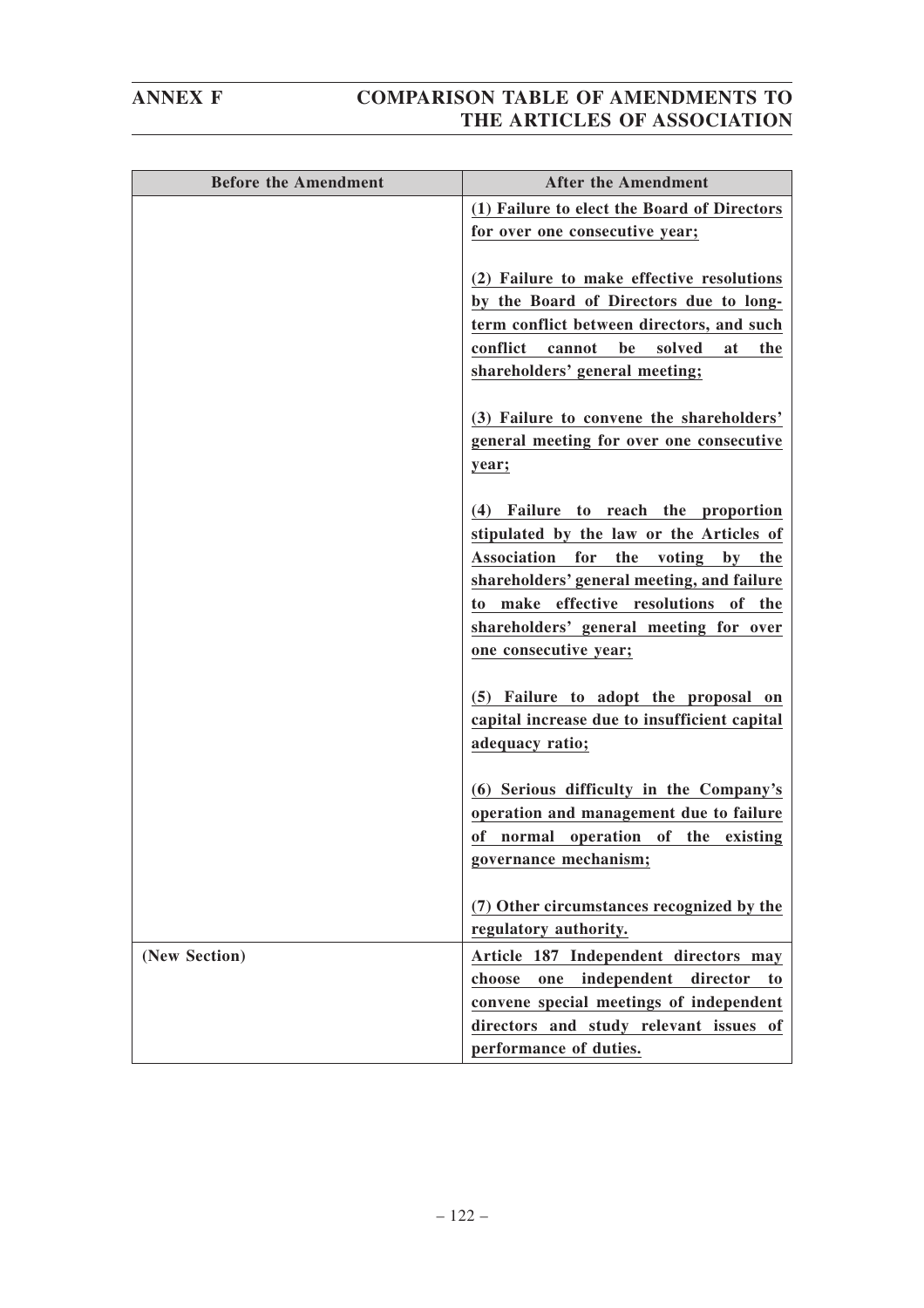| <b>Before the Amendment</b>                    | <b>After the Amendment</b>                                                                |
|------------------------------------------------|-------------------------------------------------------------------------------------------|
| Article 174 Independent directors may          | Article 188 Article 174 Independent                                                       |
| express objective and impartial independent    | may express objective<br>directors<br>and                                                 |
| opinions on the matters discussed on the       | impartial independent opinions<br>the<br>on                                               |
| Board of Directors, and independent            | matters <del>discussed</del> deliberated<br>the<br>on                                     |
| directors shall be particularly concerned      | shareholders' general meetings or<br>the                                                  |
| about the following issues when expressing     | Board of Directors, and independent                                                       |
| their opinions:                                | directors shall be particularly concerned                                                 |
|                                                | about the following issues when expressing                                                |
| (1) the associated/connected transactions      | their opinions independent opinions shall                                                 |
| that shall be submitted to the Board of        | be particularly issued on following issues                                                |
| Directors or the shareholders' general         | to the shareholders' general meetings or                                                  |
| meeting for deliberation in accordance with    | the Board of Directors:                                                                   |
| administrative<br>laws,<br>regulations,        |                                                                                           |
| departmental rules, the provisions of the      | (1) the associated/connected transactions                                                 |
| securities regulatory authority of the place   | that shall be submitted to the Board of                                                   |
| where the shares of the Company are listed,    | Directors or the shareholders' general                                                    |
| the Articles of Association and other internal | meeting for deliberation in accordance with                                               |
| systems of the Company;                        | administrative regulations,<br>laws,                                                      |
| (2) profit distribution programmes;            | departmental rules, the provisions of the<br>securities regulatory authority of the place |
|                                                | where the shares of the Company are listed,                                               |
| (3) engagement and dismissal of senior         | the Articles of Association and other internal                                            |
| management personnel;                          | systems of the Company;                                                                   |
|                                                |                                                                                           |
| (4) matters that may result in significant     | (2) Nomination, engagement and dismissal                                                  |
| losses to the Company;                         | of<br>directors, and appointment<br>and                                                   |
|                                                | dismissal of the senior management;                                                       |
| (5) matters that may harm the interests of     |                                                                                           |
| depositor or medium and minor                  | (3) Remuneration of directors and the                                                     |
| shareholders; and                              | senior management;                                                                        |
|                                                |                                                                                           |
| (6) the employment of external auditor, etc.   | (4) $(2)$ profit distribution programmes;                                                 |
|                                                |                                                                                           |
|                                                | (3) engagement and dismissal of senior                                                    |
|                                                | management personnel;                                                                     |
|                                                | (4) matters that may result in significant                                                |
|                                                | losses to the Company;                                                                    |
|                                                |                                                                                           |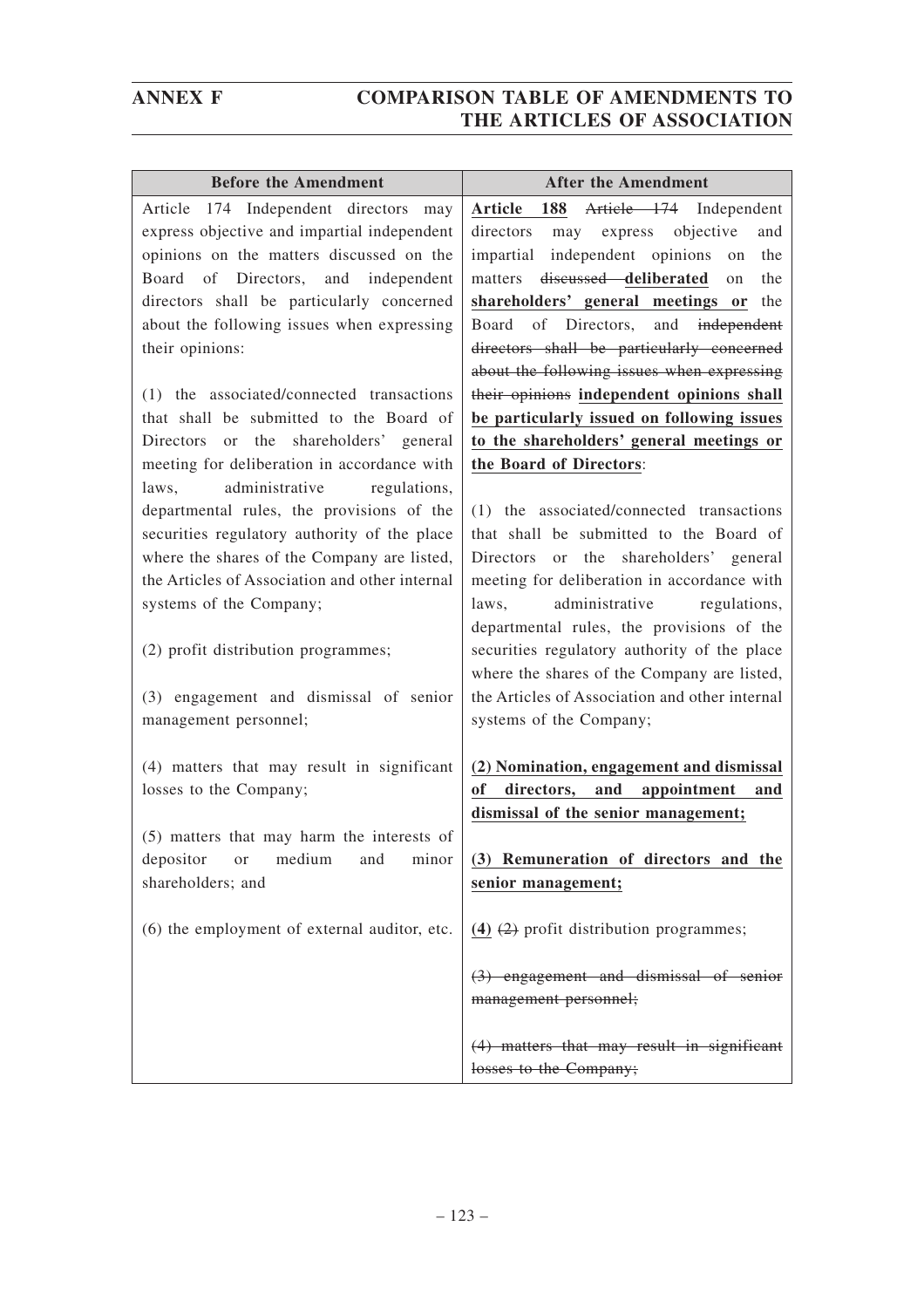| <b>Before the Amendment</b>                                                                                        | <b>After the Amendment</b>                                                                                                                                                                                                                           |
|--------------------------------------------------------------------------------------------------------------------|------------------------------------------------------------------------------------------------------------------------------------------------------------------------------------------------------------------------------------------------------|
|                                                                                                                    | (5) matters that may harm the interests of<br>depositor or medium and minor<br>shareholders; and                                                                                                                                                     |
|                                                                                                                    | (6) the employment of external auditor, etc.                                                                                                                                                                                                         |
|                                                                                                                    | (5) engagement or dismissal of an<br>accounting firm providing regular legal<br>audits on the financial reports of the<br>Company;                                                                                                                   |
|                                                                                                                    | (6) other matters that may have important<br>impacts on the legitimate rights and<br>interests of the Company, medium and<br>minor shareholders, financial consumers<br>or medium and minor shareholders;                                            |
|                                                                                                                    | (7) matters that may result in significant<br>losses to the Company;                                                                                                                                                                                 |
|                                                                                                                    | (8) Other matters stipulated in laws,<br>administrative regulations, departmental<br>rules, the provisions of the securities<br>regulatory authority of the place where<br>the shares of the Company are listed, and<br>the Articles of Association. |
|                                                                                                                    | Independent directors shall express one of                                                                                                                                                                                                           |
|                                                                                                                    | the following categories of opinions on the                                                                                                                                                                                                          |
|                                                                                                                    | abovementioned<br>matters:<br>consent;<br>reserved<br>opinions<br>and the<br>reasons;                                                                                                                                                                |
|                                                                                                                    | objections and the reasons; inability to                                                                                                                                                                                                             |
|                                                                                                                    | issue opinions and the obstacles.                                                                                                                                                                                                                    |
| Article 175 In addition to the fulfilment of<br>above-mentioned<br>responsibilities,                               | (Delete)                                                                                                                                                                                                                                             |
| independent directors shall also form an                                                                           |                                                                                                                                                                                                                                                      |
| independent opinion on the following<br>matters to the Board of Directors or the<br>shareholders' general meeting: |                                                                                                                                                                                                                                                      |
| (1) nomination, engagement and removal of<br>directors;                                                            |                                                                                                                                                                                                                                                      |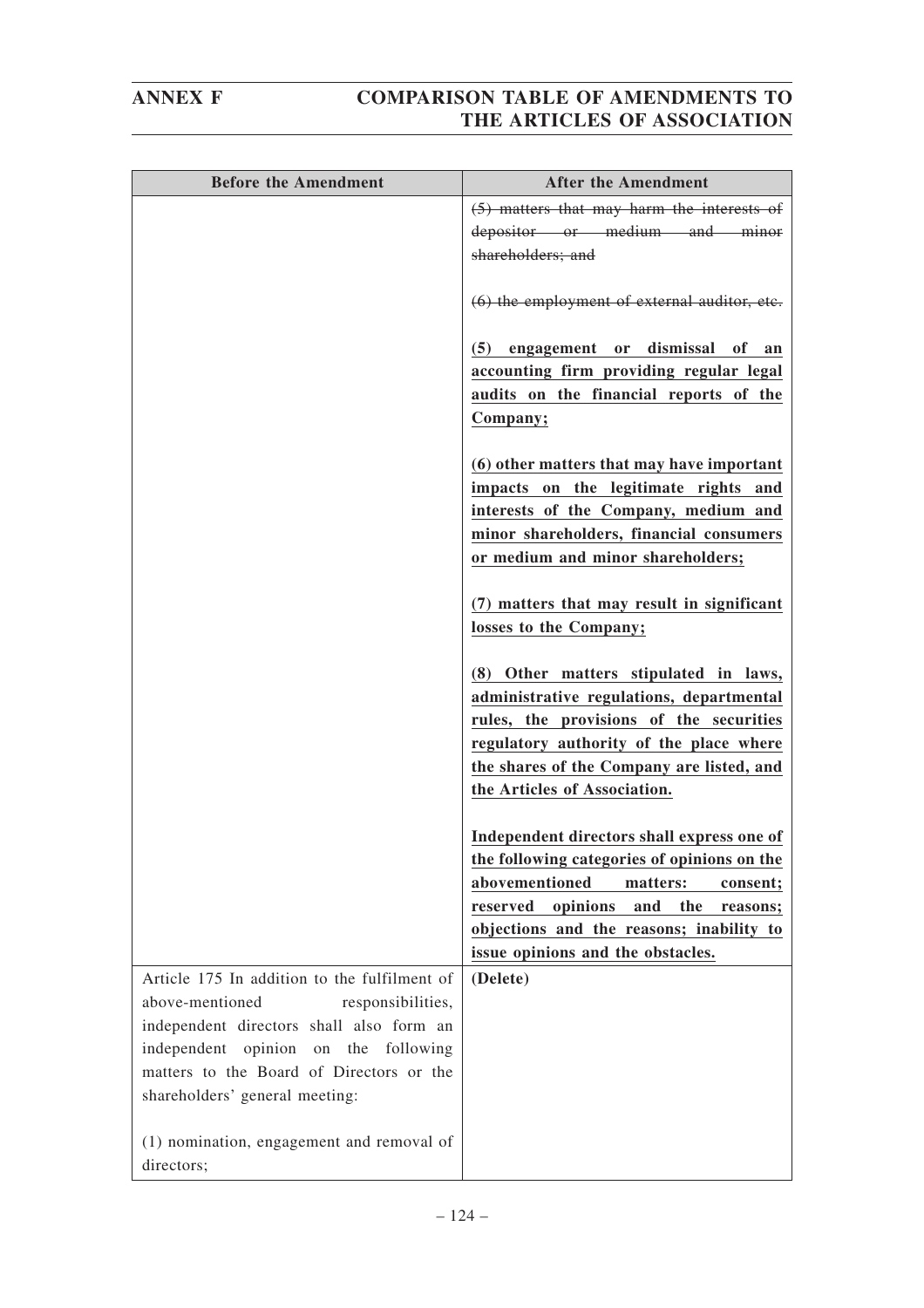| <b>Before the Amendment</b>                                                                                                                                                                                                                                                                                                                                                                                                                                                                                                                                                                                | <b>After the Amendment</b> |
|------------------------------------------------------------------------------------------------------------------------------------------------------------------------------------------------------------------------------------------------------------------------------------------------------------------------------------------------------------------------------------------------------------------------------------------------------------------------------------------------------------------------------------------------------------------------------------------------------------|----------------------------|
| (2) engagement or dismissal of senior<br>management personnel;                                                                                                                                                                                                                                                                                                                                                                                                                                                                                                                                             |                            |
| (3) remuneration of directors, and senior<br>management personnel of the Company;                                                                                                                                                                                                                                                                                                                                                                                                                                                                                                                          |                            |
| (4) existing or new associated/connected<br>transactions<br>of<br>shareholders,<br>actual<br>controllers and other associated enterprises<br>of the Company that shall be submitted to<br>the Board of Directors for deliberation in<br>accordance with laws, administrative<br>regulations, departmental<br>rules,<br>the<br>provisions of the securities regulatory<br>authority of the place where the shares of the<br>are listed, the Articles<br>Company<br>of<br>Association and other internal rules of the<br>Company and whether the Company is<br>taking effective measures to recover arrears; |                            |
| (5) matters considered by independent<br>directors that could possibly harm the<br>interests of medium and minor shareholders;<br>and                                                                                                                                                                                                                                                                                                                                                                                                                                                                      |                            |
| (6) other matters stipulated by laws,<br>administrative regulations, departmental<br>rules, the provisions of the securities<br>regulatory authority of the place where the<br>shares of the Company are listed, and the<br>Articles of Association.                                                                                                                                                                                                                                                                                                                                                       |                            |
| Independent directors shall express one of<br>the following categories of opinions on the<br>abovementioned matters: consent; reserved<br>opinions and the reasons; objections and the<br>reasons; inability to issue opinions and the<br>obstacles. If relevant matters are required to<br>be disclosed, the Company shall announce<br>the opinions of independent directors, where<br>the opinions of independent directors differs<br>and an agreement cannot be reached, the<br>Board of Directors shall separately disclose<br>the opinions of each independent director.                             |                            |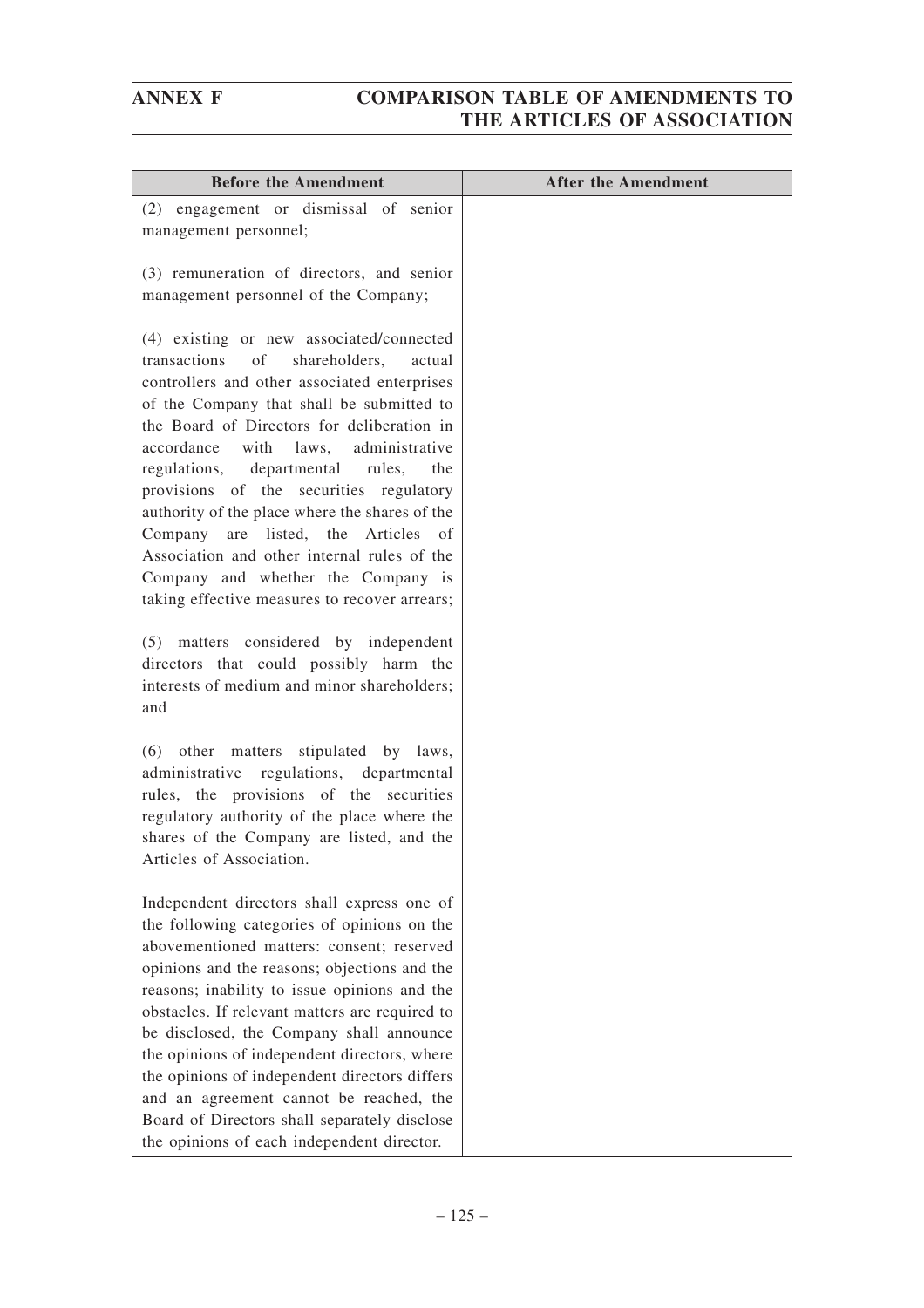| <b>Before the Amendment</b>                                                                                                                                                                                           | <b>After the Amendment</b>                                                                                                                                                                     |
|-----------------------------------------------------------------------------------------------------------------------------------------------------------------------------------------------------------------------|------------------------------------------------------------------------------------------------------------------------------------------------------------------------------------------------|
| Article 177 In order to ensure the effective<br>functioning of independent directors, the<br>Company shall provide the<br>necessary<br>conditions for independent directors:<br>(1) the Company shall ensure that the | Article 190 Article 177 In order to ensure<br>the effective functioning of independent<br>directors, the Company shall provide the<br>conditions for<br>necessary<br>independent<br>directors: |
| independent directors are entitled to the<br>same right of information as other directors;                                                                                                                            | (1) the Company shall ensure that the<br>independent directors are entitled to the<br>same right of information as other directors,<br>and promptly and completely provide                     |
|                                                                                                                                                                                                                       | information<br>for<br>necessary<br>the                                                                                                                                                         |
|                                                                                                                                                                                                                       | independent directors to participate in the                                                                                                                                                    |
|                                                                                                                                                                                                                       | decision-making;                                                                                                                                                                               |
|                                                                                                                                                                                                                       |                                                                                                                                                                                                |
| Article 179 The Board of Directors consists                                                                                                                                                                           | Article 192 Article 179 The Board of                                                                                                                                                           |
| of eleven $(11)$ to fifteen $(15)$ directors,                                                                                                                                                                         | Directors consists of eleven $(11)$ to fifteen                                                                                                                                                 |
| including 1 chairman of Board of Directors                                                                                                                                                                            | $(15)$ directors, including 1 chairman of                                                                                                                                                      |
| and one (1) vice chairman of Board of                                                                                                                                                                                 | Board of Directors and one (1) vice                                                                                                                                                            |
| Directors, and the number of independent                                                                                                                                                                              | chairman of Board of Directors, and the                                                                                                                                                        |
| director shall be not less than one third $(1/3)$                                                                                                                                                                     | number of including three (3) executive                                                                                                                                                        |
| of all directors.                                                                                                                                                                                                     | directors and eight (8) non-executive                                                                                                                                                          |
|                                                                                                                                                                                                                       | directors (including independent director.                                                                                                                                                     |
|                                                                                                                                                                                                                       | addition<br>directors,<br>In<br>to<br>executive                                                                                                                                                |
|                                                                                                                                                                                                                       | directors<br>also<br>the<br>senior<br>serve<br>as                                                                                                                                              |
|                                                                                                                                                                                                                       | management; non-executive<br>directors                                                                                                                                                         |
|                                                                                                                                                                                                                       | don't<br>other positions<br>than<br>serve<br>as                                                                                                                                                |
|                                                                                                                                                                                                                       | directors or the senior management.                                                                                                                                                            |
|                                                                                                                                                                                                                       | The Board of Directors shall have no less                                                                                                                                                      |
|                                                                                                                                                                                                                       | than four independent directors, no less                                                                                                                                                       |
|                                                                                                                                                                                                                       | than one independent director stationed                                                                                                                                                        |
|                                                                                                                                                                                                                       | in Hong Kong, China, and the total                                                                                                                                                             |
|                                                                                                                                                                                                                       | number of independent directors shall be                                                                                                                                                       |
|                                                                                                                                                                                                                       | no less than one third $(1/3)$ of the total                                                                                                                                                    |
|                                                                                                                                                                                                                       | members of the Board of Directors.                                                                                                                                                             |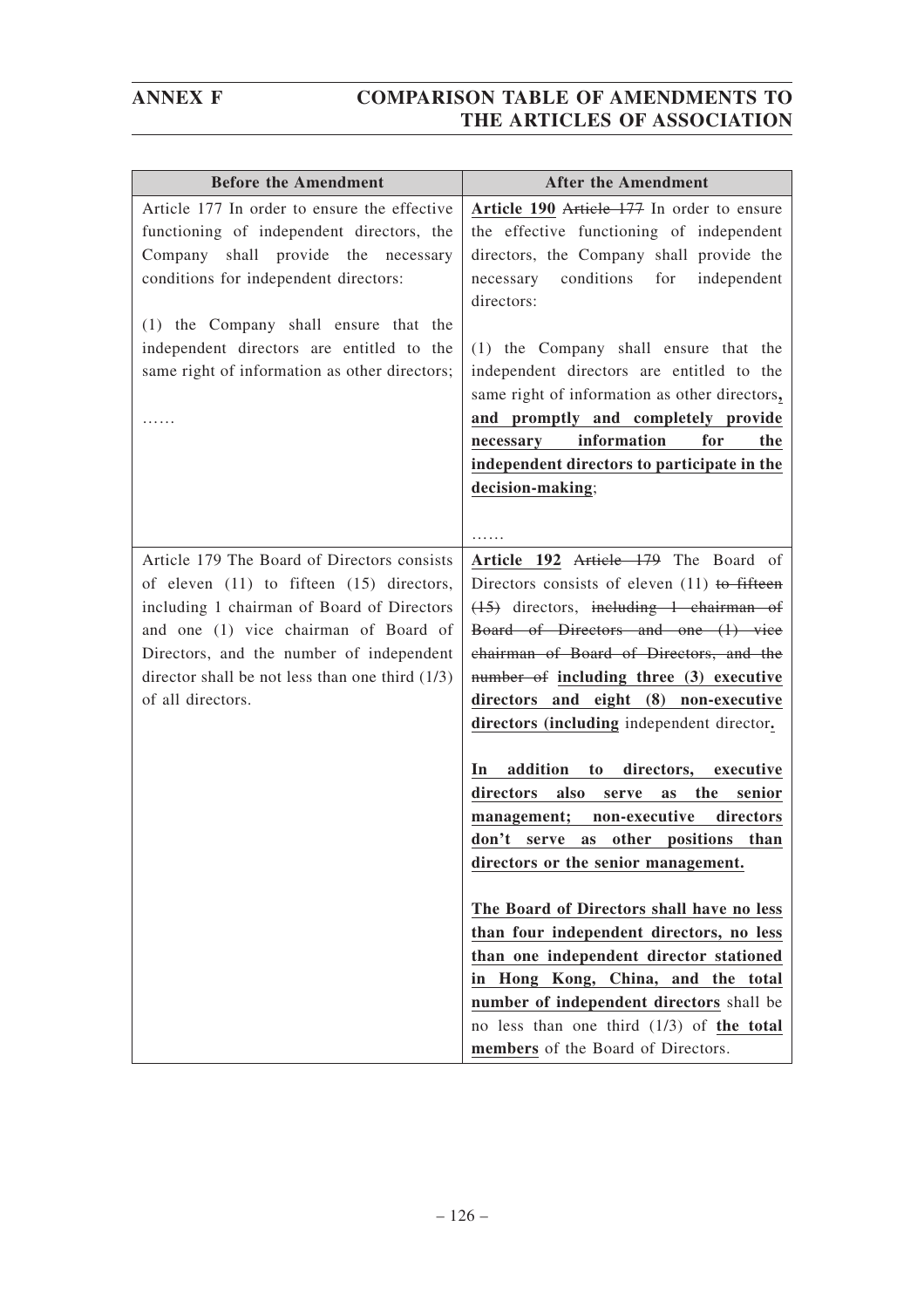| <b>Before the Amendment</b>                                                            | <b>After the Amendment</b>                                                     |
|----------------------------------------------------------------------------------------|--------------------------------------------------------------------------------|
| Article 180 The Board of Directors shall                                               | Article 193 Article 180 The Board of                                           |
| exercise the following functions and powers:                                           | Directors shall exercise<br>the<br>following                                   |
|                                                                                        | functions and powers:                                                          |
| $(1)$ convene the<br>shareholders' general                                             |                                                                                |
| meeting and to report to the shareholders'                                             | $(1)$ convene the<br>shareholders' general                                     |
| general meeting;                                                                       | meeting and to report to the shareholders'                                     |
|                                                                                        | general meeting;                                                               |
| (2) implement the resolutions<br>of the<br>shareholders' general meeting;              | (2) implement the resolutions of the                                           |
|                                                                                        | shareholders' general meeting; deliberate                                      |
| (3) decide the development plan of the                                                 | and approve the external investment,                                           |
| formulate<br>business<br>and<br>Company                                                | asset acquisition, asset disposal<br>and                                       |
| development strategy of the Company and                                                | cancellation, asset mortgage, related                                          |
| the implementation<br>supervise<br>of<br>the                                           | party/connected transaction and data                                           |
| strategy;                                                                              | governance of the Company within the                                           |
|                                                                                        | scope authorized by the shareholders'                                          |
| (4) decide the operation plan, investment                                              | general meeting of the Company in                                              |
| plan, and major assets disposal plan of the                                            | accordance with laws, regulations and                                          |
| Company;                                                                               | regulatory requirements;                                                       |
|                                                                                        |                                                                                |
| (5) formulate the risk tolerance level, risk                                           | $(3)$ decide the development plan of the                                       |
| management and internal control policies of                                            | Company and formulate business                                                 |
| the Company;                                                                           | development strategy of the Company and<br>supervise the implementation of the |
| (6) formulate the annual financial budget                                              | strategy;                                                                      |
| plan and final account plan of the Company;                                            |                                                                                |
|                                                                                        | $(3)$ $(4)$ decide the operation plan, investment                              |
| (7) formulate the profit distribution plan and                                         | plan, and major assets disposal plan of the                                    |
| loss make-up plan of the Company;                                                      | Company, formulate scientific, reasonable                                      |
|                                                                                        | and stable development strategy of the                                         |
| (8) formulate the plans for the increase or                                            | and<br>supervise<br>Company<br>the                                             |
| decrease of the registered capitals, the                                               | implementation thereof, determine the                                          |
| issuance of bonds or other securities and the                                          | market positioning and development                                             |
| listing of the Company;                                                                | objective, and reflect the differentiation                                     |
|                                                                                        | and specialization;                                                            |
| (9) formulate capital plan and bear the<br>responsibility<br>of<br>ultimate<br>capital | $(4)$ $(5)$ formulate the risk tolerance level,                                |
| management;                                                                            | risk management and internal control                                           |
|                                                                                        | policies of the Company, and bear the                                          |
|                                                                                        | ultimate liability for the comprehensive                                       |
|                                                                                        | risk management;                                                               |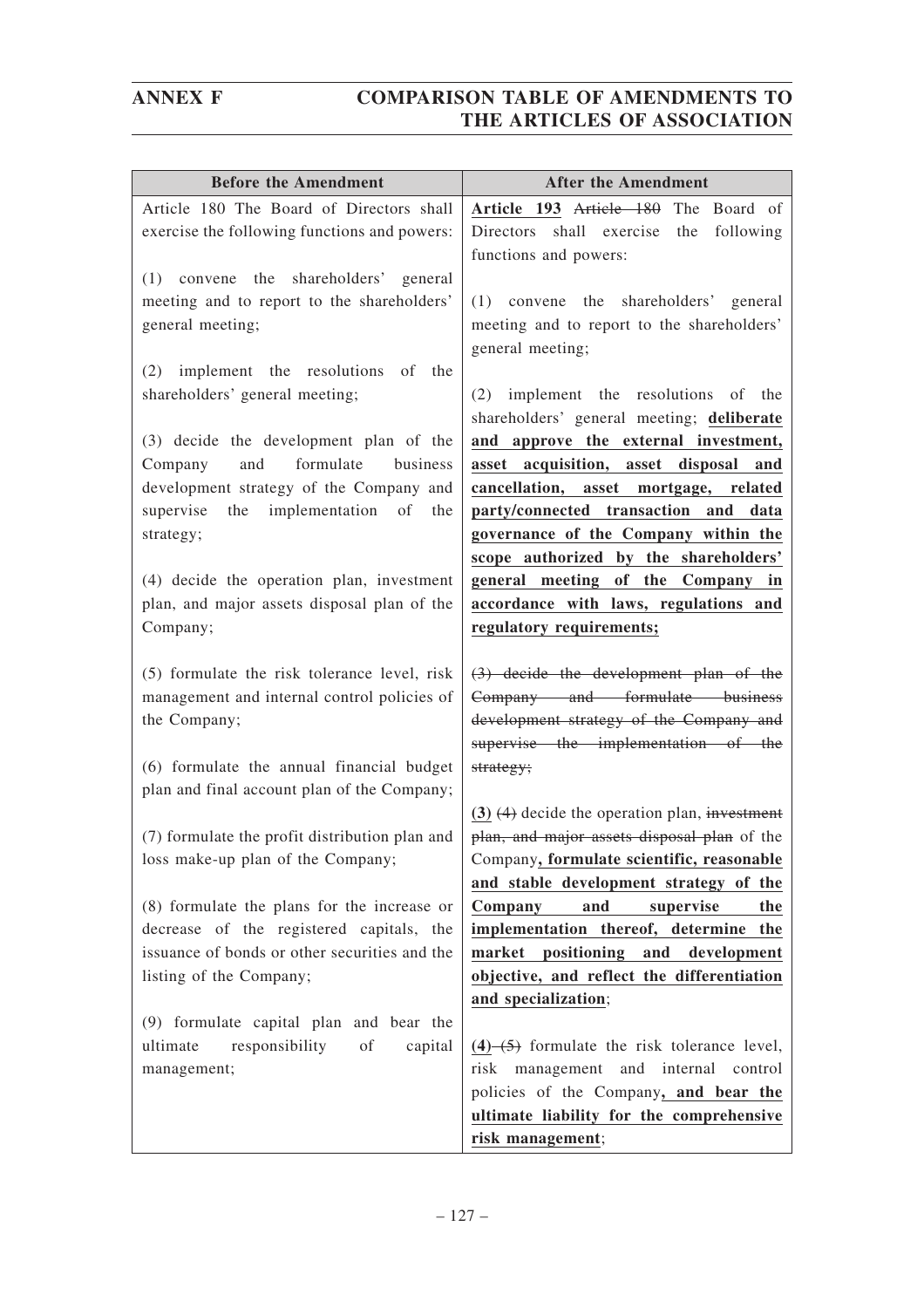| <b>Before the Amendment</b>                     | <b>After the Amendment</b>                              |
|-------------------------------------------------|---------------------------------------------------------|
| $(10)$ make the plans for major acquisitions of | (5) continue to focus on the internal                   |
| the Company, the acquisitions of the stock of   | control of the Company, formulate good                  |
| Company<br>the<br>or<br>merger,<br>division.    | internal control culture and carry out                  |
| dissolution<br>and<br>form change<br>of<br>the  | regular research and evaluation on the                  |
| Company;                                        | robustness, rationality and effectiveness               |
|                                                 | of the internal control;                                |
| (11) regularly evaluate and improve the         |                                                         |
| Company's corporate governance;                 | liability<br>bear<br>ultimate<br>for<br>the<br>(6)      |
|                                                 | establishment, operation and maintenance                |
| $(12)$ within the authorised range of the       | of the internal audit system, and the                   |
| shareholders' general meeting, decide the       | independence and effectiveness of internal              |
| Company's external investment, acquisition      | audit;                                                  |
| and selling of assets, pledged assets,          |                                                         |
| guarantee<br>external<br>matters,               | $(67)$ formulate the annual financial budget            |
| associated/connected transactions, external     | plan and final account plan of the Company;             |
| donations and other matters;                    |                                                         |
|                                                 | (78) formulate the profit distribution plan             |
| (13) determine arrangement plans for the        | and loss make-up plan of the Company;                   |
| Company's internal management agencies,         |                                                         |
| branches and capacity, and the number of        | (89) formulate the plans for the increase or            |
| management personnel;                           | decrease of the registered capitals, the                |
|                                                 | issuance of bonds or other securities and the           |
| (14) according to the nomination of the         | listing of the Company;                                 |
| chairman of Board of Directors, engage or       |                                                         |
| dismiss the president and secretary of the      | (910) formulate capital plan and bear the               |
| Board of the Company; upon the nomination       | ultimate<br>responsibility<br>of<br>capital             |
| of the president, engage or dismiss the vice    | management;                                             |
| president, assistant president, financial       |                                                         |
| director and other senior management            | $(1011)$ make formulate the plans for major             |
| personnel;                                      | acquisitions<br>of<br>the<br>Company,<br>the            |
|                                                 | acquisitions of the stock-shares of the                 |
| (15) decide the remuneration matters and        | Company or merger, division, dissolution                |
| disciplinary matters of senior management       | and form change of the Company;                         |
| personnel and supervise and ensure that         |                                                         |
| senior<br>management<br>effectively<br>fulfil   | $(+112)$ regularly evaluate and improve the             |
| management responsibilities;                    | Company's corporate governance, and                     |
|                                                 | protect the legitimate rights and interests             |
| (16) formulate the basic management             | financial<br><sub>of</sub><br>and<br>other<br>consumers |
| validate<br>work rules<br>system,<br>for<br>the | stakeholders;                                           |
| president;                                      |                                                         |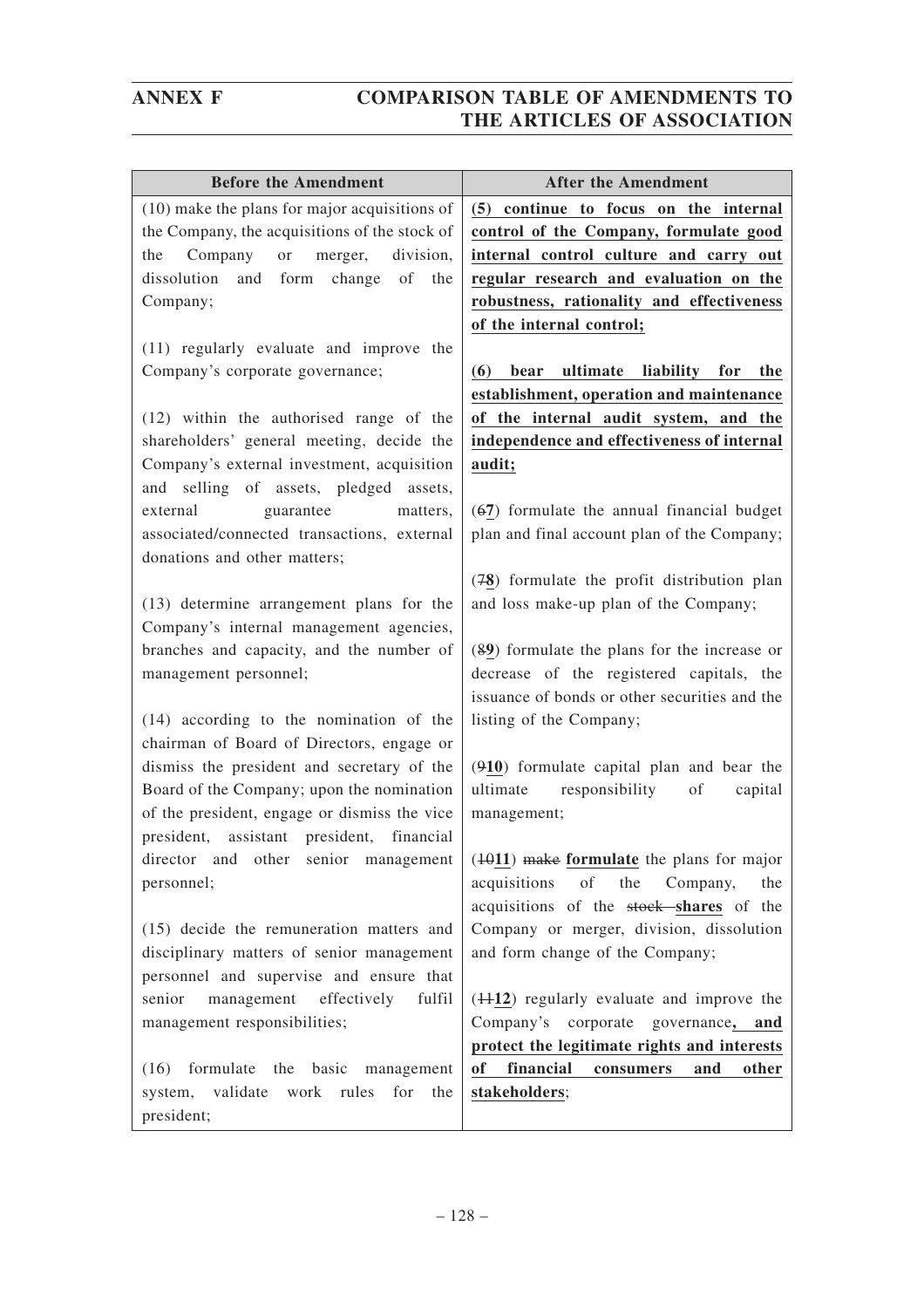| <b>Before the Amendment</b>                     | <b>After the Amendment</b>                   |
|-------------------------------------------------|----------------------------------------------|
| (17) formulate the amendment plan for the       | $(12)$ within the authorised range of the    |
| Articles of Association;                        | shareholders' general meeting, decide the    |
|                                                 | Company's external investment, acquisition   |
| (18) manage the information disclosure          | and selling of assets, pledged assets,       |
| matters of the Company and bear the             | external guarantee matters,                  |
| ultimate liability of authenticity, accuracy,   | associated/connected transactions, external  |
| completeness and promptness of the              | donations and other matters;                 |
| Company's accounting and financial report;      |                                              |
|                                                 | (13) determine arrangement plans for the     |
| $(19)$ propose<br>on<br>the engagement<br>or    | Company's internal management agencies,      |
| replacement of the accounting firm that         | branches and capacity, and the number of     |
| audits the Company to the shareholders'         | management personnel;                        |
| general meeting;                                |                                              |
|                                                 | $(14)$ according to the nomination of the    |
| (20) establish the mechanism of<br>the          | chairman of Board of Directors, engage or    |
| identification, investigation<br>and            | dismiss the president and secretary of the   |
| management of the conflict of interests         | Board of the Company; upon the nomination    |
| between the Company and shareholders,           | of the president, engage or dismiss the vice |
| especially major shareholders;                  | president, assistant president, financial    |
|                                                 | director and other senior management         |
| (21) listen to the work report of the president | personnel;                                   |
| of the Company and check the work of the        |                                              |
| president;                                      | establish and<br>(15)<br>implement<br>the    |
|                                                 | responsibility performance accountability    |
| (22) protect the legitimate rights<br>and       | of<br>the senior management,<br>system       |
| depositors<br>and<br>of<br>other<br>interests   | supervise the effective performance of       |
| stakeholders;                                   | the<br>responsibilities<br>by<br>senior      |
|                                                 | management, decide the remuneration          |
| (23) verify the Company's compliance with       | matters and disciplinary matters of senior   |
| the Corporate Governance Code specified in      | management personnel and supervise and       |
| Listing Rules of Hong Kong Stock Exchange       | ensure that senior management effectively    |
| and the information disclosed in the            | fulfil management responsibilities specify   |
| Corporate Governance Report; and                | the specific way for accountability of       |
|                                                 | malfunction and improper performance         |
|                                                 | of responsibilities;                         |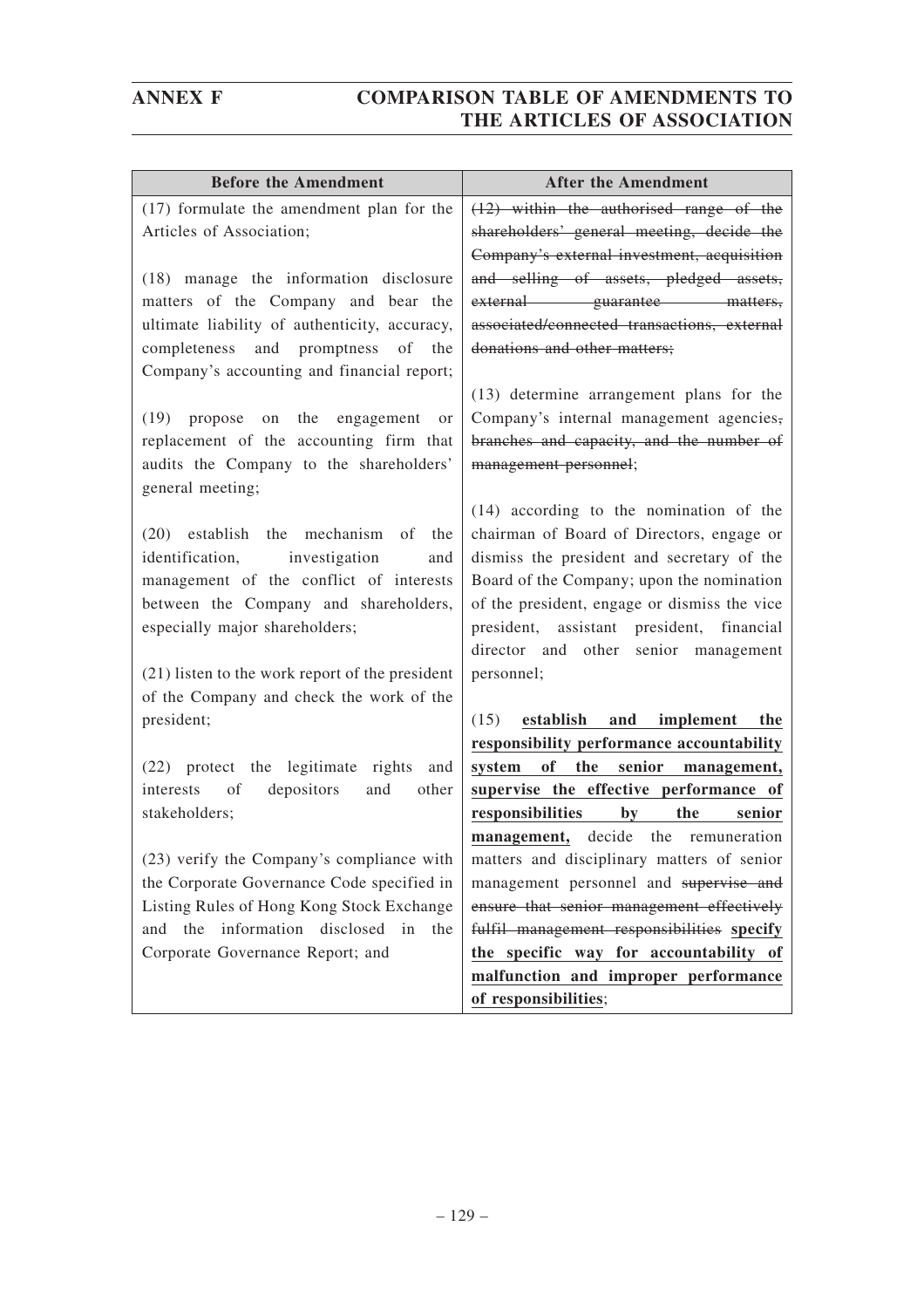| <b>Before the Amendment</b>                                                                                                                                                                                                                                   | <b>After the Amendment</b>                                                                                                                                                                                              |
|---------------------------------------------------------------------------------------------------------------------------------------------------------------------------------------------------------------------------------------------------------------|-------------------------------------------------------------------------------------------------------------------------------------------------------------------------------------------------------------------------|
| (24) in charge of determining green credit<br>development strategies, examining<br>and<br>approving the green credit objectives<br>determined and the green credit reports<br>submitted by senior management, and<br>supervising and appraising the Company's | formulate the basic management<br>(16)<br>system, validate work rules for the president,<br>listen to the work reports by the president of<br>the Company, and inspect the work of the<br>president;                    |
| implementation of green credit development<br>strategies; and                                                                                                                                                                                                 | $(17)$ formulate the amendment plan for the<br>Articles of Association;                                                                                                                                                 |
| (25) other functions and powers conferred<br>administrative<br>regulations,<br>by<br>laws,<br>departmental rules or the Articles of<br>Association.                                                                                                           | (18) manage the information disclosure<br>matters of the Company and bear the<br>ultimate liability of authenticity, accuracy,<br>completeness and promptness of the<br>Company's accounting and financial report;      |
|                                                                                                                                                                                                                                                               | $(19)$ propose on the engagement or<br>replacement of the accounting firm that<br>audits the Company to the shareholders'<br>general meeting;                                                                           |
|                                                                                                                                                                                                                                                               | $(20)$ establish the mechanism of the<br>identification, investigation and<br>management of the conflict of interests<br>between the Company and shareholders,<br>especially major shareholders;                        |
|                                                                                                                                                                                                                                                               | (21) listen to the work report of the president<br>of the Company and check the work of the<br>president;                                                                                                               |
|                                                                                                                                                                                                                                                               | $(22)$ protect the legitimate rights and<br>interests of depositors and other<br>stakeholders;                                                                                                                          |
|                                                                                                                                                                                                                                                               | (23) verify the Company's compliance with<br>the Corporate Governance Code specified in<br><b>Listing Rules of Hong Kong Stock Exchange</b><br>and the information disclosed in the<br>Corporate Governance Report; and |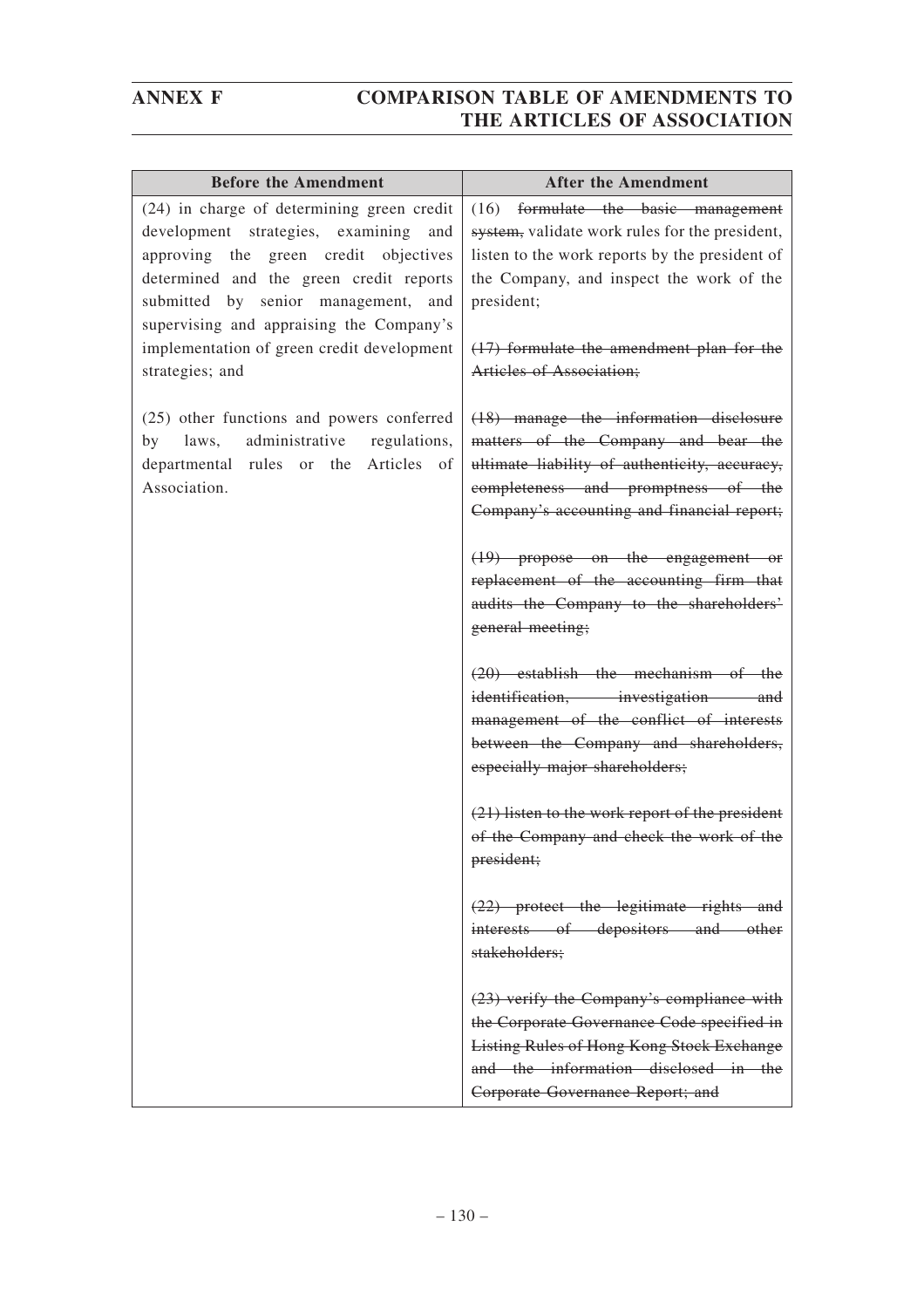| <b>Before the Amendment</b> | <b>After the Amendment</b>                                    |
|-----------------------------|---------------------------------------------------------------|
|                             | (17) formulate the amendment plan for                         |
|                             | the Articles of Association, formulate the                    |
|                             | rules of procedures of the shareholders'                      |
|                             | general meetings and the Board<br>0f                          |
|                             | Directors, and deliberate and approve the                     |
|                             | working rules of the Special Committee of                     |
|                             | the Board of Directors;                                       |
|                             | (18) propose the appointment or dismissal                     |
|                             | of an accounting firm which will provide                      |
|                             | regular and legal audits on the financial                     |
|                             | of<br>the<br>Company<br>reports<br>to<br>the                  |
|                             | shareholders' general meeting;                                |
|                             | $(19)$ $(24)$ in charge of determining green                  |
|                             | credit development strategies, examining                      |
|                             | and approving the green credit objectives                     |
|                             | determined and the green credit reports                       |
|                             | submitted by senior management,<br>and                        |
|                             | supervising and appraising the Company's                      |
|                             | implementation of green credit development<br>strategies; and |
|                             |                                                               |
|                             | $(20)$ establish<br>mechanism<br>the<br>of<br>the             |
|                             | identification,<br>investigation<br>and                       |
|                             | management of the conflict of interests                       |
|                             | between the Company and shareholders,                         |
|                             | especially major shareholders; bear the                       |
|                             | ultimate liability for the management of                      |
|                             | shareholders' affairs;                                        |
|                             | (21) verify the Company's compliance                          |
|                             | with the Corporate Governance Code                            |
|                             | specified in Listing Rules of Hong Kong                       |
|                             | Stock Exchange and the information                            |
|                             | disclosed in the Corporate Governance                         |
|                             | Report;                                                       |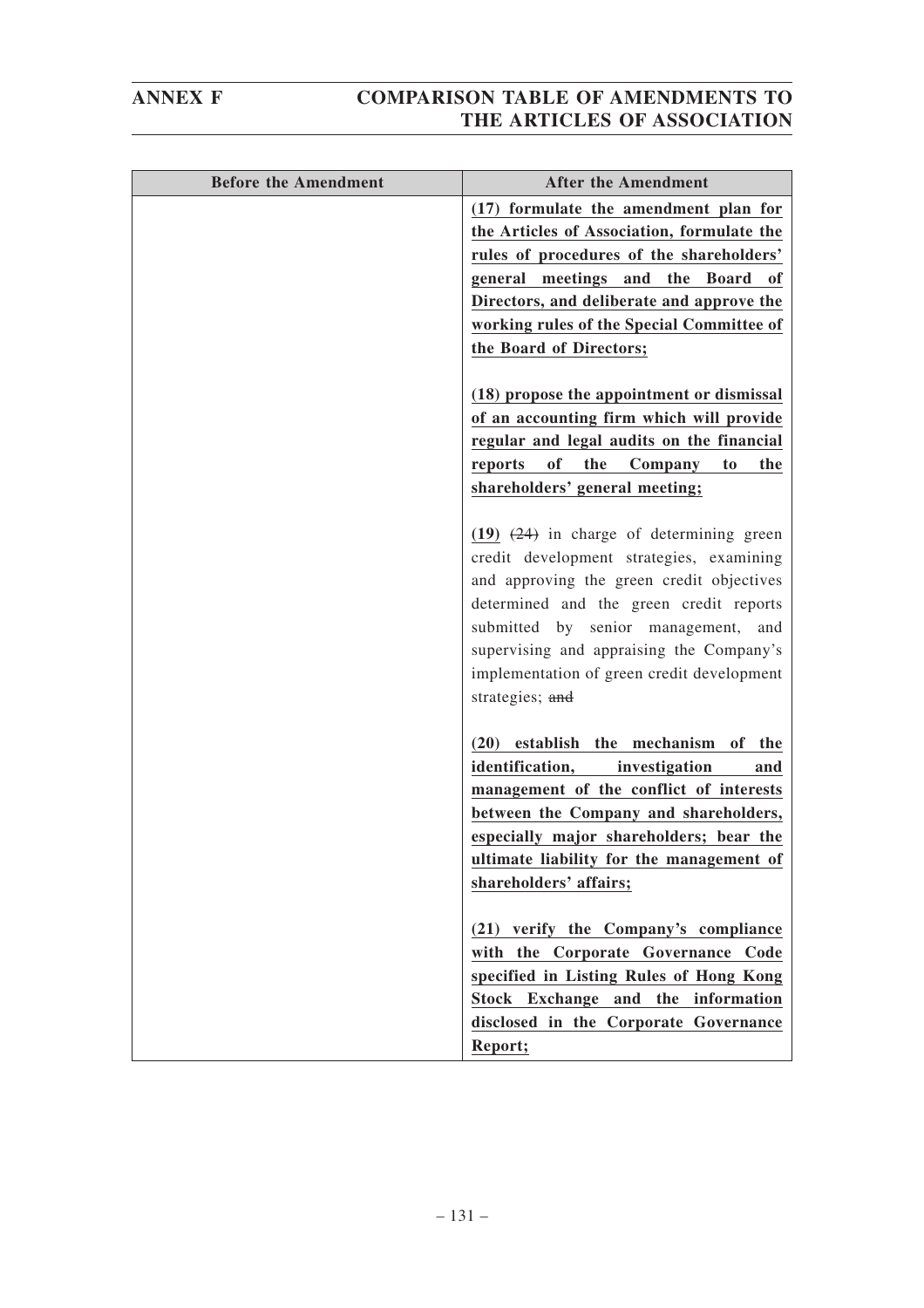| <b>Before the Amendment</b>                                                            | <b>After the Amendment</b>                                 |
|----------------------------------------------------------------------------------------|------------------------------------------------------------|
|                                                                                        | charge of the information<br>(22)<br>in                    |
|                                                                                        | disclosure matters of the Company and                      |
|                                                                                        | bear the ultimate liability of authenticity,               |
|                                                                                        | accuracy, completeness an d promptness                     |
|                                                                                        | of<br>the Company's<br>accounting<br>and                   |
|                                                                                        | financial report;                                          |
|                                                                                        |                                                            |
|                                                                                        | $(23)$ $-(25)$ other functions and powers                  |
|                                                                                        | conferred by laws,<br>administrative                       |
|                                                                                        | regulations, departmental rules or the                     |
|                                                                                        | Articles of Association.                                   |
|                                                                                        | The powers and functions of the Board of                   |
|                                                                                        | Directors shall be collectively exercised by               |
|                                                                                        | the Board of Directors. The powers and                     |
|                                                                                        | functions of the Board of Directors                        |
|                                                                                        | stipulated in the Company Law shall not                    |
|                                                                                        | be authorized to be exercised by the                       |
|                                                                                        | chairman of Board of Directors, directors,                 |
|                                                                                        | institutions<br>individuals<br>other<br>or<br>in           |
|                                                                                        | principle. When necessary, some specific                   |
|                                                                                        | decision-making<br>matters<br>shall<br>be                  |
|                                                                                        | authorized with resolutions of the Board                   |
|                                                                                        | of Directors in accordance with the law.                   |
|                                                                                        | One authorization shall be respectively                    |
|                                                                                        | given to one matter. It is prohibited to                   |
|                                                                                        | authorize the functions and powers of the                  |
|                                                                                        | <b>Board</b><br>of Directors<br>generally<br><sub>or</sub> |
|                                                                                        | permanently to other institutions or                       |
|                                                                                        | individuals.                                               |
| Article 183 The Board of Directors shall                                               | (Delete)                                                   |
| regularly or irregularly report work to the                                            |                                                            |
| Board of<br>Supervisors, to<br>accept<br>the                                           |                                                            |
| supervision from the Board of Supervisors.                                             |                                                            |
| Article 184 The Board of Directors lifting                                             |                                                            |
| of<br>president<br>within<br>duties<br>the<br>the                                      | (Delete)                                                   |
|                                                                                        |                                                            |
| engagement period shall promptly inform<br>the Board of Supervisors and make a written |                                                            |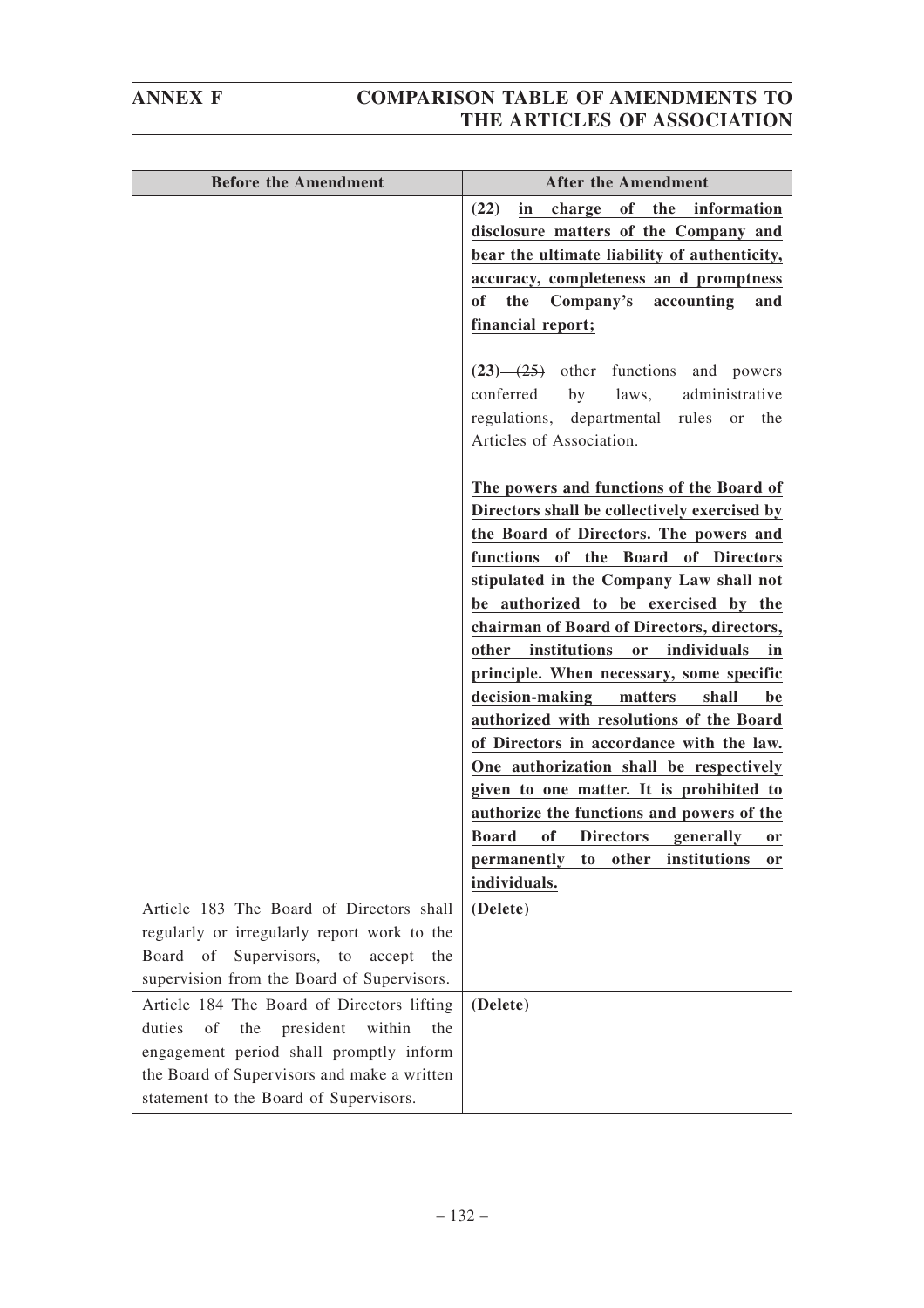| <b>Before the Amendment</b>                                                           | <b>After the Amendment</b>                                                          |
|---------------------------------------------------------------------------------------|-------------------------------------------------------------------------------------|
| Article 188 The regular board meeting shall                                           | Article 198 Article 188 The board meetings                                          |
| be convened at least at quarterly intervals,                                          | can be divided into regular meetings and                                            |
| convened by the chairman of Board of                                                  | extraordinary meetings. The regular                                                 |
| Directors, and noticed all directors and                                              | board meeting shall be convened at least at                                         |
| supervisors in a written form before fourteen                                         | quarterly intervals four times per year,                                            |
| $(14)$ days prior to the meeting.                                                     | convened by the chairman of Board of                                                |
|                                                                                       | Directors, and noticed all directors and                                            |
|                                                                                       | supervisors in a written form before fourteen                                       |
|                                                                                       | (14) days prior to the meeting.                                                     |
| Article 190 Upon any of the following                                                 | Article 200 Article 190 Upon any of the                                             |
| circumstances, the chairman of Board of                                               | following circumstances, the chairman of                                            |
| Directors convenes and presides over an<br>interim board meeting within 10 days after | Board of Directors convenes and presides<br>over an interim board meeting within 10 |
| receiving the proposal:                                                               | days after receiving the proposal:                                                  |
|                                                                                       |                                                                                     |
| (1) proposed by shareholders representing                                             | (1) proposed by shareholders representing                                           |
| more than one tenth $(1/10)$ of the voting                                            | more than one tenth $(1/10)$ of the voting                                          |
| rights;                                                                               | rights;                                                                             |
|                                                                                       |                                                                                     |
| $(2)$ proposed by more than one third $(1/3)$ of                                      | (2) proposed by more than one third $(1/3)$ of                                      |
| directors;                                                                            | directors;                                                                          |
|                                                                                       |                                                                                     |
| (3) proposed by the Board of Supervisors;                                             | (3) proposed by the Board of Supervisors;                                           |
|                                                                                       |                                                                                     |
| (4) the chairman of Board of Directors                                                | (4) the chairman of Board of Directors                                              |
| considers necessary;                                                                  | considers necessary;                                                                |
| $(5)$ proposed by more than half $(1/2)$ of                                           | (5) proposed by more than half $(1/2)$ of two                                       |
| independent directors;                                                                | independent directors;                                                              |
|                                                                                       |                                                                                     |
| (6) proposed by the president;                                                        | $(6)$ proposed by the president;                                                    |
|                                                                                       |                                                                                     |
| (7) the regulatory department requires to                                             | $(6)$ $(7)$ the regulatory department requires to                                   |
| hold the meeting; and                                                                 | hold the meeting; and                                                               |
|                                                                                       |                                                                                     |
| (8) other circumstances stipulated in the                                             | $(7)$ $(8)$ other circumstances stipulated in the                                   |
| Articles of Association.                                                              | Articles of Association.                                                            |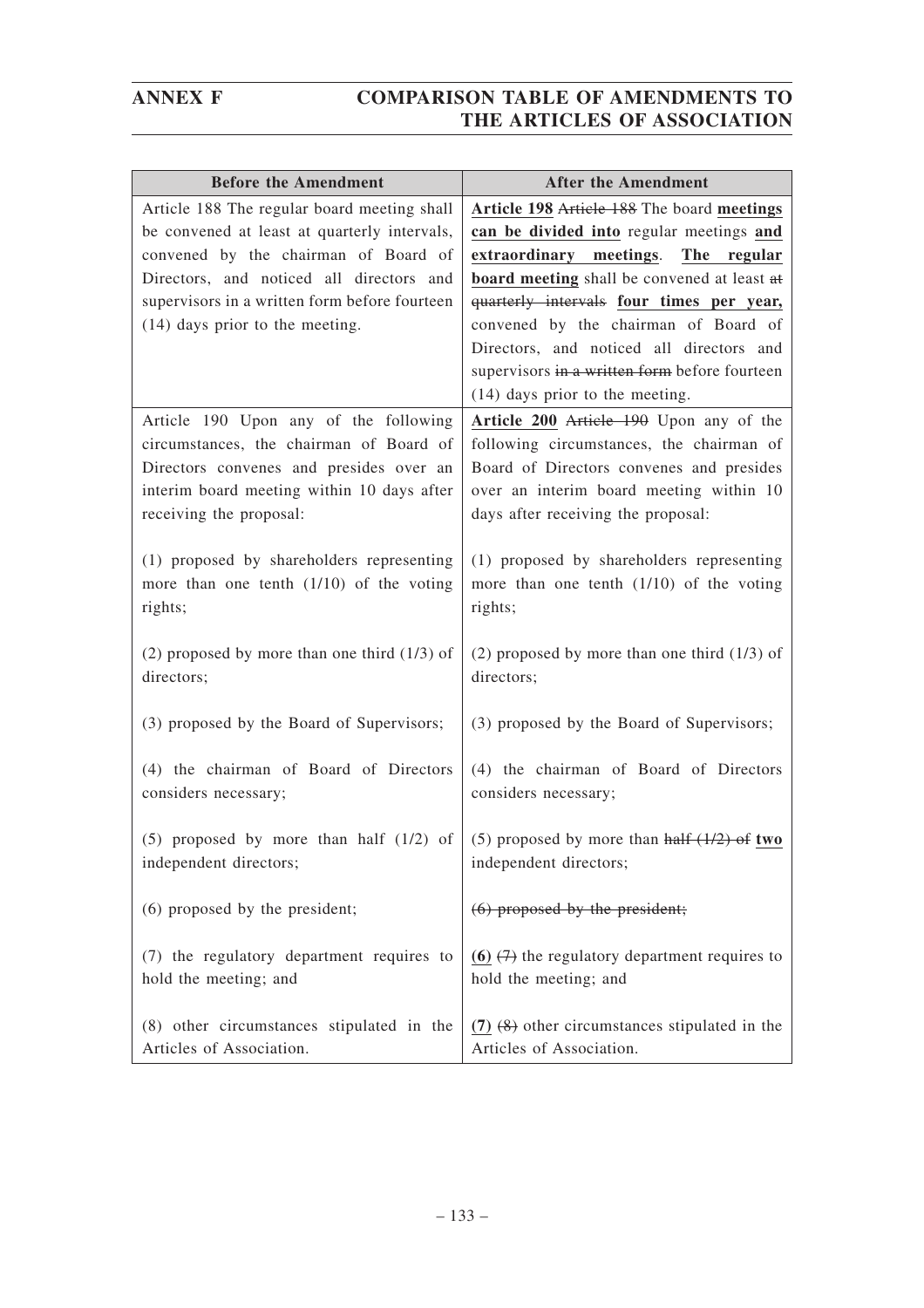| <b>Before the Amendment</b>                   | <b>After the Amendment</b>                                                                                                                                                                                                                                                                                                                                                                                                                                                                                                                                                                |
|-----------------------------------------------|-------------------------------------------------------------------------------------------------------------------------------------------------------------------------------------------------------------------------------------------------------------------------------------------------------------------------------------------------------------------------------------------------------------------------------------------------------------------------------------------------------------------------------------------------------------------------------------------|
| Article 191 The ways of notice for an         | Article 201 Article 191 The ways of notice                                                                                                                                                                                                                                                                                                                                                                                                                                                                                                                                                |
| interim board meeting are: issue the notice   | for an interim board meeting are: issue the                                                                                                                                                                                                                                                                                                                                                                                                                                                                                                                                               |
| to each director in the form of fax, express  | notice to each director in the form of fax,                                                                                                                                                                                                                                                                                                                                                                                                                                                                                                                                               |
| mail, hand delivery, or e-mail; the notice    | express mail, hand delivery, or e-mail or                                                                                                                                                                                                                                                                                                                                                                                                                                                                                                                                                 |
| period is: three (3) working days before the  | other electronic media; the notice period is:                                                                                                                                                                                                                                                                                                                                                                                                                                                                                                                                             |
| meeting. Where the interim board meeting is   | three (3) working days before the meeting.                                                                                                                                                                                                                                                                                                                                                                                                                                                                                                                                                |
| needed to be held as soon as possible under   | Where the interim board meeting is needed                                                                                                                                                                                                                                                                                                                                                                                                                                                                                                                                                 |
| emergency situation, the meeting notice may   | to be held as soon as possible under                                                                                                                                                                                                                                                                                                                                                                                                                                                                                                                                                      |
| be issued by telephone or other oral ways,    | emergency situation, the meeting notice may                                                                                                                                                                                                                                                                                                                                                                                                                                                                                                                                               |
| but the convener shall give an explanation at | be issued by telephone or other oral ways,                                                                                                                                                                                                                                                                                                                                                                                                                                                                                                                                                |
| the meeting.                                  | but the convener shall give an explanation at                                                                                                                                                                                                                                                                                                                                                                                                                                                                                                                                             |
|                                               | the meeting.                                                                                                                                                                                                                                                                                                                                                                                                                                                                                                                                                                              |
| Article 192 The meeting notice of the board   | Article 202 Article 192 The meeting notice                                                                                                                                                                                                                                                                                                                                                                                                                                                                                                                                                |
| meeting includes the following:               | of the board meeting includes the following:                                                                                                                                                                                                                                                                                                                                                                                                                                                                                                                                              |
| $(1)$ the time and place of the meeting;      | $(1)$ the time and place of the meeting;                                                                                                                                                                                                                                                                                                                                                                                                                                                                                                                                                  |
| (2) duration of the meeting;                  | (2) duration of the meeting;                                                                                                                                                                                                                                                                                                                                                                                                                                                                                                                                                              |
| (3) the subject and issues; and               | (3) the subject and issues; and                                                                                                                                                                                                                                                                                                                                                                                                                                                                                                                                                           |
| (4) the date of the notice.                   | $(4)$ the date of the notice.                                                                                                                                                                                                                                                                                                                                                                                                                                                                                                                                                             |
|                                               | The banking and insurance regulatory<br>authority of the State Council and its<br>dispatched offices may dispatch staff to be<br>present at the board meetings of the<br>Company. The Company shall notify the<br>banking and insurance regulatory<br>authority of the State Council at least 3<br>working days before the board meeting is<br>convened. If the aforesaid period cannot<br>be satisfied under special circumstances,<br>the Company shall forthwith notify the<br>banking<br>and<br>insurance<br>regulatory<br>authority of the State Council and specify<br>the reasons. |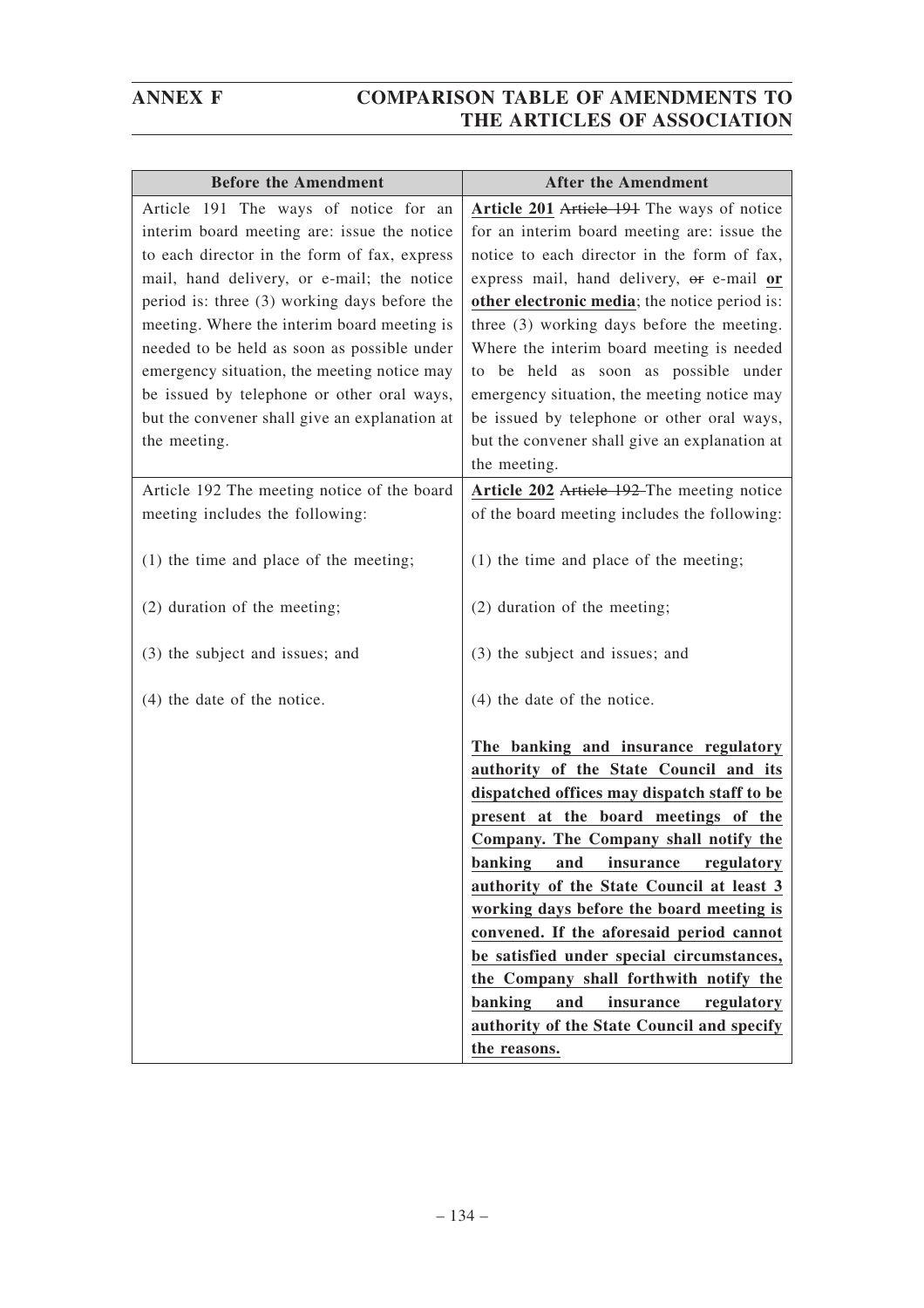| <b>Before the Amendment</b>                              | <b>After the Amendment</b>                            |
|----------------------------------------------------------|-------------------------------------------------------|
| Article 193 The board meeting shall be held              | Article 203 Article 193 The board meeting             |
| upon the attendance of more than half of                 | shall be held upon the attendance of more             |
| directors. The resolutions of the Board of               | than half of directors. The resolutions of the        |
| Directors must be passed upon the approval               | Board of Directors must be passed upon the            |
| of more than half of all the directors, and the          | approval of more than half of all the                 |
| major investment, the major fixed asset                  | directors, and the major investment, the              |
| disposal plans, capital supplement plans,                | major fixed asset disposal plans, capital             |
| equity<br>changes<br>and<br>financial<br>major           | supplement plans, major equity changes and            |
| restructuring and other major matters that               | financial restructuring and other major               |
| shall be submitted to the Board of Directors             | matters that shall be submitted to the Board          |
| for deliberation in Item $(7)$ , $(8)$ , $(10)$ , $(14)$ | of Directors for deliberation in Item $(7)$ , $(8)$ , |
| and (17) in Article 180 of the Articles of               | $(10)$ , $(14)$ and $(17)$ in Article 180 of the      |
| Association and the provisions of the                    | Articles of Association and the provisions of         |
| internal systems of the Company must be                  | the internal systems of the Company must be           |
| passed upon the approval of more than two                | passed upon the approval of more than two             |
| thirds $(2/3)$ of directors.                             | thirds $(2/3)$ of directors.                          |
| Article 195 The voting method for the                    | Article 205 Article 195 The voting method             |
| resolution of the Board of Directors is to               | for the resolution of the Board of Directors          |
| vote by disclosed ballet. Each director shall            | is to vote may be voted at on-site meetings           |
| have one vote.                                           | or via written signature. Each director               |
|                                                          | shall have one vote at the board meeting,             |
| Under the prerequisite to sufficiently ensure            | and vote by disclosed ballet. Each director           |
| directors to express opinions and have the               | shall have one vote.                                  |
| full conditions to understand the meeting                |                                                       |
| subject and issues and other information, the            | Under the prerequisite to sufficiently ensure         |
| interim board meeting may be held in a                   | directors to express opinions and have the            |
| communication voting method and make                     | full conditions to understand the meeting             |
| resolutions, and signed by the attending                 | subject and issues and other information, the         |
| directors.                                               | interim board meeting may be held in a                |
|                                                          | communication voting method and make                  |
|                                                          | resolutions, and signed by the attending              |
|                                                          | directors.                                            |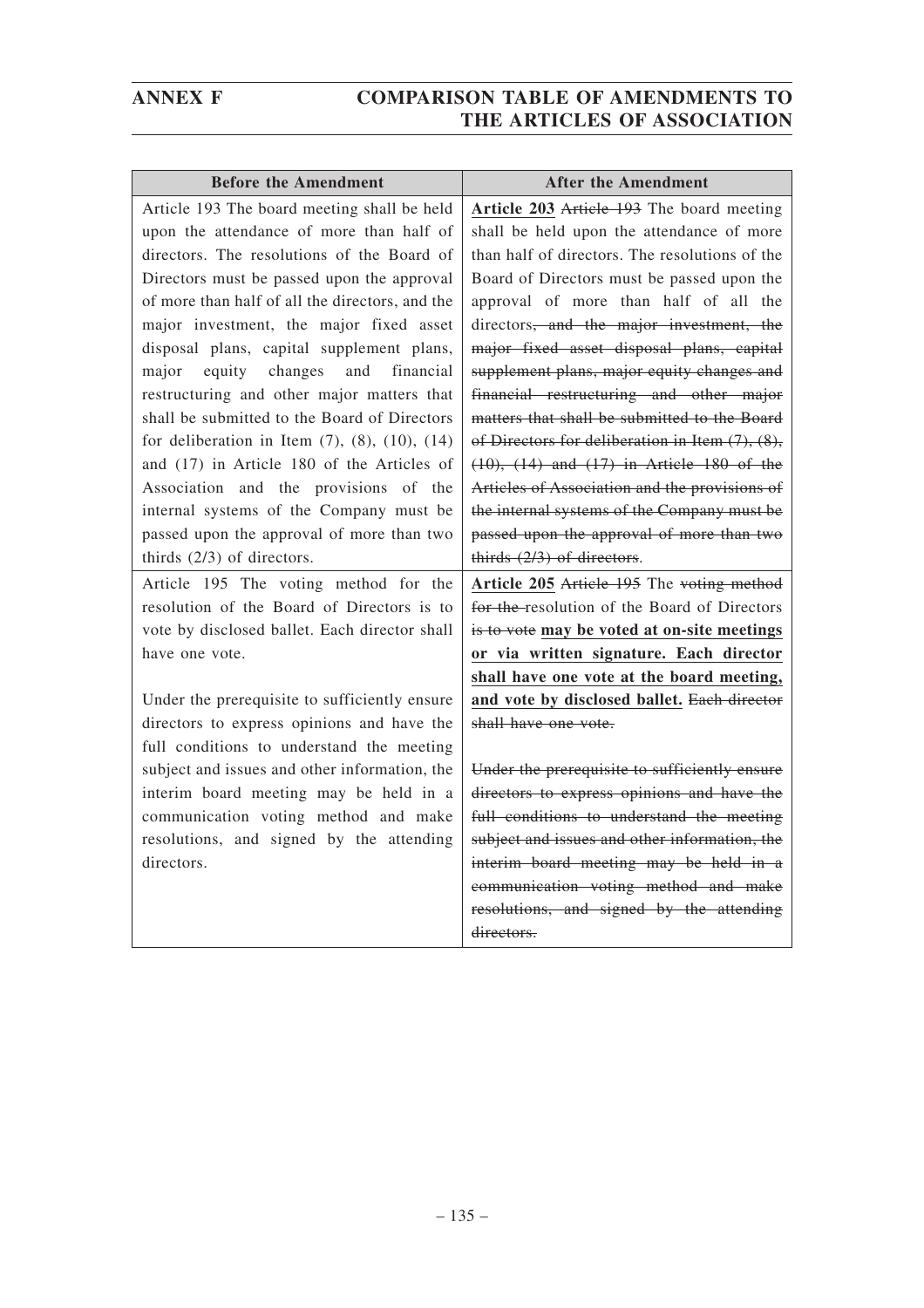| <b>Before the Amendment</b>                                                                                                                                                                                                                                                                                                                                                                                                                                                                                                                                                                                                                                                                                                                                                                                                                                                                                       | <b>After the Amendment</b>                                                                                                                                                                                                                                                                                                                                                                                                                                                                                                                                                                                                                                                                                                                                                                                                                                                                                                                                                                                                                    |
|-------------------------------------------------------------------------------------------------------------------------------------------------------------------------------------------------------------------------------------------------------------------------------------------------------------------------------------------------------------------------------------------------------------------------------------------------------------------------------------------------------------------------------------------------------------------------------------------------------------------------------------------------------------------------------------------------------------------------------------------------------------------------------------------------------------------------------------------------------------------------------------------------------------------|-----------------------------------------------------------------------------------------------------------------------------------------------------------------------------------------------------------------------------------------------------------------------------------------------------------------------------------------------------------------------------------------------------------------------------------------------------------------------------------------------------------------------------------------------------------------------------------------------------------------------------------------------------------------------------------------------------------------------------------------------------------------------------------------------------------------------------------------------------------------------------------------------------------------------------------------------------------------------------------------------------------------------------------------------|
| The profit distribution plans, major external<br>investment, the major asset disposal plans,<br>dismissal of senior<br>and<br>engagement<br>management personnel, capital supplement<br>plans, major equity changes and financial<br>restructuring and other major matters that<br>shall be submitted to the Board of Directors<br>for deliberation in Item $(7)$ , $(8)$ , $(10)$ , $(14)$<br>and (17) in Article 180 of the Articles of<br>Association and the provisions of the<br>internal systems of the Company shall not be<br>voted in a communication way and shall be<br>passed by the affirmative votes of more than<br>two thirds (2/3) of directors in the Board of<br>Directors.                                                                                                                                                                                                                    | The profit distribution plans, remuneration<br>plans, major external investment, the major<br>disposal plans, engagement and<br>asset<br>dismissal of senior management personnel,<br>capital supplement plans, major equity<br>changes and financial restructuring and<br>other major matters that shall be submitted<br>to the Board of Directors for deliberation in<br>Item $(7)$ , $(8)$ , $(10)$ , $(14)$ $(13)$ and $(17)$ $(16)$ in<br>Article 180 Article 193 of the Articles of<br>Association and the provisions of the<br>internal systems of the Company shall not be<br>voted in a communication-written signature<br>way and shall be passed by the affirmative<br>votes of more than two thirds $(2/3)$ of<br>directors in the Board of Directors.                                                                                                                                                                                                                                                                            |
| Article 196 The board meeting shall be<br>attended by directors personally. Regular or<br>interim board meeting may be held by<br>similar<br>telephone<br>communications<br>or<br>equipment, as long as the participating<br>directors can hear speech of other directors<br>and make normal communication, all the<br>participating directors shall be deemed to<br>have personally attended the meeting. The<br>director unable to attend can entrust another<br>director to attend the meeting in a written<br>form, the power of attorney shall clearly<br>state the agent's name, ID number, the<br>reason why the principal cannot attend, the<br>agency matters, the scope and validity of<br>authorization, the brief comments of the<br>principal on each proposal, and<br>the<br>instructions of the principal on the voting<br>intention for each proposal, and signed and<br>sealed by the principal. | Article 206 Article 196 The board meeting<br>shall be attended by directors personally.<br>Regular or interim Board meeting may be<br>telephone or similar<br>held<br>by<br>communications equipment, as long as the<br>participating directors can hear speech of<br>other directors and make normal<br>communication attend the meeting via<br>telephone or video and fully express their<br>suggestions,<br>opinions and<br>all<br>the<br>participating directors shall be deemed to<br>have personally attended the meeting. The<br>director unable to attend can entrust another<br>director to attend the meeting in a written<br>form, the power of attorney shall clearly<br>state the agent's name, ID number, the<br>reason why the principal cannot attend, the<br>agency matters, the scope and validity of<br>authorization, the brief comments of the<br>principal<br>on each proposal,<br>and<br>the<br>instructions of the principal on the voting<br>intention for each proposal, and signed and<br>sealed by the principal. |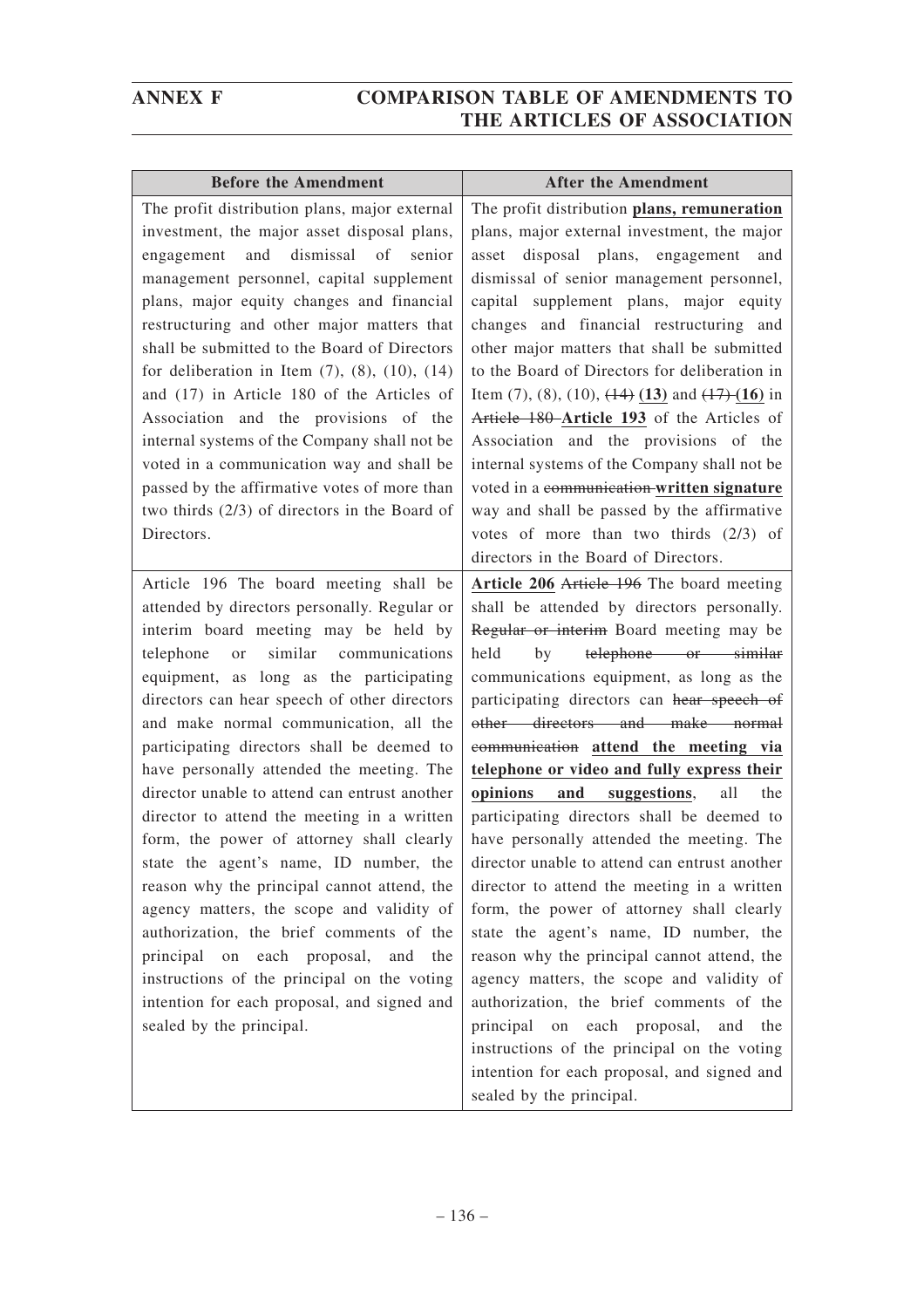| <b>Before the Amendment</b>                    | <b>After the Amendment</b>                          |
|------------------------------------------------|-----------------------------------------------------|
| The director who attends the meeting on        | The director who attends the meeting on             |
| behalf of another director shall exercise the  | behalf of another director shall exercise the       |
| rights of directors within the authority. The  | rights of directors within the authority. The       |
| director not attending the board meeting and   | director not attending the board meeting and        |
| not entrusting a representative to attend the  | not entrusting a representative to attend the       |
| meeting shall be deemed to have waived the     | meeting shall be deemed to have waived the          |
| right to vote.                                 | right to vote.                                      |
|                                                |                                                     |
| Except as otherwise required by the Articles   | <b>Except as otherwise required by the Articles</b> |
| of Association of the Company and the          | of Association of the Company and the               |
| Listing Rules of the Stock Exchange in         | Listing Rules of the Stock Exchange in              |
| which the shares are listed, the Board of      | which the shares are listed, the Board of           |
| Directors may accept a written motion to       | Directors may accept a written motion to            |
| replace the board meeting, the draft of the    | replace the board meeting, the draft of the         |
| motion shall be sent to each director by       | motion shall be sent to each director by            |
| specially-assigned persons, post, telegram or  | specially-assigned persons, post, telegram or       |
| fax, if the Board of Directors has distributed | fax, if the Board of Directors has distributed      |
| the motion to all directors, after the number  | the motion to all directors, after the number       |
| of directors signing to consent has reached    | of directors signing to consent has reached         |
| the quorum for making a decision, and the      | the quorum for making a decision, and the           |
| motion is sent to the Board Secretary by the   | motion is sent to the Board Secretary by the        |
| above-mentioned ways, the motion shall be      | above-mentioned ways, the motion shall be           |
| the resolution of the Board of Directors, and  | the resolution of the Board of Directors, and       |
| the board meeting is not needed to be          | the board meeting is not needed to be               |
| convened.                                      | convened.                                           |
|                                                |                                                     |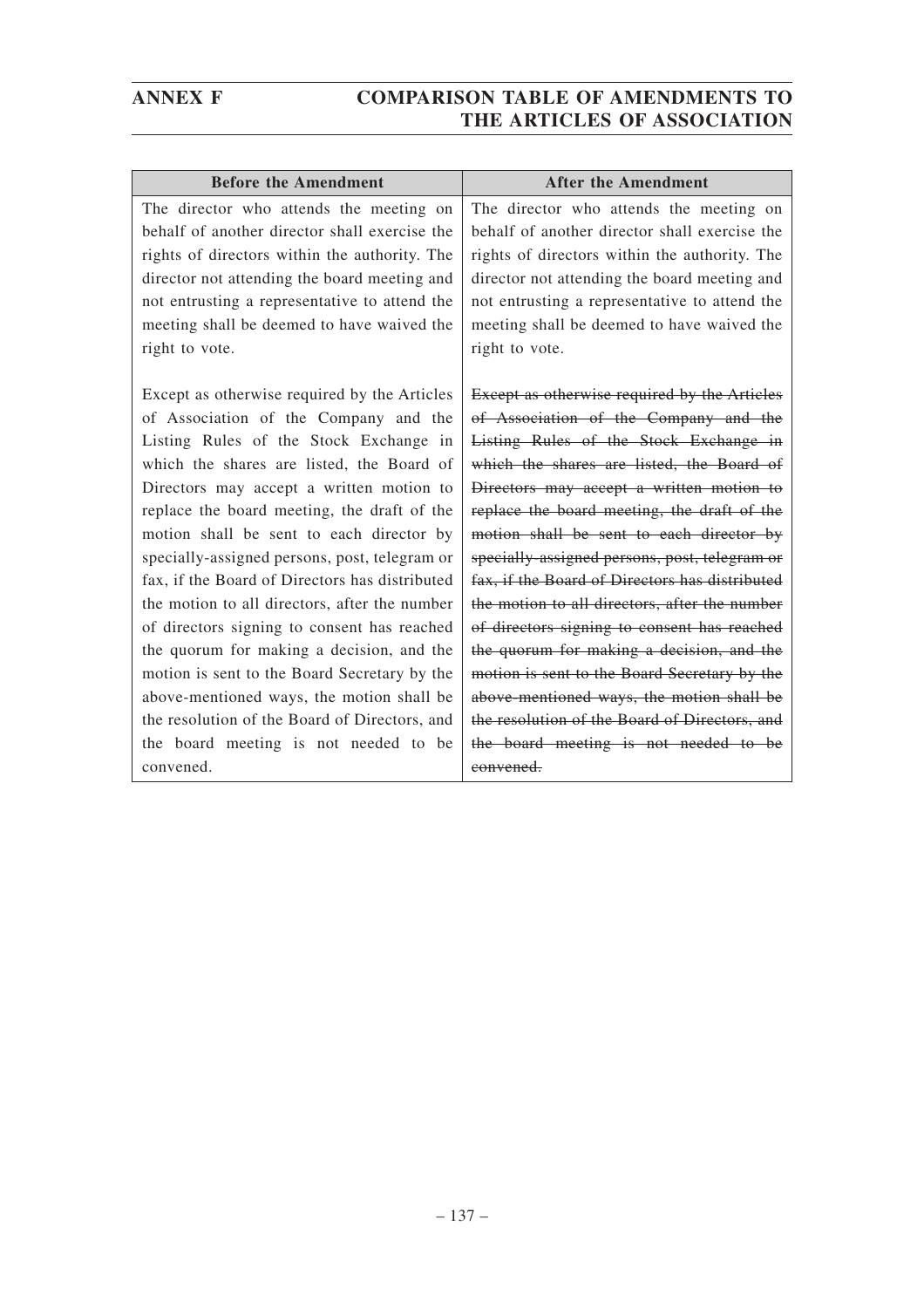| <b>Before the Amendment</b>                                                                                                                                                                                                                                                                                                                                                                                                                                                | <b>After the Amendment</b>                                                                                                                                                                                                                                                                                                                                                                                                                                                                                                                                                                                                                                                                                                                                  |
|----------------------------------------------------------------------------------------------------------------------------------------------------------------------------------------------------------------------------------------------------------------------------------------------------------------------------------------------------------------------------------------------------------------------------------------------------------------------------|-------------------------------------------------------------------------------------------------------------------------------------------------------------------------------------------------------------------------------------------------------------------------------------------------------------------------------------------------------------------------------------------------------------------------------------------------------------------------------------------------------------------------------------------------------------------------------------------------------------------------------------------------------------------------------------------------------------------------------------------------------------|
| Article 197 The Board of Directors shall<br>make meeting minutes for all decisions of<br>matters discussed at the meeting, and the<br>attending directors and the recorder shall<br>sign on the meeting minutes. The attending<br>directors shall have the rights to require<br>making explanatory notes on their speech at<br>the meeting.                                                                                                                                | Article 207 Article 197 The Board of<br>Directors shall make meeting minutes for all<br>decisions of matters discussed at the on-site<br>meeting, and the attending directors and the<br>recorder shall sign on the meeting minutes.<br>The attending directors with different<br>opinions on the meeting minutes may have<br>the rights to require making make additional<br>remarks explanatory notes on their speech at<br>the meeting when affixing signatures. The<br>Company shall record the situations of the<br>on-site board meetings in the audio and<br>video form. The meeting minutes shall be<br>permanently kept.<br>The Company shall promptly submit the<br>minutes and resolutions of the board<br>meetings to the banking and insurance |
|                                                                                                                                                                                                                                                                                                                                                                                                                                                                            | regulatory authority of the State Council.                                                                                                                                                                                                                                                                                                                                                                                                                                                                                                                                                                                                                                                                                                                  |
| Article 199 The office of Board of Directors<br>is a working body established by the Board<br>of Directors of the Company and is mainly<br>for<br>the<br>responsible<br>preparation<br>and<br>information disclosure of the shareholders'<br>general meeting, the board meeting, and the<br>meetings of the special committees of the<br>Board of Directors, and other daily affairs of<br>the Board of Directors and the special<br>committees of the Board of Directors. | Article 209 Article 199 The office of Board<br>of Directors is a working body established<br>by the Board of Directors of the Company,<br>with 1(one) office chief set up and is mainly<br>responsible<br>for<br>the<br>preparation<br>and<br>information disclosure of the shareholders'<br>general meeting, the board meeting, and the<br>meetings of the special committees of the<br>Board of Directors, and other daily affairs of<br>the Board of Directors and the special<br>committees of the Board of Directors.                                                                                                                                                                                                                                  |
| (New Section)                                                                                                                                                                                                                                                                                                                                                                                                                                                              | Article 210 The Company shall forthwith<br>report the governance regulation and<br>evaluation results and regulatory opinions<br>issued by the banking and insurance<br>regulatory authority of the State Council<br>and its dispatched offices, as well as the<br>rectifications of the Company to directors,<br>the Board of Directors, supervisors and<br>the Board of Supervisors, and make<br>prompt rectifications according to the<br>regulatory requirements.                                                                                                                                                                                                                                                                                       |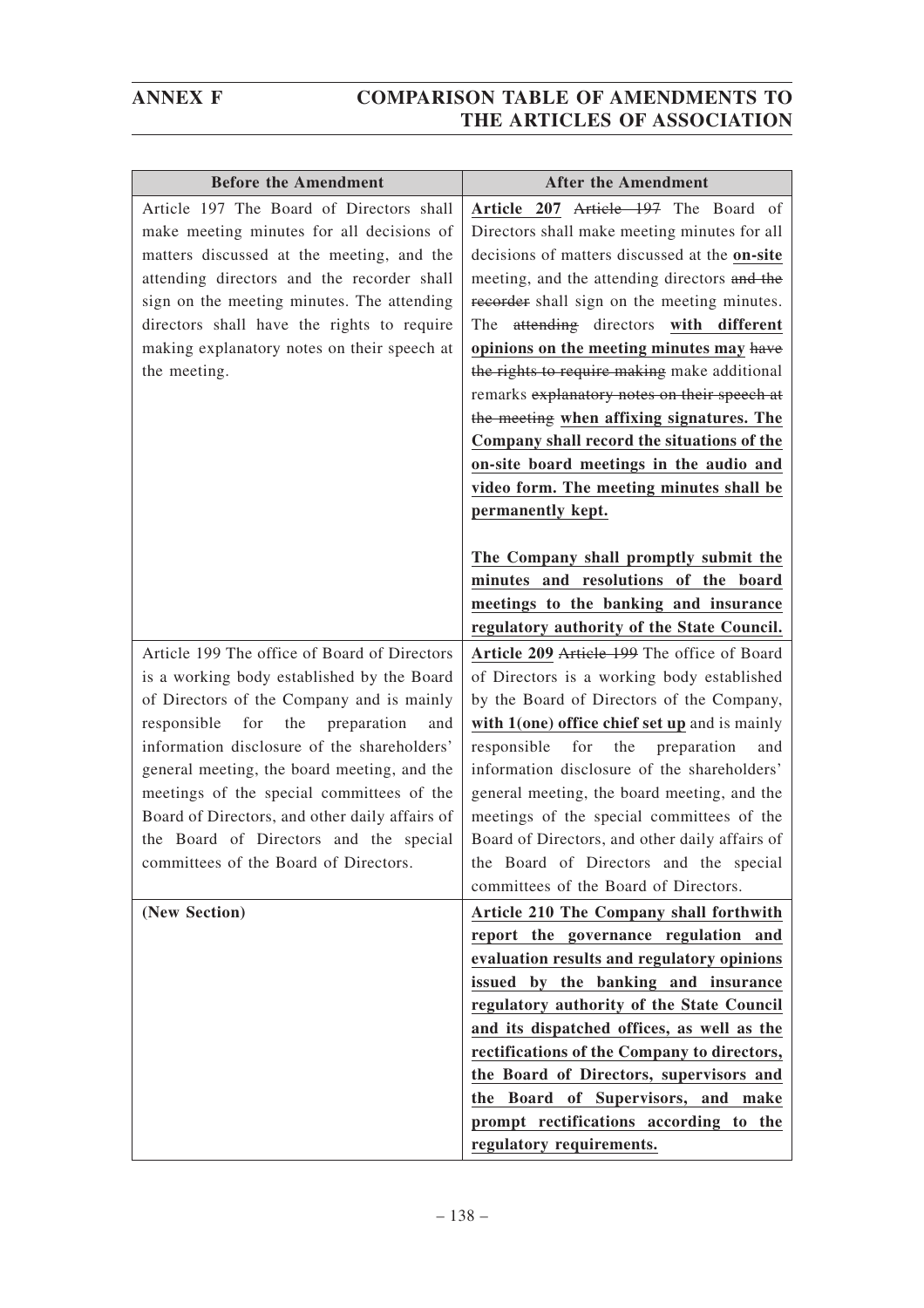| <b>Before the Amendment</b>                    | <b>After the Amendment</b>                      |
|------------------------------------------------|-------------------------------------------------|
| Article 200 The Board of Directors shall       | Article 211-Article 200 The Board of            |
| have 1 chairman of Board of Directors and 1    | Directors shall have 1 chairman of Board of     |
| vice chairman of Board of Directors. The       | Directors and 1 vice chairman of Board of       |
| chairman of Board of Directors and vice        | Directors. The chairman of Board of             |
| chairman of Board of Directors shall be        | Directors and vice chairman of Board of         |
| elected by more than half of all the directors | Directors shall be elected by more than half    |
| on the board meeting, and have a term of       | of all the directors on the board meeting, and  |
| office for three (3) years and may be re-      | have a term of office for three (3) years and   |
| elected.                                       | may be re-elected.                              |
| Article 202 The chairman of the Board of       | Article 213 Article 202 The chairman of the     |
| Directors shall exercise the<br>following      | Board of Directors leads the Company to         |
| functions and powers:                          | strengthen the development of the Board         |
|                                                | of Directors, and enhance the operation         |
| (1) preside over the shareholders' general     | quality and efficiency of the Board of          |
| meeting and convene and preside over board     | Directors.<br>In<br>addition<br>to<br>general   |
| meetings;                                      | responsibilities<br>director,<br>the<br>as<br>a |
|                                                | chairman<br>shall<br>also<br>fulfill<br>other   |
| (2) supervise and inspect the implementation   | responsibilities in accordance with laws,       |
| of resolutions of board meetings;              | regulations, regulatory requirements and        |
|                                                | the Articles of Association, and exercise the   |
| (3) sign the corporate bonds and other         | following functions and powers:                 |
| negotiable securities;                         |                                                 |
|                                                | (1) preside over the shareholders' general      |
| (4) propose the president candidate and the    | meeting and convene and preside over board      |
| board secretary of the Company to the Board    | meetings;                                       |
| of Directors and other candidates that shall   |                                                 |
| be engaged or dismissed by the Board of        | (2) supervise and inspect the implementation    |
| Directors proposed by the chairman of          | of resolutions of board meetings;               |
| Board of Directors;                            |                                                 |
|                                                | (3) sign the corporate bonds and other          |
| (5) propose member candidates of the           | negotiable securities;                          |
| special committees of the<br>Board<br>οf       |                                                 |
| Directors;                                     | (4) propose the president candidate and the     |
|                                                | board secretary of the Company to the Board     |
| (6) sign important documents of the Board      | of Directors and other candidates that shall    |
| of Directors and other documents that shall    | be engaged or dismissed by the Board of         |
| be signed by the legal representative of the   | Directors proposed by the chairman of           |
| Company;                                       | Board of Directors;                             |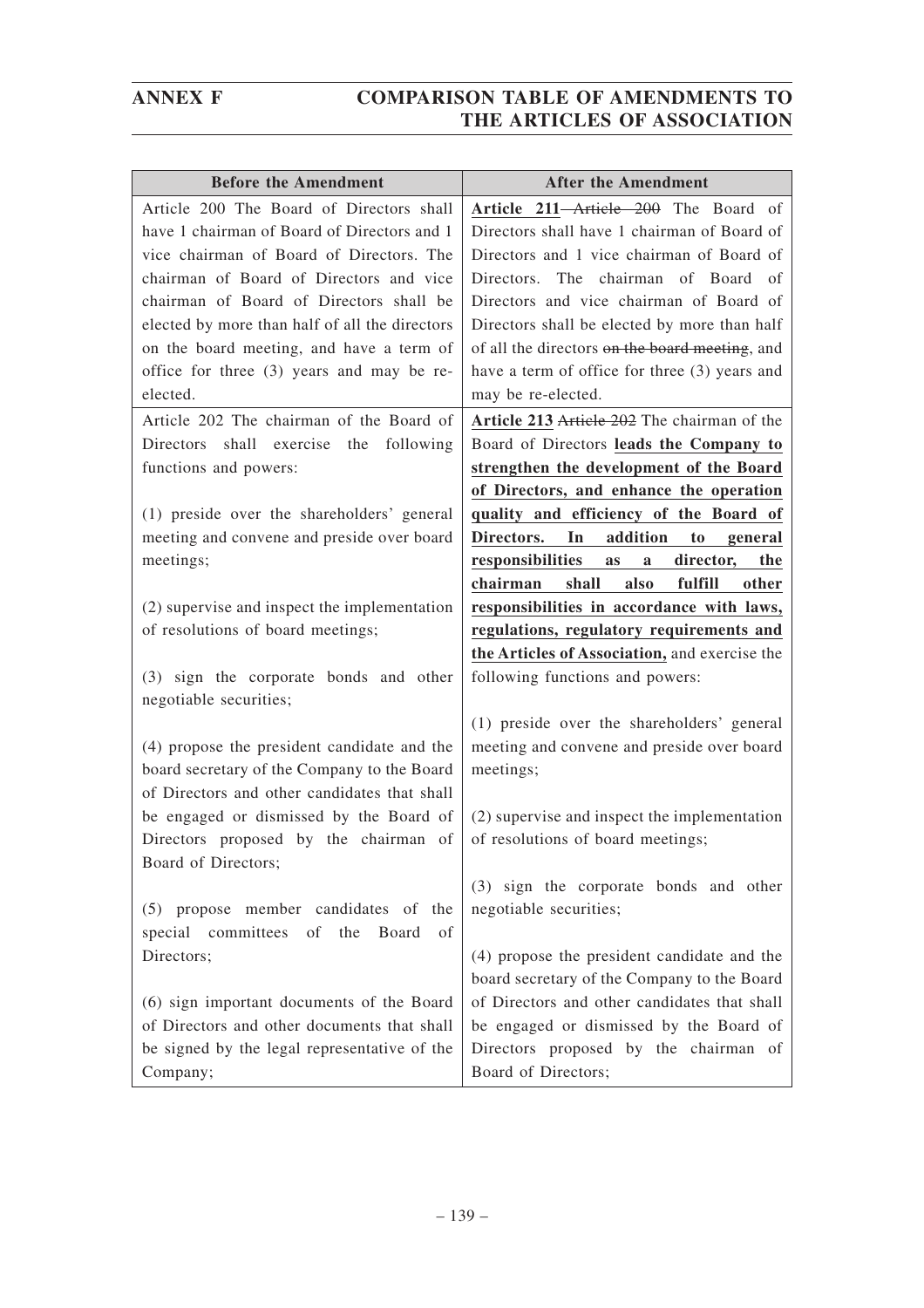| <b>Before the Amendment</b>                  | <b>After the Amendment</b>                   |
|----------------------------------------------|----------------------------------------------|
| (7) in emergency situations such as natural  | (5) propose member candidates of the         |
| disasters and other force majeure, exercise  | special committees of the<br>Board<br>of     |
| the special handling right on the affairs of | Directors;                                   |
| the Company in compliance with the law and   |                                              |
| the interests of the Company, and report to  | (6) sign important documents of the Board    |
| the Board of Directors or shareholders'      | of Directors and other documents that shall  |
| general meeting afterwards;                  | be signed by the legal representative of the |
|                                              | Company;                                     |
| (8) exercise the functions and powers of the |                                              |
| Company's legal representative; and          | (7) in emergency situations such as natural  |
|                                              | disasters and other force majeure, exercise  |
| (9) other matters authorised by the Board of | the special handling right on the affairs of |
| Directors.                                   | the Company in compliance with the law and   |
|                                              | the interests of the Company, and report to  |
|                                              | the Board of Directors or shareholders'      |
|                                              | general meeting afterwards;                  |
|                                              |                                              |
|                                              | (8) exercise the functions and powers of the |
|                                              | Company's legal representative; and          |
|                                              |                                              |
|                                              | (9) other matters authorised by the Board of |
|                                              | Directors.                                   |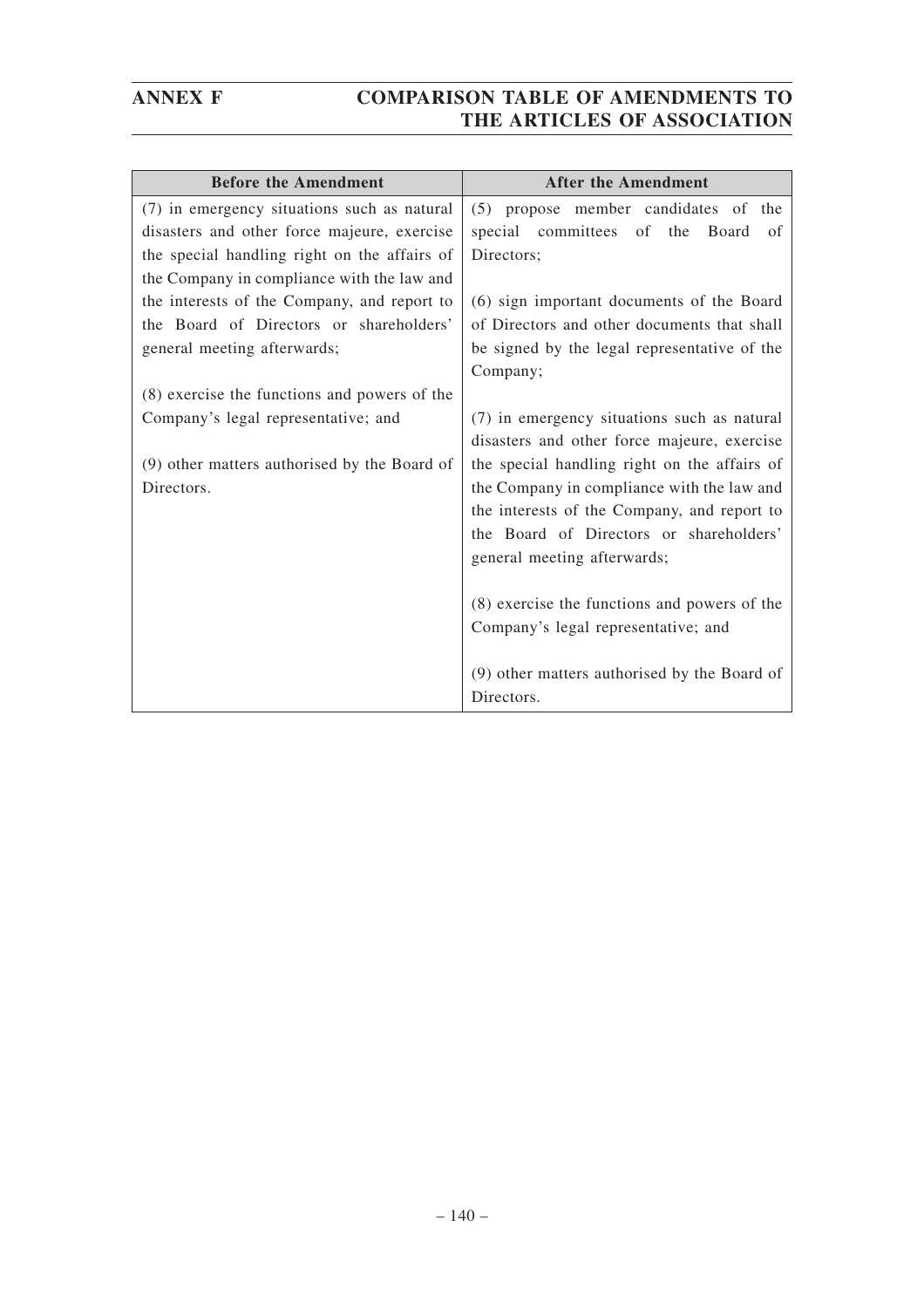| <b>Before the Amendment</b>                                                               | <b>After the Amendment</b>                                                          |
|-------------------------------------------------------------------------------------------|-------------------------------------------------------------------------------------|
| Article 205 In order to fully perform duties,                                             | Article 216 Article 205 In order to fully                                           |
| the Board of Directors sets up the Board                                                  | perform duties, the Board of Directors sets                                         |
| Nomination and Remuneration Evaluation                                                    | up the Board Nomination and Remuneration                                            |
| Committee, Board Risk Management and                                                      | Evaluation<br>Committee,<br>Board<br>Risk                                           |
| Related Transaction Control Committee,                                                    | Management and Related Transaction                                                  |
| Board Development Strategy Committee,                                                     | Control Committee, Board Development                                                |
| Audit Committee<br>and<br>Board<br>Board                                                  | Strategy<br>Committee,<br>Board<br>Audit                                            |
| Consumer Rights and Interests Protection                                                  | Committee and Board Consumer Rights and                                             |
| Committee,, may also set up other special                                                 | Interests Protection Committee, may also set                                        |
| committees<br>The<br>as<br>needed.<br>special                                             | up other special committees as needed                                               |
| committees of the Board of Directors are                                                  | according to laws, regulations, regulatory                                          |
| responsible for the Board of Directors, the                                               | requirements and the needs<br>of the                                                |
| members are nominated by the chairman of                                                  | Company. The Board of Directors may                                                 |
| Board of Directors and elected by the Board                                               | decide the merge and establishment of                                               |
| of Directors, and the number of people is not                                             | relevant committees according to the                                                |
| less than three (3). According to the actual                                              | actual circumstances.                                                               |
| circumstances, the Board of Directors may                                                 |                                                                                     |
| decide the merge and establishment of the                                                 | The special committees of the Board of                                              |
| relevant committees. The term of office of                                                | Directors are responsible for the Board of                                          |
| committees is the same as the Board of                                                    | Directors. The special committees of the                                            |
| Directors, and members may, if re-elected<br>upon expiration of the term of office, serve | Board of Directors shall be composed of<br>directors with professional knowledge or |
| consecutive terms.                                                                        | working<br>experience<br>matching<br>the                                            |
|                                                                                           | responsibilities of the special committees.                                         |
|                                                                                           | The members are nominated by the chairman                                           |
|                                                                                           | of Board of Directors and elected by the                                            |
|                                                                                           | Board of Directors, and the number of                                               |
|                                                                                           | people is not less than three (3). According                                        |
|                                                                                           | to the actual circumstances, the Board of                                           |
|                                                                                           | Directors may decide the merge and                                                  |
|                                                                                           | establishment of the relevant committees.                                           |
|                                                                                           | The term of office of committees is the same                                        |
|                                                                                           | as the Board of Directors, and members may,                                         |
|                                                                                           | if re-elected upon expiration of the term of                                        |
|                                                                                           | office, serve consecutive terms.                                                    |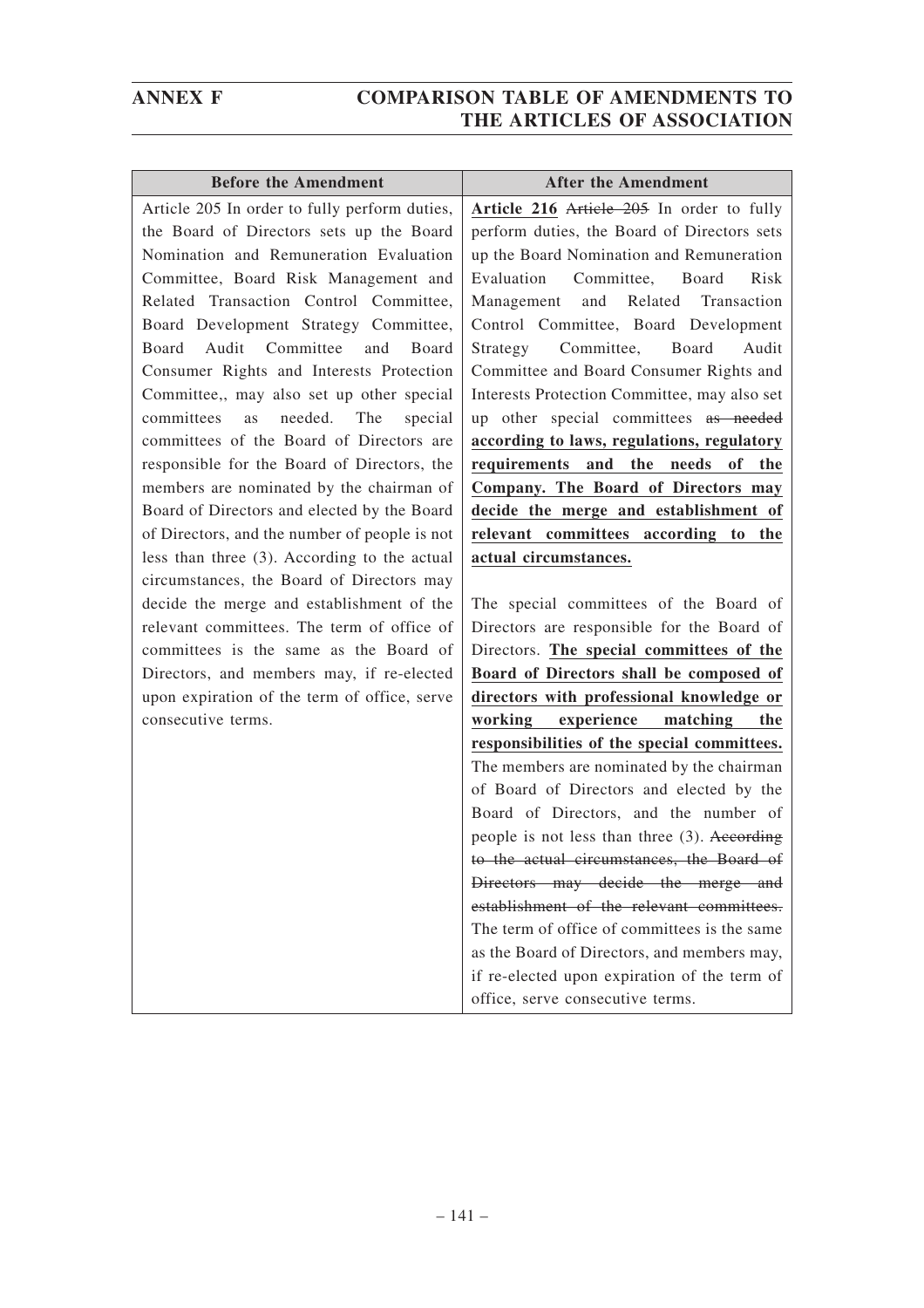$\lceil$ 

| <b>Before the Amendment</b>                                                                                                                                                                                                                                                                                                                                                                                                                                                                                                                                                                                                                                                                                                                                                                                                                                                                                                                                                                             | <b>After the Amendment</b>                                                                                                                                                                                                                                                                                                                                                                                                                                                                                                                                                                                                                                                                                                                                                                                                                                                                                                                                                                                                                                                                           |
|---------------------------------------------------------------------------------------------------------------------------------------------------------------------------------------------------------------------------------------------------------------------------------------------------------------------------------------------------------------------------------------------------------------------------------------------------------------------------------------------------------------------------------------------------------------------------------------------------------------------------------------------------------------------------------------------------------------------------------------------------------------------------------------------------------------------------------------------------------------------------------------------------------------------------------------------------------------------------------------------------------|------------------------------------------------------------------------------------------------------------------------------------------------------------------------------------------------------------------------------------------------------------------------------------------------------------------------------------------------------------------------------------------------------------------------------------------------------------------------------------------------------------------------------------------------------------------------------------------------------------------------------------------------------------------------------------------------------------------------------------------------------------------------------------------------------------------------------------------------------------------------------------------------------------------------------------------------------------------------------------------------------------------------------------------------------------------------------------------------------|
| The chiefs of Board Risk Management and<br>Related Transaction Control Committee,<br>Board Nomination and Remuneration<br>Evaluation Committee and Board Audit<br>Committee are undertaken by independent<br>directors. Independent directors occupy the<br>majority of Board Risk Management and<br>Related Transaction Control Committee,<br>Board Nomination and Remuneration<br>Evaluation Committee and Board Audit<br>Committee. The directors nominated by<br>controlling shareholders shall not be the<br>members of Board Risk Management and<br>Related Transaction Control Committee,<br>Board Nomination and Remuneration<br>Committee.<br>Evaluation<br>The<br>special<br>committees of the Board of Directors shall<br>each have one (1) secretary, responsible for<br>the daily work contact of committees and the<br>meeting preparation of committees.<br>Members of the Audit Committee of the<br>Board of Directors shall have professional<br>knowledge and work experience in such | ehiefs chairman of Board Risk<br>The <sub>1</sub><br>Related Transaction<br>and<br>Management<br>Control Committee, Board Nomination and<br>Remuneration Evaluation Committee and<br>Board Audit Committee are undertaken by<br>independent directors. The chairmen of the<br>Board Risk Management and Related<br><b>Transaction Control Committee</b><br>and<br><b>Board Audit Committee shall work for no</b><br>less than 20 working days per year for the<br>Company.<br>In principle, independent directors shall<br>account for no less than 1/3 in the Board<br><b>Risk</b><br>Management and Related<br><b>Transaction Control Committee,</b><br>and<br>occupy the majority of Board Nomination<br>and Remuneration Evaluation Committee<br>and Board Audit Committee. The directors<br>nominated by controlling shareholders shall<br>not be the members of Board Risk<br>and Related Transaction<br>Management<br>Control Committee, Board Nomination and<br>Remuneration Evaluation Committee. The<br>special committees of the Board of Directors<br>shall each have one (1) secretary, |
| Related Transactions Control Committee of<br>the Board of Directors shall have the<br>experience of making judgment<br>and<br>management to all kinds of risks.                                                                                                                                                                                                                                                                                                                                                                                                                                                                                                                                                                                                                                                                                                                                                                                                                                         | responsible for the daily work contact of<br>committees and the meeting preparation of<br>eommittees.<br>Members of the Audit Committee of the<br>Board of Directors shall have professional<br>knowledge and work experience in such<br>areas as finance, audit, and accounting or<br>law. Members of the Risk Management and<br>Related Transactions Control Committee of<br>the Board of Directors shall have the<br>experience<br>making judgment<br>of<br>and<br>management to all kinds of risks.<br>The special committees of the Board of<br>shall<br><b>Directors</b><br>each<br>have<br>(1)<br>one<br>secretary, responsible for the daily work<br>contact of committees and the meeting<br>preparation of committees.                                                                                                                                                                                                                                                                                                                                                                     |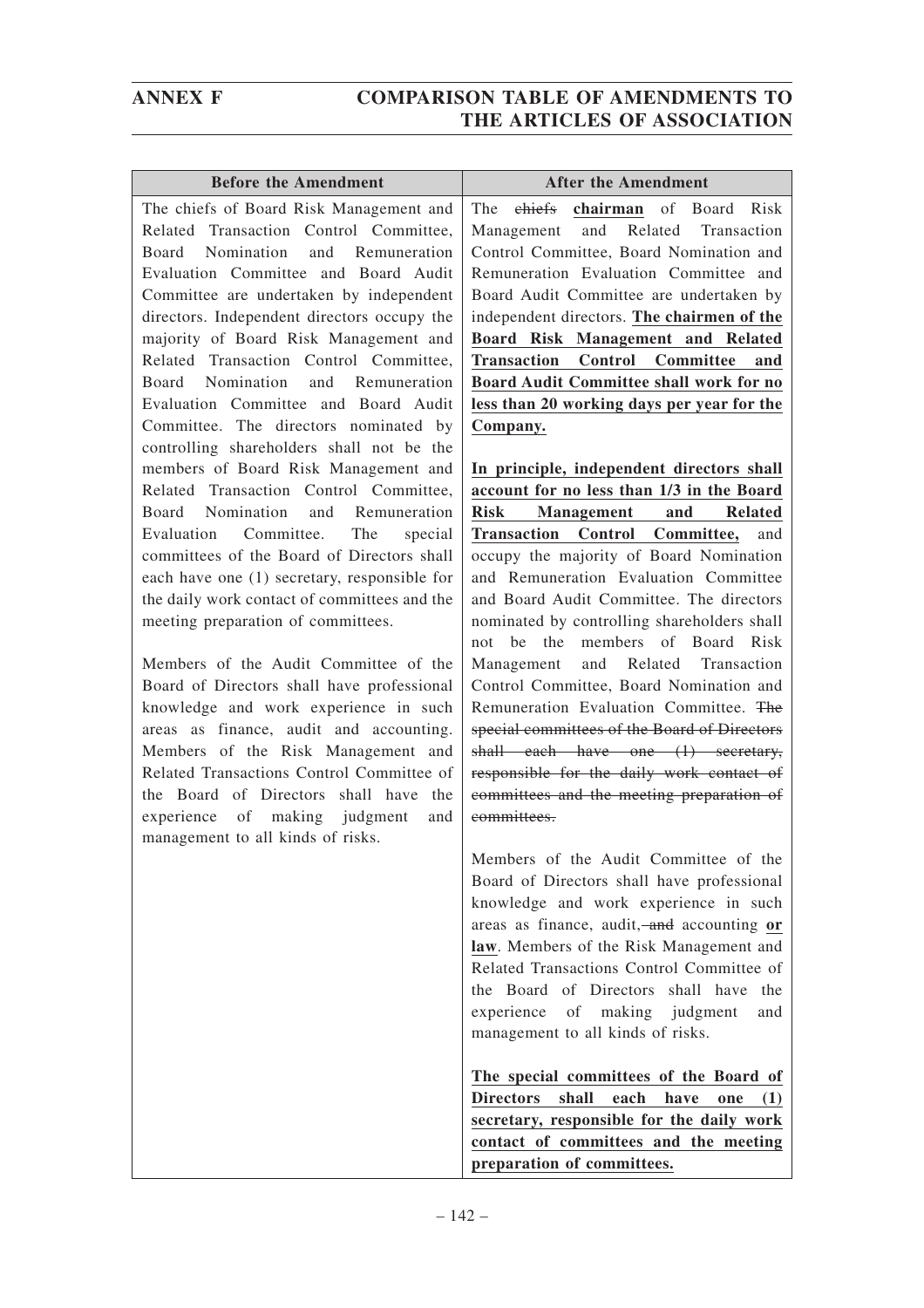| <b>Before the Amendment</b>                                         | <b>After the Amendment</b>                    |
|---------------------------------------------------------------------|-----------------------------------------------|
| Article 206 The Board Nomination and                                | Article 206<br>217<br>The<br>Article<br>Board |
| Remuneration Evaluation Committee are                               | Nomination and Remuneration Evaluation        |
| primarily responsible for:                                          | Committee are primarily responsible for:      |
|                                                                     |                                               |
| (1) formulating the conditions of service,                          | (1) formulating the conditions of service,    |
| and selection procedures<br>for<br>criteria                         | criteria<br>and selection procedures<br>for   |
| directors and senior management personnel;                          | directors and senior management personnel,    |
|                                                                     | and putting forward suggestions to the        |
| (2) performing preliminary assessment on                            | <b>Board of Directors;</b>                    |
| the service qualifications and conditions of                        |                                               |
| directors and senior management personnel,                          | (2) performing preliminary assessment on      |
| and make recommendations to the Board of                            | the service qualifications and conditions of  |
| Directors;                                                          | directors and senior management personnel,    |
|                                                                     | and make recommendations to the Board of      |
| (3) putting forward qualified candidates of                         | Directors;                                    |
| independent directors to the Board of                               |                                               |
| Directors;                                                          | (3) putting forward qualified candidates of   |
|                                                                     | independent directors to the Board of         |
| (4) formulating, implementing remuneration                          | Directors;                                    |
| and incentive measures and schemes of                               |                                               |
| senior management personnel<br>of<br>the                            | (4) formulating, implementing remuneration    |
| Company;                                                            | and incentive measures and schemes of         |
|                                                                     | directors and senior management personnel     |
| developing performance<br>(5)<br>review                             | of the Company, and putting forward           |
| the<br>Company's<br>standards of<br>senior                          | suggestions to the Board of Directors;        |
| personnel, and<br>management<br>report                              |                                               |
| assessment results to the Board of Directors;                       | (5)<br>developing<br>performance<br>review    |
|                                                                     | standards of<br>the<br>Company's<br>senior    |
| $(6)$ checking and deciding the amount of management personnel, and | report                                        |
| annual incentive salaries distributed to the                        | assessment results to the Board of Directors; |
| Company's senior management personnel,                              |                                               |
| operating and management personnel and                              | (6) checking and deciding the amount of       |
| employees; and(7) other matters authorised                          | annual incentive salaries distributed to the  |
| by the Board of Directors.                                          | Company's senior management personnel,        |
|                                                                     | operating and management personnel and        |
|                                                                     | employees; and                                |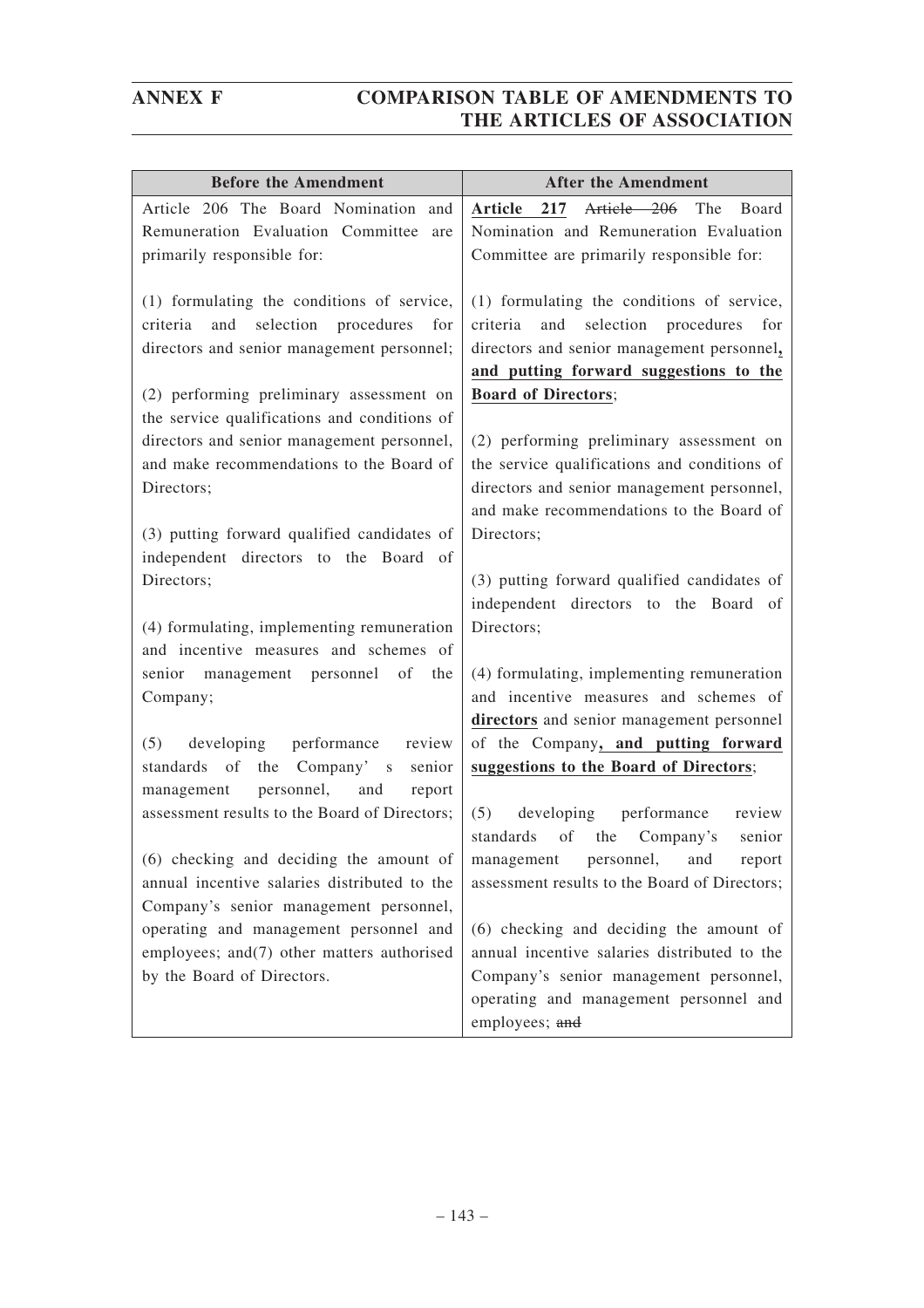| <b>Before the Amendment</b> | <b>After the Amendment</b>                                                              |
|-----------------------------|-----------------------------------------------------------------------------------------|
|                             | reviewing and<br>(7)<br>approving<br>the<br>the<br>compensation paid<br>to<br>executive |
|                             |                                                                                         |
|                             | directors and the senior management for<br>their loss or termination of duties or       |
|                             |                                                                                         |
|                             | entrustment, and raising suggestions to                                                 |
|                             | the Board of Directors;                                                                 |
|                             |                                                                                         |
|                             | reviewing<br>(8)<br>and<br>approving<br>the                                             |
|                             | compensation paid due to the dismissal of                                               |
|                             | relevant directors due to their improper                                                |
|                             | acts, and raising suggestions to the Board                                              |
|                             | of Directors;                                                                           |
|                             |                                                                                         |
|                             | (9) $(7)$ -other matters authorised by relevant                                         |
|                             | administrative<br>regulations,<br>laws.                                                 |
|                             | rules, the<br>departmental<br>securities                                                |
|                             | regulatory authority in the place of listing                                            |
|                             | of the shares of the Company and the                                                    |
|                             | Board of Directors.                                                                     |
|                             |                                                                                         |
|                             | <b>The Board Nomination and Remuneration</b>                                            |
|                             | <b>Evaluation Committee shall exercise the</b>                                          |
|                             | right of nomination of directors in an                                                  |
|                             | independent and prudent manner without                                                  |
|                             | being affected by shareholders.                                                         |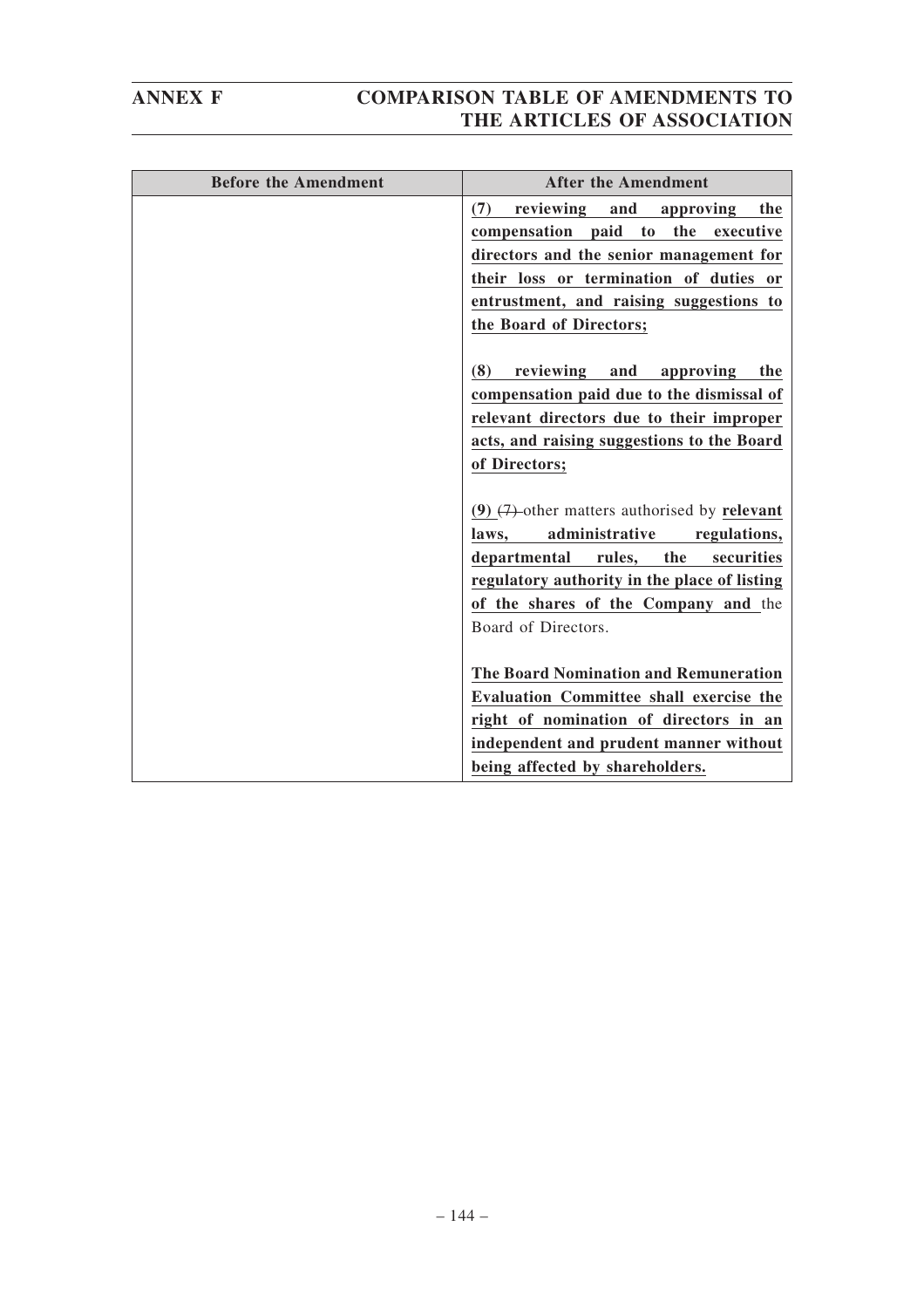| <b>Before the Amendment</b>                                                    | <b>After the Amendment</b>                                                          |
|--------------------------------------------------------------------------------|-------------------------------------------------------------------------------------|
| Article 207 Board Risk Management and                                          | 218 Article 207 Board<br>Article<br>Risk                                            |
| Related Transaction Control Committee are                                      | and Related Transaction<br>Management                                               |
| primarily responsible for:                                                     | Control Committee are primarily responsible<br>for:                                 |
| (1) supervising the risk control in terms of                                   |                                                                                     |
| the credit, market, and operations of the                                      | (1) supervising the risk control in terms of                                        |
| Company's senior management personnel;                                         | the credit, market, and operations of the<br>Company's senior management personnel; |
| (2) making regular assessment of the risk                                      |                                                                                     |
| status of the Company; $(3)$ reviewing the                                     | (2) making regular assessment of the risk                                           |
| asset and liability management policies of<br>the Company;                     | status of the Company;                                                              |
|                                                                                | $(3)$ reviewing the asset and liability                                             |
| (4) putting forward a sound advice on risk<br>management and internal control; | management policies of the Company;                                                 |
|                                                                                | $(3)$ $(4)$ putting forward a sound advice on                                       |
| (5)<br>collecting, compiling lists<br>and                                      | risk management and internal control;                                               |
| information of related parties<br>of<br>the                                    |                                                                                     |
| Company;                                                                       | $(4)$ $(5)$ collecting, compiling lists<br>and                                      |
| (6) inspecting and supervising the control of                                  | information of related parties of<br>the<br>Company;                                |
| the Company's related party transactions,                                      |                                                                                     |
| and the implementation of related party                                        | $(5)$ $(6)$ inspecting and supervising the                                          |
| transactions<br>control<br>system<br>by<br>the                                 | control of the Company's related party                                              |
| Company's directors, senior management                                         | transactions, and the implementation of                                             |
| personnel, the related parties, and report to                                  | related party transactions control system by                                        |
| the Board of Directors;                                                        | Company's<br>directors,<br>the<br>senior                                            |
|                                                                                | management personnel, the related parties,                                          |
| (7) approving or making preliminary review                                     | and report to the Board of Directors;                                               |
| on matters that shall be approved or<br>preliminary reviewed by Board Risk     | (6) $(7)$ approving or making preliminary                                           |
| Related<br>Transaction<br>Management<br>and                                    | review on matters that shall be approved or                                         |
| Control Committee in accordance with the                                       | preliminary reviewed by Board Risk                                                  |
| Articles of Association and other internal                                     | Management<br>and Related Transaction                                               |
| rules of the Company, keeping records of the                                   | Control Committee in accordance with the                                            |
| relevant matters, and submitting to the                                        | Articles of Association and other internal                                          |
| Board of Directors for approval as required;                                   | rules of the Company, keeping records of the                                        |
| and                                                                            | relevant matters, and submitting to the                                             |
|                                                                                | Board of Directors for approval as required;                                        |
| (8) other matters authorised by the Board of<br>Directors.                     | and                                                                                 |
|                                                                                | $(7)$ $(8)$ other matters authorised by the Board                                   |
|                                                                                | of Directors.                                                                       |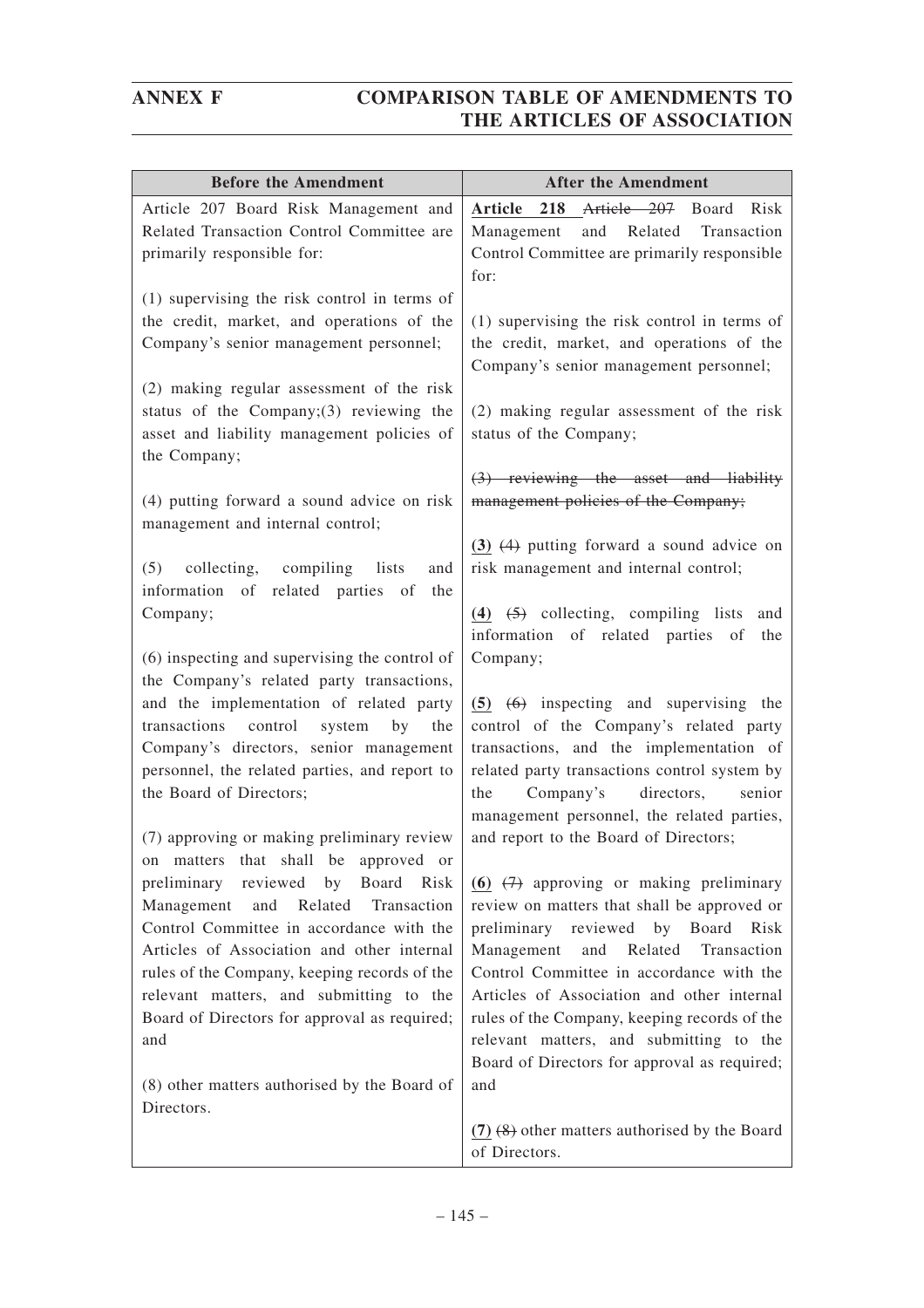| <b>Before the Amendment</b>                                                                                                                                                                                                                          | <b>After the Amendment</b>                                                                                                                                                                                                                                                                                                              |
|------------------------------------------------------------------------------------------------------------------------------------------------------------------------------------------------------------------------------------------------------|-----------------------------------------------------------------------------------------------------------------------------------------------------------------------------------------------------------------------------------------------------------------------------------------------------------------------------------------|
| The<br>Board<br>of<br>211<br>Article<br><b>Directors</b><br>formulates the rules of procedure and<br>working duties of all committees, and all<br>committees formulate the annual working<br>plan and regularly hold meetings.                       | Article 222 Article 211 The Board of<br>Directors formulates the rules of procedure<br>and working duties procedures of all the<br>special committees, and all the special<br>committees formulate the annual working                                                                                                                   |
|                                                                                                                                                                                                                                                      | plan and regularly hold meetings.                                                                                                                                                                                                                                                                                                       |
| Article 217 The primary duties of the board<br>secretary are:                                                                                                                                                                                        | Article 228 Article 217 The primary duties<br>of the board secretary are:                                                                                                                                                                                                                                                               |
| (1) ensuring that the Company has complete<br>organizational documents and records;                                                                                                                                                                  | (1) ensuring that the Company has complete<br>organizational documents and records;                                                                                                                                                                                                                                                     |
| (6) responsible for drafting board documents<br>and related rules and regulations;                                                                                                                                                                   | (6) responsible for drafting board documents<br>and related rules and regulations;                                                                                                                                                                                                                                                      |
| (7) responsible for information disclosure of<br>the Company, and taking effective measures<br>to ensure that the information disclosure is<br>timely, accurate, legitimate, true<br>and<br>complete;                                                | (7)<br>responsible for <b>organizing</b><br>and<br>coordinating information disclosure of the<br>Company, and taking effective measures to<br>ensure that the information disclosure is<br>timely, accurate, legitimate,<br>true<br>and<br>complete;                                                                                    |
|                                                                                                                                                                                                                                                      |                                                                                                                                                                                                                                                                                                                                         |
| Article 219 The board secretary could<br>concurrently serve as the chief of the office<br>of Board of Directors, responsible for the<br>work of the office of Board of Directors and<br>daily management work of each<br>the<br>committee secretary. | Article 230 Article 219 The board secretary<br>could concurrently serve as the chief of the<br>office of Board of Directors, responsible for<br>the work of the office of Board of Directors<br>and the daily management work of each<br>committee secretary.                                                                           |
| (New Section)                                                                                                                                                                                                                                        | Article 232 The senior management shall                                                                                                                                                                                                                                                                                                 |
|                                                                                                                                                                                                                                                      | be accountable to the Board of Directors,<br>and accept the supervision by the Board<br>of Supervisors. They shall report the<br>Company's operation and management<br>situations in a prompt, accurate and<br>complete manner and provide relevant<br>materials as required by the Board of<br>Directors and the Board of Supervisors. |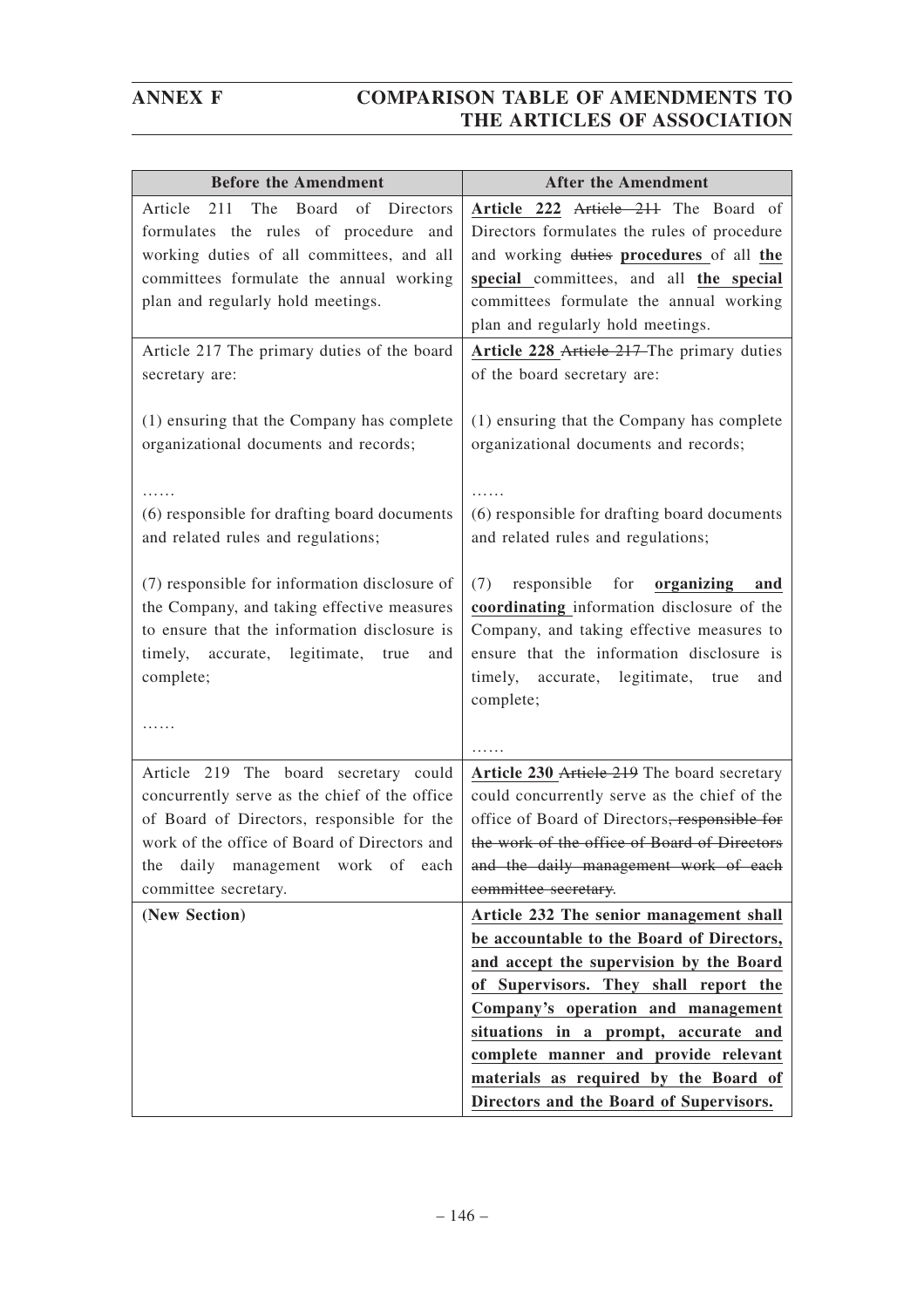| <b>Before the Amendment</b>                        | <b>After the Amendment</b>                                  |
|----------------------------------------------------|-------------------------------------------------------------|
| Article 221 The Company shall have one (1)         | Article 233 Article 221 The Company shall                   |
| president, nominated by the chairman of            | have one (1) president, nominated by the                    |
| Board of Directors, and appointed<br><sub>or</sub> | chairman of Board of Directors, and                         |
| dismissed by the Board of Directors.               | appointed or dismissed by the Board of                      |
|                                                    | Directors. The chairman of the Board of                     |
| The Company shall have a number of vice            | Directors shall not serve concurrently as                   |
| presidents, nominated by the president,            | the president.                                              |
| appointed or dismissed by the Board of             |                                                             |
| Directors.                                         | The Company shall have a number of vice                     |
|                                                    | presidents, nominated by the president,                     |
| The president, vice president, assistant to the    | appointed or dismissed by the Board of                      |
| president, financial officer, board secretary      | Directors.                                                  |
| and other persons determined by the Board          |                                                             |
| of Directors are the senior management             | The president, vice president, assistant to the             |
| personnel of the Company.                          | president, financial officer, board secretary               |
|                                                    | and other persons determined by the Board                   |
| qualifications of<br>The<br>service<br>senior      | of Directors are the senior management                      |
| management personnel should be reported to         | personnel of the Company.                                   |
| the banking and insurance regulatory               |                                                             |
| authority of the State Council for approval.       | The Company shall have one (1) chief risk                   |
|                                                    | officer<br>(1)<br>appoint<br>$\mathbf{or}$<br>one<br>senior |
|                                                    | management personnel as the person in                       |
|                                                    | charge of risks, nominated by the                           |
|                                                    | president, and appointed or dismissed by                    |
|                                                    | the Board of Directors. The chief risk                      |
|                                                    | officer or person in charge of risks shall                  |
|                                                    | maintain sufficient independence, and                       |
|                                                    | shall not concurrently take charge of any                   |
|                                                    | work having interest conflicts with risk                    |
|                                                    | management.                                                 |
|                                                    | qualifications<br>The<br>service<br>of<br>senior            |
|                                                    | management personnel should be reported to                  |
|                                                    | banking and insurance regulatory<br>the                     |
|                                                    | authority of the State Council for approval.                |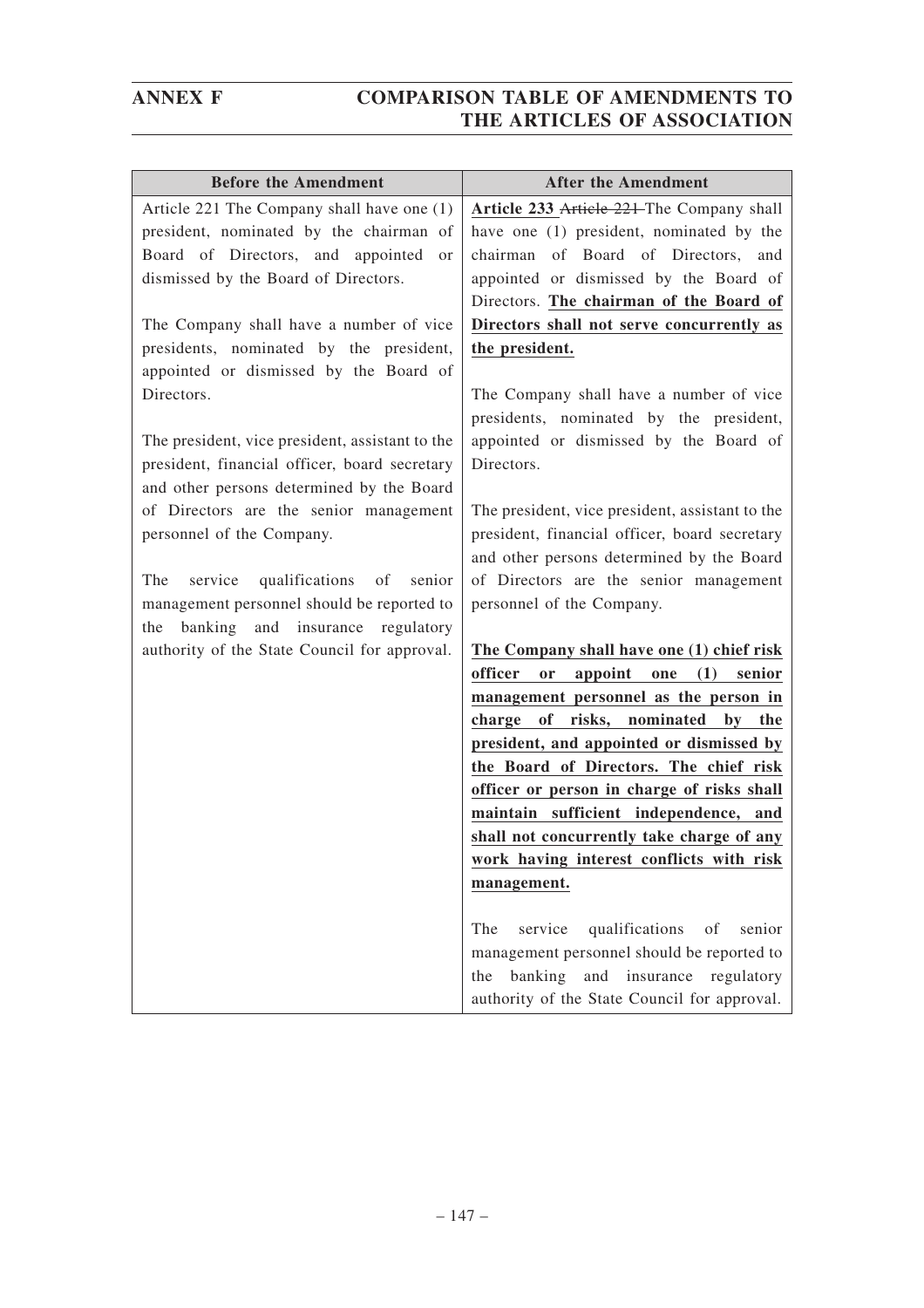| <b>Before the Amendment</b>                             | <b>After the Amendment</b>                                     |
|---------------------------------------------------------|----------------------------------------------------------------|
| 222<br>The<br>faithful<br>Article<br>obligations        | Article 222<br>Article 234<br><b>The</b><br>senior             |
| stipulated in the Article 155<br>and the                | management personnel shall abide by                            |
| diligence obligations stipulated in the Item            | regulations,<br>laws,<br>regulatory                            |
| $(4)$ , $(6)$ , $(9)$ of Article 156 of the Articles of | requirements<br>and<br>the<br><b>Articles</b><br><sub>of</sub> |
| Association shall also apply to senior                  | good professional<br>Association,<br>have                      |
| management personnel.                                   | virtues, follow high-standard code of                          |
|                                                         | professional ethics, bear faithful and                         |
|                                                         | diligence obligations to the Company,                          |
|                                                         | perform duties in a faithful, diligent and                     |
|                                                         | prudent manner, guarantee sufficient time                      |
|                                                         | and energy for performance of duties, and                      |
|                                                         | shall not be remiss in performance of                          |
|                                                         | duties or go beyond the scope of authority.                    |
|                                                         |                                                                |
|                                                         | The faithful obligations stipulated in the                     |
|                                                         | Article 155 Article 166 and the diligence                      |
|                                                         | obligations stipulated in the Item $(4)$ , $(6)$ ,             |
|                                                         | $(9)$ , $(14)$ of Article 156 Article 167 of the               |
|                                                         | Articles of Association shall also apply to                    |
|                                                         | senior management personnel.                                   |
| Article 223 The persons who assume the                  | (Delete)                                                       |
| office of other positions except for directors          |                                                                |
| companies of the Company's<br>the<br>in                 |                                                                |
| shareholders<br>controlling<br>and<br>actual            |                                                                |
| controllers shall not serve as the senior               |                                                                |
| management personnel of the Company.                    |                                                                |
| (New Section)                                           | <b>Article</b><br>235<br>Large<br>shareholders,                |
|                                                         | shareholders<br>controlling<br>and<br>actual                   |
|                                                         | controllers of the Company and staff of                        |
|                                                         | enterprise<br>the<br>group<br>shall<br>not                     |
|                                                         | concurrently<br>the<br>senior<br>serve<br><b>as</b>            |
|                                                         | management personnel of the Company in                         |
|                                                         | principle.                                                     |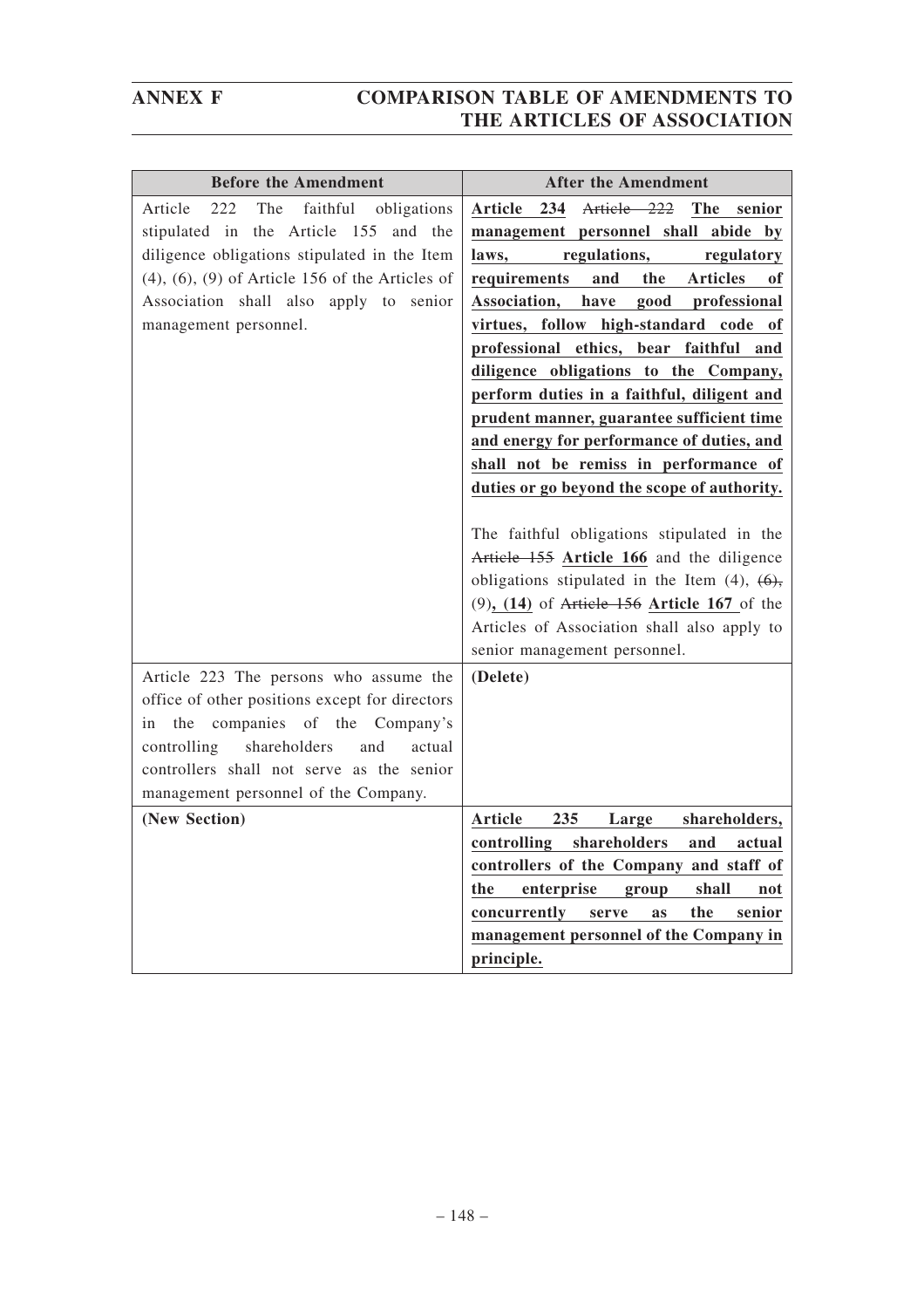| <b>Before the Amendment</b>                    | <b>After the Amendment</b>                        |
|------------------------------------------------|---------------------------------------------------|
| 226<br>The<br>Article<br>senior management     | Article 238 Article 226 The<br>senior             |
| personnel should establish a system to report  | management personnel should establish a           |
| the information to the Board of Directors      | system to report the information to the           |
| and its special committees and Board of        | Directors<br>Board<br>of<br>and<br>its<br>special |
| Supervisors and its special committees, to     | committees and Board of Supervisors and its       |
| promptly, accurately and completely report     | special committees, to promptly, accurately       |
| the signing and implementation of material     | and completely report the signing and             |
| contracts of the Company, and the use of       | implementation of material contracts of the       |
| funds, financial status, risk condition,       | Company, and the use of funds, financial          |
| operation performance, business prospects,     | risk<br>condition,<br>status,<br>operation        |
| as well as material litigation, and guarantee  | performance, business prospects, as well as       |
| matters and clarify the category, content,     | material litigation, and guarantee matters        |
| manner of the reporting<br>time<br>and         | and clarify the category, content, time and       |
| information in order to ensure the directors   | manner of the reporting information in order      |
| and supervisors can acquire all kinds of       | to ensure the directors and supervisors can       |
| information timely and accurately. The         | acquire all kinds of information timely and       |
| president must ensure the authenticity of the  | accurately. The president must ensure the         |
| reports.                                       | authenticity of the reports.                      |
| When proposing decisions on<br>wages,          | When proposing decisions on wages,                |
| welfares, safety and labour protection and     | welfares, safety and labour protection and        |
| labour insurance, non-reappointment (or        | labour insurance, non-reappointment (or           |
| dismissal) of the employees of the Company     | dismissal) of the employees of the Company        |
| and other issues involving the vital interests | and other issues involving the vital interests    |
| of employees, the president should listen to   | of employees, the president should listen to      |
| the views of the labour union in advance.      | the views of the labour union in advance.         |
|                                                | Senior management personnel shall carry           |
|                                                | out operation and management activities           |
|                                                | with<br>accordance<br>the<br>Article<br>оf<br>in  |
|                                                | Association and the authorization of the          |
|                                                | Board of Directors, and shall proactively         |
|                                                | implement<br>the<br>of<br>resolutions<br>the      |
|                                                | shareholders' general meeting and the             |
|                                                | Board of Directors. The operation and             |
|                                                | management activities conducted by the            |
|                                                | senior management personnel within the            |
|                                                | scope of authority shall not be improperly        |

**interfered in by shareholders and the**

**Board of Directors.**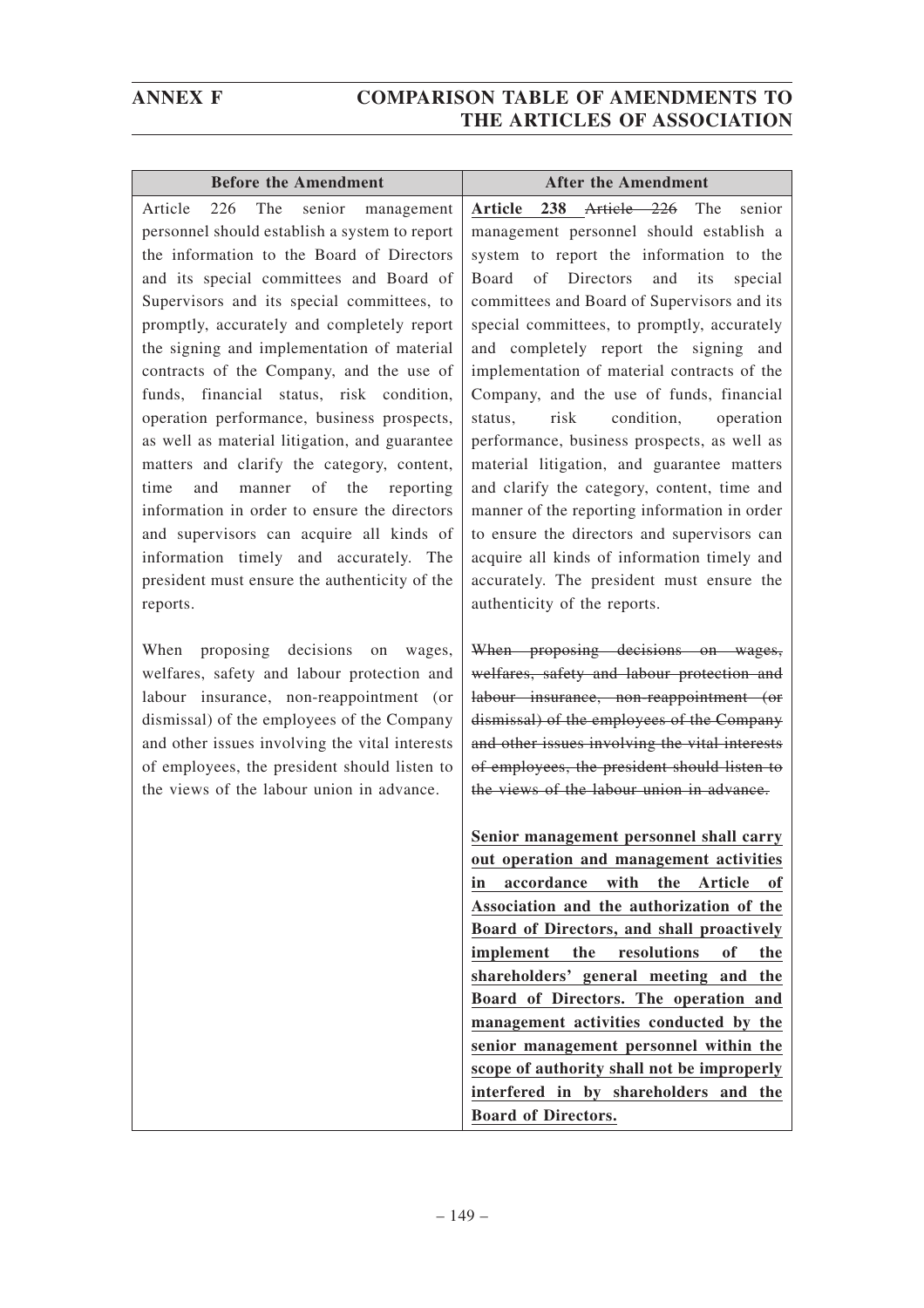| <b>Before the Amendment</b>                                                                                                                                                                                                                                                                                                                                                                                                                                                                                                                                                                                                     | <b>After the Amendment</b>                                                                                                                                                                                                                                                                                                                                                                                                                                                                                                                                                                                                                                                                                                                                                                                                                                                                                                                                                                                                                                              |
|---------------------------------------------------------------------------------------------------------------------------------------------------------------------------------------------------------------------------------------------------------------------------------------------------------------------------------------------------------------------------------------------------------------------------------------------------------------------------------------------------------------------------------------------------------------------------------------------------------------------------------|-------------------------------------------------------------------------------------------------------------------------------------------------------------------------------------------------------------------------------------------------------------------------------------------------------------------------------------------------------------------------------------------------------------------------------------------------------------------------------------------------------------------------------------------------------------------------------------------------------------------------------------------------------------------------------------------------------------------------------------------------------------------------------------------------------------------------------------------------------------------------------------------------------------------------------------------------------------------------------------------------------------------------------------------------------------------------|
| Article 231 The senior management of the<br>Company should establish and improve the<br>internal control mechanisms with internal<br>rules and regulations, operational risk<br>control system, credit approval system as the<br>main contents based on the needs of the<br>business activities of the Company.<br>The president of the Company shall not be a<br>member of the Credit Review Committee,<br>but has the veto power on the credit decision                                                                                                                                                                       | (Delete)                                                                                                                                                                                                                                                                                                                                                                                                                                                                                                                                                                                                                                                                                                                                                                                                                                                                                                                                                                                                                                                                |
| passed by the Credit Review Committee.                                                                                                                                                                                                                                                                                                                                                                                                                                                                                                                                                                                          |                                                                                                                                                                                                                                                                                                                                                                                                                                                                                                                                                                                                                                                                                                                                                                                                                                                                                                                                                                                                                                                                         |
| Article 235 The supervisors are assumed by<br>representatives,<br>the<br>shareholder<br>staff<br>representatives of the Company and the<br>supervisors elected<br>external<br>by<br>the<br>shareholders'<br>general<br>meeting.<br>The<br>supervisors<br>shareholder<br>and<br>external<br>supervisors are elected, removed from office<br>or replaced from the shareholders' general<br>meeting; staff representatives assuming the<br>office of supervisors are elected, removed<br>from office or replaced by the staff<br>representatives assembly, the general staff<br>meeting or other forms of democratic<br>elections. | Article 246 Article 235 The supervisors are<br>assumed by shareholder representatives, the<br>staff representatives of the Company and the<br>external supervisors elected by the<br>shareholders' general meeting. The<br>supervisors of the Company shall be<br>The<br>shareholder<br>natural<br>persons.<br>supervisors and external supervisors are<br>elected, removed from office or replaced<br>from the shareholders' general meeting; staff<br>representatives assuming the office of staff<br>supervisors are elected, removed from office<br>or replaced by the staff representatives<br>assembly, the general staff meeting or other<br>democratic<br>elections.<br>forms<br>of<br>The<br>senior<br>directors<br>and<br>management<br>personnel shall not concurrently serve as<br>supervisors.<br>Supervisors should have expertise or<br>work experience in law, accounting and<br>other<br><b>The</b><br>aspects.<br>personnel<br>and<br>structure of Board of Supervisors should<br>able<br>the<br><b>Board</b><br>t <sub>o</sub><br>be<br>ensure<br>0f |
|                                                                                                                                                                                                                                                                                                                                                                                                                                                                                                                                                                                                                                 | Supervisors' independent and effective<br>exercise of the supervision and inspection<br>on directors and senior management<br>personnel and the finance personnel of the<br>Company.                                                                                                                                                                                                                                                                                                                                                                                                                                                                                                                                                                                                                                                                                                                                                                                                                                                                                    |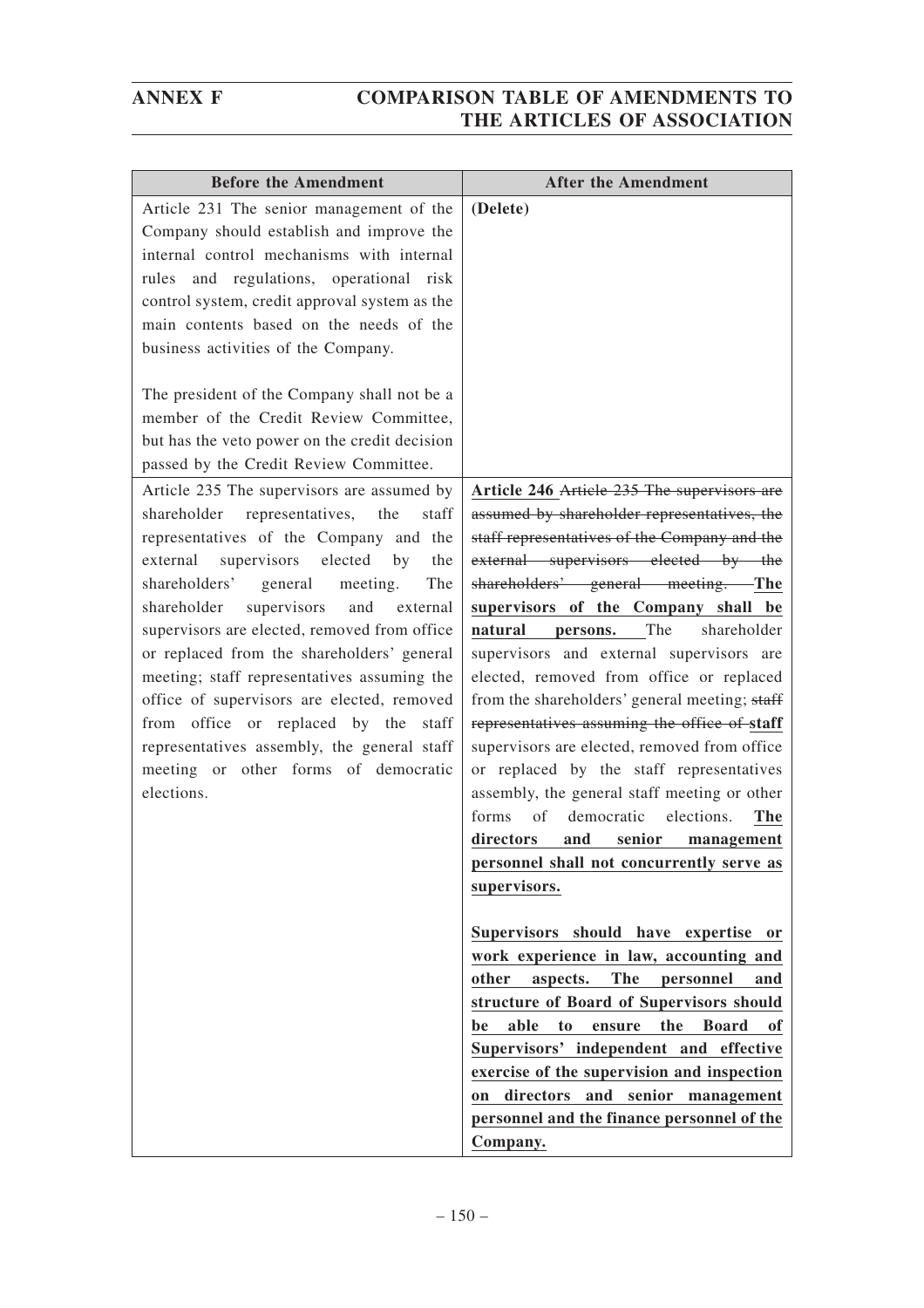| <b>Before the Amendment</b>                                            | <b>After the Amendment</b>                                                                    |
|------------------------------------------------------------------------|-----------------------------------------------------------------------------------------------|
| Article 236 The way and procedures for                                 | Article 247 Article 236 The way and                                                           |
| nomination of supervisions are as follows:                             | way and procedures<br>procedures<br>for                                                       |
|                                                                        | approval and<br>nomination,<br>election<br>of                                                 |
| (1) The shareholder supervisor candidates                              | supervisions are as follows:                                                                  |
| are nominated by the Board of Supervisor or                            |                                                                                               |
| the shareholders that individually or jointly                          | (1) The shareholder supervisor candidates                                                     |
| hold more than three percent $(3%)$ voting                             | are nominated by the Board of Supervisor or                                                   |
| shares of the Company, external supervisor                             | the shareholders that individually or jointly                                                 |
| candidates are nominated by the Board of                               | hold more than three percent $(3%)$ voting                                                    |
| the<br>shareholders<br>Supervisor<br>that<br>or                        | shares of the Company, external supervisor                                                    |
| individually or jointly hold more than one                             | candidates are nominated by the Board of                                                      |
| percent $(1%)$ voting shares of the Company,                           | the<br>shareholders<br>Supervisor<br>that<br>or or                                            |
| supervisor candidates<br>and<br>staff<br>are                           | individually or jointly hold more than one                                                    |
| nominated by the Board of Supervisor or the                            | percent (1%) voting shares of the Company,<br>staff<br>supervisor candidates<br>and           |
| labour union of the Company;                                           | are<br>nominated by the Board of Supervisor or                                                |
| (2) The supervisor candidate shall make a                              | and the labour union of the Company;                                                          |
| before<br>commitment<br>written<br>the                                 |                                                                                               |
| shareholders' general meeting to accept the                            | (2) The Nomination Committee of Board                                                         |
| undertake<br>nomination,<br>and<br>that<br>the                         | of Supervisors shall conduct preliminary                                                      |
| information provided are true and complete,                            | the qualifications<br>assessment<br>on<br>of                                                  |
| and ensure that he/she will earnestly                                  | candidates of shareholder supervisors and                                                     |
| discharge his duties as a supervisor upon the                          | external supervisors, and submit qualified                                                    |
| appointment; and                                                       | candidates to the Board of Supervisors for                                                    |
|                                                                        | deliberation; propose the candidates of                                                       |
| (3) A shareholder and its related parties shall                        | supervisors to the shareholders' general                                                      |
| not simultaneously nominate directors and                              | meeting in the form of written proposal                                                       |
| supervisors to the shareholders' general                               | upon<br>approval<br>by<br>the Board<br>of                                                     |
| meeting; if a supervisor (director) candidate                          | Supervisors through deliberation;                                                             |
| nominated by one shareholder and its related                           |                                                                                               |
| parties has held the office as a supervisor                            | (3) $(2)$ -The supervisor candidate shall make                                                |
| (director), before the expiration of his/her                           | commitment<br>before<br>written<br>the<br>a                                                   |
| office<br>of<br>replacement,<br><b>or</b><br>the<br>term               | shareholders' general meeting to accept the                                                   |
| shareholder shall not nominate any director<br>(supervisor) candidate. | nomination,<br>undertake<br>and<br>that<br>the<br>information provided are true and complete, |
|                                                                        | ensure that he/she will earnestly<br>and                                                      |
|                                                                        | discharge his duties as a supervisor upon the                                                 |
|                                                                        | appointment; and                                                                              |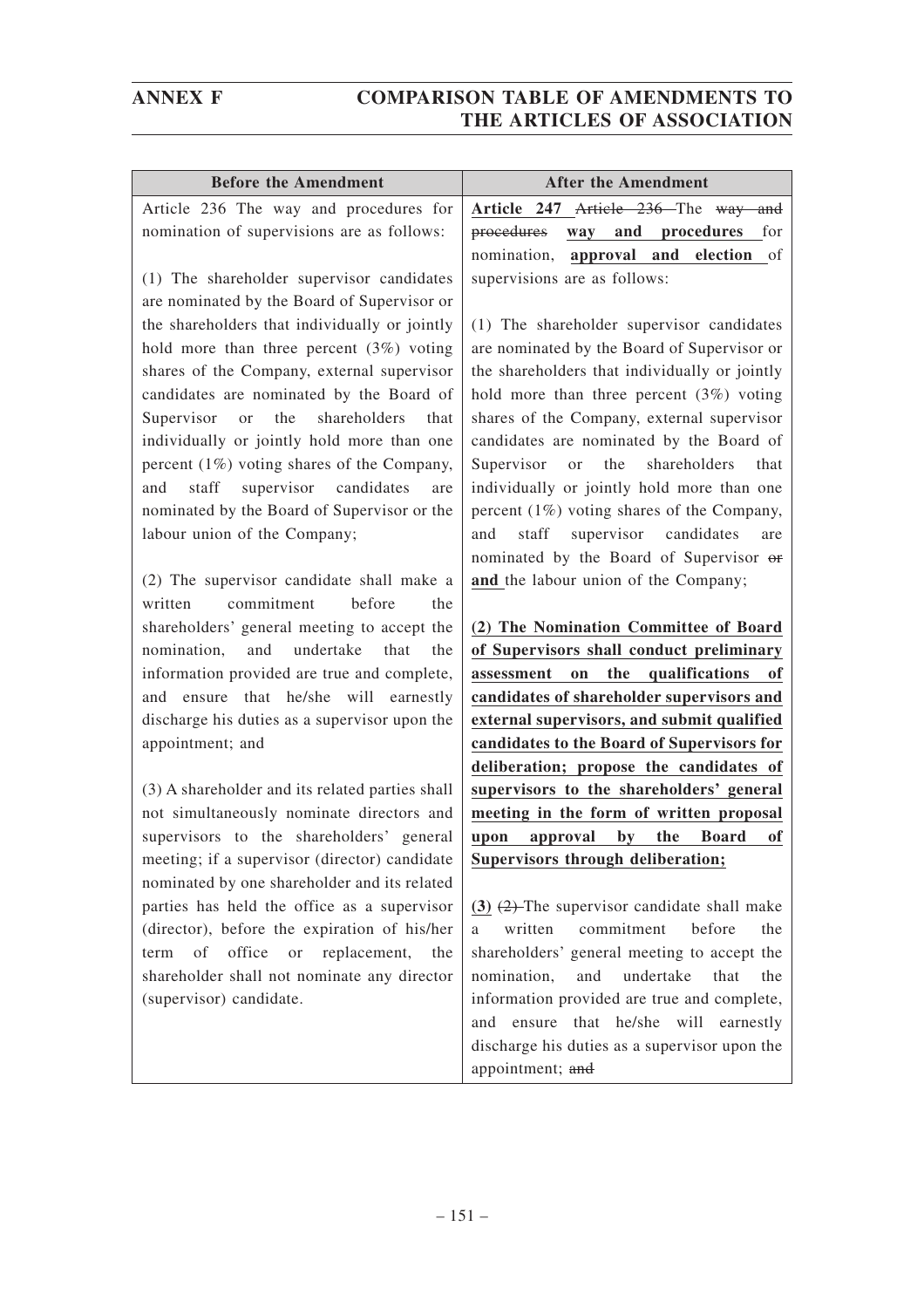| <b>Before the Amendment</b>                                                                                                                                                                                                                                                                                                                                                                                                    | <b>After the Amendment</b>                                                                                                                                                                                                                                                                                                                                                                                                                                                      |
|--------------------------------------------------------------------------------------------------------------------------------------------------------------------------------------------------------------------------------------------------------------------------------------------------------------------------------------------------------------------------------------------------------------------------------|---------------------------------------------------------------------------------------------------------------------------------------------------------------------------------------------------------------------------------------------------------------------------------------------------------------------------------------------------------------------------------------------------------------------------------------------------------------------------------|
| The number of supervisors nominated by the<br>same shareholders and their related parties,<br>in principle, shall not exceed one third (1/3)<br>of the total number of members of the Board<br>of Supervisors, and if exemption is needed<br>due to special ownership structure, such<br>application should be submitted to the<br>banking and insurance regulatory authority<br>of the State Council and explain the reasons. | $(4)$ $(3)$ A shareholder and its related parties<br>shall not simultaneously nominate directors<br>and supervisors to the shareholders' general<br>meeting; if a supervisor (director) candidate<br>nominated by one shareholder and its related<br>parties has held the office as a supervisor<br>(director), before the expiration of his/her<br>of<br>office<br>replacement,<br>term<br>the<br>or<br>shareholder shall not nominate any director<br>(supervisor) candidate; |
|                                                                                                                                                                                                                                                                                                                                                                                                                                | The number of supervisors nominated by the<br>same shareholders and their related parties,<br>in principle, shall not exceed one third $(1/3)$<br>of the total number of members of the Board<br>of Supervisors, and if exemption is needed<br>due to special ownership structure, such<br>application should be submitted to the<br>banking and insurance regulatory authority<br>of the State Council and explain the reasons;                                                |
|                                                                                                                                                                                                                                                                                                                                                                                                                                | (5) The shareholders' general meeting<br>shall vote for each candidate of director<br>individually;                                                                                                                                                                                                                                                                                                                                                                             |
|                                                                                                                                                                                                                                                                                                                                                                                                                                | (6)<br><b>The</b><br>temporary supplement<br>0ľ<br>supervisors shall be proposed by<br>the<br>Nomination Committee of the Board of<br>Supervisors or shareholders qualified for<br>nomination and submitted to the Board of<br>Supervisors for deliberation, and then<br>elected or replaced at the shareholders'<br>general meeting.                                                                                                                                           |
| Article<br>237<br>Supervisors<br>should<br>have<br>work experience in<br>expertise or<br>law,<br>accounting and other aspects. The personnel<br>and structure of Board of Supervisors should<br>be able to ensure the Board of Supervisors'<br>independent and effective exercise of the<br>supervision and inspection on directors and<br>senior management personnel and<br>the<br>finance personnel of the Company.         | (Delete)                                                                                                                                                                                                                                                                                                                                                                                                                                                                        |
| The<br>directors,<br>president,<br>and<br>senior<br>shall<br>management<br>personnel<br>not<br>concurrently serve as supervisors.                                                                                                                                                                                                                                                                                              |                                                                                                                                                                                                                                                                                                                                                                                                                                                                                 |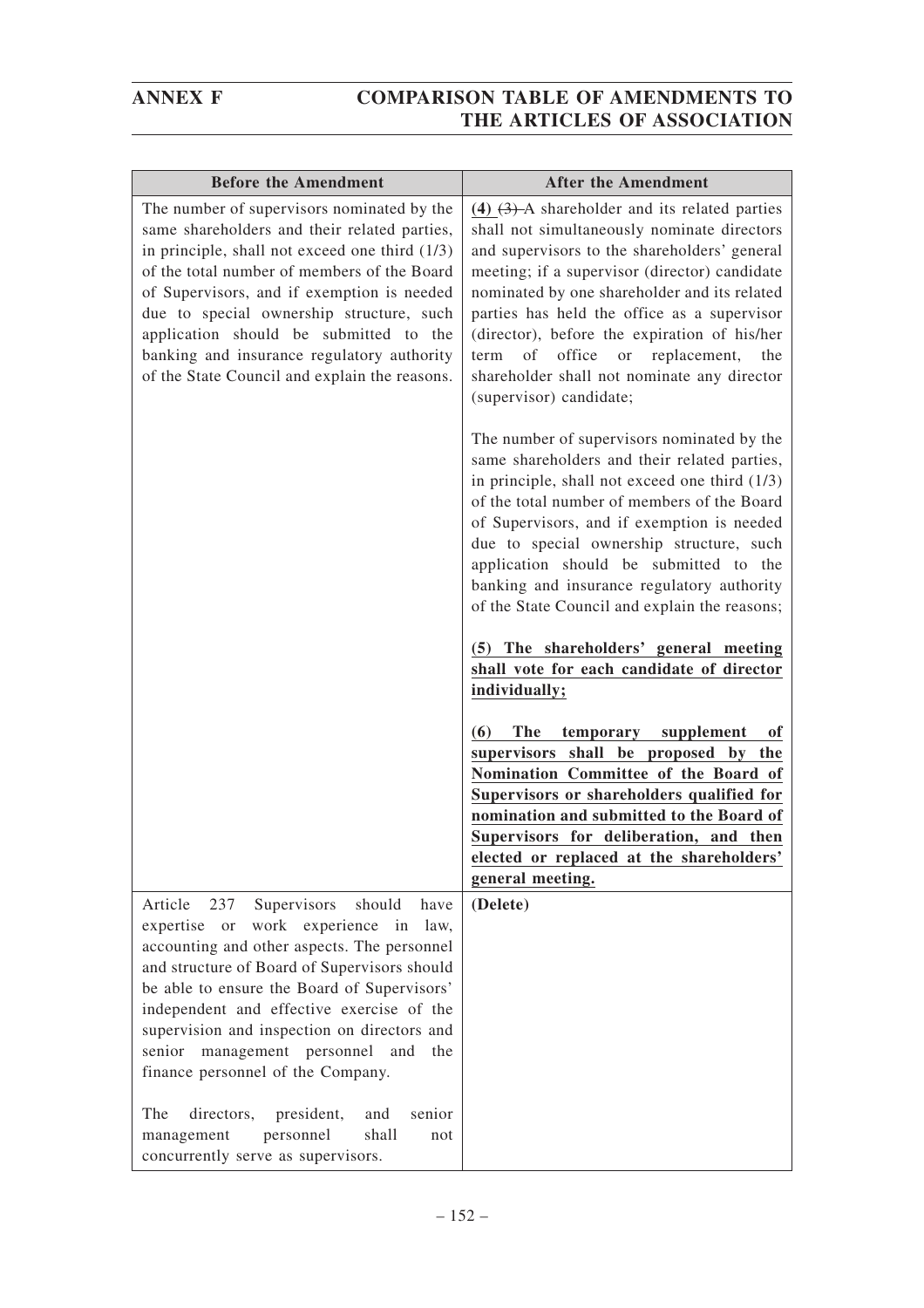| <b>Before the Amendment</b> | <b>After the Amendment</b>                                                                                                                                                                                                                                                                                                                                                                                                |
|-----------------------------|---------------------------------------------------------------------------------------------------------------------------------------------------------------------------------------------------------------------------------------------------------------------------------------------------------------------------------------------------------------------------------------------------------------------------|
| (New Section)               | Article 248 Supervisors shall perform<br>following responsibilities or obligations:                                                                                                                                                                                                                                                                                                                                       |
|                             | (1) attend board meetings, and inquire<br>forth<br>about<br>put<br><b>or</b><br>proposals<br>on<br>resolutions adopted by the Board of<br>Directors;                                                                                                                                                                                                                                                                      |
|                             | (2) attend supervisor meetings on time,<br>fully review the resolutions adopted by the<br>Board of Supervisors, issue independent,<br>professional and objective opinions, and<br>make independent voting on the basis of<br>prudent judgement;                                                                                                                                                                           |
|                             | (3) bear liability for the resolutions<br>adopted by the Board of Supervisors;                                                                                                                                                                                                                                                                                                                                            |
|                             | actively participate<br>in trainings<br>(4)<br>organized by the Company<br>and<br>the<br>banking<br>and<br>insurance<br>regulatory<br>authority of the State Council and its<br>dispatched offices, understand the rights<br>and obligations of supervisors, be familiar<br>with relevant laws and regulations, and<br>professional<br>knowledge<br>grasp<br>and<br>capability required for the performance<br>of duties; |
|                             | the faithful and diligence<br>(5)<br>bear<br>obligations to the Company, fulfil the<br>responsibilities in a diligent and prudent<br>manner, and guarantee sufficient time and<br>energy for performance of duties;                                                                                                                                                                                                       |
|                             | (6) take illegitimate benefits by making<br>use of the position, and not seize the<br>properties of the Company;                                                                                                                                                                                                                                                                                                          |
|                             | (7) actively participate in the supervision<br>and inspection organized by the Board of<br>Supervisors,<br>conduct<br>independent<br>investigation and evidence collection, and<br>put forward questions and supervision<br>opinions realistically;                                                                                                                                                                       |
|                             | (8) abide by laws, regulations, regulatory<br>requirements<br>and<br>the<br><b>Articles</b><br><sub>of</sub><br>Association.                                                                                                                                                                                                                                                                                              |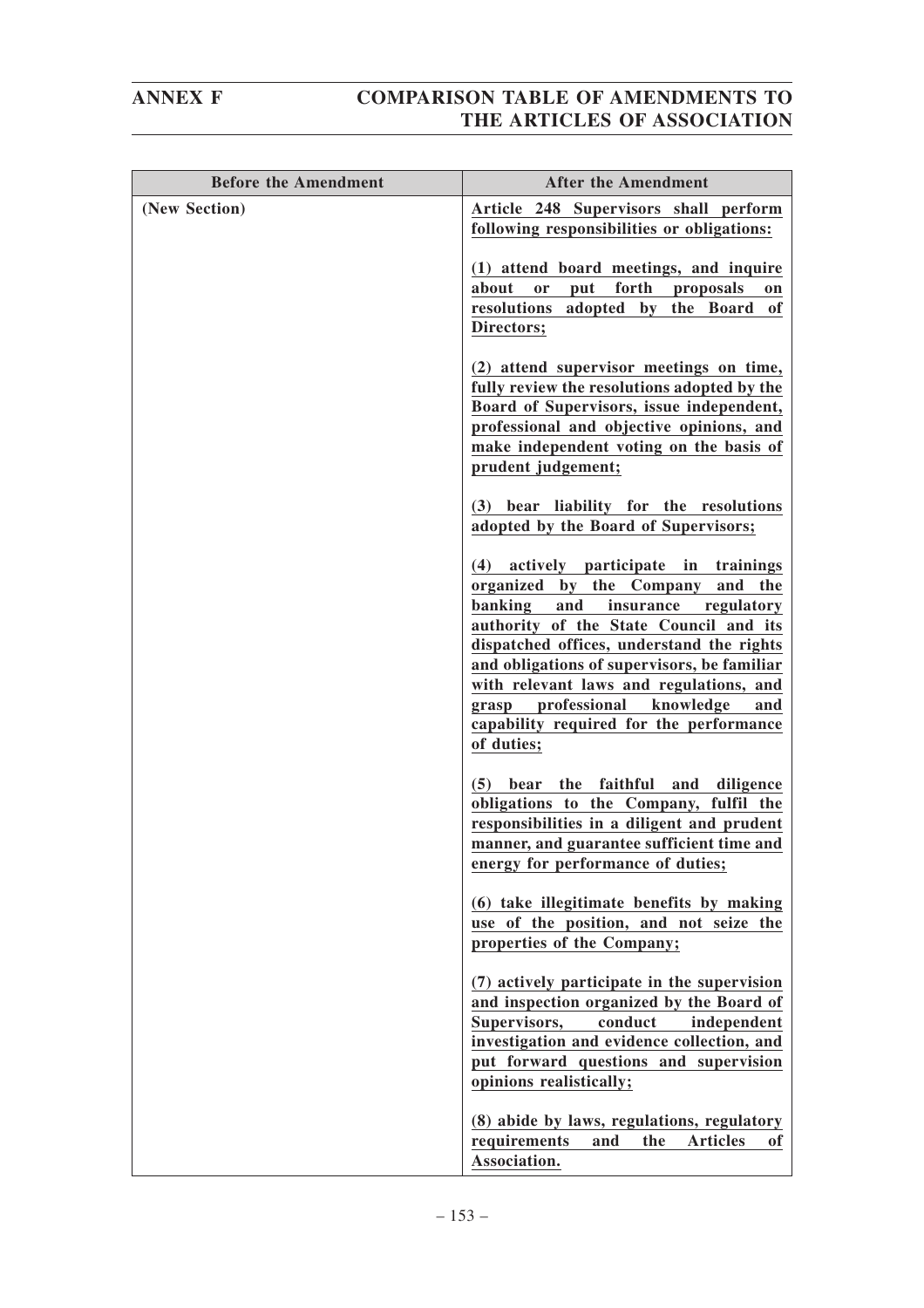| <b>Before the Amendment</b>                    | <b>After the Amendment</b>                     |
|------------------------------------------------|------------------------------------------------|
| Article 238 The supervisors shall comply       | Article 249 Article 238 The supervisors        |
| with the laws, administrative regulations and  | shall comply with the laws, administrative     |
| the Articles of Association, and bear the      | regulations and the Articles of Association,   |
| obligations<br>faithful<br>and<br>diligence    | and bear the faithful obligations and          |
| obligations to the Company, and shall not      | diligence obligations to the Company, and      |
| take illegitimate benefits by making use of    | shall not take illegitimate benefits by        |
| the position, and not seize the properties of  | making use of the position, and not seize the  |
| the Company.                                   | properties of the Company. Where               |
|                                                | supervisors have the following serious         |
| Where supervisors have the following           | misconducts, the Board of Supervisors          |
| serious misconducts,<br>the<br>Board<br>of     | should recommend the shareholders' general     |
| should recommend<br>Supervisors<br>the         | and the staff representatives<br>meeting       |
| shareholders' general meeting, the<br>staff    | assembly for removal:                          |
| representatives assembly for removal:          |                                                |
|                                                | (1) deliberately disclosing the trade secrets  |
| (1) deliberately disclosing the trade secrets  | of the Company, and impair the legal           |
| of the Company, and impair the legal           | interests of the Company;                      |
| interests of the Company;                      |                                                |
|                                                | (2) accepting illegitimate benefits in the     |
| (2) accepting illegitimate benefits in the     | course of the performance of duties, or use    |
| course of the performance of duties, or use    | the position of supervisors for personal gain; |
| the position of supervisors for personal gain; |                                                |
|                                                | (3) should find problems but be unable to      |
| (3) should find problems but be unable to      | find in supervision or hidden problems that    |
| find in supervision or hidden problems that    | are found, resulting in significant losses to  |
| are found, resulting in significant losses to  | the Company; and                               |
| the Company; and                               |                                                |
|                                                | (4) other serious misconducts stipulated in    |
| (4) other serious misconducts stipulated in    | laws and the Articles of Association of the    |
| laws and the Articles of Association of the    | Company.                                       |
| Company.                                       |                                                |
| Article 239 The term of office of supervisors  | Article 250 Article 239 The term of office of  |
| is three (3) years. A supervisor may, if       | supervisors is shall not exceed three (3)      |
| re-elected upon expiration of the term of      | years. A supervisor may, if re-elected upon    |
| office, serve consecutive terms. Before the    | expiration of the term of office, serve        |
| expiration of the term, the shareholders'      | consecutive terms. Before the expiration of    |
| general meeting and the staff representatives  | the term, the shareholders' general meeting    |
| assembly cannot dismiss the supervisor from    | and the staff representatives<br>assembly      |
| his post without cause.                        | cannot dismiss the supervisor from his post    |
|                                                | without cause.                                 |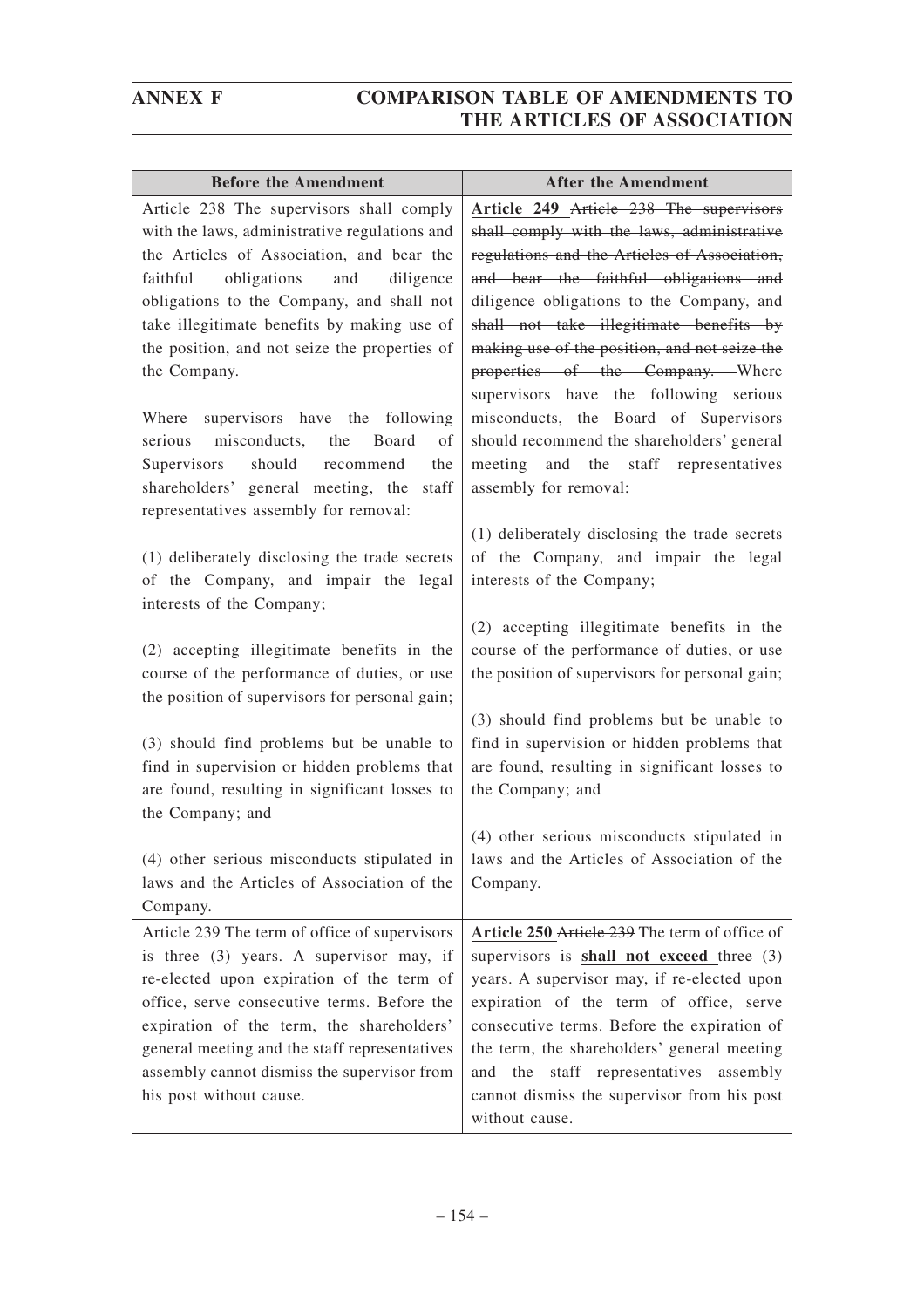| <b>Before the Amendment</b>                    | <b>After the Amendment</b>                                                                                 |
|------------------------------------------------|------------------------------------------------------------------------------------------------------------|
| Article 240 Where a supervisor neither         | Article 251 Article 240 Supervisors shall                                                                  |
| personally attends the supervisor meeting      | attend at least more than 2/3 of the on-                                                                   |
| for two $(2)$ consecutive times<br>without     | site supervisor meetings in person every                                                                   |
| appoints<br>another<br>special reasons, nor    | year. The supervisor unable to attend can                                                                  |
| supervisor to attend the supervisor meeting,   | entrust another supervisor to attend the                                                                   |
| he/she shall be deemed not to perform the      | meeting in a written form, and the power                                                                   |
| the<br>shareholders' general<br>duties,<br>and | of attorney shall state the supervisor's                                                                   |
| the<br>staff<br>representatives<br>meeting or  | individual opinions and voting intentions                                                                  |
| assembly, the general staff meeting or other   | on the proposal. Where a supervisor neither                                                                |
| democratically<br>bodies<br>electing<br>staff  | personally attends the supervisor meeting                                                                  |
| supervisors shall replace him. A shareholder   | for two $(2)$ consecutive times<br>without                                                                 |
| supervisor shall not work for the Company      | special reasons, nor appoints<br>another                                                                   |
| less than 15 working days per year.            | supervisor to attend the supervisor meeting,                                                               |
|                                                | he/she shall be deemed not to perform the                                                                  |
| Employee supervisors shall enjoy the right     | shareholders' general<br>duties,<br>and<br>the                                                             |
| to be involved in formulating rules and        | meeting<br>the<br>staff representatives<br><b>or</b>                                                       |
| regulations concerning the vital interests of  | assembly, the general staff meeting or other                                                               |
| the employees and shall be actively involved   | democratically<br>bodies<br>electing<br>staff                                                              |
| in the supervision and inspection of the       | supervisors shall replace him. A shareholder                                                               |
| implementation<br>of<br>such<br>rules<br>and   | supervisor shall not work for the Company                                                                  |
| regulations.                                   | less than 15 working days per year.                                                                        |
|                                                | Employee supervisors shall enjoy the right                                                                 |
|                                                | to be involved in formulating rules and                                                                    |
|                                                | regulations concerning the vital interests of                                                              |
|                                                |                                                                                                            |
|                                                |                                                                                                            |
|                                                | of<br>such<br>rules<br>and                                                                                 |
|                                                | regulations.                                                                                               |
|                                                | the employees and shall be actively involved<br>in the supervision and inspection of the<br>implementation |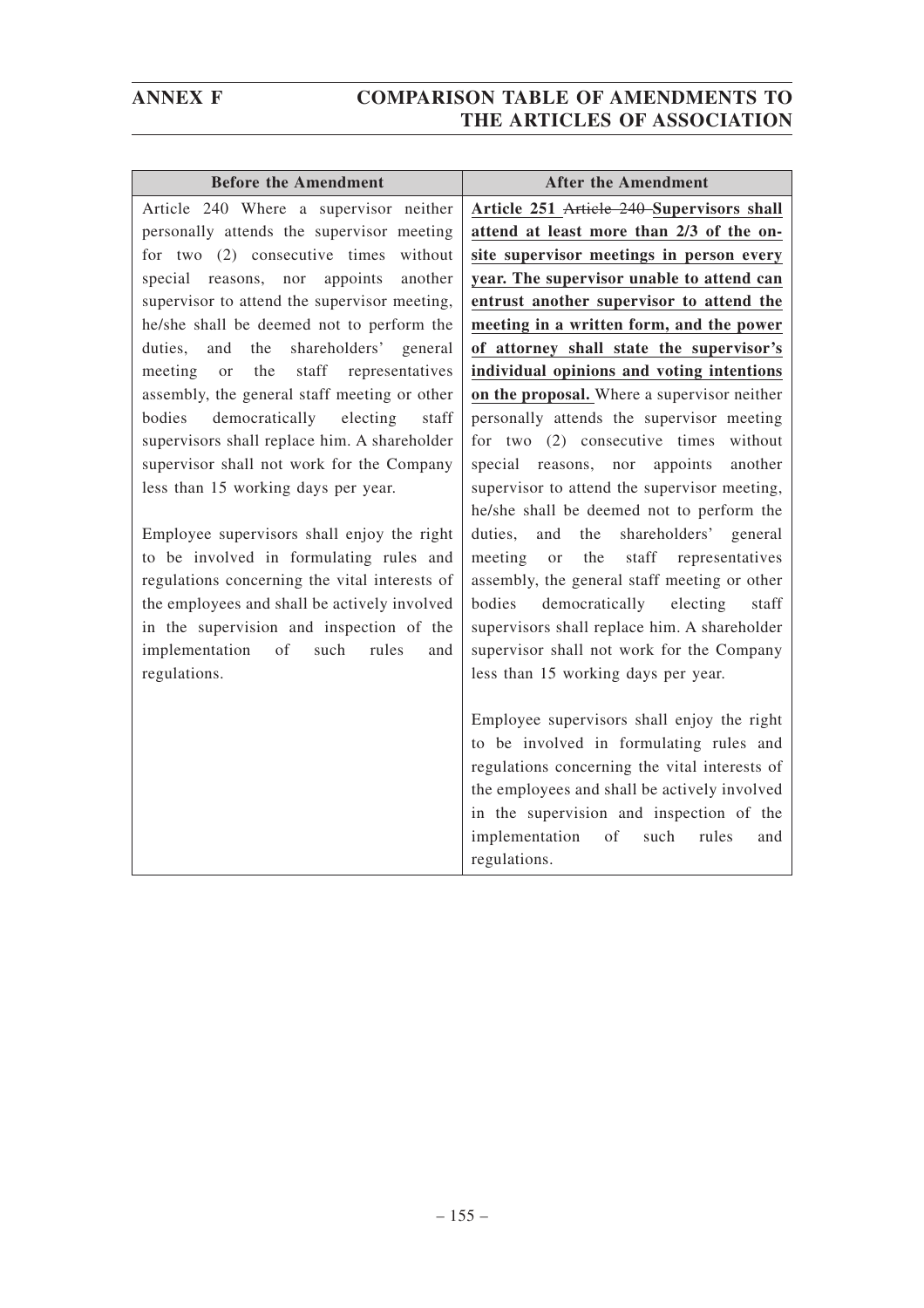| <b>Before the Amendment</b>                                  | <b>After the Amendment</b>                                      |
|--------------------------------------------------------------|-----------------------------------------------------------------|
| Article 242 Where no election is conducted                   | Article 253 Article 242 Where no election is                    |
| in time before the expiration of the term of                 | conducted in time before the expiration of                      |
| office of a supervisor, or the number of the                 | the term of office of a supervisor, or the                      |
| supervisors in the Board of Supervisors of                   | number of the supervisors in the Board of                       |
| the Company is less than the statutory                       | Supervisors of the Company is less than the                     |
| number due to the resignation of a                           | statutory number due to the resignation of a                    |
| supervisor within his/her term of office, the                | supervisor within his/her term of office, the                   |
| supervisor<br>shall,<br>before<br>existing<br>the            | shall,<br>before<br>existing<br>supervisor<br>the               |
| supervisor elected takes office, continue to                 | supervisor elected takes office, continue to                    |
| perform his/her duty as a supervisor in                      | perform his/her duty as a supervisor in                         |
| with<br>laws,<br>administrative<br>accordance                | with<br>laws,<br>administrative<br>accordance                   |
| regulations, and departmental rules and the                  | regulations, regulatory requirements and                        |
| Articles of Association.                                     | departmental rules and the Articles of<br>Association.          |
|                                                              |                                                                 |
| Article 244 A supervisor may attend board                    | (Delete)                                                        |
| meetings, and may inquire about or put forth                 |                                                                 |
| proposals on matters on which resolutions                    |                                                                 |
| have been or are to be adopted by the Board<br>of Directors. |                                                                 |
|                                                              |                                                                 |
| (New Section)                                                | Article 259 External supervisors shall not<br>affected<br>by    |
|                                                              | shareholders,<br>senior<br>be<br>other<br><b>or</b>             |
|                                                              | management personnel,<br>interested units or individuals of the |
|                                                              | Company during the decision-making and                          |
|                                                              | supervision, and protect the legitimate                         |
|                                                              | rights and interests of the medium and                          |
|                                                              | minor<br>shareholders<br>and<br>other                           |
|                                                              | stakeholders.                                                   |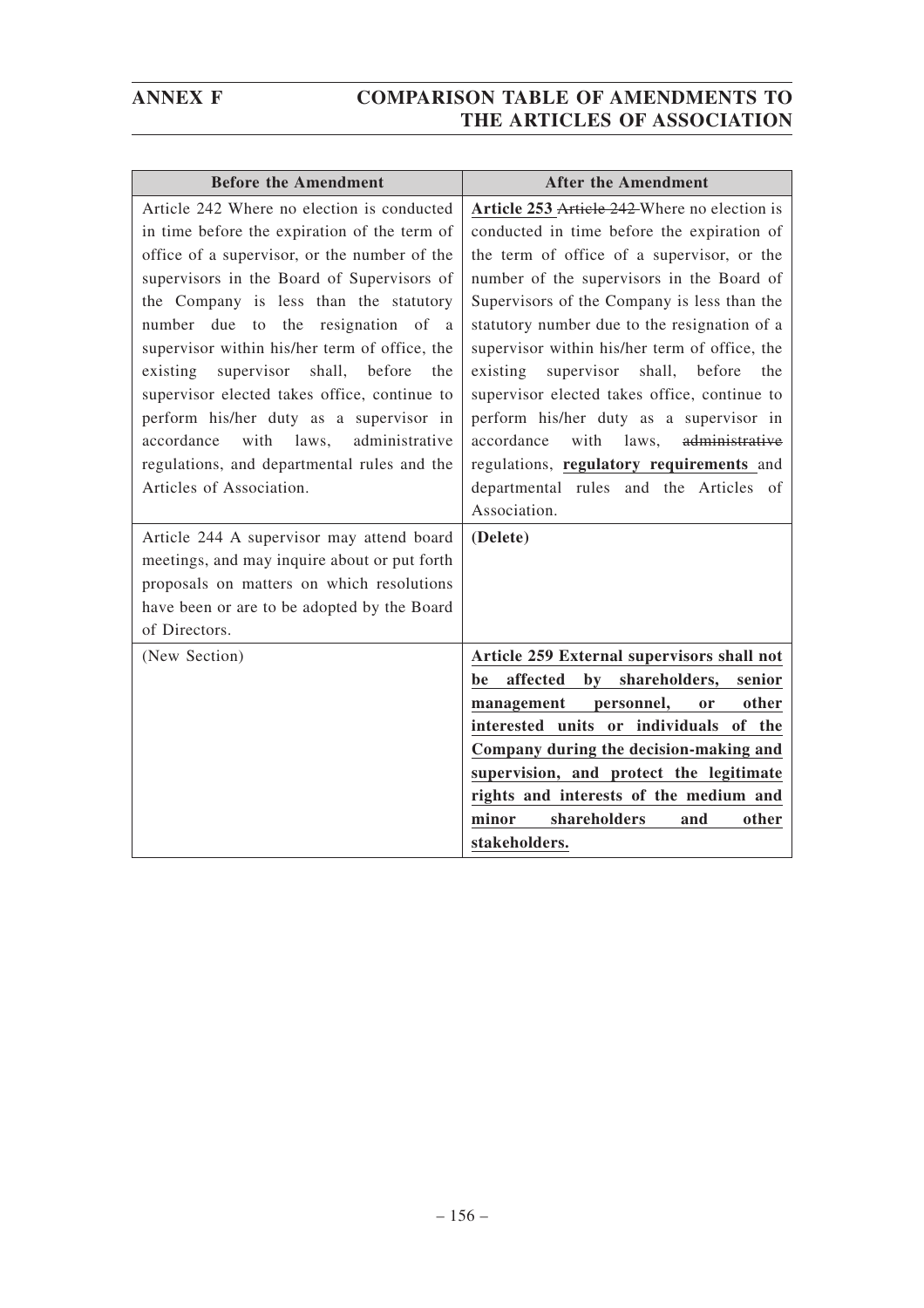| <b>Before the Amendment</b>                       | <b>After the Amendment</b>                       |
|---------------------------------------------------|--------------------------------------------------|
| Article 253 The Board of Supervisors              | Article 264 Article 253 The Board of             |
| consists of five $(5)$ to nine $(9)$ supervisors, | Supervisors consists of five $(5)$ to nine $(9)$ |
| including the supervisors as shareholder          | seven $(7)$ supervisors, including the one $(1)$ |
| representatives, and external supervisors and     | shareholder<br>supervisor supervisors as         |
| the supervisors as the staff representatives.     | shareholder representatives, and three (3)       |
| The Board of Supervisors has one (1)              | external supervisors and the three (3) staff     |
| chairman, one (1) vice chairman, and the          | supervisors as the staff representatives. The    |
| number of external supervisors shall be not       | Board of Supervisors has one (1) chairman,       |
| less than one third $(1/3)$ of the total number   | one (1) vice chairman, and the number of         |
| of supervisors.                                   | external supervisors shall be not less than      |
|                                                   | one third (1/3) of the total number of           |
| The Board of Supervisors shall include            | supervisors.                                     |
| shareholder representatives and a certain         |                                                  |
| proportion of staff representatives of the        | External supervisors shall not serve as          |
| Company, and the proportion of staff              | other posts than supervisors in the              |
| representatives shall not be less than one        | Company, and shall not have such                 |
| third $(1/3)$ of the total number<br>of           | relationship as may probably affect their        |
| supervisors.                                      | independent and objective judgements             |
|                                                   | with the Company and its shareholders            |
|                                                   | actual controllers. The Board of<br>and          |
|                                                   | Supervisors has one $(1)$ chairman, one $(1)$    |
|                                                   | vice chairman, and the number of external        |
|                                                   | supervisors shall be not less than one third     |
|                                                   | $(1/3)$ of the total number of supervisors, The  |
|                                                   | Board of Supervisors shall include               |
|                                                   | shareholder representatives and a certain        |
|                                                   | proportion of staff representatives of the       |
|                                                   | Company, and the proportion of staff             |
|                                                   | representative supervisors shall not be less     |
|                                                   | than one third $(1/3)$ of the total number of    |
|                                                   | supervisors.                                     |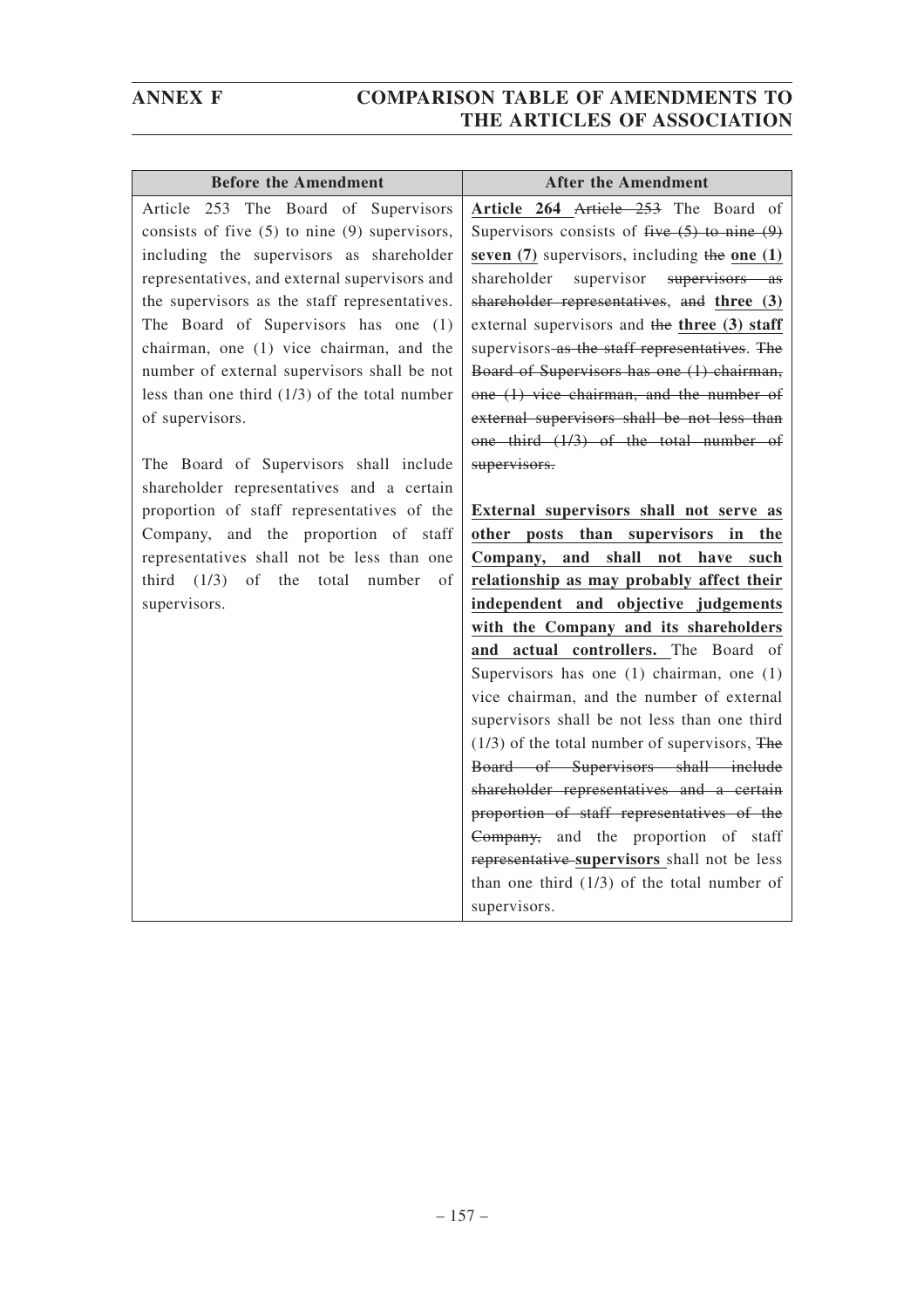| <b>Before the Amendment</b>                              | <b>After the Amendment</b>                                                           |
|----------------------------------------------------------|--------------------------------------------------------------------------------------|
| Article 254 The Board of Supervisors shall               | Article 265 Article 254 The Board of                                                 |
| exercise the following functions and powers:             | Supervisors shall perform duties and                                                 |
|                                                          | exercise the following functions and powers                                          |
| (1) reviewing the regular reports formulated             | in accordance with laws and regulations                                              |
| by the Board of Directors of the Company                 | such as the Company Law and the Articles                                             |
| and putting forth written review opinions on             | of Association:                                                                      |
| the truth, accuracy and completeness of                  |                                                                                      |
| reports;                                                 | (1) formulating the rules of procedures of                                           |
|                                                          | the supervisor meeting;                                                              |
| (2) supervising the Board of Directors to                |                                                                                      |
| establish steady business philosophy and                 | $(2)$ $(1)$ reviewing the regular reports                                            |
| value criterion, formulate the scientific                | formulated by the Board of Directors of the                                          |
| strategy of development which conform to                 | Company and putting forth written review                                             |
| the practical situations of the Company;                 | opinions on the truth, accuracy<br>and                                               |
| regularly evaluating the<br>scientificity,               | completeness of reports;                                                             |
| rationality and validity of the strategy of              |                                                                                      |
| development formulated by the Board of                   | $(3)$ $(2)$ supervising the Board of Directors to                                    |
| Directors and submitting the assessment                  | establish steady business philosophy and                                             |
| reports;                                                 | value criterion, formulate the scientific                                            |
| (3)<br>and evaluating<br>the                             | strategy of development which conform to<br>the practical situations of the Company; |
| supervising<br>directors<br>performance of<br>and senior | regularly evaluating the scientificity,                                              |
| management personnel of the Company on                   | rationality and validity stability of the                                            |
| their duties, reporting the assessment results           | strategy of development formulated by the                                            |
| and reasons for the performance of duties of             | Board of Directors and submitting the                                                |
| directors and senior management<br>the                   | assessment reports;                                                                  |
| personnel to the banking and insurance                   |                                                                                      |
| regulatory authority of the State Council                | (4) the Board of Supervisors shall bear the                                          |
| within four (4) months after the end of each             | ultimate liability for the performance                                               |
| year, and reporting the assessment results for           | appraisal of the directors and supervisors                                           |
| the performance of duties of the directors               | of the Company;                                                                      |
| and senior management personnel to the                   |                                                                                      |
| shareholders'<br>general<br>meeting;<br>the              |                                                                                      |
| performance assessment work is carried out               |                                                                                      |
| at least once a year; proposing dismissal                |                                                                                      |
| for<br>the<br>directors<br>advice<br>and<br>senior       |                                                                                      |
| management personnel that violate laws,                  |                                                                                      |
| administrative regulations, the Articles of              |                                                                                      |
| Association or resolutions of shareholders'              |                                                                                      |
| general meeting;                                         |                                                                                      |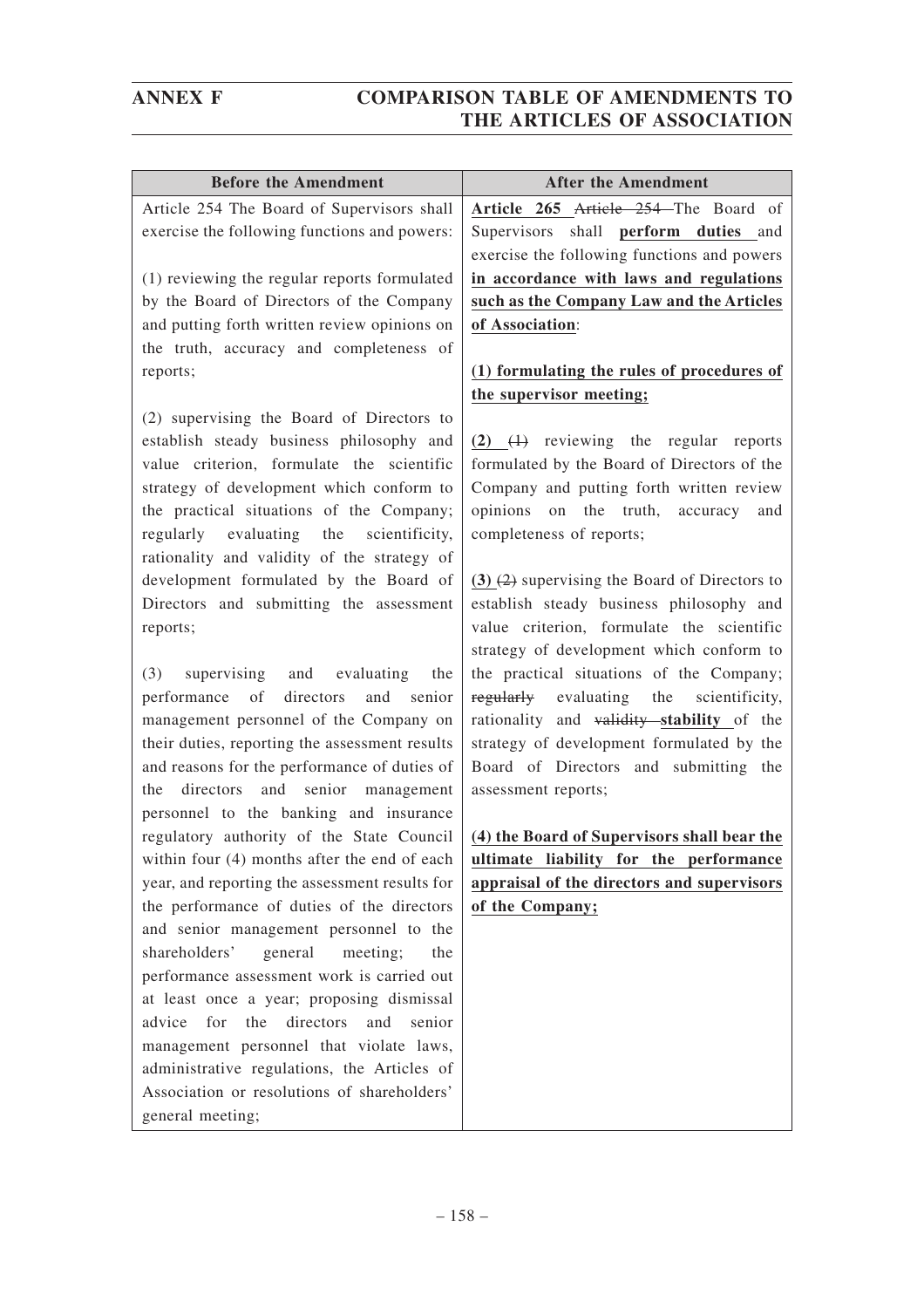| <b>Before the Amendment</b>                                                                                                                                                                                                                                                                                                                                                                                                                                                                                                                                                                                                                                                                                                                                                                                                                     | <b>After the Amendment</b>                                                                                                                                                                                                                                                                                                                                                                                                                                                                                                                                                                                                                                                                                                                                                                                                                                                                              |
|-------------------------------------------------------------------------------------------------------------------------------------------------------------------------------------------------------------------------------------------------------------------------------------------------------------------------------------------------------------------------------------------------------------------------------------------------------------------------------------------------------------------------------------------------------------------------------------------------------------------------------------------------------------------------------------------------------------------------------------------------------------------------------------------------------------------------------------------------|---------------------------------------------------------------------------------------------------------------------------------------------------------------------------------------------------------------------------------------------------------------------------------------------------------------------------------------------------------------------------------------------------------------------------------------------------------------------------------------------------------------------------------------------------------------------------------------------------------------------------------------------------------------------------------------------------------------------------------------------------------------------------------------------------------------------------------------------------------------------------------------------------------|
| (4) when the acts of directors and senior<br>management personnel impair the interests<br>of the Company, requiring the directors and<br>senior management personnel to rectify, and<br>entitled to report to the shareholders' general<br>meeting or the relevant regulatory authority<br>according to laws;<br>(5) making self-assessment on the work of<br>the supervisors and the Board of Supervisors<br>and make assessment on the performance of<br>duties of supervisors, reporting the results<br>and reasons for self-assessment of the Board<br>of Supervisors and the assessment of the<br>performance of duties of the supervisors to<br>banking and insurance regulatory<br>the<br>authority of the State Council within four (4)<br>months after the end of each year, and report<br>the assessment results to the shareholders' | $(5)$ $(3)$ supervising and evaluating the<br>of directors<br>and<br>senior<br>performance<br>management personnel of the Company on<br>their duties, reporting the assessment results<br>and reasons for the performance of duties of<br>directors and senior management<br>the<br>personnel to the banking and insurance<br>regulatory authority of the State Council<br>within four (4) months after the end of each<br>year, and reporting the assessment results for<br>the performance of duties of the directors<br>and senior management personnel to the<br>shareholders'<br>general meeting;<br>the<br>performance assessment work is carried out<br>at least once a year; proposing dismissal<br>directors<br>advice<br>for<br>the<br>and<br>senior<br>management personnel that violate laws,<br>administrative regulations, the Articles of<br>Association or resolutions of shareholders' |
| general meeting;<br>(6) propose to hold an extraordinary general<br>meeting of shareholders, and convene and<br>preside over shareholders' general meeting<br>when the Board of Directors doesn't perform<br>its duties to convene and preside over the<br>shareholders' general meeting in accordance<br>with the Company Law;                                                                                                                                                                                                                                                                                                                                                                                                                                                                                                                 | general meeting;<br>$(6)$ $(4)$ when the acts of directors and senior<br>management personnel impair the interests<br>of the Company, requiring the directors and<br>senior management personnel to rectify, and<br>entitled to report to the shareholders' general<br>meeting or the relevant regulatory authority<br>according to laws;                                                                                                                                                                                                                                                                                                                                                                                                                                                                                                                                                               |
| (7) putting forth proposals to shareholders'<br>general meeting;<br>(8) attending the board meetings and the<br>meetings of special committees of the Board<br>of Directors, and may inquire about or put<br>forth proposals on matters on resolutions of<br>the meetings;                                                                                                                                                                                                                                                                                                                                                                                                                                                                                                                                                                      | $(7)$ $(5)$ making self-assessment on the work<br>of the supervisors and the Board of<br>Supervisors and make assessment on the<br>performance of duties of supervisors,<br>reporting the results and reasons for self-<br>assessment of the Board of Supervisors and<br>the assessment of the performance of duties<br>of the supervisors to the banking and<br>insurance regulatory authority of the State<br>Council within four (4) months after the end<br>of each year, and report the assessment<br>results to the shareholders' general meeting;                                                                                                                                                                                                                                                                                                                                                |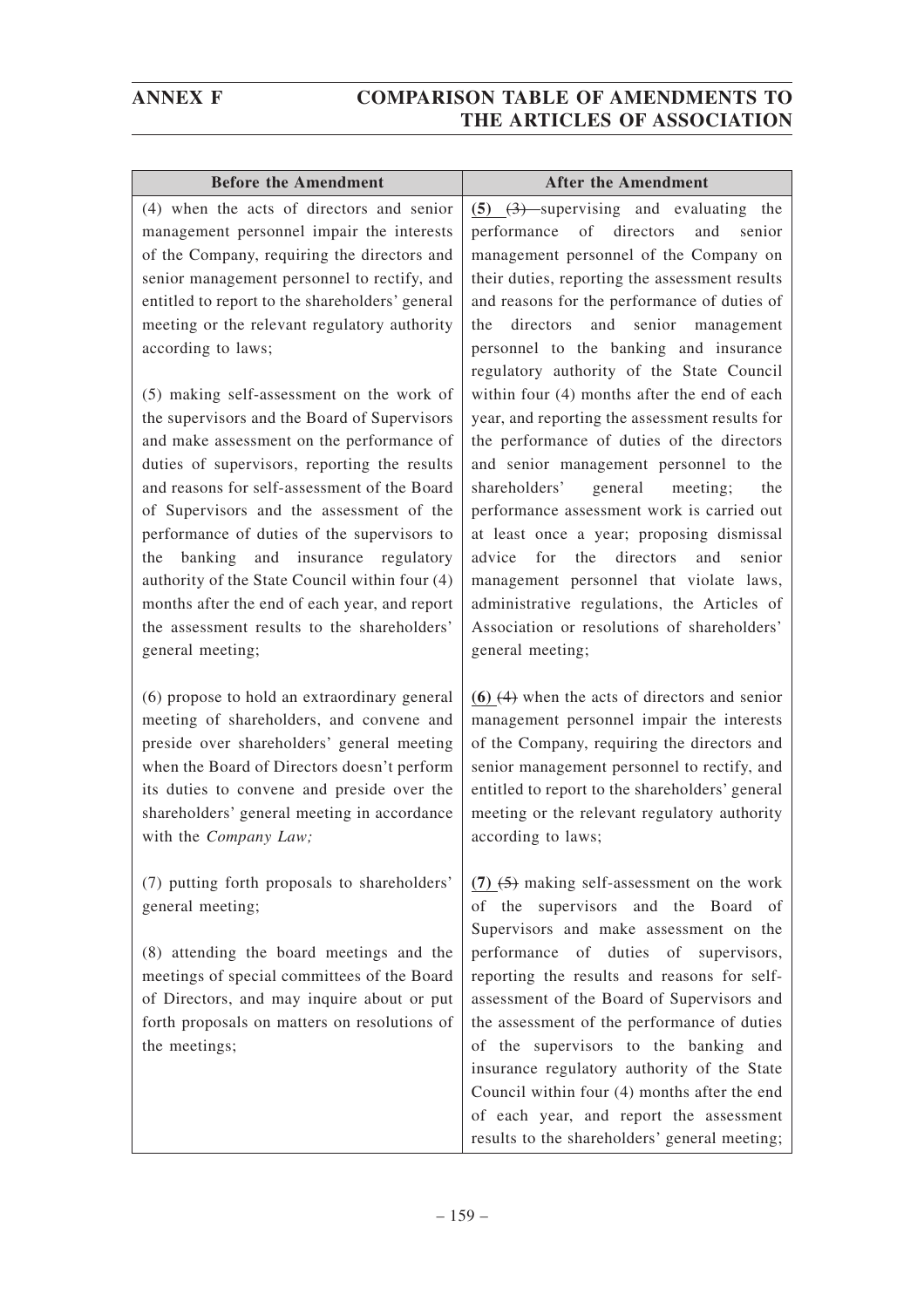| <b>Before the Amendment</b>                                                                                                                                                                                          | <b>After the Amendment</b>                                                                                                                                                                                      |
|----------------------------------------------------------------------------------------------------------------------------------------------------------------------------------------------------------------------|-----------------------------------------------------------------------------------------------------------------------------------------------------------------------------------------------------------------|
| (9) conducting off-office auditing on senior<br>management personnel;                                                                                                                                                | $(8)$ $(6)$ -propose to hold an extraordinary<br>meeting of shareholders,<br>general<br>and<br>convene and preside over shareholders'                                                                           |
| (10) inquiring into the directors, Board of<br>senior<br>and<br>Directors,<br>management<br>personnel;                                                                                                               | general meeting when the Board of Directors<br>doesn't perform its duties to convene and<br>preside over the shareholders' general<br>meeting in accordance with the Company                                    |
| (1 1) reviewing the Company's profit<br>distribution programme, and putting forth<br>written review opinions on the compliance<br>and rationality of the profit distribution<br>programme;                           | Law;<br>$(9)$ $(7)$<br>putting forth proposals<br>to<br>shareholders' general meeting;                                                                                                                          |
| (12)<br>supervising the compliance,<br>engagement terms of the appointment,<br>dismissal, reappointment of the accounting<br>firm and the fairness of remunerations as<br>well as the independence and effectiveness | $(10)$ $(8)$ attending the board meetings and<br>the meetings of special committees of the<br>Board of Directors, and may inquire about or<br>put forth proposals on matters on resolutions<br>of the meetings; |
| of the external audit work;                                                                                                                                                                                          | (11) $(9)$ -conducting off-office auditing on<br>senior management personnel;                                                                                                                                   |
| (13)<br>supervising and inspecting<br>the<br>Company's financial activities, business<br>decisions, risk management and internal<br>control and urging for modifications;                                            | $(12)$ $(10)$ -inquiring into the directors, Board<br>of Directors, and senior management<br>personnel;                                                                                                         |
| (14)<br>supervising<br>the<br>election<br>and<br>employment procedure of the directors of<br>the Company;                                                                                                            | $(13)$ $(11)$ -reviewing the Company's profit<br>distribution programme, and putting forth<br>written review opinions on the compliance<br>and rationality of the profit distribution                           |
| (15) supervising the scientificity<br>and<br>rationality of the remuneration rules and                                                                                                                               | programme;                                                                                                                                                                                                      |
| policies of<br>the Company and<br>the<br>solution<br>remuneration<br>for the<br>senior<br>management personnel;                                                                                                      | $(14)$ $(12)$ supervising the compliance,<br>engagement terms of the appointment,<br>dismissal, reappointment of the accounting<br>firm and the fairness of remunerations as                                    |
| (16) taking legal proceedings against<br>directors and senior management personnel<br>in accordance with Article 152 of the<br>Company Law;                                                                          | well as the independence and effectiveness<br>of the external audit work;                                                                                                                                       |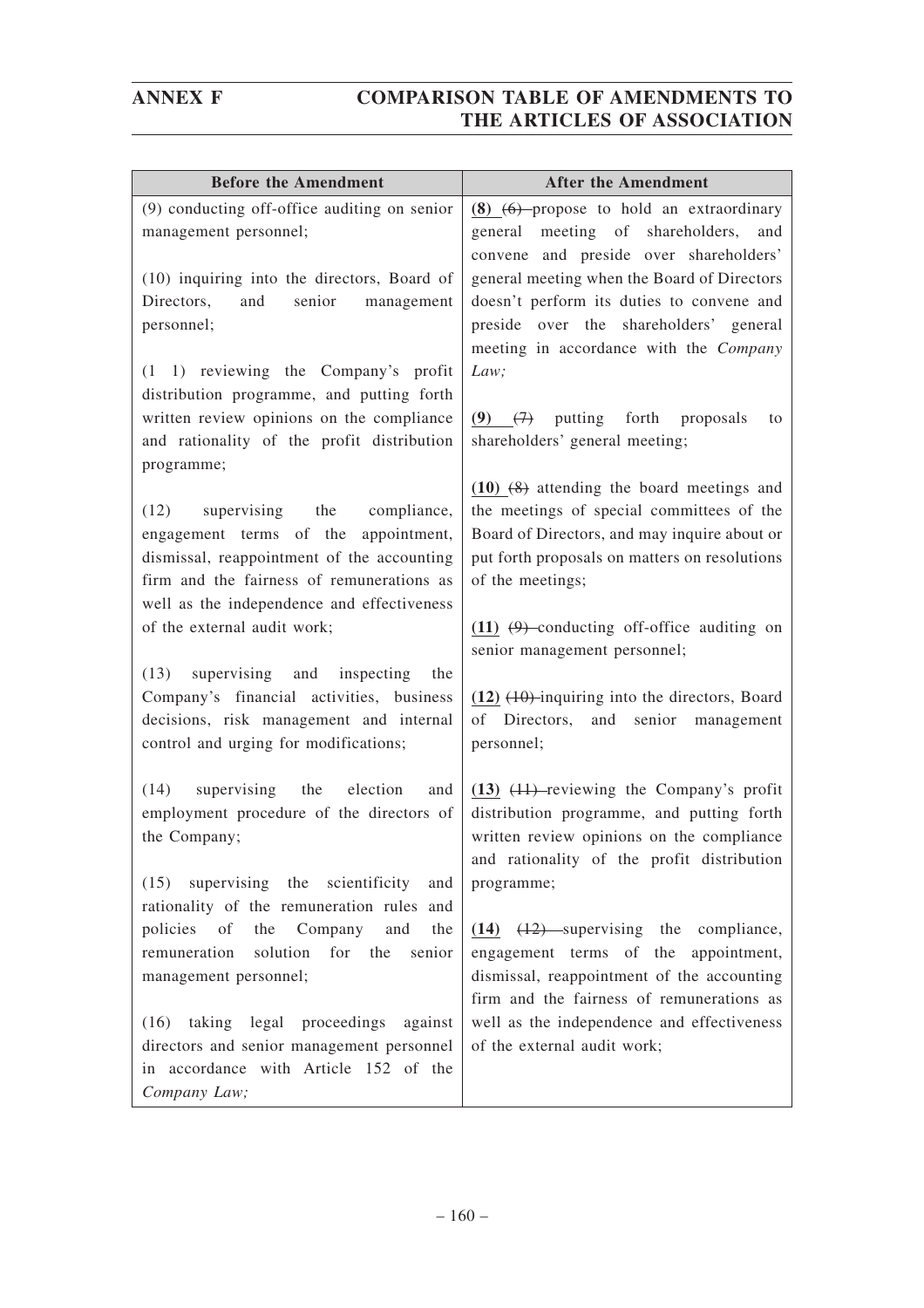| <b>Before the Amendment</b>                                                                                                                                                                                                                                    | <b>After the Amendment</b>                                                                                                                                                                                                                                                                       |
|----------------------------------------------------------------------------------------------------------------------------------------------------------------------------------------------------------------------------------------------------------------|--------------------------------------------------------------------------------------------------------------------------------------------------------------------------------------------------------------------------------------------------------------------------------------------------|
| (17) investigating any irregularities in the<br>operations of the Company; when necessary,<br>may engage accounting firms, law firms and<br>other professional firms to assist the work;                                                                       | $(15)$ $(13)$ supervising and inspecting the<br>Company's financial activities, business<br>decisions, risk management and internal<br>control and urging for modifications;                                                                                                                     |
| (18) regularly communicating with the<br>banking and insurance regulatory authority<br>about the circumstances of the Company;<br>and<br>(19) other functions and powers conferred<br>by the Articles of Association and the<br>shareholders' general meeting. | (16) providing guidance and supervision<br>on the internal audit, and entitled to ask<br>the Board of Directors and the senior<br>management to provide relevant audit<br>information;<br>$(17)$ $(14)$ supervising the election and<br>employment procedure of the directors of<br>the Company; |
|                                                                                                                                                                                                                                                                | $(18)$ $(15)$ -supervising the scientificity and<br>rationality of the implementation of the<br>remuneration rules an d-policies of the<br>Company and the remuneration solution for<br>the senior management personnel;                                                                         |
|                                                                                                                                                                                                                                                                | $(19)$ $(16)$ taking legal proceedings against<br>directors and senior management personnel<br>in accordance with Article 152 of the<br>Company Law;                                                                                                                                             |
|                                                                                                                                                                                                                                                                | $(20)$ $(17)$ investigating any irregularities in<br>the operations of the Company; when<br>necessary, may engage accounting firms,<br>law firms and other professional firms to<br>assist the work;                                                                                             |
|                                                                                                                                                                                                                                                                | $(21)$ $(18)$ regularly communicating with the<br>banking and insurance regulatory authority<br>about the circumstances of the Company;<br>and                                                                                                                                                   |
|                                                                                                                                                                                                                                                                | $(22)$ $(19)$ other functions and powers<br>conferred matters stipulated by laws,<br>regulations, regulatory requirements and<br>Articles of Association—and the<br>the<br>shareholders' general meeting.                                                                                        |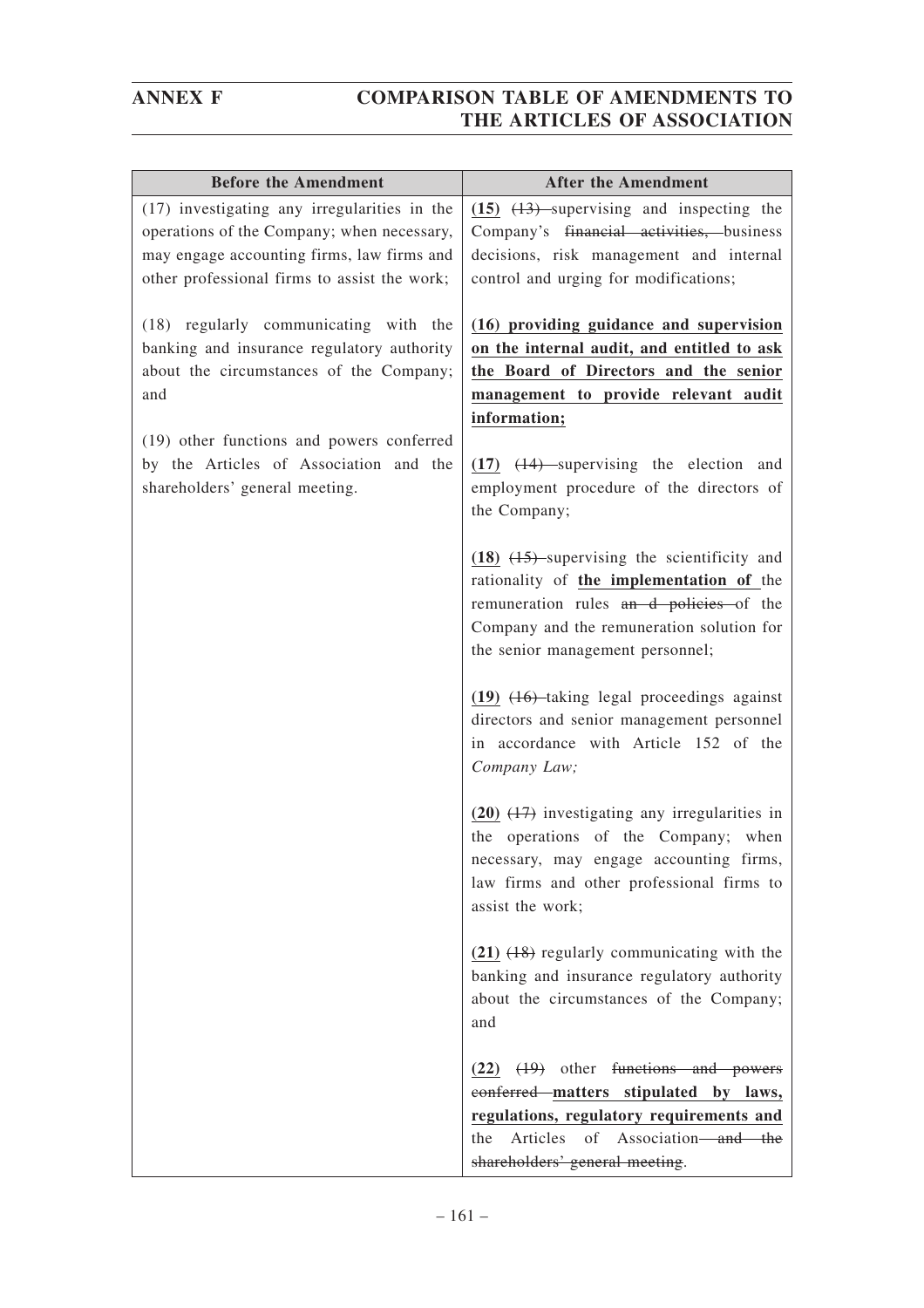| <b>Before the Amendment</b>                    | <b>After the Amendment</b>                                                                                                                                                                                                                                                                                                                                                                                                                                                                                                                 |
|------------------------------------------------|--------------------------------------------------------------------------------------------------------------------------------------------------------------------------------------------------------------------------------------------------------------------------------------------------------------------------------------------------------------------------------------------------------------------------------------------------------------------------------------------------------------------------------------------|
| Article 258 The Board of Supervisors           | Article 269 Article 258 The Board of                                                                                                                                                                                                                                                                                                                                                                                                                                                                                                       |
| discusses matters in the form of the meeting   | Supervisors discusses matters in the form of                                                                                                                                                                                                                                                                                                                                                                                                                                                                                               |
| of Board of Supervisors. The Board of          | the meeting of Board of Supervisors. The                                                                                                                                                                                                                                                                                                                                                                                                                                                                                                   |
| Supervisors shall hold a meeting at least at   | Board of Supervisors shall hold a meeting at                                                                                                                                                                                                                                                                                                                                                                                                                                                                                               |
| quarterly intervals. The meeting notice shall  | least four times per year at quarterly                                                                                                                                                                                                                                                                                                                                                                                                                                                                                                     |
| be delivered to all supervisors ten (10) days  | intervals. The meeting notice shall be                                                                                                                                                                                                                                                                                                                                                                                                                                                                                                     |
| before the meeting. Supervisors<br>may         | delivered to all supervisors ten (10) days                                                                                                                                                                                                                                                                                                                                                                                                                                                                                                 |
| propose to hold an interim meeting of Board    | before the meeting. Supervisors<br>may                                                                                                                                                                                                                                                                                                                                                                                                                                                                                                     |
| of Supervisors.                                | propose to hold an interim meeting of Board                                                                                                                                                                                                                                                                                                                                                                                                                                                                                                |
|                                                | of Supervisors.                                                                                                                                                                                                                                                                                                                                                                                                                                                                                                                            |
| The motions on the meeting of Board of         |                                                                                                                                                                                                                                                                                                                                                                                                                                                                                                                                            |
| Supervisors is discussed and voted by Board    | The motions on the meeting of Board of                                                                                                                                                                                                                                                                                                                                                                                                                                                                                                     |
| of Supervisors term by term. The resolutions   | Supervisors is discussed and voted by Board                                                                                                                                                                                                                                                                                                                                                                                                                                                                                                |
| of the Board of Supervisors shall be passed    | of Supervisors term by term. The resolutions                                                                                                                                                                                                                                                                                                                                                                                                                                                                                               |
| by more than two thirds $(2/3)$ of supervisors | of the Board of Supervisors shall-may be                                                                                                                                                                                                                                                                                                                                                                                                                                                                                                   |
| through voting.                                | voted at on-site meetings or via written                                                                                                                                                                                                                                                                                                                                                                                                                                                                                                   |
|                                                | signature. The resolutions of the Board of                                                                                                                                                                                                                                                                                                                                                                                                                                                                                                 |
| When all external supervisors of the           | Supervisors shall be passed by more than                                                                                                                                                                                                                                                                                                                                                                                                                                                                                                   |
| Company consider the motion materials on       | two thirds $(2/3)$ a majority of all the                                                                                                                                                                                                                                                                                                                                                                                                                                                                                                   |
| the meeting of Board of Supervisors are        | supervisors<br>through voting,<br>unless                                                                                                                                                                                                                                                                                                                                                                                                                                                                                                   |
| insufficient or unclear, they may jointly      | otherwise required by the place where the                                                                                                                                                                                                                                                                                                                                                                                                                                                                                                  |
| request to postpone to convene the meeting     | Company's stocks are listed.                                                                                                                                                                                                                                                                                                                                                                                                                                                                                                               |
| of Board of Supervisors or postpone the        |                                                                                                                                                                                                                                                                                                                                                                                                                                                                                                                                            |
| deliberation on relevant motions, and the      | all<br>external supervisors of the<br>When                                                                                                                                                                                                                                                                                                                                                                                                                                                                                                 |
| Board of Supervisors shall adopt it.           | Company consider the motion materials on                                                                                                                                                                                                                                                                                                                                                                                                                                                                                                   |
|                                                | the meeting of Board of Supervisors are                                                                                                                                                                                                                                                                                                                                                                                                                                                                                                    |
|                                                | insufficient or unclear, they may jointly                                                                                                                                                                                                                                                                                                                                                                                                                                                                                                  |
|                                                | request to postpone to convene the meeting                                                                                                                                                                                                                                                                                                                                                                                                                                                                                                 |
|                                                |                                                                                                                                                                                                                                                                                                                                                                                                                                                                                                                                            |
|                                                |                                                                                                                                                                                                                                                                                                                                                                                                                                                                                                                                            |
|                                                |                                                                                                                                                                                                                                                                                                                                                                                                                                                                                                                                            |
|                                                |                                                                                                                                                                                                                                                                                                                                                                                                                                                                                                                                            |
|                                                |                                                                                                                                                                                                                                                                                                                                                                                                                                                                                                                                            |
|                                                |                                                                                                                                                                                                                                                                                                                                                                                                                                                                                                                                            |
|                                                |                                                                                                                                                                                                                                                                                                                                                                                                                                                                                                                                            |
|                                                |                                                                                                                                                                                                                                                                                                                                                                                                                                                                                                                                            |
|                                                |                                                                                                                                                                                                                                                                                                                                                                                                                                                                                                                                            |
|                                                |                                                                                                                                                                                                                                                                                                                                                                                                                                                                                                                                            |
|                                                |                                                                                                                                                                                                                                                                                                                                                                                                                                                                                                                                            |
|                                                |                                                                                                                                                                                                                                                                                                                                                                                                                                                                                                                                            |
|                                                | of Board of Supervisors or postpone the<br>deliberation on relevant motions, and the<br>Board of Supervisors shall adopt it.<br>The supervisor meeting shall be attended<br>supervisors personally. Supervisor<br>by<br>meeting may be held by communications<br>equipment, as long as the participating<br>supervisors can attend the meeting via<br>telephone or video and fully express their<br>opinions<br>suggestions,<br>and<br>all<br>the<br>participating supervisors shall be deemed<br>to have personally attended the meeting. |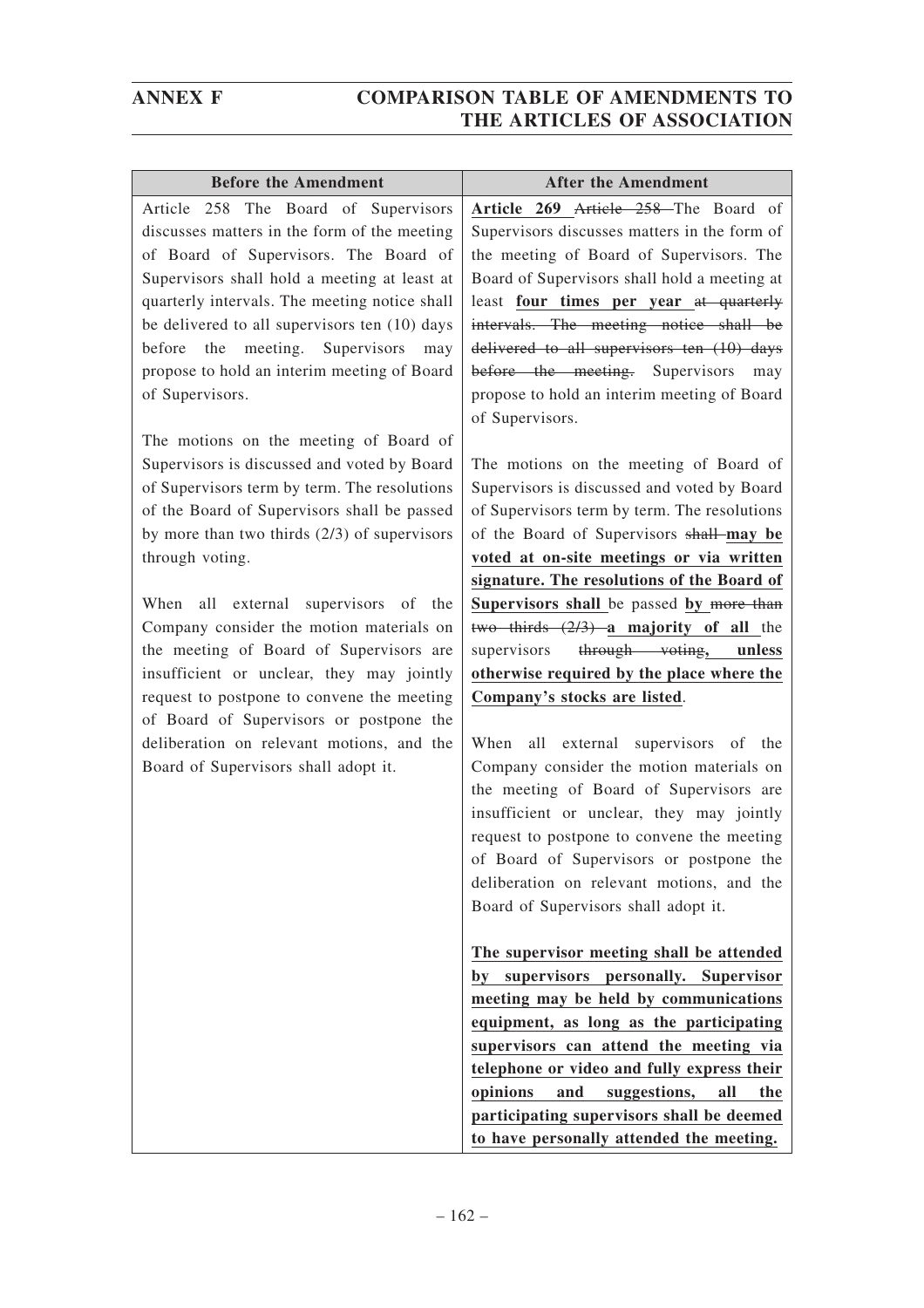| <b>Before the Amendment</b>                                                                                                                                                                                                                                                                                                                                                                                                                                               | <b>After the Amendment</b>                                                                                                                                                                                                                                                                                                                                                                                                                                                                                                                 |
|---------------------------------------------------------------------------------------------------------------------------------------------------------------------------------------------------------------------------------------------------------------------------------------------------------------------------------------------------------------------------------------------------------------------------------------------------------------------------|--------------------------------------------------------------------------------------------------------------------------------------------------------------------------------------------------------------------------------------------------------------------------------------------------------------------------------------------------------------------------------------------------------------------------------------------------------------------------------------------------------------------------------------------|
| Article 260 When the regular meeting and<br>interim meeting of the Board of Supervisors<br>are to be held, the office of the Board of<br>Supervisors shall submit the written meeting<br>notice ten (10) and five (5) days in advance<br>before the meeting, respectively, by direct<br>delivery, fax, email or other means to all the<br>supervisors. If not delivered directly, it shall<br>be confirmed by phone calls and the<br>corresponding records shall be made. | Article 271 Article 260-When the regular<br>meeting and interim meeting of the Board of<br>Supervisors are to be held, the office of the<br>Board of Supervisors shall submit the<br>written meeting notice ten $(10)$ and five $(5)$<br>days in advance before the meeting,<br>respectively, by direct delivery, fax, email or<br>other means to all the supervisors. If not<br>delivered directly, it shall be confirmed by<br>phone calls and the corresponding records<br>shall be made.                                               |
| In any event of urgency, which an interim<br>meeting of Board of Supervisors is required<br>to be convened as soon as possible, the<br>notice of the meeting can be made at any<br>time by verbal or telephone, but the<br>convener shall make statements to explain it<br>at the meeting.                                                                                                                                                                                | In any event of urgency, which an interim<br>meeting of Board of Supervisors is required<br>to be convened as soon as possible, the<br>notice of the meeting can be made at any<br>time by verbal or telephone, but the<br>convener shall make statements to explain it<br>at the meeting.<br>The banking and insurance regulatory                                                                                                                                                                                                         |
|                                                                                                                                                                                                                                                                                                                                                                                                                                                                           | authority of the State Council and its                                                                                                                                                                                                                                                                                                                                                                                                                                                                                                     |
|                                                                                                                                                                                                                                                                                                                                                                                                                                                                           | dispatched offices may dispatch staff to be<br>present at the supervisor meeting of the<br>Company. The Company shall notify the<br>banking<br>and<br>insurance<br>regulatory<br>authority of the State Council at least<br>(3) working days before<br>three<br>the<br>supervisor meeting is convened. If the<br>aforesaid period cannot be satisfied under<br>special circumstances, the Company shall<br>notify<br>forthwith<br>the<br>banking<br>and<br>insurance regulatory authority of the<br>State Council and specify the reasons. |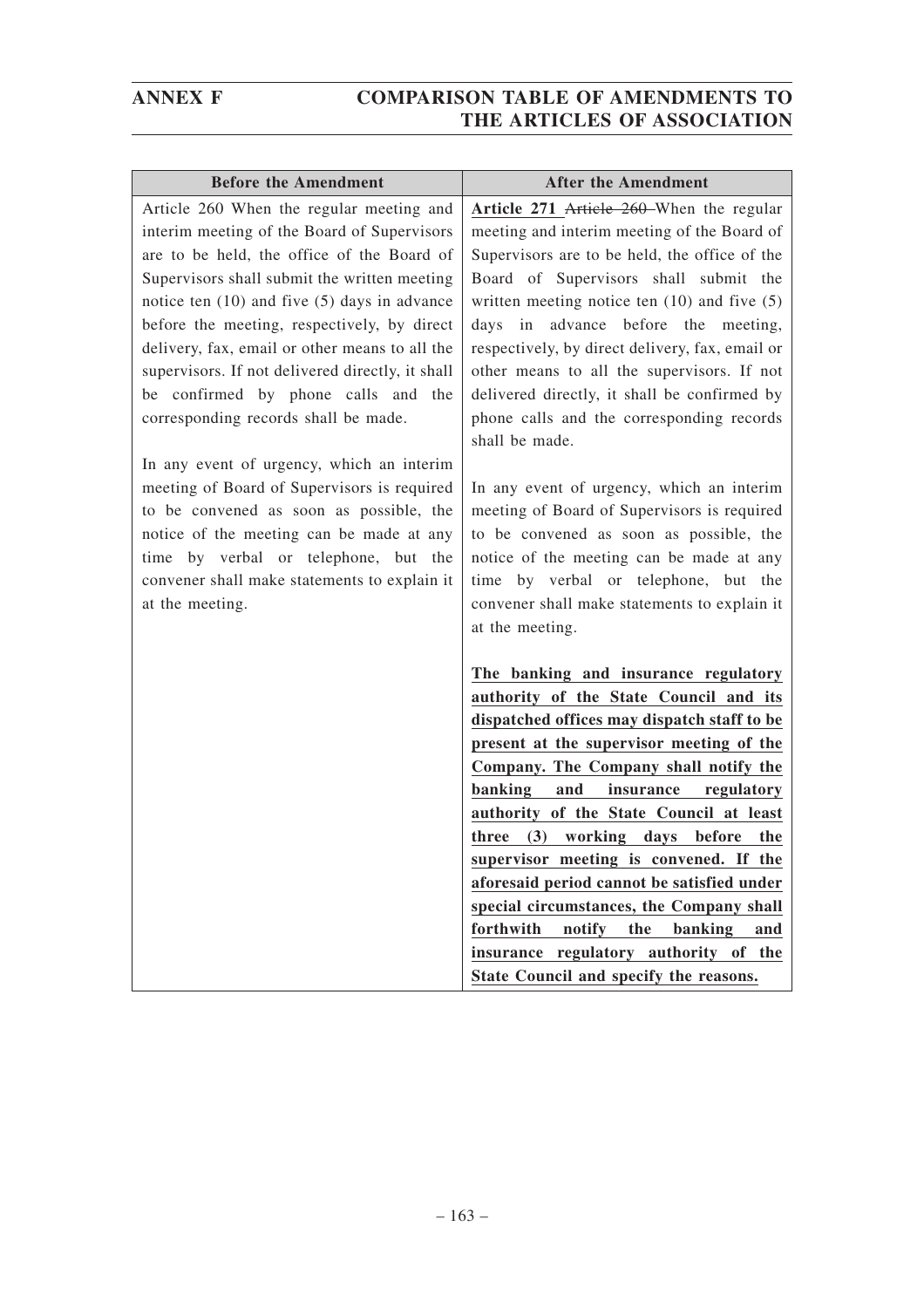| <b>Before the Amendment</b>                                                               | <b>After the Amendment</b>                                                              |
|-------------------------------------------------------------------------------------------|-----------------------------------------------------------------------------------------|
| Article 263 Meetings of the Board of                                                      | (Delete)                                                                                |
| Supervisors shall be physically held on-site.                                             |                                                                                         |
| In any event of urgency, a meeting of the                                                 |                                                                                         |
| Board of Supervisors can be voted by way of                                               |                                                                                         |
| correspondence, but the convener of the                                                   |                                                                                         |
| meeting (chairman of the meeting) shall                                                   |                                                                                         |
| make a statement of the specific urgency                                                  |                                                                                         |
| the Board of Supervisors.<br>matters to                                                   |                                                                                         |
| shall deliver<br>written<br>Supervisors<br>the                                            |                                                                                         |
| opinions and voting intentions towards the                                                |                                                                                         |
| matters considered with their signatures as                                               |                                                                                         |
| confirmations to the office of the Board of                                               |                                                                                         |
| Supervisors when voting by correspondence.                                                |                                                                                         |
| Article 265 The Board of Supervisors shall                                                | Article 275 Article 265 The Board of                                                    |
| make meeting minutes for all decisions of                                                 | Supervisors shall make meeting minutes for<br>all decisions of matters discussed at the |
| matters discussed at the meeting, and the<br>attending supervisors and the recorder shall | meeting, and the attending supervisors and                                              |
| sign on the minutes.                                                                      | the recorder shall sign on the minutes. The                                             |
|                                                                                           | meeting minutes shall be permanently                                                    |
| The supervisors shall have the rights to                                                  | kept.                                                                                   |
| require making explanatory notes on the                                                   |                                                                                         |
| minutes on their speech at the meeting.                                                   | The supervisors shall have the rights to                                                |
|                                                                                           | require making explanatory notes on the                                                 |
|                                                                                           | minutes on their speech at the meeting.                                                 |
|                                                                                           |                                                                                         |
|                                                                                           | The Company shall promptly submit                                                       |
|                                                                                           | documents such<br>the minutes<br>as<br>and                                              |
|                                                                                           | resolutions of the supervisor meeting to                                                |
|                                                                                           | the banking and insurance regulatory                                                    |
|                                                                                           | authority of the State Council and its<br>dispatched offices.                           |
|                                                                                           |                                                                                         |
| Article 268 The Board of Supervisors has                                                  | Article 278 Article 268 The Board of<br>Supervisors has one (1) office chief,           |
| one (1) office chief, nominated by the<br>chairman of Board of Supervisors and            | nominated by the chairman of Board of                                                   |
| Board<br>Supervisors,<br>appointed<br>by<br>οf                                            | Supervisors and appointed by Board of                                                   |
| responsible for the daily management work                                                 | Supervisors, responsible for the<br>daily                                               |
| of the office of Board of Supervisors and                                                 | management work of the office of Board of                                               |
| secretaries of all special committees.                                                    | Supervisors and secretaries of all special                                              |
|                                                                                           | committees.                                                                             |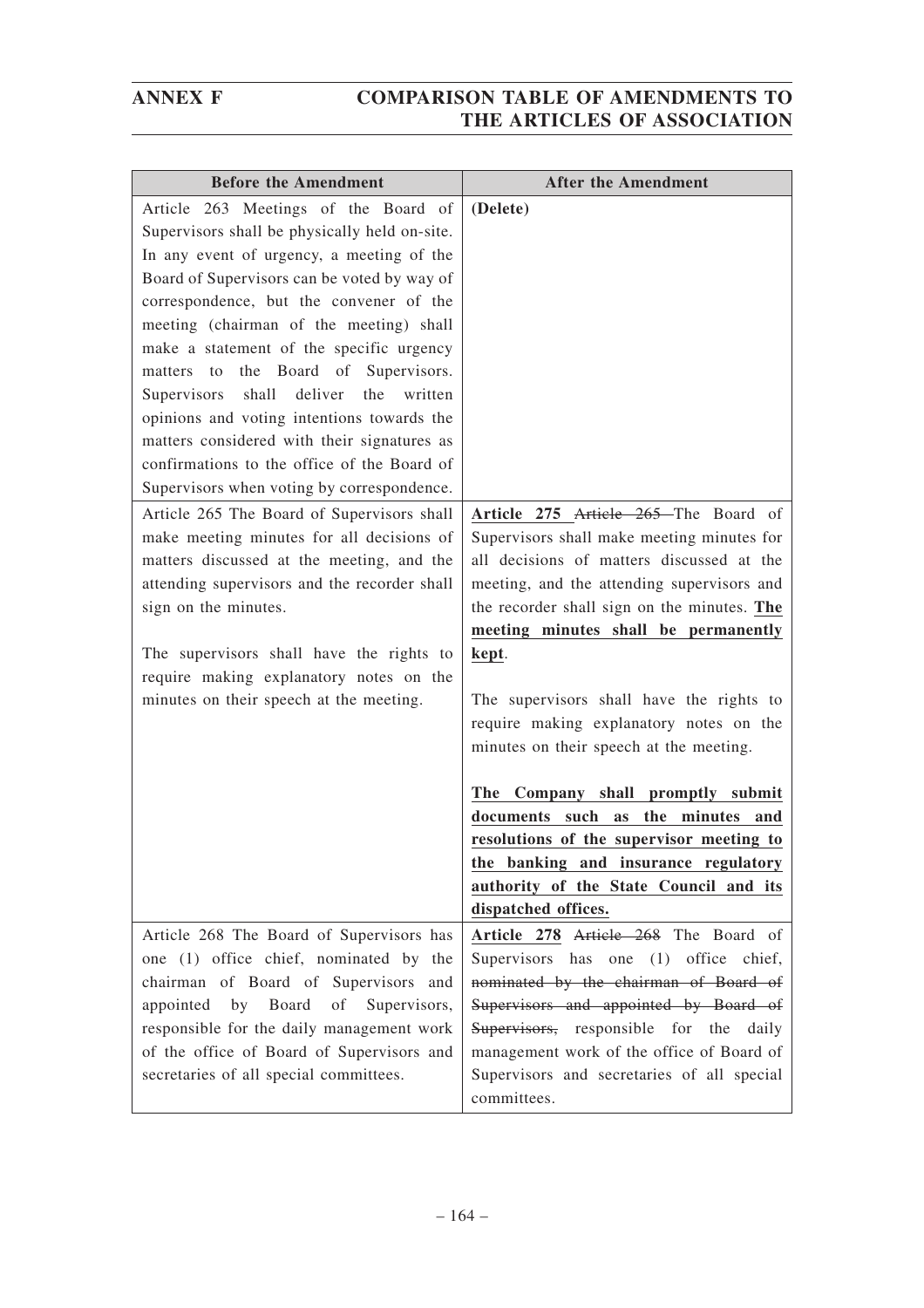| <b>Before the Amendment</b>                  | <b>After the Amendment</b>                                                                                                                                                                                                                                                                                                                                                                                                                                                                                                                                                                                                                                                                                                                                                         |
|----------------------------------------------|------------------------------------------------------------------------------------------------------------------------------------------------------------------------------------------------------------------------------------------------------------------------------------------------------------------------------------------------------------------------------------------------------------------------------------------------------------------------------------------------------------------------------------------------------------------------------------------------------------------------------------------------------------------------------------------------------------------------------------------------------------------------------------|
| Article 271 The staff supervisors also shall | Article 281 Article 271 The staff supervisors                                                                                                                                                                                                                                                                                                                                                                                                                                                                                                                                                                                                                                                                                                                                      |
| accept the supervision from the staff        | also shall accept the supervision from the                                                                                                                                                                                                                                                                                                                                                                                                                                                                                                                                                                                                                                                                                                                                         |
| representatives assembly, the general staff  | staff representatives assembly, the general                                                                                                                                                                                                                                                                                                                                                                                                                                                                                                                                                                                                                                                                                                                                        |
| meeting or other democratic form, and        | staff meeting or other democratic form, an d                                                                                                                                                                                                                                                                                                                                                                                                                                                                                                                                                                                                                                                                                                                                       |
| regularly report work<br>the<br>to<br>staff  | regularly report work to the staff                                                                                                                                                                                                                                                                                                                                                                                                                                                                                                                                                                                                                                                                                                                                                 |
| representatives assembly.                    | representatives assembly.                                                                                                                                                                                                                                                                                                                                                                                                                                                                                                                                                                                                                                                                                                                                                          |
|                                              | The staff supervisors shall proactively<br>give play to their superiority in operation<br>and management, and promote the better<br>work of the Board of Supervisors for the<br>long-term interests of the Company.<br>Employee supervisors shall listen<br>to<br>employees' opinions and suggestions on<br>regulations<br>rules,<br>or<br>major<br>issues<br>involving the vital interests of employees,<br>make<br>authentic,<br>accurate<br>and<br>comprehensive<br>reflection<br>at<br>the<br>supervisor meeting, and protect<br>the<br>legitimate<br>rights<br>and<br>interests<br>of<br>employees.<br>The staff supervisors shall regularly<br>their work to<br>report on<br>the staff<br>representatives assembly and actively<br>accept the supervision by employees. They |
|                                              | shall<br>opinions<br>issue<br>relevant<br>on                                                                                                                                                                                                                                                                                                                                                                                                                                                                                                                                                                                                                                                                                                                                       |
|                                              | resolutions<br>adopted<br>the<br>by<br>staff                                                                                                                                                                                                                                                                                                                                                                                                                                                                                                                                                                                                                                                                                                                                       |
|                                              |                                                                                                                                                                                                                                                                                                                                                                                                                                                                                                                                                                                                                                                                                                                                                                                    |
|                                              | representatives assembly and exercise the                                                                                                                                                                                                                                                                                                                                                                                                                                                                                                                                                                                                                                                                                                                                          |
|                                              |                                                                                                                                                                                                                                                                                                                                                                                                                                                                                                                                                                                                                                                                                                                                                                                    |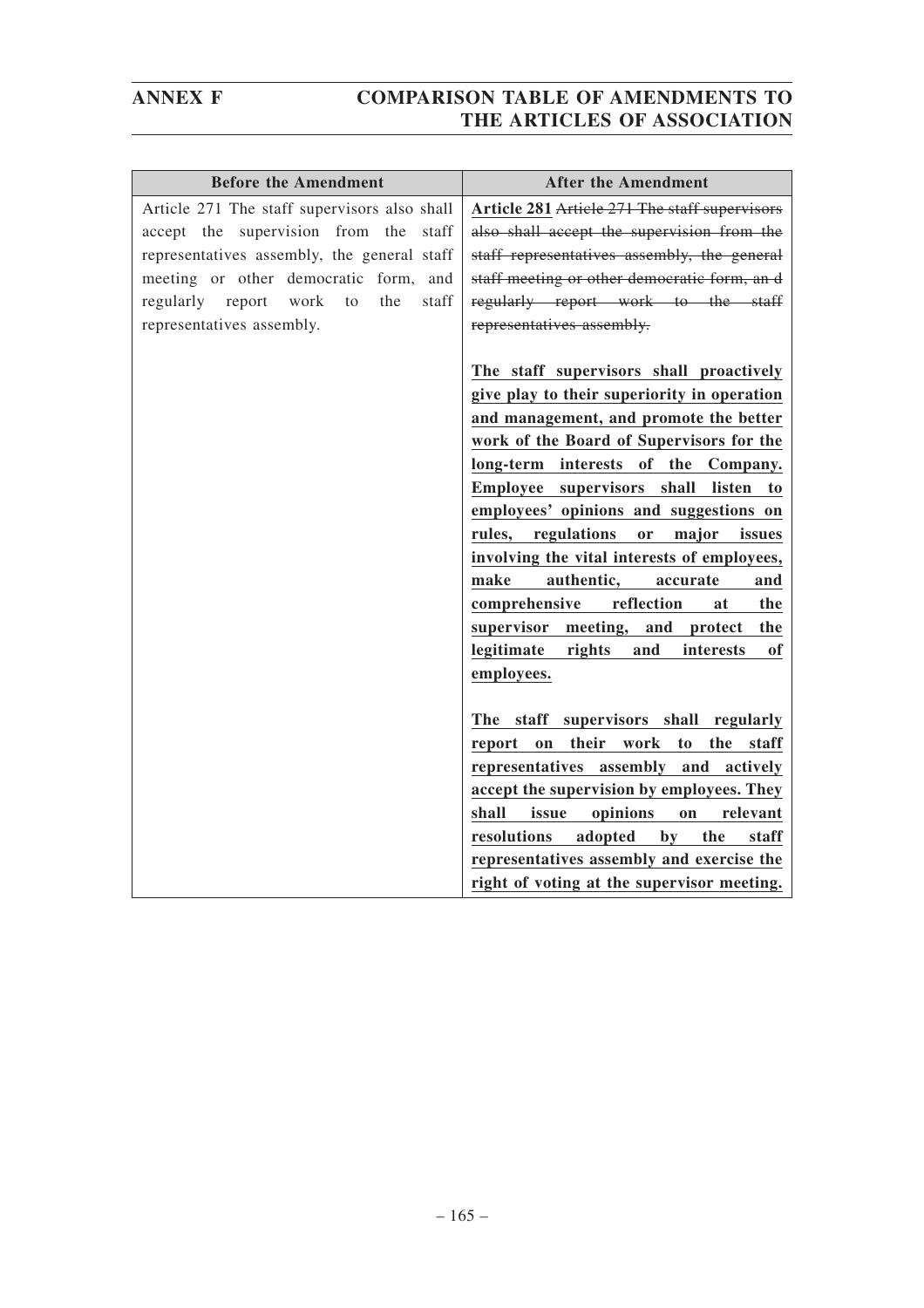| <b>Before the Amendment</b>                    | <b>After the Amendment</b>                       |
|------------------------------------------------|--------------------------------------------------|
| Article 272 The appointment and dismissal      | Article 282 Article 272 The appointment          |
| of the chairman of Board of Supervisors        | and dismissal of the chairman and vice           |
| shall passed by two thirds (2/3) of the        | chairman of Board of Supervisors shall           |
| members of the Board of Supervisors            | passed by two thirds $(2/3)$ of the members of   |
| through voting. The vice chairman of the       | the Board of Supervisors through voting.         |
| Board of Supervisors shall be elected by       | The vice chairman of the Board of                |
| more than half $(1/2)$ of all the supervisors. | Supervisors shall be elected by more than        |
| The chairman of the Board of Supervisors       | half $(1/2)$ of all the supervisors, unless      |
| shall convene and preside over the meeting     | otherwise required by the place where the        |
| of the Board of Supervisors; and where the     | Company's stocks are listed. The chairman        |
| chairman of the Board of Supervisors cannot    | of the Board of Supervisors shall convene        |
| perform such functions or fails to do so, the  | and preside over the meeting of the Board of     |
| vice chairman of the Board of Supervisors      | Supervisors; and where the chairman of the       |
| shall convene and preside over the meeting     | Board of Supervisors cannot perform such         |
| of the Board of Supervisors; and where the     | functions or fails to do so, the vice chairman   |
| vice chairman of the Board of Supervisors      | of the Board of Supervisors shall convene        |
| cannot perform such functions or fails to do   | and preside over the meeting of the Board of     |
| so, a supervisor jointly elected by more than  | Supervisors; and where the vice chairman of      |
| half (1/2) of the supervisors shall convene    | the Board of Supervisors cannot perform          |
| and preside over the meeting of the Board of   | such functions or fails to do so, a supervisor   |
| Supervisors.                                   | jointly elected by more than half $(1/2)$ of the |
|                                                | supervisors shall convene and preside over       |
|                                                | the meeting of the Board of Supervisors.         |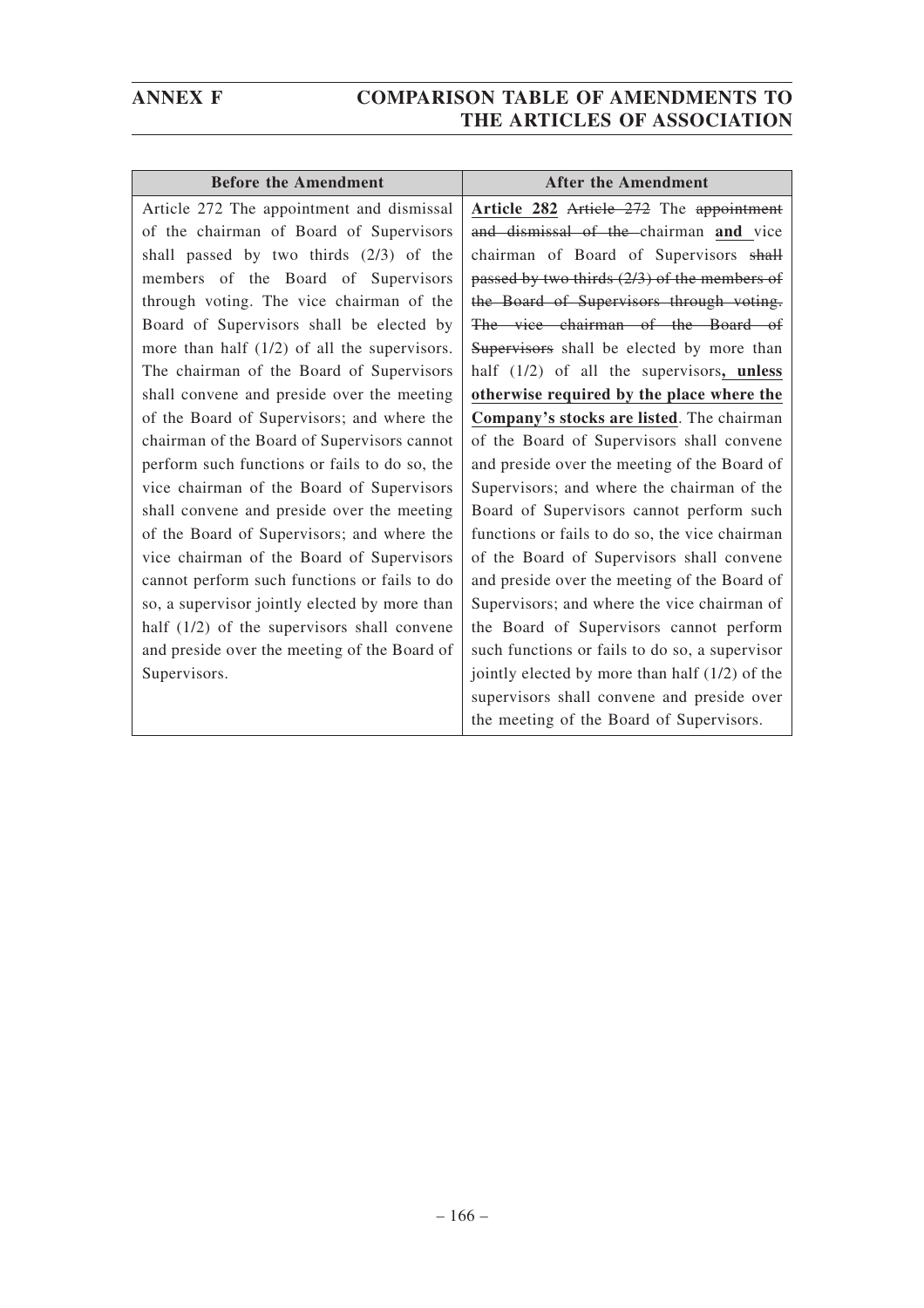| <b>Before the Amendment</b>                                                                                                                                                                                                                                                                    | <b>After the Amendment</b>                                                                                                                                                                                                                            |
|------------------------------------------------------------------------------------------------------------------------------------------------------------------------------------------------------------------------------------------------------------------------------------------------|-------------------------------------------------------------------------------------------------------------------------------------------------------------------------------------------------------------------------------------------------------|
| Article 274 The chairman of Board of<br>Supervisors exercise the following functions<br>and powers:                                                                                                                                                                                            | Article 284 Article 274–The chairman of<br>Board of Supervisors shall lead the<br>Company to strengthen the development                                                                                                                               |
| (1) convening and presiding over the<br>meeting of Board of Supervisors;                                                                                                                                                                                                                       | of the Board of Supervisors, and enhance<br>the operation quality and efficiency of the<br>Board of Supervisors. In addition to<br>general responsibilities as a supervisor,                                                                          |
| supervising and<br>inspecting<br>the<br>(2)<br>implementation of resolutions of Board of<br>Supervisors;                                                                                                                                                                                       | the chairman shall also fulfill other<br>responsibilities in accordance with laws,<br>regulations, regulatory requirements and<br>the Articles of Association, and exercise                                                                           |
| (3) examining and signing documents<br>related to the Board of Supervisors;                                                                                                                                                                                                                    | the following functions and powers:                                                                                                                                                                                                                   |
| (4) reporting the work of Board<br>of<br>Supervisors<br>shareholders'<br>to<br>general<br>behalf of the Board<br>meeting on<br>of<br>Supervisors;                                                                                                                                              | (1) convening and presiding over the<br>meeting of Board of Supervisors;<br>(2)<br>supervising and inspecting<br>the<br>implementation of resolutions of Board of                                                                                     |
| (5) organizing the performance of duties of<br>Board of Supervisors, and organizing the<br>formulation of work plan of Board of<br>Supervisors and the implementation of<br>decisions of Board of Supervisors;<br>(6) other functions and powers conferred by<br>the Board of Supervisors; and | Supervisors;<br>(3) examining and signing documents<br>related to the Board of Supervisors;<br>(4) reporting the work of Board<br>of<br>Supervisors to<br>shareholders'<br>general<br>meeting on behalf of the<br>Board<br>of<br>Supervisors;         |
| regulations, and the Articles of Association.                                                                                                                                                                                                                                                  | (7) other duties stipulated in laws, $(5)$ organizing the performance of duties of<br>Board of Supervisors, and organizing the<br>formulation of work plan of Board of<br>Supervisors and the implementation of<br>decisions of Board of Supervisors; |
|                                                                                                                                                                                                                                                                                                | (6) other functions and powers conferred by<br>the Board of Supervisors; and                                                                                                                                                                          |
|                                                                                                                                                                                                                                                                                                | other<br>duties<br>stipulated in<br>(7)<br>laws,<br>regulations, and the Articles of Association.                                                                                                                                                     |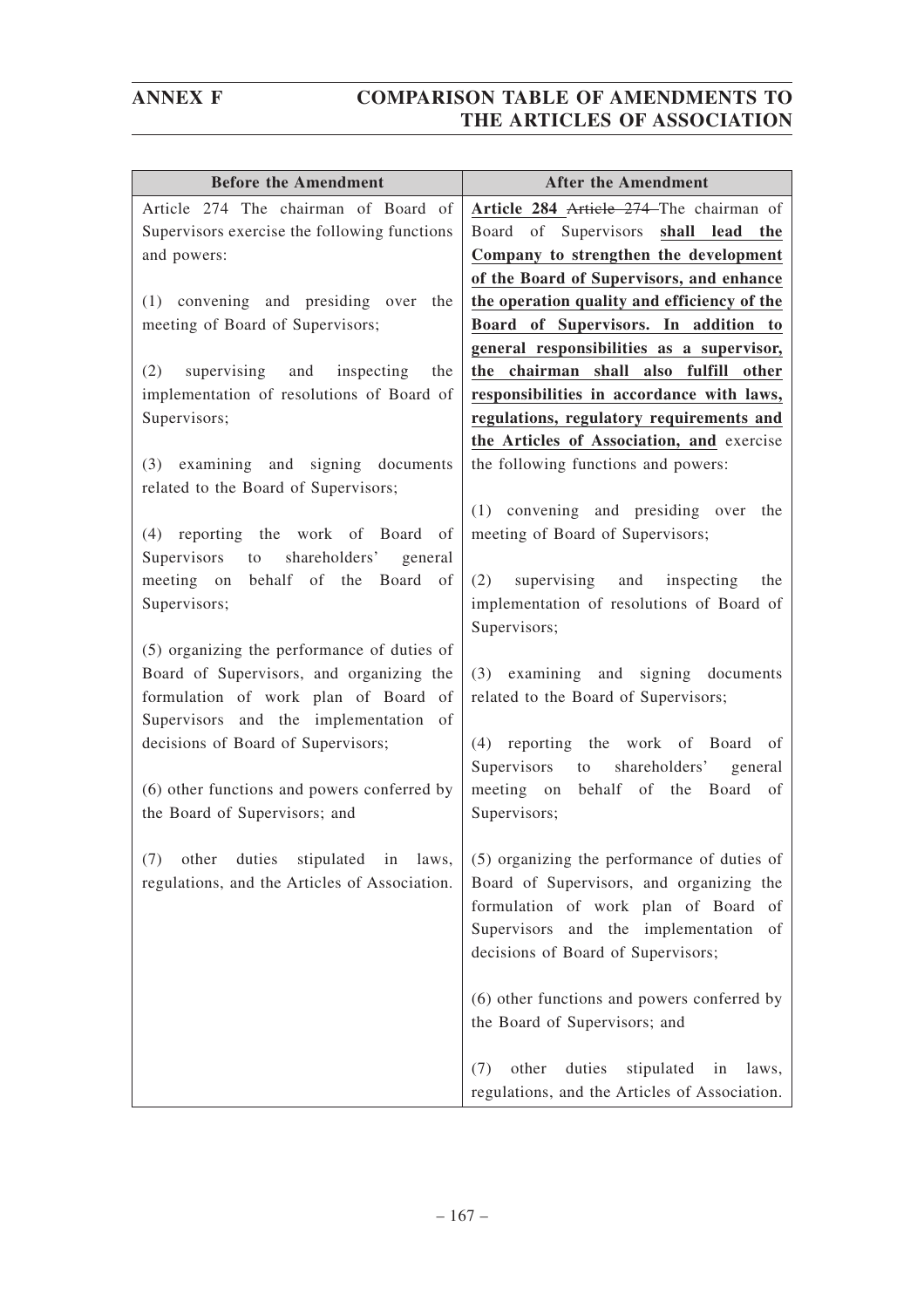| <b>Before the Amendment</b>                                                                                                                                                                                                                                 | <b>After the Amendment</b>                                                                                                                                                                                                                                  |
|-------------------------------------------------------------------------------------------------------------------------------------------------------------------------------------------------------------------------------------------------------------|-------------------------------------------------------------------------------------------------------------------------------------------------------------------------------------------------------------------------------------------------------------|
| Article 283 The views of the external audit                                                                                                                                                                                                                 | (Delete)                                                                                                                                                                                                                                                    |
| institutions should be fully taken into                                                                                                                                                                                                                     |                                                                                                                                                                                                                                                             |
| consideration in the event of evaluating the                                                                                                                                                                                                                |                                                                                                                                                                                                                                                             |
| of the<br>directors<br>performance<br>and                                                                                                                                                                                                                   |                                                                                                                                                                                                                                                             |
| supervisors.                                                                                                                                                                                                                                                |                                                                                                                                                                                                                                                             |
| Article 295 The Company shall, with the<br>of<br>shareholders<br>approval<br>prior<br>in<br>shareholders' general meeting, enter into a<br>contract in writing with a director or<br>supervisor wherein his/her remunerations<br>are stipulated, including: | Article 304 Article 295 The Company shall,<br>with the prior approval of shareholders in<br>shareholders' general meeting, enter into a<br>contract in writing with a director or<br>supervisor wherein his/her remunerations<br>are stipulated, including: |
| (1) remunerations in respect of his/her                                                                                                                                                                                                                     | (1) remunerations in respect of his/her                                                                                                                                                                                                                     |
| service as director, supervisor and other<br>senior management personnel of<br>the<br>Company;                                                                                                                                                              | service as director, supervisor and other<br>senior management personnel of the<br>Company;                                                                                                                                                                 |
| (2) remunerations in respect of his/her<br>service as director, supervisor and other<br>senior management personnel of<br>any<br>subsidiary of the Company;                                                                                                 | (2) remunerations in respect of his/her<br>service as director, supervisor and other<br>senior management personnel of<br>any<br>subsidiary of the Company;                                                                                                 |
| (3) remunerations in respect of the provision<br>of other services in connection with the<br>management of the Company or any of its<br>subsidiaries; and                                                                                                   | (3) remunerations in respect of the provision<br>of other services in connection with the<br>management of the Company or any of its<br>subsidiaries; and                                                                                                   |
| (4) compensation for loss of the position or<br>retirement from office.                                                                                                                                                                                     | (4) compensation for loss of the position or<br>retirement from office.                                                                                                                                                                                     |
| Article 296 Except under a contract entered<br>into in accordance with the foregoing, no<br>proceedings may be brought to a court by a<br>director or supervisor against the Company<br>for any benefits in respect of the matters<br>abovementioned.       | Article 296 Except under a contract entered<br>into in accordance with the foregoing, no<br>proceedings may be brought to a court by a<br>director or supervisor against the Company<br>for any benefits in respect of the matters<br>abovementioned.       |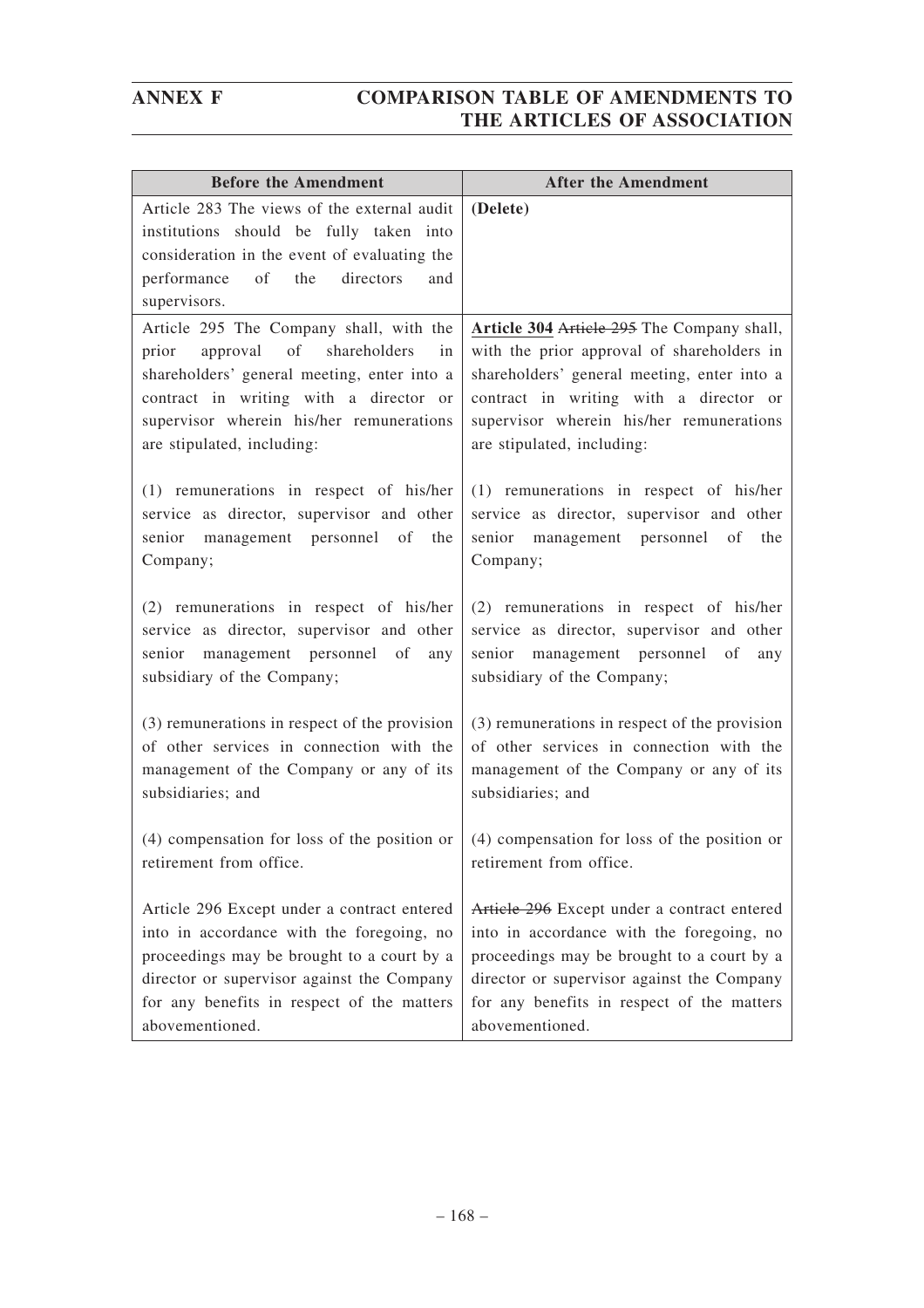| <b>Before the Amendment</b>                                                            | <b>After the Amendment</b>                                                           |
|----------------------------------------------------------------------------------------|--------------------------------------------------------------------------------------|
| Article 297 The contract for remunerations                                             | Article 305 Article 297 The contract for                                             |
| entered into between the Company and its                                               | remunerations entered into between the                                               |
| directors or supervisors should provide that                                           | Company and its directors or supervisors                                             |
| in the event of a takeover of the Company,                                             | should provide that in the event of a                                                |
| the directors and supervisors shall, subject                                           | takeover of the Company, the directors and                                           |
| to the prior approval of the shareholders in                                           | supervisors shall, subject to the prior                                              |
| shareholders' general meeting, have the right                                          | of<br>the<br>shareholders<br>approval<br>in                                          |
| to receive compensation or other payment                                               | shareholders' general meeting, have the right                                        |
| for loss of the position or retirement. A                                              | to receive compensation or other payment                                             |
| takeover of the Company as referred to                                                 | for loss of the position or retirement. A                                            |
| above means:                                                                           | takeover of the Company as referred to                                               |
|                                                                                        | above means:                                                                         |
| (1) Takeover offer made by any person to all                                           |                                                                                      |
| shareholders; and                                                                      | (1) Takeover offer made by any person to all                                         |
|                                                                                        | shareholders; and                                                                    |
| (2) An offer made by any person with a view                                            |                                                                                      |
| to rendering the offer or a "controlling                                               | (2) An offer made by any person with a view                                          |
| shareholder" as well as the meaning of                                                 | to rendering the offer or to a "controlling                                          |
| Article 69 of the Articles of Association.                                             | shareholder". as well as the meaning of                                              |
|                                                                                        | Article 69 of the Articles of Association.                                           |
| If the relevant director or supervisor does                                            |                                                                                      |
| not comply with this Article 297 of the                                                | If the relevant director or supervisor does                                          |
| Articles of Association, any sum so received                                           | not comply with this Article 297 of the                                              |
| by him/her shall belong to those persons                                               | Articles of Association, any sum so received                                         |
| who have sold their shares as a result of the                                          | by him/her shall belong to those persons                                             |
| said offer made. The expenses incurred in                                              | who have sold their shares as a result of the                                        |
| distributing that sum pro rata among those                                             | said offer made. The expenses incurred in                                            |
| persons shall be borne by the relevant<br>director or supervisor and shall not be paid | distributing that sum pro rata among those<br>persons shall be borne by the relevant |
| out of that sum.                                                                       | director or supervisor and shall not be paid                                         |
|                                                                                        | out of that sum.                                                                     |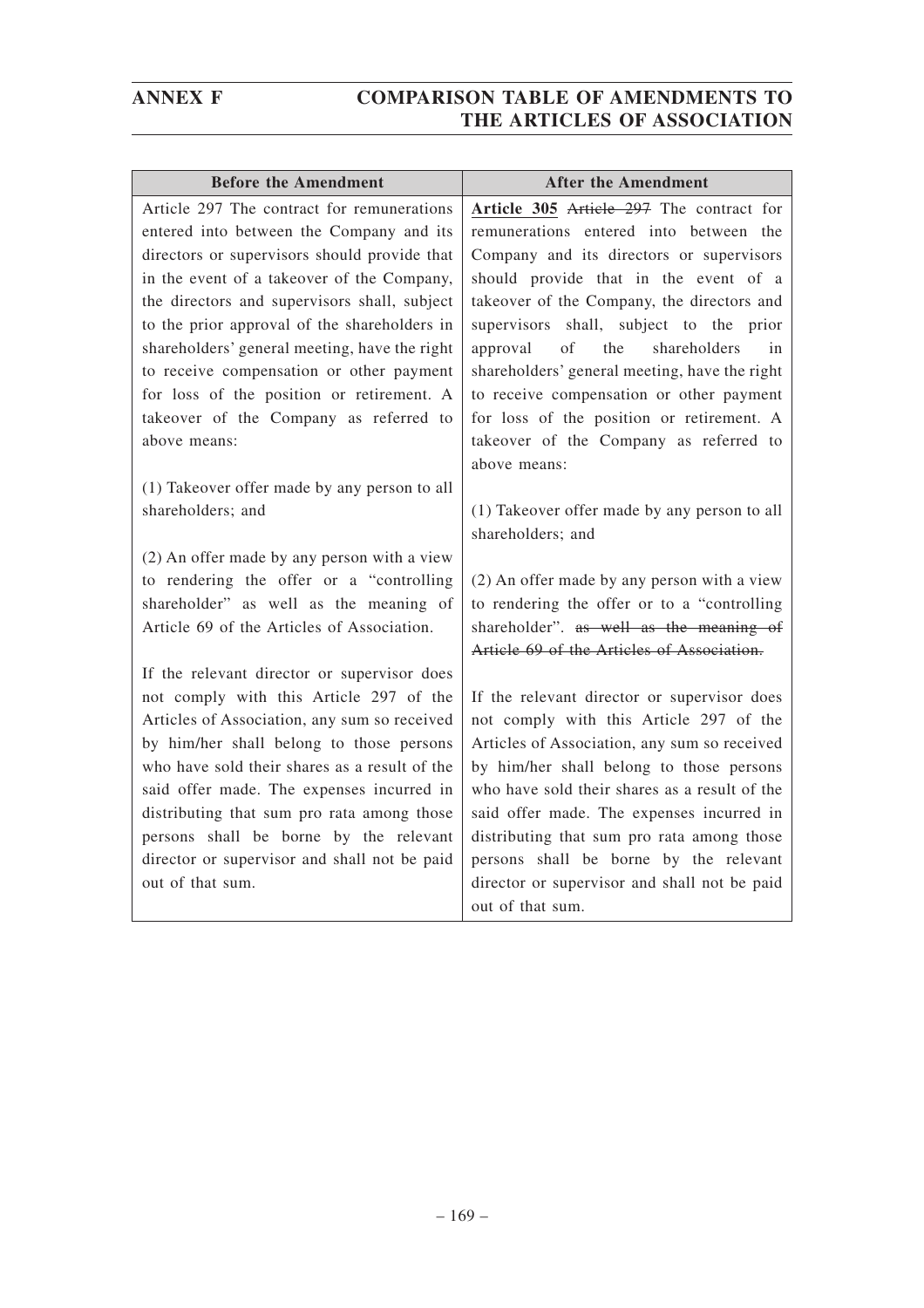| <b>Before the Amendment</b>                                                                                                                                                                                                                                                                                                                                                                                                                                                                                                                                             | <b>After the Amendment</b> |
|-------------------------------------------------------------------------------------------------------------------------------------------------------------------------------------------------------------------------------------------------------------------------------------------------------------------------------------------------------------------------------------------------------------------------------------------------------------------------------------------------------------------------------------------------------------------------|----------------------------|
| Article 298 Job qualifications for directors,<br>senior<br>and<br>supervisors,<br>management<br>personnel of the Company shall comply with<br>administrative<br>the<br>laws,<br>regulations,<br>departmental rules, normative documents,<br>and the provisions of the Articles of<br>Association and the requirements of the<br>regulatory authority. The job qualifications<br>of directors, senior management personnel<br>shall be reviewed by the banking and<br>insurance regulatory authority of the State<br>Council in accordance with the above<br>provisions. | (Delete)                   |
| Article 299 The legal persons or any other<br>organizations shall, within 10 working days<br>from the day of becoming non-natural<br>person shareholders of the Company, report<br>the following information related to their<br>related parties to the Risk Management and<br>Related Transactions Control Committee of<br>the Company:                                                                                                                                                                                                                                | (Delete)                   |
| The<br>controlling<br>natural<br>(1)<br>person<br>shareholders, directors and key management<br>personnel;                                                                                                                                                                                                                                                                                                                                                                                                                                                              |                            |
| The controlling<br>non-natural<br>(2)<br>person<br>shareholders;                                                                                                                                                                                                                                                                                                                                                                                                                                                                                                        |                            |
| (3) The legal persons or other organizations<br>directly, indirectly or jointly controlled by<br>and<br>their<br>directors<br>them,<br>and<br>key<br>management personnel.                                                                                                                                                                                                                                                                                                                                                                                              |                            |
| If any of the reporting matters as listed in the<br>first paragraph of this Article has changed, it<br>shall be submitted to the Risk Management<br>Related<br>Transactions<br>Control<br>and<br>Committee of the Board of Directors of the<br>Company within 10 working days upon the<br>occurrence of such change.                                                                                                                                                                                                                                                    |                            |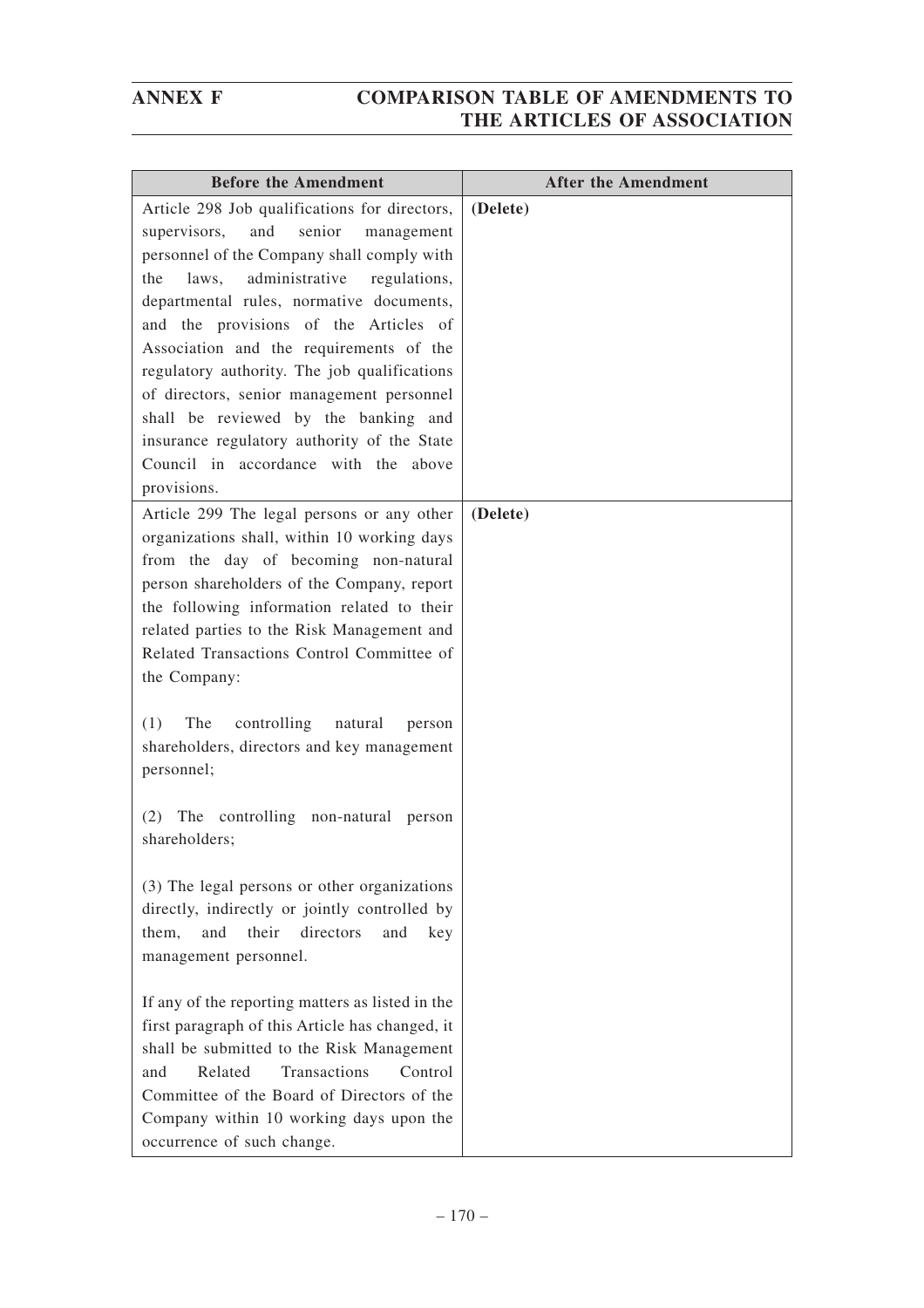| <b>Before the Amendment</b> | <b>After the Amendment</b>                  |
|-----------------------------|---------------------------------------------|
| (New Section)               | Article 306 Where the Company's major       |
|                             | shareholder or its controlling shareholder, |
|                             | actual controller, related party, person    |
|                             | acting in concert, or ultimate beneficiary, |
|                             | among others, is a financial institution,   |
|                             | the Company shall, when conducting          |
|                             | interbank business with it, comply with     |
|                             | laws and regulations and the relevant       |
|                             | requirements of<br>relevant<br>regulatory   |
|                             | departments on the interbank business.      |
|                             | The Company shall regard the major          |
|                             | shareholders<br>its<br>and<br>controlling   |
|                             | shareholders, actual controllers, related   |
|                             | parties, persons acting in concert, and     |
|                             | ultimate beneficiaries as its own related   |
|                             | parties for management according to the     |
|                             | penetration principle.                      |
| (New Section)               | Article 307 The Company shall not evade     |
|                             | the approval or regulatory requirements     |
|                             | of major related party transactions in      |
|                             | hidden ways such as concealing connected    |
|                             | relationship and splitting transactions.    |
|                             | The Company shall not extend the            |
|                             | financing chain, obscure the business       |
|                             | nature or evade regulatory requirements     |
|                             | by making use of nested transaction, or     |
|                             | finance, transfer assets, make arbitrage or |
|                             | conceal risks for shareholders and the      |
|                             | related parties in violation of relevant    |
|                             | regulations.                                |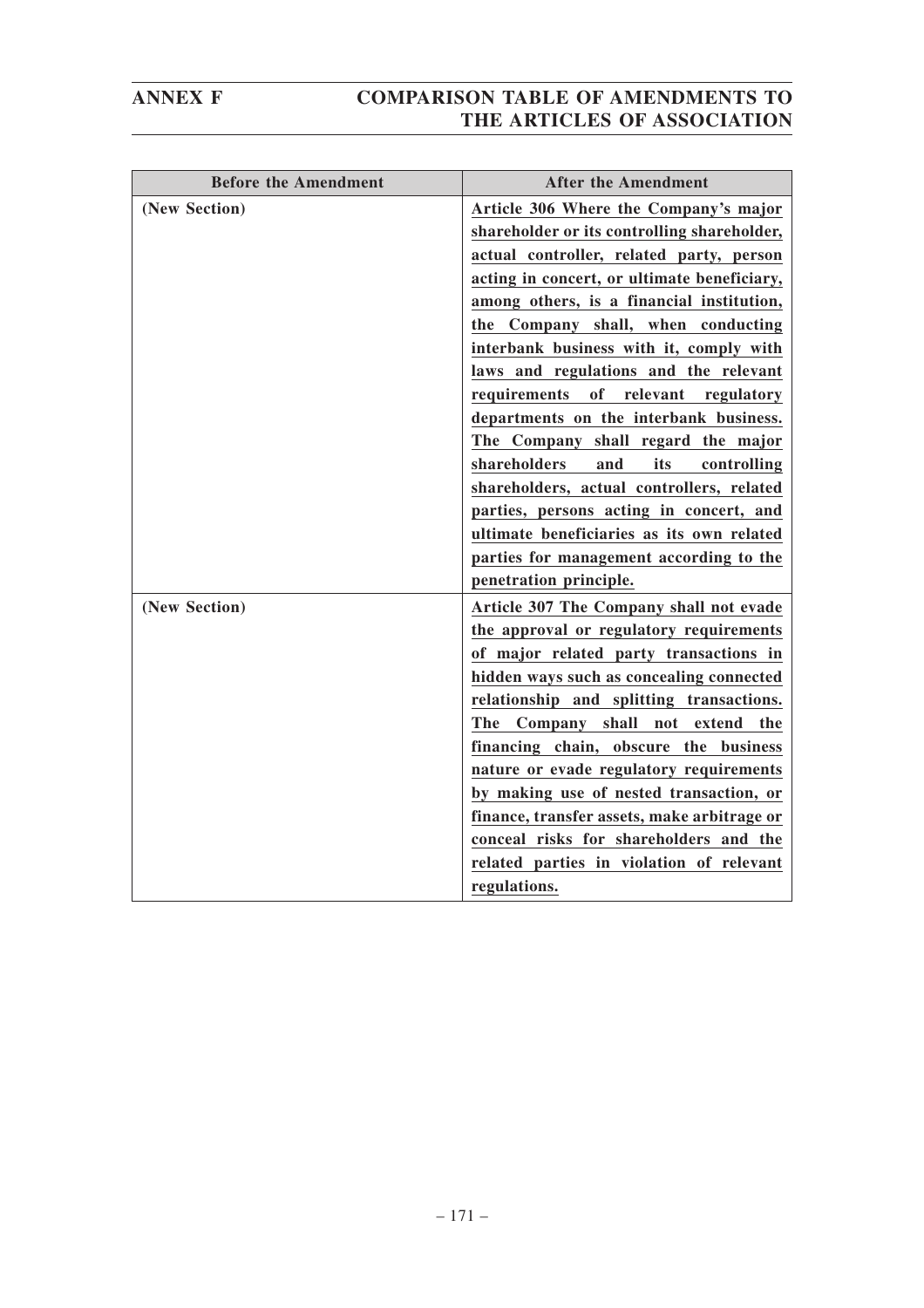| <b>Before the Amendment</b>                         | <b>After the Amendment</b>                     |
|-----------------------------------------------------|------------------------------------------------|
| The<br>directors<br>and<br>Article<br>300<br>senior | Article 308 Article 300 The directors and      |
| management personnel of the Company                 | senior management personnel of the             |
| within 10 working days<br>shall,<br>from            | Company shall, within 10 working days          |
| commencing their terms of office, and the           | from commencing their terms of office, and     |
| natural persons shall, within 10 working            | the natural persons shall, within 10 working   |
| days from becoming major natural person             | days from becoming major natural person        |
| shareholders of the Company, report their           | shareholders of the Company, report their      |
| close relatives and related party legal             | close relatives and related party legal        |
| persons or other organizations as listed in         | persons or other organizations as listed in    |
| Articles 299 (3) to the Related Transactions        | Articles 299 (3) to the Related Transactions   |
| Control Committee of the Company. If any            | Control Committee of the Company. If any       |
| of the reported matters is changed, a report        | of the reported matters is changed, a report   |
| shall be made within 10 working days upon           | shall be made within 10 working days upon      |
| the occurrence of such change.                      | the occurrence of such change.                 |
|                                                     |                                                |
| Directors and senior management personnel           | Directors and senior management personnel      |
| Office, branches<br>Head<br>оf<br>the<br>and        | of the Head Office, branches and               |
| subsidiaries of the Company as well as              | subsidiaries of the Company as well as         |
| personnel entitled to decide on or participate      | personnel entitled to decide on or participate |
| in the credit extension and transfer of assets      | in the credit extension and transfer of assets |
| shall report their close relatives and related      | shall report their close relatives and related |
| party legal persons or other organizations as       | party legal persons or other organizations as  |
| listed in Articles 299 (3) in accordance with       | listed in Articles 299 (3) in accordance with  |
| Administrative Measures for Related Party           | Administrative Measures for Related Party      |
| Transactions of Harbin Bank Co., Ltd. 《(哈           | Transactions of Harbin Bank Co., Ltd. 《(哈      |
| 爾濱銀行股份有限公司關聯交易管理辦                                   | <del>爾濱銀行股份有限公司關聯交易 管理辦</del>                  |
| 法》).                                                | $\#$ . Supervisors, senior management          |
|                                                     | and personnel with the right to approve or     |
|                                                     | make decisions on the core business such       |
|                                                     | as large-amount credit granting, asset         |
|                                                     | transfer and utilization of insurance          |
|                                                     | funds, shall report their related parties to   |
|                                                     | the Company according to relevant              |
|                                                     | provisions of the Articles of Association      |
|                                                     | within 15 working days from commencing         |
|                                                     | their terms of office.                         |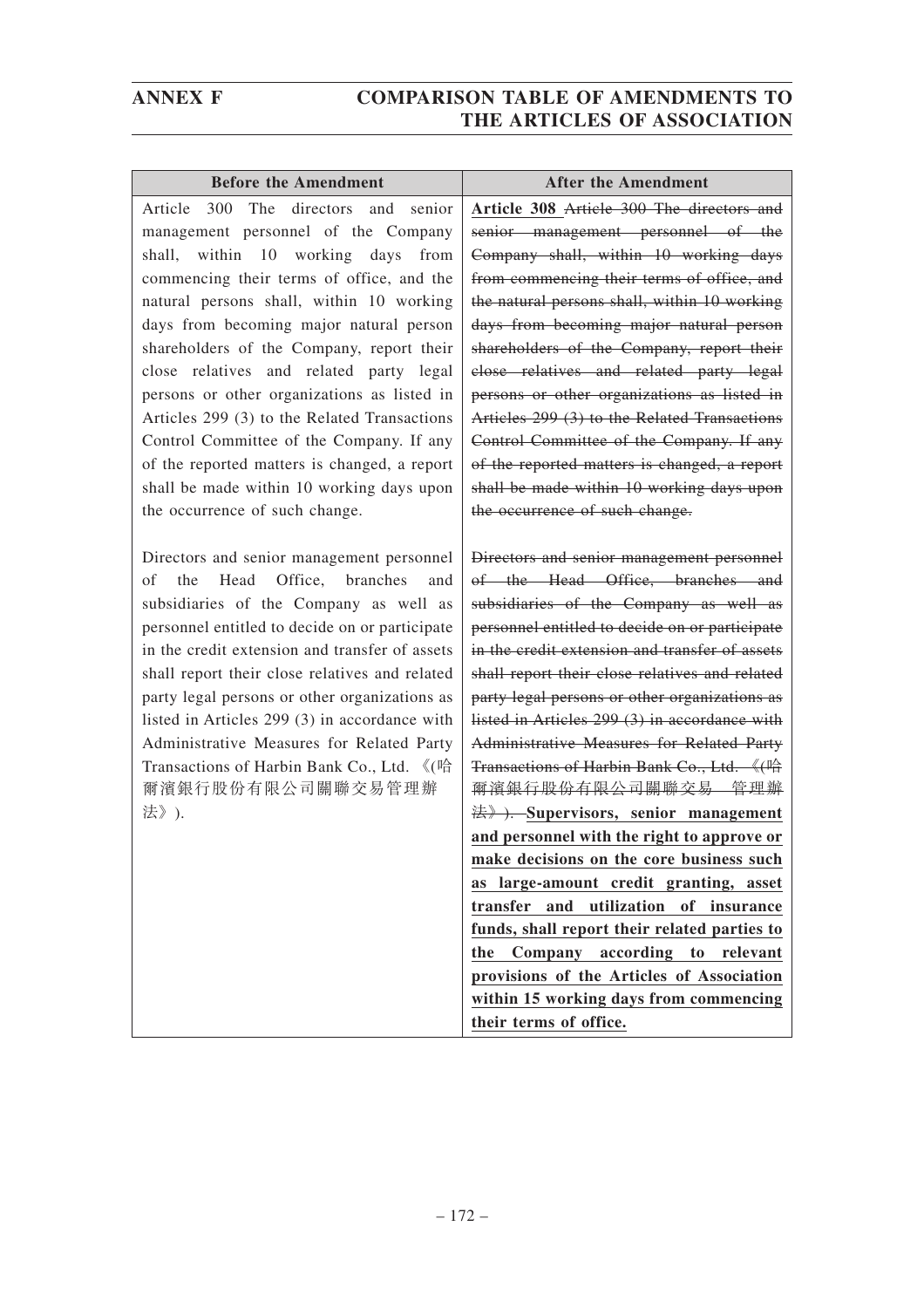| <b>Before the Amendment</b>                                                                                                                                                                                                                                                                                                                                                                                                                                                                                | <b>After the Amendment</b>                                                                                                                                                                                                                                                                                                                                                                                                                                                                                                                                                                                                                                                                                                                                                                                                                   |
|------------------------------------------------------------------------------------------------------------------------------------------------------------------------------------------------------------------------------------------------------------------------------------------------------------------------------------------------------------------------------------------------------------------------------------------------------------------------------------------------------------|----------------------------------------------------------------------------------------------------------------------------------------------------------------------------------------------------------------------------------------------------------------------------------------------------------------------------------------------------------------------------------------------------------------------------------------------------------------------------------------------------------------------------------------------------------------------------------------------------------------------------------------------------------------------------------------------------------------------------------------------------------------------------------------------------------------------------------------------|
| Article 301 With regard to a natural person,<br>legal person or any other organization who is<br>obliged to report in accordance with Articles<br>299 and 300, he/she/it shall give a written<br>statement to the Company besides a report<br>so as to ensure the reported information is<br>true, accurate and complete and undertake<br>that he/she/it is liable for corresponding<br>compensations if any false information or<br>serious omission in the report results in any<br>loss to the Company. | Natural persons, legal persons or non-<br>legal-person organizations who hold more<br>than 5% of the shares of the Company or<br>hold less than 5% of the shares of the<br>Company but have a significant impact on<br>the operation and management of the<br>Company, shall report the related parties<br>to the Company according to relevant<br>provisions of the Articles of Association<br>within 15 working days from the day<br>when the shareholding ratio reaches $5\%$<br>or they can exert significant impacts.<br>In case of changes in any of the reporting<br>matters as listed in the first paragraph of<br>this Article has changed, it shall<br>be<br>reported to the Company within<br>15<br>working days upon the occurrence of such<br>change, and the situation of the related<br>parties shall be updated.<br>(Delete) |
| (New Section)                                                                                                                                                                                                                                                                                                                                                                                                                                                                                              | Article 309 Related party transactions<br>shall conclude written agreements, and be<br>conducted under terms no better than<br>similar<br>transactions with<br>non-related<br>parties<br>according<br>the<br>business<br>to<br>principle. Where necessary, the Risk<br>Management and Related Transactions<br>Control<br>Committee<br>of the<br><b>Board</b><br>оf<br>Directors may appoint independent third<br>parties such as financial consultants to<br>issue reports as the basis for judgment.                                                                                                                                                                                                                                                                                                                                        |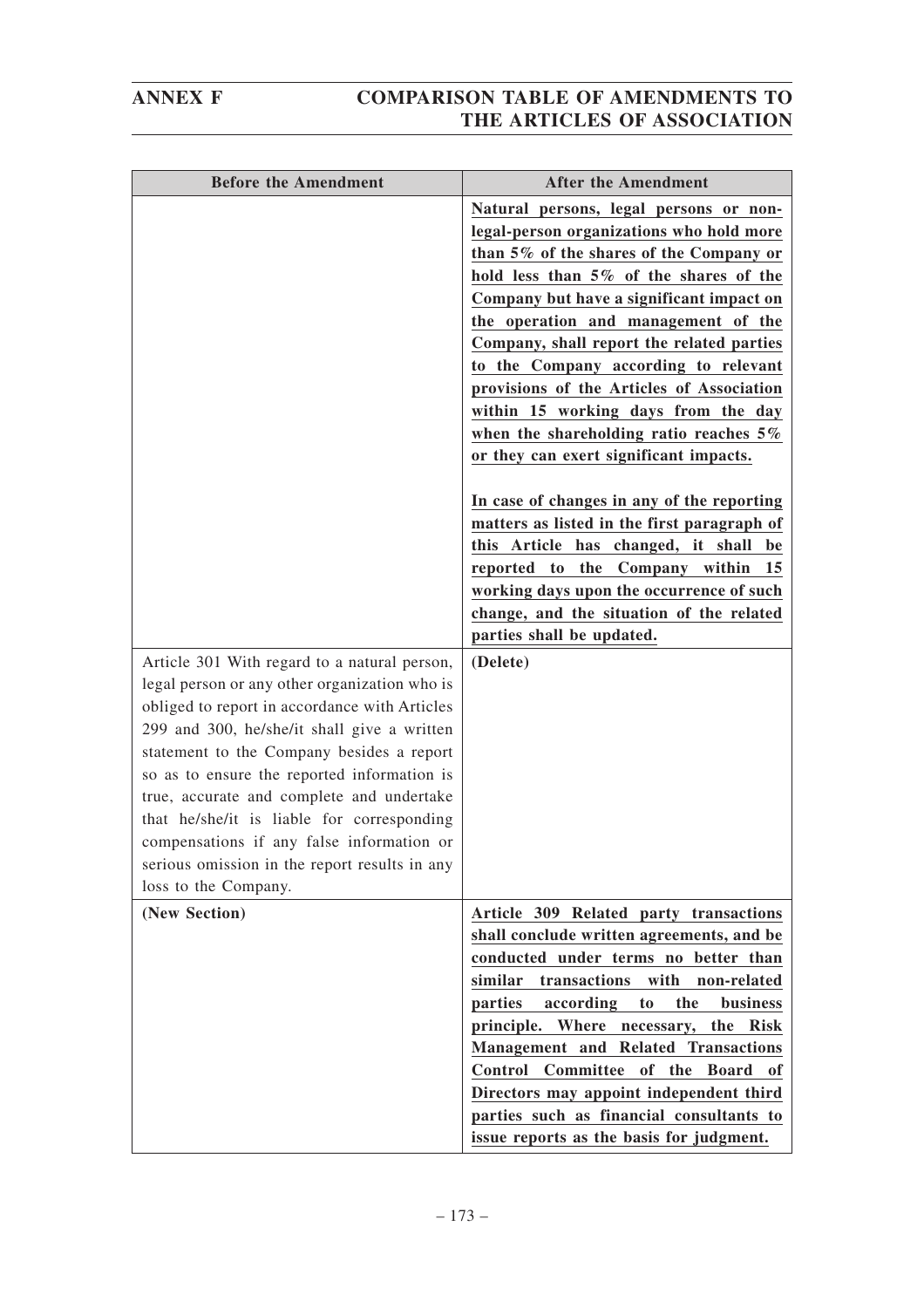| <b>Before the Amendment</b>                   | <b>After the Amendment</b>                    |
|-----------------------------------------------|-----------------------------------------------|
| Article 302 The ordinary related party        | Article 310 Article 302 The Company shall     |
| transactions shall be subject to examination  | improve the internal control mechanism        |
| and approval according to the internal        | of related party transactions, optimize the   |
| authorization procedure of the Company,       | management procedures of related party        |
| and shall report to the Risk Management and   | transactions, and clearly document the        |
| Related Transaction Control Committee of      | review opinions of key links, resolutions     |
| the Board of Directors for records. The       | and minutes of the meetings of the Risk       |
| ordinary related party transactions may be    | <b>Management and Related Transactions</b>    |
| subject to examination and approval           | Control Committee of the Board of             |
| according to the procedure for major related  | Directors.                                    |
| party transactions.                           |                                               |
|                                               | The ordinary related party transactions shall |
| The<br>Risk Management and Related            | be subject to examination and approval        |
| Transactions Control Committee shall give     | according to the internal management          |
| an opinion on each major related party        | system and authorization procedure of the     |
| transaction, which, subject to examination    | Company, and shall report to the Risk         |
| and approval, shall be submitted to the       | and Related Transaction<br>Management         |
| Board of Directors for approval.              | Control Committee of the Board of Directors   |
|                                               | for records. The ordinary related party       |
| related<br>party transactions<br>Major<br>as  | transactions may be subject to examination    |
| under the Administrative<br>determined        | and approval according to the procedure for   |
| Measures for the Related Party transactions   | major related party transactions. The Risk    |
| between the Commercial Banks and their        | Management and Related Transactions           |
| Insiders or Shareholders shall be reported to | Control Committee of the Board of             |
| the Board of Supervisors within 10 working    | Directors shall give an opinion on examine    |
| days from the date of obtaining approval as   | each major related party transaction, which,  |
| well as to the banking and insurance          | subject to examination and approval, shall    |
| regulatory authority of the State Council.    | be then submitted to the Board of Directors   |
|                                               | for approval.                                 |
| Related party transactions involving related  |                                               |
| relationship with the directors and senior    | Major related party transactions as           |
| management personnel shall be reported to     | determined under the Administrative           |
| the Board of Supervisors within 10 working    | Measures for the Relate d Party transactions  |
| days from the date of obtaining approval.     | between the Commercial Banks and their        |

Insiders or Shareholders shall be reported to the Board of Supervisors within 10 working days from the date of obtaining approval as well as to the banking and insurance regulatory authority of the State Council.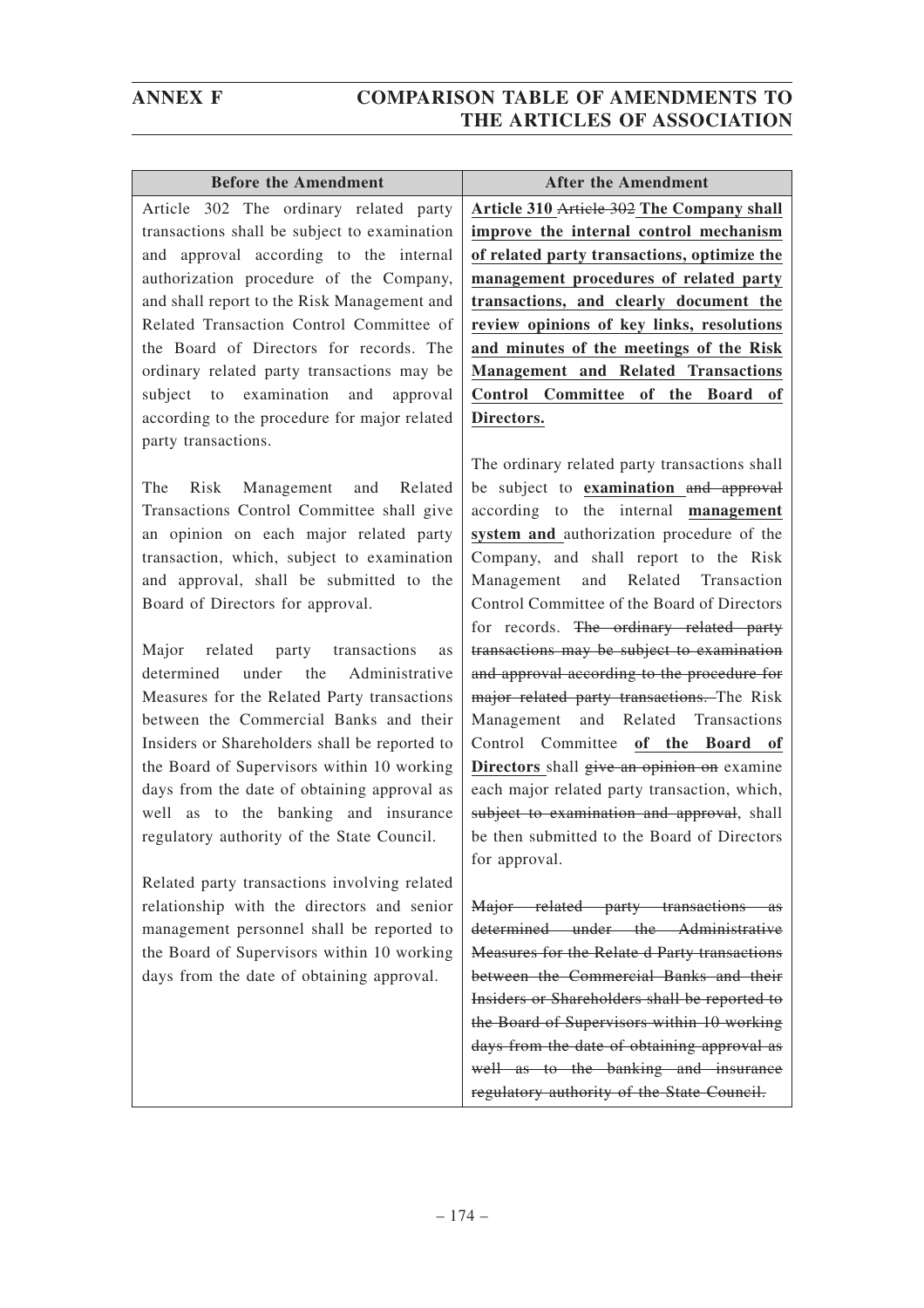| <b>Before the Amendment</b>                   | <b>After the Amendment</b>                    |
|-----------------------------------------------|-----------------------------------------------|
|                                               | Related party transactions involving related  |
|                                               | relationship with the directors and senior    |
|                                               | management personnel shall be reported to     |
|                                               | the Board of Supervisors within 10 working    |
|                                               | days from the date of obtaining approval.     |
|                                               | The resolutions deliberated at the board      |
|                                               | meeting shall be passed upon the approval     |
|                                               | of more than two thirds (2/3) of the          |
|                                               | directors without associated relationship.    |
|                                               | In the event of less than three (3)           |
|                                               | attending directors without associated        |
|                                               | relationship,<br>the<br>matter<br>shall<br>be |
|                                               | submitted to the shareholders' general        |
|                                               | meeting for deliberation.                     |
| Article 303 In case the Board of Directors or | Article 311 Article 303 In case the Risk      |
| Risk<br>Management and<br>Related<br>the      | Management and Related Transactions           |
| Transactions Control Committee votes or       | Control Committee of the Board of Directors   |
| makes decisions on any related party          | of the Company, the Board of Directors        |
| transaction, the person related to such       | and shareholders' general meeting votes       |
| related party transaction shall abstain from  | or makes decisions on any related party       |
| voting.                                       | transaction, the interested person related to |
|                                               | of such related party transaction shall       |
|                                               | abstain from voting.                          |
|                                               |                                               |
|                                               | Where the Company is unable to convene        |
|                                               | the shareholders' general meeting due to      |
|                                               | avoiding principle, the Board of Directors    |
|                                               | shall be responsible for deliberation and it  |
|                                               | shall not be applicable to provisions on      |
|                                               | avoiding in the first paragraph hereof.       |
|                                               | However, the related directors shall issue    |
|                                               | statement<br>for<br>non-existence<br>0f<br>a  |
|                                               | tunneling.                                    |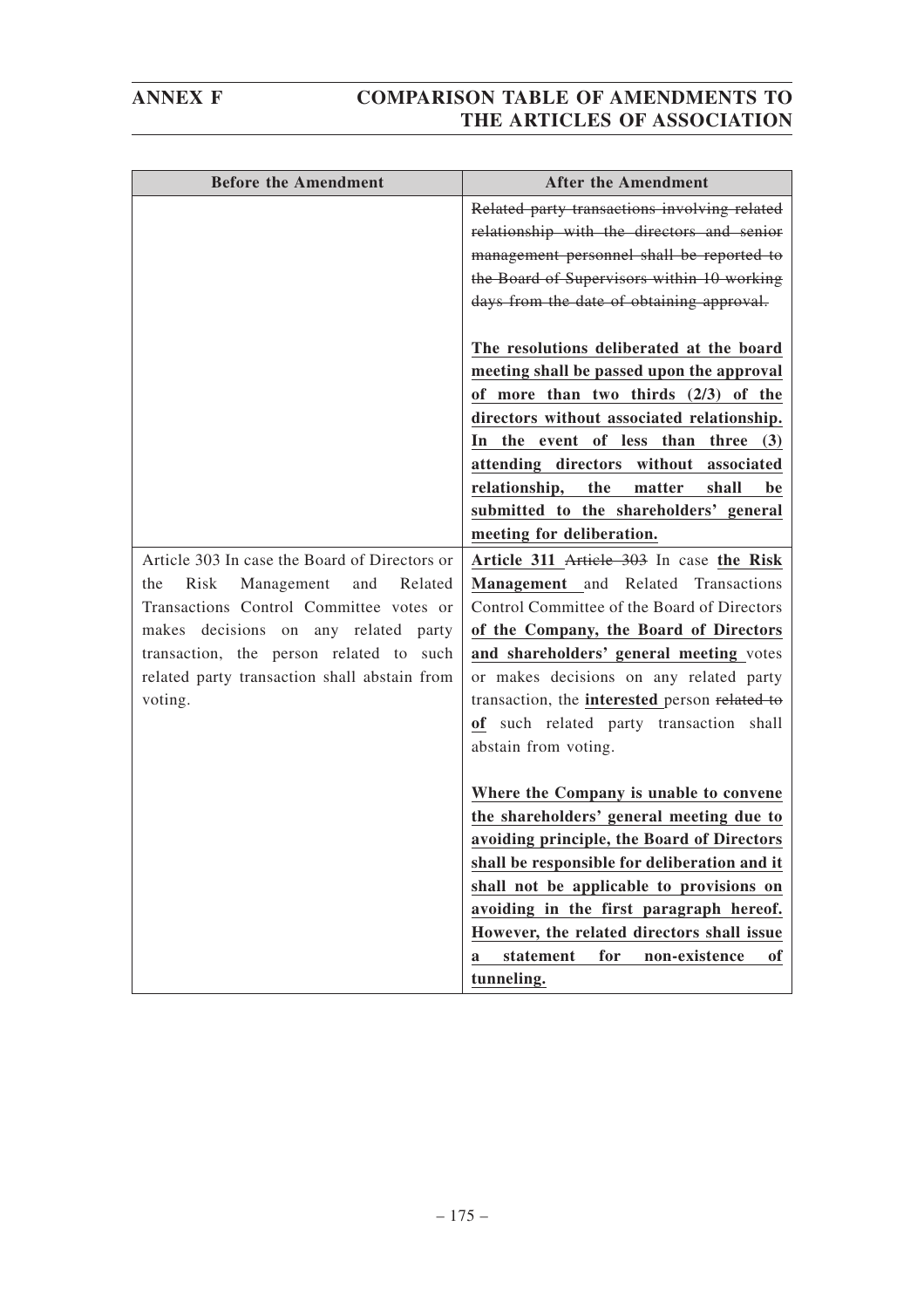| <b>Before the Amendment</b>                                                                                                                                                                                                                              | <b>After the Amendment</b>                                                                                                                                                                                                                                                                                                                                                                                                                                                                                                                                                                                                                                                                                                                                                                                                         |
|----------------------------------------------------------------------------------------------------------------------------------------------------------------------------------------------------------------------------------------------------------|------------------------------------------------------------------------------------------------------------------------------------------------------------------------------------------------------------------------------------------------------------------------------------------------------------------------------------------------------------------------------------------------------------------------------------------------------------------------------------------------------------------------------------------------------------------------------------------------------------------------------------------------------------------------------------------------------------------------------------------------------------------------------------------------------------------------------------|
| Article 304 The independent directors of the<br>Company shall issue written opinions on the<br>the<br>major<br>fairness<br>of<br>related<br>party<br>transactions and the performance of the<br>internal<br>examination<br>and<br>approval<br>procedure. | Article 312 Article 304–The independent<br>directors of the Company shall issue written<br>opinions on the fairness and compliance of<br>the major related party transactions one by<br>one and the performance of the internal<br>examination and approval procedure. Where<br>independent<br>director<br>deems<br>the<br>it<br>necessary, he may appoint an independent<br>third party such as an intermediary organ<br>to provide opinions at the expense of the<br>Company.                                                                                                                                                                                                                                                                                                                                                    |
| (New Section)                                                                                                                                                                                                                                            | Article 313 In case of failure to report<br>related<br>parties<br>stipulated<br>as<br><b>or</b><br>engagement of related party transactions<br>in violation of regulations, the Company<br>shall investigate the responsibility of<br>relevant personnel according to the<br>accountability<br>internal<br>system,<br>an<br>d<br>report the investigation situation to the<br><b>Risk</b><br><b>Management</b><br>and<br><b>Related</b><br>Transactions Control Committee of the<br><b>Board of Directors.</b>                                                                                                                                                                                                                                                                                                                     |
| (New Section)                                                                                                                                                                                                                                            | Article 314 The credit balance granted by<br>the Company to a single related party<br>shall not exceed 10% of the net capital of<br>the Company at the end of last quarter;<br>the total credit balance granted by the<br>Company to a single group, to whom a<br>related legal person or non-legal-person<br>organization belongs, shall not exceed<br>15% of the net capital of the Company at<br>the end of last quarter; the credit balance<br>granted to all related parties shall not<br>exceed 50% of the net capital of the<br>Company at the end of last quarter.<br>When calculating the credit balance, the<br>Company may deduct the amount of the<br>deposits as security and the certificates of<br>bank deposits and treasury bonds as<br>pledge provided by the related parties at<br>the time of granting credit. |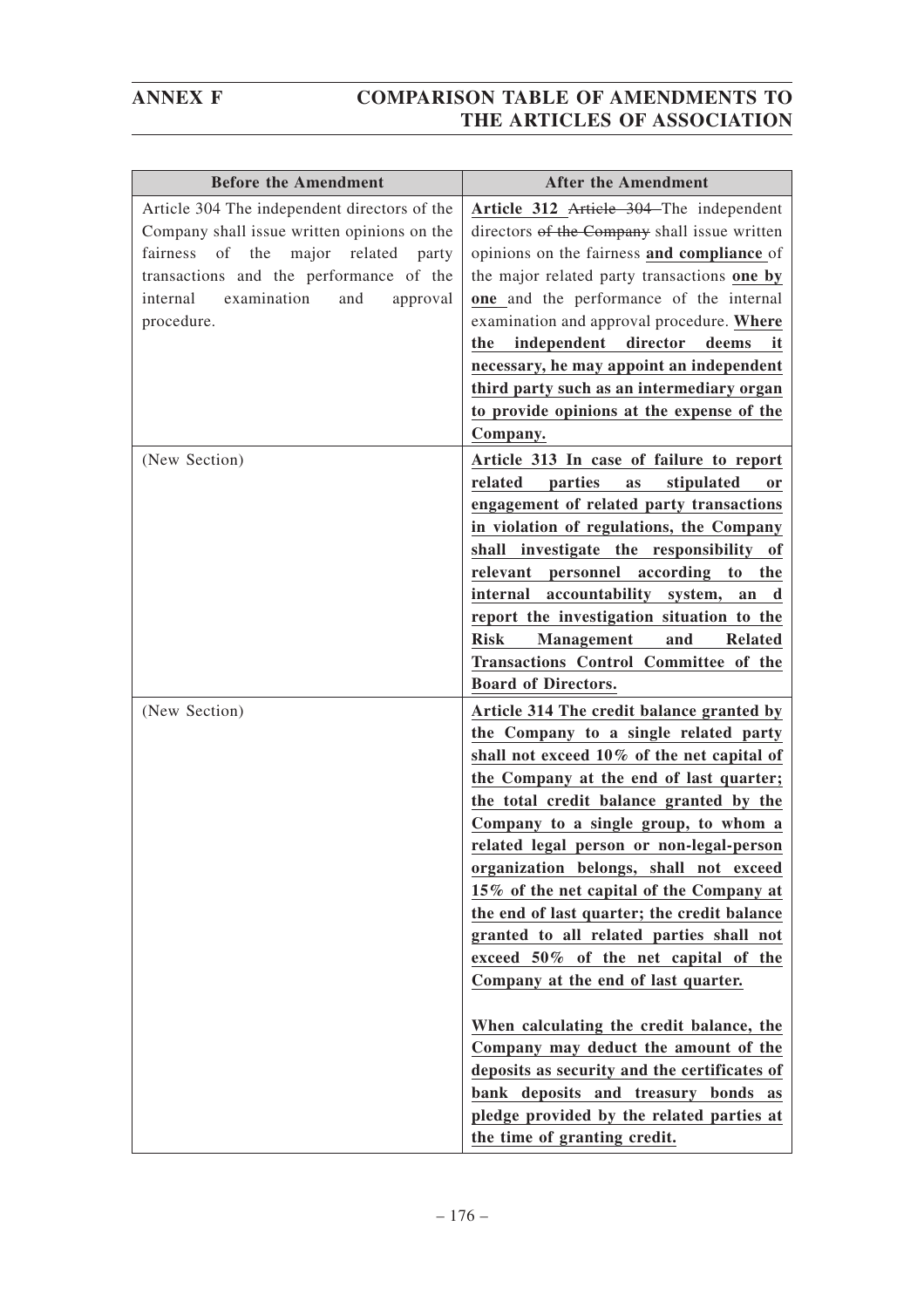| <b>Before the Amendment</b> | <b>After the Amendment</b>                                                                                                                                                                                                                                                                                                                                                                                                                                                                                                                                                                         |
|-----------------------------|----------------------------------------------------------------------------------------------------------------------------------------------------------------------------------------------------------------------------------------------------------------------------------------------------------------------------------------------------------------------------------------------------------------------------------------------------------------------------------------------------------------------------------------------------------------------------------------------------|
| (New Section)               | Article<br>317<br>Where<br>the<br>Company's<br>supervisors,<br>directors,<br>senior<br>management or other relevant employees<br>violate the provisions hereof on the<br>related party transaction, the CBIRC or<br>its dispatched offices may take following<br>measures for relevant persons in charge:<br>(1) order to make corrections;<br>(2) record into the performance record<br>make<br>and<br>announcement<br>in<br>the<br>an                                                                                                                                                            |
|                             | industry;<br>(3) order the Company to investigate;<br>(4) other measures that may be taken by                                                                                                                                                                                                                                                                                                                                                                                                                                                                                                      |
|                             | the CBIRC or its dispatched offices in<br>accordance with the law.<br>Should the related parties of the Company<br>violate the relevant provisions on related                                                                                                                                                                                                                                                                                                                                                                                                                                      |
|                             | party transactions hereof, the CBIRC or<br>its dispatched offices may make public<br>censure or take other measures.                                                                                                                                                                                                                                                                                                                                                                                                                                                                               |
| (New Section)               | 318<br>Where<br><b>Article</b><br>the<br>Company's<br>shareholders<br>its<br>and<br>controlling<br>shareholders or actual controllers force<br>the Company to engage in following acts<br>through<br>exerting<br>influence<br>the<br>on<br>Company, the CBIRC or its dispatched<br>offices<br>order<br>them<br>to<br>may<br>make<br>corrections within the stipulated period;<br>failure<br><b>of</b><br>do<br>to<br>in<br>case<br>so,<br>the<br>shareholder's right may be restricted; the<br>controlling<br>shareholder<br>with<br>severe<br>circumstances may be ordered to transfer<br>shares. |
|                             | (1) conducted related party transactions<br>in violation of Article 307 of the Articles of<br>Association;                                                                                                                                                                                                                                                                                                                                                                                                                                                                                         |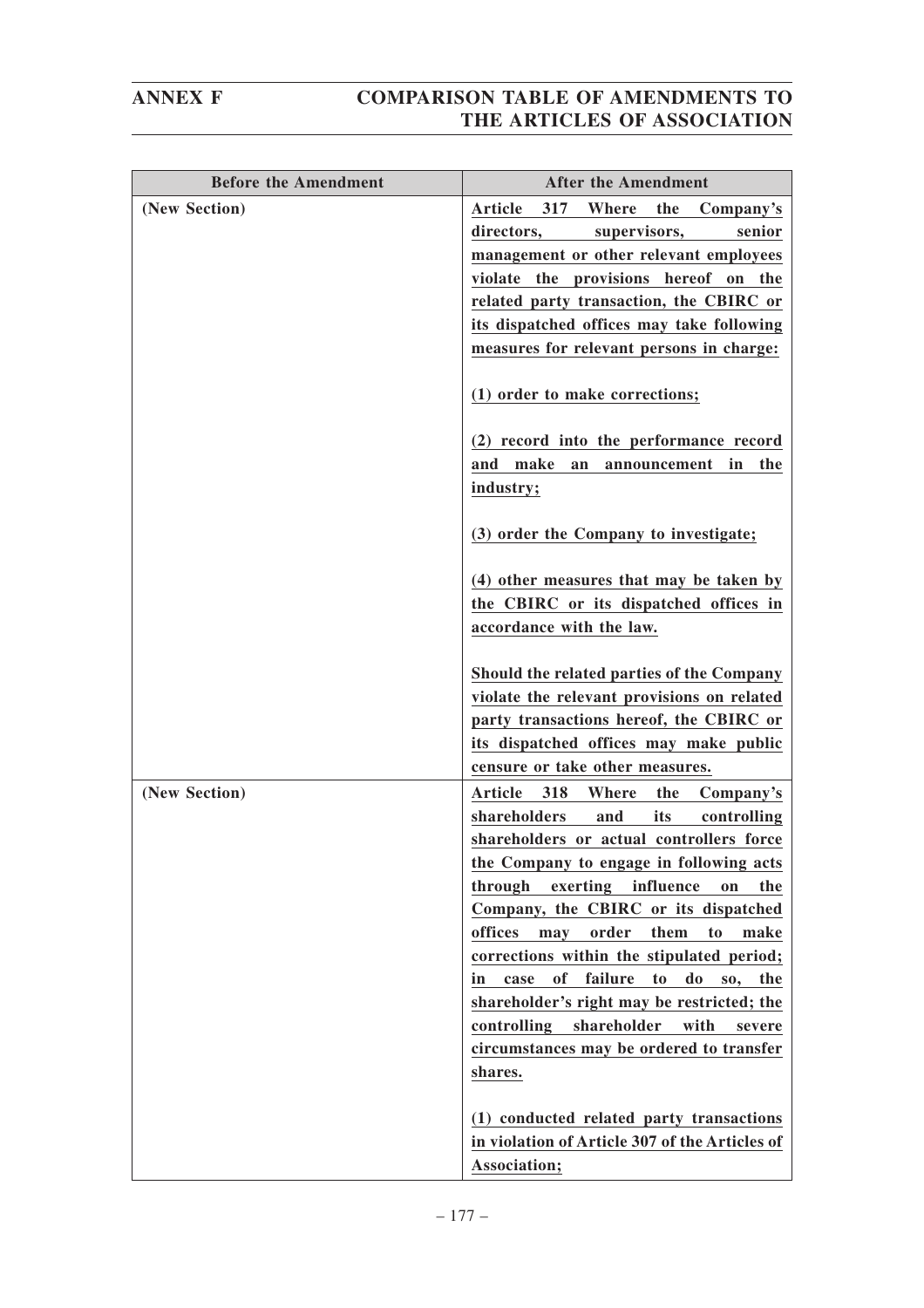| <b>Before the Amendment</b> | <b>After the Amendment</b>                                                     |
|-----------------------------|--------------------------------------------------------------------------------|
|                             | did<br>(2)<br>not<br>conduct related party                                     |
|                             | in<br>accordance with the<br>transactions                                      |
|                             | business principle stipulated in Article                                       |
|                             | 309 of the Articles of Association;                                            |
|                             | (3) did not review the related party                                           |
|                             | transactions in accordance with Article                                        |
|                             | 310 of the Articles of Association;                                            |
|                             |                                                                                |
|                             | (4) provided guarantee for the financing                                       |
|                             | activities of related parties in violation of                                  |
|                             | of the<br>the provisions<br><b>Articles</b><br>оf                              |
|                             | Association;                                                                   |
|                             | (5) provided credit with the pledged                                           |
|                             | shares of the Company;                                                         |
|                             |                                                                                |
|                             | (6)<br>appointed<br>accounting<br>an<br>firm                                   |
|                             | controlled by related parties to provide                                       |
|                             | service therefor;                                                              |
|                             |                                                                                |
|                             | (7) the balance of credit or financing to                                      |
|                             | related<br>parties<br>the<br>exceeding<br>the<br>proportion stipulated herein; |
|                             |                                                                                |
|                             | disclose information<br>(8)<br>did<br>not<br>in                                |
|                             | accordance with the provisions of the                                          |
|                             | <b>Articles of Association.</b>                                                |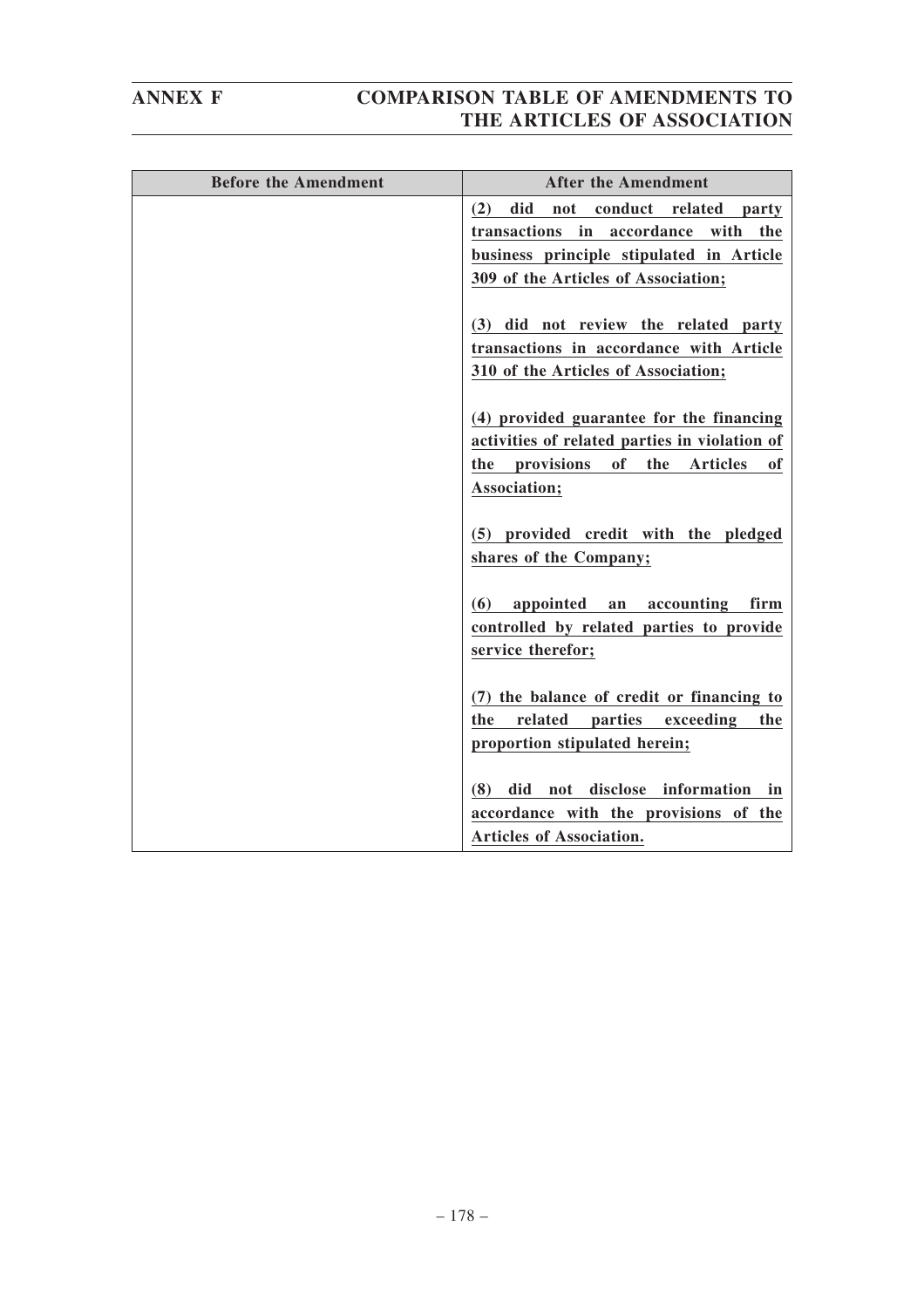| <b>Before the Amendment</b>                                                                                                         | <b>After the Amendment</b>                                                                                                                                         |
|-------------------------------------------------------------------------------------------------------------------------------------|--------------------------------------------------------------------------------------------------------------------------------------------------------------------|
| Article 305 The banking and insurance                                                                                               | Article 319 Article 305 The banking and                                                                                                                            |
| regulatory authority of the State Council                                                                                           | insurance regulatory authority of the State                                                                                                                        |
| directors<br>order<br>the<br>and<br>senior<br>may                                                                                   | Council-CBIRC or its dispatched offices                                                                                                                            |
| management personnel in any one of the                                                                                              | order<br>the<br>directors<br>and<br>senior<br>may                                                                                                                  |
| following circumstances to make corrections                                                                                         | management personnel of the Company in                                                                                                                             |
| within a prescribed period of time; if they                                                                                         | any one of the following circumstances to                                                                                                                          |
| to make corrections<br>within<br>the<br>fail                                                                                        | make corrections within a prescribed period                                                                                                                        |
| prescribed period of time or in serious cases,                                                                                      | of time; if they fail to make corrections                                                                                                                          |
| and insurance<br>banking<br>regulatory<br>the                                                                                       | within the prescribed period of time or in                                                                                                                         |
| authority of the State Council may order the                                                                                        | serious cases, the banking and insurance                                                                                                                           |
| Company to change its directors and senior                                                                                          | regulatory authority of the State Council                                                                                                                          |
| management personnel:                                                                                                               | CBIRC or its dispatched offices may order                                                                                                                          |
|                                                                                                                                     | the Company to change its directors and                                                                                                                            |
| (1) did not report according to Article 300 of                                                                                      | senior management personnel: or restrict                                                                                                                           |
| the Articles of Association;                                                                                                        | their rights.                                                                                                                                                      |
| (2) did not undertake according to Article<br>301 of the Articles of Association;                                                   | (1) did not report according to Article<br>300308 of the Articles of Association;                                                                                  |
| (3) made false reports or reports with major<br>omissions;                                                                          | (2) did not undertake according to Article<br>301 of the Articles of Association;                                                                                  |
| (4) did not abstain from voting according to<br>Article 303 of the Articles of Association;                                         | $(2)$ $(3)$ made false reports or reports with<br>major omissions;                                                                                                 |
| (5) in case of independent directors, did not<br>issue written opinions according to Article<br>304 of the Articles of Association. | $(3)$ $(4)$ did not abstain from voting according<br>to Article 303-311 of the Articles of<br>Association;                                                         |
|                                                                                                                                     | $(4)$ $(5)$ in case of independent directors, did<br>not issue written opinions according<br>to<br>Article $304 - 312$ of<br>the<br>Articles<br>οf<br>Association. |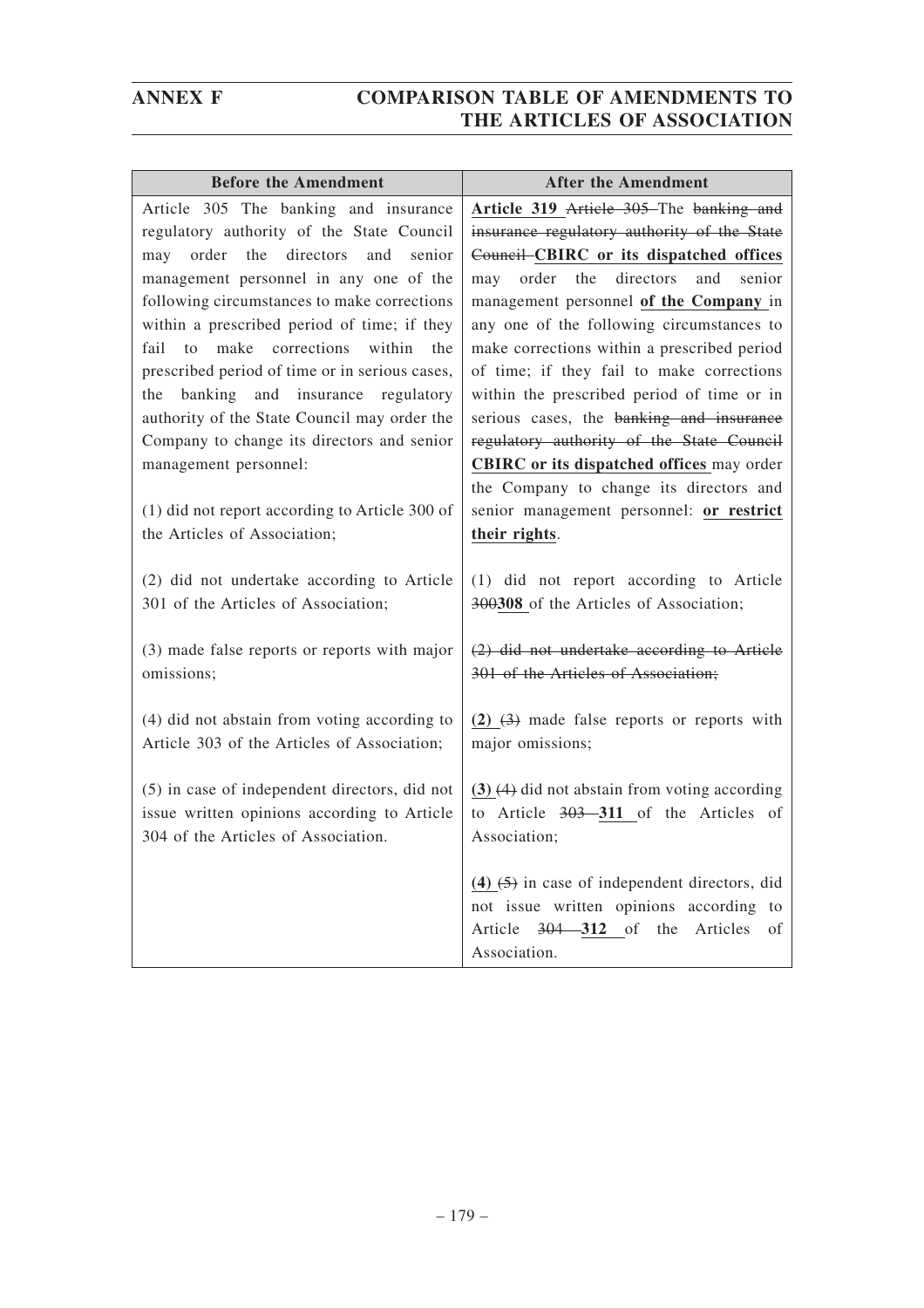| <b>Before the Amendment</b> | <b>After the Amendment</b>                                                                                                                                                                                                                                                                                                                                                                                                                                      |
|-----------------------------|-----------------------------------------------------------------------------------------------------------------------------------------------------------------------------------------------------------------------------------------------------------------------------------------------------------------------------------------------------------------------------------------------------------------------------------------------------------------|
| (New Section)               | Article 320 Large shareholders shall abide<br>by laws, regulations and<br>relevant<br>provisions of the CBIRC on related party<br>transactions<br>to<br>guarantee<br>the<br>transparency and fairness of transactions<br>with the Company. Large shareholders<br>are prohibited to conduct improper<br>related<br>party transactions<br>with<br>the<br>Company by following means, or utilize<br>their influence on the Company to obtain<br>improper benefits: |
|                             | obtain credit granted by banks<br>(1)<br>including loans, bill acceptance and<br>discounts, bond investments, investments<br>by specific purpose vehicles under such<br>better than the similar<br><b>as</b><br>terms<br>transactions with non-related parties;<br>illegally occupy or allocate<br>(2)<br>the<br>Company's funds or other rights and<br>interests by means of borrowings or<br>guarantee;                                                       |
|                             | (3) the Company bears the unreasonable<br>expenses or relevant expenses that shall be<br>borne by large shareholders or its related<br>parties;                                                                                                                                                                                                                                                                                                                 |
|                             | (4) purchase or rent the Company's assets<br>under terms better than the similar<br>transactions with non-related parties, or<br>sell or lease bad assets to the Company;                                                                                                                                                                                                                                                                                       |
|                             | (5) use the Company's intangible assets<br>for free or under terms better than the<br>similar<br>transactions<br>with non-related<br>or charge high royalties of<br>parties,<br>intangible assets against the Company;                                                                                                                                                                                                                                          |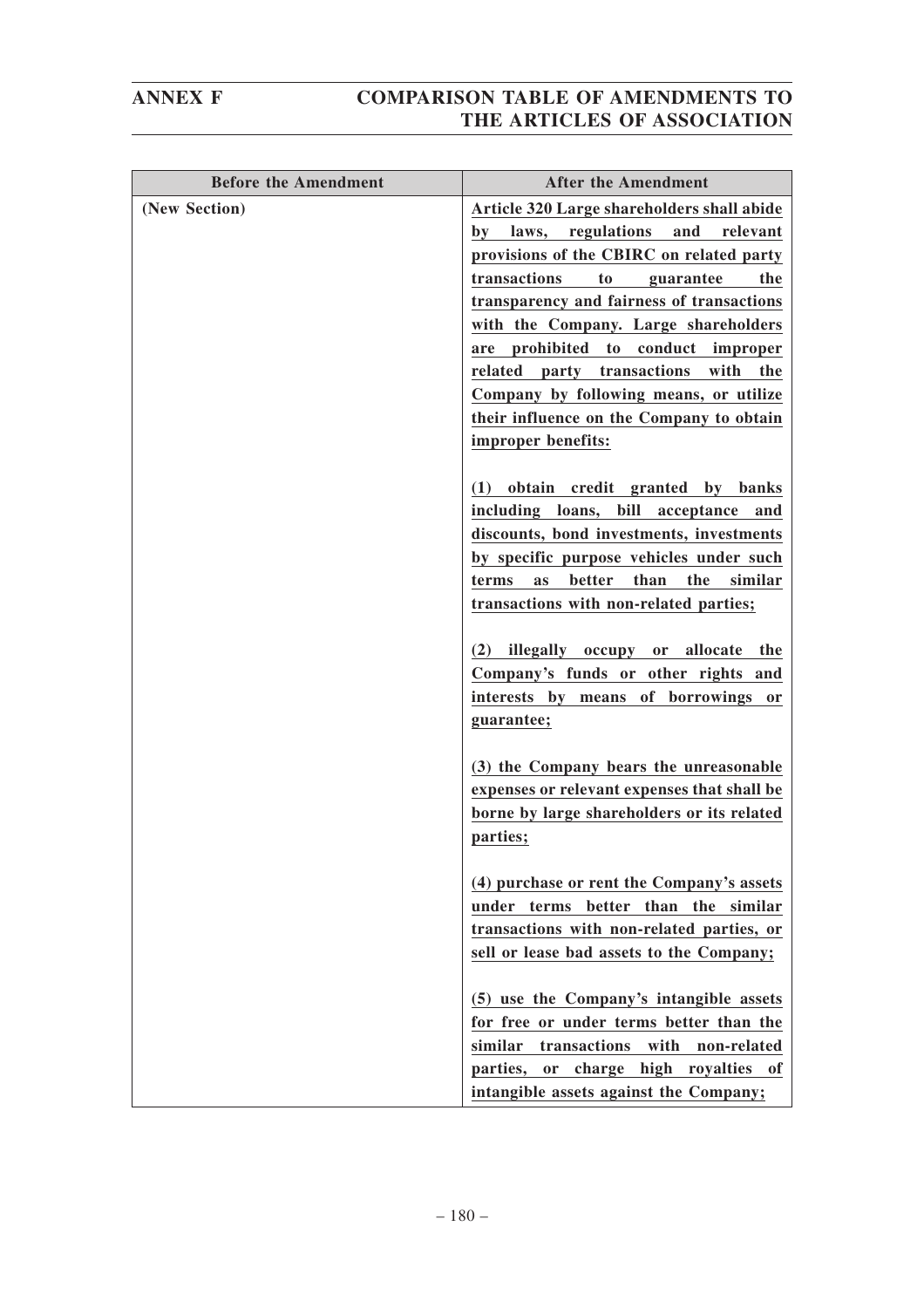| <b>Before the Amendment</b> | <b>After the Amendment</b>                                                                                                                                                                                                                                                                                                                                                                                                                                                                                                                          |
|-----------------------------|-----------------------------------------------------------------------------------------------------------------------------------------------------------------------------------------------------------------------------------------------------------------------------------------------------------------------------------------------------------------------------------------------------------------------------------------------------------------------------------------------------------------------------------------------------|
|                             | (6) seek for business opportunities for the<br>Company by making use of the status as a<br>large shareholder;                                                                                                                                                                                                                                                                                                                                                                                                                                       |
|                             | (7) seek for benefits by making use of<br>information or business secrets of the<br>Company that are not made public;                                                                                                                                                                                                                                                                                                                                                                                                                               |
|                             | conduct improper related party<br>(8)<br>transactions or obtain improper benefits<br>in other ways.                                                                                                                                                                                                                                                                                                                                                                                                                                                 |
| (New Section)               | Article 321 Large shareholders shall fully<br>evaluate the necessity and rationality of<br>the related party transactions with the<br>Company, and shall not evade the review<br>of related transactions by concealing the<br>relationship,<br>splitting<br>connected<br>transactions and extending the financing<br>chain by nested transactions.                                                                                                                                                                                                  |
| (New Section)               | Article 322 When conducting major<br>related transactions with the Company,<br>large shareholders and its related parties<br>provide relevant materials<br>shall<br>- in<br>accordance with relevant regulations and<br>regulatory requirements, which shall be<br>reported and disclosed by the Company in<br>accordance with relevant regulations.                                                                                                                                                                                                |
|                             | shareholders<br>shall<br>Large<br>provide<br>cooperation for the Company in the<br>dynamic management of related party<br>transactions, promptly summarize<br>the<br>accumulative amount of related party<br>transactions, monitor whether relevant<br>provisions on the concentration ratio of<br>related transactions are satisfied, reflect<br>the overall situation of the related party<br>transactions with the<br>Company on a<br>regular<br>basis,<br>and<br>promptly<br>take<br>measures according to the early warning<br>of the Company. |
|                             | In case large shareholders make private<br>placement of bonds, the Company shall<br>not provide guarantee therefor or make<br>purchase<br>directly<br>via<br>financial<br>or<br>products.                                                                                                                                                                                                                                                                                                                                                           |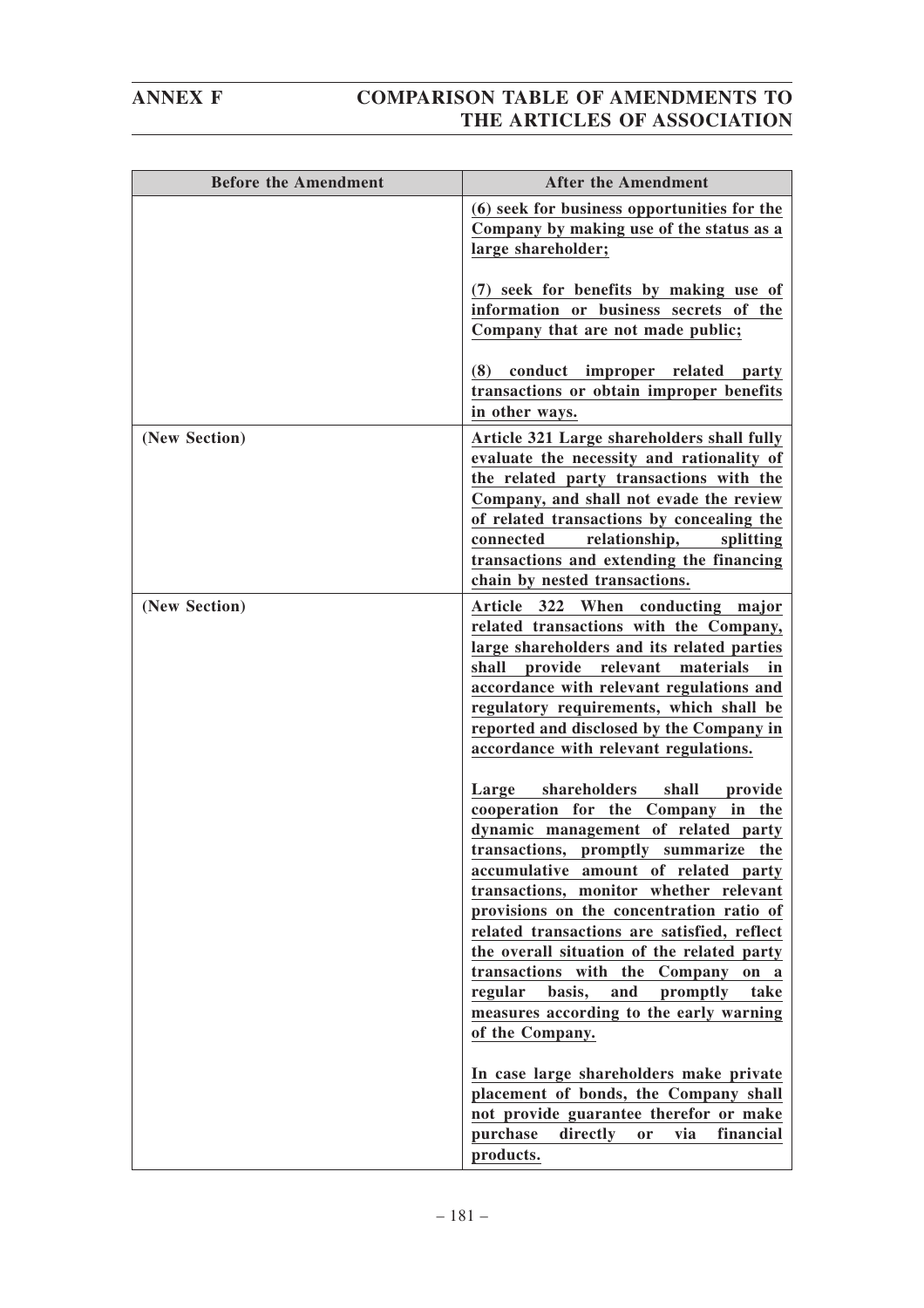| <b>Before the Amendment</b>                                                                                                                                                                                                                                                                                                                                                                                                                                                                                                                                                | <b>After the Amendment</b>                                                                                                                                                                                                                                                                                                                                                                                                                                                                                                                           |
|----------------------------------------------------------------------------------------------------------------------------------------------------------------------------------------------------------------------------------------------------------------------------------------------------------------------------------------------------------------------------------------------------------------------------------------------------------------------------------------------------------------------------------------------------------------------------|------------------------------------------------------------------------------------------------------------------------------------------------------------------------------------------------------------------------------------------------------------------------------------------------------------------------------------------------------------------------------------------------------------------------------------------------------------------------------------------------------------------------------------------------------|
| Article 321 Dividends shall be distributed in<br>the following forms:                                                                                                                                                                                                                                                                                                                                                                                                                                                                                                      | Article 332 Article 321 Dividends shall be<br>distributed in the following forms:                                                                                                                                                                                                                                                                                                                                                                                                                                                                    |
| $(1)$ Cash; and                                                                                                                                                                                                                                                                                                                                                                                                                                                                                                                                                            | $(1)$ Cash; and                                                                                                                                                                                                                                                                                                                                                                                                                                                                                                                                      |
| $(2)$ Shares.                                                                                                                                                                                                                                                                                                                                                                                                                                                                                                                                                              | (2) Shares.                                                                                                                                                                                                                                                                                                                                                                                                                                                                                                                                          |
| The profit distribution of the Company<br>attaches the emphasis on the reasonable<br>return on the investment of investors. The<br>Company's profit distribution policy should<br>maintain a certain continuity and stability,<br>and the Company shall distribute dividends<br>in the profitable year. The profits distributed<br>by the Company in the form of cash shall not<br>be less than ten percent $(10\%)$ of the<br>achieved profits available for distribution in<br>each year.                                                                                | The profit distribution of the Company<br>attaches the emphasis on the reasonable<br>return on the investment of investors. The<br>Company's profit distribution policy should<br>maintain a certain continuity and stability,<br>and the Company shall distribute dividends<br>in the profitable year. The profits distributed<br>by the Company in the form of cash shall not<br>be less than ten percent $(10\%)$ of the<br>achieved profits available for distribution in<br>each year in conformity with regulatory                             |
|                                                                                                                                                                                                                                                                                                                                                                                                                                                                                                                                                                            | requirements.                                                                                                                                                                                                                                                                                                                                                                                                                                                                                                                                        |
| Any amount paid upon any shares before a<br>call is made on shares shall bear interest<br>thereon, and however, the shareholder is not<br>entitled to any dividends of such pre-paid<br>share capital declared subsequently. The<br>Company may exercise the power to cease<br>sending dividend warrants to holders of<br>overseas-listed foreign shares by post if such<br>warrants have been left uncashed on two<br>consecutive occasions, provided that the<br>Company may do so on the first occasion on<br>which<br>such undelivered<br>warrants<br>are<br>returned. | Any amount paid upon any shares before a<br>call is made on shares shall bear interest<br>thereon, and however, the shareholder is not<br>entitled to any dividends of such pre-paid<br>share capital declared subsequently. The<br>Company may exercise the power to cease<br>sending dividend warrants to holders of<br>overseas-listed foreign shares by post if such<br>warrants have been left uncashed on two<br>consecutive occasions, provided that the<br>Company may do so on the first occasion on<br>which such undelivered warrants are |
|                                                                                                                                                                                                                                                                                                                                                                                                                                                                                                                                                                            | returned.                                                                                                                                                                                                                                                                                                                                                                                                                                                                                                                                            |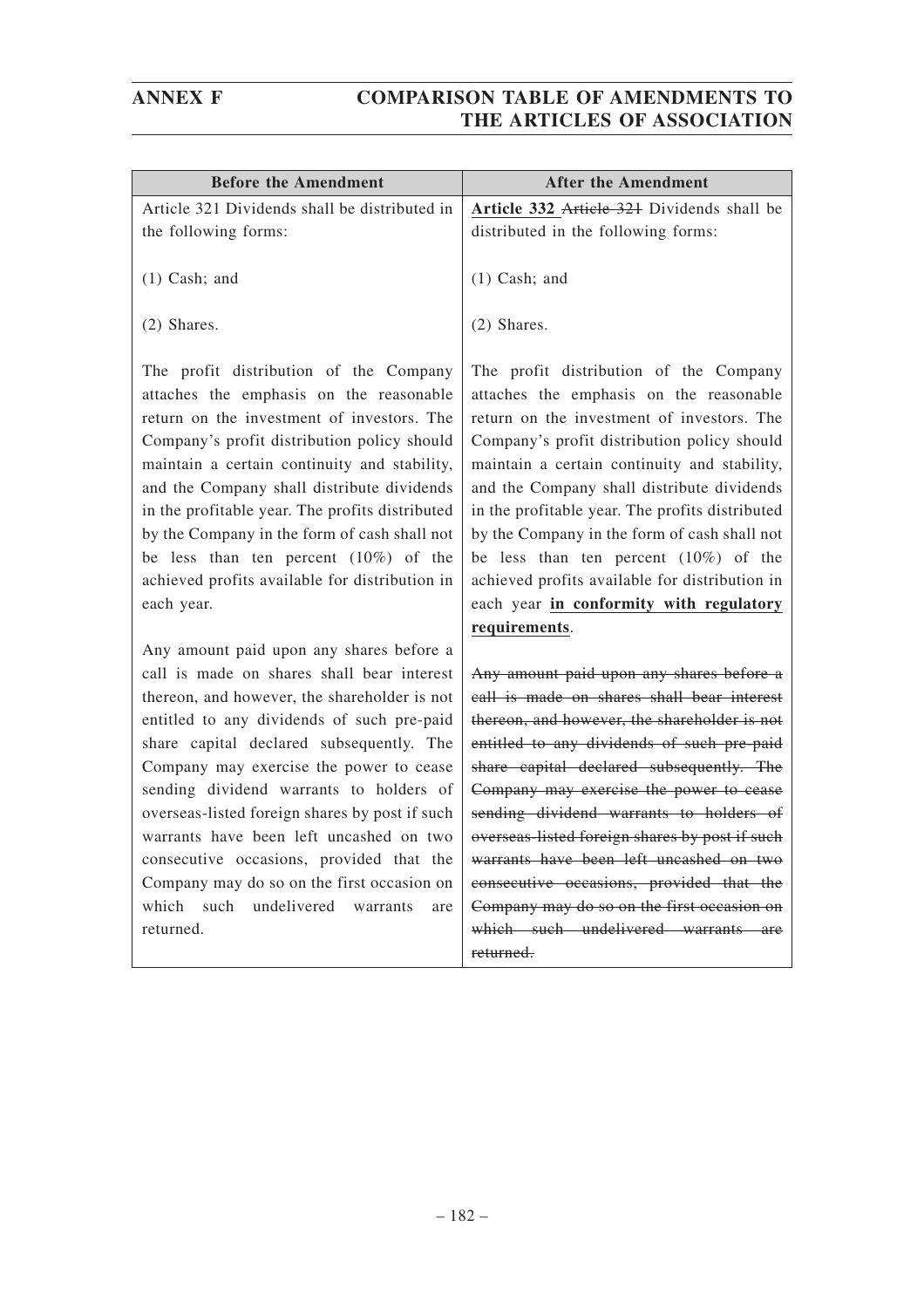| <b>Before the Amendment</b>                                                                                                                                                                                                                                                                                                                                                                                                                                                                                                            | <b>After the Amendment</b>                                                                                                                                                                                                                                                                                                                                                                                                                                                                                                          |
|----------------------------------------------------------------------------------------------------------------------------------------------------------------------------------------------------------------------------------------------------------------------------------------------------------------------------------------------------------------------------------------------------------------------------------------------------------------------------------------------------------------------------------------|-------------------------------------------------------------------------------------------------------------------------------------------------------------------------------------------------------------------------------------------------------------------------------------------------------------------------------------------------------------------------------------------------------------------------------------------------------------------------------------------------------------------------------------|
| The Company may exercise the power to sell<br>the shares of a holder of overseas-listed<br>foreign shares who is unreachable in the way<br>the Board of Directors considers appropriate<br>only upon fulfilling the<br>following<br>requirements:                                                                                                                                                                                                                                                                                      | The Company may exercise the power to sell<br>the shares of a holder of overseas-listed<br>foreign shares who is unreachable in the way<br>the Board of Directors considers appropriate<br>only upon fulfilling the following<br>requirements:                                                                                                                                                                                                                                                                                      |
| $(1)$ During a period of twelve $(12)$ years at                                                                                                                                                                                                                                                                                                                                                                                                                                                                                        | $(1)$ During a period of twelve $(12)$ years at                                                                                                                                                                                                                                                                                                                                                                                                                                                                                     |
| least three dividends in respect of the shares                                                                                                                                                                                                                                                                                                                                                                                                                                                                                         | least three dividends in respect of the shares                                                                                                                                                                                                                                                                                                                                                                                                                                                                                      |
| in question have become payable and no                                                                                                                                                                                                                                                                                                                                                                                                                                                                                                 | in question have become payable and no                                                                                                                                                                                                                                                                                                                                                                                                                                                                                              |
| dividend during that period has been claimed                                                                                                                                                                                                                                                                                                                                                                                                                                                                                           | dividend during that period has been claimed                                                                                                                                                                                                                                                                                                                                                                                                                                                                                        |
| by the shareholder; and                                                                                                                                                                                                                                                                                                                                                                                                                                                                                                                | by the shareholder; and                                                                                                                                                                                                                                                                                                                                                                                                                                                                                                             |
| (2) On expiry of twelve (12) years, the                                                                                                                                                                                                                                                                                                                                                                                                                                                                                                | $(2)$ On expiry of twelve $(12)$ years, the                                                                                                                                                                                                                                                                                                                                                                                                                                                                                         |
| Company gives notice of its intention to sell                                                                                                                                                                                                                                                                                                                                                                                                                                                                                          | Company gives notice of its intention to sell                                                                                                                                                                                                                                                                                                                                                                                                                                                                                       |
| the shares by way of an advertisement                                                                                                                                                                                                                                                                                                                                                                                                                                                                                                  | the shares by way of an advertisement                                                                                                                                                                                                                                                                                                                                                                                                                                                                                               |
| published in one or more newspapers                                                                                                                                                                                                                                                                                                                                                                                                                                                                                                    | published in one or more newspapers                                                                                                                                                                                                                                                                                                                                                                                                                                                                                                 |
| published in the place where the shares of                                                                                                                                                                                                                                                                                                                                                                                                                                                                                             | published in the place where the shares of                                                                                                                                                                                                                                                                                                                                                                                                                                                                                          |
| the Company are listed, and notifies the                                                                                                                                                                                                                                                                                                                                                                                                                                                                                               | the Company are listed, and notifies the                                                                                                                                                                                                                                                                                                                                                                                                                                                                                            |
| securities regulatory body of the place in                                                                                                                                                                                                                                                                                                                                                                                                                                                                                             | securities regulatory body of the place in                                                                                                                                                                                                                                                                                                                                                                                                                                                                                          |
| which the shares of the Company are listed.                                                                                                                                                                                                                                                                                                                                                                                                                                                                                            | which the shares of the Company are listed.                                                                                                                                                                                                                                                                                                                                                                                                                                                                                         |
| When power is granted to forfeit unclaimed                                                                                                                                                                                                                                                                                                                                                                                                                                                                                             | When power is granted to forfeit unclaimed                                                                                                                                                                                                                                                                                                                                                                                                                                                                                          |
| dividends, the power may be exercised only                                                                                                                                                                                                                                                                                                                                                                                                                                                                                             | dividends, the power may be exercised only                                                                                                                                                                                                                                                                                                                                                                                                                                                                                          |
| in six (6) years after the date of declaring                                                                                                                                                                                                                                                                                                                                                                                                                                                                                           | in six (6) years after the date of declaring                                                                                                                                                                                                                                                                                                                                                                                                                                                                                        |
| dividend date or six (6) years later.                                                                                                                                                                                                                                                                                                                                                                                                                                                                                                  | dividend date or six (6) years later.                                                                                                                                                                                                                                                                                                                                                                                                                                                                                               |
| The Company shall pay cash dividends and<br>other amounts to holders of domestic shares<br>in Renminbi. The Company shall calculate<br>and declare cash dividends and other<br>payments which are payable to holders of H<br>shares in Renminbi, and shall pay such<br>amounts in Hong Kong dollar. The Company<br>shall pay cash dividends and other amounts<br>to holders of overseas listed foreign shares<br>in foreign currency in accordance with the<br>relevant<br>foreign<br>exchange<br>control<br>regulations of the State. | The Company shall pay cash dividends and<br>other amounts to holders of domestic shares<br>in Renminbi. The Company shall calculate<br>and declare cash dividends and other<br>payments which are payable to holders of H<br>shares in Renminbi, and shall pay such<br>amounts in Hong Kong dollar. The Company<br>shall pay cash dividends and other amounts<br>to holders of overseas listed foreign shares<br>in foreign currency in accordance with the<br>foreign exchange<br>relevant<br>control<br>regulations of the State. |
| Dividends distributed in shares shall be upon                                                                                                                                                                                                                                                                                                                                                                                                                                                                                          | Dividends distributed in shares shall be upon                                                                                                                                                                                                                                                                                                                                                                                                                                                                                       |
| resolutions of the shareholders' general                                                                                                                                                                                                                                                                                                                                                                                                                                                                                               | resolutions of the shareholders' general                                                                                                                                                                                                                                                                                                                                                                                                                                                                                            |
| meeting and reported to the banking and                                                                                                                                                                                                                                                                                                                                                                                                                                                                                                | meeting and reported to the banking and                                                                                                                                                                                                                                                                                                                                                                                                                                                                                             |

insurance regulatory authority for approval.

insurance regulatory authority for approval.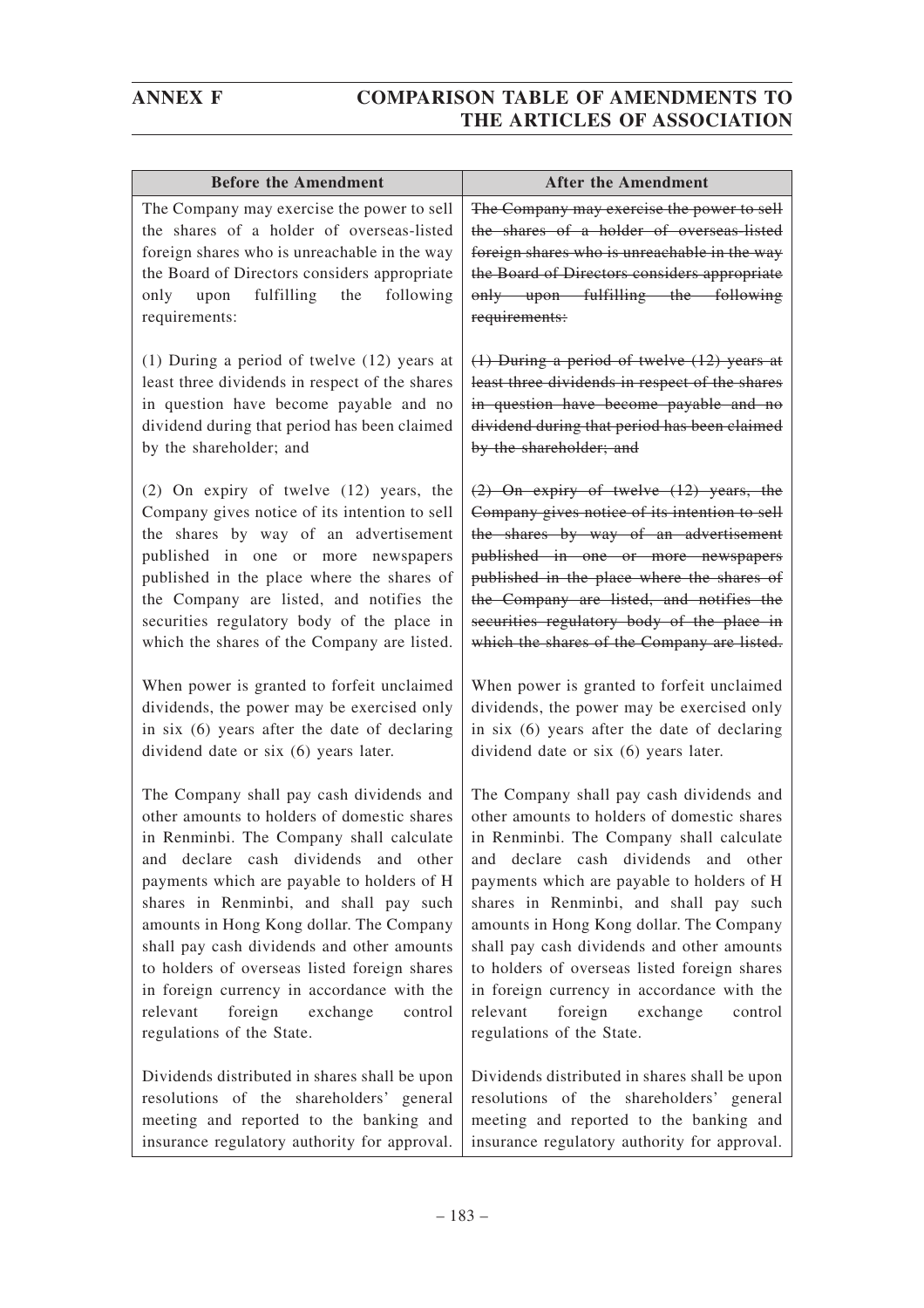| <b>Before the Amendment</b>                                                                                                                                                                                                                                                                                                                                                                                                                                                                             | <b>After the Amendment</b>                                                                                                                                                                                                                                                                                                                                                                                                                                                                              |
|---------------------------------------------------------------------------------------------------------------------------------------------------------------------------------------------------------------------------------------------------------------------------------------------------------------------------------------------------------------------------------------------------------------------------------------------------------------------------------------------------------|---------------------------------------------------------------------------------------------------------------------------------------------------------------------------------------------------------------------------------------------------------------------------------------------------------------------------------------------------------------------------------------------------------------------------------------------------------------------------------------------------------|
| Article 323 The Company shall implement<br>internal audit system, establish<br>an<br>an<br>independent and vertical audit management<br>system, and the internal audit department is<br>responsible for the Board of Directors. The<br>internal audit department shall engage full-<br>time auditors to conduct internal audit of<br>income and expenditure of its finances and<br>economic activities.                                                                                                 | Article 334 Article 323 The Company shall<br>implement<br>internal<br>audit<br>an<br>system,<br>establish an independent and vertical audit<br>management system, and the internal audit<br>department is responsible for the Board of<br>Directors-chief auditor or person in charge<br>of audit, and reports thereto. The internal<br>audit department shall engage full-time<br>auditors to conduct internal audit of income<br>expenditure of its<br>finances<br>and<br>and<br>economic activities. |
|                                                                                                                                                                                                                                                                                                                                                                                                                                                                                                         | The Company has a chief auditor or<br>in<br>charge of audit, who<br>person<br><i>is</i><br>responsible for the Board of Directors.<br>The chief auditor or person in charge of<br>audit shall be appointed and dismissed by<br>the Board of Directors, and shall report<br>work to the Board of Directors and the<br>Committee<br>of<br>Audit<br>the<br><b>Board</b><br>оf<br>Directors on a regular basis.                                                                                             |
| Article 324 Performance assessment and<br>remuneration<br>mechanism<br>and<br>its<br>implementation should subject to special<br>audit annually conducted by the internal<br>audit department, the audit results shall be<br>reported to the Board of Directors and Board<br>of Supervisors, and be submitted to the<br>banking and insurance regulatory authority.<br>The design and implementation of the<br>Company's remuneration system shall be<br>incorporated into the scope of internal audit. | (Delete)                                                                                                                                                                                                                                                                                                                                                                                                                                                                                                |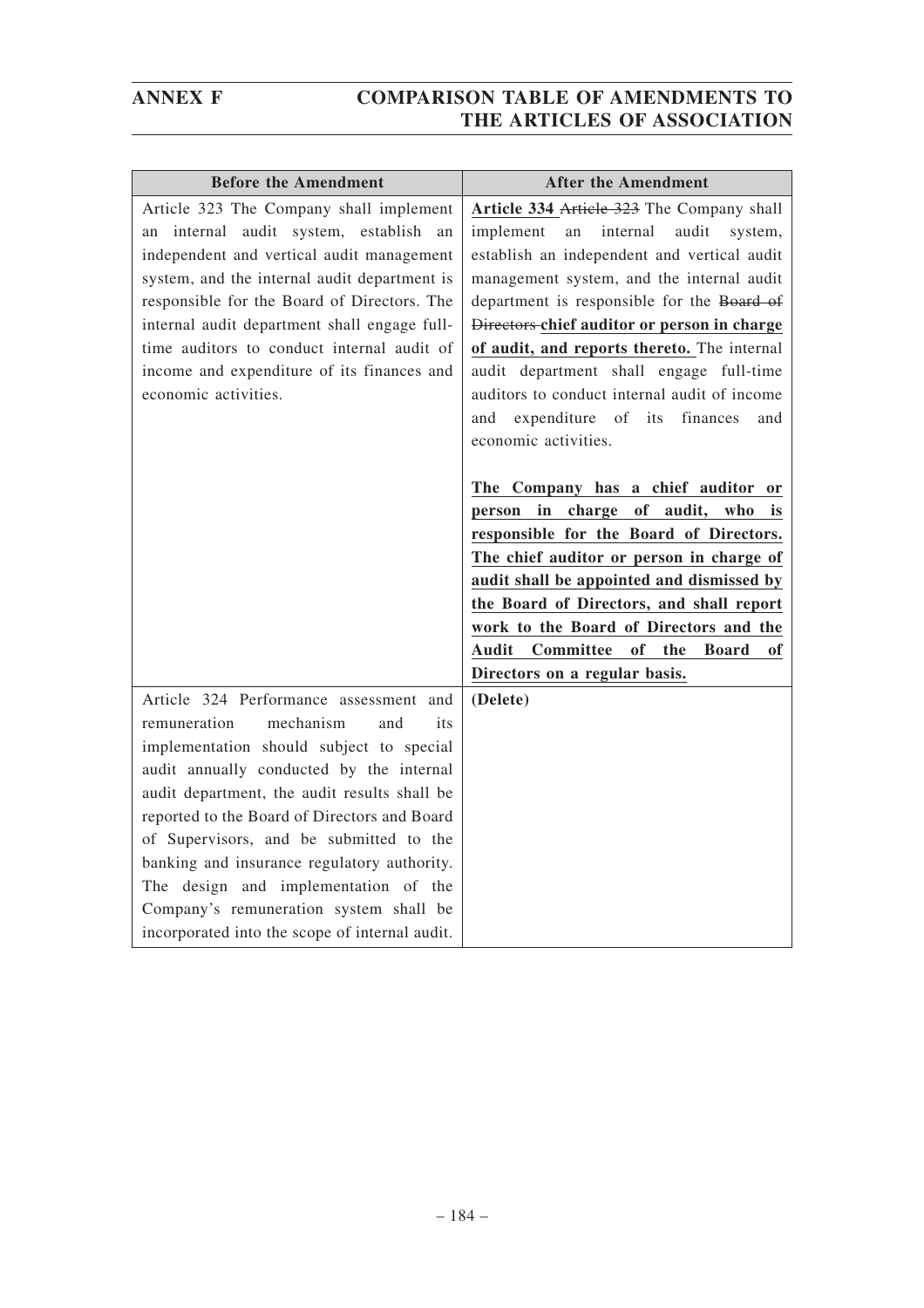| <b>Before the Amendment</b>                    | <b>After the Amendment</b>                                                    |
|------------------------------------------------|-------------------------------------------------------------------------------|
| Article 326 The Company shall engage an        | Article 336 Article 326 The Company shall                                     |
| independent accounting firm the relevant       | engage an independent, professional and                                       |
| regulations of the State to audit the          | qualified accounting firm the relevant                                        |
| Company's annual financial statements and      | regulations of the State to audit the                                         |
| review the Company's other financial           | Company's annual financial statements,                                        |
| reports. The external audit institutions shall | review the Company's other financial                                          |
| incorporate the design and implementation      | reports, and-conduct regular evaluation on                                    |
| of the Company's remuneration system into      | the internal control of the Company. The                                      |
| the audit scope.                               | external audit institutions shall incorporate                                 |
|                                                | the design and implementation of the                                          |
| The<br>Company's engagement<br>of<br>an        | Company's remuneration system into the                                        |
| accounting firm shall be decided<br>by         | audit scope.                                                                  |
| shareholders' general meeting.                 |                                                                               |
|                                                | The Company's engagement of an                                                |
|                                                | accounting firm shall be decided by                                           |
|                                                | shareholders' general meeting.                                                |
|                                                |                                                                               |
|                                                | The Company shall promptly submit                                             |
|                                                | external audit reports and the audit                                          |
|                                                | opinions of the audit institutions on the                                     |
|                                                | validity of the internal control of the                                       |
|                                                | Company to the banking and insurance                                          |
|                                                | regulatory authority of the State Council                                     |
|                                                | and/or its dispatched offices. Where                                          |
|                                                | external audit institutions issue non-<br>standard audit reports to financial |
|                                                | reports, the Board of Directors of the                                        |
|                                                | Company shall make special explanations                                       |
|                                                | and public disclosure of the audit opinions                                   |
|                                                | and involved matters.                                                         |
|                                                |                                                                               |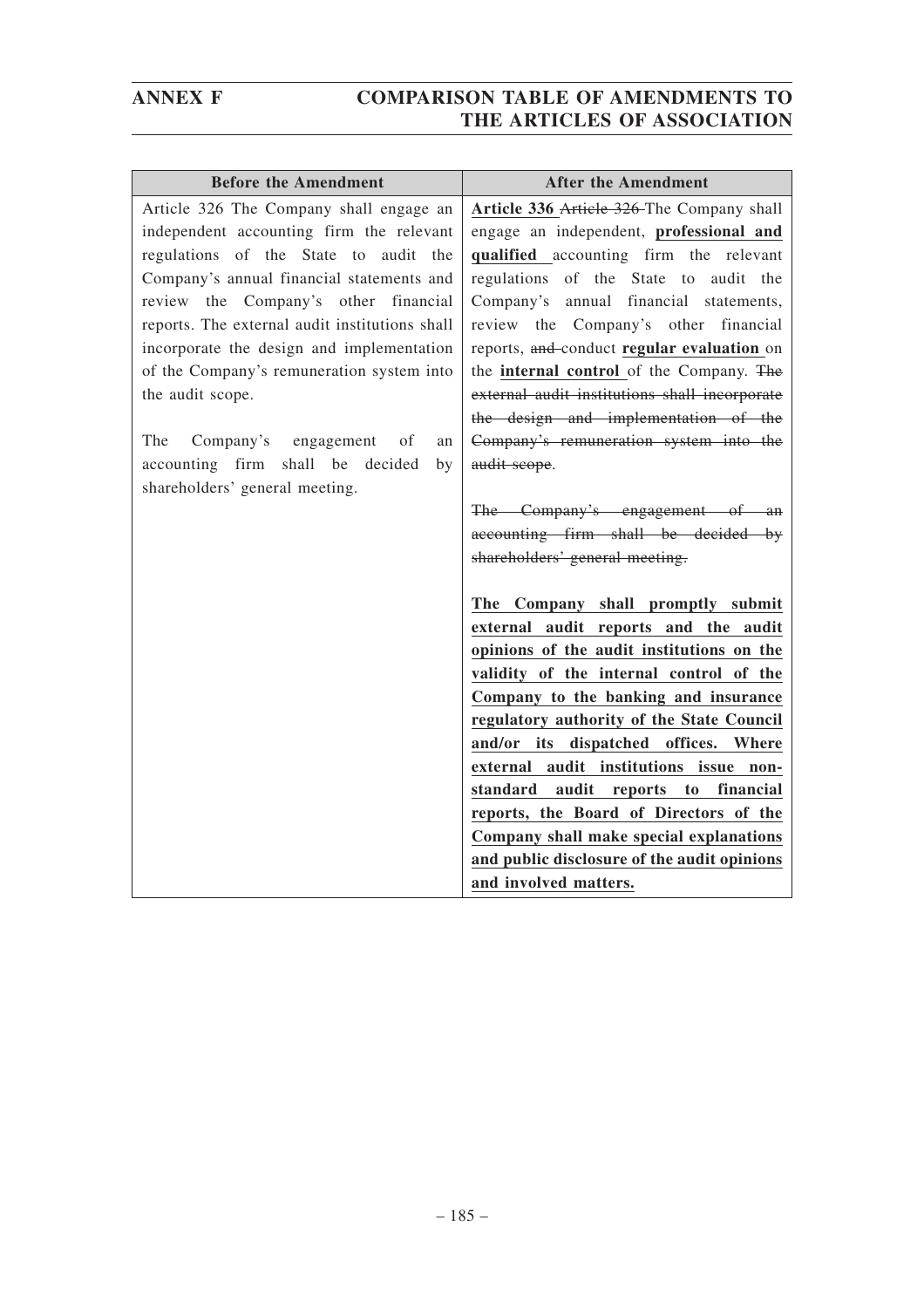| <b>Before the Amendment</b>                                                                     | <b>After the Amendment</b>                    |
|-------------------------------------------------------------------------------------------------|-----------------------------------------------|
| Article 328 The accounting firm engaged by                                                      | Article 338 Article 328 External audit        |
| the Company shall have the following rights:                                                    | institutions<br>shall<br>perform<br>audit     |
|                                                                                                 | responsibilities<br>in<br>an<br>independent,  |
| (1) To inspect at any time the accounting                                                       | objective, impartial and prudent manner;      |
| and<br>vouchers of the<br>records<br>books,                                                     | accounting<br>firm engaged<br>the<br>by the   |
| Company, and to require the directors,                                                          | Company shall have the following rights:      |
| president and other senior management                                                           |                                               |
| personnel of the Company to provide any                                                         | (1) To inspect at any time the accounting     |
| information<br>relevant<br>and<br>explanation                                                   | books, records<br>and<br>vouchers<br>of the   |
| thereof;                                                                                        | Company, and to require the directors,        |
|                                                                                                 | president and other senior management         |
| (2) To require the Company to take all                                                          | personnel of the Company to provide any       |
| reasonable steps to obtain all necessary                                                        | information<br>relevant<br>and<br>explanation |
| explanation<br>information<br>and<br>for<br>the<br>performing the duties from its subsidiaries; | thereof;                                      |
| and                                                                                             | (2) To require the Company to take all        |
|                                                                                                 | reasonable steps to obtain all necessary      |
| (3) To attend shareholders' general meeting                                                     | information and explanation<br>for<br>the     |
| and to receive all notices of, and other                                                        | performing the duties from its subsidiaries;  |
| communications<br>relating<br>to,<br>any                                                        | and                                           |
| shareholders' general meeting which any                                                         |                                               |
| shareholder is entitled to receive, and to be                                                   | (3) To attend shareholders' general meeting   |
| heard at any shareholders' general meeting                                                      | and to receive all notices of, and other      |
| in relation to matters concerning its role as                                                   | communications<br>relating<br>to,<br>any      |
| the accounting firm of the Company.                                                             | shareholders' general meeting which any       |
|                                                                                                 | shareholder is entitled to receive, and to be |
|                                                                                                 | heard at any shareholders' general meeting    |
|                                                                                                 | in relation to matters concerning its role as |
|                                                                                                 | the accounting firm of the Company.           |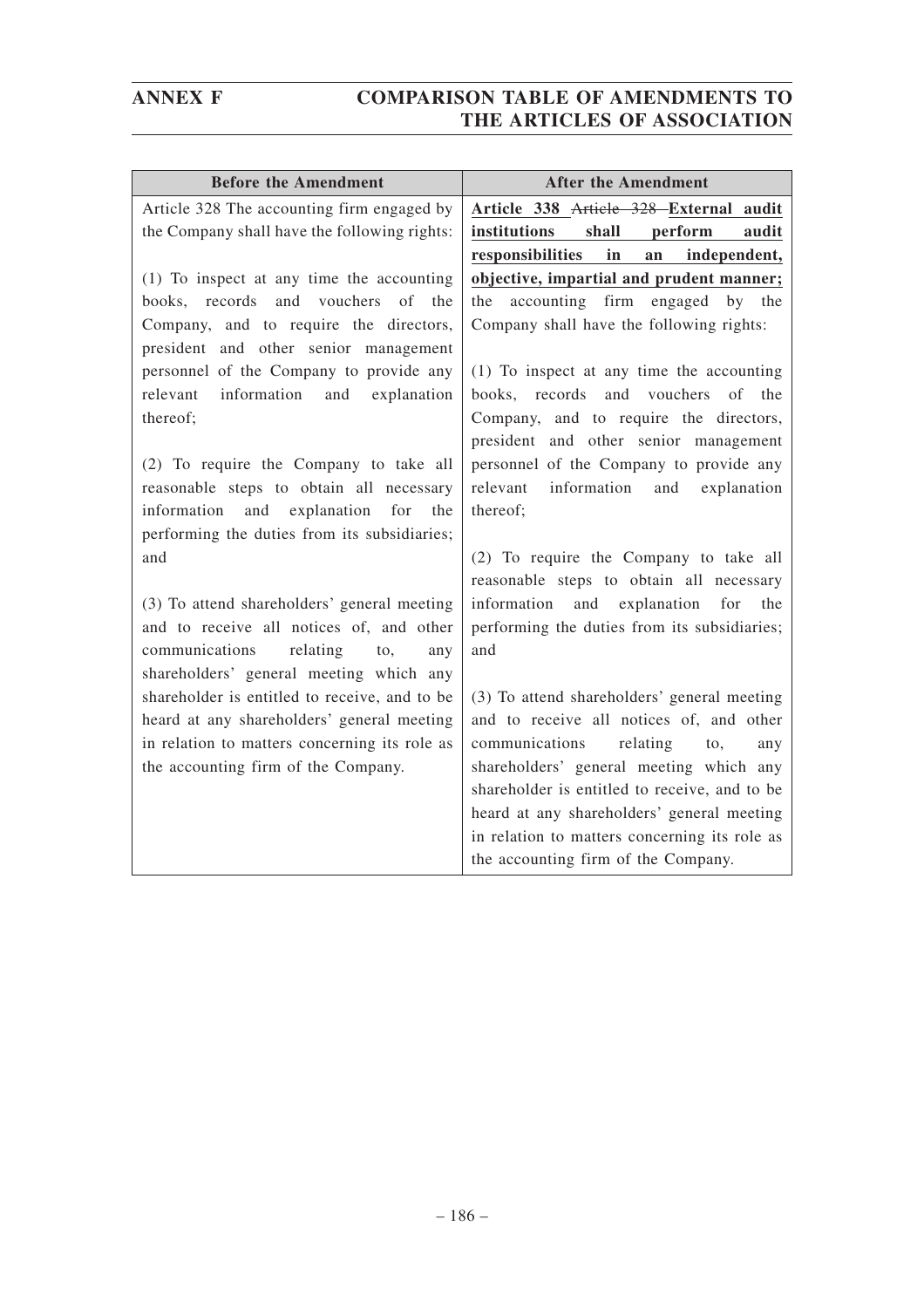| <b>Before the Amendment</b>                                                                                                                                                                                                                                                                                                                                                                                                                                                                                                                                                                                                                                                                                                                                                                             | <b>After the Amendment</b>                                                                                                                                                                                                                                                                                                                                                                                                                                                                                                                                                                                                                                                                                                                                                                                       |
|---------------------------------------------------------------------------------------------------------------------------------------------------------------------------------------------------------------------------------------------------------------------------------------------------------------------------------------------------------------------------------------------------------------------------------------------------------------------------------------------------------------------------------------------------------------------------------------------------------------------------------------------------------------------------------------------------------------------------------------------------------------------------------------------------------|------------------------------------------------------------------------------------------------------------------------------------------------------------------------------------------------------------------------------------------------------------------------------------------------------------------------------------------------------------------------------------------------------------------------------------------------------------------------------------------------------------------------------------------------------------------------------------------------------------------------------------------------------------------------------------------------------------------------------------------------------------------------------------------------------------------|
| Article 332 The Company's engagement,<br>removal and non-reengagement of<br>an<br>accounting firm shall be resolved<br>by<br>shareholders' general meeting and filed with<br>the securities regulatory authority and the<br>banking and insurance regulatory authority<br>of the State Council.<br>Where it is proposed that any resolution be<br>passed at a shareholders' general meeting<br>concerning the engagement of an accounting<br>firm, which is not an incumbent firm, to fill<br>a casual vacancy in the office of the<br>accountants' firm, or to reengage<br>an<br>accounting firm which was engaged by the<br>Board of Directors to fill a casual vacancy,<br>or to remove the accounting firm before the<br>expiration of its term of office, the following<br>provisions shall apply: | Article 342 Article 332 The Company's<br>engagement, removal and non-reengagement<br>of an accounting firm shall be resolved by<br>shareholders' general meeting and filed with<br>the securities regulatory authority and the<br>banking and insurance regulatory authority<br>of the State Council. Where it is proposed<br>any resolution be passed at a<br>that<br>shareholders' general meeting concerning<br>the engagement of an accounting firm,<br>which is not an incumbent firm, to fill a<br>casual vacancy in the office of the<br>accountants' firm, or to reengage<br>an<br>accounting firm which was engaged by the<br>Board of Directors to fill a casual vacancy,<br>or to remove the accounting firm before the<br>expiration of its term of office, the following<br>provisions shall apply: |
|                                                                                                                                                                                                                                                                                                                                                                                                                                                                                                                                                                                                                                                                                                                                                                                                         |                                                                                                                                                                                                                                                                                                                                                                                                                                                                                                                                                                                                                                                                                                                                                                                                                  |
| Article 344 In the event of merger or<br>division of the Company, the Board of<br>Directors of the Company shall take<br>necessary measures to protect the legal<br>interests of shareholders that object to the<br>merger or division of the Company.                                                                                                                                                                                                                                                                                                                                                                                                                                                                                                                                                  | (Delete)                                                                                                                                                                                                                                                                                                                                                                                                                                                                                                                                                                                                                                                                                                                                                                                                         |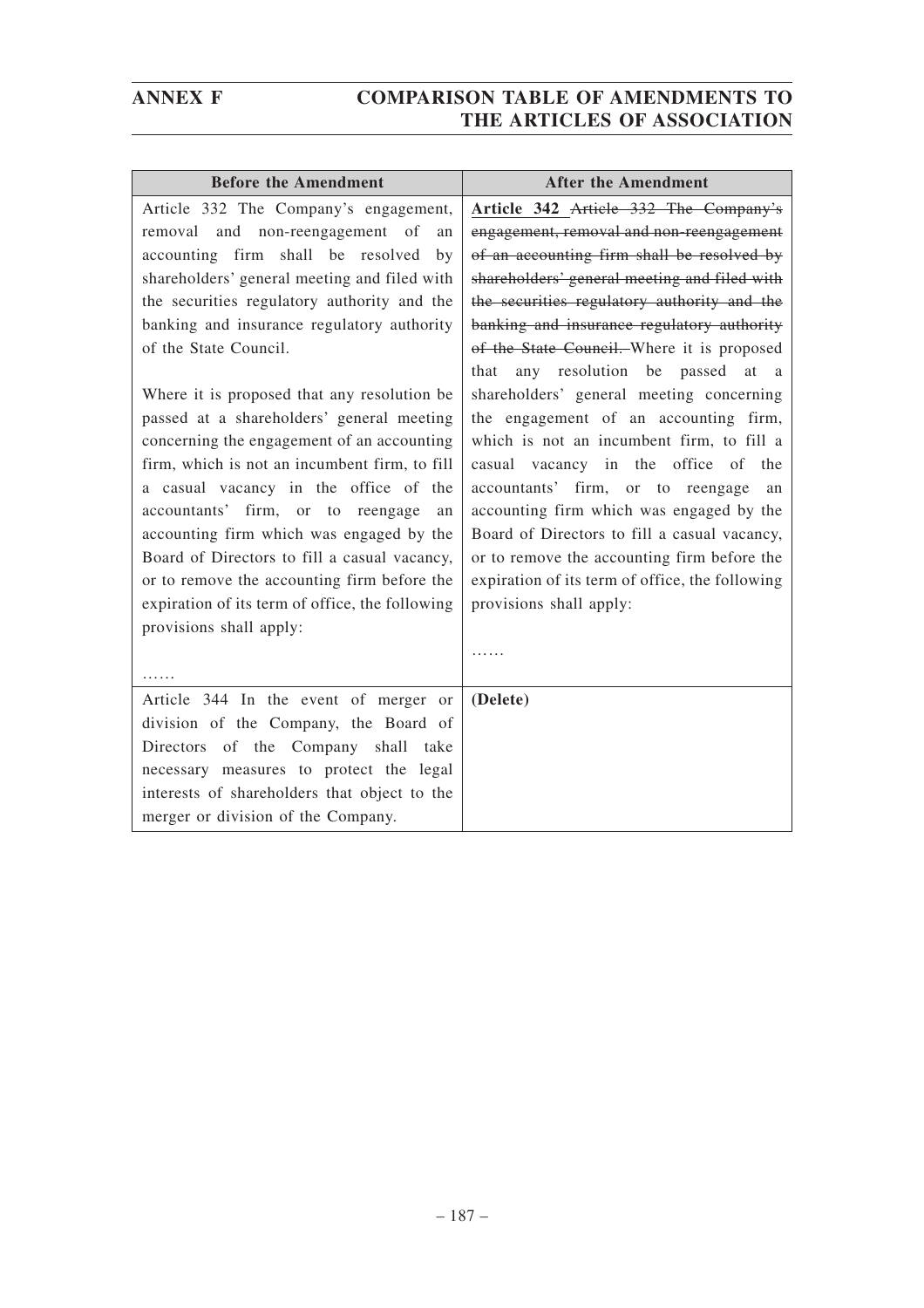| <b>Before the Amendment</b>                      | <b>After the Amendment</b>                          |
|--------------------------------------------------|-----------------------------------------------------|
| Article 363 Definitions                          | Article 372 Article 363 Definitions                 |
| (1) The "actual controller" shall refer to the   | (1) The "controlling shareholders" shall            |
| persons who, not being a shareholder of the      | refer to those who hold 50% or more of              |
| Company, is able to exercise control over the    | the total shares of the Company, or hold            |
| acts of the Company through an investment        | less than 50% of the total shares of the            |
| any<br>relationship,<br>agreement<br>other<br>or | Company but have a significant impact on            |
| arrangement.                                     | the resolution of the shareholders' general         |
|                                                  | meeting based on its voting right in                |
| (2) The "connected relationship" shall refer     | proportion to shares of the Company.                |
| to the relationship between the Company's        |                                                     |
| controlling shareholders, actual controllers,    | $(2)$ $(1)$ -The "actual controller" shall refer to |
| directors, supervisors, senior management        | the persons who, not being a shareholder of         |
| personnel and the enterprises under their        | the Company, is able to exercise control over       |
| direct or indirect control, as well as other     | the acts of the Company through an                  |
| relationships that may result in the transfer    | investment relationship, any agreement or           |
| of the interests of the Company. However,        | other arrangement.                                  |
| state-owned enterprises shall not have the       |                                                     |
| relationship aforementioned due to jointly       | (3) The "person acting in concert" shall            |
| being controlled by the State.                   | refer to relevant investors who make                |
|                                                  | concerted actions with such investor                |
|                                                  | through<br>other<br>agreements<br>or                |
|                                                  | arrangements to expand the number of                |
|                                                  | shares or voting rights of the Company.             |
|                                                  | (4) The "ultimate beneficiary" shall refer          |
|                                                  | to the person who is entitled to the return         |
|                                                  | on equity of the Company.                           |
|                                                  | (5) The "related party" shall refer to the          |
|                                                  | legal person or natural person recognized           |
|                                                  | to have connected relationship according            |
|                                                  | to the regulatory requirements of the               |
|                                                  | regulatory authority on related party               |
|                                                  | transactions.<br>However,<br>state-owned            |
|                                                  | enterprises shall not have the relationship<br>due  |
|                                                  | aforementioned<br>to jointly<br>being               |
|                                                  | controlled by the State.                            |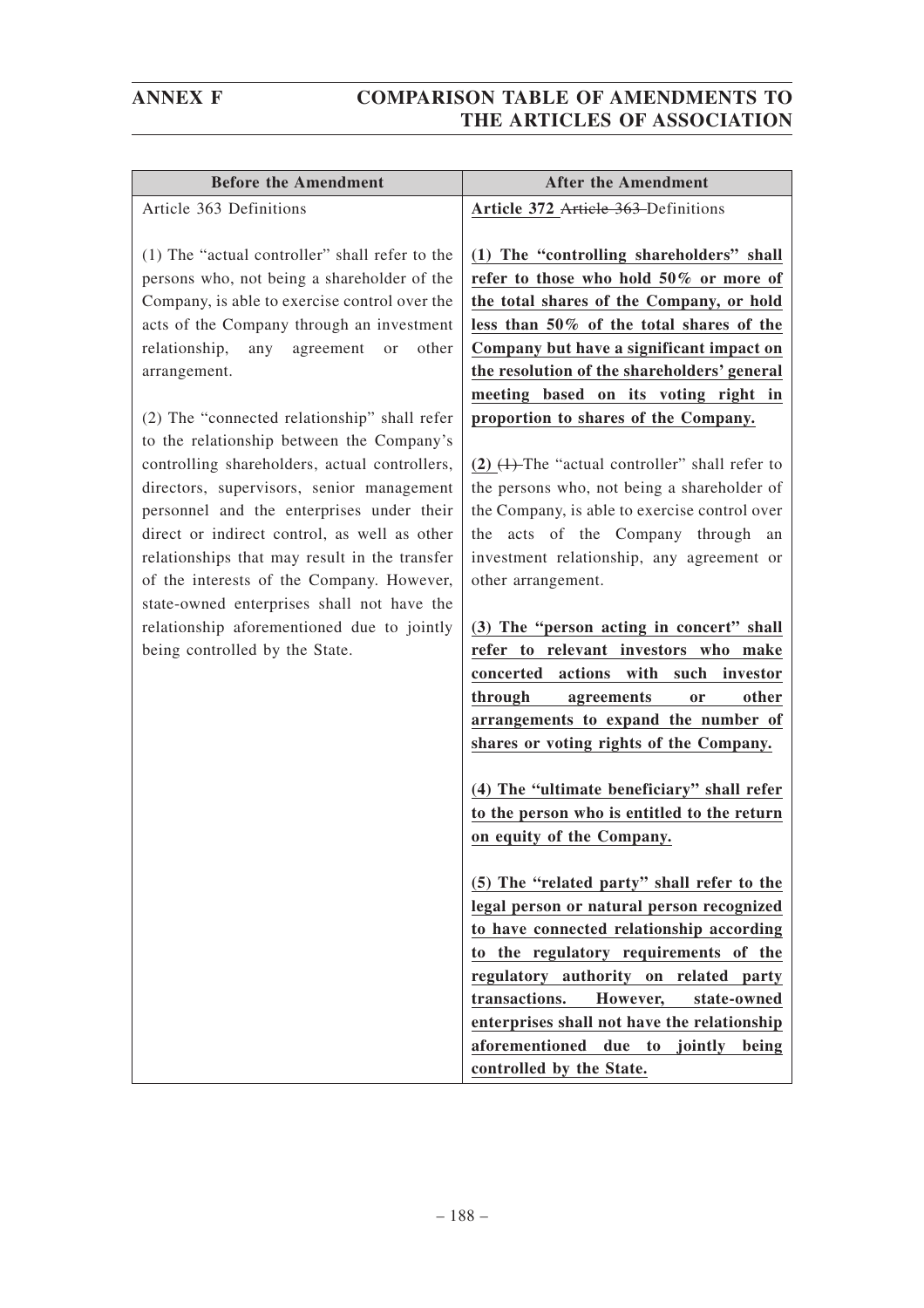| <b>Before the Amendment</b> | <b>After the Amendment</b>                                                             |
|-----------------------------|----------------------------------------------------------------------------------------|
|                             | (6) $(2)$ -The "connected relationship" shall                                          |
|                             | refer to the relationship between the                                                  |
|                             | Company's controlling shareholders, actual                                             |
|                             | controllers, directors, supervisors, senior                                            |
|                             | management personnel and the enterprises                                               |
|                             | under their direct or indirect control, as well                                        |
|                             | as other relationships that may result in the                                          |
|                             | transfer of the interests of the Company.                                              |
|                             | However, state-owned enterprises shall not                                             |
|                             | have the relationship aforementioned due to                                            |
|                             | jointly being controlled by the State.                                                 |
|                             | (7) The "on-site meeting" refers to the                                                |
|                             | meeting held on site or via video or                                                   |
|                             | telephone, which can guarantee<br>the                                                  |
|                             | instant exchange and discussion between                                                |
|                             | the participants.                                                                      |
|                             | (8) The "written signature" shall refer to                                             |
|                             | mode<br>of<br>meeting which<br>the<br>adopts                                           |
|                             | the<br>resolutions<br>motions<br>on<br>through                                         |
|                             | respective delivery or circulation delivery                                            |
|                             | for deliberation.                                                                      |
|                             | <b>The</b><br>"banking<br>and<br>(9)<br>insurance                                      |
|                             | regulatory authority of the State Council"                                             |
|                             | or "regulatory authority" shall refer to                                               |
|                             | the CBIRC and its dispatched offices.                                                  |
|                             | The Proposed Amendments to the Articles of Association include amendments to the name  |
|                             | of regulatory authority, i.e. "banking and insurance regulatory authority of the State |
|                             | Council" was amended as "banking and insurance regulatory authority of the State       |
| Council".                   |                                                                                        |

*Note:* Changes in the numbering of articles due to the amendments to the Articles of Association would not be listed separately as they do not involve any changes in the substantial contents of the Articles of Association.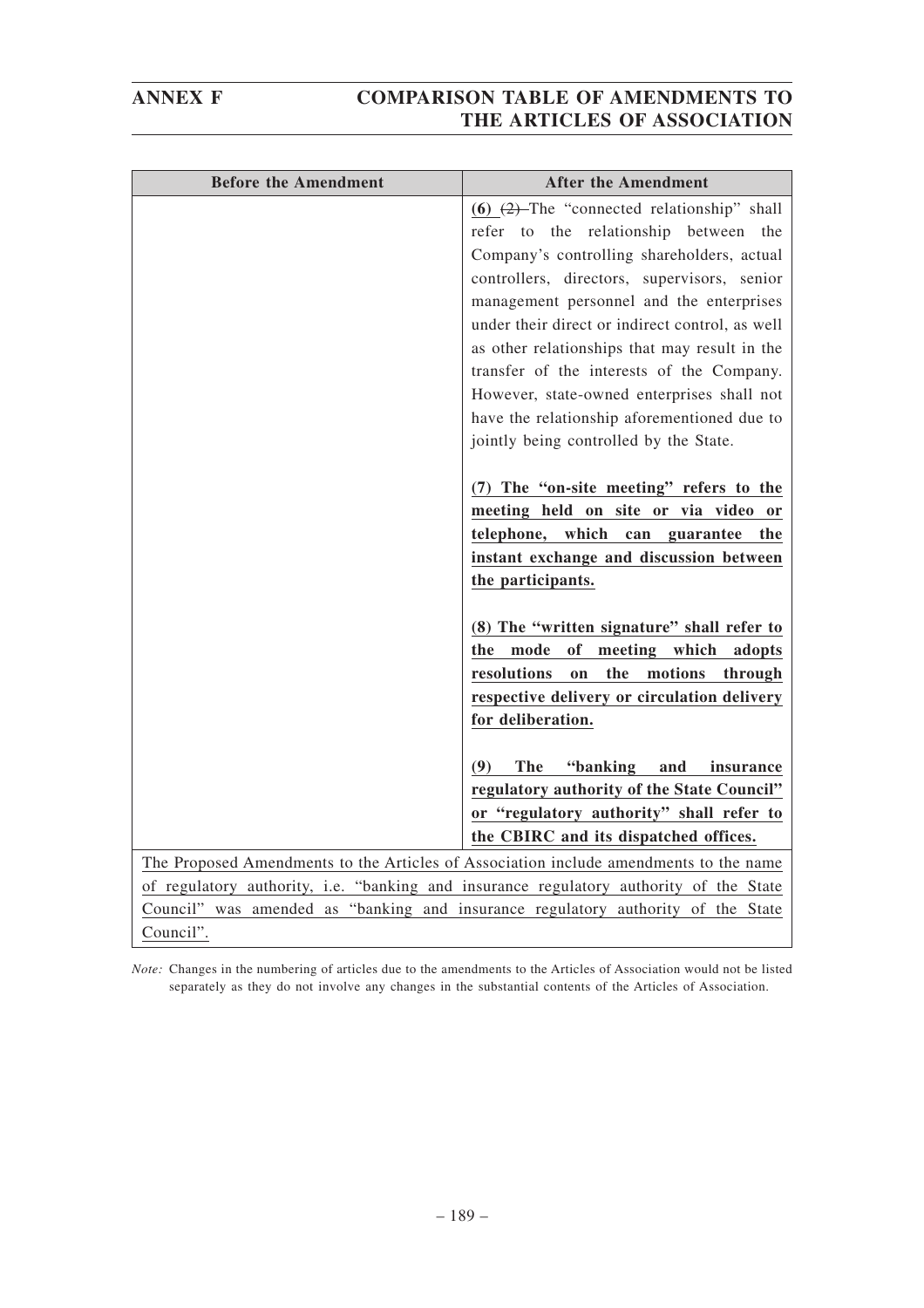*The Rules of Procedures of the Shareholders' General Meeting are prepared in Chinese without a formal English version. Therefore, any English version can only be used for reference. In case of any divergence, the Chinese version shall prevail.*

It is recommended that the Rules of Procedures of the Shareholders' General Meeting should be set out as follows:

| <b>Original Rules of Procedures</b>                                                | <b>Amended Rules of Procedures</b>                                                                                                                                                                                             |
|------------------------------------------------------------------------------------|--------------------------------------------------------------------------------------------------------------------------------------------------------------------------------------------------------------------------------|
| Article 1 The Rules of Procedures are                                              | Article 1 The Rules of Procedures are                                                                                                                                                                                          |
| formulated in combination with the actual                                          | formulated in combination with the actual                                                                                                                                                                                      |
| situations of the Company and in accordance                                        | situations of the Company and in accordance                                                                                                                                                                                    |
| with the Company Law of the People's                                               | with the Company Law of the People's                                                                                                                                                                                           |
| Republic of China (the "Company Law"),                                             | Republic of China (the "Company Law"),                                                                                                                                                                                         |
| the Securities Law of the People's Republic                                        | the Securities Law of the People's Republic                                                                                                                                                                                    |
| of China, the Commercial Bank Law of the                                           | of China, the Commercial Bank Law of the                                                                                                                                                                                       |
| People's Republic of China, the Articles of                                        | People's Republic of China, the Corporate                                                                                                                                                                                      |
| Association of Harbin Bank Co., Ltd. (the                                          | Governance Standards for Banking or                                                                                                                                                                                            |
| "Articles of Association of the Company")                                          | <b>Insurance Institutions (the "Governance</b>                                                                                                                                                                                 |
| and relevant provisions in relevant laws,                                          | Standards"), the Articles of Association of                                                                                                                                                                                    |
| administrative regulations, department rules                                       | Harbin Bank Co., Ltd. (the "Articles of                                                                                                                                                                                        |
| and the securities regulatory authority in the                                     | Association of the Company") and relevant                                                                                                                                                                                      |
| place of listing of the shares of the                                              | provisions in relevant laws, administrative                                                                                                                                                                                    |
| Company, with the purpose of further                                               | regulations,                                                                                                                                                                                                                   |
| specifying the right of Harbin Bank Co., Ltd.                                      | department rules                                                                                                                                                                                                               |
| (the "Company")                                                                    | and                                                                                                                                                                                                                            |
| license                                                                            | the                                                                                                                                                                                                                            |
| duties,                                                                            | securities regulatory authority in the place of                                                                                                                                                                                |
| to                                                                                 | listing of the shares of the Company, with                                                                                                                                                                                     |
| standardizing the organization and behavior                                        | the purpose of further specifying the right of                                                                                                                                                                                 |
| of the shareholders' general meeting of the                                        | Harbin Bank Co., Ltd. (the "Company") to                                                                                                                                                                                       |
| Company, and giving full play to the role of<br>the shareholders' general meeting. | license<br>duties,<br>standardizing<br>the<br>organization<br>behavior<br>of<br>and<br>the<br>shareholders' general meeting<br>of<br>the<br>Company, and giving full play to the role of<br>the shareholders' general meeting. |
| Article 3 Shareholders' general meetings                                           | Article 3 Shareholders' general meetings                                                                                                                                                                                       |
| shall exercise their functions and powers                                          | shall exercise their functions and powers                                                                                                                                                                                      |
| within the scope stipulated by the Company                                         | within the scope stipulated by the Company                                                                                                                                                                                     |
| Law and the Articles of Association. The                                           | Law and the Articles of Association. The                                                                                                                                                                                       |
| Rules will come into effect after the Articles                                     | Rules will come into effect after the Articles                                                                                                                                                                                 |
| of Association deliberated and adopted at the                                      | of Association deliberated and adopted at the                                                                                                                                                                                  |
| 2019 shareholders' general meeting obtain                                          | 2019 shareholders' general meeting obtain                                                                                                                                                                                      |
| the approval from China's banking and                                              | the approval from China's banking and                                                                                                                                                                                          |
| insurance regulatory authority.                                                    | insurance regulatory authority.                                                                                                                                                                                                |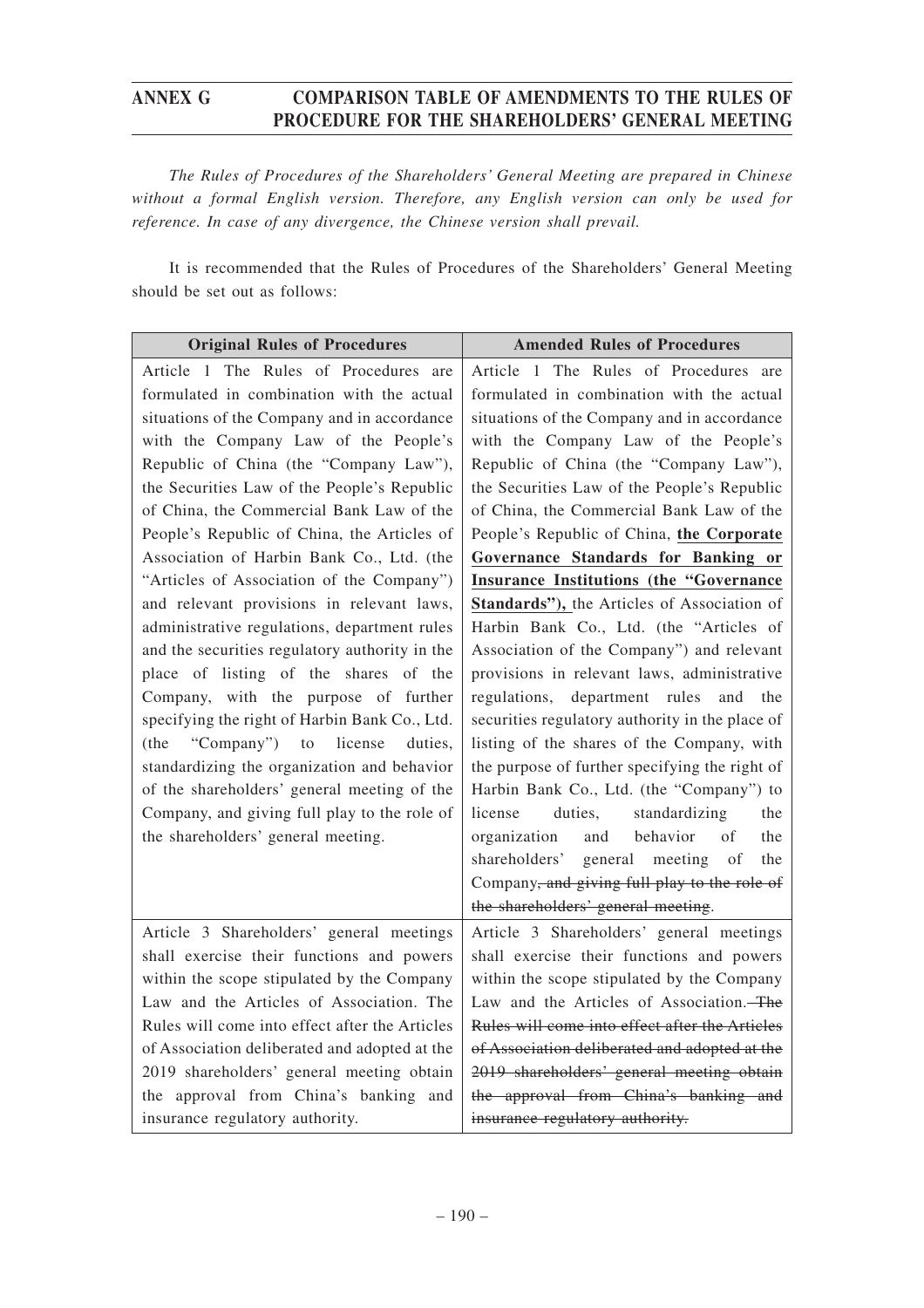| <b>Original Rules of Procedures</b>                                                        | <b>Amended Rules of Procedures</b>                                                          |
|--------------------------------------------------------------------------------------------|---------------------------------------------------------------------------------------------|
| Article 5 The annual shareholders' general                                                 | Article 14 The annual shareholders' general                                                 |
| meeting shall be held once every year within                                               | meeting shall be held once every year within                                                |
| six (6) months upon conclusion of the<br>previous fiscal year. Where it is necessary to    | six (6) months upon conclusion of the<br>previous fiscal year. Where it is necessary to     |
| meeting<br>under<br>the<br>special<br>postpone                                             | postpone the meeting under special                                                          |
| circumstances, the Company shall promptly                                                  | circumstances, the Company shall promptly                                                   |
| specify the reasons or submit reports to the                                               | specify the reasons or submit reports to the                                                |
| dispatched office of China Securities                                                      | dispatched office of China Securities                                                       |
| Regulatory Commission at the locality of the                                               | Regulatory Commission at the locality of the                                                |
| Company and the stock exchange on which<br>its shares are listed in accordance with the    | Company and the stock exchange on which<br>its shares are listed in accordance with the     |
| law, and fulfill the obligation of disclosure                                              | law, and fulfill the obligation of disclosure                                               |
| as required by the stock exchange on which                                                 | as required by the stock exchange on which                                                  |
| its shares are listed.                                                                     | its shares are listed.                                                                      |
| Article 6 The Company shall convene an                                                     | Article 15 The Company shall convene an                                                     |
| extraordinary shareholders' general meeting                                                | extraordinary shareholders' general meeting                                                 |
| within two (2) months since the date of the                                                | within two $(2)$ months since the date of the                                               |
| occurrence of<br>any<br>of the<br>following                                                | occurrence of<br>any of<br>the<br>following                                                 |
| circumstances:                                                                             | circumstances:                                                                              |
| (1) The number of directors is less than the                                               | (1) The number of directors is less than the                                                |
| statutory minimum number prescribed by                                                     | statutory minimum number prescribed by                                                      |
| the Company Law or two thirds $(2/3)$ of the                                               | the Company Law or two thirds $(2/3)$ of the                                                |
| number prescribed in the Articles of<br>Association;                                       | number prescribed in the Articles<br>of<br>Association;                                     |
|                                                                                            |                                                                                             |
| (2) The Company's loss not made up reaches                                                 | (2) The Company's loss not made up reaches                                                  |
| one third $(1/3)$ of the total paid-in equity;                                             | one third (1/3) of the total paid-in equity;                                                |
| (3) Written request has been put forward by                                                | (3) Written request has been put forward by                                                 |
| the shareholders who have more than ten                                                    | the shareholders who have more than ten                                                     |
| percent $(10\%)$ of the total voting shares of                                             | percent $(10\%)$ of the total voting shares of                                              |
| the Company individually or jointly held;                                                  | the Company individually or jointly held;                                                   |
| (4) The Board of Directors deems it as                                                     | (4) The Board of Directors deems it as                                                      |
| necessary;                                                                                 | necessary;                                                                                  |
|                                                                                            |                                                                                             |
| (5) The Board of supervisors proposes to                                                   | (5) The Board of supervisors proposes to                                                    |
| convene; and                                                                               | convene; and                                                                                |
| (6) Other circumstances stipulated by laws,                                                | $(6)$ More than half $(1/2)$ and no less than                                               |
| administrative regulations, department rules<br>or the Articles of Association. The number | two independent directors<br>propose to                                                     |
| of shares of the aforesaid Item (3) shall be                                               | convene; and                                                                                |
| calculated as of the date when shareholders                                                | (7) Other circumstances stipulated by laws,                                                 |
| put forward a written request.                                                             | administrative regulations, department rules                                                |
|                                                                                            | or the Articles of Association. The number                                                  |
|                                                                                            | of shares of the aforesaid Item (3) shall be<br>calculated as of the date when shareholders |
|                                                                                            | put forward a written request.                                                              |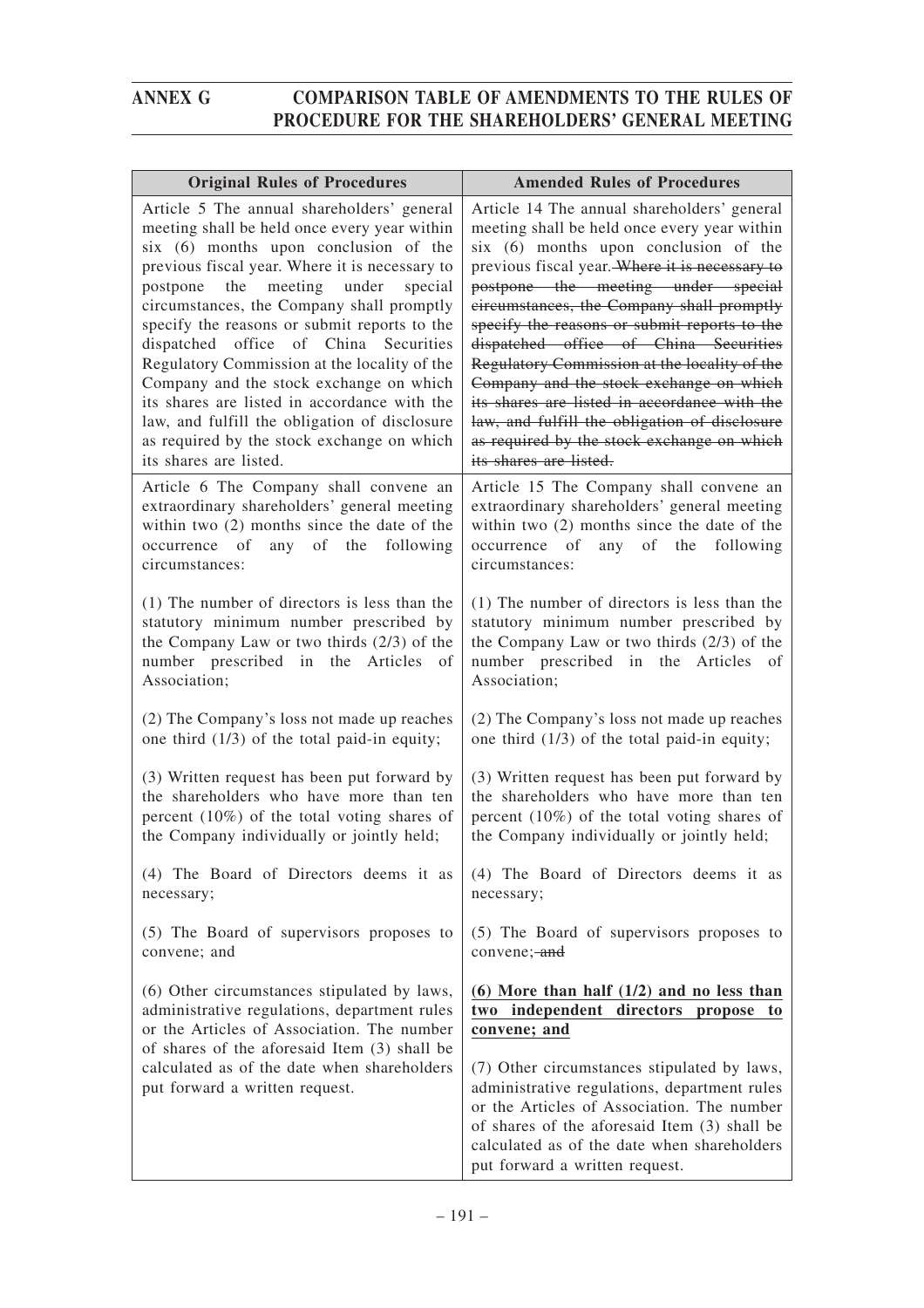| <b>Original Rules of Procedures</b>                                                                                                                               | <b>Amended Rules of Procedures</b>                                                                                                                                             |
|-------------------------------------------------------------------------------------------------------------------------------------------------------------------|--------------------------------------------------------------------------------------------------------------------------------------------------------------------------------|
| Article 9 The shareholders' general meeting<br>is the organ of power of the Company which<br>exercises the following functions<br>and<br>powers according to law: | Article 7 The shareholders' general meeting<br>is the organ of power of the Company which<br>exercises the following functions<br>and<br>powers within the scope stipulated by |
| (1) determining the Company's business<br>policies and investment plans;                                                                                          | laws, regulations and the provisions of the<br>Articles of Association according to law:                                                                                       |
| (2) electing and replacing directors, and<br>determining<br>matters<br>concerning                                                                                 | (1) determining the Company's business<br>policies and investment plans;                                                                                                       |
| remunerations to directors;<br>(3) electing and replacing the supervisors                                                                                         | (2) electing and replacing directors, and<br>determining<br>matters<br>concerning<br>remunerations to directors;                                                               |
| appointed<br>from<br>employee<br>not<br>representatives,<br>and<br>determining<br>remunerations to supervisors;                                                   | (3) electing and replacing the supervisors<br>appointed from<br>employee<br>not<br>and<br>determining<br>representatives,                                                      |
| (4) examining and approving reports of the<br>Board of Directors;                                                                                                 | remunerations to supervisors;                                                                                                                                                  |
| (5) examining and approving reports of the<br>Board of supervisors;                                                                                               | (4) examining and approving reports of the<br>Board of Directors;                                                                                                              |
| (6) examining and approving the Company's<br>annual financial budget and final account                                                                            | (5) examining and approving reports of the<br>Board of supervisors;                                                                                                            |
| proposals;                                                                                                                                                        | (6) examining and approving the Company's<br>annual financial budget and final account                                                                                         |
| (7) examining and approving the Company's<br>profit distribution plans and losses making                                                                          | proposals;                                                                                                                                                                     |
| up plans;<br>adopting resolutions concerning the<br>(8)                                                                                                           | (7) examining and approving the Company's<br>profit distribution plans and losses making<br>up plans;                                                                          |
| increase or decrease of the Company's<br>registered capital;                                                                                                      | (8) adopting resolutions concerning the<br>increase or decrease of the Company's                                                                                               |
| (9) adopting resolutions on issuing bonds of<br>the Company;                                                                                                      | registered capital;                                                                                                                                                            |
|                                                                                                                                                                   | (9) adopting resolutions on issuing bonds of<br>the Company;                                                                                                                   |
|                                                                                                                                                                   | (10) adopting resolutions on the listing of<br>the Company;                                                                                                                    |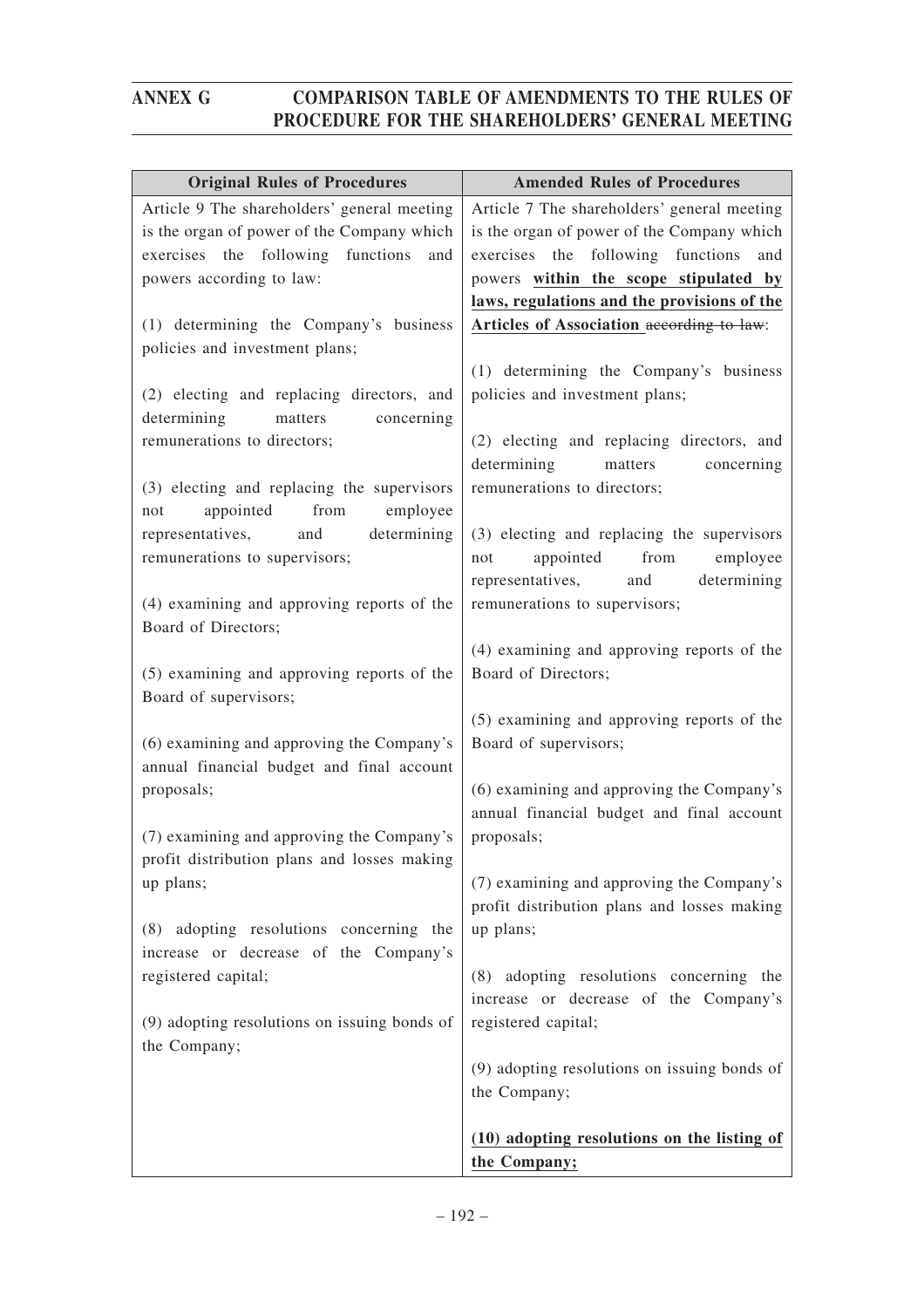| <b>Original Rules of Procedures</b>                                                                                                                                                                                             | <b>Amended Rules of Procedures</b>                                                                                                                                                                                                                                                                                                                                |
|---------------------------------------------------------------------------------------------------------------------------------------------------------------------------------------------------------------------------------|-------------------------------------------------------------------------------------------------------------------------------------------------------------------------------------------------------------------------------------------------------------------------------------------------------------------------------------------------------------------|
| (10) make resolution on merger, division,<br>dissolution and liquidation or form change<br>of the Company;                                                                                                                      | (11) make resolution on merger, division,<br>dissolution and liquidation or form change<br>of the Company;                                                                                                                                                                                                                                                        |
| (11) modifying the Articles of Association;<br>(12) adopting resolution on engagement,<br>dismissing or discontinuing the appointment                                                                                           | (12) adopting resolutions on the acquisition<br>of the Company's shares that shall be<br>submitted to the shareholders' general<br>meeting in accordance with the law and                                                                                                                                                                                         |
| of an accounting firm;<br>(13) examining fixed assets investments,                                                                                                                                                              | provisions of the securities regulatory<br>authority of the place in which the<br>Company's shares are listed;                                                                                                                                                                                                                                                    |
| external guarantees, external investments,<br>and connected transaction matters which<br>should be submitted to the shareholders'                                                                                               | (13) modifying the Articles of Association;                                                                                                                                                                                                                                                                                                                       |
| general meeting for examination<br>in<br>with the<br>accordance<br>relevant<br>laws,<br>administrative regulations, department rules,<br>provisions of the securities regulatory<br>authority of the locality where the Company | (14) adopting resolution on engagement,<br>dismissing or discontinuing the appointment<br>of an accounting firm which offers regular<br>legal audits on the financial reports of the<br>Company;                                                                                                                                                                  |
| as well as the Company's Articles of<br>Association and other internal system rules;<br>(14) examining temporary proposals put<br>forward by the shareholders who hold than                                                     | (15) examining fixed assets investments,<br>external guarantees, external investments,<br>and connected transaction matters which<br>should be submitted to the shareholders'                                                                                                                                                                                     |
| 3% of the total voting shares of the<br>Company individually or jointly;                                                                                                                                                        | general meeting for examination<br>in<br>accordance<br>with<br>the relevant<br>laws,<br>administrative regulations, department rules,                                                                                                                                                                                                                             |
| (15) examining and approving changes in<br>use of the raised capital;                                                                                                                                                           | provisions of the securities regulatory<br>authority of the locality where the Company<br>as well as the Company's Articles of                                                                                                                                                                                                                                    |
| (16) examining and approving equity<br>incentive plans; and                                                                                                                                                                     | Association and other internal system rules;<br>(16) examining temporary proposals put                                                                                                                                                                                                                                                                            |
| (17) examining other matters which shall be<br>decided by the shareholders' general<br>according to the<br>meeting<br>laws.                                                                                                     | forward by the shareholders who hold than<br>3% of the total voting shares of the<br>Company individually or jointly;                                                                                                                                                                                                                                             |
| administrative regulations, department rules,<br>provisions of the securities regulatory<br>authority of the locality where the Company,<br>the Articles of Association,<br>and the                                             | (17) examining and approving changes in<br>use of the raised capital;                                                                                                                                                                                                                                                                                             |
| Company's other internal rules.                                                                                                                                                                                                 | (18) examining and approving equity<br>incentive plans; and                                                                                                                                                                                                                                                                                                       |
|                                                                                                                                                                                                                                 | (19) examining and approving the rules of<br>procedures of the shareholders' general<br>meetings,<br>board<br>meetings<br>and<br>supervisors' meetings; and                                                                                                                                                                                                       |
|                                                                                                                                                                                                                                 | (20) examining other matters which shall be<br>decided<br>by the shareholders' general<br>meeting<br>according<br>the<br>to<br>laws,<br>administrative regulations, department rules,<br>provisions of the securities regulatory<br>authority of the locality where the Company,<br>Articles of Association,<br>the<br>and the<br>Company's other internal rules. |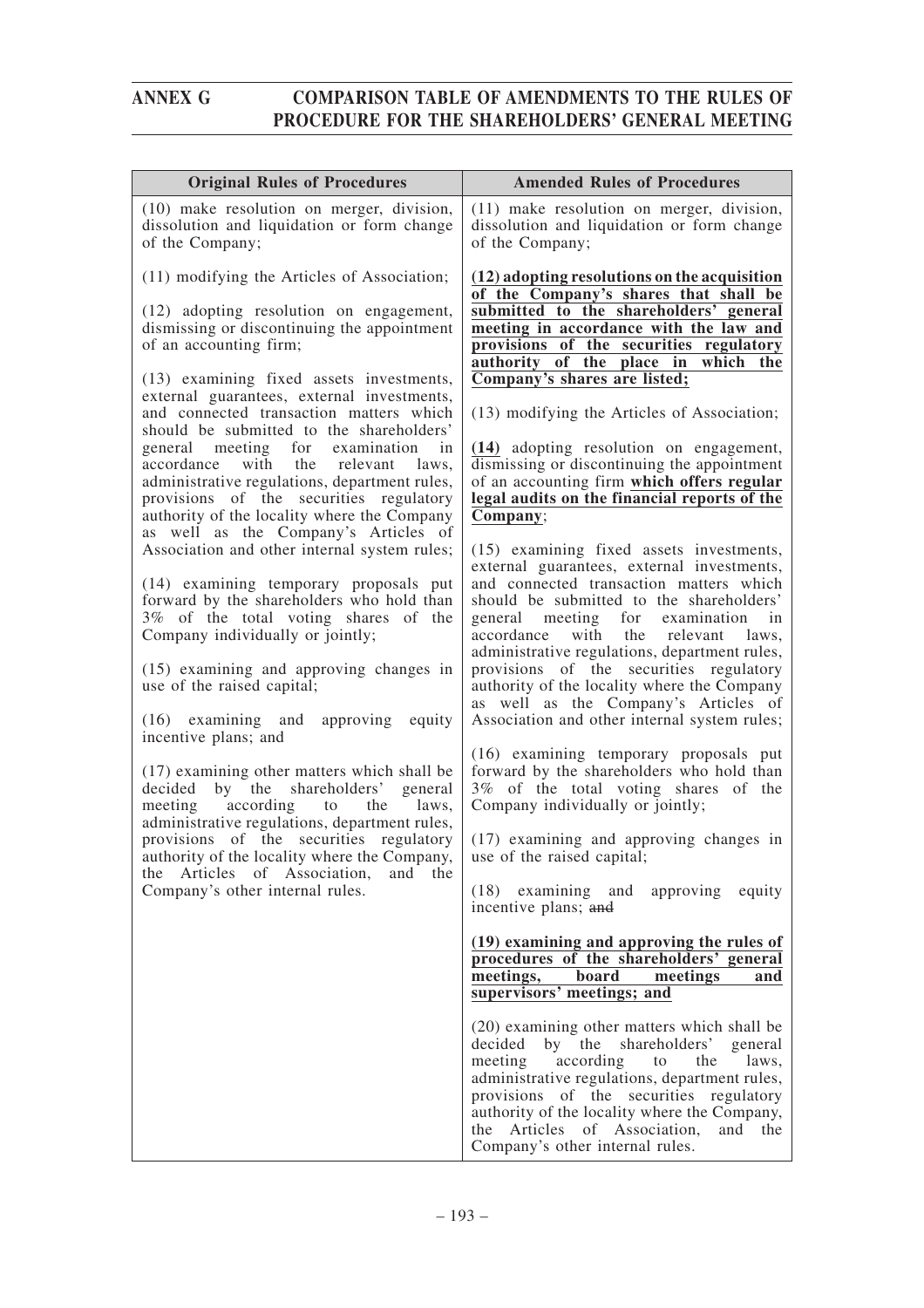| <b>Original Rules of Procedures</b>                                                                                                                                                                                                                                                                                                                                                                           | <b>Amended Rules of Procedures</b>                                                                                                                                                                                                                                                                                                                                                                            |
|---------------------------------------------------------------------------------------------------------------------------------------------------------------------------------------------------------------------------------------------------------------------------------------------------------------------------------------------------------------------------------------------------------------|---------------------------------------------------------------------------------------------------------------------------------------------------------------------------------------------------------------------------------------------------------------------------------------------------------------------------------------------------------------------------------------------------------------|
| (New Section)                                                                                                                                                                                                                                                                                                                                                                                                 | Article 8 The powers of the shareholders'<br>general meeting stipulated in the Articles<br>of Association shall not be granted to the<br>Board of Directors, other institutions or<br>individuals.                                                                                                                                                                                                            |
| Article 9 Specific proposals shall be made<br>on the matters that shall be discussed at the<br>shareholders' general<br>meeting,<br>and<br>shall<br>be<br>resolutions<br>made<br>the<br>at<br>shareholders' general meeting.                                                                                                                                                                                  | Article 9 Specific proposals shall be made<br>on the matters that shall be discussed at the<br>shareholders'<br>general<br>meeting,<br>and<br>shall<br>be<br>resolutions<br>made<br>the<br>at<br>shareholders' general meeting.                                                                                                                                                                               |
| Article 11 Proposals of the shareholders'<br>general meeting shall satisfy following<br>conditions:                                                                                                                                                                                                                                                                                                           | Article 10 Proposals of the shareholders'<br>general meeting shall satisfy following<br>conditions:                                                                                                                                                                                                                                                                                                           |
| (1) comply with relevant provisions in laws,<br>regulations and the Articles of Association,<br>and the contents of the proposal shall be<br>within the duty of the shareholders' general<br>meeting;                                                                                                                                                                                                         | $(1)$ -comply with relevant provisions in laws,<br>regulations and the Articles of Association,<br>and the contents of the proposal shall be<br>within the duty of the shareholders' general<br>meeting;                                                                                                                                                                                                      |
| (2) have definite topics and specific matters<br>for resolution, and be submitted or delivered<br>to the Board of Directors by written form.                                                                                                                                                                                                                                                                  | $(2)$ -have definite topics and specific matters<br>for resolution, and be submitted or delivered<br>to the Board of Directors by written form.                                                                                                                                                                                                                                                               |
| Article 13 The shareholders that solely or<br>collectively hold three percent $(3%)$ or more<br>of the shares of the Company may put<br>forward an interim proposal and submit it to<br>the Board of Directors in written form<br>within ten $(10)$ days before the meeting is<br>held. The Board of Directors shall issue<br>supplementary notice on the meeting and<br>announce the contents of the interim | Article 12 The shareholders that solely or<br>collectively hold three percent $(3%)$ or more<br>of the shares of the Company may put<br>forward an interim proposal and submit it to<br>the Board of Directors in written form<br>within ten $(10)$ days before the meeting is<br>held. The Board of Directors shall issue<br>supplementary notice on the meeting and<br>announce the contents of the interim |
| proposal within two (2) days upon receipt of<br>the aforesaid proposal. If the listing rules<br>state otherwise where the Company's stocks<br>are listed, the contents shall meet the rules<br>as well.                                                                                                                                                                                                       | proposal notify other shareholders and<br>submit the proposal to the shareholders'<br>general meeting for deliberation within<br>two (2) days upon receipt of the aforesaid<br>proposal. The contents of a proposal shall<br>be within the duty of the shareholders'                                                                                                                                          |
| Unless it is prescribed by the preceding<br>paragraph, the convener shall, after sending<br>out a notice on the shareholders' general<br>meeting,<br>not amend the proposal<br>as<br>mentioned in the aforesaid notice or add any<br>new proposal.                                                                                                                                                            | general meeting, have definite topics and<br>specific matters for resolution. If the<br>listing rules state otherwise where the<br>Company's stocks are listed, the contents<br>shall meet the rules as well.                                                                                                                                                                                                 |
|                                                                                                                                                                                                                                                                                                                                                                                                               | Unless it is prescribed by the preceding<br>paragraph, the convener shall, after sending<br>out a notice on the shareholders' general<br>proposal<br>meeting, not amend the<br><b>as</b><br>mentioned in the aforesaid notice or add any<br>new proposal.                                                                                                                                                     |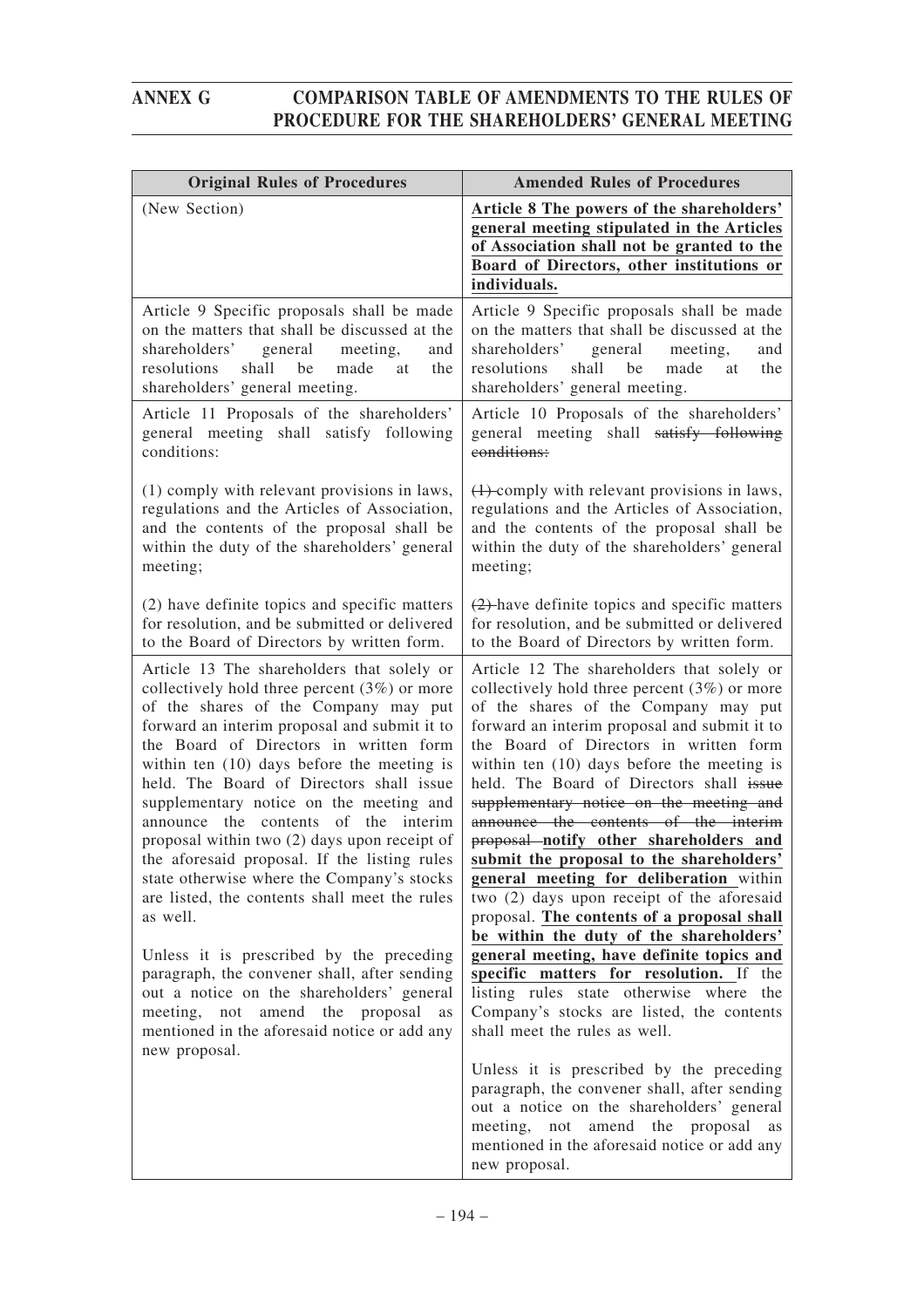| <b>Original Rules of Procedures</b>                                                                                                                                                                                                                                                                                                                                                                                                                                                              | <b>Amended Rules of Procedures</b>                                                                                                                                                                                                                                                                                                                                                                                                                                                                                                                                                             |
|--------------------------------------------------------------------------------------------------------------------------------------------------------------------------------------------------------------------------------------------------------------------------------------------------------------------------------------------------------------------------------------------------------------------------------------------------------------------------------------------------|------------------------------------------------------------------------------------------------------------------------------------------------------------------------------------------------------------------------------------------------------------------------------------------------------------------------------------------------------------------------------------------------------------------------------------------------------------------------------------------------------------------------------------------------------------------------------------------------|
| Article 15 The Board of Directors shall<br>convene the shareholders' general meeting<br>within the period stipulated by the Articles<br>of Association and the Rules of Procedures<br>of the Company.                                                                                                                                                                                                                                                                                            | Article 16 The Board of Directors shall<br>convene the shareholders' general meeting<br>within the period stipulated by the Articles<br>of Association and the Rules of Procedures<br>of the Company. Should the annual general<br>meeting or extraordinary general meeting<br>fail to be convened within the period<br>stipulated by laws, regulations, regulatory<br>requirements and the provisions of the<br><b>Articles of Association, the Company shall</b><br>make a report and explain reasons to the<br>and<br>insurance<br>banking<br>regulatory<br>authority of the State Council. |
| Article 17 The Board of Supervisors has the<br>right to request the Board of Directors in<br>writing to convene an extraordinary general<br>meeting of shareholders. The Board of<br>Directors shall give a written reply<br>on<br>agreeing or disagreeing to convene<br>an<br>extraordinary<br>general<br>meeting<br>of<br>shareholders according to the provisions of<br>the laws, administrative regulations and the<br>Articles of Association within 10 days after<br>receiving a proposal. | Article 18 The Board of Supervisors has the<br>right to request propose the Board of<br>in<br>writing to convene<br>Directors<br>an<br>extraordinary<br>general<br>meeting<br>of<br>shareholders. The Board of Directors shall<br>give a written reply on agreeing or<br>disagreeing to convene an extraordinary<br>general meeting of shareholders according<br>to the provisions of the laws, administrative<br>regulations and the Articles of Association<br>within 10 days after receiving a proposal.                                                                                    |
| The Board of Directors will issue a notice to<br>convene a shareholders' general meeting<br>within 5 days after making the resolution<br>where it agrees to convene an extraordinary<br>general meeting of shareholders; any change<br>of the former proposal in the notice shall be<br>consented by the Board of Supervisors.                                                                                                                                                                   | The Board of Directors will issue a notice to<br>convene a shareholders' general meeting<br>within 5 days after making the resolution<br>where it agrees to convene an extraordinary<br>general meeting of shareholders; any change<br>of the former proposal in the notice shall be<br>consented by the Board of Supervisors.                                                                                                                                                                                                                                                                 |
| Where the Board of Directors does not agree<br>to hold an extraordinary general meeting of<br>shareholders or fails to give a written reply<br>within ten (10) days upon receipt of the<br>proposal, the Board of Directors will be<br>deemed to be unable to or fail to perform the<br>duty of convening the shareholders' general<br>meeting, and the Board of Supervisors may<br>convene and preside over the meeting on its<br>own initiative.                                               | Where the Board of Directors does not agree<br>to hold an extraordinary general meeting of<br>shareholders or fails to give a written reply<br>within ten (10) days upon receipt of the<br>proposal, the Board of Directors will be<br>deemed to be unable to or fail to perform the<br>duty of convening the shareholders' general<br>meeting, and the Board of Supervisors may<br>convene and preside over the meeting on its<br>own initiative.                                                                                                                                             |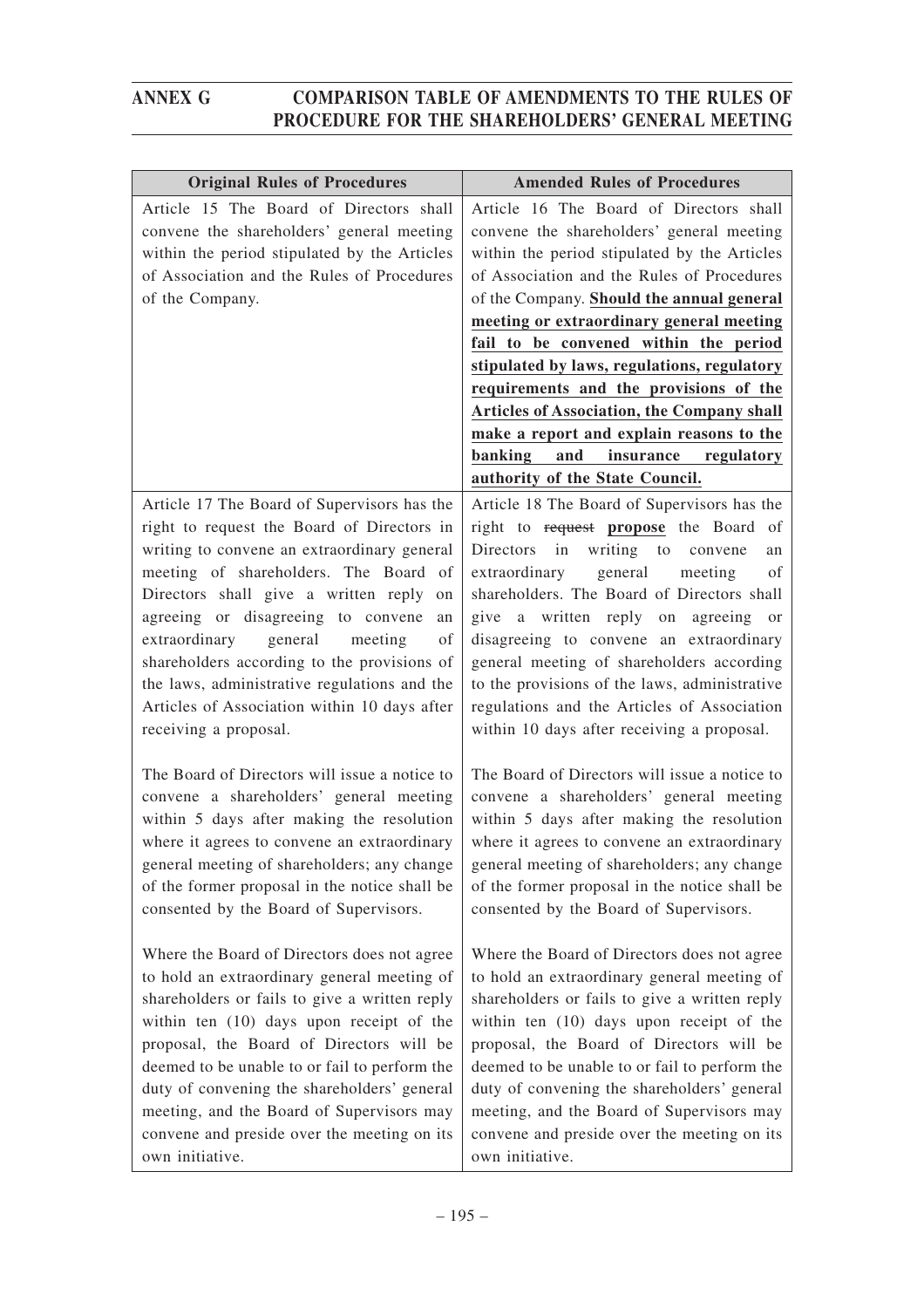| <b>Original Rules of Procedures</b>                                                                                                                                                                                                                                                                                                                                                                                                                                                                                                                                                                                                                                                                                                                                          | <b>Amended Rules of Procedures</b>                                                                                                                                                                                                                                                                                                                                                                                                                                                                                                                                                                                                                                                                                                                                   |
|------------------------------------------------------------------------------------------------------------------------------------------------------------------------------------------------------------------------------------------------------------------------------------------------------------------------------------------------------------------------------------------------------------------------------------------------------------------------------------------------------------------------------------------------------------------------------------------------------------------------------------------------------------------------------------------------------------------------------------------------------------------------------|----------------------------------------------------------------------------------------------------------------------------------------------------------------------------------------------------------------------------------------------------------------------------------------------------------------------------------------------------------------------------------------------------------------------------------------------------------------------------------------------------------------------------------------------------------------------------------------------------------------------------------------------------------------------------------------------------------------------------------------------------------------------|
|                                                                                                                                                                                                                                                                                                                                                                                                                                                                                                                                                                                                                                                                                                                                                                              |                                                                                                                                                                                                                                                                                                                                                                                                                                                                                                                                                                                                                                                                                                                                                                      |
| Article 18 The following procedures shall be<br>followed where shareholders require to                                                                                                                                                                                                                                                                                                                                                                                                                                                                                                                                                                                                                                                                                       | Article 19 The following procedures shall be<br>followed where shareholders require to                                                                                                                                                                                                                                                                                                                                                                                                                                                                                                                                                                                                                                                                               |
| convene an extraordinary general meeting of                                                                                                                                                                                                                                                                                                                                                                                                                                                                                                                                                                                                                                                                                                                                  | convene an extraordinary general meeting of                                                                                                                                                                                                                                                                                                                                                                                                                                                                                                                                                                                                                                                                                                                          |
| shareholders or a classified shareholder                                                                                                                                                                                                                                                                                                                                                                                                                                                                                                                                                                                                                                                                                                                                     | shareholders or a classified shareholder                                                                                                                                                                                                                                                                                                                                                                                                                                                                                                                                                                                                                                                                                                                             |
| meeting:                                                                                                                                                                                                                                                                                                                                                                                                                                                                                                                                                                                                                                                                                                                                                                     | meeting:                                                                                                                                                                                                                                                                                                                                                                                                                                                                                                                                                                                                                                                                                                                                                             |
| shareholders that solely<br>(1)<br>The<br><b>or</b><br>collectively hold ten percent $(10\%)$ or more<br>shares of the Company can sign one or<br>several written requests in the same form<br>and contents to submit to the Board of<br>Directors to require the latter to convene an<br>extraordinary<br>general meeting<br>of<br>shareholders or a classified shareholders'<br>meeting and explain the subject of the<br>meeting. The Board of Directors shall give a<br>written reply on agreeing or disagreeing to<br>convene an extraordinary general meeting of<br>shareholders or a classified shareholders'<br>meeting within 10 days upon receipt of the<br>request in accordance with the laws,<br>administrative regulations and the Articles<br>of Association; | $(1)$ The<br>shareholders that solely or<br>collectively hold ten percent $(10\%)$ or more<br>shares of the Company can sign one or<br>several written requests in the same form<br>and contents to submit to the Board of<br>Directors to require the latter to convene an<br>extraordinary<br>general<br>meeting<br>of<br>shareholders or a classified shareholders'<br>meeting and explain the subject of the<br>meeting. The Board of Directors shall give a<br>written reply on agreeing or disagreeing to<br>convene an extraordinary general meeting of<br>shareholders or a classified shareholders'<br>meeting within 10 days upon receipt of the<br>request in accordance with the laws,<br>administrative regulations and the Articles<br>of Association; |
| (2) Where the Board of Directors agrees to<br>hold an extraordinary general meeting of<br>shareholders or a classified shareholders<br>meeting, it shall send out a notice within 5<br>days after the resolution of the Board of<br>Directors is made, any changes made to the<br>original proposal in the notices shall obtain<br>the consent of the relevant shareholders;                                                                                                                                                                                                                                                                                                                                                                                                 | (2) Where the Board of Directors agrees to<br>hold an extraordinary general meeting of<br>shareholders or a classified shareholders<br>meeting, it shall send out a notice within 5<br>days after the resolution of the Board of<br>Directors is made, any changes made to the<br>original proposal in the notices shall obtain<br>the consent of the relevant shareholders;                                                                                                                                                                                                                                                                                                                                                                                         |
| (3) Where the Board of Directors does not<br>agree to hold an extraordinary general<br>meeting of shareholders or classified<br>shareholders' meeting or fails to give a reply<br>within ten (10) days upon receipt of the<br>proposal, the shareholders that solely or<br>collectively hold ten percent $(10\%)$ or more<br>shares of the Company shall have the right<br>to propose the board of supervisors to hold<br>extraordinary general<br>meeting<br>an<br><sub>of</sub><br>shareholders, and shall put forward the<br>request to the Board of Supervisors in<br>written form;                                                                                                                                                                                      | (3) Where the Board of Directors does not<br>agree to hold an extraordinary general<br>meeting of shareholders or classified<br>shareholders' meeting or fails to give a reply<br>within ten (10) days upon receipt of the<br>proposal, the shareholders that solely or<br>collectively hold ten percent $(10\%)$ or more<br>shares of the Company shall have the right<br>to propose the board of supervisors to hold<br>extraordinary general meeting<br>an<br>of<br>shareholders or classified shareholders'<br>meeting, and shall put forward the request to<br>the Board of Supervisors in written form;                                                                                                                                                        |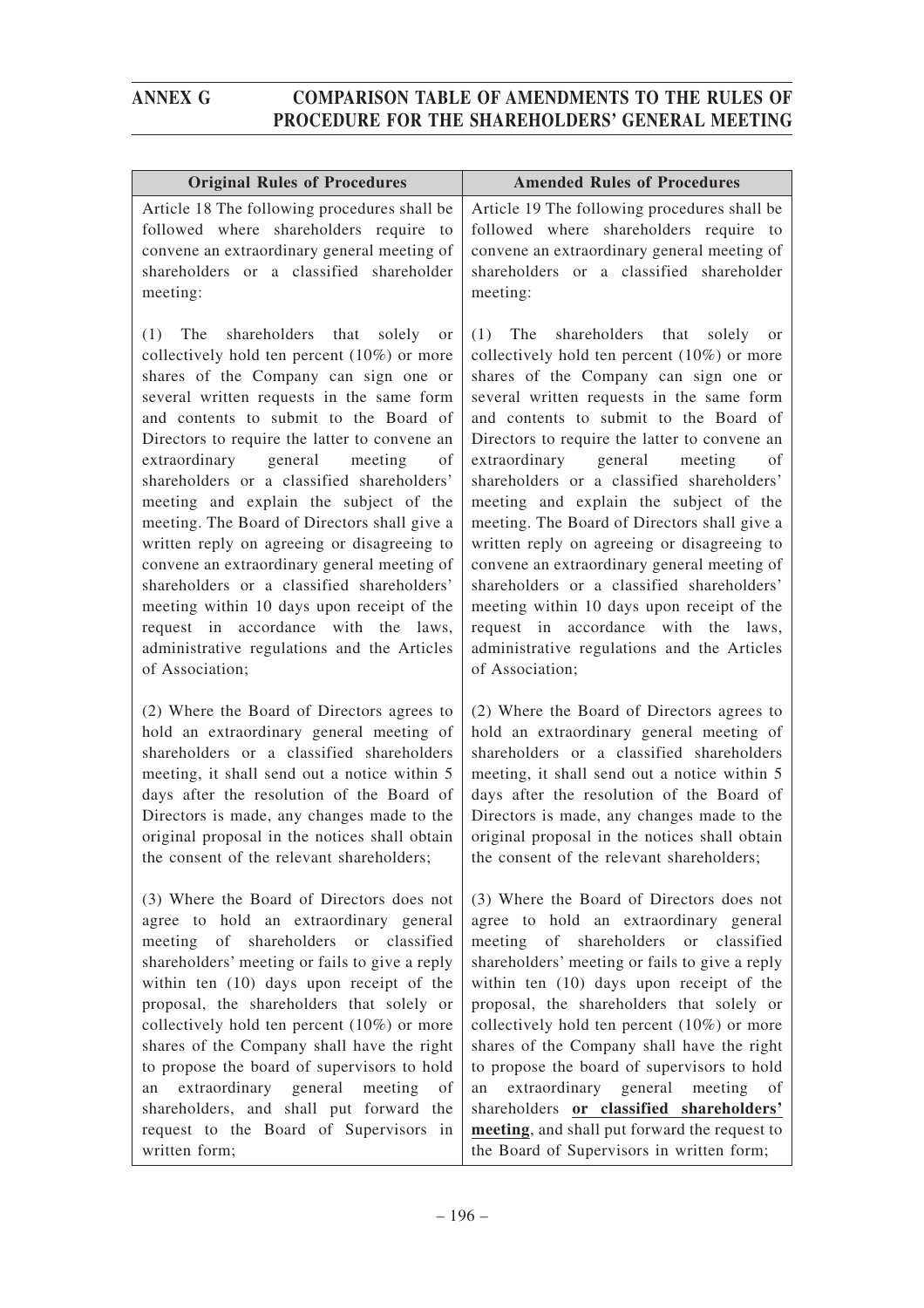| <b>Original Rules of Procedures</b>                                                                                                                                                                                                                                                                                                                                                                                                                                                                                                                                                                     | <b>Amended Rules of Procedures</b>                                                                                                                                                                                                                                                                                                                                                                                                                                                                                                                       |
|---------------------------------------------------------------------------------------------------------------------------------------------------------------------------------------------------------------------------------------------------------------------------------------------------------------------------------------------------------------------------------------------------------------------------------------------------------------------------------------------------------------------------------------------------------------------------------------------------------|----------------------------------------------------------------------------------------------------------------------------------------------------------------------------------------------------------------------------------------------------------------------------------------------------------------------------------------------------------------------------------------------------------------------------------------------------------------------------------------------------------------------------------------------------------|
| (4) Where the Board of Supervisors agrees<br>to hold an extraordinary general meeting of<br>shareholders or a classified shareholders'<br>meeting, it shall send out a notice within 5<br>days upon receipt of the request, any<br>changes made to the original proposal in the<br>notices shall obtain the consent of the<br>relevant shareholders; and                                                                                                                                                                                                                                                | (4) Where the Board of Supervisors agrees<br>to hold an extraordinary general meeting of<br>shareholders or a classified shareholders'<br>meeting, it shall send out a notice within 5<br>days upon receipt of the request, any<br>changes made to the original proposal in the<br>notices shall obtain the consent of the<br>relevant shareholders; and                                                                                                                                                                                                 |
| (5) Where the Board of Supervisors fails to<br>send out a notice on the extraordinary<br>general meeting of shareholders or classified<br>shareholders meeting within the prescribed<br>time limit, it shall be regarded that the Board<br>of Supervisors will not convene or preside<br>over the meeting, and the shareholders that<br>solely or collectively hold ten percent (10%)<br>shares of the Company for<br>more<br><sub>or</sub><br>consecutively ninety (90) or more days may<br>hold or preside over the meeting on their<br>own initiatives.<br>Article 19 Where the Board of Supervisors | (5) Where the Board of Supervisors fails to<br>send out a notice on the extraordinary<br>general meeting of shareholders or classified<br>shareholders meeting within the prescribed<br>time limit, it shall be regarded that the Board<br>of Supervisors will not convene or preside<br>over the meeting, and the shareholders that<br>solely or collectively hold ten percent (10%)<br>shares of the Company for<br>or more<br>consecutively ninety (90) or more days may<br>hold or preside over the meeting on their<br>own initiatives.<br>(Delete) |
| or shareholders decide to convene the<br>shareholders' general meeting on its/their<br>own initiative, it/they shall send out a<br>written notice to the Board of Directors, and<br>shall put on the records of the dispatched<br>office of the securities regulatory authority<br>of the State Council at the locality of the<br>banking<br>Company,<br>the<br>and<br>insurance<br>regulatory authority of the State Council and<br>the stock exchange on which its shares are<br>listed.                                                                                                              |                                                                                                                                                                                                                                                                                                                                                                                                                                                                                                                                                          |
| Article 21 The shareholders that convene the<br>meeting shall, when sending out a notice on<br>meeting and circulating an announcement on<br>the resolution of the shareholders' general<br>meeting, submit the relevant certification<br>materials<br>the<br>securities<br>to<br>regulatory<br>authority of the State Council at the locality<br>of the Company and the stock exchange on<br>which its shares are listed.                                                                                                                                                                              | (Delete)                                                                                                                                                                                                                                                                                                                                                                                                                                                                                                                                                 |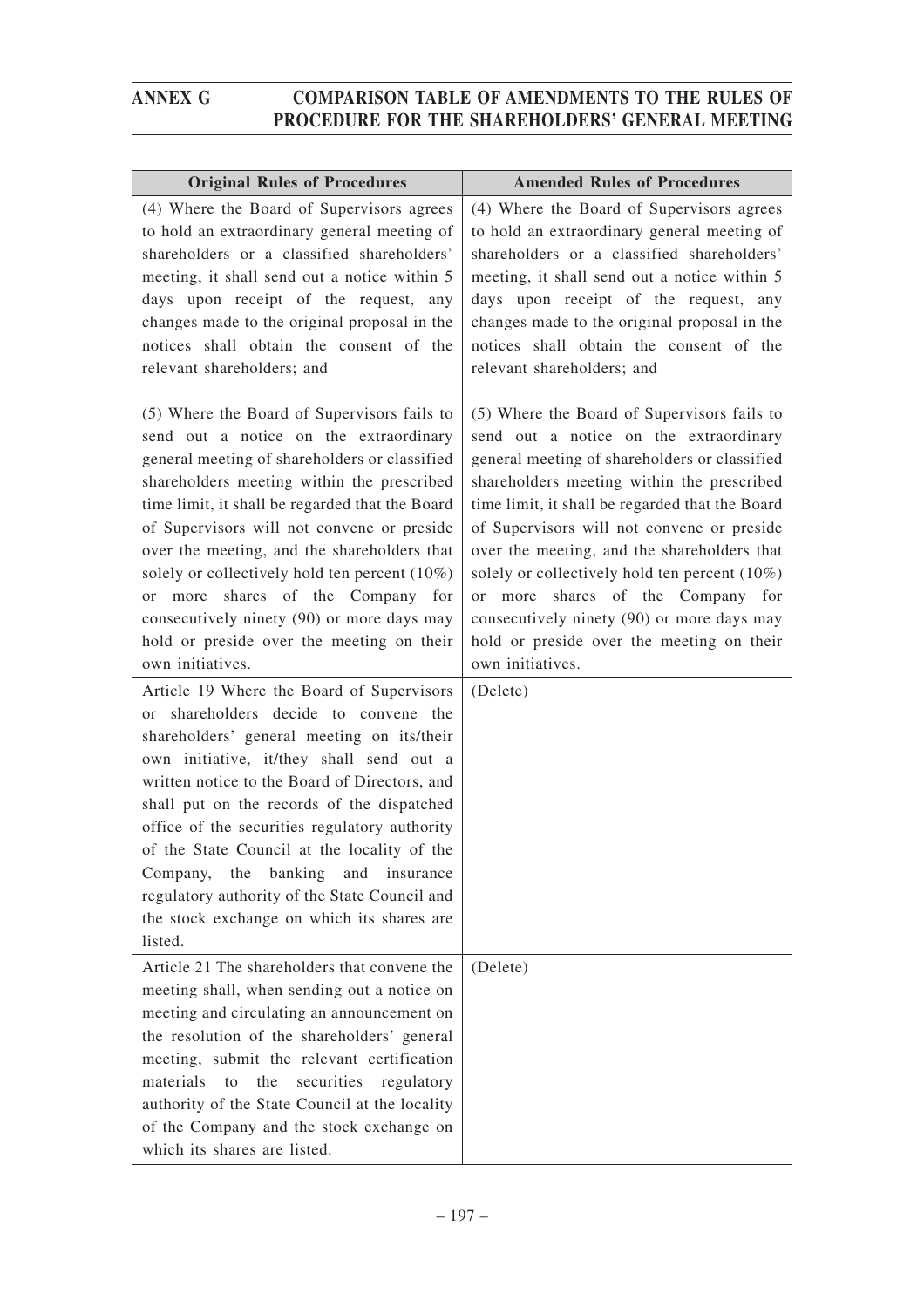| <b>Original Rules of Procedures</b>                                                                                                                                                                                                                                                                                                                                                                                                                                                                                                                                                                                                                                                                                                                                                                           | <b>Amended Rules of Procedures</b>                                                                                                                                                                                                                                                                                                                                                                                                                                                                                                                                                                                                                                                                                                                                                                                                                                                                                                                                                    |
|---------------------------------------------------------------------------------------------------------------------------------------------------------------------------------------------------------------------------------------------------------------------------------------------------------------------------------------------------------------------------------------------------------------------------------------------------------------------------------------------------------------------------------------------------------------------------------------------------------------------------------------------------------------------------------------------------------------------------------------------------------------------------------------------------------------|---------------------------------------------------------------------------------------------------------------------------------------------------------------------------------------------------------------------------------------------------------------------------------------------------------------------------------------------------------------------------------------------------------------------------------------------------------------------------------------------------------------------------------------------------------------------------------------------------------------------------------------------------------------------------------------------------------------------------------------------------------------------------------------------------------------------------------------------------------------------------------------------------------------------------------------------------------------------------------------|
| Article 22 In respect to the shareholders'<br>general meeting convened by the Board of<br>Supervisors or shareholders on its/their own<br>initiative, the Board of Directors and its<br>secretary shall show cooperation. The Board<br>of Directors shall provide the register of<br>shareholders<br>the<br>date<br>of equity<br>on<br>registration. Should the Board of Directors<br>fail to provide the register of shareholders,<br>the convener may apply to the securities<br>depository and clearing institution for the<br>register with the presence of relevant<br>announcement of convening<br>the<br>shareholders' general meeting. The register<br>of shareholders obtained by the convener<br>shall not be used for other purposes than<br>shareholders' general<br>convening<br>the<br>meeting. | Article 21 In respect to the shareholders'<br>general meeting convened by the Board of<br>Supervisors or shareholders on its/their own<br>initiative, the Board of Directors and its<br>secretary shall show cooperation. The Board<br>of Directors shall provide the register of<br>on the<br>shareholders<br>date<br>of equity<br>registration. Should the Board of Directors<br>fail to provide the register of shareholders,<br>the convener may apply to the securities<br>depository and clearing institution for the<br>register with the presence of relevant<br>announcement of convening the<br>shareholders' general meeting. The register<br>of shareholders obtained by the convener<br>shall not be used for other purposes than<br>convening the shareholders' general<br>meeting.                                                                                                                                                                                     |
| Article 24 Where the Company shall<br>convene a shareholders' general meeting, the<br>convener shall send out a written notice to<br>all registered shareholders on the matters to<br>be examined as well as the assembly date<br>and location twenty (20) days before the<br>annual general meeting (excluding the date<br>of the meeting), or fifteen (15) days before<br>extraordinary general meeting<br>the<br>(excluding the date of the meeting).                                                                                                                                                                                                                                                                                                                                                      | Article 23 Where the Company shall<br>convene a shareholders' general meeting, the<br>convener shall send out a written notice to<br>all registered shareholders on the matters to<br>be examined as well as the assembly date<br>and location twenty (20) days before the<br>annual general meeting (excluding the date<br>of the meeting), or fifteen (15) days before<br>extraordinary general meeting<br>the<br>(excluding the date of the meeting). If the<br>listing rules of the stock exchange where<br>the Company's shares are listed have<br>other provisions, the longer notice period<br>shall prevail.<br>The Company shall notify the banking<br>and insurance regulatory authority of the<br>State Council at least three working days<br>before the shareholders' general meeting<br>is convened. If the aforesaid period cannot<br>be satisfied under special circumstances,<br>the Company shall forthwith notify the<br>banking<br>and<br>insurance<br>regulatory |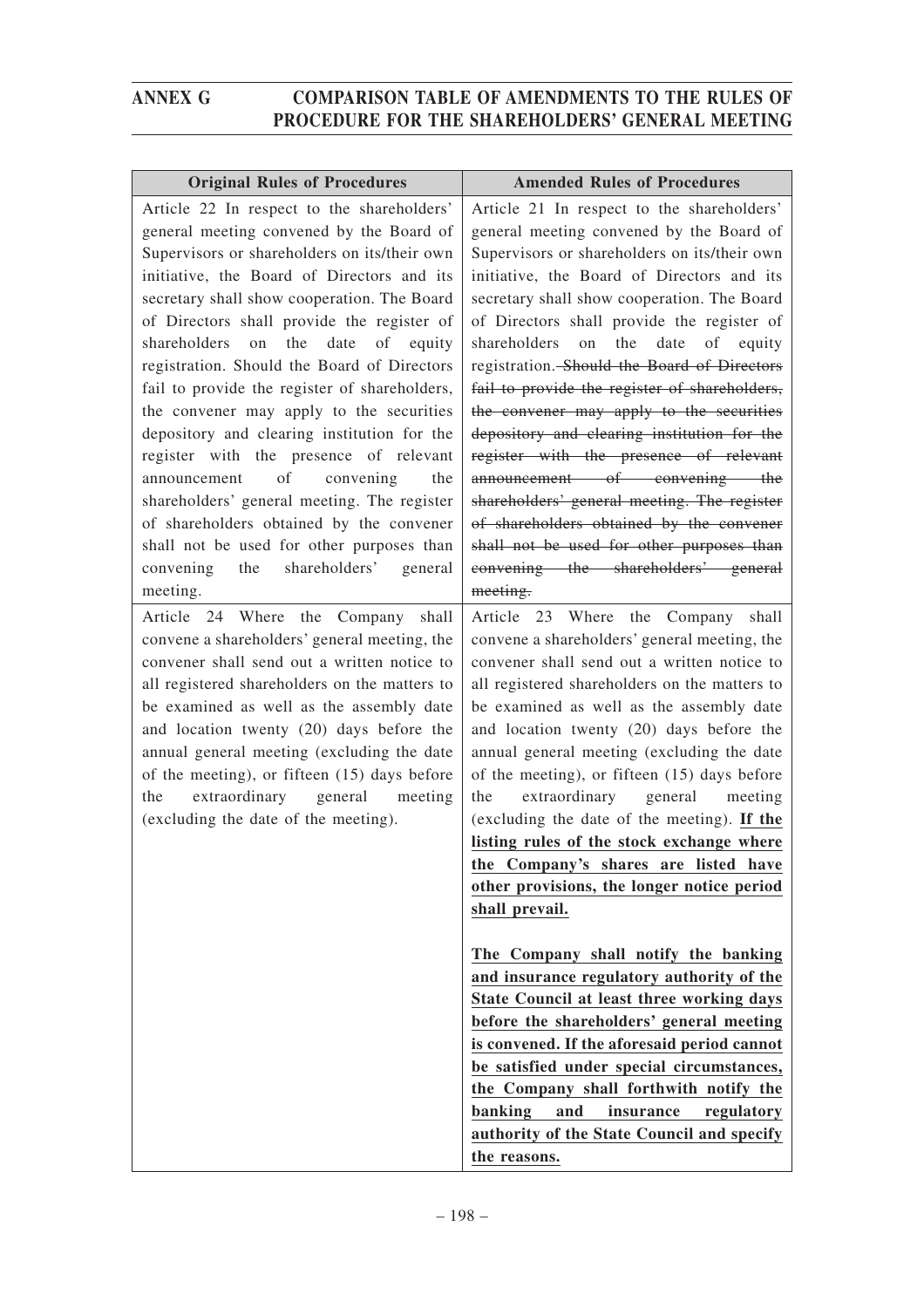| <b>Original Rules of Procedures</b>                                                                                                                                                                                                                                                                                                                                                                                                                                                                                                                                                                  | <b>Amended Rules of Procedures</b>                                                                                                                                                                                                                                                                                                                                                                                                                                                                                                                                                          |
|------------------------------------------------------------------------------------------------------------------------------------------------------------------------------------------------------------------------------------------------------------------------------------------------------------------------------------------------------------------------------------------------------------------------------------------------------------------------------------------------------------------------------------------------------------------------------------------------------|---------------------------------------------------------------------------------------------------------------------------------------------------------------------------------------------------------------------------------------------------------------------------------------------------------------------------------------------------------------------------------------------------------------------------------------------------------------------------------------------------------------------------------------------------------------------------------------------|
| Article 26 A notice of the shareholders'                                                                                                                                                                                                                                                                                                                                                                                                                                                                                                                                                             | Article 25 A notice of the shareholders'                                                                                                                                                                                                                                                                                                                                                                                                                                                                                                                                                    |
| general meeting shall includes the following                                                                                                                                                                                                                                                                                                                                                                                                                                                                                                                                                         | general meeting shall includes the following                                                                                                                                                                                                                                                                                                                                                                                                                                                                                                                                                |
| contents:                                                                                                                                                                                                                                                                                                                                                                                                                                                                                                                                                                                            | contents:                                                                                                                                                                                                                                                                                                                                                                                                                                                                                                                                                                                   |
| $(1)$ be in writing;                                                                                                                                                                                                                                                                                                                                                                                                                                                                                                                                                                                 | $(1)$ be in writing;                                                                                                                                                                                                                                                                                                                                                                                                                                                                                                                                                                        |
| (2) state the time, venue, duration and form                                                                                                                                                                                                                                                                                                                                                                                                                                                                                                                                                         | (2) state the time, venue, duration and form                                                                                                                                                                                                                                                                                                                                                                                                                                                                                                                                                |
| of the meeting;                                                                                                                                                                                                                                                                                                                                                                                                                                                                                                                                                                                      | of the meeting;                                                                                                                                                                                                                                                                                                                                                                                                                                                                                                                                                                             |
| (3) state the matters to be considered at the                                                                                                                                                                                                                                                                                                                                                                                                                                                                                                                                                        | (3) state the matters to be considered at the                                                                                                                                                                                                                                                                                                                                                                                                                                                                                                                                               |
| meeting and the proposals;                                                                                                                                                                                                                                                                                                                                                                                                                                                                                                                                                                           | meeting and the proposals;                                                                                                                                                                                                                                                                                                                                                                                                                                                                                                                                                                  |
| information<br>(4)<br>provide<br>such<br>and<br>explanations<br>the<br>as<br>are<br>necessary for<br>shareholders<br>exercise<br>informed<br>an<br>to<br>judgment on the proposals before them; this<br>principle includes (but not limited to) the<br>terms of the proposed transaction must be<br>provided in detail together with the proposed<br>contract (if any), and the cause and effect of<br>such proposal must be properly explained<br>while the Company proposes a merger,<br>repurchase of shares, reorganising the share<br>capital or restructuring the Company in any<br>other way; | (4)<br>provide such information<br>and<br>explanations as<br>the<br>are<br>necessary for<br>shareholders<br>exercise<br>informed<br>to<br>an<br>judgment on the proposals before them; this<br>principle includes (but not limited to) the<br>terms of the proposed transaction must be<br>provided in detail together with the proposed<br>contract (if any), and the cause and effect of<br>such proposal must be properly explained<br>while the Company proposes a merger,<br>repurchase of shares, reorganising the share<br>capital or restructuring the Company in any<br>other way; |
| (5) contain a disclosure of the nature and<br>extent of any material interest of a director,<br>supervisor, president or other senior<br>management personnel in the matters for<br>discussion and the effect of interest on<br>his/her capacity as a shareholder insofar as it<br>different from the interest of the<br>is.<br>shareholders of the same class;                                                                                                                                                                                                                                      | (5) contain a disclosure of the nature and<br>extent of any material interest of a director,<br>supervisor, president or other senior<br>management personnel in the matters for<br>discussion and the effect of interest on<br>his/her capacity as a shareholder insofar as it<br>is different from the interest of the<br>shareholders of the same class;                                                                                                                                                                                                                                 |
| (6) contain the full text of any proposed                                                                                                                                                                                                                                                                                                                                                                                                                                                                                                                                                            | (6) contain the full text of any proposed                                                                                                                                                                                                                                                                                                                                                                                                                                                                                                                                                   |
| special resolution to be voted at the meeting;                                                                                                                                                                                                                                                                                                                                                                                                                                                                                                                                                       | special resolution to be voted at the meeting;                                                                                                                                                                                                                                                                                                                                                                                                                                                                                                                                              |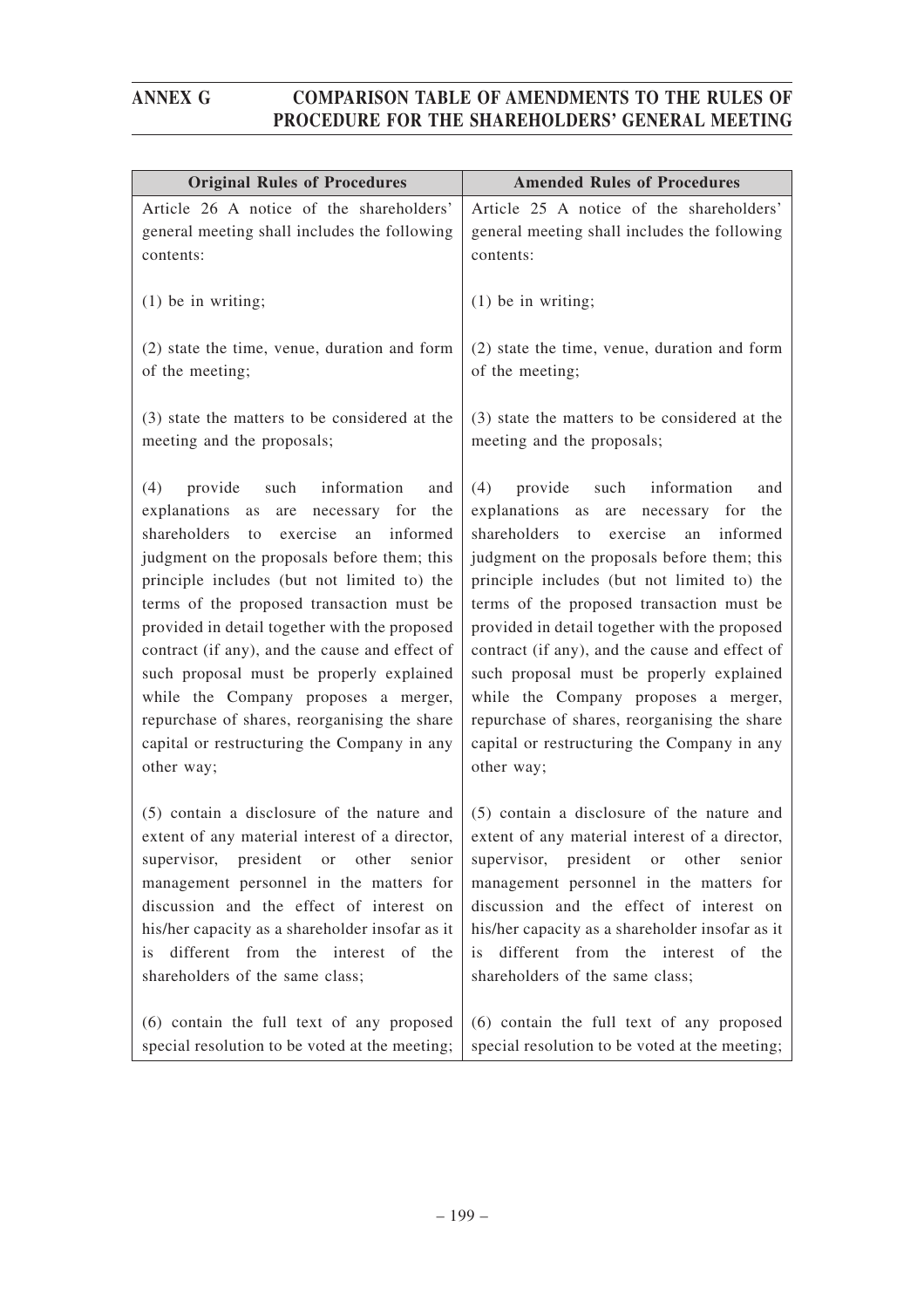| <b>Original Rules of Procedures</b>                                                                                                                                                                                                                     | <b>Amended Rules of Procedures</b>                                                                                                                                                                                                                        |
|---------------------------------------------------------------------------------------------------------------------------------------------------------------------------------------------------------------------------------------------------------|-----------------------------------------------------------------------------------------------------------------------------------------------------------------------------------------------------------------------------------------------------------|
| (7) contain a prominent statement that a<br>shareholder entitled to attend and vote shall<br>be entitled to appoint one or more proxies to<br>attend and vote on his/her behalf and that a                                                              | (7) contain a prominent statement that a<br>shareholder entitled to attend and vote shall<br>be entitled to appoint one or more proxies to<br>attend and vote on his/her behalf and that a                                                                |
| proxy need not to be a shareholder;                                                                                                                                                                                                                     | proxy need not to be a shareholder;                                                                                                                                                                                                                       |
| (8) specify the time and place for lodging<br>proxy forms for the relevant meeting;                                                                                                                                                                     | (8) specify the time and place for lodging<br>proxy forms for the relevant meeting;                                                                                                                                                                       |
| (9) contain a prominent statement that all the<br>shareholders are entitled to attend the<br>shareholders' general meeting, and appoint a<br>proxy in writing to attend and vote on<br>his/her behalf and that a proxy need not to be<br>a shareholder; | $(9)$ contain a prominent statement that all the<br>shareholders are entitled to attend the<br>shareholders' general meeting, and appoint a<br>proxy in writing to attend and vote on<br>his/her behalf and that a proxy need not to be<br>a shareholder; |
| (10) specify the record date on which the<br>shareholders are eligible to attend the<br>shareholders' general meeting; and                                                                                                                              | $(109)$ specify the record date on which the<br>shareholders are eligible to attend the<br>shareholders' general meeting; and                                                                                                                             |
| $(11)$ list the name and the phone number of<br>the permanent contact person of the meeting.<br>Where a shareholders' general meeting is                                                                                                                | $(4410)$ list the name and the phone number<br>of the permanent contact person of the<br>meeting.                                                                                                                                                         |
| held through network or by any other means,                                                                                                                                                                                                             | Where a shareholders' general meeting is                                                                                                                                                                                                                  |
| the time for voting and voting procedures                                                                                                                                                                                                               | held through network or by any other means,                                                                                                                                                                                                               |
| through network or by any other means shall                                                                                                                                                                                                             | the time for voting and voting procedures                                                                                                                                                                                                                 |
| specified in the notice<br>of<br>the<br>be                                                                                                                                                                                                              | through network or by any other means shall                                                                                                                                                                                                               |
| shareholders' general meeting.                                                                                                                                                                                                                          | be specified in the notice of the                                                                                                                                                                                                                         |
|                                                                                                                                                                                                                                                         | shareholders' general meeting.                                                                                                                                                                                                                            |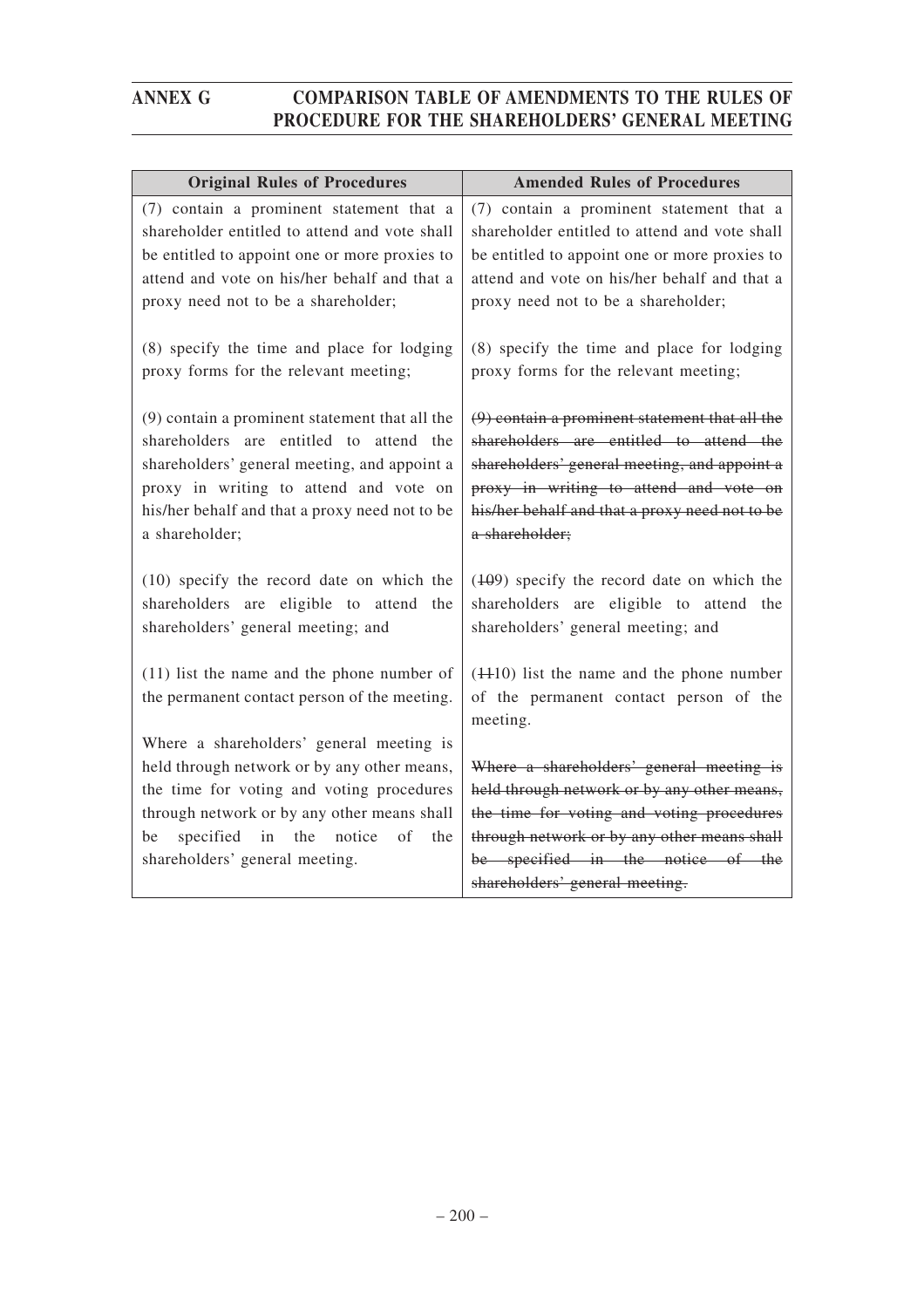| <b>Original Rules of Procedures</b>            | <b>Amended Rules of Procedures</b>                                                                                                                                                                                                                                                                                                                                                                                                                                                                                                                                                                                        |
|------------------------------------------------|---------------------------------------------------------------------------------------------------------------------------------------------------------------------------------------------------------------------------------------------------------------------------------------------------------------------------------------------------------------------------------------------------------------------------------------------------------------------------------------------------------------------------------------------------------------------------------------------------------------------------|
| The                                            | The                                                                                                                                                                                                                                                                                                                                                                                                                                                                                                                                                                                                                       |
| Article                                        | 27                                                                                                                                                                                                                                                                                                                                                                                                                                                                                                                                                                                                                        |
| 28                                             | record                                                                                                                                                                                                                                                                                                                                                                                                                                                                                                                                                                                                                    |
| record                                         | date                                                                                                                                                                                                                                                                                                                                                                                                                                                                                                                                                                                                                      |
| date                                           | shall                                                                                                                                                                                                                                                                                                                                                                                                                                                                                                                                                                                                                     |
| shall                                          | Article                                                                                                                                                                                                                                                                                                                                                                                                                                                                                                                                                                                                                   |
| be                                             | be                                                                                                                                                                                                                                                                                                                                                                                                                                                                                                                                                                                                                        |
| determined in the notice of the shareholders'  | determined in the notice of the shareholders'                                                                                                                                                                                                                                                                                                                                                                                                                                                                                                                                                                             |
| general meeting. The interval between the      | general meeting. The interval between the                                                                                                                                                                                                                                                                                                                                                                                                                                                                                                                                                                                 |
| record date and the date of meeting shall be   | record date and the date of meeting shall be                                                                                                                                                                                                                                                                                                                                                                                                                                                                                                                                                                              |
| less than seven working days. The record       | less than seven working days. The record                                                                                                                                                                                                                                                                                                                                                                                                                                                                                                                                                                                  |
| date shall not be changed once confirmed.      | date shall not be changed once confirmed.                                                                                                                                                                                                                                                                                                                                                                                                                                                                                                                                                                                 |
| administrative                                 | If                                                                                                                                                                                                                                                                                                                                                                                                                                                                                                                                                                                                                        |
| If                                             | the                                                                                                                                                                                                                                                                                                                                                                                                                                                                                                                                                                                                                       |
| the                                            | administrative                                                                                                                                                                                                                                                                                                                                                                                                                                                                                                                                                                                                            |
| relevant                                       | relevant                                                                                                                                                                                                                                                                                                                                                                                                                                                                                                                                                                                                                  |
| laws,                                          | laws,                                                                                                                                                                                                                                                                                                                                                                                                                                                                                                                                                                                                                     |
| regulations, department rules and the listing  | regulations, department rules and the listing                                                                                                                                                                                                                                                                                                                                                                                                                                                                                                                                                                             |
| rules of the stock exchange where the          | rules of the stock exchange where the                                                                                                                                                                                                                                                                                                                                                                                                                                                                                                                                                                                     |
| Company's shares are listed stipulate that     | Company's shares are listed stipulate that                                                                                                                                                                                                                                                                                                                                                                                                                                                                                                                                                                                |
| registration of change in the H share register | registration of change in the H share register                                                                                                                                                                                                                                                                                                                                                                                                                                                                                                                                                                            |
| of members due to shares transfer prior to     | of members due to shares transfer prior to                                                                                                                                                                                                                                                                                                                                                                                                                                                                                                                                                                                |
| the date of a general meeting or the record    | the date of a general meeting or the record                                                                                                                                                                                                                                                                                                                                                                                                                                                                                                                                                                               |
| date set by the Company for the purpose of     | date set by the Company for the purpose of                                                                                                                                                                                                                                                                                                                                                                                                                                                                                                                                                                                |
| distribution of dividends shall not be         | distribution of dividends shall not be                                                                                                                                                                                                                                                                                                                                                                                                                                                                                                                                                                                    |
| allowed, such provisions shall prevail.        | allowed, such provisions shall prevail.                                                                                                                                                                                                                                                                                                                                                                                                                                                                                                                                                                                   |
|                                                | The aforesaid period when registration of<br>change of the register of shareholders is<br>suspended shall not amount to over 30<br>days within a year, but another 30 days<br>may be extended upon approval by the<br>shareholders' general meeting through<br>deliberation.<br>Upon<br>of<br>receipt<br>an<br>application for inquiry of the register of<br>shareholders during the aforesaid period,<br>the Company shall issue the certificate<br>signed by the secretary of the Company to<br>the applicant to specify the approval<br>authority<br>and<br>duration<br><b>of</b><br>the<br>abovementioned suspension. |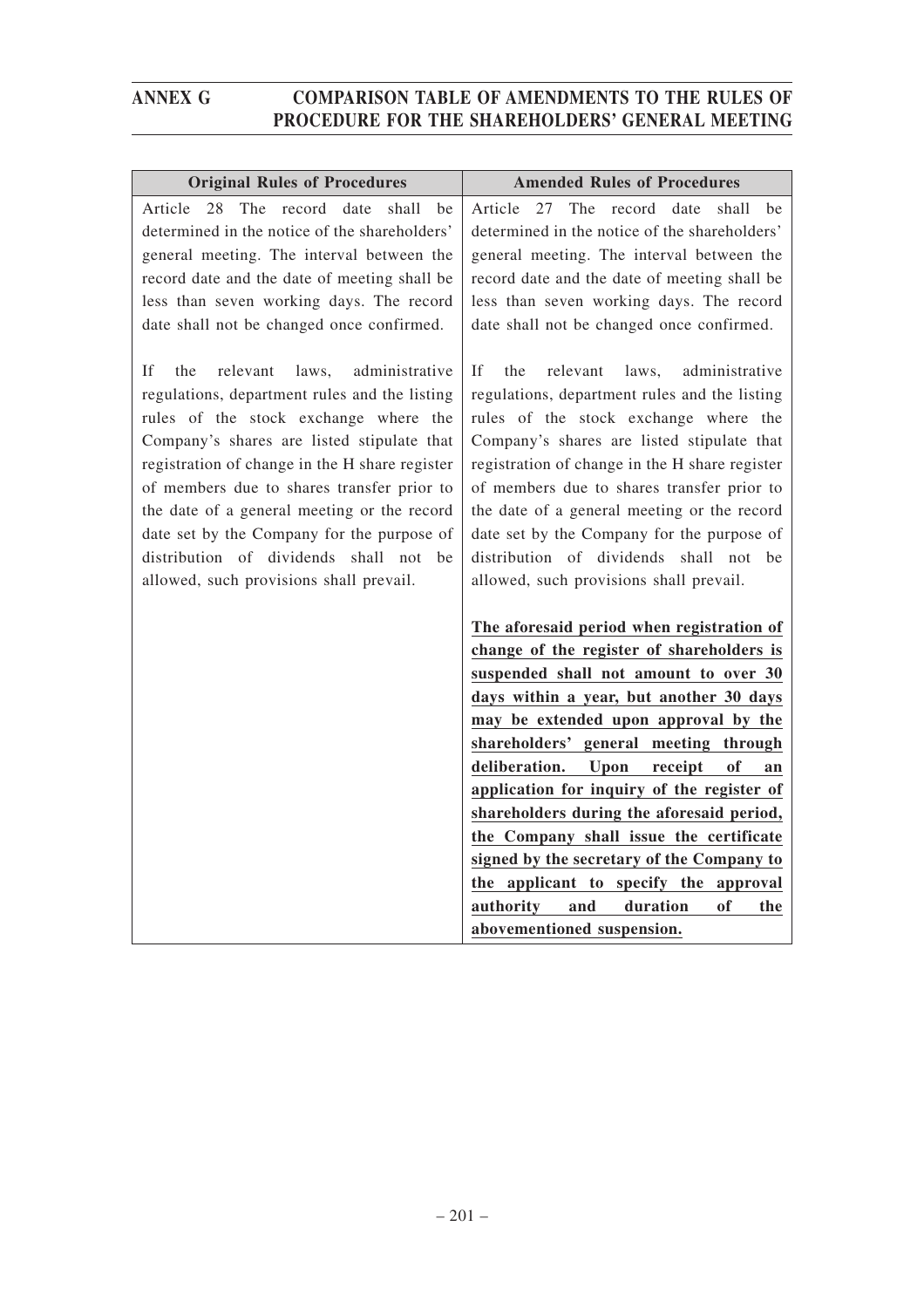| <b>Original Rules of Procedures</b>                                                                                                                                                                                                                                                      | <b>Amended Rules of Procedures</b>                                                                                                                                                                                                                                                       |
|------------------------------------------------------------------------------------------------------------------------------------------------------------------------------------------------------------------------------------------------------------------------------------------|------------------------------------------------------------------------------------------------------------------------------------------------------------------------------------------------------------------------------------------------------------------------------------------|
| Article 31 The letter of attorney issued by a                                                                                                                                                                                                                                            | Article 30 The letter of attorney issued by a                                                                                                                                                                                                                                            |
| shareholder to entrust a proxy to attend the                                                                                                                                                                                                                                             | shareholder to entrust a proxy to attend the                                                                                                                                                                                                                                             |
| shareholders' general meeting shall be in                                                                                                                                                                                                                                                | shareholders' general meeting shall be in                                                                                                                                                                                                                                                |
| writing and include the following contents:                                                                                                                                                                                                                                              | writing and include the following contents:                                                                                                                                                                                                                                              |
| $(1)$ the name of the proxy;                                                                                                                                                                                                                                                             | $(1)$ the name of the proxy;                                                                                                                                                                                                                                                             |
| (2) whether have the voting right or not;                                                                                                                                                                                                                                                | (2) whether have the voting right or not;                                                                                                                                                                                                                                                |
| (3) the instructions which respectively vote                                                                                                                                                                                                                                             | (3) the instructions which respectively vote                                                                                                                                                                                                                                             |
| consent, objection and abstention over each                                                                                                                                                                                                                                              | consent, objection and abstention over each                                                                                                                                                                                                                                              |
| item to be examined by the shareholders'                                                                                                                                                                                                                                                 | item to be examined by the shareholders'                                                                                                                                                                                                                                                 |
| general meeting;                                                                                                                                                                                                                                                                         | general meeting;                                                                                                                                                                                                                                                                         |
| (4) the issuance date and expiry date of the<br>letter of attorney;                                                                                                                                                                                                                      | (4) the issuance date and expiry date of the<br>letter of attorney;                                                                                                                                                                                                                      |
| (5) whether have the voting right over<br>temporary proposal which may be included<br>in the agenda of the shareholders' general<br>meeting or not, and specific instructions<br>shall be given over what voting right shall be<br>exercised if the proxy does have the voting<br>right; | (5) whether have the voting right over<br>temporary proposal which may be included<br>in the agenda of the shareholders' general<br>meeting or not, and specific instructions<br>shall be given over what voting right shall be<br>exercised if the proxy does have the voting<br>right; |
| (6) the signature (or seal) of entrusting party.<br>Where the entrusting party is an institutional<br>shareholder, the legal entity shall seal on the<br>letter of attorney.                                                                                                             | (6) the signature (or seal) of entrusting party.<br>Where the entrusting party is an institutional<br>shareholder, the legal entity shall seal on the<br>letter of attorney.                                                                                                             |
| (7) The letter of attorney shall indicate that<br>the shareholder proxy can vote according to<br>his/her own opinions if the shareholder does<br>not make specific instructions.                                                                                                         | (7) The letter of attorney shall indicate that<br>the shareholder proxy can vote according to<br>his/her own opinions personal will if the<br>shareholder<br>does<br>not<br>make<br>specific<br>instructions.                                                                            |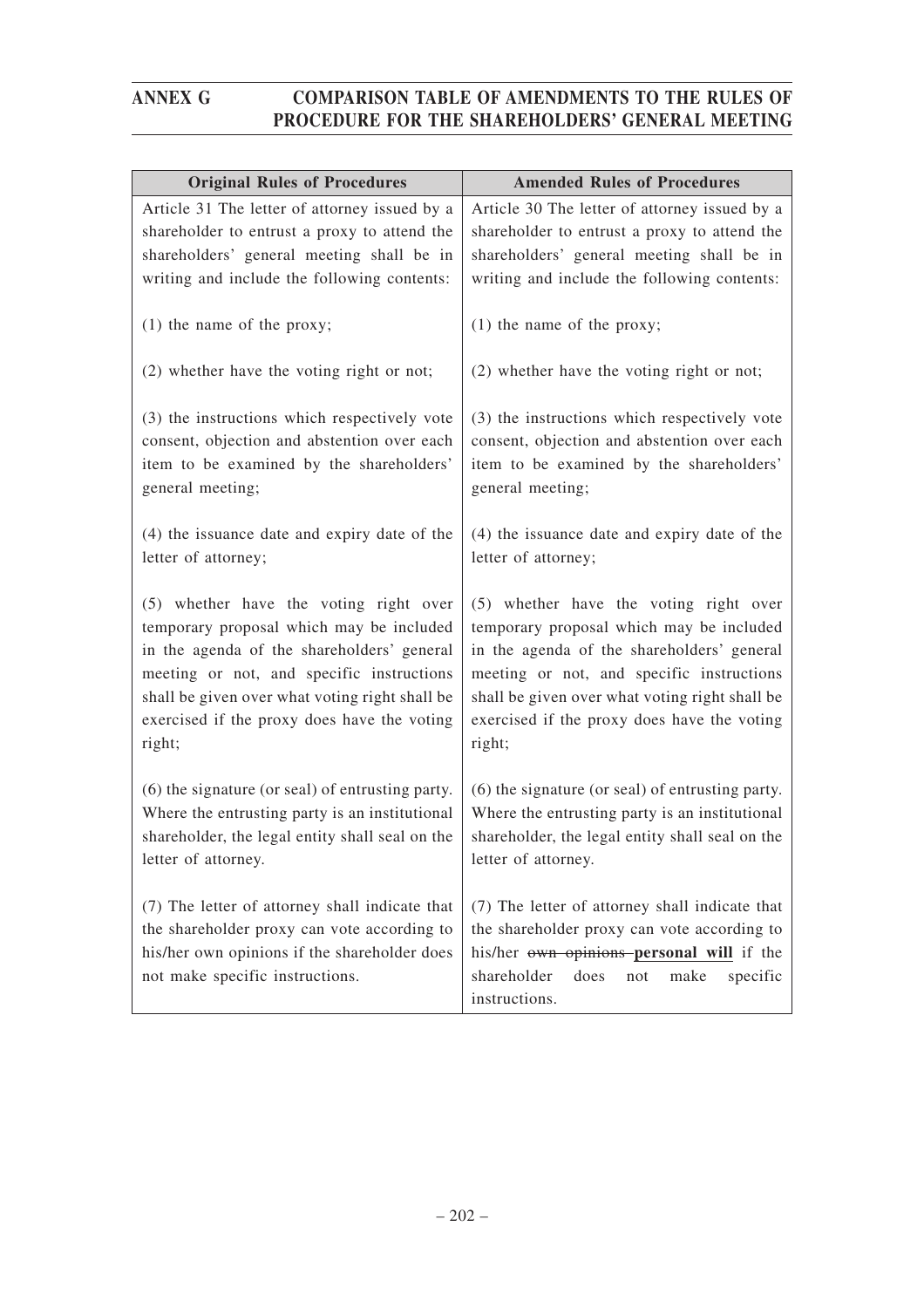| <b>Original Rules of Procedures</b>                                                                                                                                                                                                                                                                                                                                                                                                                                                                                                                                                                                                                                                                                                                                                                                                                                                                                           | <b>Amended Rules of Procedures</b>                                                                                                                                                                                                                                                                                                                                                                                                                                                                                                                                                                                                                                                                                                                                                                                                                                                                                         |
|-------------------------------------------------------------------------------------------------------------------------------------------------------------------------------------------------------------------------------------------------------------------------------------------------------------------------------------------------------------------------------------------------------------------------------------------------------------------------------------------------------------------------------------------------------------------------------------------------------------------------------------------------------------------------------------------------------------------------------------------------------------------------------------------------------------------------------------------------------------------------------------------------------------------------------|----------------------------------------------------------------------------------------------------------------------------------------------------------------------------------------------------------------------------------------------------------------------------------------------------------------------------------------------------------------------------------------------------------------------------------------------------------------------------------------------------------------------------------------------------------------------------------------------------------------------------------------------------------------------------------------------------------------------------------------------------------------------------------------------------------------------------------------------------------------------------------------------------------------------------|
| Article 32 The instrument appointing a<br>voting proxy shall be placed at the domicile<br>of the Company or at such other place as<br>specified in the notice of the meeting within<br>twenty-four (24) hours prior to the meeting<br>at which the proxy is authorised to vote or<br>within twenty-four (24) hours prior to the<br>specified time for the voting. Where the<br>instrument is signed by another person<br>authorised by the entrusting party, the power<br>of attorney or other authorization document<br>shall be notarised. The notarised power of<br>attorney or other authorization document<br>shall be placed together with the instrument<br>appointing the voting proxy at the domicile<br>of the Company or at such other place as<br>specified in the notice of the meeting.                                                                                                                         | Article 31 The instrument appointing a<br>voting proxy shall be placed at the domicile<br>of the Company or at such other place as<br>specified in the notice of the meeting within<br>twenty-four (24) hours prior to the meeting<br>at which the proxy is authorised to vote or<br>within twenty-four (24) hours prior to the<br>specified time for the voting. Where the<br>instrument is signed by another person<br>authorised by the entrusting party, the power<br>of attorney or other authorization document<br>shall be notarised. The notarised power of<br>attorney or other authorization document<br>shall be placed together with the instrument<br>appointing the voting proxy at the domicile<br>of the Company or at such other place as<br>specified in the notice of the meeting.                                                                                                                      |
| Where the entrusting party is a legal person,<br>legal representative or the person<br>its<br>authorised by resolution of its board of<br>directors or other decision-making body<br>shall be entitled to attend the Company's<br>shareholders' general meeting<br>as<br>the<br>representative of such legal person.                                                                                                                                                                                                                                                                                                                                                                                                                                                                                                                                                                                                          | Where the entrusting party is a legal person,<br>its legal representative or the person<br>authorised by resolution of its board of<br>directors or other decision-making body<br>shall be entitled to attend the Company's<br>shareholders' general meeting<br>as<br>the<br>representative of such legal person.                                                                                                                                                                                                                                                                                                                                                                                                                                                                                                                                                                                                          |
| Where the shareholder is a recognised<br>clearing house (or its proxy) defined by the<br>Kong Securities<br>Hong<br>and<br><b>Futures</b><br>Ordinance, the shareholder may authorise<br>one or more persons it considers appropriate<br>as its representative(s) at any shareholders'<br>general meeting or any category<br>shareholders meeting; however, if more than<br>one person are authorised, the power of<br>attorney shall contain the number and class<br>of shares for which such persons<br>are<br>authorised, and shall be signed by an<br>authorised personnel of the recognised<br>clearing house. The person(s) so authorised<br>can represent the recognised clearing house<br>(or its proxy) to attend the meeting and<br>exercise its right, as if the persons are the<br>Company's individual shareholders, and<br>shall not be required to produce evidence of<br>shareholding, the notarised power of | Where the shareholder is a recognised<br>clearing house (or its proxy) defined by the<br>Kong Securities<br>Hong<br>and<br><b>Futures</b><br>Ordinance, the shareholder may authorise<br>one or more persons it considers appropriate<br>as its representative(s) at any shareholders'<br>general meeting or any category<br>shareholders meeting; however, if more than<br>one person are authorised, the power of<br>attorney shall contain the number and class<br>of shares for which such persons are<br>authorised, and shall be signed by an<br>authorised personnel of the recognised<br>clearing house. The person(s) so authorised<br>can represent the recognised clearing house<br>(or its proxy) to attend the meeting and<br>exercise its right, as if the persons are the<br>Company's individual shareholders, and<br>shall not be required to produce evidence of<br>shareholding, the notarised power of |
| attorney and/or further evidence to prove<br>that he/she/they have been duly authorised.                                                                                                                                                                                                                                                                                                                                                                                                                                                                                                                                                                                                                                                                                                                                                                                                                                      | attorney and/or further evidence to prove<br>that he/she/they have been duly authorised.                                                                                                                                                                                                                                                                                                                                                                                                                                                                                                                                                                                                                                                                                                                                                                                                                                   |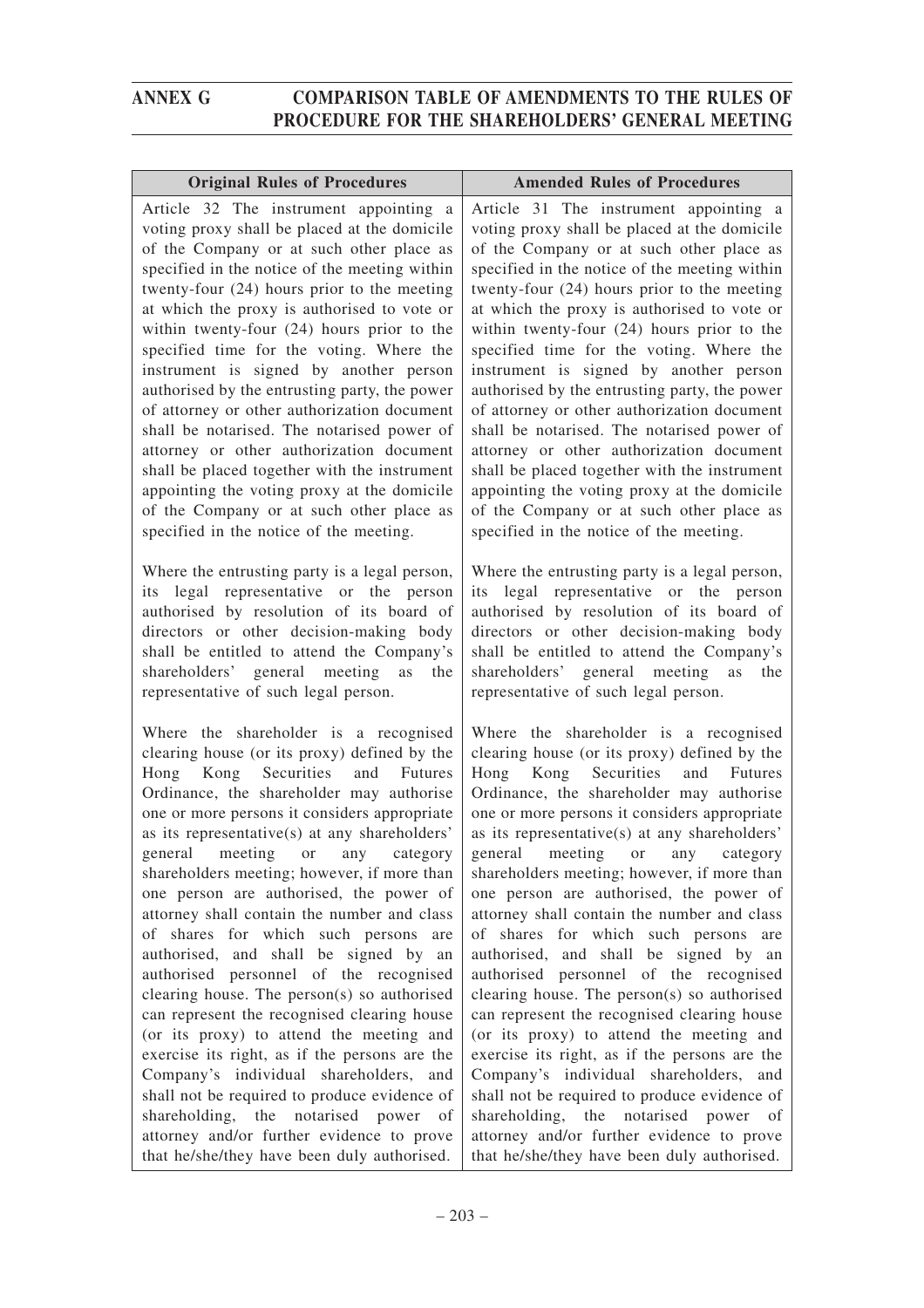| <b>Original Rules of Procedures</b>                                                                                                                                                                                                                                                                                                                                                                                                   | <b>Amended Rules of Procedures</b>                                                                                                                                                                                                                                                                                                                                                                                                           |
|---------------------------------------------------------------------------------------------------------------------------------------------------------------------------------------------------------------------------------------------------------------------------------------------------------------------------------------------------------------------------------------------------------------------------------------|----------------------------------------------------------------------------------------------------------------------------------------------------------------------------------------------------------------------------------------------------------------------------------------------------------------------------------------------------------------------------------------------------------------------------------------------|
| Article 34 The location for the Company to<br>convene a shareholders' general meeting<br>shall be the Company's domicile or the<br>specified in the<br>Articles<br>places<br>of<br>Association of the Company.                                                                                                                                                                                                                        | Article 33 The location for the Company to<br>convene a shareholders' general meeting<br>shall be the Company's domicile or the<br>other places specified in the-Articles of<br>Association of the Companynotice of the<br>shareholders' general meeting.                                                                                                                                                                                    |
| The shareholders' general meeting will set<br>up an assembly room and be held in the form<br>of live meeting. The Company may also<br>provide safe, economical and convenient<br>network or other means for the convenience<br>of shareholders to attend the general meeting<br>according to the relevant provisions.<br>Shareholders attend the general meeting<br>through the aforesaid means<br>shall be<br>considered as present. | The shareholders' general meeting will set<br>up an assembly room and be held in the form<br>of by way of live meeting. The Company<br>may also provide safe, economical and<br>convenient network or other means for the<br>convenience of shareholders to attend the<br>general meeting according to the relevant<br>provisions. Shareholders attend the general<br>meeting through the aforesaid means shall<br>be considered as present. |
| Shareholders may personally attend the                                                                                                                                                                                                                                                                                                                                                                                                | Shareholders may personally attend the                                                                                                                                                                                                                                                                                                                                                                                                       |
| shareholders' general meeting and deliver                                                                                                                                                                                                                                                                                                                                                                                             | shareholders' general meeting and deliver                                                                                                                                                                                                                                                                                                                                                                                                    |
| speeches and exercise the corresponding                                                                                                                                                                                                                                                                                                                                                                                               | speeches and exercise the corresponding                                                                                                                                                                                                                                                                                                                                                                                                      |
| voting right thereat, or entrust proxies to                                                                                                                                                                                                                                                                                                                                                                                           | voting right thereat, or entrust proxies to                                                                                                                                                                                                                                                                                                                                                                                                  |
| attend and exercise the voting right within                                                                                                                                                                                                                                                                                                                                                                                           | attend and exercise the voting right within                                                                                                                                                                                                                                                                                                                                                                                                  |
| the authorized scope on behalf.                                                                                                                                                                                                                                                                                                                                                                                                       | the authorized scope on behalf.                                                                                                                                                                                                                                                                                                                                                                                                              |
| Article 35 Any shareholder entitled to attend<br>and vote at the shareholders' meeting shall<br>be entitled to appoint one or more other<br>persons (who may not be shareholders) as<br>his/her proxy to attend and vote on his/her<br>behalf. The shareholder proxy can exercise<br>the following rights according to the<br>entrustment of the shareholder:                                                                         | Article 34 Any shareholder entitled to attend<br>and vote at the shareholders' meeting<br>shareholders' general meeting shall be<br>entitled to appoint one or more other persons<br>(who may not be shareholders) as his/her<br>proxy to attend and vote on his/her behalf.<br>The shareholder proxy can exercise the<br>following rights according<br>to<br>the<br>entrustment of the shareholder:                                         |
| (1) have the same right as the shareholders                                                                                                                                                                                                                                                                                                                                                                                           | (1) have the same right as the shareholders                                                                                                                                                                                                                                                                                                                                                                                                  |
| speak at the shareholders' general                                                                                                                                                                                                                                                                                                                                                                                                    | speak at the shareholders' general                                                                                                                                                                                                                                                                                                                                                                                                           |
| to                                                                                                                                                                                                                                                                                                                                                                                                                                    | to                                                                                                                                                                                                                                                                                                                                                                                                                                           |
| meeting;                                                                                                                                                                                                                                                                                                                                                                                                                              | meeting;                                                                                                                                                                                                                                                                                                                                                                                                                                     |
| (2) have authority to demand a poll or join in                                                                                                                                                                                                                                                                                                                                                                                        | (2) have authority to demand a poll or join in                                                                                                                                                                                                                                                                                                                                                                                               |
| such a demand; and                                                                                                                                                                                                                                                                                                                                                                                                                    | such a demand; and                                                                                                                                                                                                                                                                                                                                                                                                                           |
| (3) have the right to vote by hand or on a                                                                                                                                                                                                                                                                                                                                                                                            | (3) have the right to vote by hand or on a                                                                                                                                                                                                                                                                                                                                                                                                   |
| poll, except that, where a shareholder has                                                                                                                                                                                                                                                                                                                                                                                            | poll, except that, where a shareholder has                                                                                                                                                                                                                                                                                                                                                                                                   |
| appointed more than one proxy, his/her                                                                                                                                                                                                                                                                                                                                                                                                | appointed more than one proxy, his/her                                                                                                                                                                                                                                                                                                                                                                                                       |
| proxies may only exercise the voting rights                                                                                                                                                                                                                                                                                                                                                                                           | proxies may only exercise the voting rights                                                                                                                                                                                                                                                                                                                                                                                                  |
| when a poll is taken.                                                                                                                                                                                                                                                                                                                                                                                                                 | when a poll is taken.                                                                                                                                                                                                                                                                                                                                                                                                                        |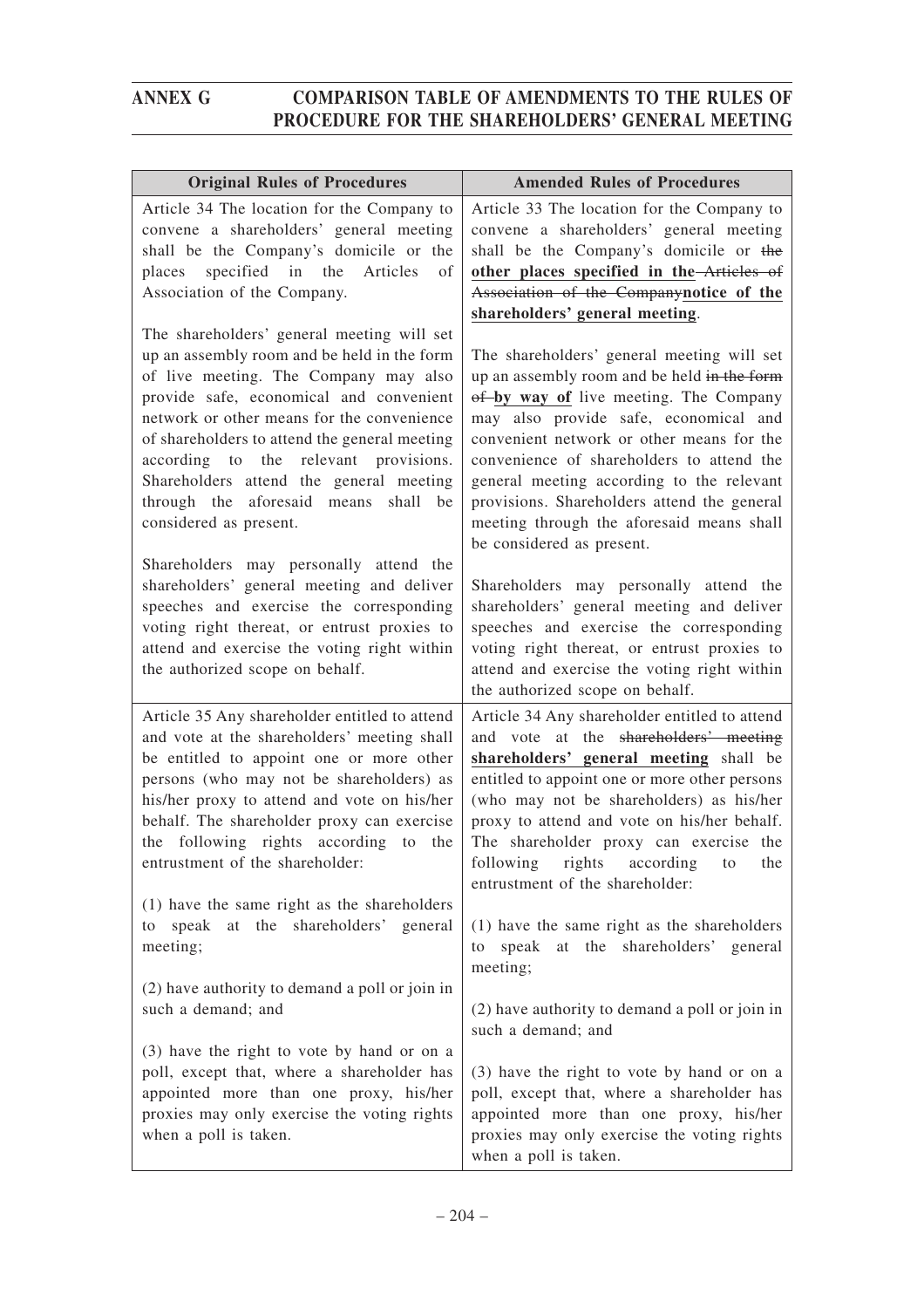| Article 54 The following matters shall be<br>resolved by way of special resolutions of the<br>shareholders' general meeting:<br>(1) Increase or reduction of the Company's<br>share capital registered<br>capital<br>and<br>issuance of any category of shares, warrants<br>or other similar securities;<br>(2) Issuance of the Company's bonds or<br>listing;<br>$(3)$ Division,<br>merger, dissolution<br>and<br>liquidation or form change of the Company;                                                   |
|-----------------------------------------------------------------------------------------------------------------------------------------------------------------------------------------------------------------------------------------------------------------------------------------------------------------------------------------------------------------------------------------------------------------------------------------------------------------------------------------------------------------|
|                                                                                                                                                                                                                                                                                                                                                                                                                                                                                                                 |
|                                                                                                                                                                                                                                                                                                                                                                                                                                                                                                                 |
|                                                                                                                                                                                                                                                                                                                                                                                                                                                                                                                 |
|                                                                                                                                                                                                                                                                                                                                                                                                                                                                                                                 |
| Amendment of<br>the<br>Articles<br>of                                                                                                                                                                                                                                                                                                                                                                                                                                                                           |
| Association of the Company;                                                                                                                                                                                                                                                                                                                                                                                                                                                                                     |
| Fixed assets investment,<br>external<br>external investment<br>guarantee,<br>matters<br>shall<br>be<br>submitted<br>the<br>to<br>general<br>shareholders'<br>meeting<br>for<br>examination in accordance with the relevant<br>administrative regulations<br>and<br>departmental rules, the provisions of the<br>securities regulatory authority of the locality<br>where the Company's stocks are listed as<br>well as the provisions of the Company's<br>Articles of Association and other internal<br>system; |
| (6) Consideration and approval of the<br>proposal on equity incentive plan;                                                                                                                                                                                                                                                                                                                                                                                                                                     |
| (7) Removal of independent directors;                                                                                                                                                                                                                                                                                                                                                                                                                                                                           |
| (8) Other matters prescribed in the laws,<br>administrative regulations, departmental<br>provisions<br>of<br>the<br>securities<br>regulatory authority of the locality where<br>the Company's stocks are listed or the<br>Articles of Association of the Company, as<br>well as other matters, as determined by way                                                                                                                                                                                             |
|                                                                                                                                                                                                                                                                                                                                                                                                                                                                                                                 |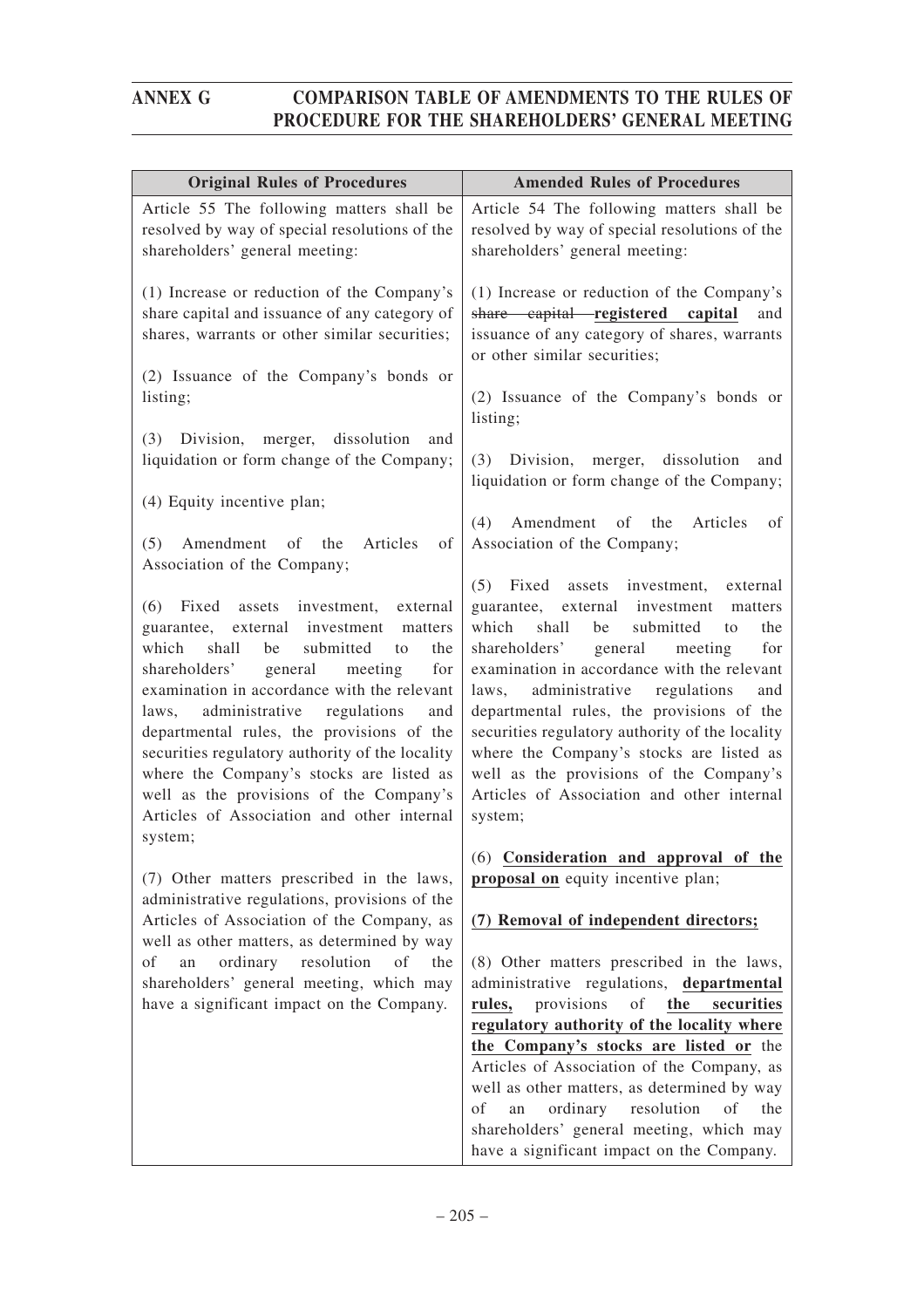| <b>Original Rules of Procedures</b>                                                                                                                                                                                                                                                                                                                                                                                                                                                                                                                                          | <b>Amended Rules of Procedures</b>                                                                                                                                                                                                                                                                                                                                                                                                                                                                                                                |
|------------------------------------------------------------------------------------------------------------------------------------------------------------------------------------------------------------------------------------------------------------------------------------------------------------------------------------------------------------------------------------------------------------------------------------------------------------------------------------------------------------------------------------------------------------------------------|---------------------------------------------------------------------------------------------------------------------------------------------------------------------------------------------------------------------------------------------------------------------------------------------------------------------------------------------------------------------------------------------------------------------------------------------------------------------------------------------------------------------------------------------------|
| Article 66 Where the matter requested to be<br>voted upon by ballot is the election of the<br>chairman or the adjournment of the meeting,<br>a ballot shall be taken immediately; where a<br>ballot is requested for any other matter, such<br>ballot shall be taken at the time decided<br>upon by the chairman and the meeting may<br>proceed with the discussion of other matters;<br>the result of the ballot shall still be regarded<br>as a resolution adopted at that meeting.                                                                                        | Article 65 Where the matter requested to be<br>voted upon by ballot is the election of the<br>chairman-chairperson of the meeting or the<br>adjournment of the meeting, a ballot shall be<br>taken immediately; where a ballot is<br>requested for any other matter, such ballot<br>shall be taken at the time decided upon by<br>the chairman-chairperson of the meeting<br>and the meeting may proceed with the<br>discussion of other matters; the result of the<br>ballot shall still be regarded as a resolution<br>adopted at that meeting. |
| The interested shareholders<br>Article 83<br>mentioned in the preceding paragraph are<br>defined as follows:                                                                                                                                                                                                                                                                                                                                                                                                                                                                 | Article 81 The interested shareholders<br>mentioned in the preceding paragraph are<br>defined as follows:                                                                                                                                                                                                                                                                                                                                                                                                                                         |
| (1) when the Company issues a buy-back<br>offer to all shareholders equally pro rata or<br>buys back its own shares by open transaction<br>at stock exchange according to Article 32 of<br>the Articles of Association, the interested<br>shareholders<br>refer<br>the<br>controlling<br>to<br>shareholders defined in Article 70 of the<br>Articles of Association of the Company;                                                                                                                                                                                          | (1) when the Company issues a buy-back<br>offer to all shareholders equally pro rata or<br>buys back its own shares by open transaction<br>at stock exchange according to Article 36 of<br>the Articles of Association, the interested<br>refer<br>shareholders<br>the controlling<br>to<br>shareholders defined in Article 70 of the<br>Articles of Association of the Company;                                                                                                                                                                  |
| Article 78 The minutes of the meeting<br>together with the attendance records signed<br>by the attending shareholders and proxies'<br>power of attorneys shall be kept at the<br>Company's domicile.                                                                                                                                                                                                                                                                                                                                                                         | Article 89 The convener shall guarantee that<br>the minutes of the meeting are authentic,<br>and complete. The<br>attending<br>accurate<br>directors, supervisors, the board secretary,<br>convener or his representative and the                                                                                                                                                                                                                                                                                                                 |
| Article 91 The convener shall guarantee that<br>the minutes of the meeting are authentic,<br>and complete. The<br>attending<br>accurate<br>directors, supervisors, the board secretary,<br>convener or his representative and the<br>meeting presider shall sign on the minutes of<br>the meeting. The minutes of the meeting<br>shall be kept for no less than ten years<br>together with the attendance records signed<br>attending shareholders, proxies'<br>by the<br>power of attorneys and effective materials<br>on the voting through network and by other<br>means. | meeting presider shall sign on the minutes of<br>the meeting. The minutes of the meeting<br>shall be kept for no less than ten years<br>permanently together with the attendance<br>records<br>signed<br>the<br>by<br>attending<br>shareholders, proxies' power of attorneys<br>and effective materials on the voting through<br>network and by other means.                                                                                                                                                                                      |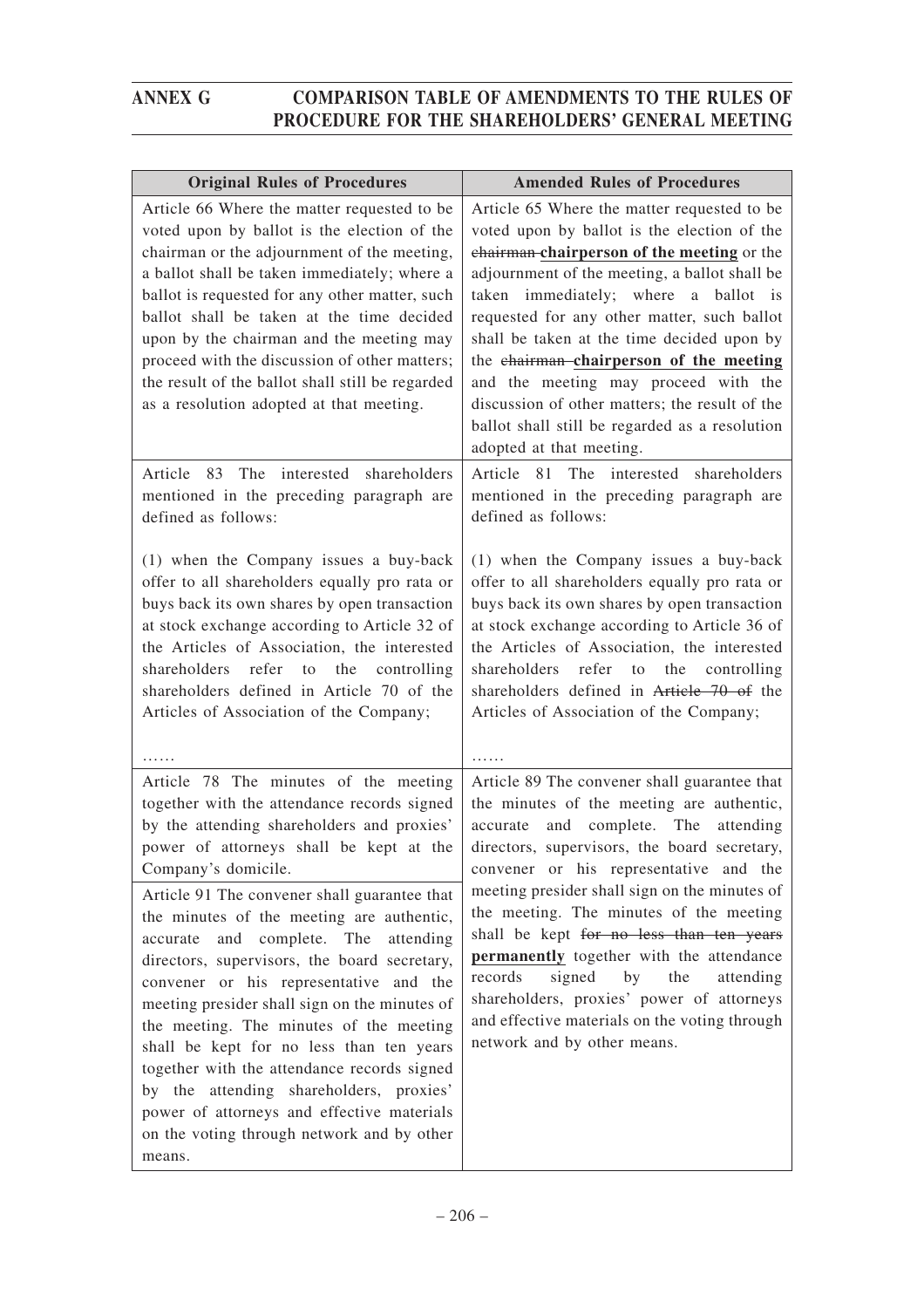| <b>Original Rules of Procedures</b>                                                          | <b>Amended Rules of Procedures</b>                                                          |
|----------------------------------------------------------------------------------------------|---------------------------------------------------------------------------------------------|
| Article 96 Where it is stipulated in relevant                                                | Article 94 The Company shall deliver the                                                    |
| laws, administrative regulations, department                                                 | meeting minutes and resolutions of the                                                      |
| and relevant provisions of the<br>rules                                                      | shareholders' general meeting to the                                                        |
| securities regulatory authority of the locality                                              | banking<br>and<br>insurance regulatory                                                      |
| where the Company and stock exchange                                                         | authority of the State Council. Where it is                                                 |
| that, relevant materials including resolutions                                               | stipulated in relevant laws, administrative                                                 |
| and minutes of the shareholders' general                                                     | regulations, department rules and relevant                                                  |
| meeting shall be provided for or filed with                                                  | provisions of the securities regulatory                                                     |
| relevant departments, such provisions shall                                                  | authority of the locality where the Company                                                 |
| be implemented.                                                                              | and stock exchange that, relevant materials                                                 |
|                                                                                              | including resolutions and minutes of the                                                    |
|                                                                                              | shareholders' general meeting shall be                                                      |
|                                                                                              | filed with relevant<br>provided for or                                                      |
|                                                                                              | departments, such provisions shall<br>be                                                    |
|                                                                                              | implemented.                                                                                |
| Article 103 Any resolution made by the                                                       | Article 101 Any resolution made by the                                                      |
| general meeting that violates the laws and                                                   | general meeting that violates the laws and                                                  |
| administrative regulations are invalid. If the                                               | administrative regulations<br>are<br>deemed                                                 |
| convening procedures and voting ways of                                                      | invalid. If the convening procedures and                                                    |
| meeting<br>violate<br>general<br>laws,<br>the                                                | voting ways of the general meeting violate                                                  |
| administrative regulations or the Articles of                                                | laws, administrative regulations or the                                                     |
| Association, or the content of resolution is in<br>violation of the Articles of Association, | Articles of Association, or the content of<br>resolution is in violation of the Articles of |
| shareholders are entitled to apply to the                                                    | Association, shareholders are entitled to                                                   |
| People's Court for revocation of such                                                        | apply to the People's Court for revocation of                                               |
| resolutions within 60 days upon the date of                                                  | such resolutions within 60 days upon the                                                    |
| adopting the resolution. Where shareholders                                                  | date of adopting the resolution. Where                                                      |
| file lawsuits in accordance with the                                                         | shareholders file lawsuits in accordance with                                               |
| provisions of the preceding paragraph, the                                                   | the provisions of the preceding paragraph,                                                  |
| Company can apply to the People's Court for                                                  | the Company can apply to the People's                                                       |
| shareholders to provide<br>requiring the                                                     | Court for requiring the shareholders to                                                     |
| corresponding guarantee. If the change of                                                    | provide corresponding guarantee. If the                                                     |
| registration has been made by the Company                                                    | change of registration has been made by the                                                 |
| in accordance with the resolution of the                                                     | Company in accordance with the resolution                                                   |
| general meeting, after the People's Court                                                    | of the general meeting, after the People's                                                  |
| announces such a resolution be void or                                                       | Court announces such a resolution be void or                                                |
| rescinded, the Company shall apply to the                                                    | rescinded, the Company shall apply to the                                                   |
| registration<br>Company's<br>authority<br>for                                                | registration<br>Company's<br>authority<br>for                                               |
| revocation of the change of registration.                                                    | revocation of the change of registration.                                                   |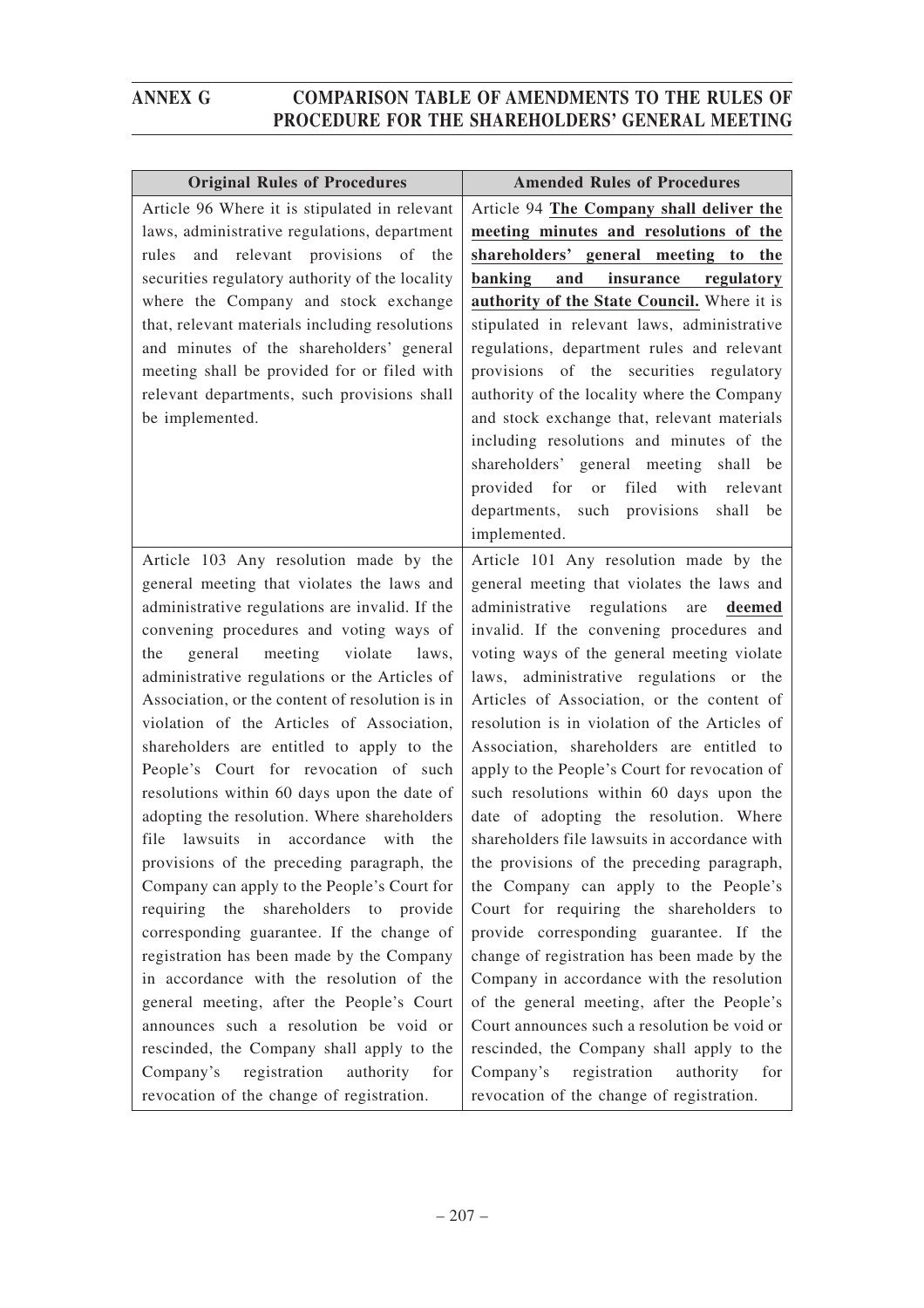| <b>Original Rules of Procedures</b>           | <b>Amended Rules of Procedures</b>            |
|-----------------------------------------------|-----------------------------------------------|
| Article 106 Unless otherwise specified, the   | Article 104 Unless otherwise specified, the   |
| terms herein have the same meanings as        | terms definitions herein have the same        |
| those in the Articles of Association.         | meanings as those in the Articles of          |
|                                               | Association.                                  |
| Article 111 The matters not stipulated herein | Article 110 The matters not stipulated herein |
| shall be implemented in accordance with       | shall be implemented in accordance with       |
| relevant provisions in national laws,         | relevant provisions in national laws,         |
| administrative regulations, department rules  | administrative regulations, department rules  |
| and the Articles of Association. In case of   | and the Articles of Association. In case of   |
| any contradiction between the Rules of        | any contradiction between the Rules of        |
| Procedures and the relevant national laws,    | Procedures and the relevant national laws,    |
| regulations or the Articles of Association    | regulations or the Articles of Association    |
| revised through legal procedures, the latter  | revised through legal procedures, the latter  |
| shall prevail. Under such circumstances, the  | shall prevail. Under such circumstances, the  |
| Rules of Procedures shall be forthwith        | Rules of Procedures shall be forthwith        |
| revised, and reported to the shareholders'    | revised, and reported to the shareholders'    |
| general meeting for deliberation.             | general meeting for deliberation.             |

*Note:* Adjustments to the punctuations and the numbering of chapters and articles quoted, as well as changes in the numbering of articles due to the amendments to the Articles of Association and the Rules of Procedure in this explanatory statement of amendments would not be listed separately as they do not involve any changes in the substantial contents of the Rules of Procedure. Meanwhile, "banking and insurance regulatory authority of the State Council" was amended as "banking and insurance regulatory authority of the State Council" herein.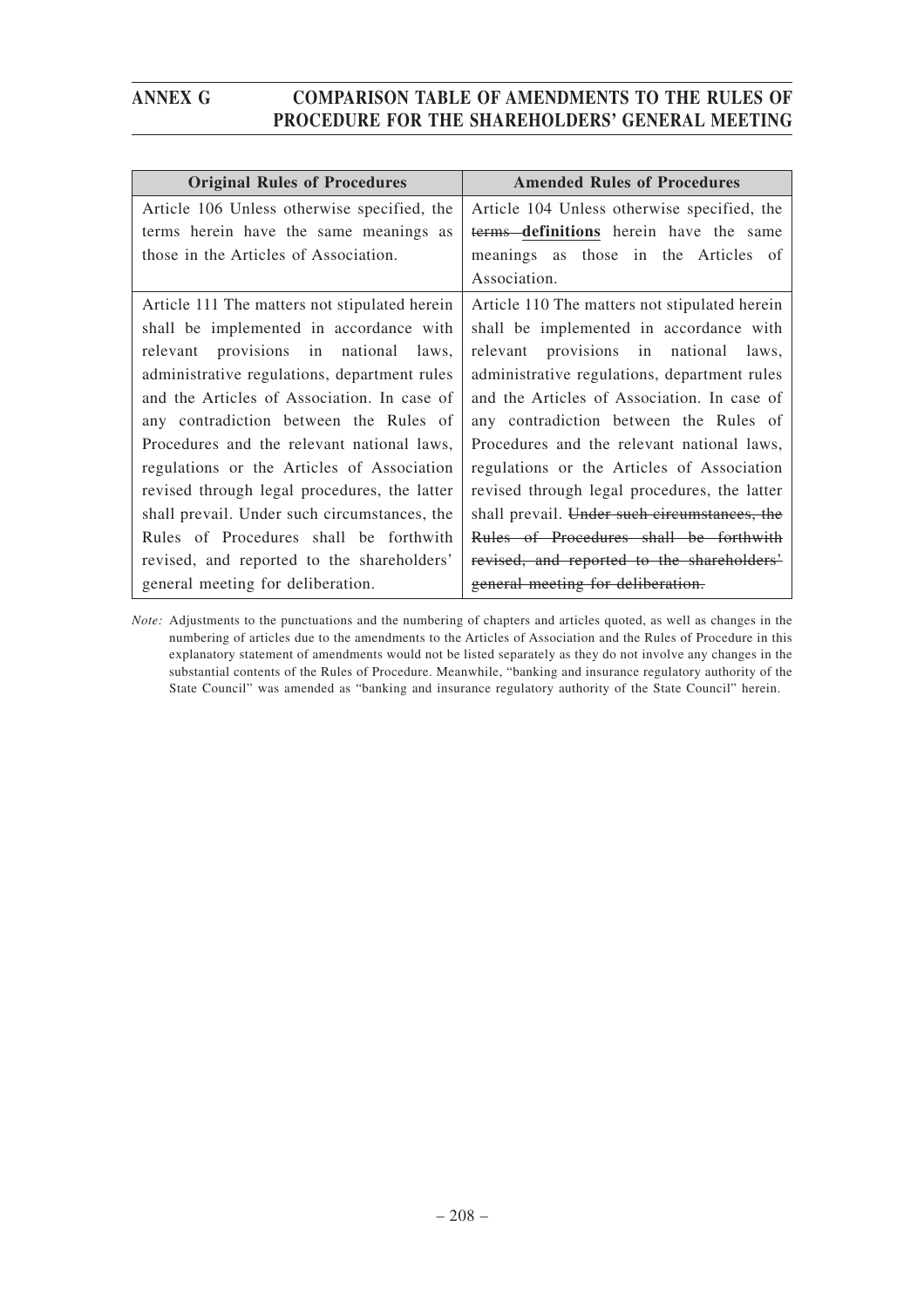*The Rules of Procedures of the Board of Directors were written in Chinese and there is no official English version. Therefore, any English version is for reference only. In the event of any inconsistency, the Chinese version shall prevail.*

Details of the proposed amendments to the Rules of Procedures of the Board of Directors are as follows:

| <b>Original Rules of Procedures</b>            | <b>Amended Rules of Procedure</b>             |
|------------------------------------------------|-----------------------------------------------|
| Article 1 In order to further regulate the     | Article 1 In order to further regulate the    |
| business discussion and decision-making        | business discussion and decision-making       |
| procedures of board of directors of Harbin     | procedures of board of directors of Harbin    |
| Bank Co., Ltd. (the "Company") and to          | Bank Co., Ltd. (the "Company") and to         |
| promote effective performance of duties by     | promote effective performance of duties by    |
| directors and the board of directors and the   | directors and the board of directors and the  |
| compliant operation and scientific decision-   | compliant operation and scientific decision-  |
| making of the board of directors, these Rules  | making of the board of directors, these Rules |
| of Procedures are formulated in accordance     | of Procedures are formulated in accordance    |
| with the Company Law of the People's           | with the Company Law of the People's          |
| Republic of China (the "Company Law"),         | Republic of China (the "Company Law"),        |
| the Securities Law of the People's Republic    | the Securities Law of the People's Republic   |
| of China, the Commercial Bank Law of the       | of China, the Commercial Bank Law of the      |
| People's Republic of China and the Articles    | People's Republic of China, the Corporate     |
| of Association of Harbin Bank Co., Ltd. (the   | Governance Guidelines for Banking and         |
| "Articles of the Company") and other           | Insurance Institutions (the "Governance       |
| relevant laws, administrative regulations and  | Guidelines") and the Articles of Association  |
| rules with regard to the actual situations of  | of Harbin Bank Co., Ltd. (the "Articles of    |
| the Company.                                   | the Company") and other relevant laws,        |
|                                                | administrative regulations and rules with     |
|                                                | regard to the actual situations of the        |
|                                                | Company.                                      |
| Article 3 The board of directors shall         | Article 3 The board of directors shall        |
| honestly and diligently perform their duties,  | honestly and diligently perform their duties, |
| ensure compliance of the commercial bank       | ensure compliance of the commercial bank      |
| with laws, regulations and rules, protect the  | the Company with laws, regulations and        |
| legitimate<br>rights<br>interests<br>and<br>οf | rules, protect the legitimate rights and      |
| shareholders, and focus on and protect the     | interests of shareholders, and focus on and   |
| interests of depositors or other stakeholders. | protect the interests of-depositors-financial |
|                                                | consumers or other stakeholders.              |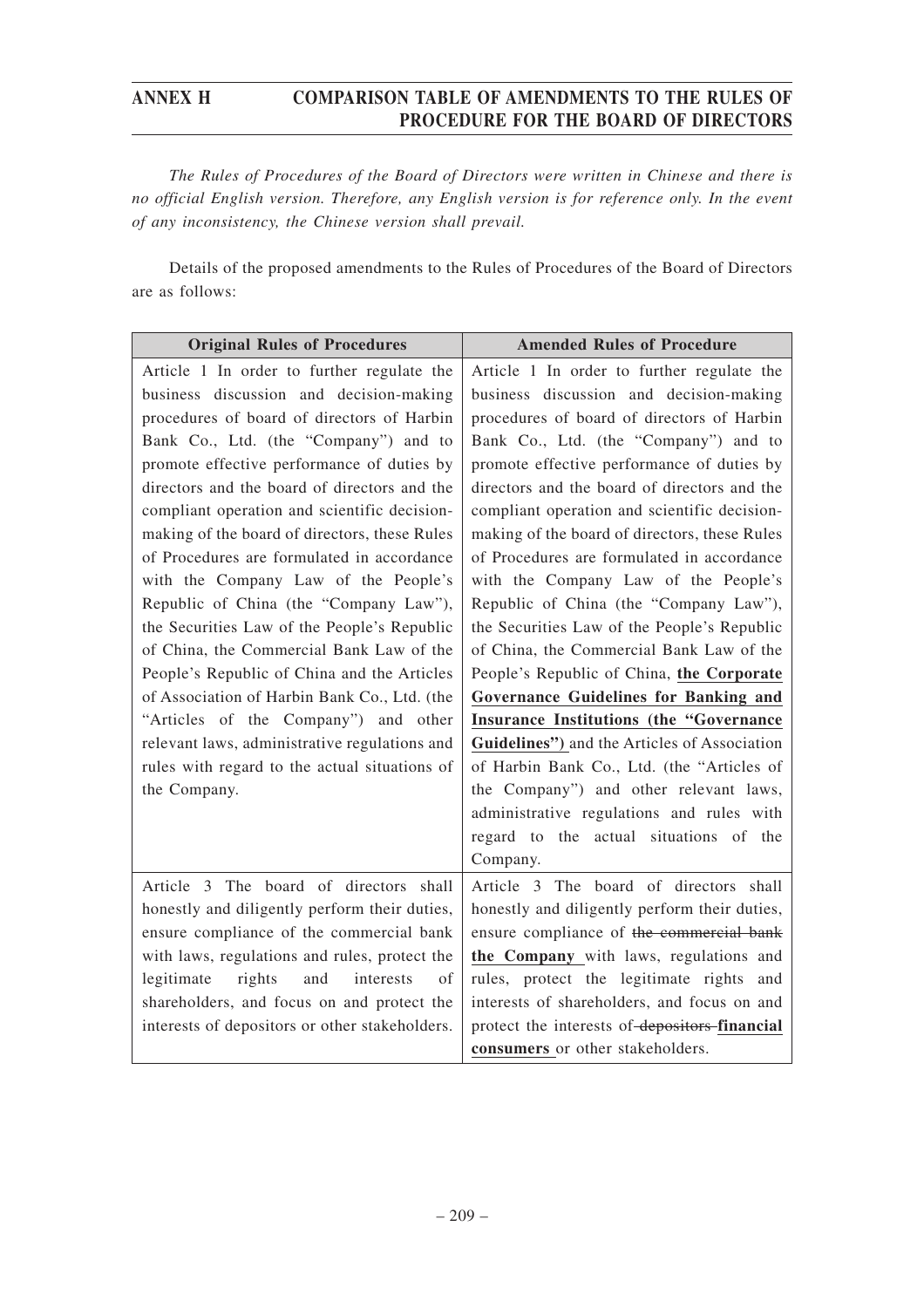| <b>Original Rules of Procedures</b>                                                                                                                                                                                                                                                                                                                                                                                                                                                                        | <b>Amended Rules of Procedure</b>                                                                                                                                                                                                                                                                                                                                                                                                                                                              |
|------------------------------------------------------------------------------------------------------------------------------------------------------------------------------------------------------------------------------------------------------------------------------------------------------------------------------------------------------------------------------------------------------------------------------------------------------------------------------------------------------------|------------------------------------------------------------------------------------------------------------------------------------------------------------------------------------------------------------------------------------------------------------------------------------------------------------------------------------------------------------------------------------------------------------------------------------------------------------------------------------------------|
| Article 4 Directors shall exercise their<br>functions and powers in the form of board<br>and their basic<br>mode<br>meetings,<br>of<br>performance of duties is to attend board<br>meetings as stipulated. The directors shall<br>have fiduciary and diligence duties to the<br>Company and all the shareholders. The<br>directors shall conscientiously fulfill their<br>duties and protect the interests of the<br>Company and all the shareholders<br>as<br>required by the relevant laws, regulations, | Article 4 Directors shall exercise their<br>functions and powers in the form of board<br>meetings, and their basic mode of<br>performance of duties is to attend board<br>meetings as stipulated. The directors shall<br>have fiduciary and diligence duties to the<br>Company and all the shareholders. The<br>directors shall conscientiously fulfill their<br>duties and protect the interests of the<br>Company and all the shareholders as<br>required by the relevant laws, regulations, |
| rules and the Articles of the Company.<br>Article 5 These Rules are applicable to the<br>board of directors, special committees of the<br>board of directors, directors, as well as<br>relevant departments and personnel involved<br>in these Rules.                                                                                                                                                                                                                                                      | rules and the Articles of the Company.<br>Article 5 These Rules are applicable to the<br>Company's board of directors, special<br>committees of the board of directors,<br>directors, as well as relevant departments<br>and personnel involved in these Rules of<br>Procedure.                                                                                                                                                                                                                |
| Article 6 The board of directors consists of<br>11 to 15 directors, including one chairman<br>and one vice chairman, and the number of<br>independent directors shall be not less than<br>one third of all directors.                                                                                                                                                                                                                                                                                      | Article 6 The board of directors consists of<br>11 to 15-directors, including one chairman<br>and one vice chairman, and the number of<br>three executive directors and eight non-<br>executive directors (including independent<br>directors).                                                                                                                                                                                                                                                |
|                                                                                                                                                                                                                                                                                                                                                                                                                                                                                                            | <b>Executive directors, apart from serving as</b><br>directors of the Company, also undertake<br>the duties of senior management; and<br>non-executive directors do not hold any<br>other office in the Company other than<br>their office as directors and do undertake<br>the duties of senior management.                                                                                                                                                                                   |
|                                                                                                                                                                                                                                                                                                                                                                                                                                                                                                            | The Board of Directors shall have no less<br>than four independent directors, with at<br>least one of the independent directors<br>must be ordinarily resident in Hong Kong,<br>China,<br>and<br>the<br>total<br>number<br>оf<br>independent directors shall be not less than<br>one third of all directors.                                                                                                                                                                                   |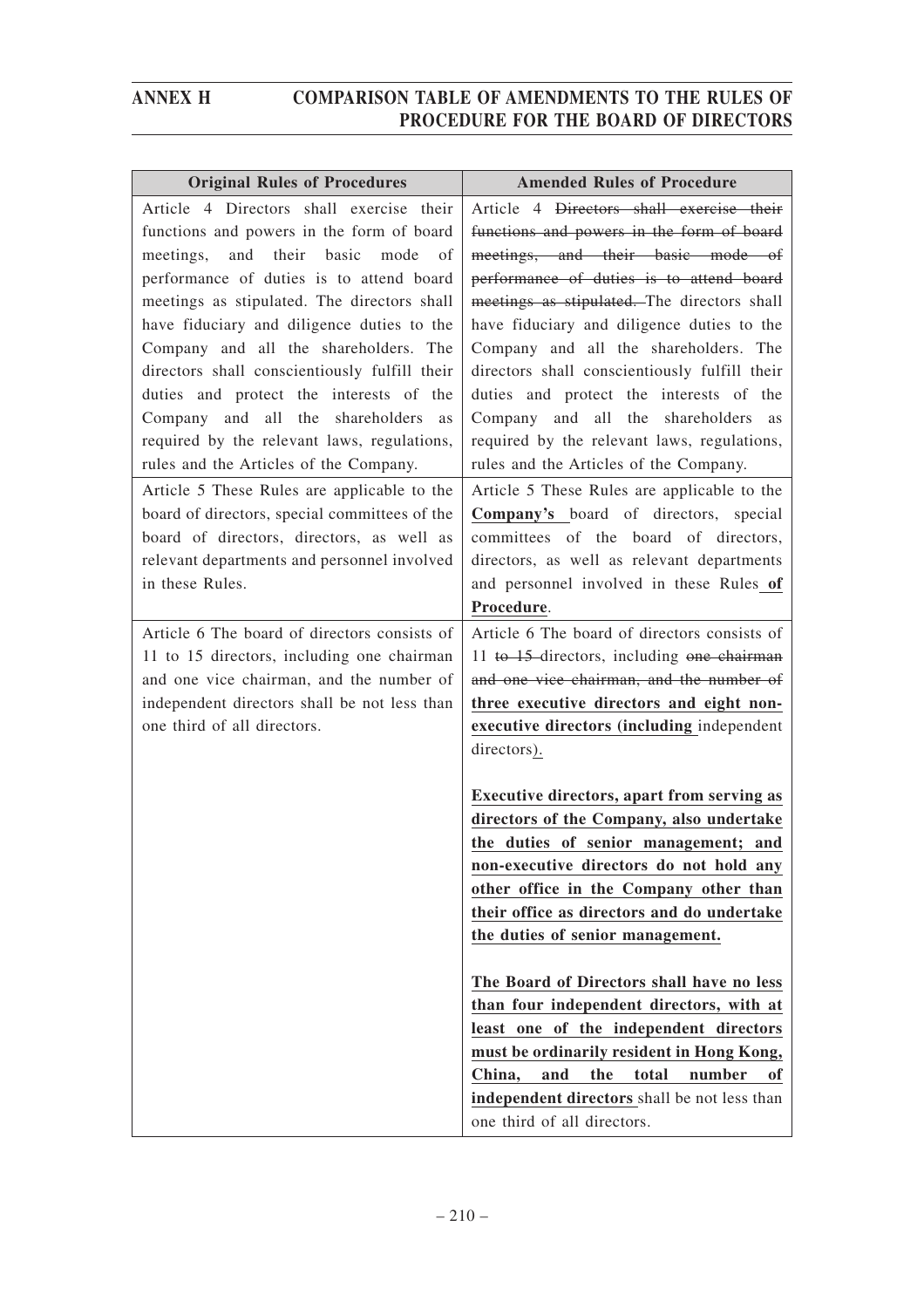| <b>Original Rules of Procedures</b>                                                                                                                                                                                           | <b>Amended Rules of Procedure</b>                                                                                                                                                                                      |
|-------------------------------------------------------------------------------------------------------------------------------------------------------------------------------------------------------------------------------|------------------------------------------------------------------------------------------------------------------------------------------------------------------------------------------------------------------------|
| Article 7 The board of directors shall<br>exercise the following functions and powers:                                                                                                                                        | Article 7 The board of directors shall<br>exercise the following functions and powers:                                                                                                                                 |
| (1) convene the general meeting and report<br>to the general meeting;                                                                                                                                                         | (1) convene the general meeting and report<br>to the general meeting;                                                                                                                                                  |
| (2) implement the resolutions of the general<br>meeting;                                                                                                                                                                      | (2) implement the resolutions of the general<br>meeting; consider and approve the                                                                                                                                      |
| (3) decide the Company's development plan<br>formulate and<br>supervise<br>the<br>and<br>implementation of the Company's business<br>development strategy;                                                                    | external investment, acquisition of assets,<br>disposal and write-off of assets, pledge of<br>related-party/connected<br>assets,<br>transactions and data governance of the<br>within<br>the<br>Company<br>scope<br>оf |
| (4) decide the Company's operation plan,<br>investment plan and major assets disposal<br>plan;                                                                                                                                | authorisation by the general meeting of<br>the Company in accordance with laws,<br>regulations and regulatory requirements;                                                                                            |
| (5) formulate the Company's risk tolerance<br>level and risk management and internal<br>control policies;                                                                                                                     | (3) decide the Company's development plan<br>and formulate and supervise the<br>implementation of the Company's business<br>development strategy;                                                                      |
| (6)<br>formulate the Company's annual<br>financial budget plan and final account plan;                                                                                                                                        | $(3)$ decide the Company's operation plan,<br>investment plan and major assets disposal<br>plan, formulate scientific, reasonable and                                                                                  |
| formulate the Company's<br>profit<br>(7)<br>distribution plan and plan for recovery of<br>losses;                                                                                                                             | stable development strategy<br>of<br>the<br><b>Company</b><br>$\overline{and}$<br>supervise<br>the<br>implementation thereof, and determine                                                                            |
| (8) formulate the Company's plans for<br>increase or reduction of the registered<br>capital, issuance of bonds or other securities                                                                                            | the market positioning and development<br>objective which reflect the differentiation<br>and specialisation;                                                                                                           |
| and listing;                                                                                                                                                                                                                  | (4) formulate the Company's risk tolerance<br>level and risk management and internal                                                                                                                                   |
| (9) formulate capital plan and have the<br>responsibility for<br>capital<br>ultimate<br>management;                                                                                                                           | control policies, and have the ultimate<br>responsibility for the comprehensive risk<br>management;                                                                                                                    |
| (10) make the Company's plans for major<br>acquisitions, acquisitions of the Company's<br>stock or merger, division, dissolution and<br>change of corporate form;                                                             | (5) continue to focus on the internal<br>control of the Company, establish good<br>internal control culture and carry out<br>regular research and evaluation on the                                                    |
| (11) regularly evaluate and improve the<br>Company's corporate governance;                                                                                                                                                    | reasonableness<br>adequacy,<br>and<br>effectiveness of the internal control;                                                                                                                                           |
| (12) within the scope of authorisation by the<br>general meeting, to decide the Company's<br>external investment, acquisition<br>and<br>disposal of assets, pledge of assets, external<br>guarantees, related-party/connected | (6) have the ultimate responsibility for the<br>establishment, operation and maintenance<br>of<br>internal<br>audit<br>system,<br>the<br>and<br>independence and effectiveness of internal<br>audit;                   |
| transactions, external donations and other<br>matters;                                                                                                                                                                        | formulate the Company's<br>(7)<br>annual<br>financial budget plan and final account plan;                                                                                                                              |
| (13) determine the arrangement of the<br>Company's internal management structure,<br>branches, and the number of staff and<br>management personnel;                                                                           | $(8)$ formulate the Company's<br>profit<br>distribution plan and plan for recovery of<br>losses;                                                                                                                       |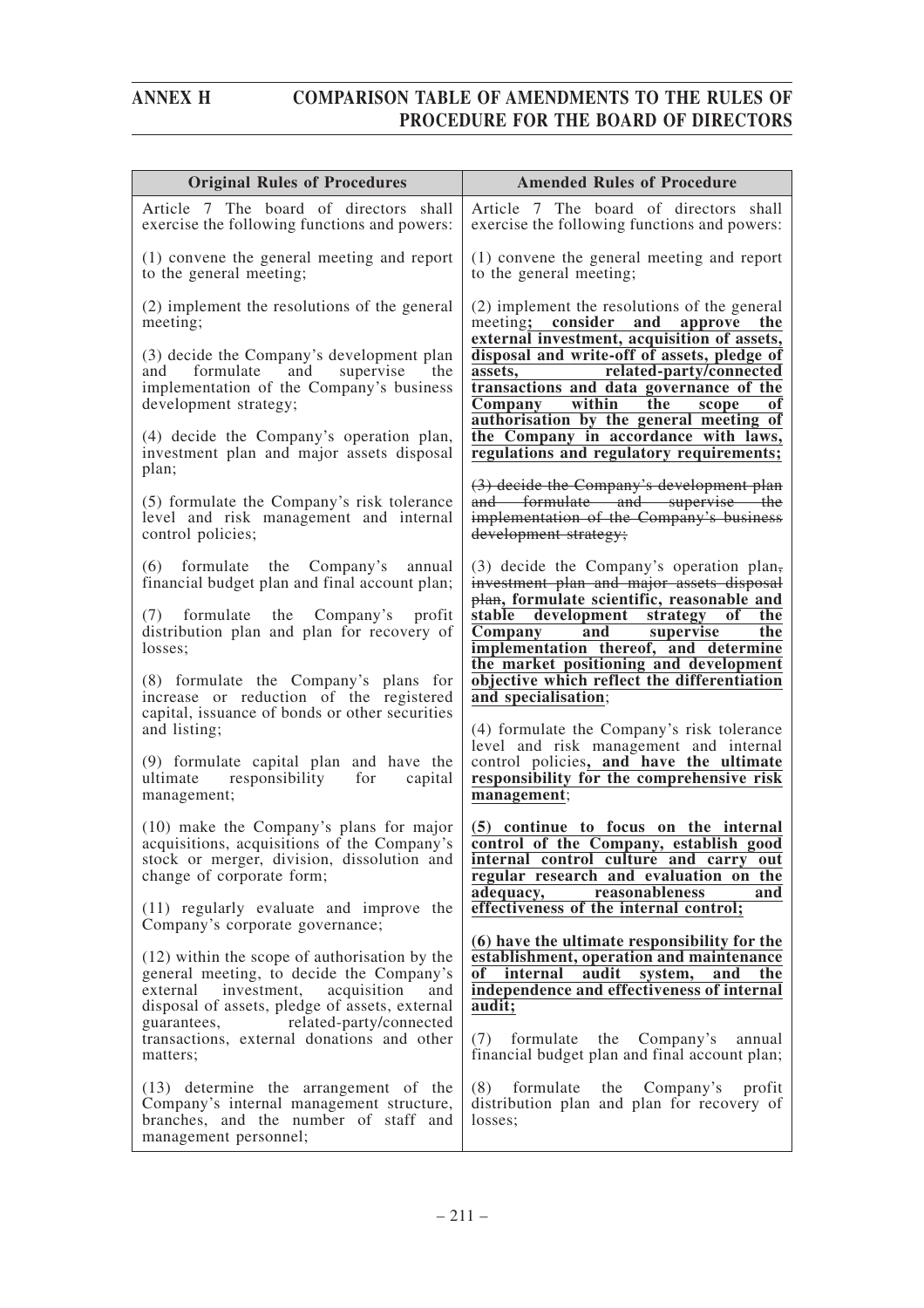| <b>Original Rules of Procedures</b>                                                                                                                                                                                                    | <b>Amended Rules of Procedure</b>                                                                                                                                                                                                                                             |
|----------------------------------------------------------------------------------------------------------------------------------------------------------------------------------------------------------------------------------------|-------------------------------------------------------------------------------------------------------------------------------------------------------------------------------------------------------------------------------------------------------------------------------|
| $(14)$ according to the nomination of the<br>chairman of board of directors, appoint or<br>dismiss the Company's president<br>and<br>secretary of the board of directors; and upon<br>the nomination of the president, appoint or      | (9) formulate the Company's plans for<br>increase or reduction of the registered<br>capital, issuance of bonds or other securities<br>and listing;                                                                                                                            |
| dismiss the vice president, assistant<br>president, financial director and other senior<br>management personnel;                                                                                                                       | (10) formulate capital plan and have the<br>responsibility for<br>capital<br>ultimate<br>management;                                                                                                                                                                          |
| (15) decide the remuneration matters and<br>disciplinary matters of senior management<br>and supervise and ensure that senior<br>management effectively fulfil management<br>responsibilities;                                         | $(11)$ make-formulate the Company's plans<br>for major acquisitions, acquisitions of the<br>Company's stock shares or merger, division,<br>dissolution and change of corporate form;                                                                                          |
| (16) formulate the basic management system<br>and review and approve the work rules for<br>the president;                                                                                                                              | (12) regularly evaluate and improve the<br>Company's corporate governance, and<br>protect the legitimate rights and interests<br>financial consumers<br>and<br>other<br>оf<br>stakeholders;                                                                                   |
| (17) formulate proposed amendments to the<br>Articles of the Company;                                                                                                                                                                  | $(12)$ within the scope of authorization by the                                                                                                                                                                                                                               |
| (18) manage the Company's information<br>disclosure matters of and have the ultimate<br>responsibility for the truthfulness, accuracy,<br>completeness and promptness<br>of<br>the<br>Company's accounting and financial<br>reporting; | general meeting, to decide the Company's<br>external investment, acquisition and<br>disposal of assets, pledge of assets, external<br>guarantees, related-party/connected<br>transactions, external donations and other<br>matters;                                           |
| (19) propose the engagement or replacement<br>of the Company's auditors to the general<br>meeting;                                                                                                                                     | (13) determine the arrangement of the<br>Company's internal management structure,<br>branches, and the number of staff and<br>management personnel;                                                                                                                           |
| establish<br>the<br>mechanism<br>for<br>(20)<br>identification, review and management of<br>the conflict of interests between<br>the<br>Company and shareholders, especially major<br>shareholders;                                    | $(14)$ according to the nomination of the<br>chairman of board of directors, appoint or<br>dismiss the Company's president and<br>secretary of the board of directors; and upon<br>the nomination of the president, appoint or<br>the vice president,<br>dismiss<br>assistant |
| (21) listen to the work report and check the<br>work of the Company's president;                                                                                                                                                       | president, financial director and other senior<br>management personnel;                                                                                                                                                                                                       |
| (22) protect the legitimate rights and<br>interests of<br>depositors<br>and<br>other<br>stakeholders;                                                                                                                                  | (15)<br>establish and implement the<br>responsibility performance accountability<br>of the<br>senior<br>system<br>management,<br>supervise the effective performance of                                                                                                       |
| (23) review the Company's compliance with<br>the Corporate Governance Code specified in<br>Listing Rules of Hong Kong Stock Exchange<br>and the information disclosed in<br>the<br>Corporate Governance Report; and                    | responsibilities<br>the<br>by<br>senior<br>management, decide the remuneration<br>matters and disciplinary matters of senior<br>management and supervise and ensure that<br>senior management effectively fulfil<br>management responsibilities specify the                   |
| determine the green<br>$(24)$ to<br>credit<br>development strategies, review and approve<br>the green credit objectives made and the<br>green credit reports submitted by senior                                                       | specific way for<br>accountability<br>of<br>malfunction and improper performance<br>of responsibilities;                                                                                                                                                                      |
| management, and supervise and appraise the<br>Company's implementation of the green<br>credit development strategies; and                                                                                                              | (16) formulate the basic management system<br>and review and approve the work rules for<br>the president;                                                                                                                                                                     |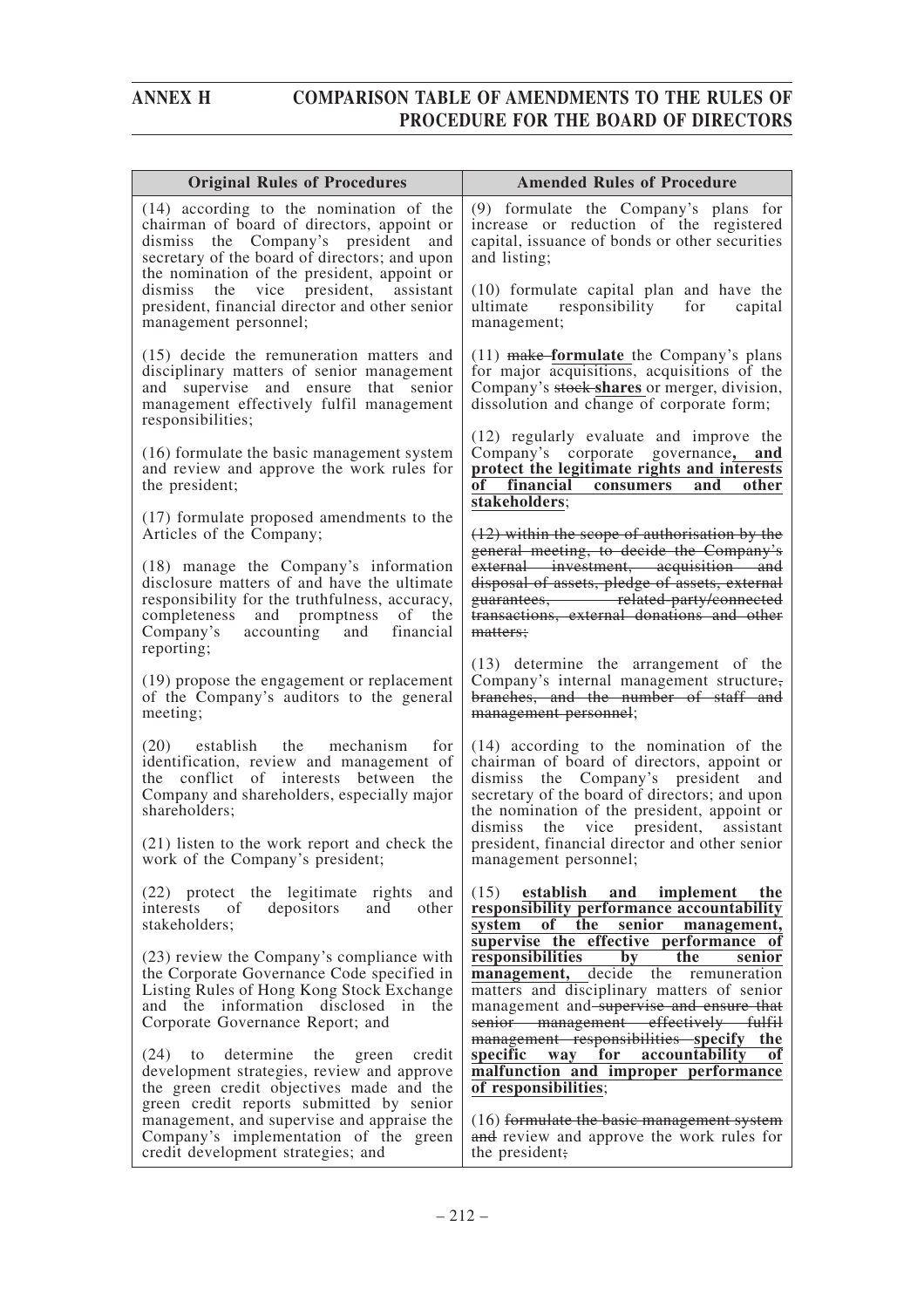| <b>Original Rules of Procedures</b>                                                                        | <b>Amended Rules of Procedure</b>                                                                                                                                                                                                                                                                           |
|------------------------------------------------------------------------------------------------------------|-------------------------------------------------------------------------------------------------------------------------------------------------------------------------------------------------------------------------------------------------------------------------------------------------------------|
| (25) other functions and powers conferred<br>by laws, administrative regulations, rules or<br>these Rules. | (17) formulate proposed amendments to<br>these Rules;                                                                                                                                                                                                                                                       |
|                                                                                                            | (18) manage the Company's information<br>disclosure matters of and have the ultimate<br>responsibility for the truthfulness, accuracy,<br>completeness and promptness of the<br>Company's accounting and financial<br>reporting;                                                                            |
|                                                                                                            | (19) propose the engagement or replacement<br>of the Company's auditors to the general<br>meeting;                                                                                                                                                                                                          |
|                                                                                                            | $(20)$ establish the mechanism for<br>identification, review and management of<br>the conflict of interests between the<br>Company and shareholders, especially major<br>shareholders;                                                                                                                      |
|                                                                                                            | $(21)$ , listen to the work report and check the<br>work of the Company's president;                                                                                                                                                                                                                        |
|                                                                                                            | $(22)$ protect the legitimate rights and<br>interests of depositors and other<br>stakeholders;                                                                                                                                                                                                              |
|                                                                                                            | (23) review the Company's compliance with<br>the Corporate Governance Code specified in<br><b>Listing Rules of Hong Kong Stock Exchange</b><br>and the information disclosed in the<br>Corporate Governance Report; and                                                                                     |
|                                                                                                            | (17) formulate proposed amendments to the<br>Articles of the Company, formulate the<br>of procedures of the general<br>rules<br>meetings, the rules of procedures of the<br>board of directors; and review and<br>approve the working rules of the special<br>committees of the board of directors;         |
|                                                                                                            | (18) propose the appointment or dismissal<br>of an accounting firm for providing<br>and statutory audits<br>regular<br>the<br>on<br>Company's<br>financial<br>the<br>reports<br>to<br>general meeting;                                                                                                      |
|                                                                                                            | (19) determine the green credit development<br>strategies, review and approve the green<br>credit objectives made and the green credit<br>reports submitted by senior management,<br>and supervise and appraise the Company's<br>implementation<br>of the<br>green<br>credit<br>development strategies; and |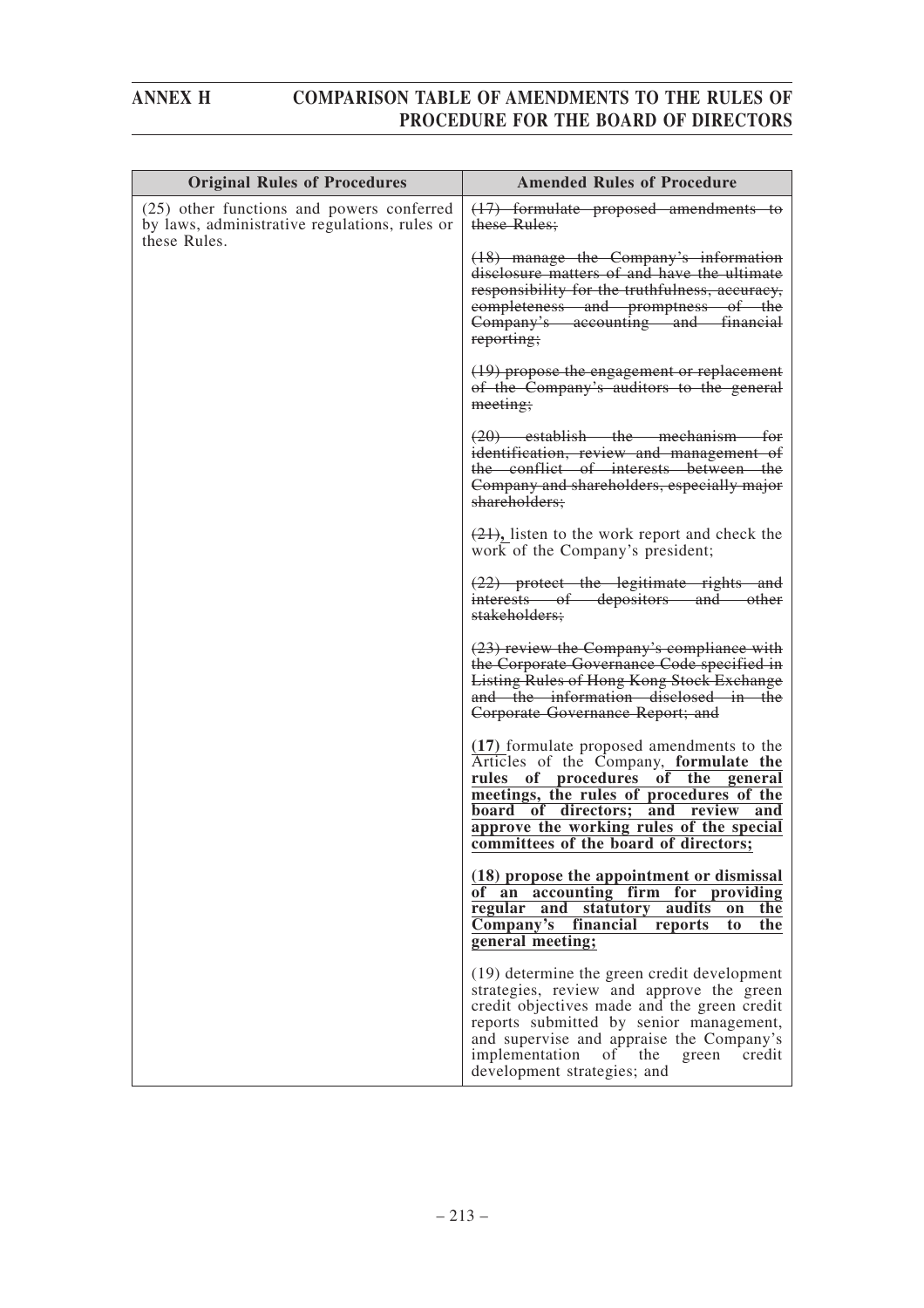| <b>Original Rules of Procedures</b> | <b>Amended Rules of Procedure</b>                                                                                                                                                                                                                                                                                                                                                                                                                                                                                                                                                                                                                                                                                                                                          |
|-------------------------------------|----------------------------------------------------------------------------------------------------------------------------------------------------------------------------------------------------------------------------------------------------------------------------------------------------------------------------------------------------------------------------------------------------------------------------------------------------------------------------------------------------------------------------------------------------------------------------------------------------------------------------------------------------------------------------------------------------------------------------------------------------------------------------|
|                                     | establish<br>the<br>mechanism<br>(20)<br>for<br>identification, review and management of<br>the conflict of interests between the<br>Company and shareholders, especially<br>major shareholders;<br>the<br>and<br>have<br>ultimate<br>responsibility<br>for<br>the<br>management of shareholders' affairs;                                                                                                                                                                                                                                                                                                                                                                                                                                                                 |
|                                     | (21) review the Company's compliance<br>with the Corporate Governance Code<br>specified in Listing Rules of Hong Kong<br>Stock Exchange and the information<br>disclosed in the Corporate Governance<br>Report;                                                                                                                                                                                                                                                                                                                                                                                                                                                                                                                                                            |
|                                     | (22) in charge of the Company's<br>information disclosure matters and have<br>ultimate<br>responsibility for<br>the<br>the<br>truthfulness, accuracy, completeness and<br>promptness of the Company's accounting<br>and financial reporting;                                                                                                                                                                                                                                                                                                                                                                                                                                                                                                                               |
|                                     | (23) other functions and powers conferred<br>by laws, administrative regulations, rules or<br>these Rules.                                                                                                                                                                                                                                                                                                                                                                                                                                                                                                                                                                                                                                                                 |
|                                     | The powers and functions of the board of<br>directors shall be collectively exercised by<br>the board of directors. The powers and<br>functions of the board of directors<br>stipulated in the Company Law shall not<br>be authorised to be exercised by the<br>chairman of board of directors, directors,<br>other institutions<br>individuals<br>or<br>in<br>principle. When necessary, some specific<br>decision-making<br>shall<br>matters<br>be<br>authorised with resolutions of the board<br>of directors in accordance with the law.<br>Separate authorisation shall be given to<br>specific matter and the functions and<br>powers of the board of directors shall not<br>be authorised generally or permanently to<br>certain other institutions or individuals. |
| (New Section)                       | Article 8 The board of directors of the<br>Company shall establish and practice high<br>standards of professional ethics. The<br>standards of professional ethics shall be in<br>the long-term interests of the Company,<br>conducive to enhancing the credibility and<br>social reputation of the Company, and<br>sufficient<br>provide<br>criterion<br>to<br>for<br>judgment when there is a conflict of<br>interest<br>among<br>various<br>governance<br>bodies.                                                                                                                                                                                                                                                                                                        |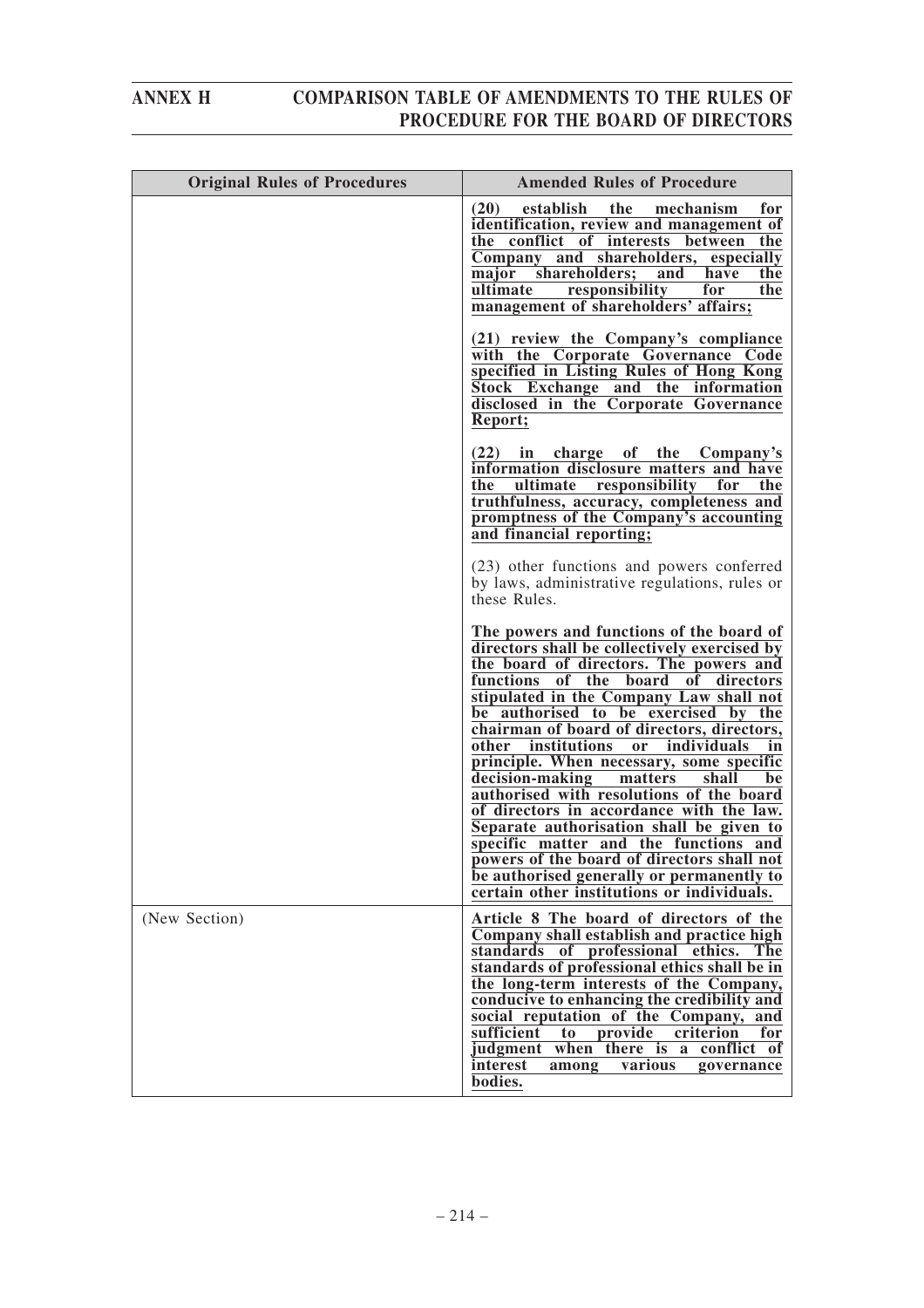| <b>Original Rules of Procedures</b>                                                                                                                                                                                                                                                                                                                                                                                                                                                                                      | <b>Amended Rules of Procedure</b>                                                                                                                                                                                                                                                                                                                                                                                                                                                                                                                                  |
|--------------------------------------------------------------------------------------------------------------------------------------------------------------------------------------------------------------------------------------------------------------------------------------------------------------------------------------------------------------------------------------------------------------------------------------------------------------------------------------------------------------------------|--------------------------------------------------------------------------------------------------------------------------------------------------------------------------------------------------------------------------------------------------------------------------------------------------------------------------------------------------------------------------------------------------------------------------------------------------------------------------------------------------------------------------------------------------------------------|
| Article 8 The Board of Directors of the<br>Company shall determine the licensing right<br>to make investments with and dispose of the<br>Bank's assets, and establish strict review and<br>decision-making procedures;<br>major<br>investment and asset disposal shall be<br>reviewed by relevant experts and specialists,<br>and reported to the shareholders' general<br>meeting for approval. The right to approve<br>and license the asset disposal, external<br>guarantee and external investment is as<br>follows: | Article 9 The Board of Directors of the<br>Company shall determine the licensing right<br>to make investments with and dispose of the<br>Bank Company's assets, and establish strict<br>review and decision-making procedures;<br>major investment and asset disposal shall be<br>reviewed by relevant experts and specialists,<br>and reported to the shareholders' general<br>meeting for approval. The right to approve<br>and license the asset disposal, external<br>guarantee and external investment is as<br>follows:<br>                                  |
|                                                                                                                                                                                                                                                                                                                                                                                                                                                                                                                          |                                                                                                                                                                                                                                                                                                                                                                                                                                                                                                                                                                    |
| (4) Related-party/connected<br>transactions The right to approve and license<br>the related-party/connected transactions of<br>Company shall be determined<br>the<br>in<br>accordance with the relevant provisions in<br>the Administrative Measures for Related<br>Party Transactions of Harbin Bank Co., Ltd.<br>and its detailed rules for implementation.<br>(5) External donations<br>The external donations with the amount of<br>each single transaction exceeding RMB10                                          | (4) Related-party/connected<br>transactions The right to approve and license<br>the related-party/connected transactions of<br>the Company shall be determined in<br>accordance with the relevant regulations of<br>the CBIRC and the place where the<br>Company's stock is listed regarding<br>related-party/connected transactions and<br>the relevant provisions in the Administrative<br>Measures for Related Party Transactions of<br>Harbin Bank Co., Ltd. and its detailed rules<br>for implementation.                                                     |
| million shall be approved by the Board of<br>Directors, and those with the amount of each<br>single transaction less than RMB10 million<br>shall be approved by the president as<br>authorized by the Board of Directors.                                                                                                                                                                                                                                                                                                | (5) External donations<br>The external donations with the amount of<br>each single transaction exceeding RMB10<br>million shall be approved by the Board of<br>Directors, and those with the amount of each<br>single transaction less than RMB10 million<br>shall be approved by the president as<br>authorized by the Board of Directors.<br>Where laws, administrative regulations<br>and rules, the listing rules of the place<br>where the Company's stock is listed, and<br>the Articles of the Company provide<br>otherwise, such provisions shall prevail. |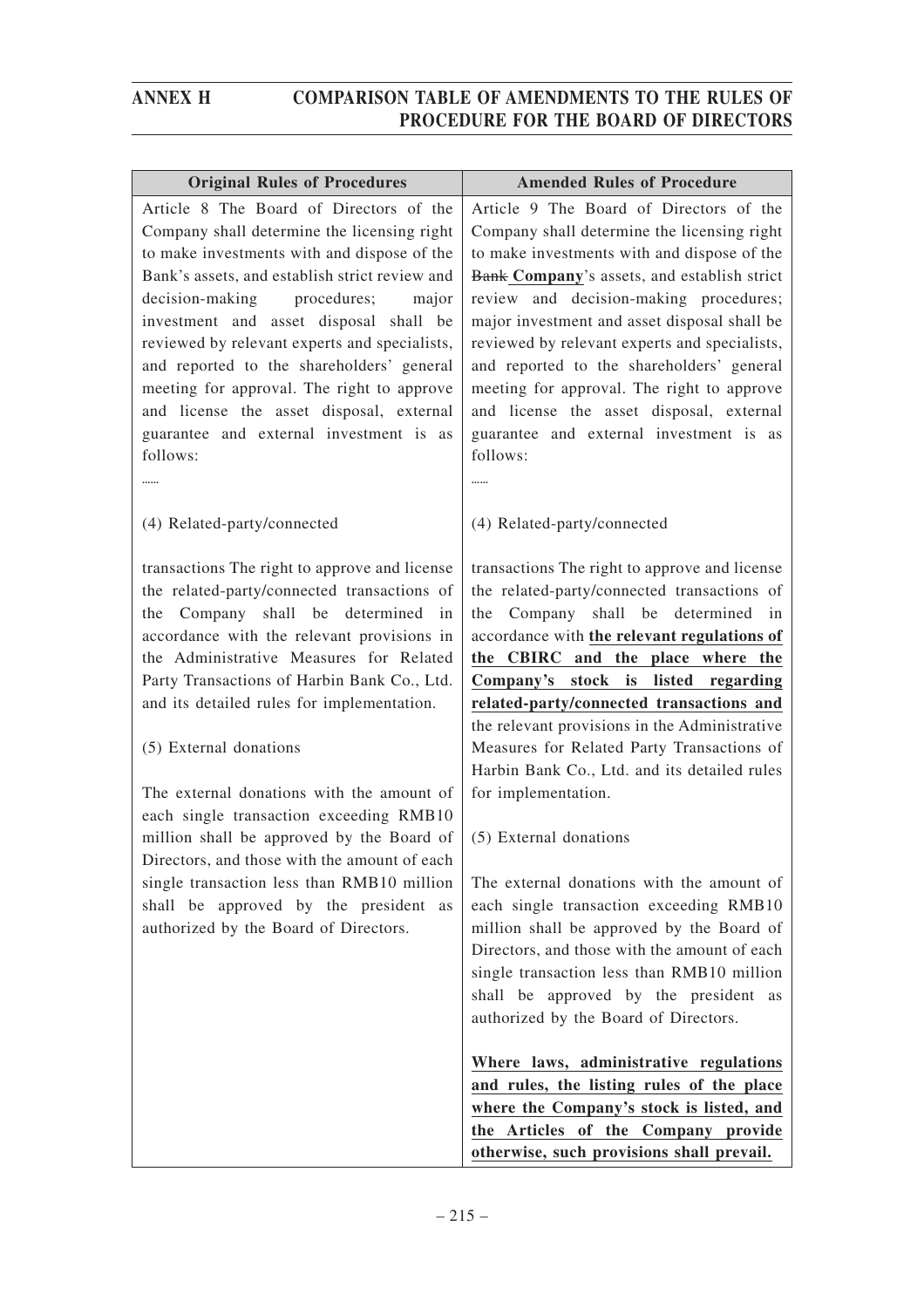| <b>Original Rules of Procedures</b>                                                                                                                                                      | <b>Amended Rules of Procedure</b>                                                                                                                                                                                                                                                                                 |
|------------------------------------------------------------------------------------------------------------------------------------------------------------------------------------------|-------------------------------------------------------------------------------------------------------------------------------------------------------------------------------------------------------------------------------------------------------------------------------------------------------------------|
| Article 10 The chairman of the board of<br>directors shall exercise the following<br>functions and powers:                                                                               | Article 11 The chairman of the board of<br>directors shall lead the Company to<br>strengthen the development and enhance<br>the operation quality and efficiency of the                                                                                                                                           |
| (1) preside over the shareholders' general<br>meeting and convene and preside over board<br>meetings;                                                                                    | board of directors. In addition to general<br>responsibilities<br>director,<br><b>as</b><br>a<br>the<br>chairman of the board of directors shall<br>fulfill<br>other responsibilities<br>also<br>as                                                                                                               |
| (2) supervise and inspect the implementation<br>of resolutions of board meetings;                                                                                                        | required by laws, regulations, regulatory<br>requirements and the Articles of the<br><b>Company</b> and exercise<br>the following                                                                                                                                                                                 |
| (3) sign the corporate bonds and other<br>negotiable securities;                                                                                                                         | functions and powers:                                                                                                                                                                                                                                                                                             |
| (4) propose the president candidate and the<br>board secretary of the Company to the Board<br>of Directors and other candidates that shall                                               | (1) preside over the shareholders' general<br>meeting and convene and preside over board<br>meetings;                                                                                                                                                                                                             |
| be engaged or dismissed by the board of<br>directors proposed by the chairman of Board<br>of Directors;                                                                                  | (2) supervise and inspect the implementation<br>of resolutions of board meetings;                                                                                                                                                                                                                                 |
| (5) propose member candidates of the<br>special committees of the board of directors;                                                                                                    | (3) sign the corporate bonds and other<br>negotiable securities;                                                                                                                                                                                                                                                  |
| (6) sign important documents of the board of<br>directors and other documents that shall be<br>signed by the legal representative of the<br>Company;                                     | (4) propose the president candidate and the<br>board secretary of the Company to the Board<br>of Directors and other candidates that shall<br>be engaged or dismissed by the board of<br>directors proposed by the chairman of Board<br>of Directors;                                                             |
| (7) in emergency situations such as natural<br>disasters and other force majeure, exercise<br>the special handling right on the affairs of<br>the Company in compliance with the law and | (5) propose member candidates of the<br>special committees of the board of directors;                                                                                                                                                                                                                             |
| the interests of the Company, and report to<br>the board of directors or shareholders'<br>general meeting afterwards;                                                                    | (6) sign important documents of the board of<br>directors and other documents that shall be<br>signed by the legal representative of the<br>Company;                                                                                                                                                              |
| (8) exercise the functions and powers of the<br>Company's legal representative; and<br>(9) other matters authorized by the board of<br>directors.                                        | (7) in emergency situations such as natural<br>disasters and other force majeure, exercise<br>the special handling right on the affairs of<br>the Company in compliance with the law and<br>the interests of the Company, and report to<br>the board of directors or shareholders'<br>general meeting afterwards; |
|                                                                                                                                                                                          | (8) exercise the functions and powers of the<br>Company's legal representative; and                                                                                                                                                                                                                               |
|                                                                                                                                                                                          | (9) other matters authorised by the board of<br>directors.                                                                                                                                                                                                                                                        |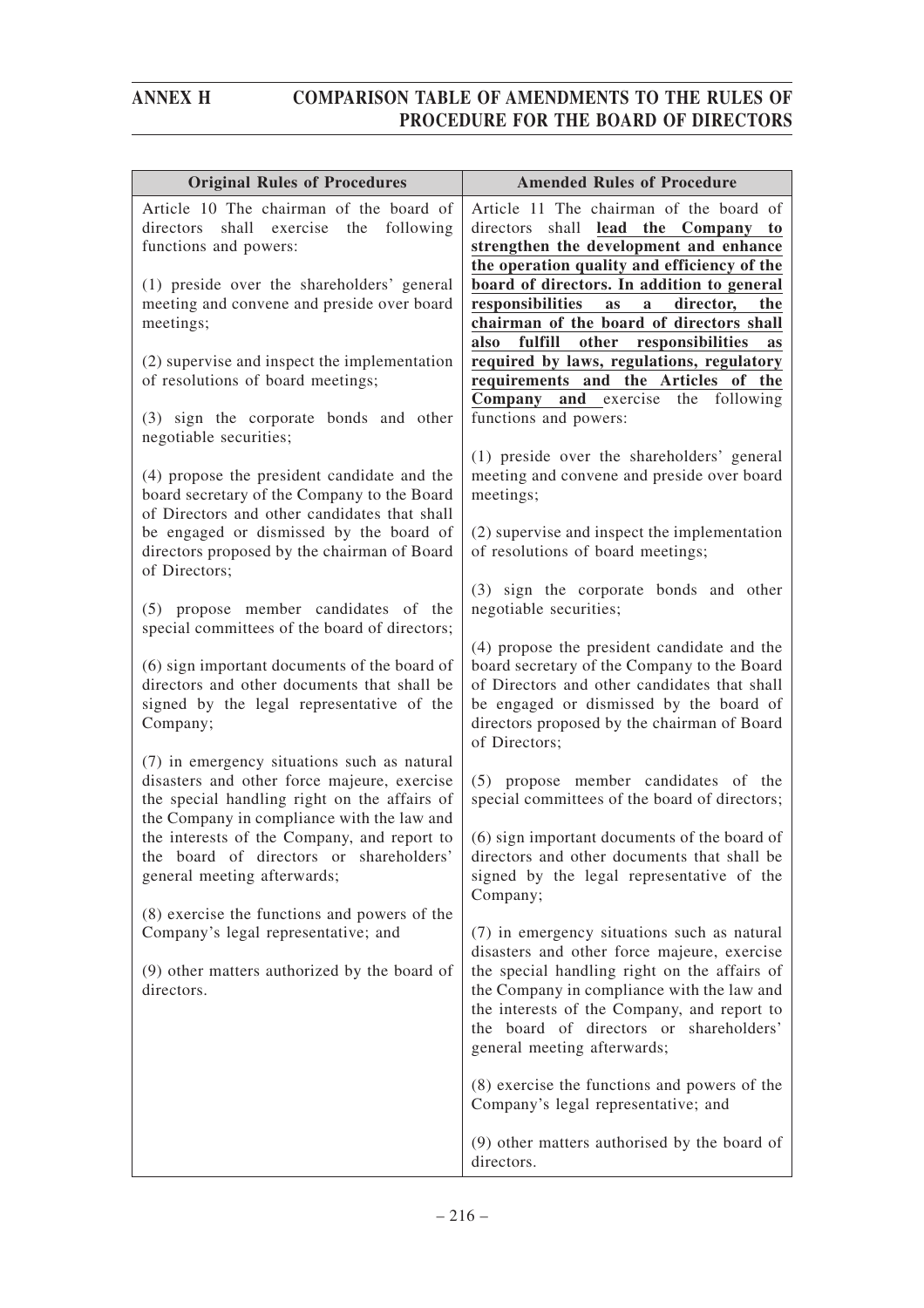| <b>Original Rules of Procedures</b>          | <b>Amended Rules of Procedure</b>                      |
|----------------------------------------------|--------------------------------------------------------|
| Article 11 In order to fully perform duties, | Article 12 In order to fully perform duties,           |
| the board of directors sets up the Board     | the board of directors sets up the Board               |
| Nomination and Remuneration Evaluation       | Nomination and Remuneration Evaluation                 |
| Committee, Board Risk Management and         | Committee, Board Risk Management and                   |
| Related Transaction Control Committee,       | Related Transaction Control Committee,                 |
| Board Development Strategy Committee,        | Board Development Strategy Committee,                  |
| Audit<br>Committee<br>Board<br>Board<br>and  | Audit Committee<br>Board<br>Board<br>and               |
| Consumer Rights and Interests Protection     | Consumer Rights and Interests Protection               |
| Committee, may also set up other special     | Committee, may also set up other special               |
| committees as needed.                        | committees-as needed-according to laws,                |
|                                              | regulations, regulatory requirements and               |
| The special committees of the board of       | the needs of the Company. The board of                 |
| directors are responsible for the board of   | directors may decide the merge and                     |
| directors, the members are nominated by the  | establishment<br>of relevant committees                |
| chairman of board of directors and elected   | according to the actual circumstances.                 |
| by the board of directors, and the number of |                                                        |
| people is not less than three. According to  | The special committees of the board of                 |
| the actual circumstances, the board of       | directors are responsible for the board of             |
| may decide the merge<br>directors<br>and     | directors,The special committees of the                |
| establishment of the relevant committees.    | board of directors shall be composed of                |
| The term of office of committees is the same | directors with professional knowledge or               |
| as the board of directors, and members may,  | working experience<br>matching<br>the                  |
| if re-elected upon expiration of the term of | responsibilities of the special committees.            |
| office, serve consecutive terms.             | members<br>are nominated by<br>T <sub>the</sub><br>the |
|                                              | chairman of board of directors and elected             |
|                                              | by the board of directors, and the number of           |
|                                              | people is not less than three. According to            |
|                                              | the actual circumstances, the board of                 |
|                                              | directors may decide the merge and                     |
|                                              | establishment of the relevant committees.              |
|                                              | The term of office of committees is the same           |

office, serve consecutive terms.

as the board of directors, and members may, if re-elected upon expiration of the term of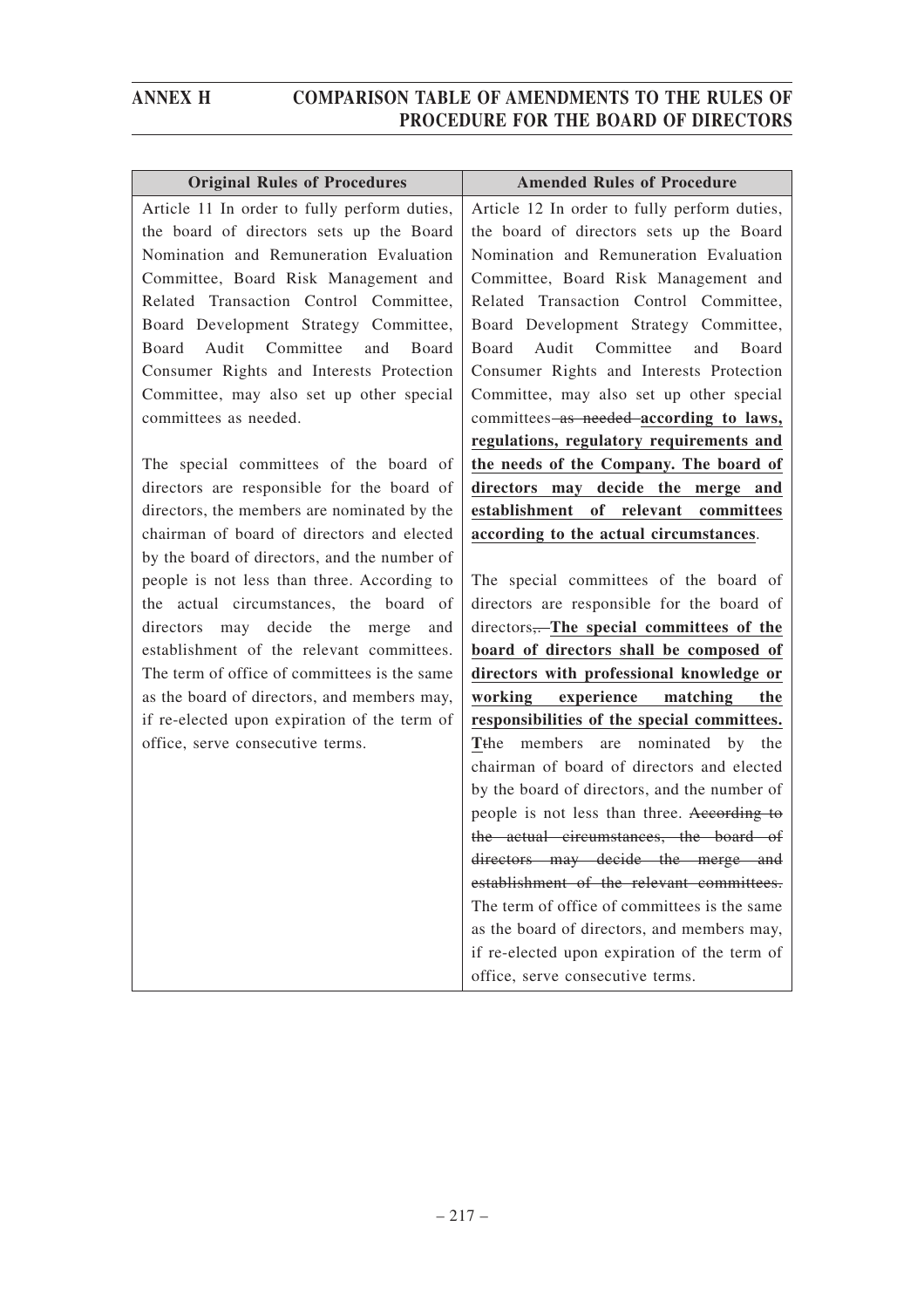| <b>Original Rules of Procedures</b>                                                                                                                                                                                                                                                                                                                                                                                                                                                                                                                                                                                                                                                                     | <b>Amended Rules of Procedure</b>                                                                                                                                                                                                                                                                                                                                                                                                                                                                                                                                                                                                                                                                                                                                                                                                                                                                                                                                                      |
|---------------------------------------------------------------------------------------------------------------------------------------------------------------------------------------------------------------------------------------------------------------------------------------------------------------------------------------------------------------------------------------------------------------------------------------------------------------------------------------------------------------------------------------------------------------------------------------------------------------------------------------------------------------------------------------------------------|----------------------------------------------------------------------------------------------------------------------------------------------------------------------------------------------------------------------------------------------------------------------------------------------------------------------------------------------------------------------------------------------------------------------------------------------------------------------------------------------------------------------------------------------------------------------------------------------------------------------------------------------------------------------------------------------------------------------------------------------------------------------------------------------------------------------------------------------------------------------------------------------------------------------------------------------------------------------------------------|
| Article 12 The Risk Management and<br>Related Transaction Control Committee of<br>Nomination<br>Board,<br>the<br>the<br>and<br>Remuneration Evaluation Committee of the<br>Board and the Audit Committee of the Board<br>must be chaired by an independent director.                                                                                                                                                                                                                                                                                                                                                                                                                                    | Article 13 The Risk Management and<br>Related Transaction Control Committee of<br>Board <del>, the Nomination and</del><br>the<br>Remuneration Evaluation Committee of the<br>Board and the Audit Committee of the Board<br>must be chaired by an independent director.                                                                                                                                                                                                                                                                                                                                                                                                                                                                                                                                                                                                                                                                                                                |
| Independent directors occupy the majority<br>of the Risk Management and Related<br>Transaction Control Committee of the<br>Board, the Nomination and Remuneration<br>Evaluation Committee of the Board and the<br>Audit Committee of the Board. The directors<br>nominated by controlling shareholders shall<br>serve as members of<br>the Risk<br>not<br>Management and Related Transaction<br>Control Committee of the Board, the<br>Nomination and Remuneration Evaluation<br>Committee of the Board.<br>The special committees of the board of<br>directors shall each have one secretary,<br>responsible for the daily work contact of<br>committees and the meeting preparation of<br>committees. | , and independent Independent directors<br>shall occupy, in principle, not less than<br>one third the majority of the committee the<br>Risk Management and Related Transaction<br>Control Committee of the Board, the<br>Nomination and Remuneration Evaluation<br>Committee of the Board and the Audit<br>Committee of the Board. The chairman of<br>the committee shall be experienced in<br>identification and management of various<br>types of risks and should work for no less<br>than 20 working days each year for the<br>Company. The directors nominated by<br>controlling shareholders shall not serve as<br>members of the Risk Management and<br>Related Transaction Control Committee of<br>the Board, the Nomination and<br>Remuneration Evaluation Committee of the<br>Board the committee.<br>Nomination and Remuneration<br>The<br><b>Evaluation Committee of the Board must</b><br>be chaired by an independent director.<br>The majority of the committee members |
|                                                                                                                                                                                                                                                                                                                                                                                                                                                                                                                                                                                                                                                                                                         | must be independent directors. Directors<br>nominated by controlling shareholders<br>as members<br>shall not serve<br>of<br>the<br>committee.                                                                                                                                                                                                                                                                                                                                                                                                                                                                                                                                                                                                                                                                                                                                                                                                                                          |
|                                                                                                                                                                                                                                                                                                                                                                                                                                                                                                                                                                                                                                                                                                         | The Audit Committee of the Board must<br>be chaired by an independent director.<br>The chairman should work for no less<br>than 20 working days each year for the<br>Company. The majority of the committee<br>members must be independent directors.<br>Members of the Audit Committee of the<br>Board must have expertise and work<br>experience in any of finance, auditing,<br>accounting or law.                                                                                                                                                                                                                                                                                                                                                                                                                                                                                                                                                                                  |
|                                                                                                                                                                                                                                                                                                                                                                                                                                                                                                                                                                                                                                                                                                         | The special committees of the board of<br>directors shall each have one secretary,<br>responsible for the daily work contact of<br>committees and the meeting preparation of<br>committees.                                                                                                                                                                                                                                                                                                                                                                                                                                                                                                                                                                                                                                                                                                                                                                                            |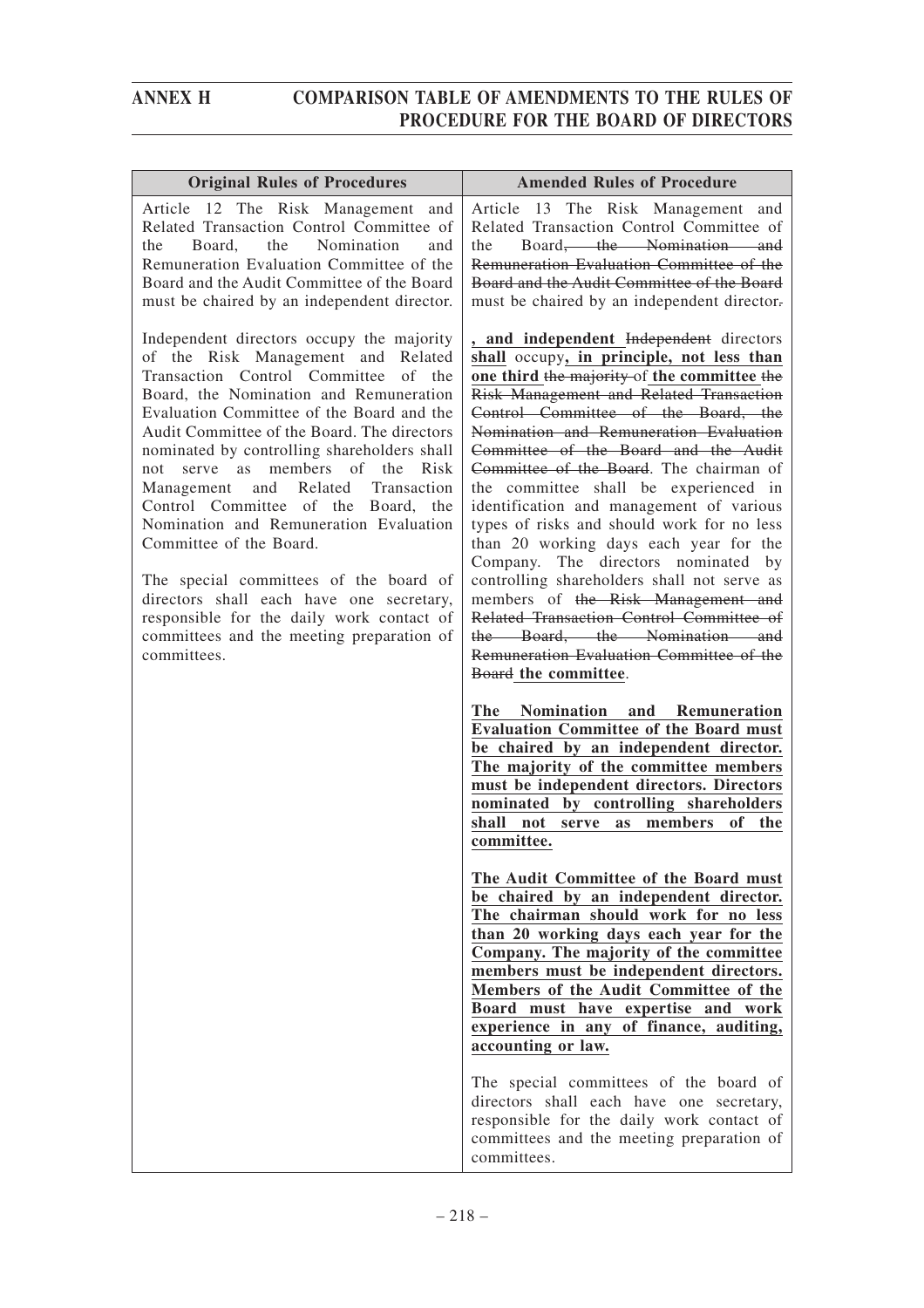| <b>Original Rules of Procedures</b>                                                                                                                                                                                                                                                                   | <b>Amended Rules of Procedure</b>                                                                                                                                                                                                                                                                     |
|-------------------------------------------------------------------------------------------------------------------------------------------------------------------------------------------------------------------------------------------------------------------------------------------------------|-------------------------------------------------------------------------------------------------------------------------------------------------------------------------------------------------------------------------------------------------------------------------------------------------------|
| Chapter III Board Meeting System                                                                                                                                                                                                                                                                      | Chapter III Convention of Board Meetings<br>System                                                                                                                                                                                                                                                    |
| Article 15 The regular board meeting shall<br>be convened at least at quarterly intervals,<br>convened by the chairman of Board of<br>Directors, and notice shall be given to all<br>directors and supervisors in a written form<br>fourteen days prior to the meeting.                               | Article 16 The regular board meeting shall<br>be convened at least-at quarterly intervals<br>four times each year, convened by the<br>chairman of Board of Directors, and notice<br>shall be given to<br>all directors<br>and<br>supervisors in a written form fourteen days<br>prior to the meeting. |
| Article 16 Before a notice of convening a<br>regular board meeting is issued, the office of<br>Board of Directors shall fully solicit<br>opinions from all directors and initially form<br>a proposal, which shall be then submitted to<br>the chairman of the board of directors for<br>formulation. | (Delete)                                                                                                                                                                                                                                                                                              |
| Article 17 The chairman of the board of<br>directors shall solicit opinions from the<br>president and other senior management<br>personnel<br>when<br>necessary<br>before<br>formulating a proposal.                                                                                                  |                                                                                                                                                                                                                                                                                                       |
| Article 18 Upon any of the following                                                                                                                                                                                                                                                                  | Article 18 Upon any of the following                                                                                                                                                                                                                                                                  |
| circumstances, the chairman of Board of                                                                                                                                                                                                                                                               | circumstances, the chairman of Board of                                                                                                                                                                                                                                                               |
| Directors convenes and presides over an                                                                                                                                                                                                                                                               | Directors convenes and presides over an                                                                                                                                                                                                                                                               |
| interim board meeting within 10 days after                                                                                                                                                                                                                                                            | interim board meeting within 10 days after                                                                                                                                                                                                                                                            |
| receiving the proposal:                                                                                                                                                                                                                                                                               | receiving the proposal:                                                                                                                                                                                                                                                                               |
| (1) proposed by shareholders representing                                                                                                                                                                                                                                                             | (1) proposed by shareholders representing                                                                                                                                                                                                                                                             |
| more than one tenth of the voting rights;                                                                                                                                                                                                                                                             | more than one tenth of the voting rights;                                                                                                                                                                                                                                                             |
| (2) proposed by more than one third of                                                                                                                                                                                                                                                                | (2) proposed by more than one third of                                                                                                                                                                                                                                                                |
| directors;                                                                                                                                                                                                                                                                                            | directors;                                                                                                                                                                                                                                                                                            |
| (3) proposed by the Board of Supervisors;                                                                                                                                                                                                                                                             | (3) proposed by the Board of Supervisors;                                                                                                                                                                                                                                                             |
| (4) the chairman of board of directors                                                                                                                                                                                                                                                                | (4) the chairman of board of directors                                                                                                                                                                                                                                                                |
| considers necessary;                                                                                                                                                                                                                                                                                  | considers necessary;                                                                                                                                                                                                                                                                                  |
| (5) proposed by more than half of the                                                                                                                                                                                                                                                                 | $(5)$ proposed by more than $\text{half-two of the}$                                                                                                                                                                                                                                                  |
| independent directors;                                                                                                                                                                                                                                                                                | independent directors;                                                                                                                                                                                                                                                                                |
| (6) proposed by the president;                                                                                                                                                                                                                                                                        | $(6)$ proposed by the president;                                                                                                                                                                                                                                                                      |
| (7) the regulatory department requires to                                                                                                                                                                                                                                                             | $(7)(6)$ the regulatory department requires to                                                                                                                                                                                                                                                        |
| hold the meeting; and                                                                                                                                                                                                                                                                                 | hold the meeting; and                                                                                                                                                                                                                                                                                 |
| (8) other circumstances stipulated in the                                                                                                                                                                                                                                                             | $(8)(7)$ other circumstances stipulated in the                                                                                                                                                                                                                                                        |
| Articles of the Company.                                                                                                                                                                                                                                                                              | Articles of the Company.                                                                                                                                                                                                                                                                              |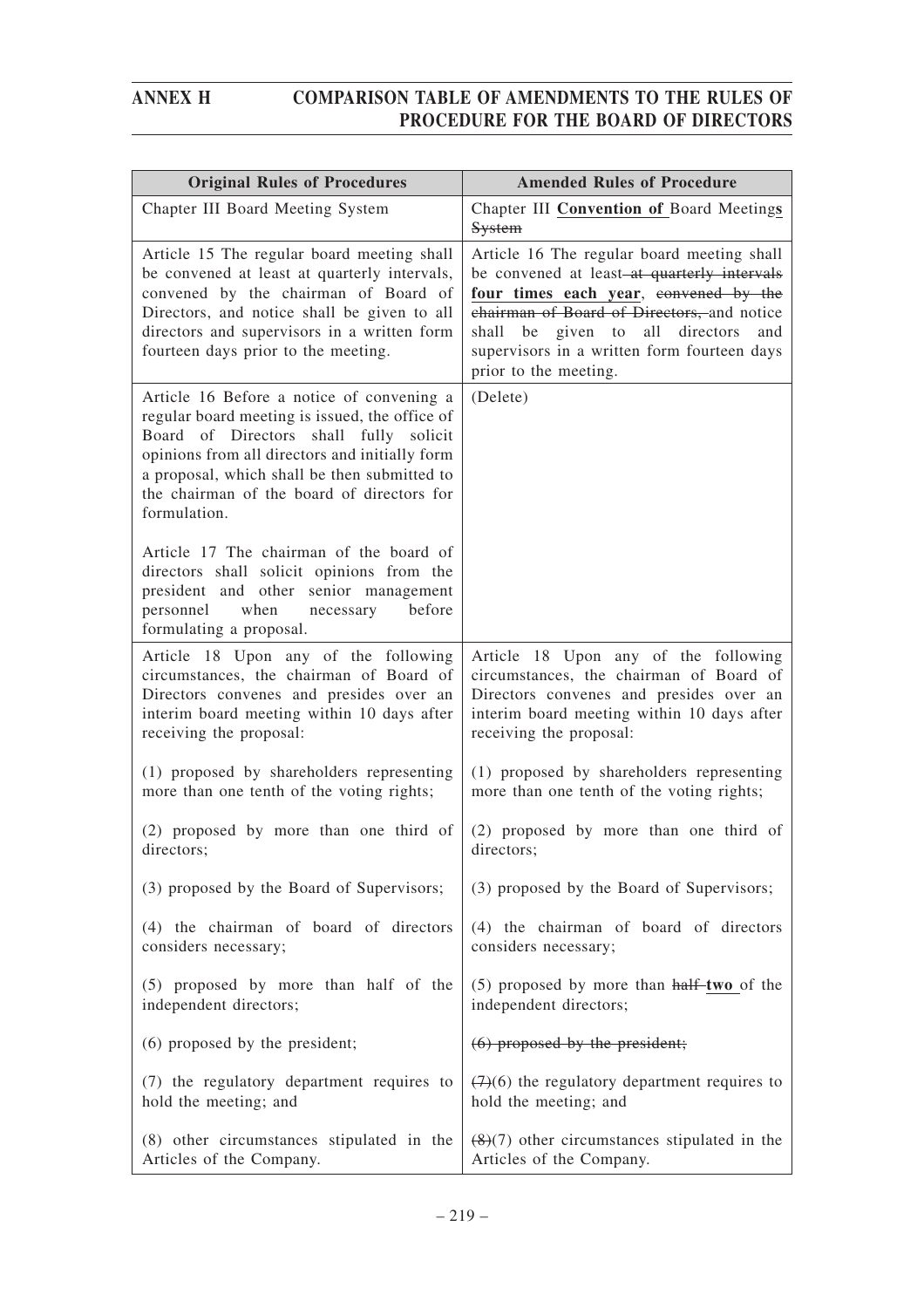| <b>Original Rules of Procedures</b>             | <b>Amended Rules of Procedure</b>                         |
|-------------------------------------------------|-----------------------------------------------------------|
| Article 20 Where an interim board meeting       | Article 20 Where an interim board meeting                 |
| is proposed, the proposer shall set out the     | is proposed, the proposer shall a proposal                |
| following items in the written proposal:        | shall be made in written form and set out                 |
|                                                 | the following items-in the written proposal:              |
| $(1)$ the name of the proposer;                 |                                                           |
|                                                 | $(1)$ the name of the proposer;                           |
| (2) reasons or objective subjects for the       |                                                           |
| proposal;                                       | (2) reasons or objective subjects for the<br>proposal;    |
| (3) time, duration, place or mode of meeting    |                                                           |
| proposed;                                       | (3) time, duration, place or mode of meeting<br>proposed; |
| (4) definite and specific proposal; and         |                                                           |
|                                                 | (4) definite and specific proposal; and                   |
| (5) contact information of the proposer and     |                                                           |
| date of proposing, etc.                         | (5) contact information of the proposer and               |
|                                                 | date of proposing, etc.                                   |
| The contents of a proposal shall be within      |                                                           |
| the duty of the board of directors set forth in | (6) The contents of a proposal shall be                   |
| the Articles of the Company and these Rules     | within the duty of the board of directors set             |
| of Procedures, and be submitted together        | forth in the Articles of the Company and                  |
| with the relevant materials. Upon receipt of    | these Rules of Procedures, and be submitted               |
| the aforesaid written proposal and relevant     | together with the relevant materials. Upon                |
| materials, the board secretary shall hand       | receipt of the aforesaid written proposal and             |
| over to the chairman of the board of            | relevant materials, the board secretary shall             |
| directors. Where the proposal is deemed to      | hand over to the chairman of the board of                 |
| have indefinite or unspecific contents or       | directors. Where the proposal is deemed to                |
| insufficient relevant materials, the chairman   | have indefinite or unspecific contents or                 |
| may require the proposer to make                | insufficient relevant materials, the chairman             |
| modification or supplement. The chairman        | may require the proposer to<br>make                       |
| of the board of directors shall convene the     | modification or supplement. The chairman                  |
| board meeting within 10 days upon receipt       | of the board of directors shall convene the               |
| of the proposal and preside over the meeting.   | board meeting within 10 days upon receipt                 |
|                                                 | of the proposal and preside over the meeting.             |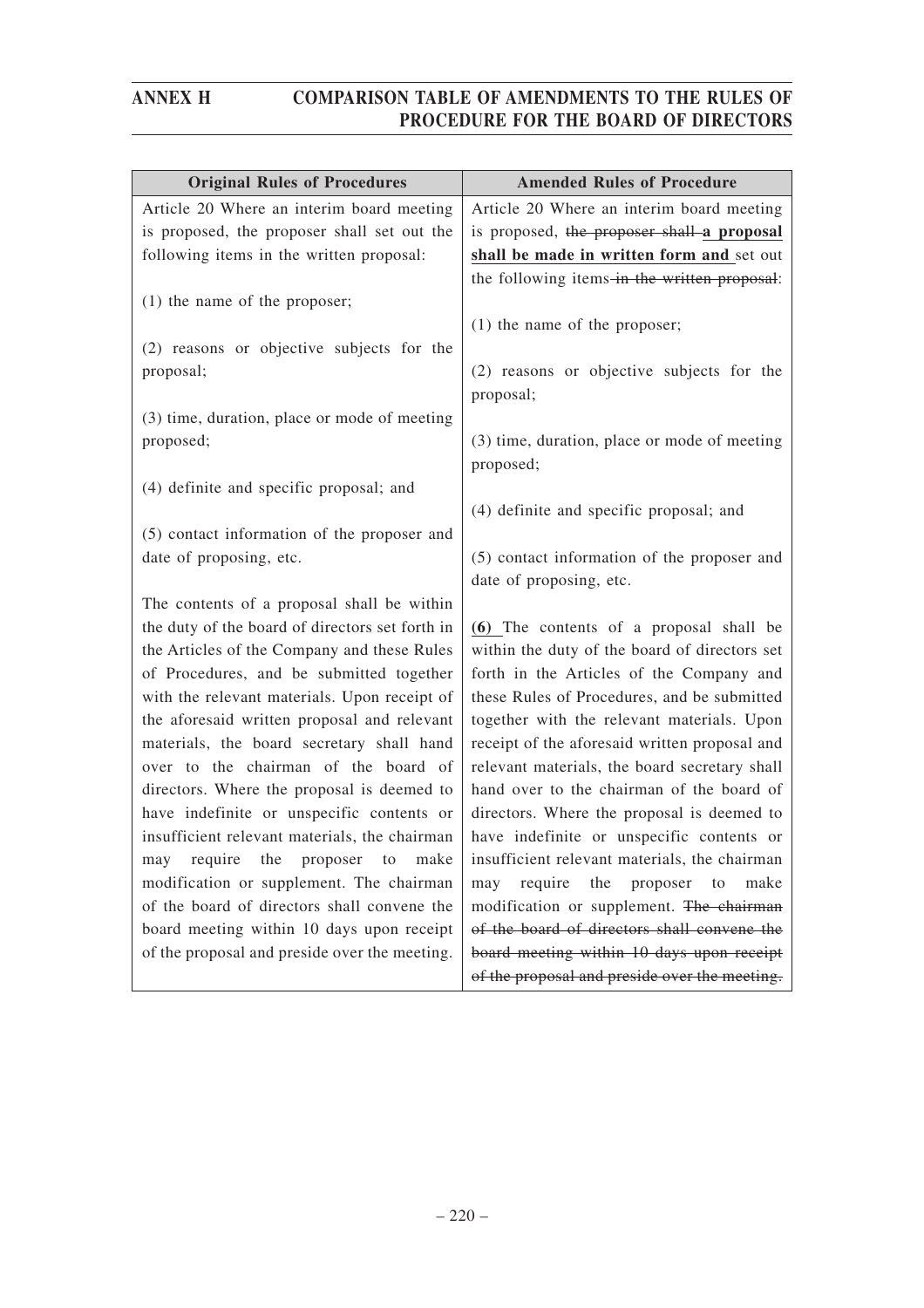| <b>Original Rules of Procedures</b>                                                        | <b>Amended Rules of Procedure</b>                                                                                                                                                                                                                                                                                                                                                                                                                                                                                                                                                                                            |
|--------------------------------------------------------------------------------------------|------------------------------------------------------------------------------------------------------------------------------------------------------------------------------------------------------------------------------------------------------------------------------------------------------------------------------------------------------------------------------------------------------------------------------------------------------------------------------------------------------------------------------------------------------------------------------------------------------------------------------|
| Article 26 The meeting notice of the board<br>meeting includes the following:              | Article 21 The meeting notice of the board<br>meeting includes the following:                                                                                                                                                                                                                                                                                                                                                                                                                                                                                                                                                |
| $(1)$ the time and place of the meeting;                                                   | $(1)$ the time and place of the meeting;                                                                                                                                                                                                                                                                                                                                                                                                                                                                                                                                                                                     |
| (2) duration of the meeting;                                                               | (2) duration of the meeting;                                                                                                                                                                                                                                                                                                                                                                                                                                                                                                                                                                                                 |
| (3) the subject and issues; and                                                            | (3) the subject and issues; and                                                                                                                                                                                                                                                                                                                                                                                                                                                                                                                                                                                              |
| $(4)$ the date of the notice.                                                              | $(4)$ the date of the notice.                                                                                                                                                                                                                                                                                                                                                                                                                                                                                                                                                                                                |
|                                                                                            | The banking and insurance regulatory<br>authority of the State Council and its<br>authorised branches may dispatch staff to<br>be present at the board meeting of the<br>Company. The Company shall notify the<br>banking<br>and<br>insurance<br>regulatory<br>authority of the State Council at least<br>three working days prior to date of the<br>board meeting. If the aforesaid period<br>satisfied<br>be<br>under<br>cannot<br>special<br>circumstances,<br>the<br>Company<br>shall<br>forthwith<br>notify<br>the<br>banking<br>and<br>insurance regulatory authority of the<br>State Council and specify the reasons. |
| Article 21 The ways of notice for an interim                                               | Article 22 The ways of notice for an interim                                                                                                                                                                                                                                                                                                                                                                                                                                                                                                                                                                                 |
| board meeting are: issue the notice in the<br>form of hand delivery, express mail, e-mail, | board meeting are: issue the notice to each<br>director in the form of-hand delivery,                                                                                                                                                                                                                                                                                                                                                                                                                                                                                                                                        |
| fax or email; the notice period is: three                                                  | express mail, e-mail, fax or email fax,                                                                                                                                                                                                                                                                                                                                                                                                                                                                                                                                                                                      |
| working days prior to the meeting. Where                                                   | express mail, hand delivery, e-mail or                                                                                                                                                                                                                                                                                                                                                                                                                                                                                                                                                                                       |
| the interim board meeting is needed to be                                                  | other electronic media; the notice period is:                                                                                                                                                                                                                                                                                                                                                                                                                                                                                                                                                                                |
| held as soon as possible under emergency                                                   | three working days prior to the meeting.                                                                                                                                                                                                                                                                                                                                                                                                                                                                                                                                                                                     |
| situation, the meeting notice may be issued                                                | Where the interim board meeting is needed                                                                                                                                                                                                                                                                                                                                                                                                                                                                                                                                                                                    |
| by telephone or other oral ways, but the                                                   | to be held as soon as possible under                                                                                                                                                                                                                                                                                                                                                                                                                                                                                                                                                                                         |
| convener shall give an explanation at the                                                  | emergency situation, the meeting notice may                                                                                                                                                                                                                                                                                                                                                                                                                                                                                                                                                                                  |
| meeting.                                                                                   | be issued by telephone or other oral ways,                                                                                                                                                                                                                                                                                                                                                                                                                                                                                                                                                                                   |
|                                                                                            | but the convener shall give an explanation at                                                                                                                                                                                                                                                                                                                                                                                                                                                                                                                                                                                |
|                                                                                            | the meeting.                                                                                                                                                                                                                                                                                                                                                                                                                                                                                                                                                                                                                 |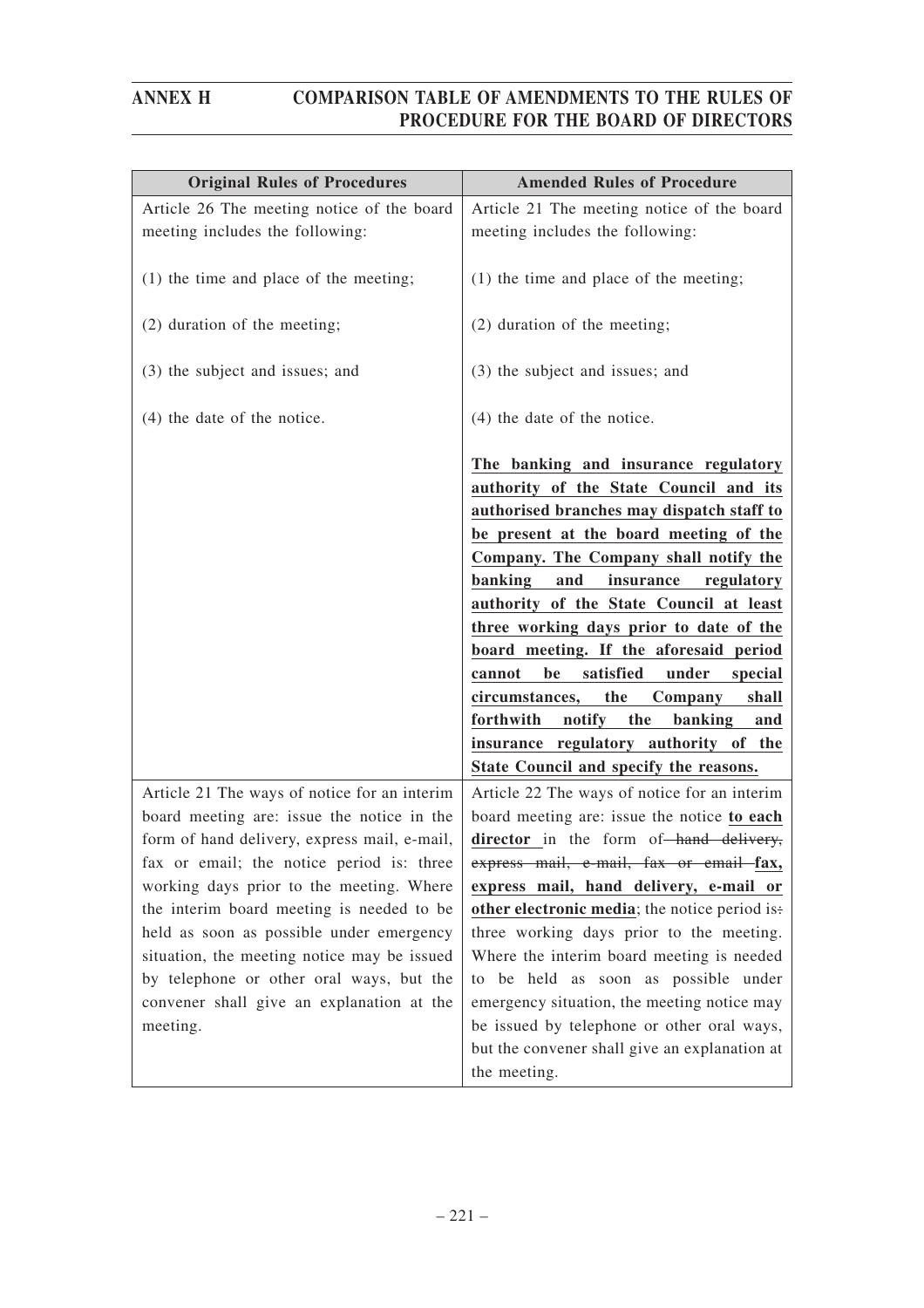| <b>Original Rules of Procedures</b>           | <b>Amended Rules of Procedure</b>             |
|-----------------------------------------------|-----------------------------------------------|
| Article 24 The board secretary shall be       | Article 26 The board secretary shall be       |
| natural persons with requisite professional   | natural persons with requisite professional   |
| knowledge and experience, and shall be        | knowledge and experience, and shall be        |
| entrusted by the board of directors.          | entrusted appointed by the board<br>of        |
|                                               | directors.                                    |
| Chapter IV Convention of Meetings             | (Delete)                                      |
| Chapter V Holding of Meetings                 | <b>Chapter IV Holding of Board Meetings</b>   |
| Article 28 The board meeting shall be held    | Article 27 The board meeting shall be held    |
| upon the attendance of more than half of      | upon the attendance of more than half of      |
| directors. Each director shall have one vote  | directors. Each director shall have one vote  |
| on the resolution of the board of directors.  | on the resolution of the board of directors.  |
| Article 29 Before convening a board           | Article 28 Before convening a board           |
| meeting, the board of directors shall give a  | meeting, the board of directors shall give a  |
| prior notice to the Board of Supervisors to   | prior notice to the Board of Supervisors to   |
| dispatch staff to attend the meeting. The     | dispatch staff to attend the meeting. The     |
| president and the board secretary who don't   | president and the board secretary who don't   |
| concurrently serve as a director shall attend | concurrently serve as a director shall attend |
| the board meeting. Other senior management    | the board meeting. Other senior management    |
| personnel and relevant staff may be notified  | personnel and relevant staff may be notified  |
| to attend the board meeting when necessary.   | to attend the board meeting when necessary,   |
| Supervisors may inquire about or put forth    | where the attendees have no voting rights     |
| proposals on resolutions adopted by the       | at the board meeting. Supervisors may         |
| board of directors. The non-director          | inquire about or put forth proposals on       |
| president could attend board meetings, but    | adopted by the board<br>resolutions<br>of     |
| has no voting right at board meetings.        | directors.                                    |
|                                               |                                               |
|                                               | The non-director president could attend       |
|                                               | board meetings, but has no voting right at    |
|                                               | board meetings.                               |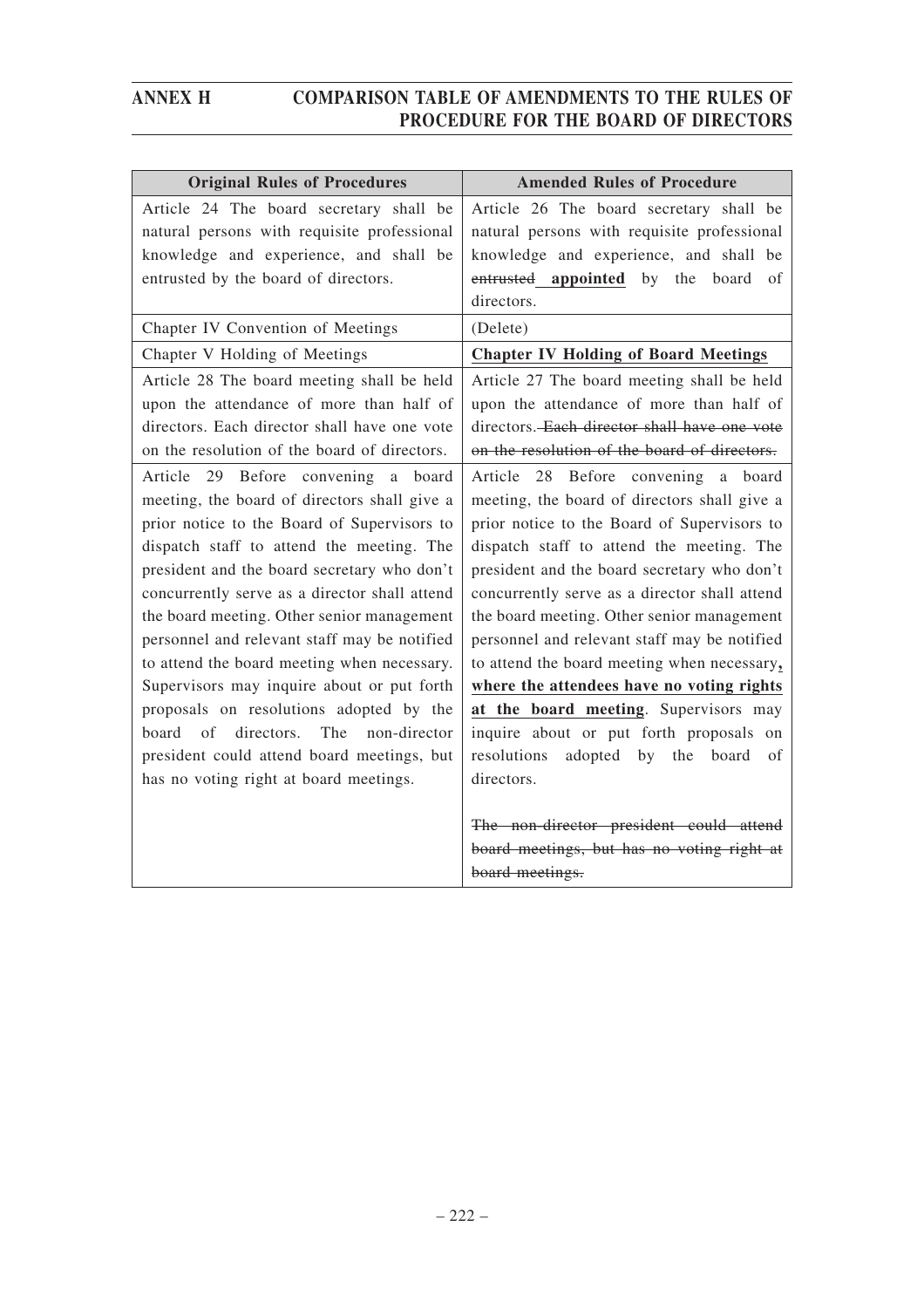| <b>Original Rules of Procedures</b>             | <b>Amended Rules of Procedure</b>               |
|-------------------------------------------------|-------------------------------------------------|
| Article 30 The board meeting shall be           | Article 29 The board meeting shall be           |
| attended by directors personally. The           | attended by directors personally. A regular     |
| director unable to attend can entrust another   | or interim board meeting may be held by         |
| director to attend the meeting in a written     | means of communication facilities and as        |
| form, the power of attorney shall clearly       | long as the participating directors can         |
| state the agent's name, ID number, the          | participate the meeting via telephone or        |
| reason why the principal cannot attend, the     | video conference and fully express their        |
| agency matters, the scope and validity of       | suggestions,<br>the<br>views<br>and<br>director |
| authorization, the brief comments of the        | attending the meeting shall be deemed to        |
| principal on each proposal, and<br>the          | have attended the meeting in person. The        |
| instructions of the principal on the voting     | director unable to attend can entrust another   |
| intention for each proposal, and signed and     | director to attend the meeting in a written     |
| sealed by the principal. The director who       | form, the power of attorney shall clearly       |
| attends the meeting on behalf of another        | state the agent's name, ID number, the          |
| director shall exercise the rights of directors | reason why the principal cannot attend, the     |
| within the authority. The director not          | agency matters, the scope and validity of       |
| attending the board meeting and<br>not          | authorization, the brief comments of the        |
| entrusting a representative to attend the       | principal on each proposal, and the             |
| meeting shall be deemed to have waived the      | instructions of the principal on the voting     |
| right to vote.                                  | intention for each proposal, and signed and     |
|                                                 | sealed by the principal. The director who       |
|                                                 | attends the meeting on behalf of another        |
|                                                 | director shall exercise the rights of directors |
|                                                 | within the authority. The director not          |
|                                                 | attending the board meeting and<br>not          |
|                                                 | entrusting a representative to attend the       |
|                                                 | meeting shall be deemed to have waived the      |
|                                                 | right to vote.                                  |
| Chapter VI Resolutions and Minutes of           | Chapter V Resolutions and Minutes of            |
| Meetings                                        | <b>Board Meetings</b>                           |
| (New Section)                                   | Article 31 A resolution of the board of         |
|                                                 | directors may be by voting at an on-site        |
|                                                 | meeting and voting by written resolutions.      |
|                                                 | Any resolution made by the board of             |
|                                                 | directors shall by passed by a majority         |
|                                                 | vote of all directors.                          |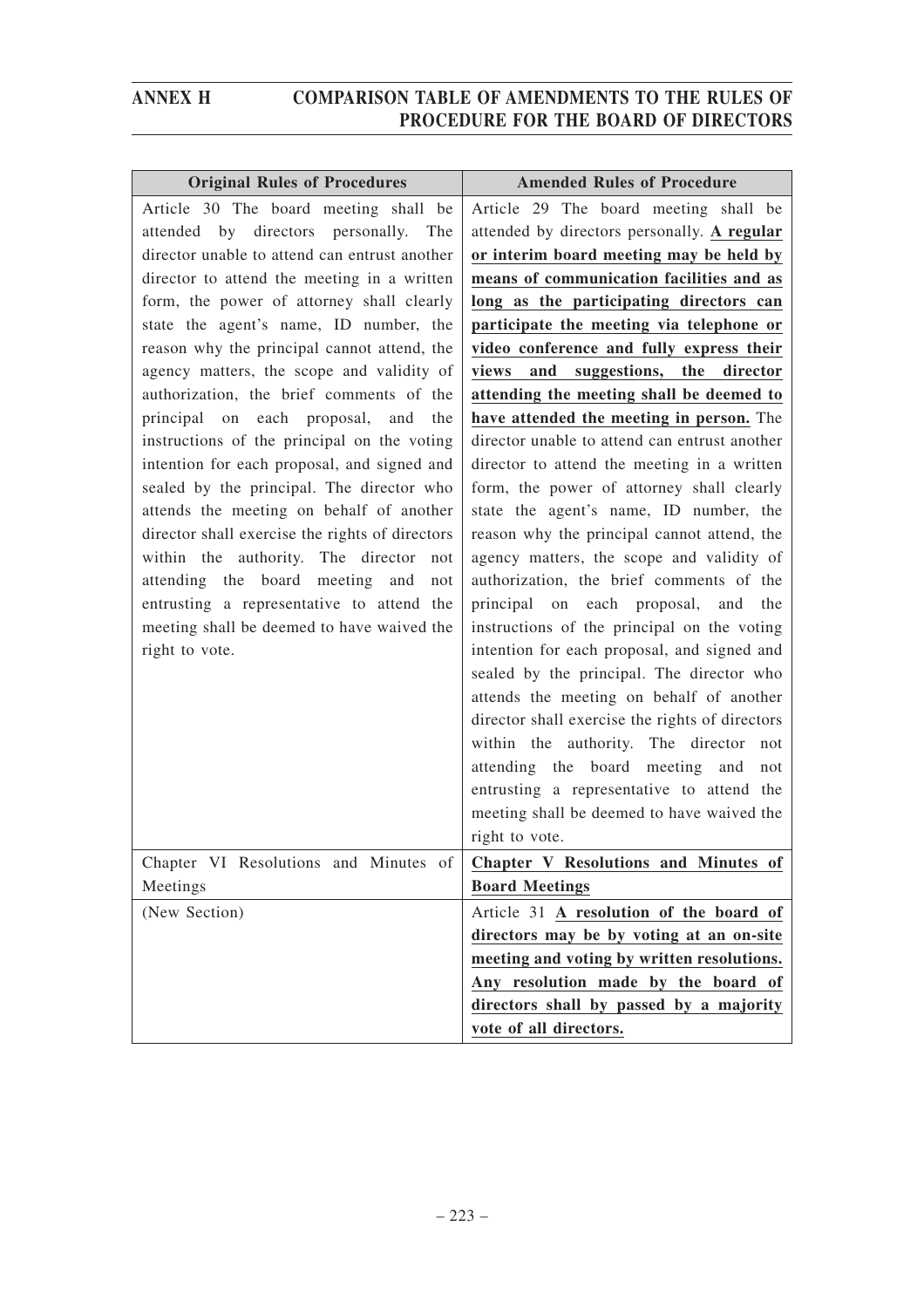| <b>Original Rules of Procedures</b>                                                                                                                                                                                                                                                                                                                                                                                                                                                                                                                                                                                                                                                                                                                                                       | <b>Amended Rules of Procedure</b>                                                                                                                                                                                                                                                                                                                                                                                                                                                                                                                                                                                                                                                                                                                                                         |
|-------------------------------------------------------------------------------------------------------------------------------------------------------------------------------------------------------------------------------------------------------------------------------------------------------------------------------------------------------------------------------------------------------------------------------------------------------------------------------------------------------------------------------------------------------------------------------------------------------------------------------------------------------------------------------------------------------------------------------------------------------------------------------------------|-------------------------------------------------------------------------------------------------------------------------------------------------------------------------------------------------------------------------------------------------------------------------------------------------------------------------------------------------------------------------------------------------------------------------------------------------------------------------------------------------------------------------------------------------------------------------------------------------------------------------------------------------------------------------------------------------------------------------------------------------------------------------------------------|
| Article 32 The voting method for the<br>resolution of the board of directors is to vote<br>by disclosed ballet. Each director shall have<br>one vote. The board meeting shall be<br>held<br>on-site. Under<br>physically<br>the<br>prerequisite to sufficiently ensure directors<br>to express opinions and have the full<br>conditions to understand the meeting subject<br>and issues and other information, the interim<br>board meeting may be<br>held in<br>a<br>communication voting method and make<br>resolutions, and signed by the attending<br>directors.                                                                                                                                                                                                                      | Article 32 The voting method for the<br>resolution of the board of directors is to vote<br>by disclosed ballet. Each director shall have<br>one vote. The board meeting shall be<br>physically held on-site. Under the<br>prerequisite to sufficiently ensure directors<br>to express opinions and have the full<br>conditions to understand the meeting subject<br>and issues and other information, the interim<br>board meeting may be held in a<br>communication voting method and make<br>resolutions, and signed by the attending<br>directors.                                                                                                                                                                                                                                     |
| Except as otherwise required by the Articles<br>of Association of the Company and the<br>securities regulatory authority in the place of<br>listing of the shares of the Company, the<br>board of directors may accept a written<br>motion to replace the board meeting, the<br>draft of the motion shall be sent to each<br>director by specially-assigned persons, post,<br>telegram or fax. If the board of directors has<br>distributed the motion to all directors, after<br>the number of directors signing to consent<br>has reached the quorum for making a<br>decision, and the motion is sent to the board<br>secretary by the above-mentioned ways, the<br>motion shall be the resolution of the board of<br>directors, and the board meeting is not<br>needed to be convened. | Except as otherwise required by the Articles<br>of Association of the Company and the<br>securities regulatory authority in the place of<br>listing of the shares of the Company, the<br>board of directors may accept a written<br>motion to replace the board meeting, the<br>draft of the motion shall be sent to each<br>director by specially-assigned persons, post,<br>telegram or fax. If the board of directors has<br>distributed the motion to all directors, after<br>the number of directors signing to consent<br>has reached the quorum for making a<br>decision, and the motion is sent to the board<br>secretary by the above-mentioned ways, the<br>motion shall be the resolution of the board of<br>directors, and the board meeting is not<br>needed to be convened. |
| Article 33 The board meeting can be voted<br>by way of correspondence simultaneously<br>under following circumstances:<br>(1) matters to be considered are urgent;                                                                                                                                                                                                                                                                                                                                                                                                                                                                                                                                                                                                                        | (Delete)                                                                                                                                                                                                                                                                                                                                                                                                                                                                                                                                                                                                                                                                                                                                                                                  |
| (2) matters to be considered are not listed in<br>Article 38 hereof.                                                                                                                                                                                                                                                                                                                                                                                                                                                                                                                                                                                                                                                                                                                      |                                                                                                                                                                                                                                                                                                                                                                                                                                                                                                                                                                                                                                                                                                                                                                                           |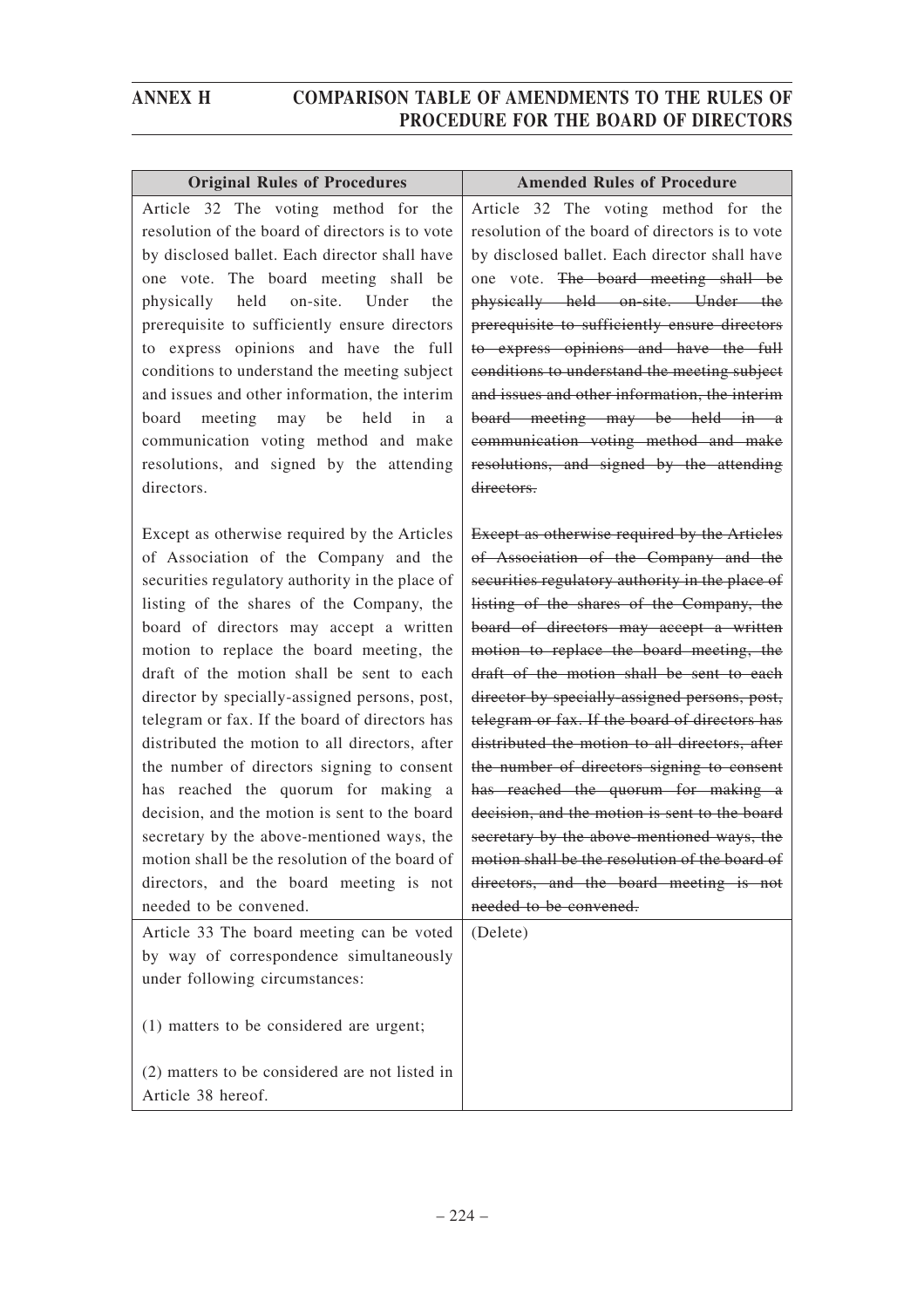| <b>Original Rules of Procedures</b>                                                                                                                                                                                                                                                                                                                                                                                                                                                                                                                                                                                                                                                                       | <b>Amended Rules of Procedure</b>                                                                                                                                                                                                                                                                                                                                                                                                                                                                                                                                                                                                                                                                                  |
|-----------------------------------------------------------------------------------------------------------------------------------------------------------------------------------------------------------------------------------------------------------------------------------------------------------------------------------------------------------------------------------------------------------------------------------------------------------------------------------------------------------------------------------------------------------------------------------------------------------------------------------------------------------------------------------------------------------|--------------------------------------------------------------------------------------------------------------------------------------------------------------------------------------------------------------------------------------------------------------------------------------------------------------------------------------------------------------------------------------------------------------------------------------------------------------------------------------------------------------------------------------------------------------------------------------------------------------------------------------------------------------------------------------------------------------------|
| Article 34 Where the board of directors<br>consider matters by way of correspondence,<br>the chairman of the board of directors or the<br>board secretary shall review and determine<br>the written motion of the board of directors.<br>Directors shall be given sufficient time to<br>consider the written motion upon issuance of<br>the meeting notices, written motions, voting<br>sheets and relevant background materials of<br>the voting by correspondence. Directors are<br>entitled to put forward opinions to the board<br>of directors in the written form, and the<br>board of directors shall vote based on full<br>consideration of the written opinions put<br>forward by the directors. | Article 33 Where the board of directors<br>consider matters by way of eorrespondence<br>written resolutions, the chairman of the<br>board of directors or the board secretary<br>shall review and determine the written<br>motion of the board of directors. Directors<br>shall be given sufficient time to consider the<br>written motion upon issuance of the meeting<br>notices, written motions, voting sheets and<br>relevant background materials of the voting<br>by <del>-correspondence</del> -written resolutions.<br>are entitled to put forward<br>Directors<br>opinions to the board of directors in the<br>written form, and the board of directors shall<br>vote based on full consideration of the |
|                                                                                                                                                                                                                                                                                                                                                                                                                                                                                                                                                                                                                                                                                                           | written opinions put forward by the<br>directors.                                                                                                                                                                                                                                                                                                                                                                                                                                                                                                                                                                                                                                                                  |
| Article 35 The notice of the meeting<br>resolution<br>adopted<br>by<br>of<br>way<br>shall<br>include<br>following<br>correspondence<br>contents:                                                                                                                                                                                                                                                                                                                                                                                                                                                                                                                                                          | Article 34 The notice of the meeting<br>resolution<br>adopted<br>of<br>by<br>way<br>correspondence-written resolutions shall<br>include following contents:                                                                                                                                                                                                                                                                                                                                                                                                                                                                                                                                                        |
| (1) matters to be considered and relevant<br>materials based on which directors can make<br>definite decisions on the matters to be<br>considered;                                                                                                                                                                                                                                                                                                                                                                                                                                                                                                                                                        | (1) matters to be considered and relevant<br>materials based on which directors can make<br>definite decisions on the matters to be<br>considered;                                                                                                                                                                                                                                                                                                                                                                                                                                                                                                                                                                 |
| (2) date of convening;                                                                                                                                                                                                                                                                                                                                                                                                                                                                                                                                                                                                                                                                                    | (2) date of convening;                                                                                                                                                                                                                                                                                                                                                                                                                                                                                                                                                                                                                                                                                             |
| (3) contact person and contact information;                                                                                                                                                                                                                                                                                                                                                                                                                                                                                                                                                                                                                                                               | (3) contact person and contact information;                                                                                                                                                                                                                                                                                                                                                                                                                                                                                                                                                                                                                                                                        |
| (4) other matters which the board of<br>directors deems necessary to be explained.                                                                                                                                                                                                                                                                                                                                                                                                                                                                                                                                                                                                                        | (4) other matters which the board of<br>directors deems necessary to be explained.                                                                                                                                                                                                                                                                                                                                                                                                                                                                                                                                                                                                                                 |
| Article 37 Directors participating in the<br>voting by correspondence shall deliver the<br>voting sheet and written opinions to the<br>office of the board of directors upon<br>completion of filling by means of express<br>mail, e-mail or fax.                                                                                                                                                                                                                                                                                                                                                                                                                                                         | Article 36 Directors participating in the<br>by-correspondence-written<br>voting<br>resolutions shall deliver the voting sheet<br>and written opinions to the office of the<br>board of directors upon completion of filling<br>by means of express mail, e-mail or fax.                                                                                                                                                                                                                                                                                                                                                                                                                                           |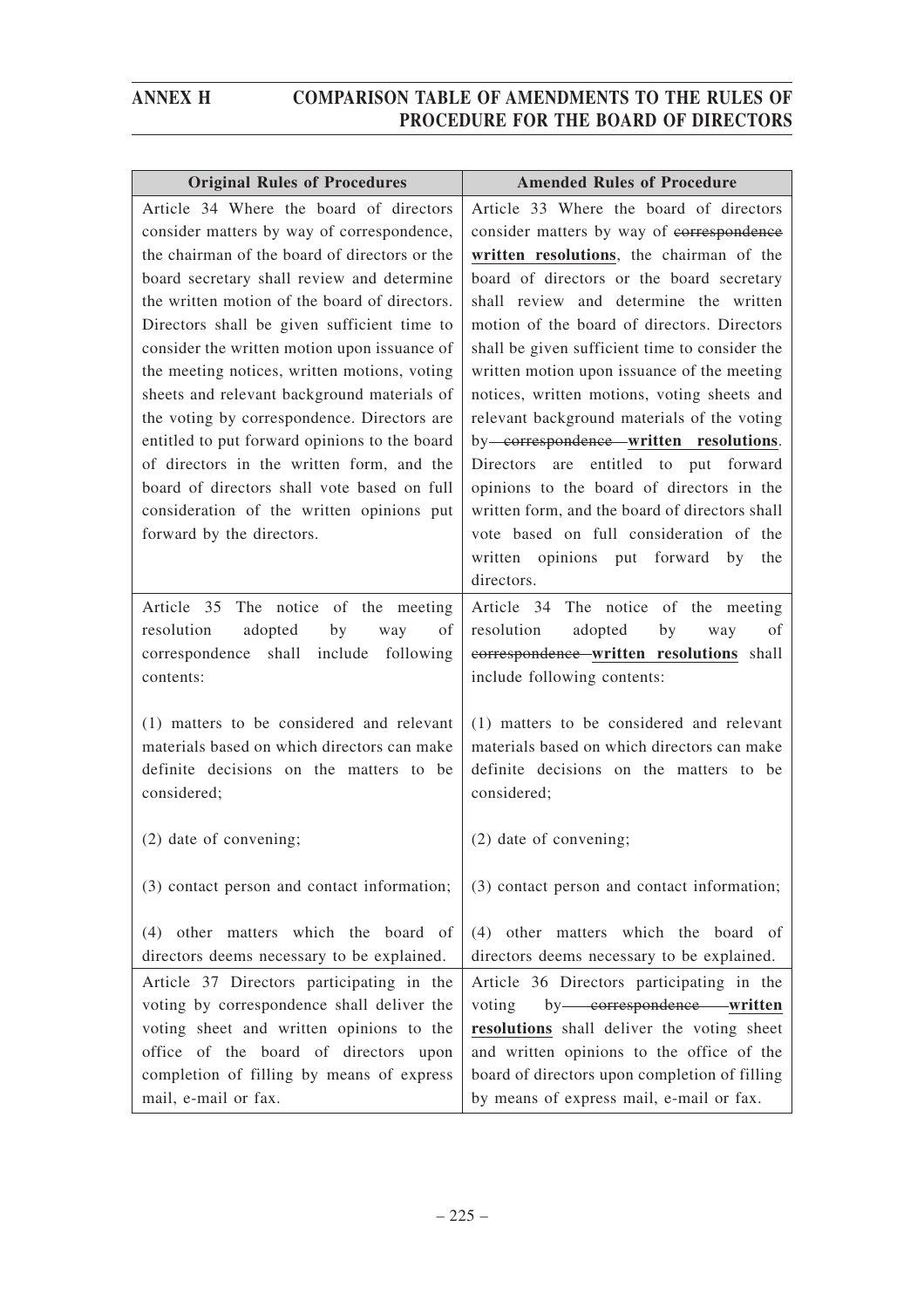| <b>Original Rules of Procedures</b>                                                                                                                                                                                                                                                                                                                                                    | <b>Amended Rules of Procedure</b>                                                                                                                                                                                                                                                                                                                                                                                                                                                                                                 |
|----------------------------------------------------------------------------------------------------------------------------------------------------------------------------------------------------------------------------------------------------------------------------------------------------------------------------------------------------------------------------------------|-----------------------------------------------------------------------------------------------------------------------------------------------------------------------------------------------------------------------------------------------------------------------------------------------------------------------------------------------------------------------------------------------------------------------------------------------------------------------------------------------------------------------------------|
| Article 38 The major external investment,<br>the major fixed asset disposal plans, capital<br>supplement plans, major equity changes and<br>financial restructuring and other major                                                                                                                                                                                                    | Article 37 The profit distribution plans,<br>remuneration, major external investment,<br>major fixed asset disposal plans,<br>the<br>appointment or dismissal of senior                                                                                                                                                                                                                                                                                                                                                           |
| matters that shall be submitted to the board<br>of directors for deliberation in Item $(7)$ , $(8)$ ,<br>$(10)$ , $(14)$ and $(17)$ in Article 7, Chapter 2 of<br>the Rules of Procedures, the Articles of<br>Association and the provisions of the<br>internal systems of the Company must be<br>passed by more than two thirds of directors<br>rather than voting by correspondence. | management, capital supplement plans,<br>equity changes<br>and<br>financial<br>major<br>restructuring and other major matters that<br>shall be submitted to the board of directors<br>for deliberation in Item $(7)$ , $(8)$ , $(10)$ , $(14)$<br>and (17) in Article 7, Chapter 2 of the Rules<br>of Procedures, the Articles of Association<br>and the provisions of the internal systems of<br>the Company must be passed by more than<br>two thirds of directors rather than voting by<br>correspondence-written resolutions. |
| Article 39 The chairman of the meeting shall                                                                                                                                                                                                                                                                                                                                           | Article 38 The chairman of the meeting shall                                                                                                                                                                                                                                                                                                                                                                                                                                                                                      |
| propose to directors present at the board                                                                                                                                                                                                                                                                                                                                              | propose to directors present at the board                                                                                                                                                                                                                                                                                                                                                                                                                                                                                         |
| meeting to issue definite opinions on the                                                                                                                                                                                                                                                                                                                                              | meeting to issue definite opinions on the                                                                                                                                                                                                                                                                                                                                                                                                                                                                                         |
| proposal.                                                                                                                                                                                                                                                                                                                                                                              | proposal.                                                                                                                                                                                                                                                                                                                                                                                                                                                                                                                         |
| As for the proposal that shall obtain the prior                                                                                                                                                                                                                                                                                                                                        | As for the proposal that shall obtain the prior                                                                                                                                                                                                                                                                                                                                                                                                                                                                                   |
| approval from the independent director as                                                                                                                                                                                                                                                                                                                                              | approval from the independent director as                                                                                                                                                                                                                                                                                                                                                                                                                                                                                         |
| stipulated, the meeting presider shall                                                                                                                                                                                                                                                                                                                                                 | stipulated, the meeting presider shall                                                                                                                                                                                                                                                                                                                                                                                                                                                                                            |
| designate an independent director to present                                                                                                                                                                                                                                                                                                                                           | designate an independent director to present                                                                                                                                                                                                                                                                                                                                                                                                                                                                                      |
| the written approval opinions reached by                                                                                                                                                                                                                                                                                                                                               | the written approval opinions reached by                                                                                                                                                                                                                                                                                                                                                                                                                                                                                          |
| independent directors before the deliberation                                                                                                                                                                                                                                                                                                                                          | independent directors before the deliberation                                                                                                                                                                                                                                                                                                                                                                                                                                                                                     |
| of such proposal. The meeting presider shall                                                                                                                                                                                                                                                                                                                                           | of such proposal. The meeting presider shall                                                                                                                                                                                                                                                                                                                                                                                                                                                                                      |
| forthwith stop the director who obstructs the                                                                                                                                                                                                                                                                                                                                          | forthwith stop the director who obstructs the                                                                                                                                                                                                                                                                                                                                                                                                                                                                                     |
| normal processes of the meeting or                                                                                                                                                                                                                                                                                                                                                     | normal processes of the meeting or                                                                                                                                                                                                                                                                                                                                                                                                                                                                                                |
| interferes in speeches by other directors.                                                                                                                                                                                                                                                                                                                                             | interferes in speeches by other directors.                                                                                                                                                                                                                                                                                                                                                                                                                                                                                        |
| Unless unanimously consented by all the                                                                                                                                                                                                                                                                                                                                                | Unless unanimously consented by all the                                                                                                                                                                                                                                                                                                                                                                                                                                                                                           |
| participating directors, the board meeting                                                                                                                                                                                                                                                                                                                                             | participating directors, the board meeting                                                                                                                                                                                                                                                                                                                                                                                                                                                                                        |
| shall not vote on the proposal excluded in                                                                                                                                                                                                                                                                                                                                             | shall not vote on the proposal excluded in                                                                                                                                                                                                                                                                                                                                                                                                                                                                                        |
| the meeting notice. The director who attends                                                                                                                                                                                                                                                                                                                                           | the meeting notice. The director who attends                                                                                                                                                                                                                                                                                                                                                                                                                                                                                      |
| the meeting as entrusted by another director                                                                                                                                                                                                                                                                                                                                           | the meeting as entrusted by another director                                                                                                                                                                                                                                                                                                                                                                                                                                                                                      |
| shall not vote on the proposal excluded in                                                                                                                                                                                                                                                                                                                                             | shall not vote on the proposal excluded in                                                                                                                                                                                                                                                                                                                                                                                                                                                                                        |
| the meeting notice on behalf of the principal.                                                                                                                                                                                                                                                                                                                                         | the meeting notice on behalf of the principal.                                                                                                                                                                                                                                                                                                                                                                                                                                                                                    |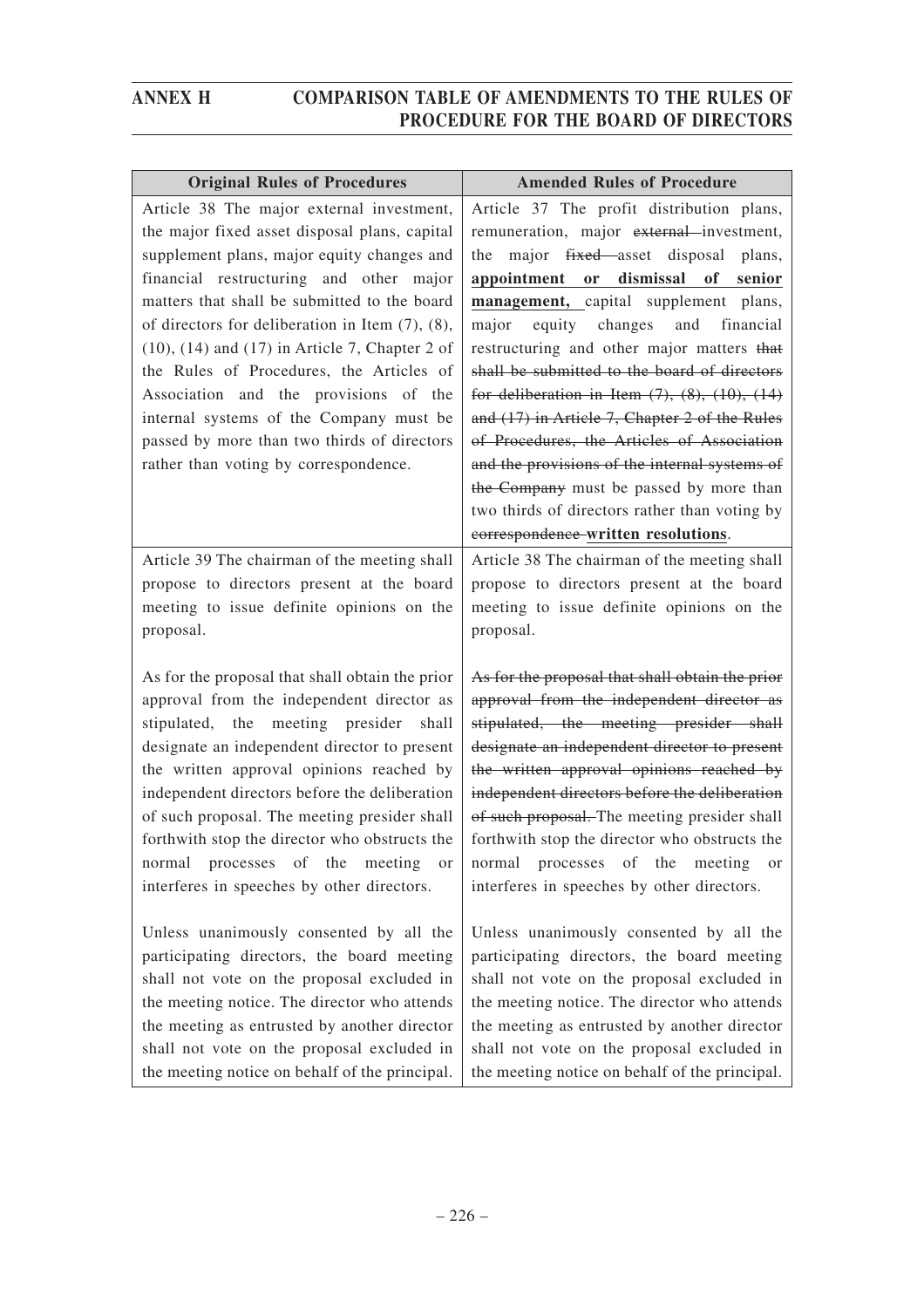| <b>Original Rules of Procedures</b>                                                                                                                                                                                                                                                                                                                                              | <b>Amended Rules of Procedure</b>                                                                                                                                                                                                                                                                                                                                                                                                                                                      |
|----------------------------------------------------------------------------------------------------------------------------------------------------------------------------------------------------------------------------------------------------------------------------------------------------------------------------------------------------------------------------------|----------------------------------------------------------------------------------------------------------------------------------------------------------------------------------------------------------------------------------------------------------------------------------------------------------------------------------------------------------------------------------------------------------------------------------------------------------------------------------------|
| Article 42 Upon completion of voting by<br>participating<br>directors,<br>the<br>relevant<br>personnel of the office of Board of Directors<br>shall promptly collect the ballots of the<br>board of directors, which shall be submitted<br>to the board secretary for counting under the<br>supervision<br>of one<br>supervisor<br>or<br>independent directors.                  | Article 41 Upon completion of voting by<br>participating<br>directors,<br>the<br>relevant<br>personnel of the office of Board of Directors<br>shall promptly collect the ballots of the<br>board of directors, which shall be submitted<br>to the board secretary for counting under the<br>supervision<br>of one<br>supervisor<br><sub>or</sub><br>independent directors.                                                                                                             |
| If the meeting is held on-site, the meeting<br>presider shall announce the statistical result<br>on-site; under other circumstances, the<br>meeting presider shall ask the board<br>secretary to notify the directors of the voting<br>result prior to the ensuing working day after<br>the stipulated voting period.                                                            | If the meeting is held on-site, the meeting<br>presider shall announce the statistical result<br>on-site; under other circumstances, the<br>meeting presider shall ask the board<br>secretary to notify the directors of the voting<br>result prior to the ensuing working day after<br>the stipulated voting period.                                                                                                                                                                  |
| The voting by the director after the meeting<br>presider announces the voting result or upon<br>end of the voting period will not be counted.<br>Article 45 The regulatory opinions and<br>rectifications of the Company by<br>the                                                                                                                                               | The voting by the director after the meeting<br>presider announces the voting result or upon<br>end of the voting period will not be counted.<br>Article 44 The governance regulation and<br>evaluation results, regulatory opinions and                                                                                                                                                                                                                                               |
| banking regulatory authority shall<br>be<br>reported at the board meeting.                                                                                                                                                                                                                                                                                                       | rectifications of the Company by the<br>banking and insurance regulatory authority<br>of the State Council and its authorised<br>branches shall be reported at the board<br>meeting.                                                                                                                                                                                                                                                                                                   |
| Article 48 The board of directors shall make<br>meeting minutes for all decisions of matters<br>discussed<br>at<br>the<br>meeting,<br>and<br>the<br>participating directors and the recorder shall<br>meeting<br>minutes.<br>sign<br>the<br>on<br>The<br>participating directors shall have the rights<br>to require making explanatory notes on their<br>speech at the meeting. | Article 47 The board of directors shall make<br>meeting minutes for all decisions of matters<br>discussed at the on-site meeting, and the<br>participating directors and the recorder shall<br>sign on the meeting minutes. The directors<br>with different opinions on the meeting<br>minutes may make additional remarks<br>when affixing signatures. The participating<br>directors shall have the rights to require<br>making explanatory notes on their speech at<br>the meeting. |
| Article 49 The meeting minutes shall be kept<br>as the files of the Company for no less than<br>ten years.                                                                                                                                                                                                                                                                       | Article 48 The meeting minutes shall be kept<br>as the files of the Company-for no less than<br>ten years-permanently.                                                                                                                                                                                                                                                                                                                                                                 |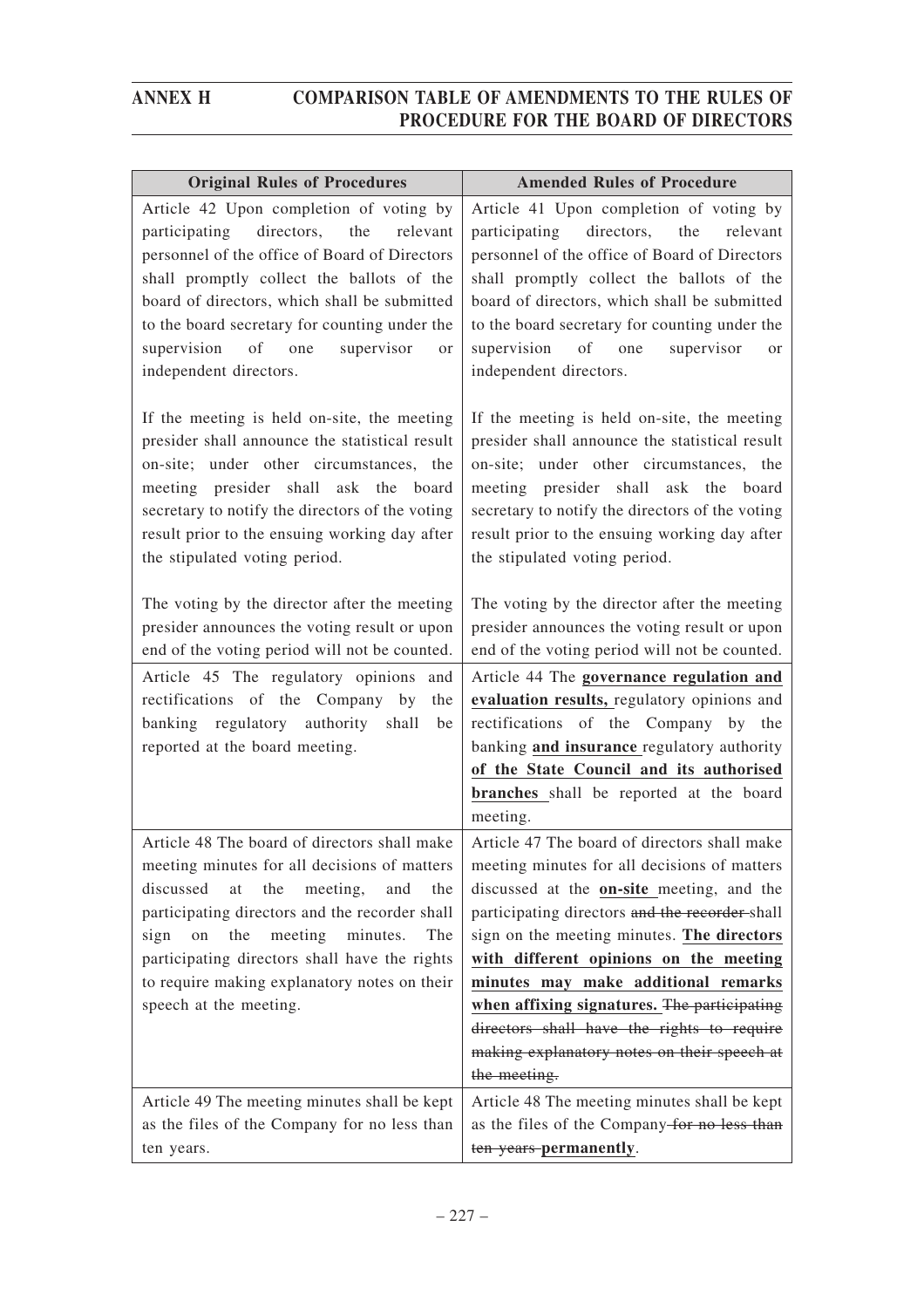| <b>Original Rules of Procedures</b>                                                                                                                                                                                                                                                                                                                                                                            | <b>Amended Rules of Procedure</b>                                                                                                                                                                                                                                                                                                                                                                                                                                                                                                               |
|----------------------------------------------------------------------------------------------------------------------------------------------------------------------------------------------------------------------------------------------------------------------------------------------------------------------------------------------------------------------------------------------------------------|-------------------------------------------------------------------------------------------------------------------------------------------------------------------------------------------------------------------------------------------------------------------------------------------------------------------------------------------------------------------------------------------------------------------------------------------------------------------------------------------------------------------------------------------------|
| (New Section)                                                                                                                                                                                                                                                                                                                                                                                                  | Article 49 The Company shall record the<br>situations of the on-site board meetings in<br>the audio and video form.                                                                                                                                                                                                                                                                                                                                                                                                                             |
| (New Section)                                                                                                                                                                                                                                                                                                                                                                                                  | Article 55 The Company shall promptly<br>submit the minutes and resolutions of the<br>board meetings to the banking<br>and<br>insurance regulatory authority of the<br><b>State Council.</b>                                                                                                                                                                                                                                                                                                                                                    |
| the<br>Article<br>58<br>If<br>matters<br>on which<br>independent directors issue opinions are<br>required to be disclosed, the opinions of<br>independent directors shall be disclosed.<br>Where the opinions of independent directors<br>differs and an agreement cannot be reached,<br>the board of directors shall separately<br>disclose the opinions of each independent<br>director.                     | (Delete)                                                                                                                                                                                                                                                                                                                                                                                                                                                                                                                                        |
| Article 61 In case the resolutions of the<br>board of directors are to be announced, such<br>announcements shall be made by the board<br>secretary in accordance with relevant<br>provisions of Hong Kong Stock Exchange.<br>Prior to the announcement of resolutions, the<br>participating directors and personnel, the<br>recorder and service staff shall keep the<br>contents of resolutions confidential. | Article 61 In case the resolutions of the<br>board of directors are to be announced, such<br>announcements shall be made by the board<br>accordance with-relevant<br>secretary in<br>provisions of Hong Kong Stock Exchange.<br>Prior to the announcement of resolutions, the<br>participating directors and personnel, the<br>recorder and service staff shall keep the<br>contents of resolutions confidential. the<br>relevant requirements of the securities<br>regulatory bodies of the place where the<br>stock of the Company is listed. |
| Article 62 Unless otherwise specified, the<br>terms herein have the same meanings as<br>those in the Articles of Association.                                                                                                                                                                                                                                                                                  | Article 62 Unless otherwise specified, the<br>defined terms herein have the<br>same<br>meanings as those in these Rules of<br>Procedure.                                                                                                                                                                                                                                                                                                                                                                                                        |
| (New Section)                                                                                                                                                                                                                                                                                                                                                                                                  | Article 63 For the purposes of these Rules<br>of Procedure, "on-site meeting" means a<br>meeting held on-site, via video, telephone<br>or any other means that can ensure<br>immediate communication and discussion<br>among attendants; "written resolutions"<br>means a meeting convened by serving the<br>resolutions for separate review or by<br>circulating the resolutions for review.                                                                                                                                                   |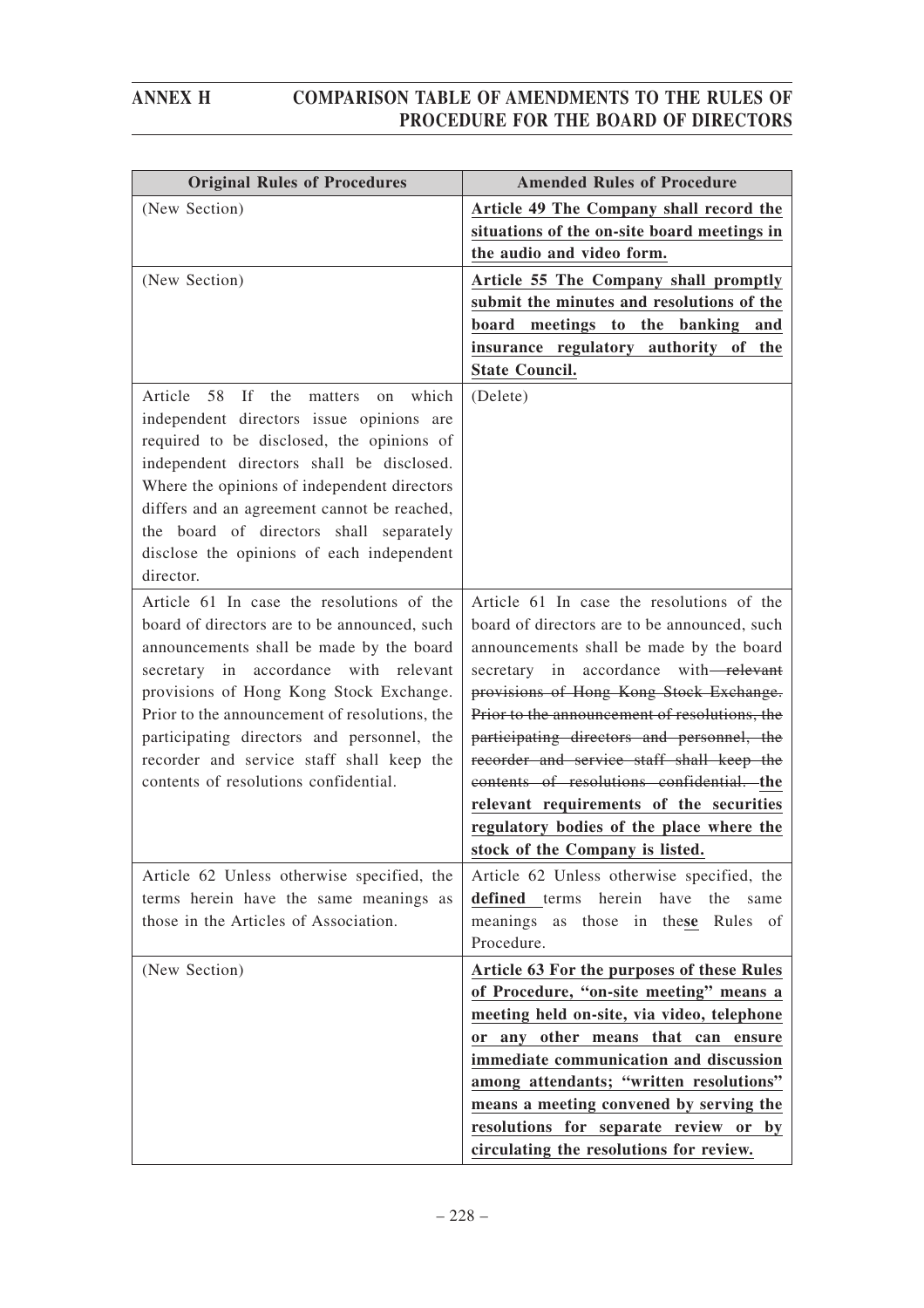| <b>Original Rules of Procedures</b>          | <b>Amended Rules of Procedure</b>            |
|----------------------------------------------|----------------------------------------------|
| Article 65 The matters not stipulated herein | Article 66 The matters not stipulated herein |
| shall be implemented in accordance with      | shall be implemented in accordance with      |
| relevant provisions in national laws,        | relevant provisions in national<br>laws.     |
| administrative regulations, department rules | administrative regulations, department rules |
| and the Articles of Association. In case of  | and the Articles of Association. In case of  |
| any contradiction between the Rules of       | any contradiction between the Rules of       |
| Procedures and the relevant national laws,   | Procedures and the relevant national laws,   |
| regulations or the Articles of Association   | regulations or the Articles of Association   |
| revised through legal procedures, the latter | revised through legal procedures, the latter |
| shall prevail. Under such circumstances, the | shall prevail. Under such circumstances, the |
| Rules of Procedures shall be forthwith       | Rules of Procedures shall be forthwith       |
| revised, and reported to the shareholders'   | revised, and reported to the shareholders'   |
| general meeting for deliberation.            | general meeting for deliberation.            |

*Note:* Adjustments to the punctuations and the numbering of chapters and articles quoted, as well as changes in the numbering of articles due to the amendments to the Articles of Association and the Rules of Procedure in this explanatory statement of amendments would not be listed separately as they do not involve any changes in the substantial contents of the Rules of Procedure. Meanwhile, "banking and insurance regulatory authority of the State Council" was amended as "banking and insurance regulatory authority of the State Council" herein.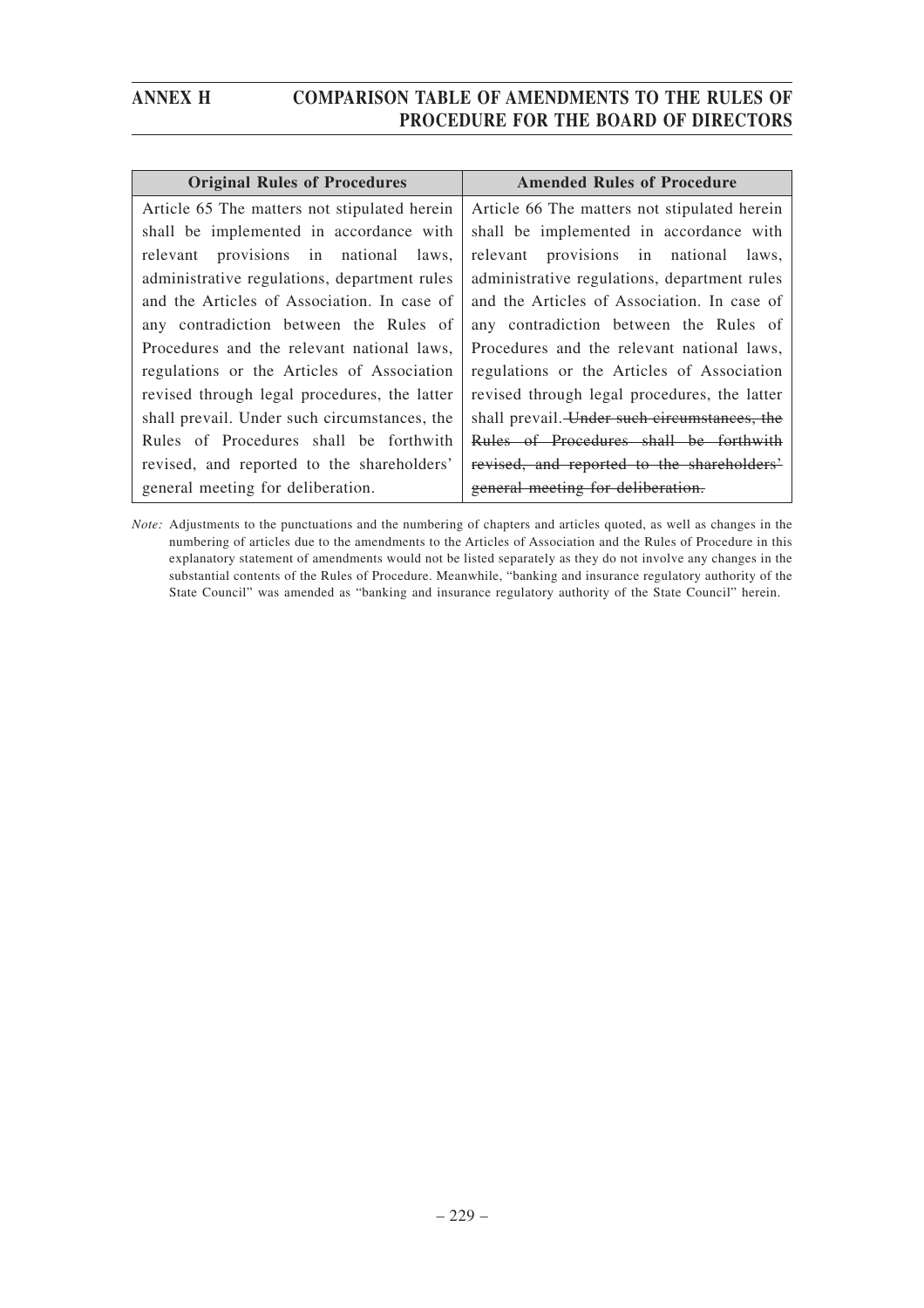*The Rules of Procedures of the Supervisor Meeting are prepared in Chinese without a formal English version. Therefore, any English version can only be used for reference. In case of any divergence, the Chinese version shall prevail.*

It is recommended that the Rules of Procedures of the Supervisor Meeting should be set out as follows:

| <b>Original Rules of Procedures</b>           | <b>Amended Rules of Procedures</b>                              |
|-----------------------------------------------|-----------------------------------------------------------------|
| Article 1 The Rules of Procedures are         | Article 1 The Rules of Procedures are                           |
| formulated in combination with the actual     | formulated in combination with the actual                       |
| situations of the Company and in accordance   | situations of the Company and in accordance                     |
| with the Company Law of the People's          | with the Company Law of the People's                            |
| Republic of China (the "Company Law"),        | Republic of China (the "Company Law"),                          |
| the Commercial Bank Law of the People's       | the Commercial Bank Law of the People's                         |
| Republic of China, the Guidelines on the      | of China, the Corporate<br>Republic                             |
| Corporate Governance of Commercial            | Governance Standards for Banking or                             |
| Banks, Working Guidelines on the Board of     | Insurance Institutions, the<br>Working                          |
| Supervisors of Commercial Banks, the          | Guidelines on the Board of Supervisors of                       |
| Articles of Association of Harbin Bank Co.,   | <b>Commercial Banks, the Measures for the</b>                   |
| Ltd. (the "Articles of Association of the     | <b>Evaluation of Performance of Duties by</b>                   |
| Company") and other relevant laws,            | <b>Directors and Supervisors of Banking and</b>                 |
| regulations and normative documents, in       | <b>Institutions</b><br>(For<br><b>Trial</b><br><b>Insurance</b> |
| order to ensure that the Board of Supervisors | <b>Implementation</b> ), the<br>Articles<br>of                  |
| of Harbin Bank Co., Ltd. (the "Company")      | Association of Harbin Bank Co., Ltd. (the                       |
| can exercise the right of supervision in      | "Articles of Association of the Company")                       |
| accordance with the law, standardize the      | and other relevant laws, regulations and                        |
| and decision-making<br>deliberation           | normative documents, in order to ensure that                    |
| procedures of the Board of Supervisors, and   | the Board of Supervisors of Harbin Bank                         |
| the<br>corporate<br>improve<br>governance     | Co., Ltd. (the "Company") can exercise the                      |
| mechanism.                                    | right of supervision in accordance with the                     |
|                                               | standardize the deliberation<br>law,<br>and                     |
| and the Board of Directors, and enhancing     | decision-making procedures of the Board of                      |
| the standardized operation and scientific     | Supervisors, and improve the corporate                          |
| decision-making by the Board of Directors.    | governance mechanism.                                           |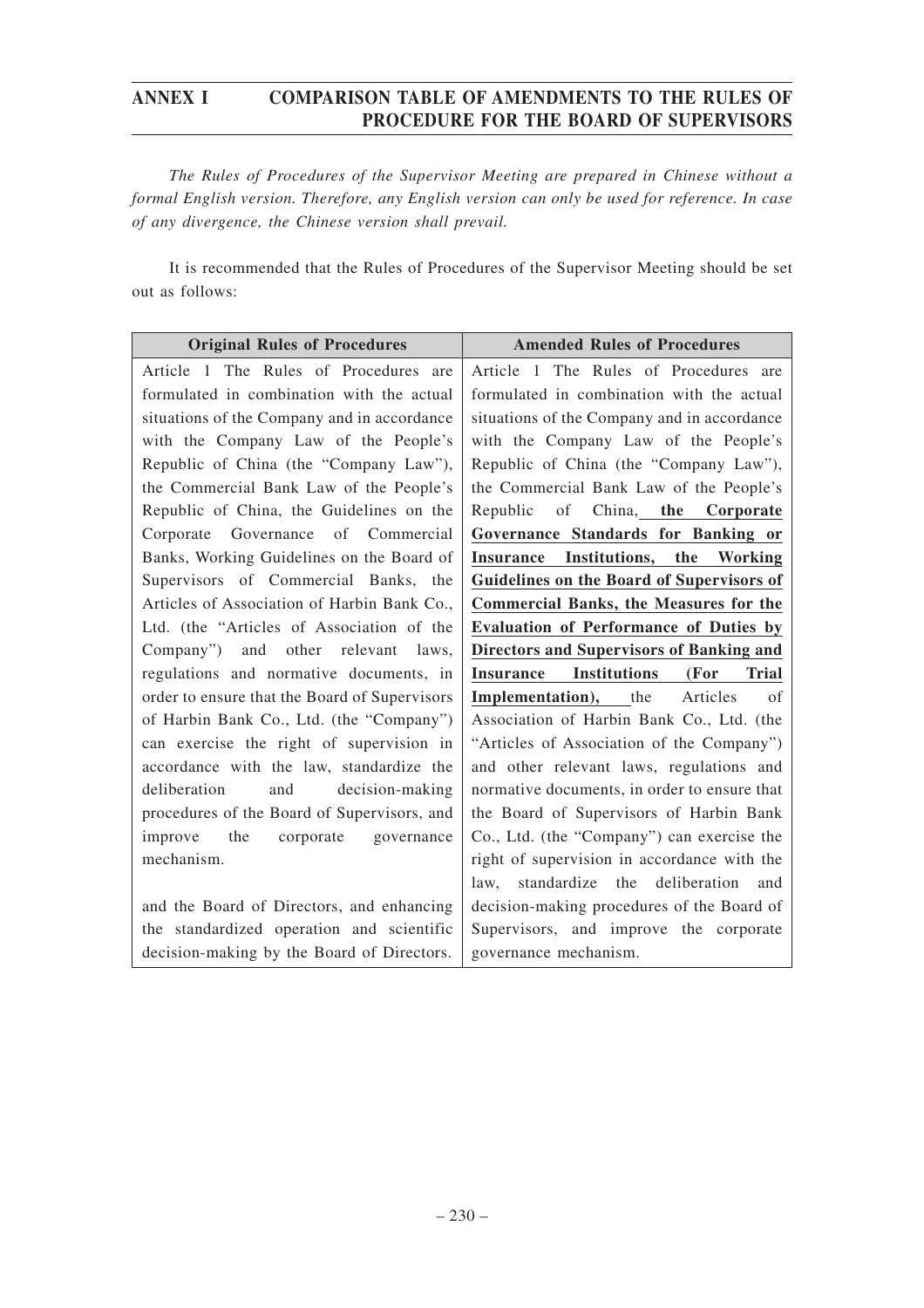| <b>Original Rules of Procedures</b>                                                                                                                                                                                                                                                                                                                                                                                                                                                                                                                                                                                                                                                                                                                                    | <b>Amended Rules of Procedures</b>                                                                                                                                                                                                                                                                                                                                                                                                                                                                                                                                                                                                                                                                                                                                                                                                                                                                                                                                                                                                                      |
|------------------------------------------------------------------------------------------------------------------------------------------------------------------------------------------------------------------------------------------------------------------------------------------------------------------------------------------------------------------------------------------------------------------------------------------------------------------------------------------------------------------------------------------------------------------------------------------------------------------------------------------------------------------------------------------------------------------------------------------------------------------------|---------------------------------------------------------------------------------------------------------------------------------------------------------------------------------------------------------------------------------------------------------------------------------------------------------------------------------------------------------------------------------------------------------------------------------------------------------------------------------------------------------------------------------------------------------------------------------------------------------------------------------------------------------------------------------------------------------------------------------------------------------------------------------------------------------------------------------------------------------------------------------------------------------------------------------------------------------------------------------------------------------------------------------------------------------|
| Article 2 The Board of Supervisors is the<br>Company's permanent supervision body,<br>responsible for the shareholders' general<br>meeting. The Board of Supervisors shall<br>supervise the corporate finance and the legal<br>compliance of the duty performance by the<br>directors and senior management personnel<br>of the Company, and protect the legitimate<br>rights and interests of the Company and<br>shareholders in<br>accordance<br>with<br>the<br>Company Law, the Articles of Association<br>and other relevant laws and regulations. The<br>supervisor meeting is the main form of the<br>deliberation by the Board of Supervisors,<br>supervisors' participation in<br>and<br>the<br>supervisor meeting is their basic mode of<br>duty performance. | Article 2 The Board of Supervisors is the<br>Company's permanent supervision body,<br>responsible for the shareholders' general<br>meeting. The Board of Supervisors shall<br>supervise the corporate finance, internal<br>control of risks and the legal compliance<br>of the duty performance by the directors<br>senior management and<br>their<br>and<br>members of the Company, promote the<br>Company's legal and compliant operation<br>and protect the legitimate rights and<br>interests of shareholders and stakeholders<br>in accordance with the Company Law, the<br>Articles of Association and other relevant<br>and regulations. The supervisor<br>laws<br>meeting is the main form of the deliberation<br>Board<br>of<br>Supervisors,<br>by<br>the<br>and<br>supervisors' participation in the supervisor<br>meeting is their basic mode of<br>duty                                                                                                                                                                                     |
| The Board of Supervisors<br>Article<br>$4\overline{ }$<br>consists of five $(5)$ to nine $(9)$ supervisors,<br>including the supervisors as shareholder<br>representatives, and external supervisors and<br>the supervisors as the staff representatives.<br>The Board of Supervisors has one (1)<br>chairman, one (1) vice chairman, and the<br>number of external supervisors shall be not<br>less than one third $(1/3)$ of the total number<br>of supervisors.                                                                                                                                                                                                                                                                                                     | performance.<br>Article 4 The Board of Supervisors<br>consists of seven supervisors, including<br>one (1) shareholder supervisor, three (3)<br>external supervisors and three (3) staff<br>supervisors. The Board of Supervisors has<br>one (1) chairman and one (1) vice chairman,<br>who shall be elected by more than half<br>$(1/2)$ of all the supervisors. In case of<br>otherwise stipulations in the place where<br>the Company's stocks are listed, such<br>stipulations shall prevail. Where<br>no<br>election is conducted in time before the<br>expiration of the term of office of a<br>supervisor,<br>the<br>number<br>of<br>the<br>or<br>supervisors in the Board of Supervisors of<br>the Company is less than the statutory<br>number due to the resignation of a<br>supervisor within his/her term of office,<br>the existing supervisor shall, before the<br>supervisor elected takes office, continue to<br>perform his/her duty as a supervisor in<br>accordance with laws, regulations and the<br><b>Articles of Association.</b> |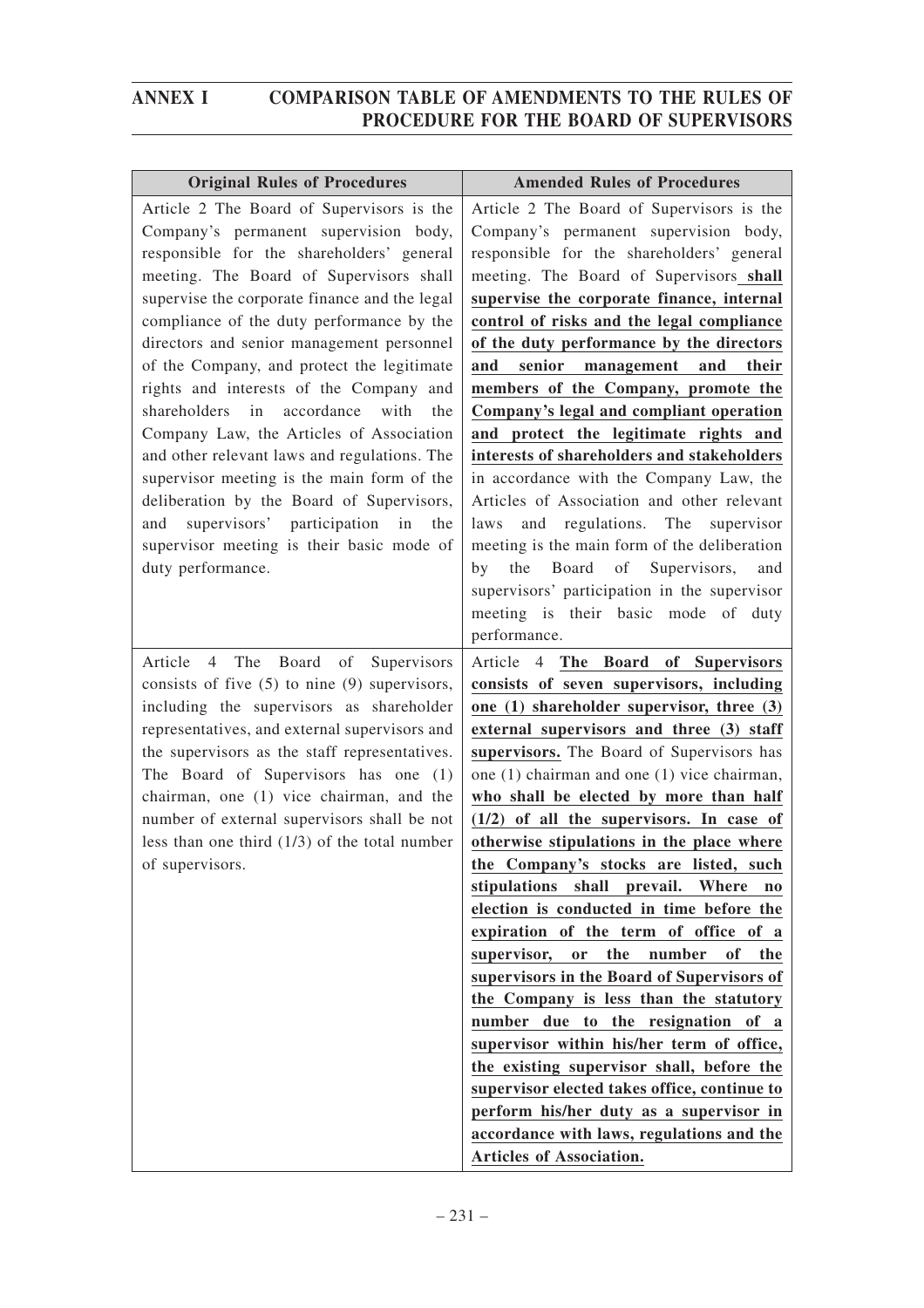| <b>Original Rules of Procedures</b>                                                     | <b>Amended Rules of Procedures</b>                                            |
|-----------------------------------------------------------------------------------------|-------------------------------------------------------------------------------|
| Article 5 External supervisors shall not have                                           | Article 5 The supervisors of the Company                                      |
| such relationship as may affect their                                                   | shall be natural persons. Supervisors as                                      |
| independent judgements with the Company                                                 | shareholder representatives and external                                      |
| major<br>shareholders. External<br>and<br>its                                           | supervisors shall be elected, dismissed or                                    |
| supervisors shall focus on the overall                                                  | replaced by the shareholders' general                                         |
| interests of the depositor and the Company                                              | meeting; staff representatives assuming                                       |
| during the performance of duties. The                                                   | the office of supervisors are elected,                                        |
| remuneration of external supervisors shall                                              | removed from office or replaced by the                                        |
| be consistent with that of independent                                                  | staff representatives assembly or other forms                                 |
| directors. Article 7 Supervisors<br>as                                                  | of democratic elections. The directors and                                    |
| shareholder representatives and external                                                | senior management personnel<br>of<br>the                                      |
| supervisors shall be elected and dismissed                                              | Company shall not concurrently work as                                        |
| by the shareholders' general meeting; staff                                             | supervisors. Non-staff supervisors shall be                                   |
| representatives assuming the office of                                                  | nominated by shareholders or the Board                                        |
| supervisors shall be elected and removed                                                | of Supervisors, and staff supervisors shall                                   |
| from office by the employees of the                                                     | be nominated by the Board of Supervisors                                      |
| Company through democratic election. The                                                | or the trade union. The shareholders                                          |
| directors and senior management personnel<br>of the Company shall not concurrently work | nominated as directors and the related<br>parties shall not be renominated as |
| as supervisors.                                                                         | supervisors, unless otherwise stipulated                                      |
|                                                                                         | by the State. The term of office of                                           |
|                                                                                         | supervisors is shall not exceed three (3)                                     |
|                                                                                         | years. A supervisor may, if re-elected upon                                   |
|                                                                                         | expiration of the term of office, serve                                       |
|                                                                                         | consecutive terms. The terms served by                                        |
|                                                                                         | external supervisors shall not exceed six                                     |
|                                                                                         | years cumulatively.                                                           |
| Article 8 The Board of Supervisors has an                                               | Article 7 The Board of Supervisors has an                                     |
| office as the daily working body of the                                                 | office as the daily working body of the                                       |
| Board of Supervisors, responsible for the                                               | Board of Supervisors, responsible for the                                     |
| preparation and file management of the                                                  | preparation and file management of the                                        |
| meetings of the Board of Supervisors and                                                | meetings of the Board of Supervisors and                                      |
| specialized committees. The Board of                                                    | specialized committees. The Board of                                          |
| Supervisors has one (1) office chief,                                                   | Supervisors has one (1) office chief,                                         |
| nominated by the chairman of Board of                                                   | responsible for the daily management                                          |
| Supervisors and appointed by the Board of                                               | work of the office of the Board of                                            |
| Supervisors, responsible for the daily                                                  | Supervisors and secretaries of all special                                    |
| management work of the office of the Board                                              | committees, and may has a deputy to                                           |
| of Supervisors and secretaries of all special                                           | assist the office chief as required by the                                    |
| committees. Staff appointed by the office of                                            | work. Staff appointed by the office of the                                    |
| the Board of Supervisors shall have relevant                                            | Board of Supervisors shall have relevant                                      |
| professional knowledge to fully guarantee                                               | professional knowledge to fully guarantee                                     |
| the performance of their duties.                                                        | the performance of their duties.                                              |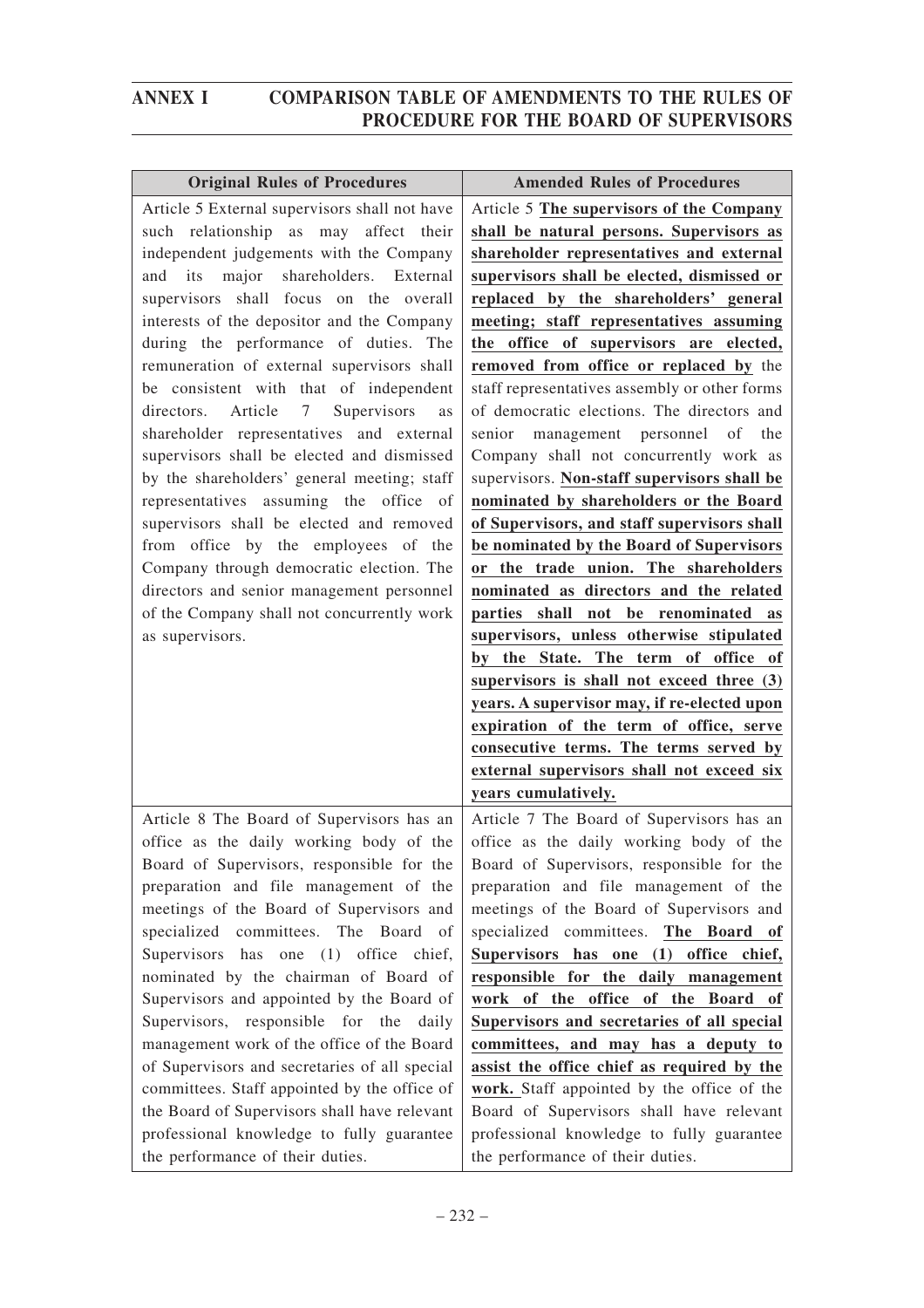| <b>Original Rules of Procedures</b>                                                                                                                                                                                                                                                                                                                                                                                                                                                                                                                                    | <b>Amended Rules of Procedures</b>                                                                                                                                                                                                                                                                                                                                                                                                                                                                                                                                                                 |
|------------------------------------------------------------------------------------------------------------------------------------------------------------------------------------------------------------------------------------------------------------------------------------------------------------------------------------------------------------------------------------------------------------------------------------------------------------------------------------------------------------------------------------------------------------------------|----------------------------------------------------------------------------------------------------------------------------------------------------------------------------------------------------------------------------------------------------------------------------------------------------------------------------------------------------------------------------------------------------------------------------------------------------------------------------------------------------------------------------------------------------------------------------------------------------|
| Article 10 The Board of Supervisors is the<br>Company's supervision<br>body,<br>and<br>independently<br>exercises<br>supervision<br>functions, responsible for the shareholders'<br>general meeting.                                                                                                                                                                                                                                                                                                                                                                   | Article<br>- 8<br>The Board of<br><b>Supervisors</b><br>independently<br>exercises<br>supervision<br>functions,<br>responsible<br>for<br>the<br>shareholders' general meeting, and shall<br>functions<br>following<br>exercise<br>the<br>and<br>powers:                                                                                                                                                                                                                                                                                                                                            |
| (New Section)                                                                                                                                                                                                                                                                                                                                                                                                                                                                                                                                                          | Article 8 (3) The Board of Supervisors is<br>ultimately responsible for the assessment<br>of the performance of duties of the<br><b>Supervisors</b><br><b>Directors</b><br>and<br>of<br>the<br>Company;                                                                                                                                                                                                                                                                                                                                                                                            |
| Article 10 (3) supervising the performance<br>and<br>senior<br>οf<br>directors<br>management<br>personnel of the Company on their duties,<br>reporting the assessment results and reasons<br>for the performance of duties of the directors<br>and senior management personnel to China's<br>banking regulatory authority within four (4)<br>months after the end of each year, and<br>reporting the assessment results for the<br>performance of duties of the directors and<br>senior management personnel<br>to<br>the<br>shareholders' general meeting;            | Article $8(4)$ supervising and assessing the<br>performance of duties of directors and senior<br>management personnel of the Company on<br>their duties, reporting the assessment results<br>and reasons for the performance of duties of<br>and<br>senior<br>the<br>directors<br>management<br>personnel to CBIRC and its dispatched<br>agencies within four (4) months after the<br>and reporting<br>end of each year,<br>the<br>assessment results for the performance of<br>directors<br>of<br>the<br>and<br>duties<br>senior<br>management personnel to the shareholders'<br>general meeting; |
| Article 10 (5) making self-assessment on the<br>work of the supervisors and the Board of<br>Supervisors and make assessment on the<br>performance of duties of supervisors on an<br>annual basis, reporting the results and<br>reasons for self-assessment of the Board of<br>Supervisors and the assessment of the<br>performance of duties of the supervisors to<br>China's banking regulatory authority of the<br>State Council within four (4) months after<br>the end of each year, and report the<br>assessment results to the shareholders'<br>general meeting; | Article 8 (6) making self-assessment on the<br>work of the Board of Supervisors and<br>making assessment on the performance of<br>duties of supervisors on an annual basis,<br>reporting the results and reasons for self-<br>assessment of the Board of Supervisors and<br>the assessment of the performance of duties<br>of the supervisors to CBIRC and its<br>dispatched agencies within four (4) months<br>after the end of each year, and report the<br>assessment results to the shareholders'<br>general meeting;                                                                          |
| Article 10 Inquire into the directors, the<br>Board of Directors, and senior management<br>personnel;                                                                                                                                                                                                                                                                                                                                                                                                                                                                  | Article 8 (11) making recommendations,<br>prompting, interviewing, questioning and<br>requesting reply in writing or orally to the<br><b>Board</b><br><b>Directors</b><br>of<br>and<br>senior<br>their members<br>management,<br>other<br>or<br>persons;                                                                                                                                                                                                                                                                                                                                           |
| Article 10 (13) supervising and inspecting<br>the Company's financial activities, business<br>decisions, risk management and internal<br>control and urging for modifications;                                                                                                                                                                                                                                                                                                                                                                                         | Article 8 (14) supervising and inspecting the<br>business<br>decisions,<br>Company's<br>risk<br>management and internal control<br>and<br>urging for modifications;                                                                                                                                                                                                                                                                                                                                                                                                                                |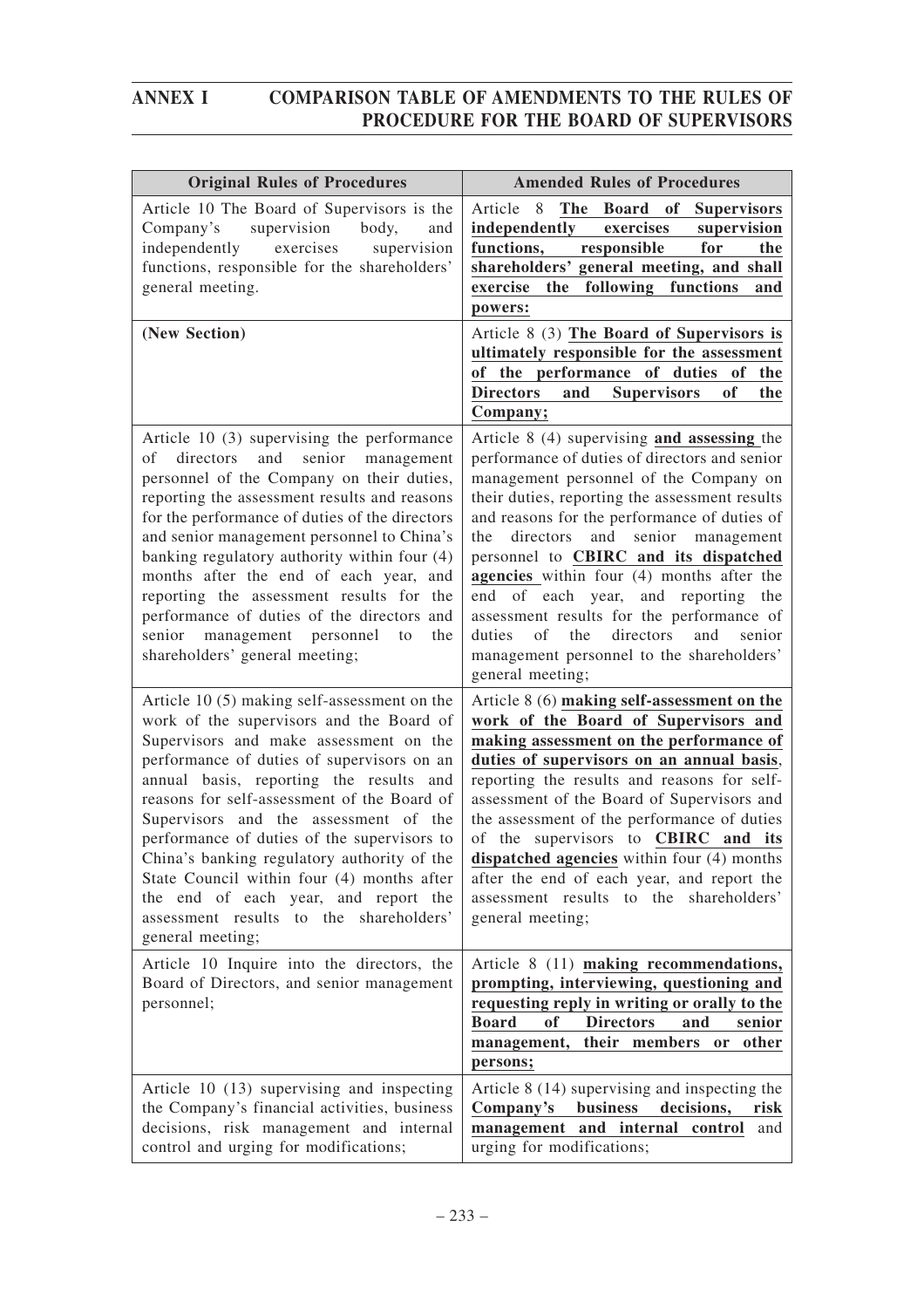| <b>Original Rules of Procedures</b>            | <b>Amended Rules of Procedures</b>                                       |
|------------------------------------------------|--------------------------------------------------------------------------|
| (New Section)                                  | Article 8 (15) Providing guidance and                                    |
|                                                | oversight of the internal audit process and                              |
|                                                | entitling the right to request relevant                                  |
|                                                | information from the Board of Directors                                  |
|                                                | and senior management in relation to the                                 |
|                                                | audit;                                                                   |
| Article 10 (15) supervising the scientificity  | Article 8 (17) supervising the scientificity                             |
| and remuneration rules and policies of the     | and the implementation of remuneration                                   |
| Company and the remuneration solution for      | management system of the Company and                                     |
| the senior management personnel;               | the remuneration solution for the senior                                 |
|                                                | management personnel;                                                    |
| Article 10 Other functions and powers          | Article 8 (21) Other matters of functions                                |
| authorized by the Articles of Association and  | and powers as stipulated by the laws and                                 |
| shareholders' general meeting.                 | regulations, regulatory requirements and                                 |
|                                                | the Articles of Association.                                             |
| Article 11 The chairman of Board of            | Article 9 The chairman of Board of                                       |
| Supervisors exercise the following functions   | Supervisors exercise the following functions                             |
| and powers:                                    | and powers:                                                              |
| (1) convening and presiding over the           | (1) convening and presiding over the                                     |
| meeting of Board of Supervisors;               | meeting of Board of Supervisors;                                         |
| (2)<br>supervising<br>and<br>inspecting<br>the | (2) signing the work report of the Board of                              |
| implementation of resolutions of Board of      | <b>Supervisors</b><br>other<br>and<br>important                          |
| Supervisors;                                   | documents;                                                               |
| (3) examining and signing documents            | (3) organizing the performance of duties                                 |
| related to the Board of Supervisors;           | of the Board of Supervisors, and the                                     |
| (4) reporting the work of the Board of         | formulation of the work plan of the Board                                |
| shareholders'<br>Supervisors<br>to<br>general  | of Supervisors and the implementation of                                 |
| meeting on behalf of the Board<br>of           | decided<br>by<br>matters<br>the Board<br>of                              |
| Supervisors;                                   | Supervisors;                                                             |
| (5) organizing the formulation of work plan    | (4)<br>supervising<br>and<br>inspecting<br>the                           |
| Board of<br>Supervisors<br>of<br>and<br>the    | implementation of resolutions of Board of                                |
| implementation of decisions of Board of        | Supervisors;                                                             |
| Supervisors;                                   | (5) reporting to the shareholders' general                               |
| (6) other functions and powers conferred by    | meeting on behalf of the Board of                                        |
| the Board of Supervisors.                      | Supervisors;                                                             |
|                                                | (6) other functions and powers conferred by<br>the Board of Supervisors; |
|                                                | other functions<br>and<br>(7)<br>powers                                  |
|                                                | as<br>stipulated by the laws and regulations,                            |
|                                                | and the Articles of Association;                                         |
|                                                |                                                                          |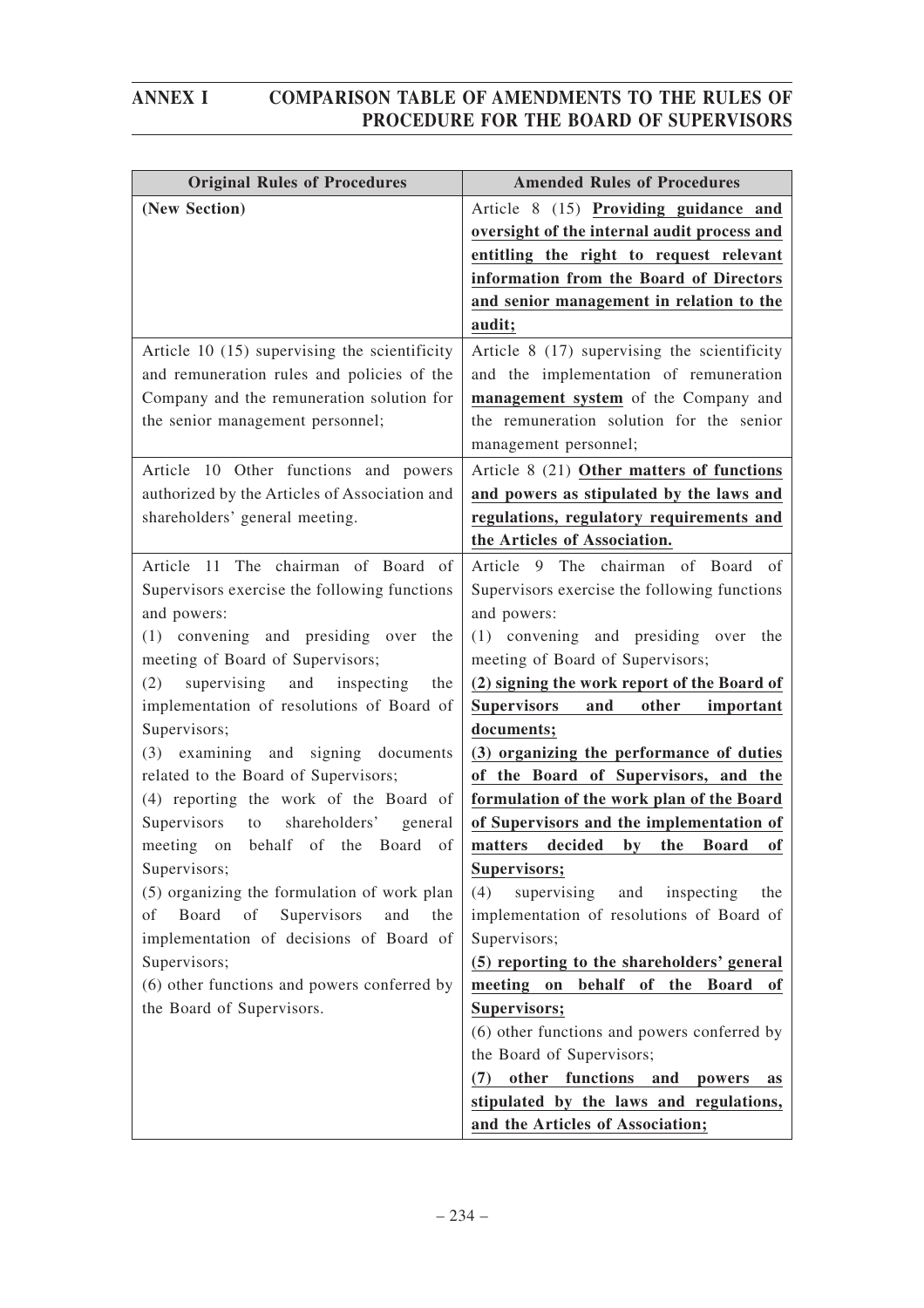| <b>Original Rules of Procedures</b>            | <b>Amended Rules of Procedures</b>         |
|------------------------------------------------|--------------------------------------------|
| Article 14 The meetings of the Board of        | Article 11 The meetings of the Board of    |
| Supervisors can be divided into regular        | Supervisors can be divided into regular    |
| meetings and extraordinary meetings. The       | meetings<br>and<br>extraordinary meetings. |
| meetings of the Board of Supervisors shall     | Regular meetings shall be held at least    |
| be convened at least once a quarter.           | four times a year and the Supervisors may  |
|                                                | propose to convene special meetings of the |
|                                                | <b>Board of Supervisors.</b>               |
| Article 21 The board secretary and securities  | (Delete)                                   |
| affairs representative shall be present at the |                                            |
| meetings of the Board of Supervisors.          |                                            |
| Article 23 Meetings of the Board of            | (Delete)                                   |
| Supervisors shall be physically held on-site.  |                                            |
| In any event of urgency, a meeting of the      |                                            |
| Board of Supervisors can be voted by way of    |                                            |
| correspondence, but the convener of the        |                                            |
| meeting (chairman of the meeting) shall        |                                            |
| make a statement of the specific urgency       |                                            |
| matters to the Board of Supervisors.           |                                            |
| shall deliver the<br>Supervisors<br>written    |                                            |
| opinions and voting intentions towards the     |                                            |
| matters considered with their signatures as    |                                            |
| confirmations to the office of the Board of    |                                            |
| Supervisors when voting by correspondence.     |                                            |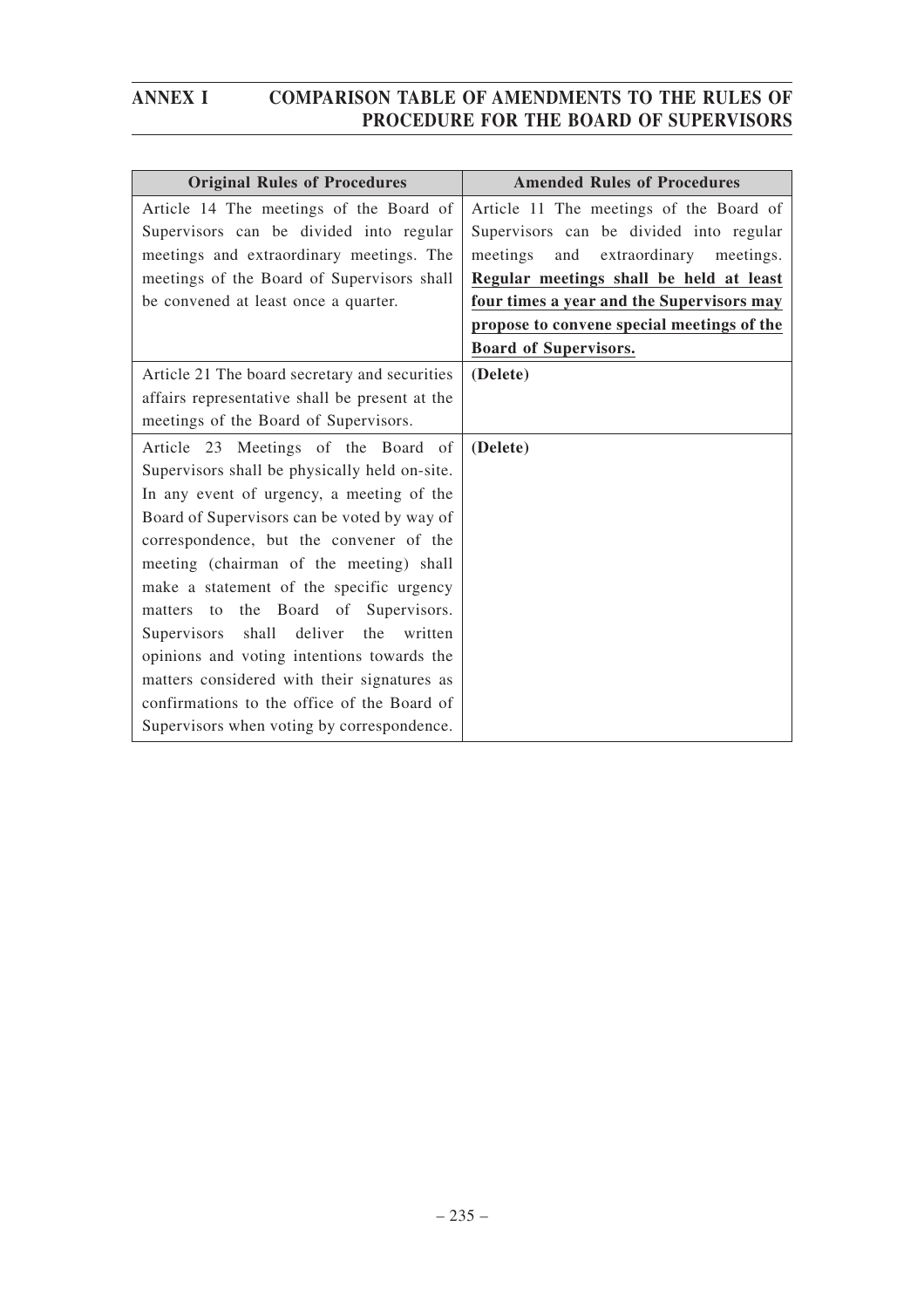| <b>Original Rules of Procedures</b>            | <b>Amended Rules of Procedures</b>            |
|------------------------------------------------|-----------------------------------------------|
| Article 24 Supervisors shall attend the        | Article 20 Supervisors shall attend the       |
| supervisor meetings in person upon receipt     | supervisor meetings in person upon receipt    |
| of a written notice. The supervisor unable to  | of a written notice. Meetings of the          |
| attend can entrust another supervisor to       | of Supervisors may be<br><b>Board</b><br>held |
| attend the meeting in a written form.          | communication<br>with<br>equipment<br>and     |
| External supervisors can entrust other         | participating Supervisors shall be deemed     |
| external supervisors to attend the meeting.    | to have attended the meeting in person as     |
| supervisor shall not<br>accept the<br>One      | long as they are able to participate in the   |
| entrustments from over two supervisors at      | meeting by telephone or video and can         |
| one supervisor meeting. The power of           | fully express their views and suggestions.    |
| attorney shall clearly state the agent's name, | The supervisor unable to attend can entrust   |
| the agency matters, the scope and validity of  | another supervisor to attend the meeting in a |
| authorization, and signed and sealed by the    | written form. External supervisors can        |
| principal. The supervisor who attends the      | entrust other external supervisors to attend  |
| meeting on behalf of another supervisor        | the meeting. One supervisor shall not accept  |
| shall exercise the rights of directors within  | the entrustments from over two supervisors    |
| the authority. The supervisor not attending    | at one supervisor meeting. The power of       |
| the supervisor meeting and not entrusting a    | attorney shall clearly state the substitute   |
| representative to attend the meeting shall be  | supervisor's name, the agency matters,        |
| deemed to have waived the right to vote at     | the authorization, the period of validity     |
| the meeting.                                   | and the supervisor's own opinion and          |
|                                                | voting intention on the resolutions, and      |
|                                                | signed and sealed by the principal. The       |
|                                                | supervisor who attends the meeting on         |
|                                                | behalf of another supervisor shall exercise   |
|                                                | the rights of directors within the authority. |
|                                                | The supervisor not attending the supervisor   |
|                                                | meeting and not entrusting a representative   |
|                                                | to attend the meeting shall be deemed to      |
|                                                | have waived the right to vote at the meeting. |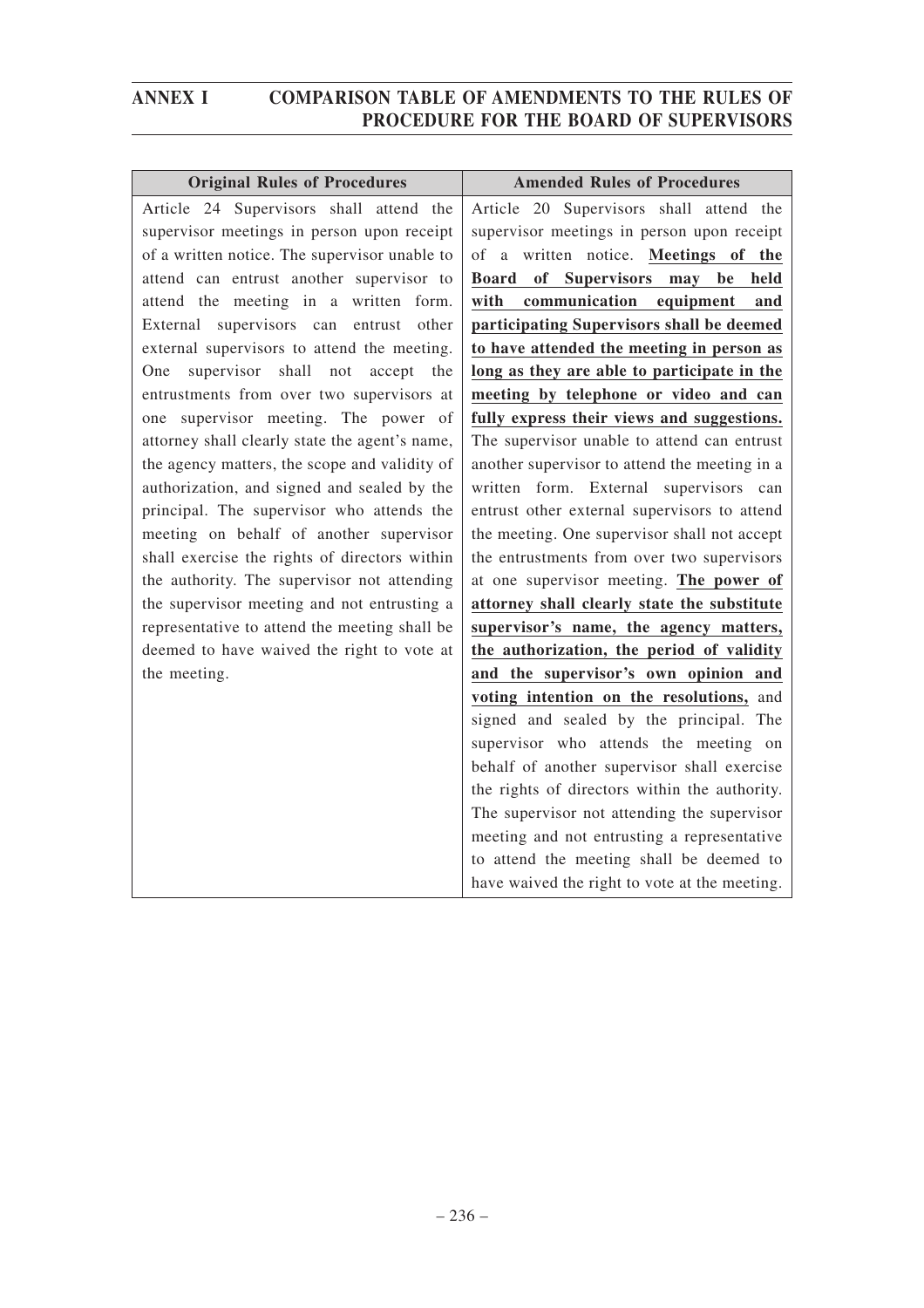| <b>Original Rules of Procedures</b>          | <b>Amended Rules of Procedures</b>                   |
|----------------------------------------------|------------------------------------------------------|
| Article<br>24<br>Supervisors and<br>external | Supervisors and external supervisors shall           |
| supervisors shall attend at least more than  | attend at least more than 2/3 of the onsite          |
| 2/3 of the onsite supervisor meetings in     | supervisor meetings in person every year.            |
| person every year. Where a supervisor        | Where a supervisor neither personally                |
| neither personally attends the supervisor    | attends the supervisor meeting for two (2)           |
| meeting for two (2) consecutive times        | consecutive times without special reasons,           |
| without<br>special reasons, nor appoints     | nor appoints another supervisor to attend the        |
| another supervisor to attend the supervisor  | supervisor meeting, he/she shall be deemed           |
| meeting, he/she shall be deemed not to       | to perform the duties, and the<br>not                |
| perform the duties, and the shareholders'    | shareholders' general meeting<br>the<br>or           |
| general meeting or the staff representatives | general staff meeting or other bodies                |
| assembly, the general staff meeting or other | democratically electing staff supervisors            |
| bodies democratically electing<br>staff      | shall replace him.                                   |
| supervisors shall replace him.               |                                                      |
| Article 27 The resolutions of the Board of   | Article 24 The resolutions of the Board of           |
| Supervisors shall be passed by more than     | Supervisors shall be passed by half of all           |
| two thirds (2/3) of supervisors through      | supervisors, whereas there are separate              |
| voting.                                      | by the<br>place<br>where<br><i>provisions</i><br>the |
|                                              | Company's shares are<br>listed,<br>those             |
|                                              | provisions shall prevail.                            |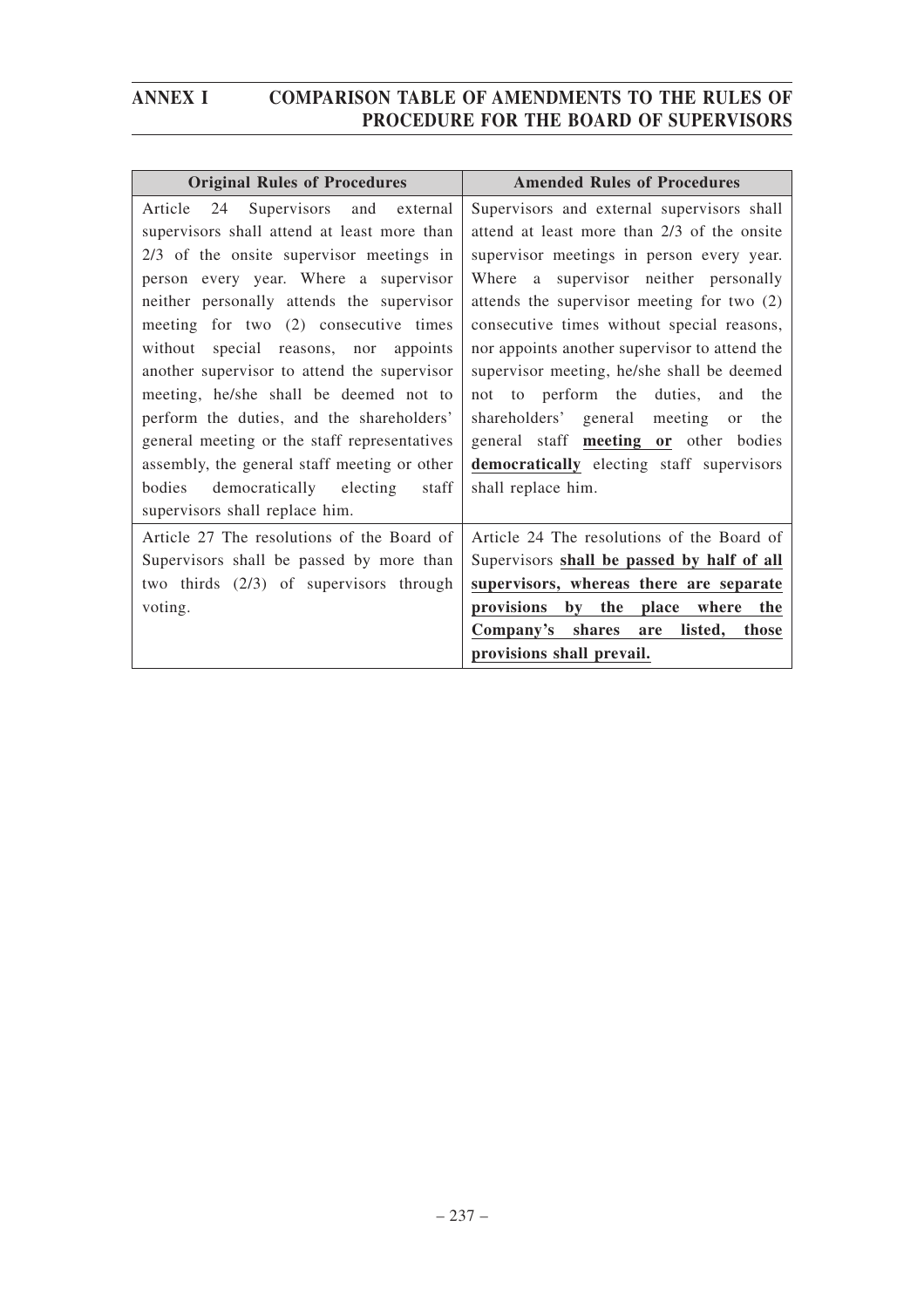## **NOTICE OF 2021 ANNUAL GENERAL MEETING**



**哈爾濱銀行股份有限公司** \* *(A joint stock company incorporated in the People's Republic of China with limited liability)* **(Stock Code: 6138)**

### **NOTICE OF 2021 ANNUAL GENERAL MEETING**

**NOTICE IS HEREBY GIVEN** that the 2021 annual general meeting ("**AGM**") of Harbin Bank Co., Ltd. (the "**Bank**") will be held at Conference Room 4001, Harbin Bank Headquarters Building, No. 888 Shangjiang Street, Daoli District, Harbin, China, at 9:00 a.m. on Friday, 20 May 2022 for the purposes of considering and, if thought fit, passing the following resolutions. Capitalised terms used in this notice shall have the same meanings as those defined in the circular of the Bank dated 29 April 2022 (the "**Circular**") unless otherwise stated.

### **ORDINARY RESOLUTIONS**

- 1. To consider and approve the "Proposal on the 2021 Work Report of the Board of Directors".
- 2. To consider and approve the "Proposal on the 2021 Work Report of the Board of Supervisors".
- 3. To consider and approve the "Proposal on the 2021 Final Account Report".
- 4. To consider and approve the "Proposal on the 2022 Financial Budgets".
- 5. To consider and approve the "Proposal on the 2021 Profit Distribution Plan".
- 6. To consider and approve the "Proposal on the 2021 Annual Report".
- 7. To consider and approve the "Proposal on the Appointment of Auditors for 2022".
- 8. To consider and approve the "Proposal on the Report on the Management of Related Party Transactions in 2021".
- 9. To consider and approve the "Proposal on the Remuneration Distribution Plan for the Directors for 2021".
- 10. To consider and approve the "Proposal on the Remuneration Distribution Plan for the Supervisors for 2021".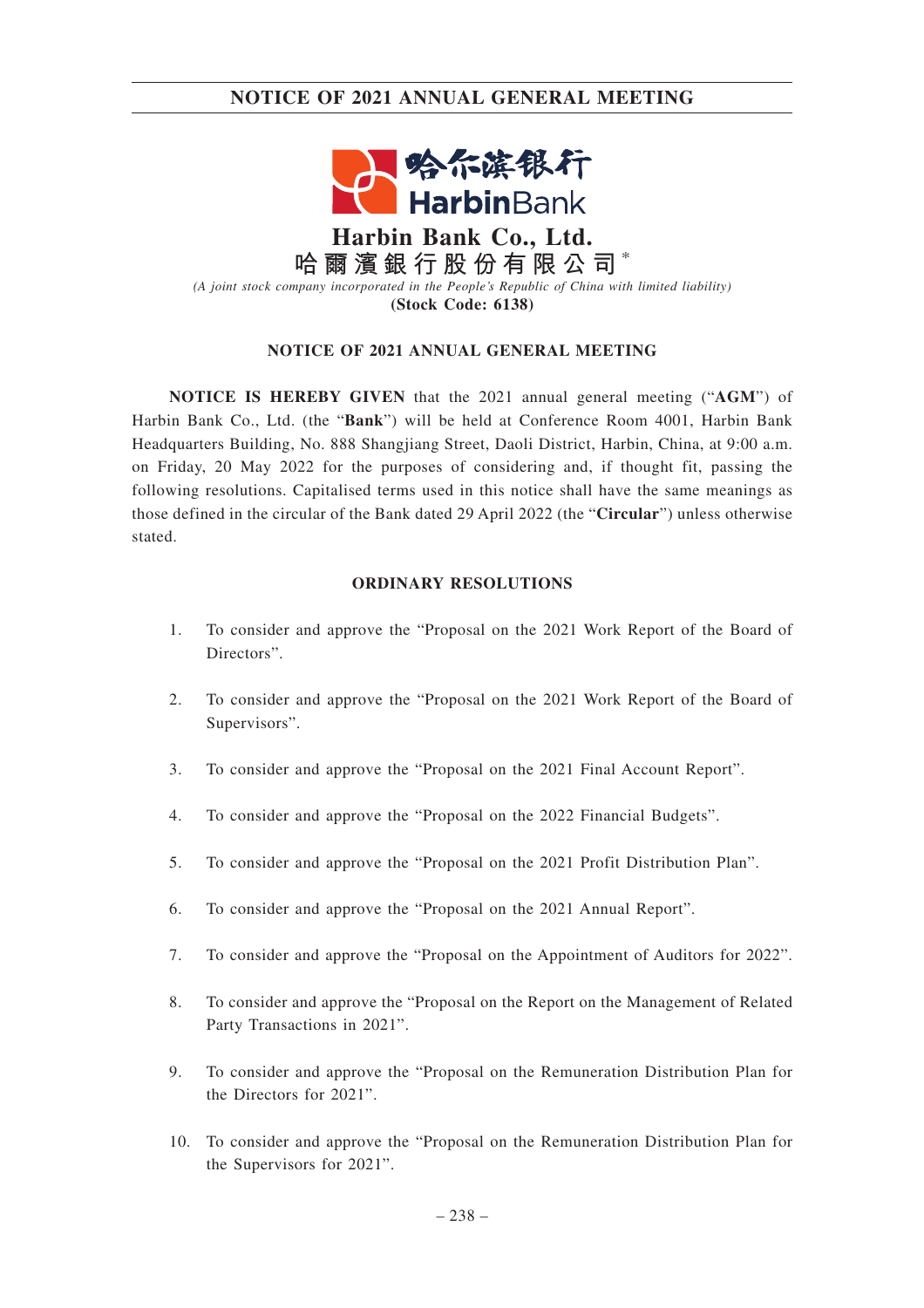## **NOTICE OF 2021 ANNUAL GENERAL MEETING**

- 11. To consider and approve the "Proposal on the Proposed Amendments to the Equity Management Measures".
- 12. To consider and approve the "Proposal on the Plan on Absorption and Merger of Bayan Rongxing Township Bank and Yanshou Rongxing Township Bank for Conversion into a Branch".

### **SPECIAL RESOLUTION**

- 13. To consider and approve the "Proposal on the Proposed Amendments to the Articles of Association".
- 14. To consider and approve the "Proposal on the Proposed Amendments to the Rules of Procedure for the Shareholders' General Meeting".
- 15. To consider and approve the "Proposal on the Proposed Amendments to the Rules of Procedure for the Board of Directors".
- 16. To consider and approve the "Proposal on the Proposed Amendments to the Rules of Procedure for the Board of Supervisors".

By order of the Board of Directors **Harbin Bank Co., Ltd. Deng Xinquan** *Chairman*

### Harbin, China, 29 April 2022

\* *Harbin Bank Co., Ltd. is not an authorised institution within the meaning of the Banking Ordinance (Chapter 155 of Laws of Hong Kong), not subject to the supervision of the Hong Kong Monetary Authority, and not authorised to carry on banking/deposit-taking business in Hong Kong.*

### *Notes:*

1. Additional information on the 2021 Work Report of the Board of Directors, the 2021 Work Report of the Board of Supervisors, the 2021 Final Account Report, the Report on the Management of Related Party Transactions in 2021, the Proposed Amendments to the Equity Management Measures, the Proposed Amendments to the Articles of Association, the Proposed Amendments to the Rules of Procedure for the Shareholders' General Meeting, the Proposed Amendments to the Rules of Procedure for the Board of Directors and the Proposed Amendments to the Rules of Procedure for the Board of Supervisors referred to in Resolutions No. 1, 2, 3, 8, 11, 13, 14, 15 and 16 are set out in Annex A, Annex B, Annex C, Annex D, Annex E, Annex F, Annex G, Annex H and Annex I to the Circular, respectively. Details of the other resolutions are set out in Appendix I of the Circular.

### **2. Closure of register of members**

In order to determine the shareholders who are entitled to attend and vote at the AGM, the H share register of members of the Bank will be closed from Monday, 16 May 2022 to Friday, 20 May 2022 (both days inclusive), during which period no share transfer will be registered. Any Shareholders whose name appear on the H share register of members and domestic share register of members of the Bank on Monday, 16 May 2022 will be entitled to attend and vote at the AGM. The H Shareholders who intend to attend and vote at the AGM